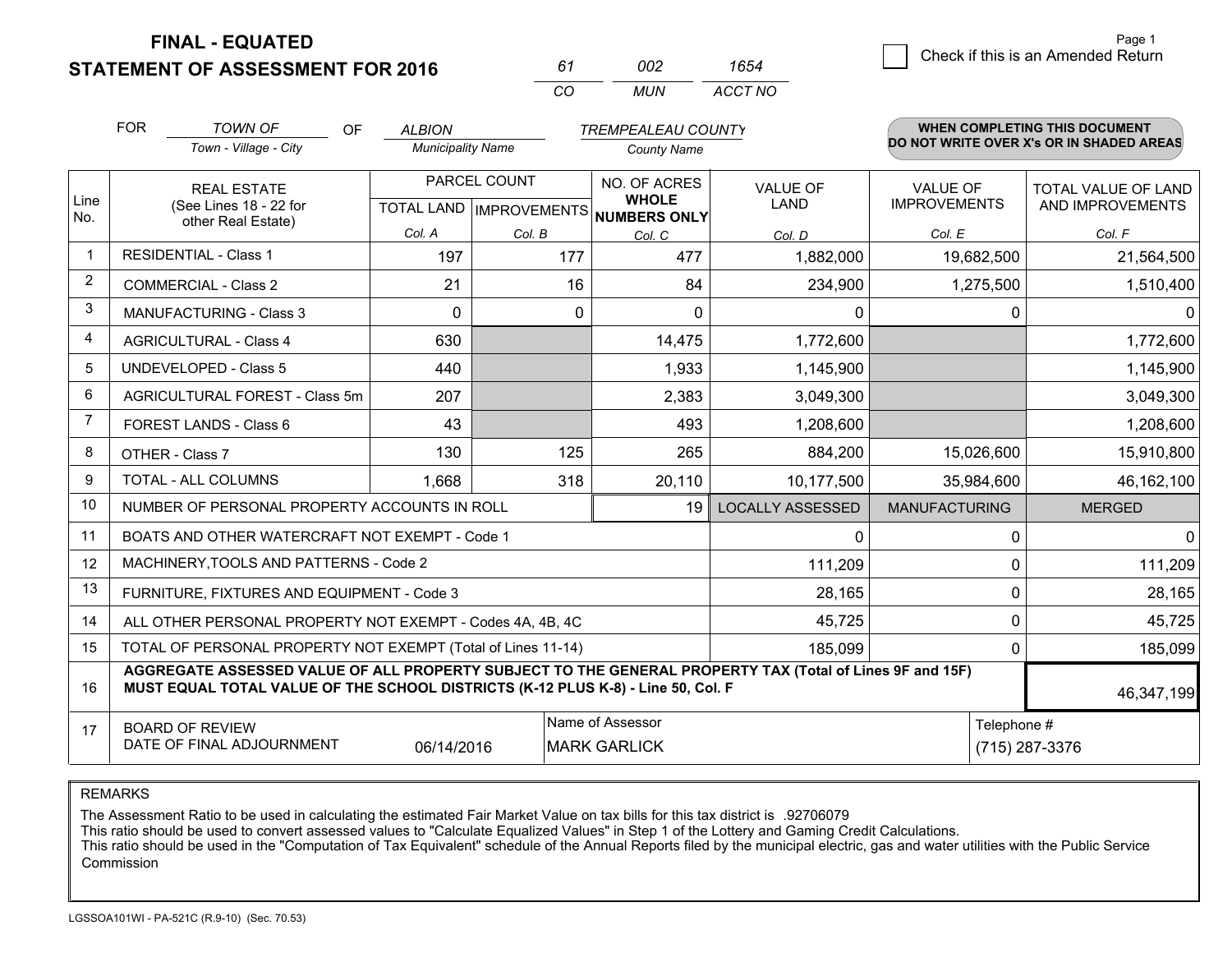*YEAR CO MUN ACCT NO* <sup>2016</sup> <sup>61</sup> <sup>002</sup> <sup>1654</sup>

Do not confuse FOREST LANDS (Line 7) with FOREST CROPS (in this section) - They are **NOT** the same

|    |                                                               |                                 |  | Private Forest Crop - Reg Class @ 10¢ per acre                                 |                 |                                                                              | Private Forest Crop - Reg Class @ \$2.52 per acre                  |                    |                    |  |
|----|---------------------------------------------------------------|---------------------------------|--|--------------------------------------------------------------------------------|-----------------|------------------------------------------------------------------------------|--------------------------------------------------------------------|--------------------|--------------------|--|
| 18 | (a) PARCELS                                                   | (b) ACRES                       |  | (c) ASSESSED VALUE                                                             |                 | (d) PARCELS                                                                  | (e) ACRES                                                          |                    | (f) ASSESSED VALUE |  |
|    |                                                               | 40                              |  | 104.000                                                                        |                 |                                                                              |                                                                    |                    |                    |  |
|    |                                                               |                                 |  | Private Forest Crop - Special Class @ 20¢ per acre                             |                 | Entered Before 2005 Managed Forest - Ferrous Mining CLOSED @ \$8.27 per acre |                                                                    |                    |                    |  |
| 19 | (a) PARCELS                                                   | (b) ACRES                       |  | (c) ASSESSED VALUE                                                             |                 | (d) PARCELS                                                                  | (e) ACRES                                                          |                    | (f) ASSESSED VALUE |  |
|    |                                                               |                                 |  |                                                                                |                 |                                                                              |                                                                    |                    |                    |  |
|    | Entered Before 2005 Managed Forest - OPEN @ \$.79 per acre    |                                 |  |                                                                                |                 |                                                                              | Entered Before 2005 Managed Forest - CLOSED @ \$1.87 per acre      |                    |                    |  |
| 20 | (a) PARCELS                                                   | (b) ACRES<br>(c) ASSESSED VALUE |  |                                                                                | (d) PARCELS     | (e) ACRES                                                                    |                                                                    | (f) ASSESSED VALUE |                    |  |
|    |                                                               | 52                              |  |                                                                                | 67,600          |                                                                              | 52<br>1,186.52                                                     |                    | 2,163,100          |  |
|    | Entered After 2004 Managed Forest - OPEN @<br>\$2.14 per acre |                                 |  |                                                                                |                 |                                                                              | Entered After 2004 Managed Forest - CLOSED @ \$10.68 per acre      |                    |                    |  |
| 21 | (a) PARCELS                                                   | (b) ACRES                       |  | (c) ASSESSED VALUE                                                             |                 | (d) PARCELS                                                                  | (e) ACRES                                                          |                    |                    |  |
|    |                                                               |                                 |  |                                                                                |                 |                                                                              |                                                                    |                    |                    |  |
|    |                                                               |                                 |  |                                                                                |                 | 43<br>924.73                                                                 |                                                                    |                    | 1,668,200          |  |
| 22 | (a) County Forest Cropland Acres                              |                                 |  | (b) Federal Acres                                                              | (c) State Acres |                                                                              | (d) County (NOT FOREST CROP) Acres                                 |                    | (e) Other Acres    |  |
|    |                                                               |                                 |  |                                                                                |                 | 199.63                                                                       | 1.28                                                               |                    | 185.55             |  |
|    |                                                               |                                 |  | Assessed Value of Omitted Property From Prior Years (Sec. 70.44)               |                 |                                                                              | Assessed Value of Sec. 70.43 Corrections of Errors by Assessors    |                    |                    |  |
|    |                                                               | (a) REAL ESTATE                 |  | (b) PERSONAL                                                                   |                 |                                                                              | (c1) REAL ESTATE                                                   |                    | (c2) PERSONAL      |  |
| 23 |                                                               |                                 |  |                                                                                |                 |                                                                              |                                                                    |                    |                    |  |
|    |                                                               |                                 |  | Manufacturing Equated Value of Omitted Property From Prior Years (Sec. 70.995) |                 |                                                                              | Mfg. Equated Value of Sec.70.43 Corrections of Errors by Assessors |                    |                    |  |
|    |                                                               | (d) REAL ESTATE                 |  | (e) PERSONAL                                                                   |                 |                                                                              | (f1) REAL ESTATE                                                   |                    | (f2) PERSONAL      |  |
|    |                                                               |                                 |  |                                                                                |                 |                                                                              |                                                                    |                    |                    |  |

# **SPECIAL DISTRICTS**

| Line<br>No. | Enter 6-digit<br>Special District<br>Code (Col. A) | <b>Account</b><br><b>Number</b><br>(Col. B) | <b>Special District Name</b><br>(Col. C) | <b>Locally Assessed Value</b><br>of Real Estate and<br>Personal Property (Col. D) | Mfg Value of Real Estate<br>and Personal Property<br>(Col. E) | <b>Merged Value of</b><br><b>Real Estate and</b><br>Personal Property (Col. F) |
|-------------|----------------------------------------------------|---------------------------------------------|------------------------------------------|-----------------------------------------------------------------------------------|---------------------------------------------------------------|--------------------------------------------------------------------------------|
| 24          |                                                    |                                             |                                          |                                                                                   |                                                               |                                                                                |
| 25          |                                                    |                                             |                                          |                                                                                   |                                                               |                                                                                |
| 26          |                                                    |                                             |                                          |                                                                                   |                                                               |                                                                                |
| 27          |                                                    |                                             |                                          |                                                                                   |                                                               |                                                                                |
| 28          |                                                    |                                             |                                          |                                                                                   |                                                               |                                                                                |
| 29          |                                                    |                                             |                                          |                                                                                   |                                                               |                                                                                |
| 30          |                                                    |                                             |                                          |                                                                                   |                                                               |                                                                                |
| 31          |                                                    |                                             |                                          |                                                                                   |                                                               |                                                                                |
| 32          |                                                    |                                             |                                          |                                                                                   |                                                               |                                                                                |
| 33          |                                                    |                                             |                                          |                                                                                   |                                                               |                                                                                |
| 34          |                                                    |                                             |                                          |                                                                                   |                                                               |                                                                                |
| 35          |                                                    |                                             |                                          |                                                                                   |                                                               |                                                                                |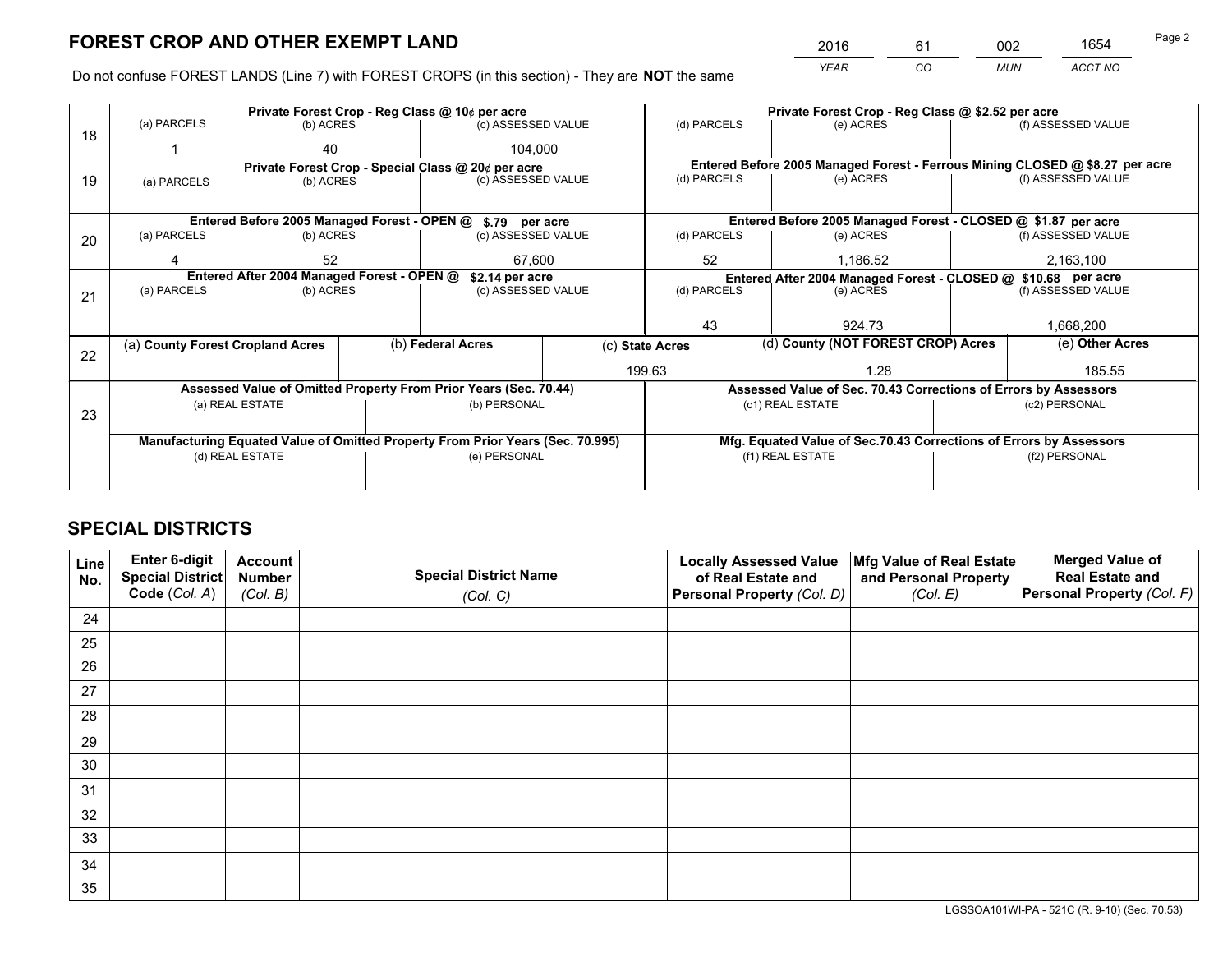|             |                                                                 |                                             |                                                         | <b>YEAR</b>                                                                       | CO<br><b>MUN</b>                                              | ACCT NO                                                                        |  |  |  |  |  |  |
|-------------|-----------------------------------------------------------------|---------------------------------------------|---------------------------------------------------------|-----------------------------------------------------------------------------------|---------------------------------------------------------------|--------------------------------------------------------------------------------|--|--|--|--|--|--|
| Line<br>No. | <b>Enter 6-digit</b><br><b>School District</b><br>Code (Col. A) | <b>Account</b><br><b>Number</b><br>(Col. B) | <b>School District Name</b><br>(Col. C)                 | <b>Locally Assessed Value</b><br>of Real Estate and<br>Personal Property (Col. D) | Mfg Value of Real Estate<br>and Personal Property<br>(Col. E) | <b>Merged Value of</b><br><b>Real Estate and</b><br>Personal Property (Col. F) |  |  |  |  |  |  |
|             | A. SCHOOL DISTRICTS (K-8 and K-12)                              |                                             |                                                         |                                                                                   |                                                               |                                                                                |  |  |  |  |  |  |
| 36          | 611600                                                          | 0360                                        | SCH D OF ELEVA-STRUM                                    | 46,347,199                                                                        |                                                               | 46,347,199                                                                     |  |  |  |  |  |  |
| 37          |                                                                 |                                             |                                                         |                                                                                   |                                                               |                                                                                |  |  |  |  |  |  |
| 38          |                                                                 |                                             |                                                         |                                                                                   |                                                               |                                                                                |  |  |  |  |  |  |
| 39          |                                                                 |                                             |                                                         |                                                                                   |                                                               |                                                                                |  |  |  |  |  |  |
| 40          |                                                                 |                                             |                                                         |                                                                                   |                                                               |                                                                                |  |  |  |  |  |  |
| 41          |                                                                 |                                             |                                                         |                                                                                   |                                                               |                                                                                |  |  |  |  |  |  |
| 42          |                                                                 |                                             |                                                         |                                                                                   |                                                               |                                                                                |  |  |  |  |  |  |
| 43          |                                                                 |                                             |                                                         |                                                                                   |                                                               |                                                                                |  |  |  |  |  |  |
| 44          |                                                                 |                                             |                                                         |                                                                                   |                                                               |                                                                                |  |  |  |  |  |  |
| 45<br>46    |                                                                 |                                             |                                                         |                                                                                   |                                                               |                                                                                |  |  |  |  |  |  |
|             |                                                                 |                                             |                                                         |                                                                                   |                                                               |                                                                                |  |  |  |  |  |  |
| 47<br>48    |                                                                 |                                             |                                                         |                                                                                   |                                                               |                                                                                |  |  |  |  |  |  |
| 49          |                                                                 |                                             |                                                         |                                                                                   |                                                               |                                                                                |  |  |  |  |  |  |
| 50          |                                                                 |                                             | TOTAL ASSESSED VALUE OF SCHOOL DISTRICTS (K-8 and K-12) | 46,347,199                                                                        |                                                               | 46,347,199                                                                     |  |  |  |  |  |  |
|             | <b>B.</b><br><b>UNION HIGH SCHOOL DISTRICTS</b>                 |                                             |                                                         |                                                                                   |                                                               |                                                                                |  |  |  |  |  |  |
| 51          |                                                                 |                                             |                                                         |                                                                                   |                                                               |                                                                                |  |  |  |  |  |  |
| 52          |                                                                 |                                             |                                                         |                                                                                   |                                                               |                                                                                |  |  |  |  |  |  |
| 53          |                                                                 |                                             |                                                         |                                                                                   |                                                               |                                                                                |  |  |  |  |  |  |
| 54          |                                                                 |                                             |                                                         |                                                                                   |                                                               |                                                                                |  |  |  |  |  |  |
| 55          |                                                                 |                                             | TOTAL ASSESSED VALUE OF UNION HIGH SCHOOLS              |                                                                                   |                                                               |                                                                                |  |  |  |  |  |  |
|             | C.<br><b>TECHNICAL COLLEGE DISTRICTS</b>                        |                                             |                                                         |                                                                                   |                                                               |                                                                                |  |  |  |  |  |  |
| 56          | 000100                                                          | 0001                                        | CHIPPEWA VALLEY TECHNICAL COLLEGE EAUC                  | 46,347,199                                                                        |                                                               | 46,347,199                                                                     |  |  |  |  |  |  |
| 57          |                                                                 |                                             |                                                         |                                                                                   |                                                               |                                                                                |  |  |  |  |  |  |
| 58          |                                                                 |                                             |                                                         |                                                                                   |                                                               |                                                                                |  |  |  |  |  |  |
| 59          |                                                                 |                                             | TOTAL ASSESSED VALUE OF TECHNICAL COLLEGES              | 46,347,199                                                                        |                                                               | 46,347,199                                                                     |  |  |  |  |  |  |

61

002

 *I hereby certify, to the best of my knowledge and belief, this form is complete and correct.*

**SCHOOL DISTRICTS**

| Print name of preparer | Title                    | Date (MM / DD / CCYY) |  |
|------------------------|--------------------------|-----------------------|--|
|                        |                          |                       |  |
| Signature of preparer  | Contact Telephone Number | E-mail address        |  |
|                        |                          |                       |  |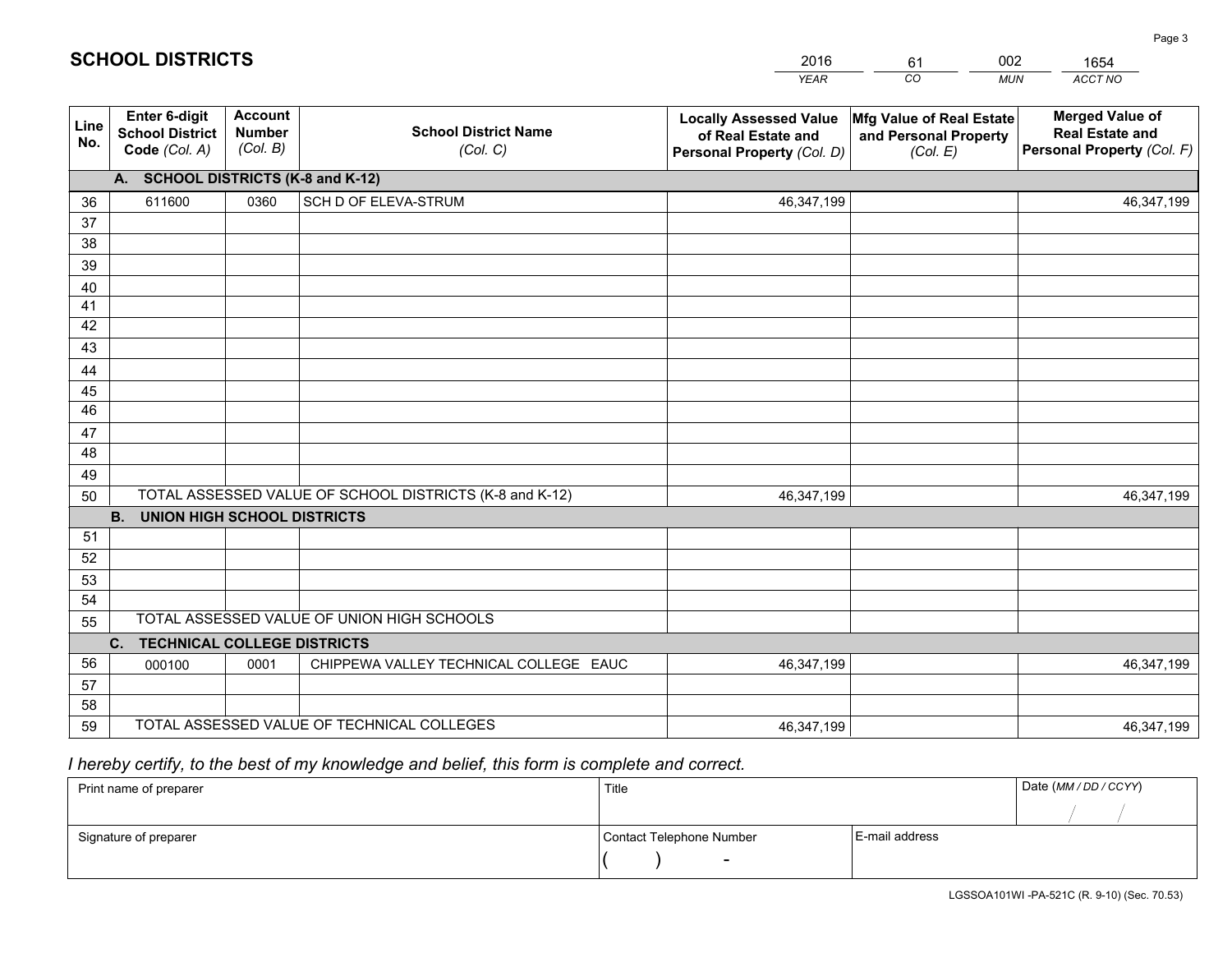### **HIGHLIGHTS**

- 1. Complete the Statement of Assessment after the Board of Review. Reflect any changes made there.
- 2. Use black ink to complete.
- 3. Line 16 must equal Line 50, Col D.
- 4. Line 55 must equal the total of K-8 schools listed on lines 36-49. Do not include K-12 schools in this comparision.
- 5. Line 59, Col. D must equal Line 16.
- 6. Special District, School District and Technical College District values must include both real estate and personal property. Examples of Special districts are: town sanitary districts, public inland lake protection and rehabilitation districts, and metropolitan sewerage districts.
- 7. DO NOT INCLUDE Manufacturing property values.DOR will print these values on the final SOA.

SHEREE NELSON TOWN OF ALBION

SHEREE NELSON<br>TOWN OF ALBION

N47213 ELLENBERGER LN ELEVA, WI 54738 - 8910

N47213 ELLENBERGER LN ELEVA, WI 54738 - 8910

 8. Accuracy of this form is very important. The values reported directly affect the equalized value DOR calculates for school and special districts.

#### **Page 1:**

 If not prefilled, enter the tax year,county and municipal code,municipal type, municipal name and county name on the top of form.

Check the Amended box, if filing an amended / corrected SOA.

 Report the parcel count, acres and assessed value of taxable general property, total parcel count, (real and personal), total acres, and values from final figures set by the Board of Review.

- A. Real Estate land and improvements (buildings, etc.) is reported on lines 1 8, total line 9.
- B. Personal Property is reported on lines 11 14, Column D, total line 15.
- C. To complete this report, use the computer produced summary of the assessment roll that shows these amounts.
- D. Use whole numbers only.
- E. Add each line across and each column down to verify entries.

### **Page 2:**

- A. Report Special Items (not subject to general property tax).
- 1. Private Forest Croplands and Managed Forest Lands are reported on lines 18,19, 20 and 21. Be sure to report assessed values **NOT** taxes.
- 2. You should have copies of the orders of entry, orders of withdrawal, etc., to update your assessment roll.
	- 3. Show hundredths of acres (e.g. 39.75).
- 4. Tax exempt lands are reported on line 22.
- 5. Omitted property and sec. 70.43, Wis. Stats., corrections of errors by assessor are reported on line 23. Report real estate and personal property separately. These should be for **prior years**, not something found on the current assessment roll after the board of review.
- B. Special District (Lines 24-35) Include the value of both real and personal property.
- The Department of Revenue (DOR) preprints much of the information regarding names and codes for schools, special districts,etc. If a district is not listed, enter the name and value only, DOR will enter the proper code.

## **Page 3 School Districts:**

Include the value of both real and personal property.

Report School District (regular, elementary, union high school, and technical college).

- 1. Regular (K-12) and Elementary (K-8) school values are reported on lines 36-49, total on line 50.
- 2. Union High School (UHS) (use only if elementary schools are listed on lines 36-49) are reported on lines 51-54. UHS total value (line 55) must equal to the total **elementary school** values reported on lines 36-49. Do notinclude K-12 schools in this comparison.
- 3. Technical College values are reported on lines 56-58, total on line 59.
- 4. Use the computer summary that shows these amounts to complete this report.

#### **This form is due the second Monday in June. File this report only after your Board of Review is complete.**

 *If you have questions: Return forms to:*

Fax number: (608) 264-6887 PO Box 8971

 Email: lgs@revenue.wi.gov Wisconsin Department of RevenueCall: (608) 261-5341 Local Government Services Section 6-97

Madison WI 53708-8971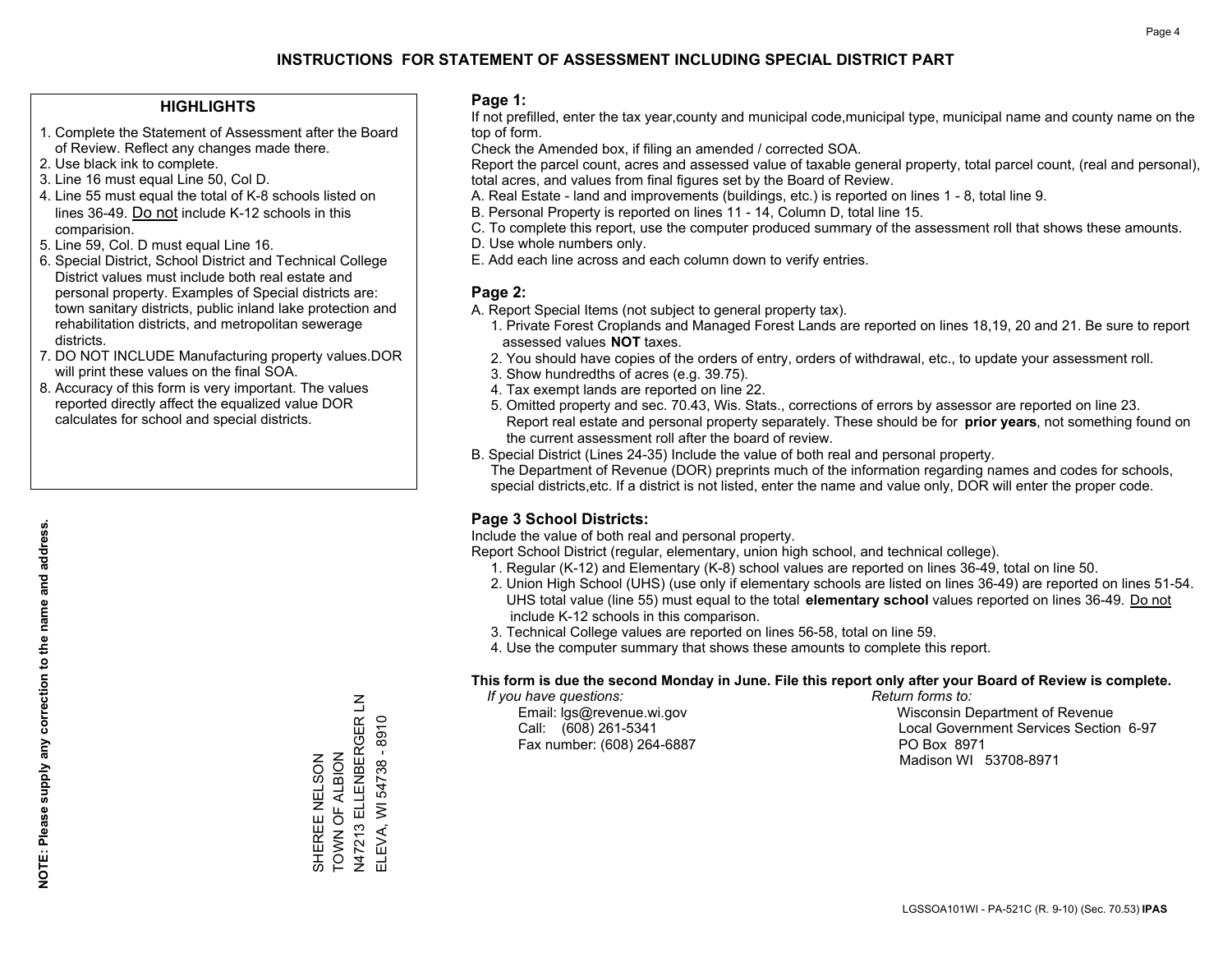**STATEMENT OF ASSESSMENT FOR 2016** 

*CO MUN <sup>61</sup> <sup>004</sup> ACCT NO1655*

|                | <b>FOR</b> | <b>TOWN OF</b><br>OF                                                                                                                                                                         | <b>ARCADIA</b>           |              | <b>TREMPEALEAU COUNTY</b>           |                         |                      | <b>WHEN COMPLETING THIS DOCUMENT</b>     |
|----------------|------------|----------------------------------------------------------------------------------------------------------------------------------------------------------------------------------------------|--------------------------|--------------|-------------------------------------|-------------------------|----------------------|------------------------------------------|
|                |            | Town - Village - City                                                                                                                                                                        | <b>Municipality Name</b> |              | <b>County Name</b>                  |                         |                      | DO NOT WRITE OVER X's OR IN SHADED AREAS |
| Line           |            | <b>REAL ESTATE</b>                                                                                                                                                                           |                          | PARCEL COUNT | NO. OF ACRES<br><b>WHOLE</b>        | <b>VALUE OF</b>         | <b>VALUE OF</b>      | TOTAL VALUE OF LAND                      |
| No.            |            | (See Lines 18 - 22 for<br>other Real Estate)                                                                                                                                                 |                          |              | TOTAL LAND MPROVEMENTS NUMBERS ONLY | LAND                    | <b>IMPROVEMENTS</b>  | AND IMPROVEMENTS                         |
|                |            |                                                                                                                                                                                              | Col. A                   | Col. B       | Col. C                              | Col. D                  | Col. E               | Col. F                                   |
| -1             |            | <b>RESIDENTIAL - Class 1</b>                                                                                                                                                                 | 733                      | 628          | 1,351                               | 5,995,600               | 75,810,800           | 81,806,400                               |
| $\overline{2}$ |            | <b>COMMERCIAL - Class 2</b>                                                                                                                                                                  | 49                       | 20           | 151                                 | 1,192,600               | 2,600,400            | 3,793,000                                |
| 3              |            | <b>MANUFACTURING - Class 3</b>                                                                                                                                                               | 10                       | 3            | 181                                 | 1,475,400               | 1,925,300            | 3,400,700                                |
| 4              |            | <b>AGRICULTURAL - Class 4</b>                                                                                                                                                                | 2,370                    |              | 44,440                              | 5,073,500               |                      | 5,073,500                                |
| 5              |            | <b>UNDEVELOPED - Class 5</b>                                                                                                                                                                 | 895                      |              | 4,433                               | 1,893,800               |                      | 1,893,800                                |
| 6              |            | AGRICULTURAL FOREST - Class 5m                                                                                                                                                               | 1,165                    |              | 12,754                              | 17,241,500              |                      | 17,241,500                               |
| 7              |            | FOREST LANDS - Class 6                                                                                                                                                                       | 185                      |              | 1,999                               | 5,053,000               |                      | 5,053,000                                |
| 8              |            | OTHER - Class 7                                                                                                                                                                              | 308                      | 302          | 581                                 | 1,830,400               | 24,934,300           | 26,764,700                               |
| 9              |            | TOTAL - ALL COLUMNS                                                                                                                                                                          | 5,715                    | 953          | 65,890                              | 39,755,800              | 105,270,800          | 145,026,600                              |
| 10             |            | NUMBER OF PERSONAL PROPERTY ACCOUNTS IN ROLL                                                                                                                                                 |                          |              | 59                                  | <b>LOCALLY ASSESSED</b> | <b>MANUFACTURING</b> | <b>MERGED</b>                            |
| 11             |            | BOATS AND OTHER WATERCRAFT NOT EXEMPT - Code 1                                                                                                                                               |                          |              |                                     | 0                       |                      | $\Omega$<br>$\overline{0}$               |
| 12             |            | MACHINERY, TOOLS AND PATTERNS - Code 2                                                                                                                                                       |                          |              |                                     | 201,500                 | 721,100              | 922,600                                  |
| 13             |            | FURNITURE, FIXTURES AND EQUIPMENT - Code 3                                                                                                                                                   |                          |              |                                     | 100,500                 | 67,400               | 167,900                                  |
| 14             |            | ALL OTHER PERSONAL PROPERTY NOT EXEMPT - Codes 4A, 4B, 4C                                                                                                                                    |                          |              |                                     | 315,900                 | 1,078,700            | 1,394,600                                |
| 15             |            | TOTAL OF PERSONAL PROPERTY NOT EXEMPT (Total of Lines 11-14)                                                                                                                                 |                          |              |                                     | 617,900                 | 1,867,200            | 2,485,100                                |
| 16             |            | AGGREGATE ASSESSED VALUE OF ALL PROPERTY SUBJECT TO THE GENERAL PROPERTY TAX (Total of Lines 9F and 15F)<br>MUST EQUAL TOTAL VALUE OF THE SCHOOL DISTRICTS (K-12 PLUS K-8) - Line 50, Col. F |                          |              |                                     |                         |                      | 147,511,700                              |
| 17             |            | <b>BOARD OF REVIEW</b>                                                                                                                                                                       |                          |              | Name of Assessor                    |                         |                      | Telephone #                              |
|                |            | DATE OF FINAL ADJOURNMENT                                                                                                                                                                    | 05/25/2016               |              | <b>CLARENCE BECKER</b>              |                         |                      | (715) 255-9228                           |

REMARKS

The Assessment Ratio to be used in calculating the estimated Fair Market Value on tax bills for this tax district is .871821085<br>This ratio should be used to convert assessed values to "Calculate Equalized Values" in Step 1 Commission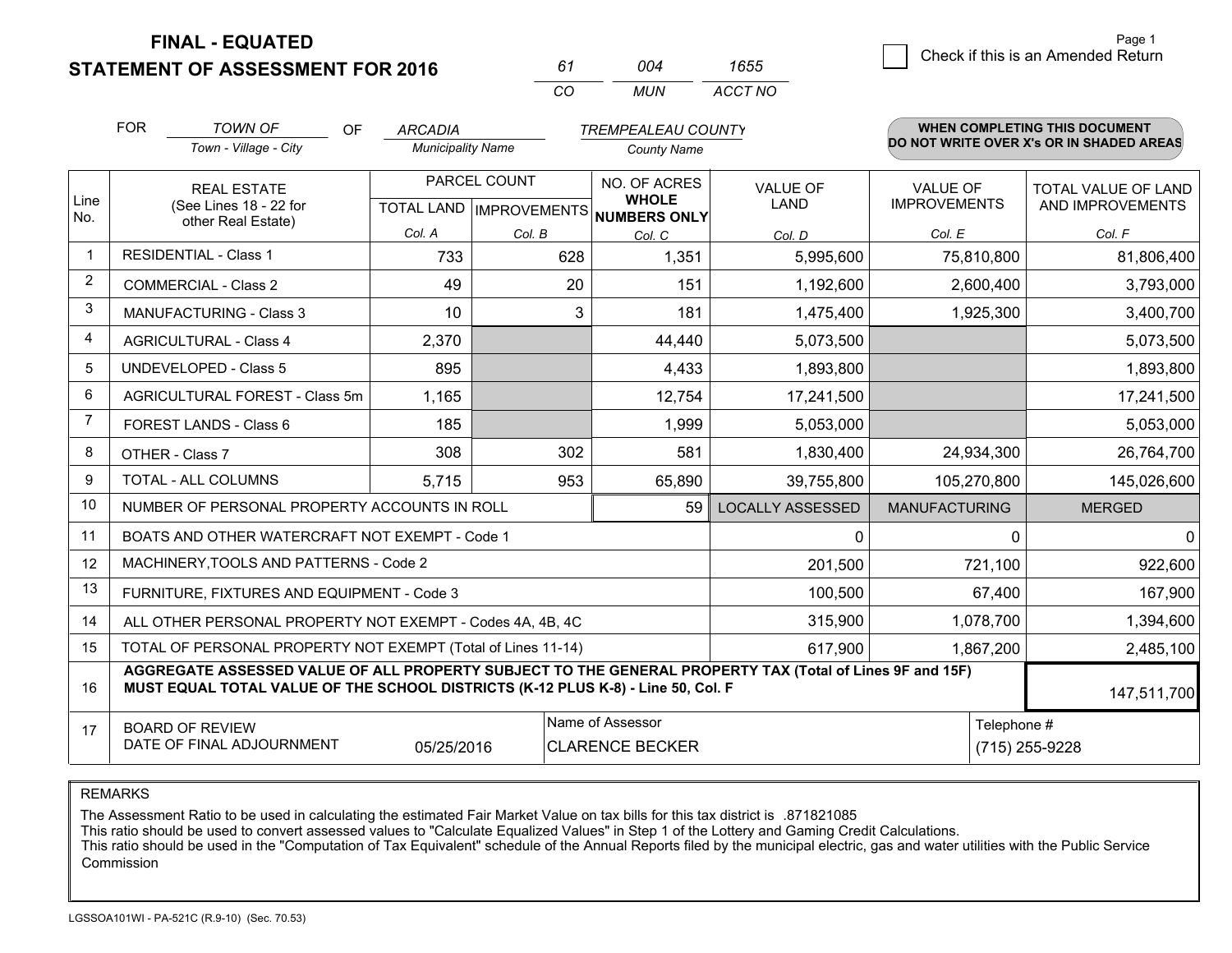*YEAR CO MUN ACCT NO* <sup>2016</sup> <sup>61</sup> <sup>004</sup> <sup>1655</sup>

Do not confuse FOREST LANDS (Line 7) with FOREST CROPS (in this section) - They are **NOT** the same

|    |                                  |                                                    | Private Forest Crop - Reg Class @ 10¢ per acre                                 |                    |             |                                                                              | Private Forest Crop - Reg Class @ \$2.52 per acre                  |                    |                    |
|----|----------------------------------|----------------------------------------------------|--------------------------------------------------------------------------------|--------------------|-------------|------------------------------------------------------------------------------|--------------------------------------------------------------------|--------------------|--------------------|
| 18 | (a) PARCELS                      | (b) ACRES                                          |                                                                                | (c) ASSESSED VALUE |             | (d) PARCELS                                                                  | (e) ACRES                                                          |                    | (f) ASSESSED VALUE |
|    | 4                                | 150                                                |                                                                                | 391,500            |             |                                                                              |                                                                    |                    |                    |
|    |                                  | Private Forest Crop - Special Class @ 20¢ per acre |                                                                                |                    |             | Entered Before 2005 Managed Forest - Ferrous Mining CLOSED @ \$8.27 per acre |                                                                    |                    |                    |
| 19 | (a) PARCELS                      | (c) ASSESSED VALUE<br>(b) ACRES                    |                                                                                |                    | (d) PARCELS | (e) ACRES                                                                    |                                                                    | (f) ASSESSED VALUE |                    |
|    |                                  |                                                    |                                                                                |                    |             |                                                                              |                                                                    |                    |                    |
|    |                                  |                                                    | Entered Before 2005 Managed Forest - OPEN @ \$.79 per acre                     |                    |             |                                                                              | Entered Before 2005 Managed Forest - CLOSED @ \$1.87 per acre      |                    |                    |
| 20 | (a) PARCELS                      | (b) ACRES<br>(c) ASSESSED VALUE                    |                                                                                |                    | (d) PARCELS | (e) ACRES                                                                    |                                                                    | (f) ASSESSED VALUE |                    |
|    |                                  |                                                    |                                                                                |                    | 215         | 4.257.6                                                                      |                                                                    | 7,807,300          |                    |
|    |                                  | Entered After 2004 Managed Forest - OPEN @         |                                                                                | \$2.14 per acre    |             | Entered After 2004 Managed Forest - CLOSED @ \$10.68 per acre                |                                                                    |                    |                    |
| 21 | (a) PARCELS                      | (b) ACRES                                          |                                                                                | (c) ASSESSED VALUE |             | (d) PARCELS<br>(e) ACRES                                                     |                                                                    |                    | (f) ASSESSED VALUE |
|    |                                  |                                                    |                                                                                |                    |             |                                                                              |                                                                    |                    |                    |
|    |                                  | 78.44                                              |                                                                                | 204,700            |             | 153<br>2.947.1                                                               |                                                                    | 5,773,100          |                    |
|    | (a) County Forest Cropland Acres |                                                    | (b) Federal Acres                                                              |                    |             | (d) County (NOT FOREST CROP) Acres<br>(c) State Acres                        |                                                                    |                    | (e) Other Acres    |
| 22 |                                  |                                                    |                                                                                |                    |             | 708.92                                                                       | 317.76                                                             |                    | 142.9              |
|    |                                  |                                                    |                                                                                |                    |             |                                                                              |                                                                    |                    |                    |
|    |                                  |                                                    | Assessed Value of Omitted Property From Prior Years (Sec. 70.44)               |                    |             |                                                                              | Assessed Value of Sec. 70.43 Corrections of Errors by Assessors    |                    |                    |
| 23 |                                  | (a) REAL ESTATE                                    |                                                                                | (b) PERSONAL       |             |                                                                              | (c1) REAL ESTATE                                                   |                    | (c2) PERSONAL      |
|    |                                  |                                                    |                                                                                |                    |             |                                                                              |                                                                    |                    |                    |
|    |                                  |                                                    | Manufacturing Equated Value of Omitted Property From Prior Years (Sec. 70.995) |                    |             |                                                                              | Mfg. Equated Value of Sec.70.43 Corrections of Errors by Assessors |                    |                    |
|    |                                  | (d) REAL ESTATE                                    |                                                                                | (e) PERSONAL       |             |                                                                              | (f1) REAL ESTATE                                                   |                    | (f2) PERSONAL      |
|    |                                  |                                                    |                                                                                |                    |             |                                                                              |                                                                    |                    |                    |
|    |                                  |                                                    |                                                                                |                    |             |                                                                              |                                                                    |                    |                    |

# **SPECIAL DISTRICTS**

| Line<br>No. | Enter 6-digit<br><b>Special District</b> | <b>Account</b><br><b>Number</b> | <b>Special District Name</b> | <b>Locally Assessed Value</b><br>of Real Estate and | Mfg Value of Real Estate<br>and Personal Property | <b>Merged Value of</b><br><b>Real Estate and</b> |
|-------------|------------------------------------------|---------------------------------|------------------------------|-----------------------------------------------------|---------------------------------------------------|--------------------------------------------------|
|             | Code (Col. A)                            | (Col. B)                        | (Col. C)                     | Personal Property (Col. D)                          | (Col. E)                                          | Personal Property (Col. F)                       |
| 24          |                                          |                                 |                              |                                                     |                                                   |                                                  |
| 25          |                                          |                                 |                              |                                                     |                                                   |                                                  |
| 26          |                                          |                                 |                              |                                                     |                                                   |                                                  |
| 27          |                                          |                                 |                              |                                                     |                                                   |                                                  |
| 28          |                                          |                                 |                              |                                                     |                                                   |                                                  |
| 29          |                                          |                                 |                              |                                                     |                                                   |                                                  |
| 30          |                                          |                                 |                              |                                                     |                                                   |                                                  |
| 31          |                                          |                                 |                              |                                                     |                                                   |                                                  |
| 32          |                                          |                                 |                              |                                                     |                                                   |                                                  |
| 33          |                                          |                                 |                              |                                                     |                                                   |                                                  |
| 34          |                                          |                                 |                              |                                                     |                                                   |                                                  |
| 35          |                                          |                                 |                              |                                                     |                                                   |                                                  |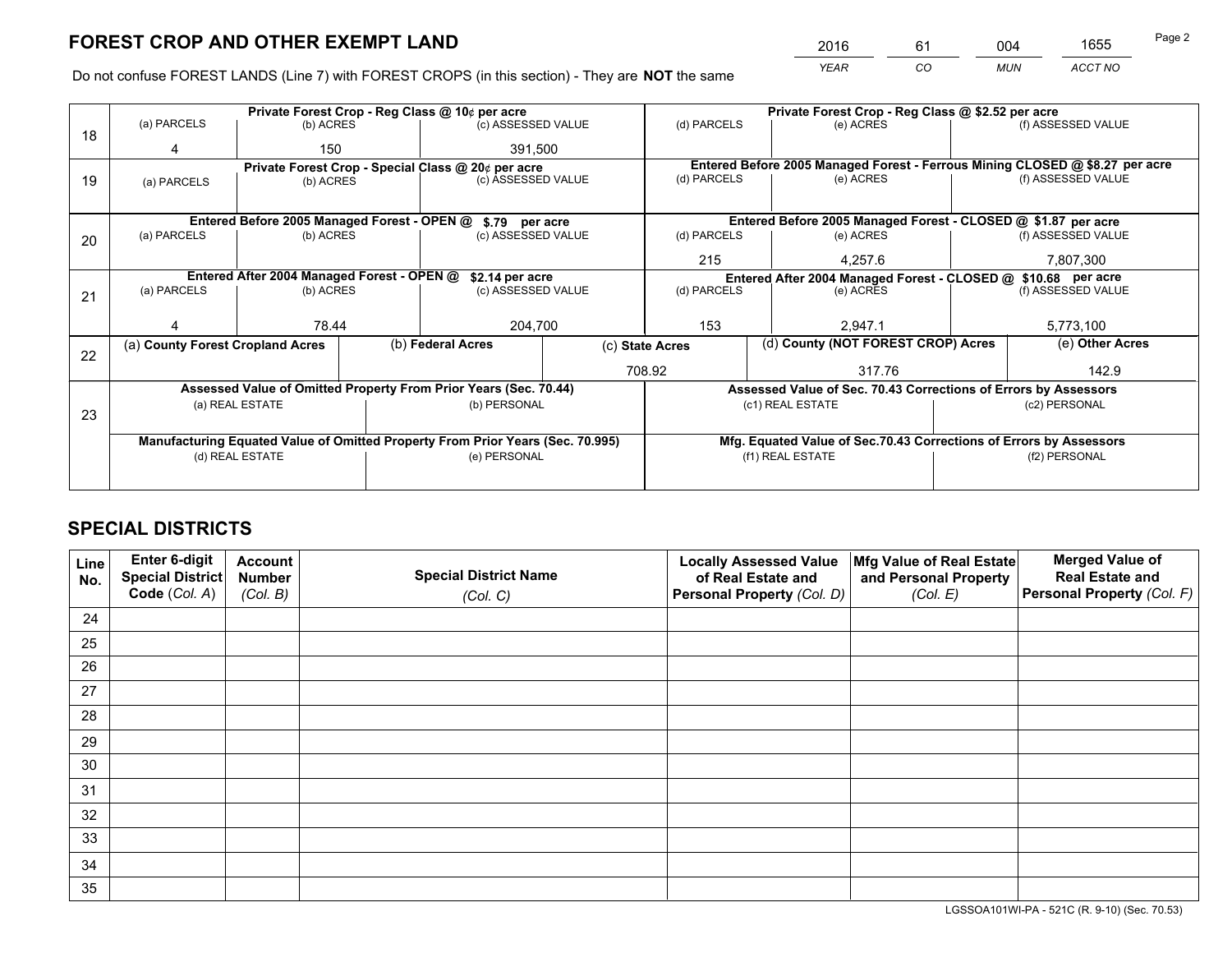|             |                                                          |                                             |                                                         | <b>YEAR</b>                                                                       | CO<br><b>MUN</b>                                              | ACCT NO                                                                        |
|-------------|----------------------------------------------------------|---------------------------------------------|---------------------------------------------------------|-----------------------------------------------------------------------------------|---------------------------------------------------------------|--------------------------------------------------------------------------------|
| Line<br>No. | Enter 6-digit<br><b>School District</b><br>Code (Col. A) | <b>Account</b><br><b>Number</b><br>(Col. B) | <b>School District Name</b><br>(Col. C)                 | <b>Locally Assessed Value</b><br>of Real Estate and<br>Personal Property (Col. D) | Mfg Value of Real Estate<br>and Personal Property<br>(Col. E) | <b>Merged Value of</b><br><b>Real Estate and</b><br>Personal Property (Col. F) |
|             | A. SCHOOL DISTRICTS (K-8 and K-12)                       |                                             |                                                         |                                                                                   |                                                               |                                                                                |
| 36          | 610154                                                   | 0358                                        | <b>SCH D OF ARCADIA</b>                                 | 127,491,100                                                                       | 5,267,900                                                     | 132,759,000                                                                    |
| 37          | 610485                                                   | 0359                                        | SCH D OF BLAIR-TAYLOR                                   | 1,730,600                                                                         |                                                               | 1,730,600                                                                      |
| 38          | 612632                                                   | 0362                                        | SCH D OF INDEPENDENCE                                   | 10,775,800                                                                        |                                                               | 10,775,800                                                                     |
| 39          | 616426                                                   | 0364                                        | <b>SCH D OF WHITEHALL</b>                               | 2,246,300                                                                         |                                                               | 2,246,300                                                                      |
| 40          |                                                          |                                             |                                                         |                                                                                   |                                                               |                                                                                |
| 41          |                                                          |                                             |                                                         |                                                                                   |                                                               |                                                                                |
| 42          |                                                          |                                             |                                                         |                                                                                   |                                                               |                                                                                |
| 43          |                                                          |                                             |                                                         |                                                                                   |                                                               |                                                                                |
| 44          |                                                          |                                             |                                                         |                                                                                   |                                                               |                                                                                |
| 45          |                                                          |                                             |                                                         |                                                                                   |                                                               |                                                                                |
| 46          |                                                          |                                             |                                                         |                                                                                   |                                                               |                                                                                |
| 47          |                                                          |                                             |                                                         |                                                                                   |                                                               |                                                                                |
| 48          |                                                          |                                             |                                                         |                                                                                   |                                                               |                                                                                |
| 49          |                                                          |                                             |                                                         |                                                                                   |                                                               |                                                                                |
| 50          |                                                          |                                             | TOTAL ASSESSED VALUE OF SCHOOL DISTRICTS (K-8 and K-12) | 142,243,800                                                                       | 5,267,900                                                     | 147,511,700                                                                    |
|             | <b>B.</b><br><b>UNION HIGH SCHOOL DISTRICTS</b>          |                                             |                                                         |                                                                                   |                                                               |                                                                                |
| 51          |                                                          |                                             |                                                         |                                                                                   |                                                               |                                                                                |
| 52          |                                                          |                                             |                                                         |                                                                                   |                                                               |                                                                                |
| 53          |                                                          |                                             |                                                         |                                                                                   |                                                               |                                                                                |
| 54          |                                                          |                                             | TOTAL ASSESSED VALUE OF UNION HIGH SCHOOLS              |                                                                                   |                                                               |                                                                                |
| 55          |                                                          |                                             |                                                         |                                                                                   |                                                               |                                                                                |
|             | C.<br><b>TECHNICAL COLLEGE DISTRICTS</b>                 |                                             |                                                         |                                                                                   |                                                               |                                                                                |
| 56          | 000200                                                   | 0002                                        | WESTERN TECHNICAL COLLEGE LACR                          | 142,243,800                                                                       | 5,267,900                                                     | 147,511,700                                                                    |
| 57<br>58    |                                                          |                                             |                                                         |                                                                                   |                                                               |                                                                                |
| 59          |                                                          |                                             | TOTAL ASSESSED VALUE OF TECHNICAL COLLEGES              | 142,243,800                                                                       | 5,267,900                                                     | 147,511,700                                                                    |
|             |                                                          |                                             |                                                         |                                                                                   |                                                               |                                                                                |

61

004

# *I hereby certify, to the best of my knowledge and belief, this form is complete and correct.*

**SCHOOL DISTRICTS**

| Print name of preparer | Title                    | Date (MM / DD / CCYY) |  |
|------------------------|--------------------------|-----------------------|--|
|                        |                          |                       |  |
| Signature of preparer  | Contact Telephone Number | E-mail address        |  |
|                        | $\overline{\phantom{0}}$ |                       |  |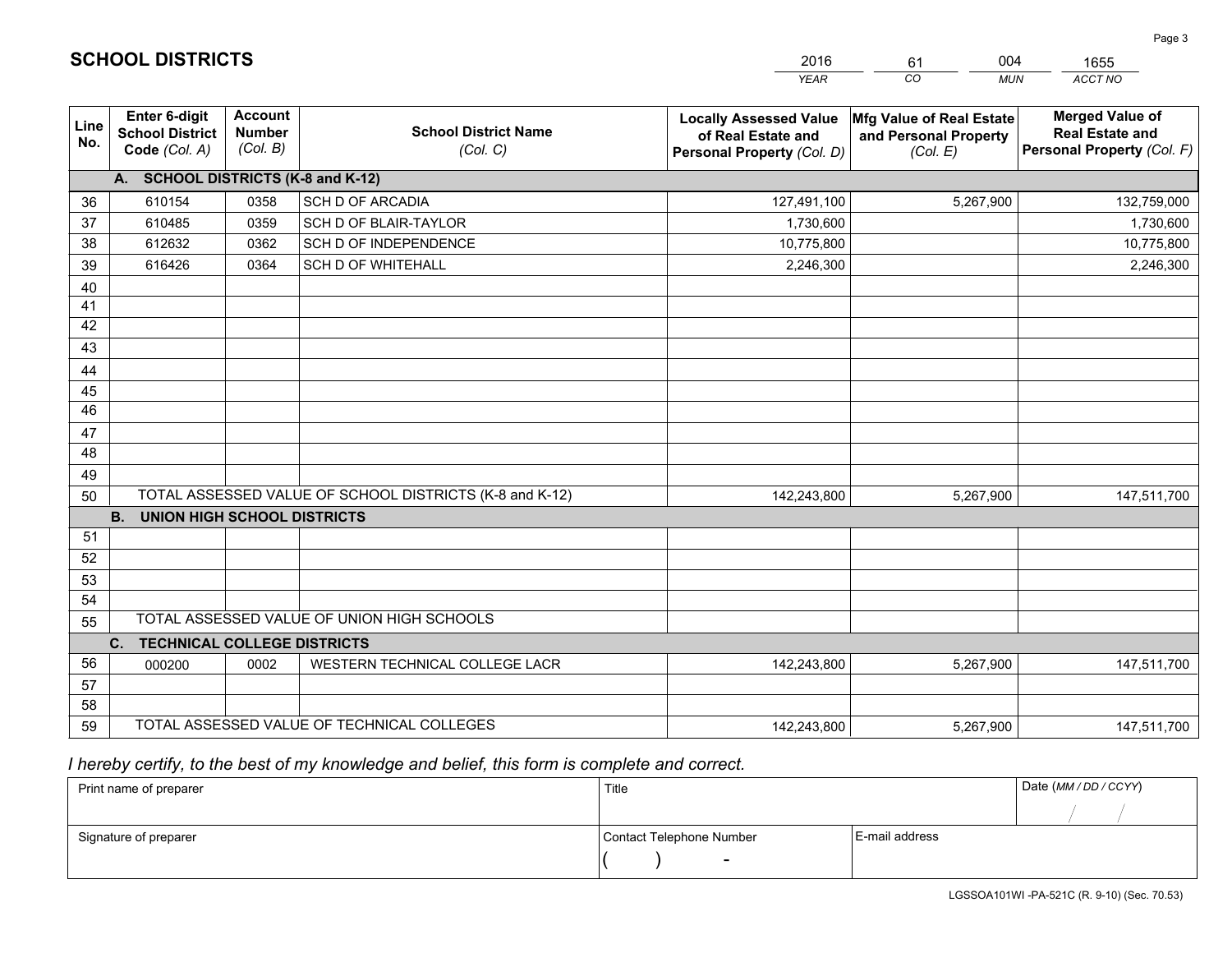### **HIGHLIGHTS**

- 1. Complete the Statement of Assessment after the Board of Review. Reflect any changes made there.
- 2. Use black ink to complete.
- 3. Line 16 must equal Line 50, Col D.
- 4. Line 55 must equal the total of K-8 schools listed on lines 36-49. Do not include K-12 schools in this comparision.
- 5. Line 59, Col. D must equal Line 16.
- 6. Special District, School District and Technical College District values must include both real estate and personal property. Examples of Special districts are: town sanitary districts, public inland lake protection and rehabilitation districts, and metropolitan sewerage districts.
- 7. DO NOT INCLUDE Manufacturing property values.DOR will print these values on the final SOA.

NANCY ROHN TOWN OF ARCADIA W26051 STATE ROAD95 ARCADIA, WI 54612 - 7216

NANCY ROHN<br>TOWN OF ARCADIA

ARCADIA, WI 54612 - 7216 W26051 STATE ROAD95

 8. Accuracy of this form is very important. The values reported directly affect the equalized value DOR calculates for school and special districts.

#### **Page 1:**

 If not prefilled, enter the tax year,county and municipal code,municipal type, municipal name and county name on the top of form.

Check the Amended box, if filing an amended / corrected SOA.

 Report the parcel count, acres and assessed value of taxable general property, total parcel count, (real and personal), total acres, and values from final figures set by the Board of Review.

- A. Real Estate land and improvements (buildings, etc.) is reported on lines 1 8, total line 9.
- B. Personal Property is reported on lines 11 14, Column D, total line 15.
- C. To complete this report, use the computer produced summary of the assessment roll that shows these amounts.
- D. Use whole numbers only.
- E. Add each line across and each column down to verify entries.

#### **Page 2:**

- A. Report Special Items (not subject to general property tax).
- 1. Private Forest Croplands and Managed Forest Lands are reported on lines 18,19, 20 and 21. Be sure to report assessed values **NOT** taxes.
- 2. You should have copies of the orders of entry, orders of withdrawal, etc., to update your assessment roll.
	- 3. Show hundredths of acres (e.g. 39.75).
- 4. Tax exempt lands are reported on line 22.
- 5. Omitted property and sec. 70.43, Wis. Stats., corrections of errors by assessor are reported on line 23. Report real estate and personal property separately. These should be for **prior years**, not something found on the current assessment roll after the board of review.
- B. Special District (Lines 24-35) Include the value of both real and personal property.
- The Department of Revenue (DOR) preprints much of the information regarding names and codes for schools, special districts,etc. If a district is not listed, enter the name and value only, DOR will enter the proper code.

## **Page 3 School Districts:**

Include the value of both real and personal property.

Report School District (regular, elementary, union high school, and technical college).

- 1. Regular (K-12) and Elementary (K-8) school values are reported on lines 36-49, total on line 50.
- 2. Union High School (UHS) (use only if elementary schools are listed on lines 36-49) are reported on lines 51-54. UHS total value (line 55) must equal to the total **elementary school** values reported on lines 36-49. Do notinclude K-12 schools in this comparison.
- 3. Technical College values are reported on lines 56-58, total on line 59.
- 4. Use the computer summary that shows these amounts to complete this report.

#### **This form is due the second Monday in June. File this report only after your Board of Review is complete.**

 *If you have questions: Return forms to:*

Fax number: (608) 264-6887 PO Box 8971

 Email: lgs@revenue.wi.gov Wisconsin Department of Revenue Call: (608) 261-5341 Local Government Services Section 6-97Madison WI 53708-8971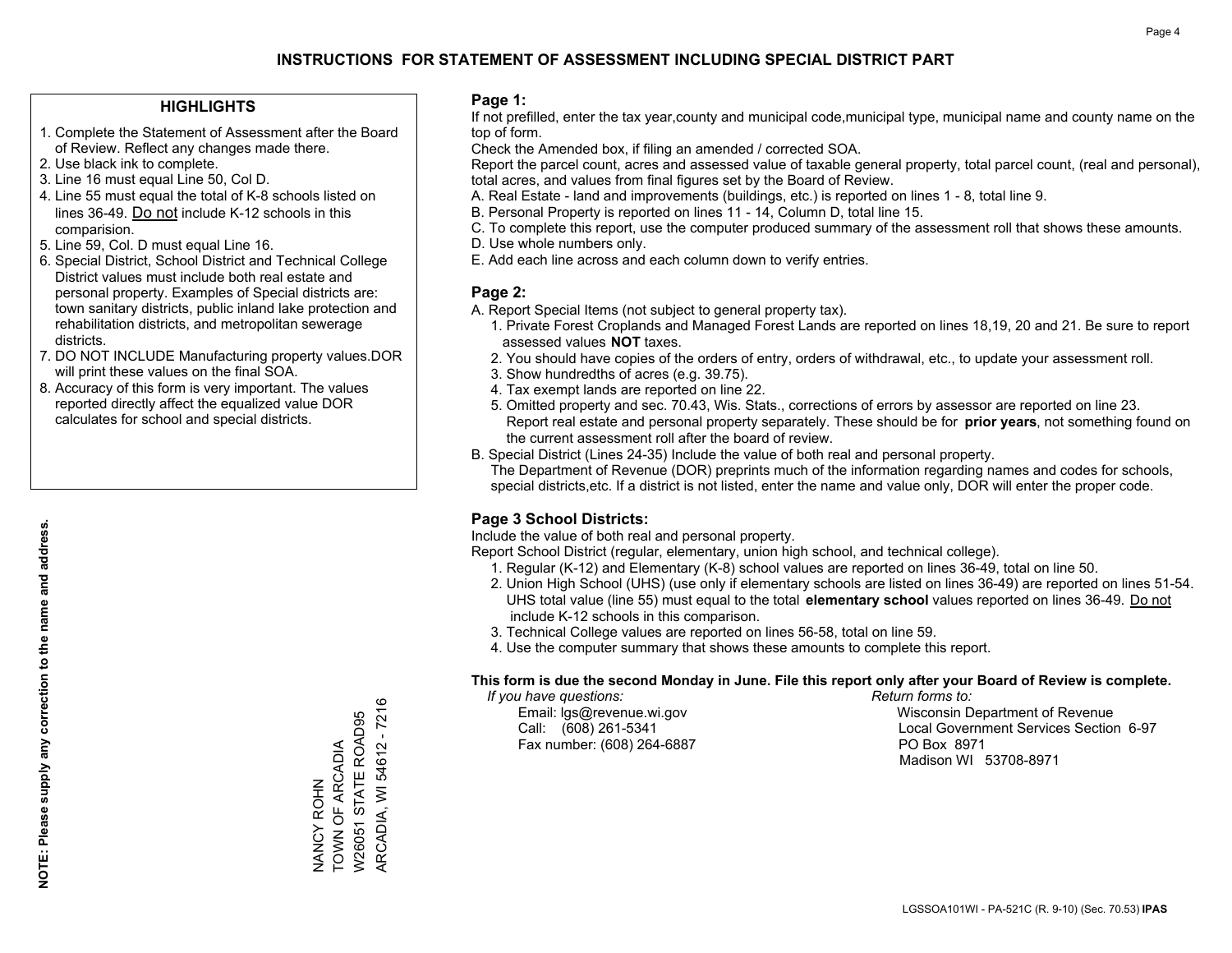**STATEMENT OF ASSESSMENT FOR 2016** 

*CO MUN <sup>61</sup> <sup>006</sup> ACCT NO1656*

|                | <b>FOR</b>                                                                                                   | <b>TOWN OF</b><br><b>OF</b>                                                                                                                                                                  | <b>BURNSIDE</b>          |                | <b>TREMPEALEAU COUNTY</b>                                                |                         |                                        | WHEN COMPLETING THIS DOCUMENT                  |
|----------------|--------------------------------------------------------------------------------------------------------------|----------------------------------------------------------------------------------------------------------------------------------------------------------------------------------------------|--------------------------|----------------|--------------------------------------------------------------------------|-------------------------|----------------------------------------|------------------------------------------------|
|                |                                                                                                              | Town - Village - City                                                                                                                                                                        | <b>Municipality Name</b> |                | <b>County Name</b>                                                       |                         |                                        | DO NOT WRITE OVER X's OR IN SHADED AREAS       |
| Line<br>No.    | <b>REAL ESTATE</b><br>(See Lines 18 - 22 for                                                                 |                                                                                                                                                                                              |                          | PARCEL COUNT   | NO. OF ACRES<br><b>WHOLE</b><br>TOTAL LAND   IMPROVEMENTS   NUMBERS ONLY | <b>VALUE OF</b><br>LAND | <b>VALUE OF</b><br><b>IMPROVEMENTS</b> | <b>TOTAL VALUE OF LAND</b><br>AND IMPROVEMENTS |
|                |                                                                                                              | other Real Estate)                                                                                                                                                                           | Col. A                   | Col. B         | Col. C                                                                   | Col. D                  | Col. E                                 | Col. F                                         |
| $\mathbf 1$    |                                                                                                              | <b>RESIDENTIAL - Class 1</b>                                                                                                                                                                 | 151                      | 136            | 271                                                                      | 1,188,000               | 12,786,600                             | 13,974,600                                     |
| $\overline{2}$ |                                                                                                              | <b>COMMERCIAL - Class 2</b>                                                                                                                                                                  | 7                        | 4              | 26                                                                       | 55,900                  | 122,400                                | 178,300                                        |
| 3              |                                                                                                              | MANUFACTURING - Class 3                                                                                                                                                                      | $6\phantom{1}$           | $\overline{2}$ | 77                                                                       | 212,700                 | 817,900                                | 1,030,600                                      |
| 4              |                                                                                                              | <b>AGRICULTURAL - Class 4</b>                                                                                                                                                                | 694                      |                | 16,332                                                                   | 1,744,050               |                                        | 1,744,050                                      |
| 5              |                                                                                                              | <b>UNDEVELOPED - Class 5</b>                                                                                                                                                                 | 271                      |                | 1,441                                                                    | 720,450                 |                                        | 720,450                                        |
| 6              | AGRICULTURAL FOREST - Class 5m                                                                               |                                                                                                                                                                                              | 220                      |                | 2,375                                                                    | 2,633,100               |                                        | 2,633,100                                      |
| $\overline{7}$ |                                                                                                              | FOREST LANDS - Class 6                                                                                                                                                                       | 24                       |                | 282                                                                      | 621,350                 |                                        | 621,350                                        |
| 8              |                                                                                                              | OTHER - Class 7                                                                                                                                                                              | 126                      | 126            | 311                                                                      | 934,500                 | 12,359,500                             | 13,294,000                                     |
| 9              |                                                                                                              | TOTAL - ALL COLUMNS                                                                                                                                                                          | 1,499                    | 268            | 21,115                                                                   | 8,110,050               | 26,086,400                             | 34,196,450                                     |
| 10             |                                                                                                              | NUMBER OF PERSONAL PROPERTY ACCOUNTS IN ROLL                                                                                                                                                 |                          |                | 9                                                                        | <b>LOCALLY ASSESSED</b> | <b>MANUFACTURING</b>                   | <b>MERGED</b>                                  |
| 11             |                                                                                                              | BOATS AND OTHER WATERCRAFT NOT EXEMPT - Code 1                                                                                                                                               |                          |                |                                                                          | 0                       | $\Omega$                               | $\mathbf 0$                                    |
| 12             |                                                                                                              | MACHINERY, TOOLS AND PATTERNS - Code 2                                                                                                                                                       |                          |                |                                                                          | 337                     | 112,300                                | 112,637                                        |
| 13             |                                                                                                              | FURNITURE, FIXTURES AND EQUIPMENT - Code 3                                                                                                                                                   |                          |                |                                                                          | 100                     | 1,900                                  | 2,000                                          |
| 14             |                                                                                                              | ALL OTHER PERSONAL PROPERTY NOT EXEMPT - Codes 4A, 4B, 4C                                                                                                                                    |                          |                |                                                                          | 32,762                  | 600                                    | 33,362                                         |
| 15             |                                                                                                              | TOTAL OF PERSONAL PROPERTY NOT EXEMPT (Total of Lines 11-14)                                                                                                                                 |                          |                |                                                                          | 33,199                  | 114,800                                | 147,999                                        |
| 16             |                                                                                                              | AGGREGATE ASSESSED VALUE OF ALL PROPERTY SUBJECT TO THE GENERAL PROPERTY TAX (Total of Lines 9F and 15F)<br>MUST EQUAL TOTAL VALUE OF THE SCHOOL DISTRICTS (K-12 PLUS K-8) - Line 50, Col. F |                          |                |                                                                          |                         |                                        | 34,344,449                                     |
| 17             | Name of Assessor<br><b>BOARD OF REVIEW</b><br>DATE OF FINAL ADJOURNMENT<br><b>MARK GARLICK</b><br>05/25/2016 |                                                                                                                                                                                              |                          |                |                                                                          |                         |                                        | Telephone #<br>(715) 287-3376                  |

REMARKS

The Assessment Ratio to be used in calculating the estimated Fair Market Value on tax bills for this tax district is .906082636<br>This ratio should be used to convert assessed values to "Calculate Equalized Values" in Step 1 Commission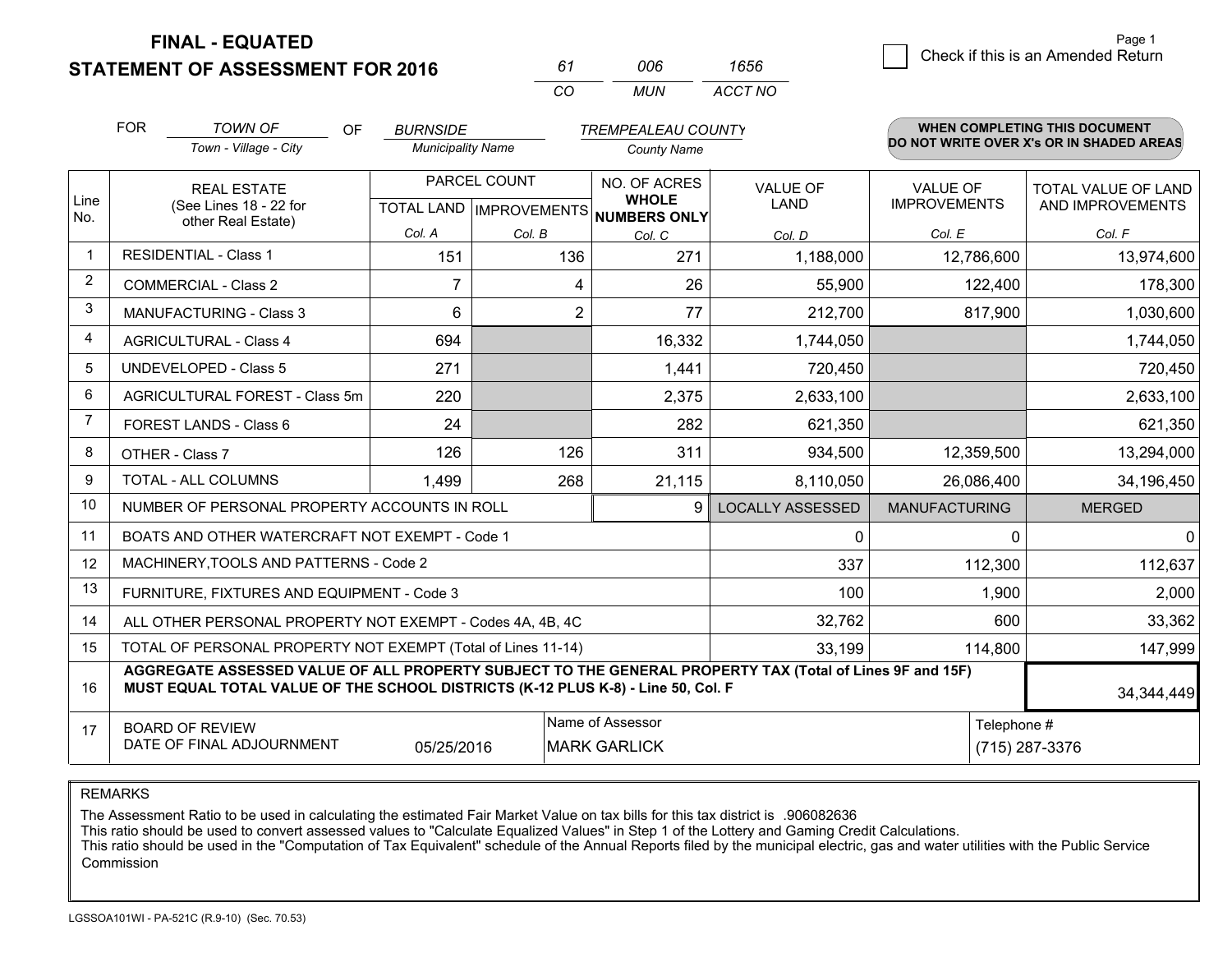*YEAR CO MUN ACCT NO* <sup>2016</sup> <sup>61</sup> <sup>006</sup> <sup>1656</sup>

Do not confuse FOREST LANDS (Line 7) with FOREST CROPS (in this section) - They are **NOT** the same

|    |                                                                                |                                 |  | Private Forest Crop - Reg Class @ 10¢ per acre                   |             | Private Forest Crop - Reg Class @ \$2.52 per acre                                   |                                                                    |                    |                                                                              |  |
|----|--------------------------------------------------------------------------------|---------------------------------|--|------------------------------------------------------------------|-------------|-------------------------------------------------------------------------------------|--------------------------------------------------------------------|--------------------|------------------------------------------------------------------------------|--|
| 18 | (a) PARCELS                                                                    | (b) ACRES                       |  | (c) ASSESSED VALUE                                               |             | (d) PARCELS                                                                         | (e) ACRES                                                          |                    | (f) ASSESSED VALUE                                                           |  |
|    |                                                                                |                                 |  |                                                                  |             |                                                                                     |                                                                    |                    |                                                                              |  |
|    |                                                                                |                                 |  | Private Forest Crop - Special Class @ 20¢ per acre               |             |                                                                                     |                                                                    |                    | Entered Before 2005 Managed Forest - Ferrous Mining CLOSED @ \$8.27 per acre |  |
| 19 | (a) PARCELS                                                                    | (c) ASSESSED VALUE<br>(b) ACRES |  |                                                                  | (d) PARCELS | (e) ACRES                                                                           |                                                                    | (f) ASSESSED VALUE |                                                                              |  |
|    |                                                                                |                                 |  |                                                                  |             |                                                                                     |                                                                    |                    |                                                                              |  |
|    |                                                                                |                                 |  | Entered Before 2005 Managed Forest - OPEN @ \$.79 per acre       |             |                                                                                     | Entered Before 2005 Managed Forest - CLOSED @ \$1.87 per acre      |                    |                                                                              |  |
| 20 | (a) PARCELS                                                                    | (b) ACRES                       |  | (c) ASSESSED VALUE                                               |             | (d) PARCELS                                                                         | (e) ACRES                                                          |                    | (f) ASSESSED VALUE                                                           |  |
|    | 3<br>70<br>127,600                                                             |                                 |  | 38                                                               | 779.19      |                                                                                     | 1,174,100                                                          |                    |                                                                              |  |
|    | Entered After 2004 Managed Forest - OPEN @<br>\$2.14 per acre                  |                                 |  |                                                                  |             | Entered After 2004 Managed Forest - CLOSED @ \$10.68 per acre<br>(f) ASSESSED VALUE |                                                                    |                    |                                                                              |  |
| 21 | (a) PARCELS                                                                    | (b) ACRES                       |  | (c) ASSESSED VALUE                                               | (d) PARCELS |                                                                                     | (e) ACRES                                                          |                    |                                                                              |  |
|    |                                                                                |                                 |  |                                                                  |             |                                                                                     |                                                                    |                    |                                                                              |  |
|    |                                                                                |                                 |  |                                                                  | 20          |                                                                                     | 423.72                                                             |                    |                                                                              |  |
| 22 | (a) County Forest Cropland Acres                                               |                                 |  | (b) Federal Acres                                                |             | (d) County (NOT FOREST CROP) Acres<br>(c) State Acres                               |                                                                    |                    | (e) Other Acres                                                              |  |
|    |                                                                                |                                 |  |                                                                  |             | 71.87                                                                               | 12.12                                                              |                    | 27.01                                                                        |  |
|    |                                                                                |                                 |  | Assessed Value of Omitted Property From Prior Years (Sec. 70.44) |             |                                                                                     | Assessed Value of Sec. 70.43 Corrections of Errors by Assessors    |                    |                                                                              |  |
| 23 |                                                                                | (a) REAL ESTATE                 |  | (b) PERSONAL                                                     |             |                                                                                     | (c1) REAL ESTATE                                                   |                    | (c2) PERSONAL                                                                |  |
|    |                                                                                |                                 |  |                                                                  |             |                                                                                     |                                                                    |                    |                                                                              |  |
|    | Manufacturing Equated Value of Omitted Property From Prior Years (Sec. 70.995) |                                 |  |                                                                  |             |                                                                                     | Mfg. Equated Value of Sec.70.43 Corrections of Errors by Assessors |                    |                                                                              |  |
|    | (d) REAL ESTATE                                                                |                                 |  | (e) PERSONAL                                                     |             | (f1) REAL ESTATE                                                                    |                                                                    |                    | (f2) PERSONAL                                                                |  |
|    |                                                                                |                                 |  |                                                                  |             |                                                                                     |                                                                    |                    |                                                                              |  |

# **SPECIAL DISTRICTS**

| Line<br>No. | Enter 6-digit<br><b>Special District</b> | <b>Account</b><br><b>Number</b> | <b>Special District Name</b> | <b>Locally Assessed Value</b><br>of Real Estate and | Mfg Value of Real Estate<br>and Personal Property | <b>Merged Value of</b><br><b>Real Estate and</b> |
|-------------|------------------------------------------|---------------------------------|------------------------------|-----------------------------------------------------|---------------------------------------------------|--------------------------------------------------|
|             | Code (Col. A)                            | (Col. B)                        | (Col. C)                     | Personal Property (Col. D)                          | (Col. E)                                          | Personal Property (Col. F)                       |
| 24          |                                          |                                 |                              |                                                     |                                                   |                                                  |
| 25          |                                          |                                 |                              |                                                     |                                                   |                                                  |
| 26          |                                          |                                 |                              |                                                     |                                                   |                                                  |
| 27          |                                          |                                 |                              |                                                     |                                                   |                                                  |
| 28          |                                          |                                 |                              |                                                     |                                                   |                                                  |
| 29          |                                          |                                 |                              |                                                     |                                                   |                                                  |
| 30          |                                          |                                 |                              |                                                     |                                                   |                                                  |
| 31          |                                          |                                 |                              |                                                     |                                                   |                                                  |
| 32          |                                          |                                 |                              |                                                     |                                                   |                                                  |
| 33          |                                          |                                 |                              |                                                     |                                                   |                                                  |
| 34          |                                          |                                 |                              |                                                     |                                                   |                                                  |
| 35          |                                          |                                 |                              |                                                     |                                                   |                                                  |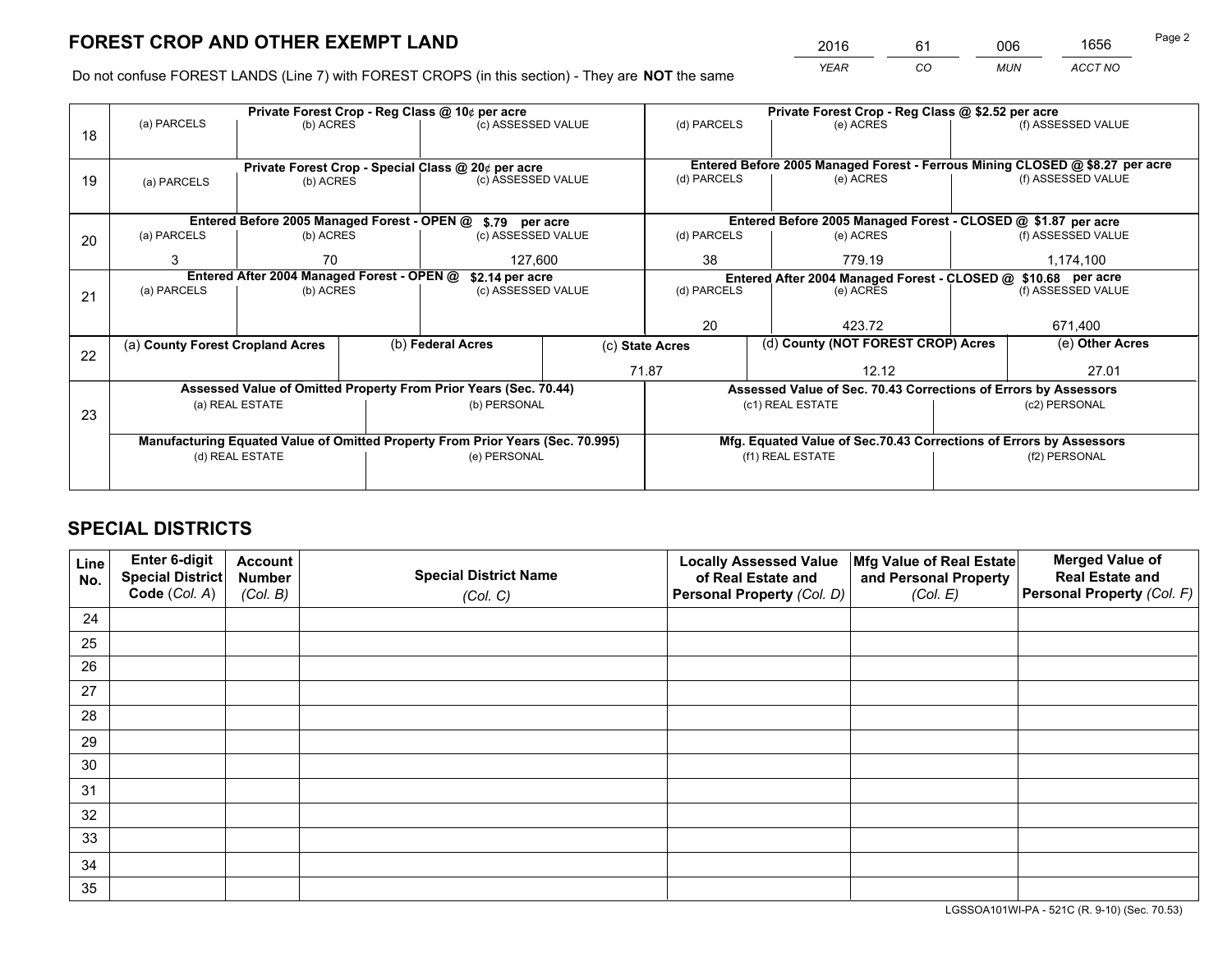|             |                                                          |                                             |                                                         | <b>YEAR</b>                                                                       | CO<br><b>MUN</b>                                              | <b>ACCT NO</b>                                                                 |
|-------------|----------------------------------------------------------|---------------------------------------------|---------------------------------------------------------|-----------------------------------------------------------------------------------|---------------------------------------------------------------|--------------------------------------------------------------------------------|
| Line<br>No. | Enter 6-digit<br><b>School District</b><br>Code (Col. A) | <b>Account</b><br><b>Number</b><br>(Col. B) | <b>School District Name</b><br>(Col. C)                 | <b>Locally Assessed Value</b><br>of Real Estate and<br>Personal Property (Col. D) | Mfg Value of Real Estate<br>and Personal Property<br>(Col. E) | <b>Merged Value of</b><br><b>Real Estate and</b><br>Personal Property (Col. F) |
|             | A. SCHOOL DISTRICTS (K-8 and K-12)                       |                                             |                                                         |                                                                                   |                                                               |                                                                                |
| 36          | 612632                                                   | 0362                                        | SCH D OF INDEPENDENCE                                   | 33,199,049                                                                        | 1,145,400                                                     | 34, 344, 449                                                                   |
| 37          |                                                          |                                             |                                                         |                                                                                   |                                                               |                                                                                |
| 38          |                                                          |                                             |                                                         |                                                                                   |                                                               |                                                                                |
| 39          |                                                          |                                             |                                                         |                                                                                   |                                                               |                                                                                |
| 40          |                                                          |                                             |                                                         |                                                                                   |                                                               |                                                                                |
| 41<br>42    |                                                          |                                             |                                                         |                                                                                   |                                                               |                                                                                |
| 43          |                                                          |                                             |                                                         |                                                                                   |                                                               |                                                                                |
|             |                                                          |                                             |                                                         |                                                                                   |                                                               |                                                                                |
| 44<br>45    |                                                          |                                             |                                                         |                                                                                   |                                                               |                                                                                |
| 46          |                                                          |                                             |                                                         |                                                                                   |                                                               |                                                                                |
| 47          |                                                          |                                             |                                                         |                                                                                   |                                                               |                                                                                |
| 48          |                                                          |                                             |                                                         |                                                                                   |                                                               |                                                                                |
| 49          |                                                          |                                             |                                                         |                                                                                   |                                                               |                                                                                |
| 50          |                                                          |                                             | TOTAL ASSESSED VALUE OF SCHOOL DISTRICTS (K-8 and K-12) | 33,199,049                                                                        | 1,145,400                                                     | 34, 344, 449                                                                   |
|             | <b>B.</b><br>UNION HIGH SCHOOL DISTRICTS                 |                                             |                                                         |                                                                                   |                                                               |                                                                                |
| 51          |                                                          |                                             |                                                         |                                                                                   |                                                               |                                                                                |
| 52          |                                                          |                                             |                                                         |                                                                                   |                                                               |                                                                                |
| 53          |                                                          |                                             |                                                         |                                                                                   |                                                               |                                                                                |
| 54          |                                                          |                                             |                                                         |                                                                                   |                                                               |                                                                                |
| 55          |                                                          |                                             | TOTAL ASSESSED VALUE OF UNION HIGH SCHOOLS              |                                                                                   |                                                               |                                                                                |
|             | C.<br><b>TECHNICAL COLLEGE DISTRICTS</b>                 |                                             |                                                         |                                                                                   |                                                               |                                                                                |
| 56          | 000200                                                   | 0002                                        | WESTERN TECHNICAL COLLEGE LACR                          | 33,199,049                                                                        | 1,145,400                                                     | 34, 344, 449                                                                   |
| 57<br>58    |                                                          |                                             |                                                         |                                                                                   |                                                               |                                                                                |
| 59          |                                                          |                                             | TOTAL ASSESSED VALUE OF TECHNICAL COLLEGES              | 33,199,049                                                                        | 1,145,400                                                     | 34, 344, 449                                                                   |
|             |                                                          |                                             |                                                         |                                                                                   |                                                               |                                                                                |

61

006

 *I hereby certify, to the best of my knowledge and belief, this form is complete and correct.*

**SCHOOL DISTRICTS**

| Print name of preparer | Title                    |                | Date (MM / DD / CCYY) |
|------------------------|--------------------------|----------------|-----------------------|
|                        |                          |                |                       |
| Signature of preparer  | Contact Telephone Number | E-mail address |                       |
|                        | $\sim$                   |                |                       |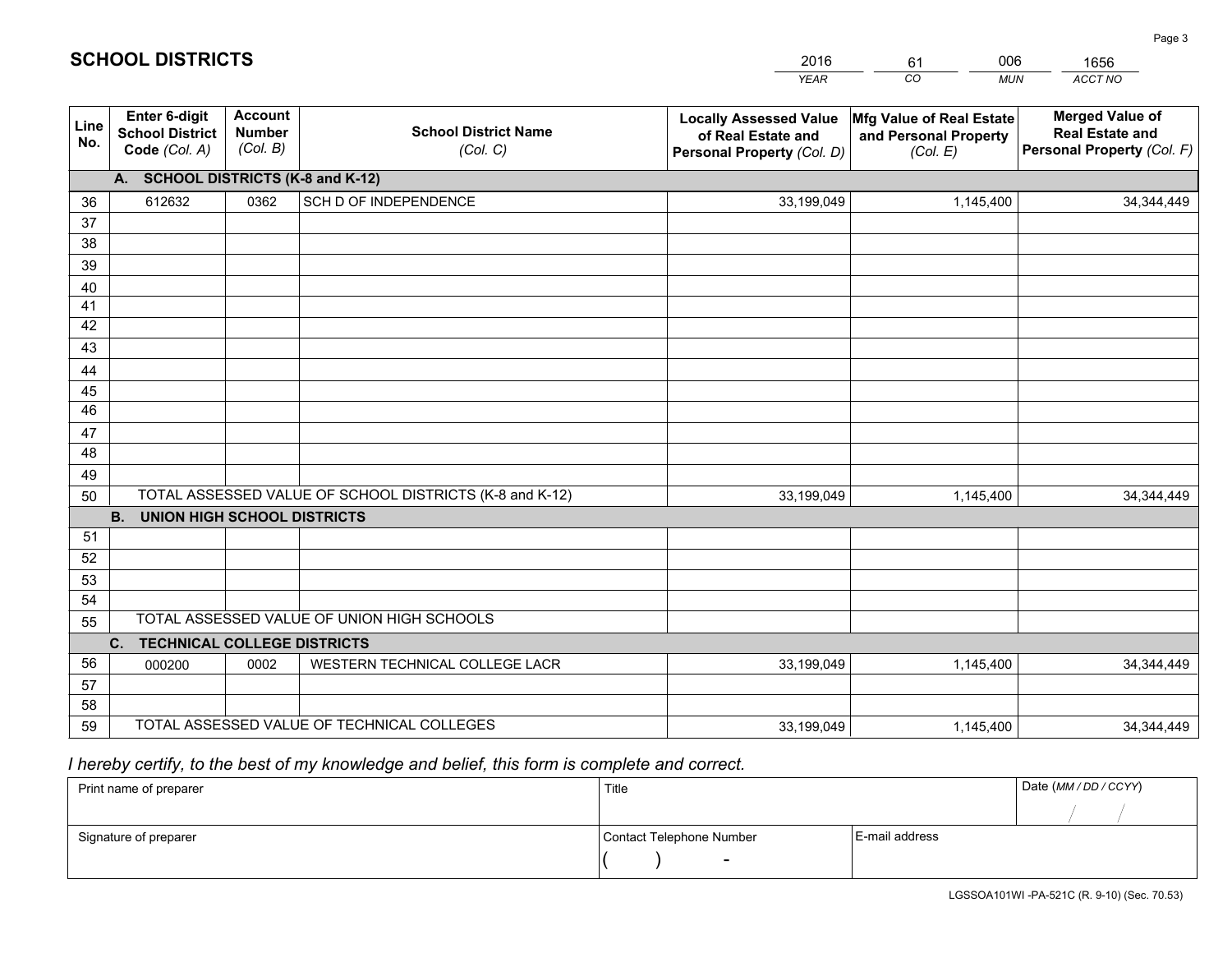### **HIGHLIGHTS**

- 1. Complete the Statement of Assessment after the Board of Review. Reflect any changes made there.
- 2. Use black ink to complete.
- 3. Line 16 must equal Line 50, Col D.
- 4. Line 55 must equal the total of K-8 schools listed on lines 36-49. Do not include K-12 schools in this comparision.
- 5. Line 59, Col. D must equal Line 16.
- 6. Special District, School District and Technical College District values must include both real estate and personal property. Examples of Special districts are: town sanitary districts, public inland lake protection and rehabilitation districts, and metropolitan sewerage districts.
- 7. DO NOT INCLUDE Manufacturing property values.DOR will print these values on the final SOA.
- 8. Accuracy of this form is very important. The values reported directly affect the equalized value DOR calculates for school and special districts.

#### **Page 1:**

 If not prefilled, enter the tax year,county and municipal code,municipal type, municipal name and county name on the top of form.

Check the Amended box, if filing an amended / corrected SOA.

 Report the parcel count, acres and assessed value of taxable general property, total parcel count, (real and personal), total acres, and values from final figures set by the Board of Review.

- A. Real Estate land and improvements (buildings, etc.) is reported on lines 1 8, total line 9.
- B. Personal Property is reported on lines 11 14, Column D, total line 15.
- C. To complete this report, use the computer produced summary of the assessment roll that shows these amounts.
- D. Use whole numbers only.
- E. Add each line across and each column down to verify entries.

### **Page 2:**

- A. Report Special Items (not subject to general property tax).
- 1. Private Forest Croplands and Managed Forest Lands are reported on lines 18,19, 20 and 21. Be sure to report assessed values **NOT** taxes.
- 2. You should have copies of the orders of entry, orders of withdrawal, etc., to update your assessment roll.
	- 3. Show hundredths of acres (e.g. 39.75).
- 4. Tax exempt lands are reported on line 22.
- 5. Omitted property and sec. 70.43, Wis. Stats., corrections of errors by assessor are reported on line 23. Report real estate and personal property separately. These should be for **prior years**, not something found on the current assessment roll after the board of review.
- B. Special District (Lines 24-35) Include the value of both real and personal property.

 The Department of Revenue (DOR) preprints much of the information regarding names and codes for schools, special districts,etc. If a district is not listed, enter the name and value only, DOR will enter the proper code.

## **Page 3 School Districts:**

Include the value of both real and personal property.

Report School District (regular, elementary, union high school, and technical college).

- 1. Regular (K-12) and Elementary (K-8) school values are reported on lines 36-49, total on line 50.
- 2. Union High School (UHS) (use only if elementary schools are listed on lines 36-49) are reported on lines 51-54. UHS total value (line 55) must equal to the total **elementary school** values reported on lines 36-49. Do notinclude K-12 schools in this comparison.
- 3. Technical College values are reported on lines 56-58, total on line 59.
- 4. Use the computer summary that shows these amounts to complete this report.

#### **This form is due the second Monday in June. File this report only after your Board of Review is complete.**

 *If you have questions: Return forms to:*

Fax number: (608) 264-6887 PO Box 8971

 Email: lgs@revenue.wi.gov Wisconsin Department of Revenue Call: (608) 261-5341 Local Government Services Section 6-97Madison WI 53708-8971

NDEPENDENCE, WI 54747 INDEPENDENCE, WI 54747 W27464 COUNTY RD Q W27464 COUNTY RD Q MELISSA KANO<br>TOWN OF BURNSIDE TOWN OF BURNSIDE MELISSA KANO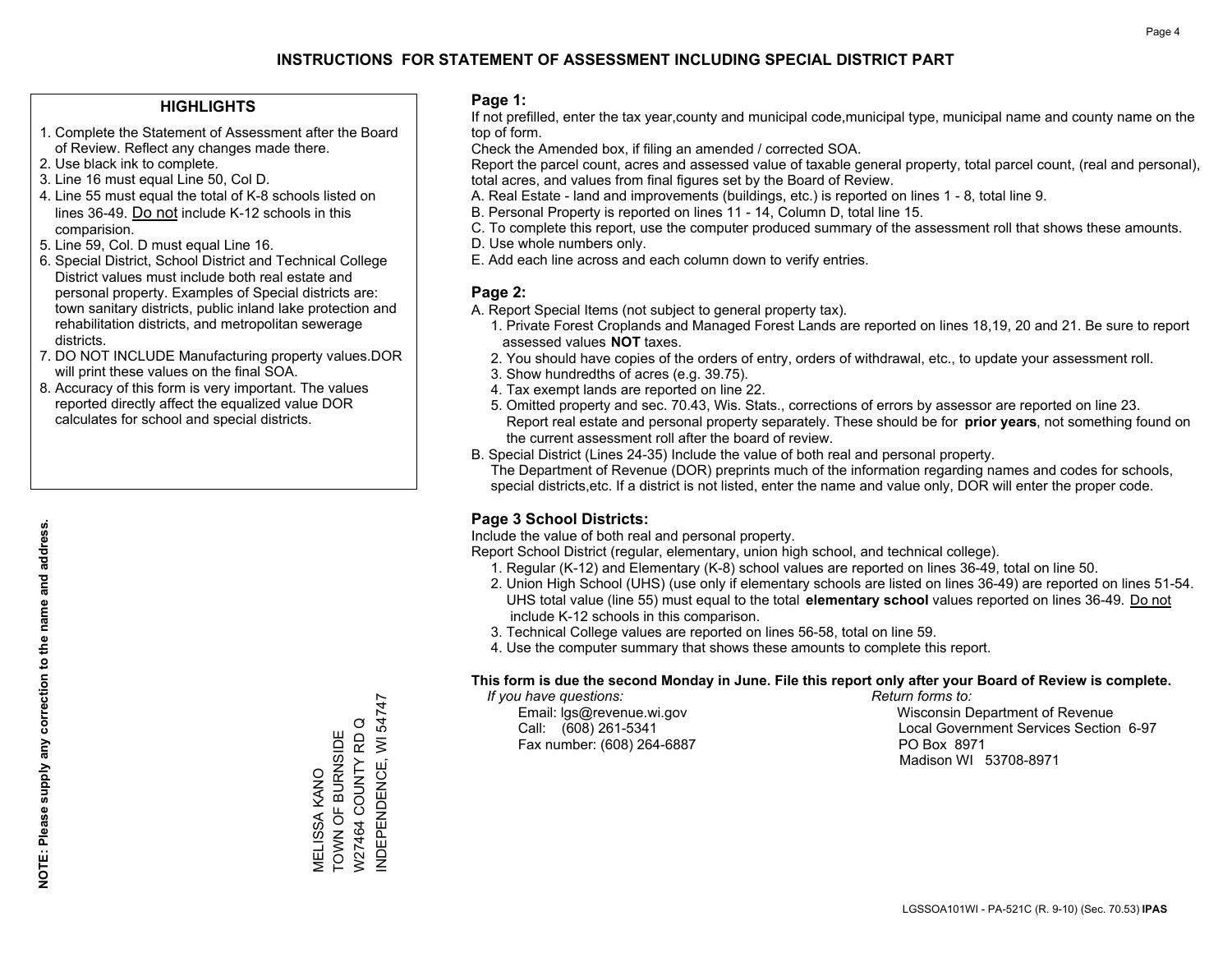**STATEMENT OF ASSESSMENT FOR 2016** 

| 61 | nnr | 1657    |
|----|-----|---------|
| cо | MUN | ACCT NO |

|                | <b>FOR</b>                                                                                                                                                                                   | <b>TOWN OF</b><br><b>OF</b>                                  | <b>CALEDONIA</b>         |              | <b>TREMPEALEAU COUNTY</b>                                                |                                |                                        | WHEN COMPLETING THIS DOCUMENT                  |
|----------------|----------------------------------------------------------------------------------------------------------------------------------------------------------------------------------------------|--------------------------------------------------------------|--------------------------|--------------|--------------------------------------------------------------------------|--------------------------------|----------------------------------------|------------------------------------------------|
|                |                                                                                                                                                                                              | Town - Village - City                                        | <b>Municipality Name</b> |              | <b>County Name</b>                                                       |                                |                                        | DO NOT WRITE OVER X's OR IN SHADED AREAS       |
| Line<br>No.    |                                                                                                                                                                                              | <b>REAL ESTATE</b><br>(See Lines 18 - 22 for                 |                          | PARCEL COUNT | NO. OF ACRES<br><b>WHOLE</b><br>TOTAL LAND   IMPROVEMENTS   NUMBERS ONLY | <b>VALUE OF</b><br><b>LAND</b> | <b>VALUE OF</b><br><b>IMPROVEMENTS</b> | <b>TOTAL VALUE OF LAND</b><br>AND IMPROVEMENTS |
|                | other Real Estate)                                                                                                                                                                           |                                                              | Col. A                   | Col. B       | Col. C                                                                   | Col. D                         | Col. E                                 | Col. F                                         |
|                |                                                                                                                                                                                              | <b>RESIDENTIAL - Class 1</b>                                 | 393                      | 318          | 1,216                                                                    | 9,349,700                      | 43,766,400                             | 53,116,100                                     |
| 2              |                                                                                                                                                                                              | <b>COMMERCIAL - Class 2</b>                                  | 17                       | 8            | 53                                                                       | 301,600                        | 878,000                                | 1,179,600                                      |
| 3              |                                                                                                                                                                                              | <b>MANUFACTURING - Class 3</b>                               | 8                        | 1            | 227                                                                      | 598,800                        | 33,200                                 | 632,000                                        |
| 4              |                                                                                                                                                                                              | <b>AGRICULTURAL - Class 4</b>                                | 401                      |              | 7,637                                                                    | 1,216,200                      |                                        | 1,216,200                                      |
| 5              |                                                                                                                                                                                              | <b>UNDEVELOPED - Class 5</b>                                 | 218                      |              | 1,577                                                                    | 702,800                        |                                        | 702,800                                        |
| 6              |                                                                                                                                                                                              | AGRICULTURAL FOREST - Class 5m                               | 112                      |              | 896                                                                      | 1,241,400                      |                                        | 1,241,400                                      |
| $\overline{7}$ |                                                                                                                                                                                              | FOREST LANDS - Class 6                                       | 60                       |              | 817                                                                      | 1,617,600                      |                                        | 1,617,600                                      |
| 8              |                                                                                                                                                                                              | OTHER - Class 7                                              | 23                       | 47           | 59                                                                       | 351,000                        | 2,123,700                              | 2,474,700                                      |
| 9              |                                                                                                                                                                                              | TOTAL - ALL COLUMNS                                          | 1,232                    | 374          | 12,482                                                                   | 15,379,100                     | 46,801,300                             | 62,180,400                                     |
| 10             |                                                                                                                                                                                              | NUMBER OF PERSONAL PROPERTY ACCOUNTS IN ROLL                 |                          |              | 16                                                                       | <b>LOCALLY ASSESSED</b>        | <b>MANUFACTURING</b>                   | <b>MERGED</b>                                  |
| 11             |                                                                                                                                                                                              | BOATS AND OTHER WATERCRAFT NOT EXEMPT - Code 1               |                          |              |                                                                          | $\mathbf{0}$                   | $\Omega$                               | $\mathbf{0}$                                   |
| 12             |                                                                                                                                                                                              | MACHINERY, TOOLS AND PATTERNS - Code 2                       |                          |              |                                                                          | 15,400                         | 47,500                                 | 62,900                                         |
| 13             |                                                                                                                                                                                              | FURNITURE, FIXTURES AND EQUIPMENT - Code 3                   |                          |              |                                                                          | 10,700                         | 1,000                                  | 11,700                                         |
| 14             |                                                                                                                                                                                              | ALL OTHER PERSONAL PROPERTY NOT EXEMPT - Codes 4A, 4B, 4C    |                          |              |                                                                          | 1,700                          | 2,900                                  | 4,600                                          |
| 15             |                                                                                                                                                                                              | TOTAL OF PERSONAL PROPERTY NOT EXEMPT (Total of Lines 11-14) |                          |              |                                                                          | 27,800                         | 51,400                                 | 79,200                                         |
| 16             | AGGREGATE ASSESSED VALUE OF ALL PROPERTY SUBJECT TO THE GENERAL PROPERTY TAX (Total of Lines 9F and 15F)<br>MUST EQUAL TOTAL VALUE OF THE SCHOOL DISTRICTS (K-12 PLUS K-8) - Line 50, Col. F |                                                              |                          |              |                                                                          |                                |                                        | 62,259,600                                     |
| 17             | Name of Assessor<br>Telephone #<br><b>BOARD OF REVIEW</b><br>DATE OF FINAL ADJOURNMENT<br>10/24/2016<br><b>KEVIN IRWIN</b>                                                                   |                                                              |                          |              |                                                                          |                                | (715) 836-0966                         |                                                |

REMARKS

The Assessment Ratio to be used in calculating the estimated Fair Market Value on tax bills for this tax district is .923934963

This ratio should be used to convert assessed values to "Calculate Equalized Values" in Step 1 of the Lottery and Gaming Credit Calculations.<br>This ratio should be used in the "Computation of Tax Equivalent" schedule of the Commission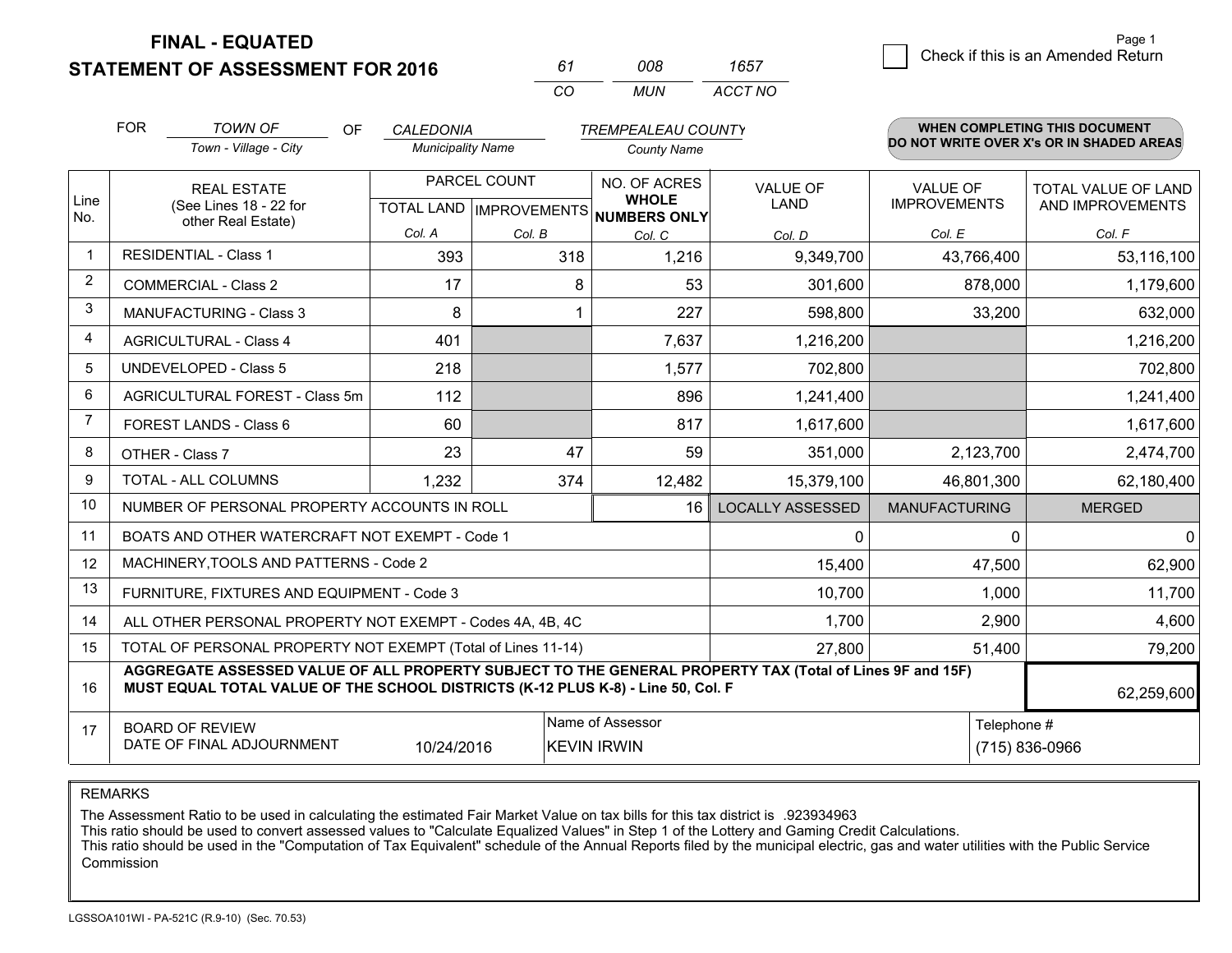*YEAR CO MUN ACCT NO* <sup>2016</sup> <sup>61</sup> <sup>008</sup> <sup>1657</sup>

Do not confuse FOREST LANDS (Line 7) with FOREST CROPS (in this section) - They are **NOT** the same

|    |                                                                         |                                            |                                                                                       | Private Forest Crop - Reg Class @ 10¢ per acre                                 |             | Private Forest Crop - Reg Class @ \$2.52 per acre             |                                                                              |                                                                    |                    |                    |
|----|-------------------------------------------------------------------------|--------------------------------------------|---------------------------------------------------------------------------------------|--------------------------------------------------------------------------------|-------------|---------------------------------------------------------------|------------------------------------------------------------------------------|--------------------------------------------------------------------|--------------------|--------------------|
| 18 | (a) PARCELS                                                             | (b) ACRES                                  |                                                                                       | (c) ASSESSED VALUE                                                             |             | (d) PARCELS                                                   |                                                                              | (e) ACRES                                                          |                    | (f) ASSESSED VALUE |
|    |                                                                         |                                            |                                                                                       |                                                                                |             |                                                               | Entered Before 2005 Managed Forest - Ferrous Mining CLOSED @ \$8.27 per acre |                                                                    |                    |                    |
| 19 | (a) PARCELS                                                             |                                            | Private Forest Crop - Special Class @ 20¢ per acre<br>(c) ASSESSED VALUE<br>(b) ACRES |                                                                                | (d) PARCELS |                                                               | (e) ACRES                                                                    |                                                                    | (f) ASSESSED VALUE |                    |
|    |                                                                         |                                            |                                                                                       | \$.79 per acre                                                                 |             |                                                               |                                                                              | Entered Before 2005 Managed Forest - CLOSED @ \$1.87 per acre      |                    |                    |
| 20 | Entered Before 2005 Managed Forest - OPEN @<br>(b) ACRES<br>(a) PARCELS |                                            | (c) ASSESSED VALUE                                                                    |                                                                                | (d) PARCELS |                                                               | (e) ACRES                                                                    |                                                                    | (f) ASSESSED VALUE |                    |
|    |                                                                         |                                            | 168.16                                                                                |                                                                                | 359,600     |                                                               |                                                                              |                                                                    |                    |                    |
|    |                                                                         | Entered After 2004 Managed Forest - OPEN @ |                                                                                       | \$2.14 per acre                                                                |             | Entered After 2004 Managed Forest - CLOSED @ \$10.68 per acre |                                                                              |                                                                    |                    |                    |
| 21 | (a) PARCELS                                                             | (b) ACRES                                  |                                                                                       | (c) ASSESSED VALUE                                                             |             | (d) PARCELS                                                   |                                                                              | (e) ACRES                                                          |                    | (f) ASSESSED VALUE |
|    |                                                                         |                                            |                                                                                       |                                                                                |             |                                                               |                                                                              |                                                                    |                    |                    |
|    |                                                                         |                                            |                                                                                       |                                                                                |             | 3                                                             |                                                                              | 60.3                                                               |                    | 77,700             |
|    | (a) County Forest Cropland Acres                                        |                                            |                                                                                       | (b) Federal Acres                                                              |             | (d) County (NOT FOREST CROP) Acres<br>(c) State Acres         |                                                                              |                                                                    |                    | (e) Other Acres    |
| 22 |                                                                         |                                            |                                                                                       | 199.8                                                                          |             | 334.94<br>128.44                                              |                                                                              |                                                                    |                    | 103.02             |
|    |                                                                         |                                            |                                                                                       | Assessed Value of Omitted Property From Prior Years (Sec. 70.44)               |             |                                                               |                                                                              | Assessed Value of Sec. 70.43 Corrections of Errors by Assessors    |                    |                    |
| 23 |                                                                         | (a) REAL ESTATE                            |                                                                                       | (b) PERSONAL                                                                   |             |                                                               |                                                                              | (c1) REAL ESTATE                                                   |                    | (c2) PERSONAL      |
|    |                                                                         |                                            |                                                                                       |                                                                                |             |                                                               |                                                                              |                                                                    |                    |                    |
|    |                                                                         |                                            |                                                                                       | Manufacturing Equated Value of Omitted Property From Prior Years (Sec. 70.995) |             |                                                               |                                                                              | Mfg. Equated Value of Sec.70.43 Corrections of Errors by Assessors |                    |                    |
|    |                                                                         | (d) REAL ESTATE                            |                                                                                       | (e) PERSONAL                                                                   |             | (f1) REAL ESTATE<br>(f2) PERSONAL                             |                                                                              |                                                                    |                    |                    |
|    |                                                                         |                                            |                                                                                       |                                                                                |             |                                                               |                                                                              |                                                                    |                    |                    |

# **SPECIAL DISTRICTS**

| Line<br>No. | Enter 6-digit<br><b>Special District</b> | <b>Account</b><br><b>Number</b> | <b>Special District Name</b> | <b>Locally Assessed Value</b><br>of Real Estate and | Mfg Value of Real Estate<br>and Personal Property | <b>Merged Value of</b><br><b>Real Estate and</b> |
|-------------|------------------------------------------|---------------------------------|------------------------------|-----------------------------------------------------|---------------------------------------------------|--------------------------------------------------|
|             | Code (Col. A)                            | (Col. B)                        | (Col. C)                     | Personal Property (Col. D)                          | (Col. E)                                          | Personal Property (Col. F)                       |
| 24          |                                          |                                 |                              |                                                     |                                                   |                                                  |
| 25          |                                          |                                 |                              |                                                     |                                                   |                                                  |
| 26          |                                          |                                 |                              |                                                     |                                                   |                                                  |
| 27          |                                          |                                 |                              |                                                     |                                                   |                                                  |
| 28          |                                          |                                 |                              |                                                     |                                                   |                                                  |
| 29          |                                          |                                 |                              |                                                     |                                                   |                                                  |
| 30          |                                          |                                 |                              |                                                     |                                                   |                                                  |
| 31          |                                          |                                 |                              |                                                     |                                                   |                                                  |
| 32          |                                          |                                 |                              |                                                     |                                                   |                                                  |
| 33          |                                          |                                 |                              |                                                     |                                                   |                                                  |
| 34          |                                          |                                 |                              |                                                     |                                                   |                                                  |
| 35          |                                          |                                 |                              |                                                     |                                                   |                                                  |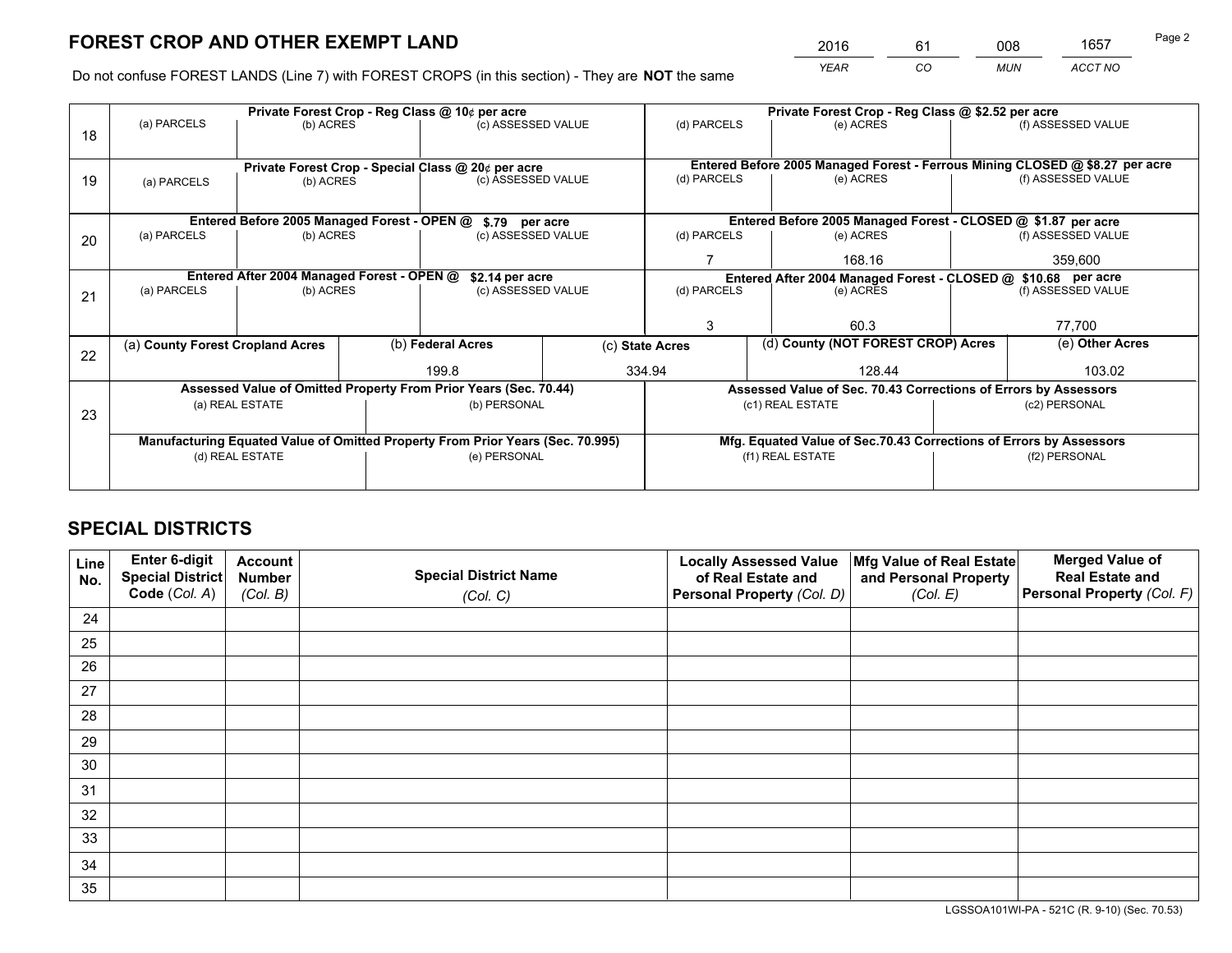|             |                                                                 |                                             |                                                         | <b>YEAR</b>                                                                       | CO<br><b>MUN</b>                                              | ACCT NO                                                                        |
|-------------|-----------------------------------------------------------------|---------------------------------------------|---------------------------------------------------------|-----------------------------------------------------------------------------------|---------------------------------------------------------------|--------------------------------------------------------------------------------|
| Line<br>No. | <b>Enter 6-digit</b><br><b>School District</b><br>Code (Col. A) | <b>Account</b><br><b>Number</b><br>(Col. B) | <b>School District Name</b><br>(Col. C)                 | <b>Locally Assessed Value</b><br>of Real Estate and<br>Personal Property (Col. D) | Mfg Value of Real Estate<br>and Personal Property<br>(Col. E) | <b>Merged Value of</b><br><b>Real Estate and</b><br>Personal Property (Col. F) |
|             | A. SCHOOL DISTRICTS (K-8 and K-12)                              |                                             |                                                         |                                                                                   |                                                               |                                                                                |
| 36          | 612009                                                          | 0361                                        | SCH D OF GALESVILLE-ETTRICK                             | 61,576,200                                                                        | 683,400                                                       | 62,259,600                                                                     |
| 37          |                                                                 |                                             |                                                         |                                                                                   |                                                               |                                                                                |
| 38          |                                                                 |                                             |                                                         |                                                                                   |                                                               |                                                                                |
| 39          |                                                                 |                                             |                                                         |                                                                                   |                                                               |                                                                                |
| 40          |                                                                 |                                             |                                                         |                                                                                   |                                                               |                                                                                |
| 41<br>42    |                                                                 |                                             |                                                         |                                                                                   |                                                               |                                                                                |
| 43          |                                                                 |                                             |                                                         |                                                                                   |                                                               |                                                                                |
| 44          |                                                                 |                                             |                                                         |                                                                                   |                                                               |                                                                                |
| 45          |                                                                 |                                             |                                                         |                                                                                   |                                                               |                                                                                |
| 46          |                                                                 |                                             |                                                         |                                                                                   |                                                               |                                                                                |
| 47          |                                                                 |                                             |                                                         |                                                                                   |                                                               |                                                                                |
| 48          |                                                                 |                                             |                                                         |                                                                                   |                                                               |                                                                                |
| 49          |                                                                 |                                             |                                                         |                                                                                   |                                                               |                                                                                |
| 50          |                                                                 |                                             | TOTAL ASSESSED VALUE OF SCHOOL DISTRICTS (K-8 and K-12) | 61,576,200                                                                        | 683,400                                                       | 62,259,600                                                                     |
|             | <b>B.</b><br><b>UNION HIGH SCHOOL DISTRICTS</b>                 |                                             |                                                         |                                                                                   |                                                               |                                                                                |
| 51          |                                                                 |                                             |                                                         |                                                                                   |                                                               |                                                                                |
| 52          |                                                                 |                                             |                                                         |                                                                                   |                                                               |                                                                                |
| 53          |                                                                 |                                             |                                                         |                                                                                   |                                                               |                                                                                |
| 54          |                                                                 |                                             | TOTAL ASSESSED VALUE OF UNION HIGH SCHOOLS              |                                                                                   |                                                               |                                                                                |
| 55          | C.<br><b>TECHNICAL COLLEGE DISTRICTS</b>                        |                                             |                                                         |                                                                                   |                                                               |                                                                                |
| 56          | 000200                                                          | 0002                                        | WESTERN TECHNICAL COLLEGE LACR                          | 61,576,200                                                                        | 683,400                                                       | 62,259,600                                                                     |
| 57          |                                                                 |                                             |                                                         |                                                                                   |                                                               |                                                                                |
| 58          |                                                                 |                                             |                                                         |                                                                                   |                                                               |                                                                                |
| 59          |                                                                 |                                             | TOTAL ASSESSED VALUE OF TECHNICAL COLLEGES              | 61,576,200                                                                        | 683,400                                                       | 62,259,600                                                                     |

61

008

# *I hereby certify, to the best of my knowledge and belief, this form is complete and correct.*

**SCHOOL DISTRICTS**

| Print name of preparer | Title                    |                | Date (MM / DD / CCYY) |
|------------------------|--------------------------|----------------|-----------------------|
|                        |                          |                |                       |
| Signature of preparer  | Contact Telephone Number | E-mail address |                       |
|                        | $\sim$                   |                |                       |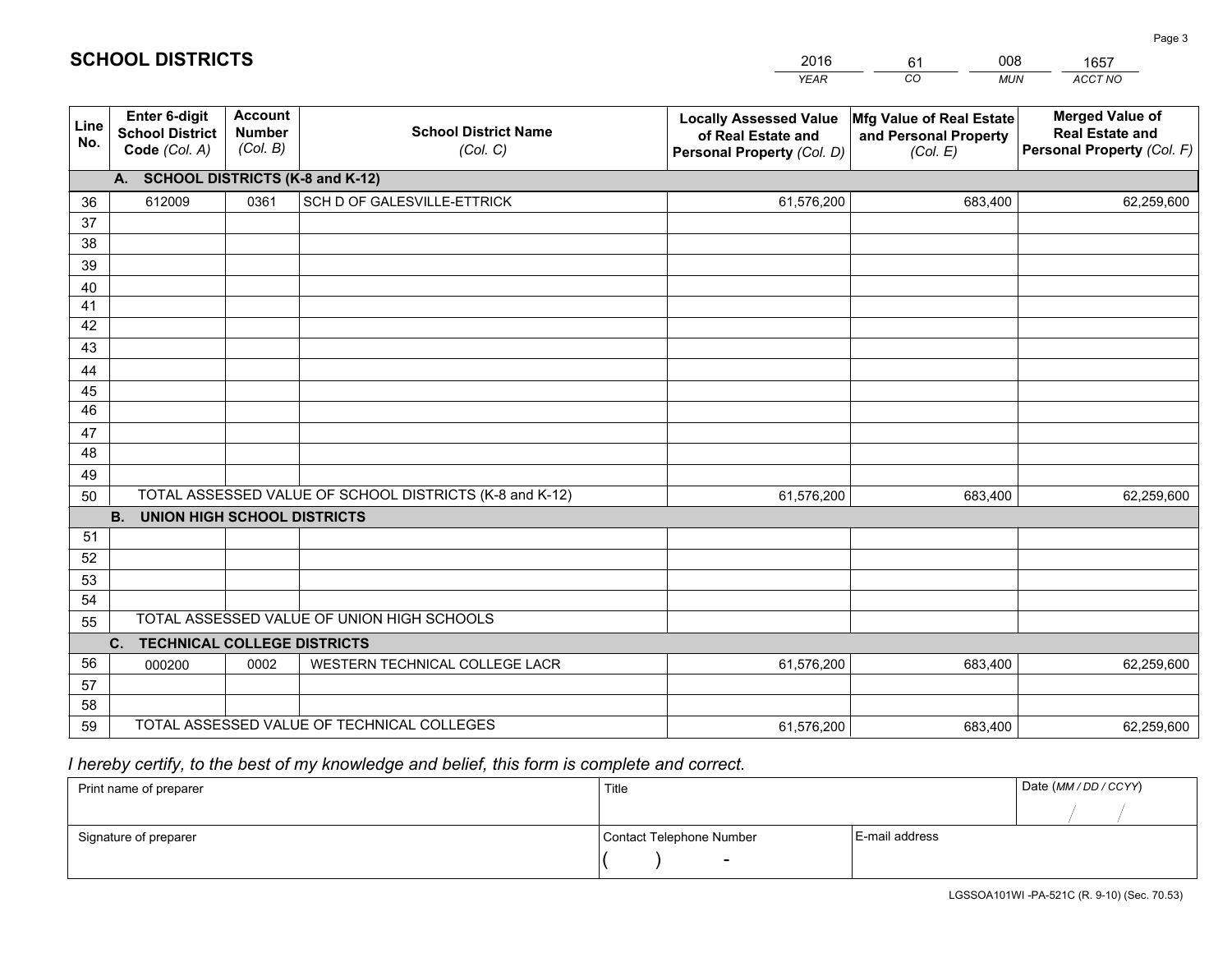### **HIGHLIGHTS**

- 1. Complete the Statement of Assessment after the Board of Review. Reflect any changes made there.
- 2. Use black ink to complete.
- 3. Line 16 must equal Line 50, Col D.
- 4. Line 55 must equal the total of K-8 schools listed on lines 36-49. Do not include K-12 schools in this comparision.
- 5. Line 59, Col. D must equal Line 16.
- 6. Special District, School District and Technical College District values must include both real estate and personal property. Examples of Special districts are: town sanitary districts, public inland lake protection and rehabilitation districts, and metropolitan sewerage districts.
- 7. DO NOT INCLUDE Manufacturing property values.DOR will print these values on the final SOA.
- 8. Accuracy of this form is very important. The values reported directly affect the equalized value DOR calculates for school and special districts.

#### **Page 1:**

 If not prefilled, enter the tax year,county and municipal code,municipal type, municipal name and county name on the top of form.

Check the Amended box, if filing an amended / corrected SOA.

 Report the parcel count, acres and assessed value of taxable general property, total parcel count, (real and personal), total acres, and values from final figures set by the Board of Review.

- A. Real Estate land and improvements (buildings, etc.) is reported on lines 1 8, total line 9.
- B. Personal Property is reported on lines 11 14, Column D, total line 15.
- C. To complete this report, use the computer produced summary of the assessment roll that shows these amounts.
- D. Use whole numbers only.
- E. Add each line across and each column down to verify entries.

### **Page 2:**

- A. Report Special Items (not subject to general property tax).
- 1. Private Forest Croplands and Managed Forest Lands are reported on lines 18,19, 20 and 21. Be sure to report assessed values **NOT** taxes.
- 2. You should have copies of the orders of entry, orders of withdrawal, etc., to update your assessment roll.
	- 3. Show hundredths of acres (e.g. 39.75).
- 4. Tax exempt lands are reported on line 22.
- 5. Omitted property and sec. 70.43, Wis. Stats., corrections of errors by assessor are reported on line 23. Report real estate and personal property separately. These should be for **prior years**, not something found on the current assessment roll after the board of review.
- B. Special District (Lines 24-35) Include the value of both real and personal property.

 The Department of Revenue (DOR) preprints much of the information regarding names and codes for schools, special districts,etc. If a district is not listed, enter the name and value only, DOR will enter the proper code.

## **Page 3 School Districts:**

Include the value of both real and personal property.

Report School District (regular, elementary, union high school, and technical college).

- 1. Regular (K-12) and Elementary (K-8) school values are reported on lines 36-49, total on line 50.
- 2. Union High School (UHS) (use only if elementary schools are listed on lines 36-49) are reported on lines 51-54. UHS total value (line 55) must equal to the total **elementary school** values reported on lines 36-49. Do notinclude K-12 schools in this comparison.
- 3. Technical College values are reported on lines 56-58, total on line 59.
- 4. Use the computer summary that shows these amounts to complete this report.

#### **This form is due the second Monday in June. File this report only after your Board of Review is complete.**

 *If you have questions: Return forms to:*

Fax number: (608) 264-6887 PO Box 8971

 Email: lgs@revenue.wi.gov Wisconsin Department of Revenue Call: (608) 261-5341 Local Government Services Section 6-97Madison WI 53708-8971

8337 GALESVILLE, WI 54630 - 8337  $\mathbf{I}$ BLAZE STEGEMEYER<br>TOWN OF CALEDONIA<br>W19706 SAWMILL RD TOWN OF CALEDONIA **GALESVILLE, WI 54630** BLAZE STEGEMEYER W19706 SAWMILL RD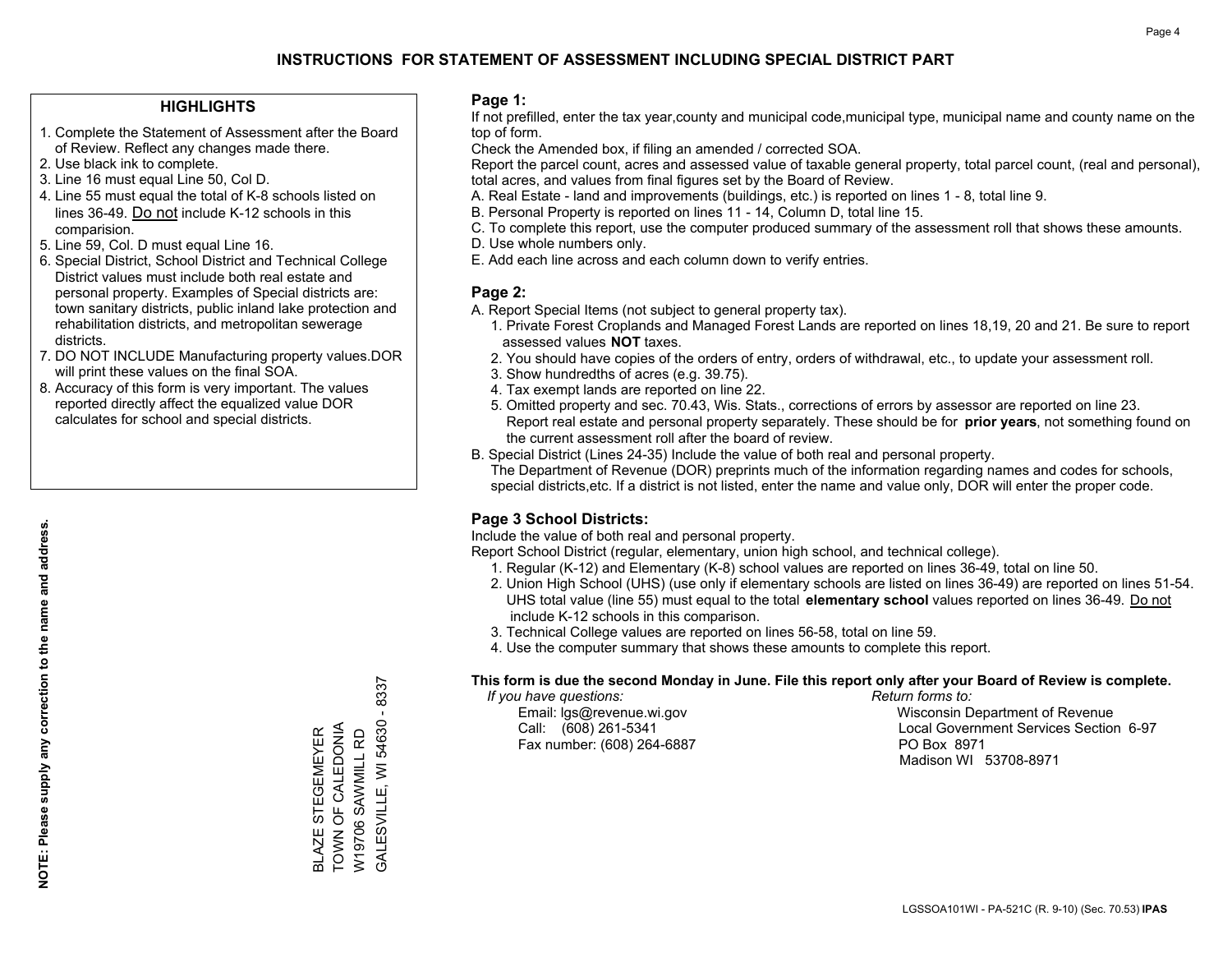**STATEMENT OF ASSESSMENT FOR 2016** 

| 61 | 010 | 1658    |
|----|-----|---------|
| cо | MUN | ACCT NO |

|                | <b>FOR</b>                                                                                                                                                                                   | <b>TOWN OF</b><br><b>OF</b>                                  | <b>CHIMNEY ROCK</b>      |                                                | <b>TREMPEALEAU COUNTY</b>                           |                                |                                        | <b>WHEN COMPLETING THIS DOCUMENT</b>     |
|----------------|----------------------------------------------------------------------------------------------------------------------------------------------------------------------------------------------|--------------------------------------------------------------|--------------------------|------------------------------------------------|-----------------------------------------------------|--------------------------------|----------------------------------------|------------------------------------------|
|                |                                                                                                                                                                                              | Town - Village - City                                        | <b>Municipality Name</b> |                                                | <b>County Name</b>                                  |                                |                                        | DO NOT WRITE OVER X's OR IN SHADED AREAS |
| Line<br>No.    |                                                                                                                                                                                              | <b>REAL ESTATE</b><br>(See Lines 18 - 22 for                 |                          | PARCEL COUNT<br><b>TOTAL LAND IMPROVEMENTS</b> | NO. OF ACRES<br><b>WHOLE</b><br><b>NUMBERS ONLY</b> | <b>VALUE OF</b><br><b>LAND</b> | <b>VALUE OF</b><br><b>IMPROVEMENTS</b> | TOTAL VALUE OF LAND<br>AND IMPROVEMENTS  |
|                |                                                                                                                                                                                              | other Real Estate)                                           | Col. A                   | Col. B                                         | Col. C                                              | Col. D                         | Col. E                                 | Col. F                                   |
| -1             |                                                                                                                                                                                              | <b>RESIDENTIAL - Class 1</b>                                 | 101                      | 87                                             | 243                                                 | 330,050                        | 6,629,749                              | 6,959,799                                |
| $\overline{2}$ |                                                                                                                                                                                              | <b>COMMERCIAL - Class 2</b>                                  | 4                        |                                                | 23                                                  | 25,400                         | 6,700                                  | 32,100                                   |
| 3              |                                                                                                                                                                                              | <b>MANUFACTURING - Class 3</b>                               | $\mathbf 0$              | 0                                              | $\Omega$                                            | 0                              | $\Omega$                               | $\mathbf{0}$                             |
| 4              |                                                                                                                                                                                              | <b>AGRICULTURAL - Class 4</b>                                | 545                      |                                                | 11,222                                              | 1,292,400                      |                                        | 1,292,400                                |
| 5              |                                                                                                                                                                                              | <b>UNDEVELOPED - Class 5</b>                                 | 175                      |                                                | 994                                                 | 595,900                        |                                        | 595,900                                  |
| 6              |                                                                                                                                                                                              | AGRICULTURAL FOREST - Class 5m                               | 256                      |                                                | 3,553                                               | 4,198,700                      |                                        | 4,198,700                                |
| 7              |                                                                                                                                                                                              | FOREST LANDS - Class 6                                       | 60                       |                                                | 776                                                 | 1,658,300                      |                                        | 1,658,300                                |
| 8              |                                                                                                                                                                                              | OTHER - Class 7                                              | 98                       | 100                                            | 175                                                 | 435,200                        | 6,394,014                              | 6,829,214                                |
| 9              |                                                                                                                                                                                              | TOTAL - ALL COLUMNS                                          | 1,239                    | 188                                            | 16,986                                              | 8,535,950                      | 13,030,463                             | 21,566,413                               |
| 10             |                                                                                                                                                                                              | NUMBER OF PERSONAL PROPERTY ACCOUNTS IN ROLL                 |                          |                                                |                                                     | <b>LOCALLY ASSESSED</b>        | <b>MANUFACTURING</b>                   | <b>MERGED</b>                            |
| 11             |                                                                                                                                                                                              | BOATS AND OTHER WATERCRAFT NOT EXEMPT - Code 1               |                          |                                                |                                                     | 0                              | 0                                      | $\mathbf{0}$                             |
| 12             |                                                                                                                                                                                              | MACHINERY, TOOLS AND PATTERNS - Code 2                       |                          |                                                |                                                     | 8,700                          | $\mathbf 0$                            | 8,700                                    |
| 13             |                                                                                                                                                                                              | FURNITURE, FIXTURES AND EQUIPMENT - Code 3                   |                          |                                                |                                                     | 0                              | 0                                      | $\Omega$                                 |
| 14             |                                                                                                                                                                                              | ALL OTHER PERSONAL PROPERTY NOT EXEMPT - Codes 4A, 4B, 4C    |                          |                                                |                                                     | 58,500                         |                                        | $\mathbf 0$<br>58,500                    |
| 15             |                                                                                                                                                                                              | TOTAL OF PERSONAL PROPERTY NOT EXEMPT (Total of Lines 11-14) |                          |                                                |                                                     | 67,200                         | 0                                      | 67,200                                   |
| 16             | AGGREGATE ASSESSED VALUE OF ALL PROPERTY SUBJECT TO THE GENERAL PROPERTY TAX (Total of Lines 9F and 15F)<br>MUST EQUAL TOTAL VALUE OF THE SCHOOL DISTRICTS (K-12 PLUS K-8) - Line 50, Col. F |                                                              |                          |                                                |                                                     |                                | 21,633,613                             |                                          |
| 17             | Name of Assessor<br>Telephone #<br><b>BOARD OF REVIEW</b><br>DATE OF FINAL ADJOURNMENT<br>05/13/2016<br><b>ERIC KLEVEN</b><br>(715) 598-4599                                                 |                                                              |                          |                                                |                                                     |                                |                                        |                                          |

REMARKS

The Assessment Ratio to be used in calculating the estimated Fair Market Value on tax bills for this tax district is .846517961

This ratio should be used to convert assessed values to "Calculate Equalized Values" in Step 1 of the Lottery and Gaming Credit Calculations.<br>This ratio should be used in the "Computation of Tax Equivalent" schedule of the Commission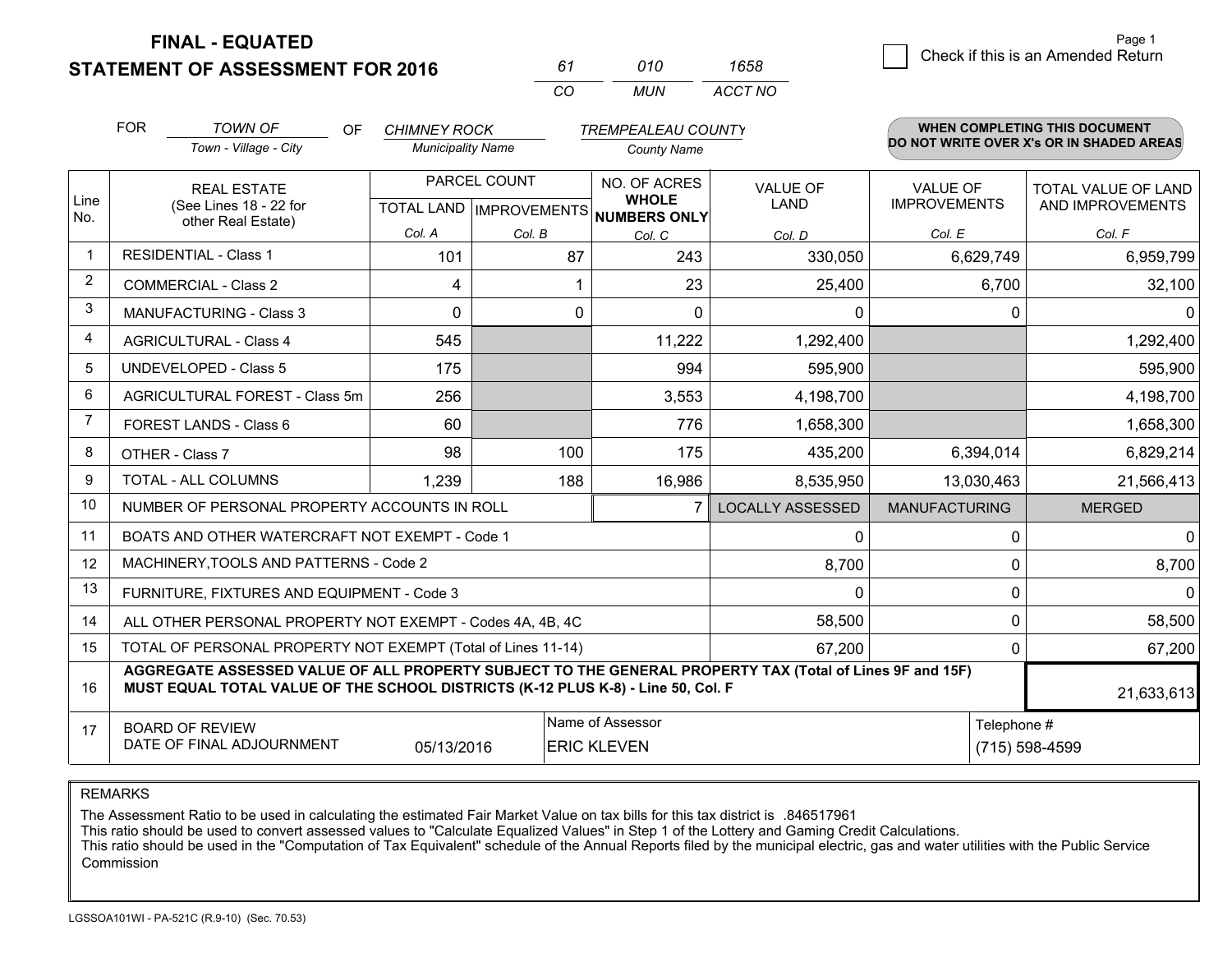*YEAR CO MUN ACCT NO* <sup>2016</sup> <sup>61</sup> <sup>010</sup> <sup>1658</sup>

Do not confuse FOREST LANDS (Line 7) with FOREST CROPS (in this section) - They are **NOT** the same

|    |                                                               |                 |  | Private Forest Crop - Reg Class @ 10¢ per acre                                 |             | Private Forest Crop - Reg Class @ \$2.52 per acre |                                                       |                                                                    |                    |                                                                              |
|----|---------------------------------------------------------------|-----------------|--|--------------------------------------------------------------------------------|-------------|---------------------------------------------------|-------------------------------------------------------|--------------------------------------------------------------------|--------------------|------------------------------------------------------------------------------|
| 18 | (a) PARCELS                                                   | (b) ACRES       |  | (c) ASSESSED VALUE                                                             |             | (d) PARCELS                                       |                                                       | (e) ACRES                                                          |                    | (f) ASSESSED VALUE                                                           |
|    |                                                               |                 |  |                                                                                |             |                                                   |                                                       |                                                                    |                    |                                                                              |
|    |                                                               |                 |  | Private Forest Crop - Special Class @ 20¢ per acre                             |             |                                                   |                                                       |                                                                    |                    | Entered Before 2005 Managed Forest - Ferrous Mining CLOSED @ \$8.27 per acre |
| 19 | (a) PARCELS                                                   | (b) ACRES       |  | (c) ASSESSED VALUE                                                             |             | (d) PARCELS                                       |                                                       | (e) ACRES                                                          |                    | (f) ASSESSED VALUE                                                           |
|    |                                                               |                 |  |                                                                                |             |                                                   |                                                       |                                                                    |                    |                                                                              |
|    | Entered Before 2005 Managed Forest - OPEN @ \$.79 per acre    |                 |  |                                                                                |             |                                                   |                                                       | Entered Before 2005 Managed Forest - CLOSED @ \$1.87 per acre      |                    |                                                                              |
| 20 | (a) PARCELS                                                   | (b) ACRES       |  | (c) ASSESSED VALUE                                                             |             | (d) PARCELS                                       |                                                       | (e) ACRES                                                          |                    | (f) ASSESSED VALUE                                                           |
|    | 9                                                             | 170.42          |  | 466,900                                                                        |             | 90                                                |                                                       | 2,129.27                                                           | 5,849,200          |                                                                              |
|    | Entered After 2004 Managed Forest - OPEN @<br>\$2.14 per acre |                 |  |                                                                                |             |                                                   |                                                       | Entered After 2004 Managed Forest - CLOSED @ \$10.68 per acre      |                    |                                                                              |
| 21 | (a) PARCELS                                                   | (b) ACRES       |  | (c) ASSESSED VALUE                                                             | (d) PARCELS |                                                   | (e) ACRES                                             |                                                                    | (f) ASSESSED VALUE |                                                                              |
|    |                                                               |                 |  |                                                                                |             |                                                   |                                                       |                                                                    |                    |                                                                              |
|    | 14                                                            | 377             |  | 850,200                                                                        |             | 55                                                |                                                       | 1.551.9                                                            |                    | 3,409,700                                                                    |
| 22 | (a) County Forest Cropland Acres                              |                 |  | (b) Federal Acres                                                              |             |                                                   | (d) County (NOT FOREST CROP) Acres<br>(c) State Acres |                                                                    |                    | (e) Other Acres                                                              |
|    |                                                               |                 |  |                                                                                | 2,085.71    |                                                   | 19                                                    |                                                                    |                    | 20.57                                                                        |
|    |                                                               |                 |  | Assessed Value of Omitted Property From Prior Years (Sec. 70.44)               |             |                                                   |                                                       | Assessed Value of Sec. 70.43 Corrections of Errors by Assessors    |                    |                                                                              |
| 23 |                                                               | (a) REAL ESTATE |  | (b) PERSONAL                                                                   |             |                                                   |                                                       | (c1) REAL ESTATE                                                   |                    | (c2) PERSONAL                                                                |
|    |                                                               |                 |  |                                                                                |             |                                                   |                                                       |                                                                    |                    |                                                                              |
|    |                                                               |                 |  | Manufacturing Equated Value of Omitted Property From Prior Years (Sec. 70.995) |             |                                                   |                                                       | Mfg. Equated Value of Sec.70.43 Corrections of Errors by Assessors |                    |                                                                              |
|    |                                                               | (d) REAL ESTATE |  | (e) PERSONAL                                                                   |             |                                                   |                                                       | (f1) REAL ESTATE                                                   |                    | (f2) PERSONAL                                                                |
|    |                                                               |                 |  |                                                                                |             |                                                   |                                                       |                                                                    |                    |                                                                              |

# **SPECIAL DISTRICTS**

| Line<br>No. | Enter 6-digit<br><b>Special District</b> | <b>Account</b><br><b>Number</b> | <b>Special District Name</b> | <b>Locally Assessed Value</b><br>of Real Estate and | Mfg Value of Real Estate<br>and Personal Property | <b>Merged Value of</b><br><b>Real Estate and</b> |
|-------------|------------------------------------------|---------------------------------|------------------------------|-----------------------------------------------------|---------------------------------------------------|--------------------------------------------------|
|             | Code (Col. A)                            | (Col. B)                        | (Col. C)                     | Personal Property (Col. D)                          | (Col. E)                                          | Personal Property (Col. F)                       |
| 24          |                                          |                                 |                              |                                                     |                                                   |                                                  |
| 25          |                                          |                                 |                              |                                                     |                                                   |                                                  |
| 26          |                                          |                                 |                              |                                                     |                                                   |                                                  |
| 27          |                                          |                                 |                              |                                                     |                                                   |                                                  |
| 28          |                                          |                                 |                              |                                                     |                                                   |                                                  |
| 29          |                                          |                                 |                              |                                                     |                                                   |                                                  |
| 30          |                                          |                                 |                              |                                                     |                                                   |                                                  |
| 31          |                                          |                                 |                              |                                                     |                                                   |                                                  |
| 32          |                                          |                                 |                              |                                                     |                                                   |                                                  |
| 33          |                                          |                                 |                              |                                                     |                                                   |                                                  |
| 34          |                                          |                                 |                              |                                                     |                                                   |                                                  |
| 35          |                                          |                                 |                              |                                                     |                                                   |                                                  |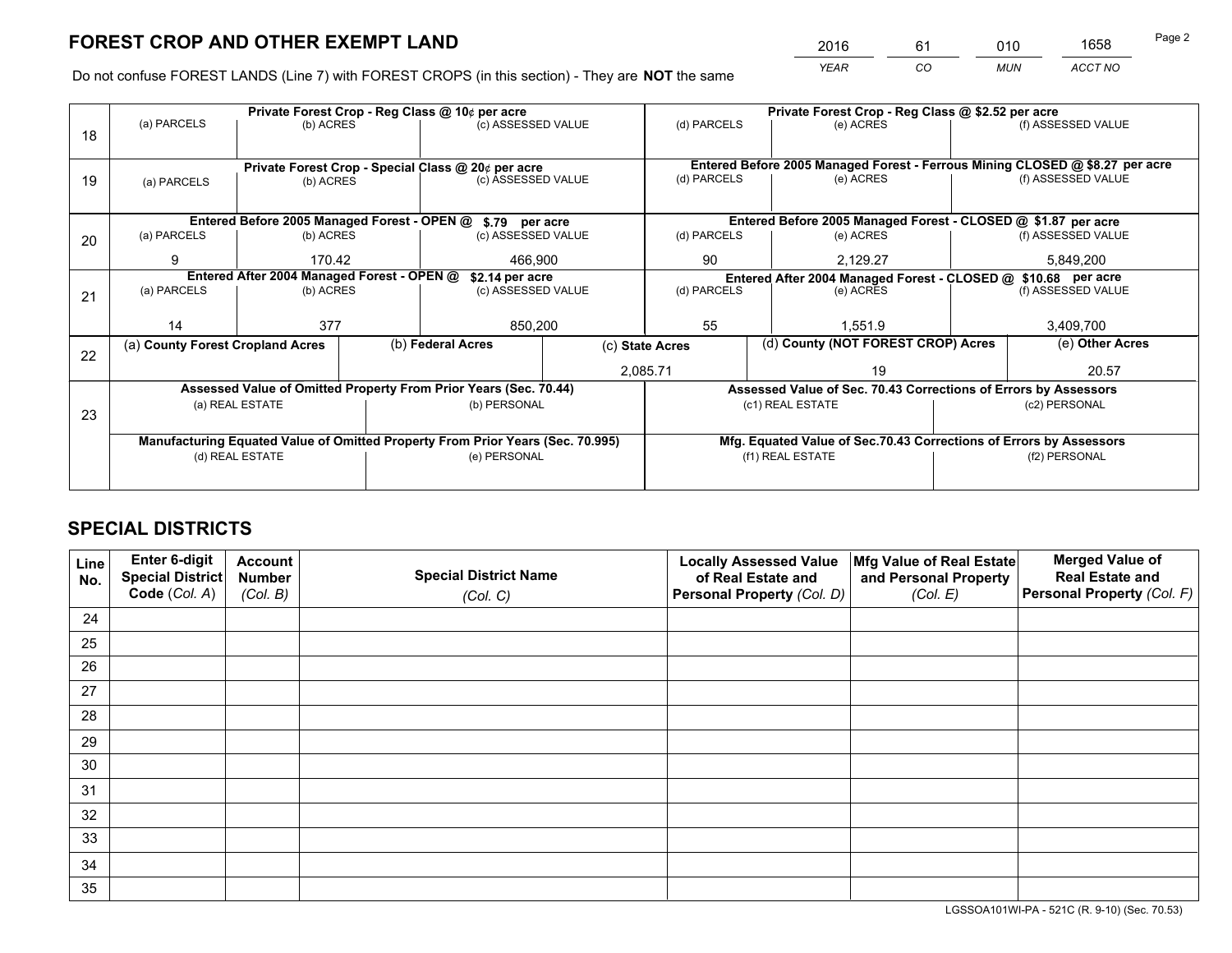|             |                                                                 |                                             |                                                         | <b>YEAR</b>                                                                       | CO<br><b>MUN</b>                                              | ACCT NO                                                                        |
|-------------|-----------------------------------------------------------------|---------------------------------------------|---------------------------------------------------------|-----------------------------------------------------------------------------------|---------------------------------------------------------------|--------------------------------------------------------------------------------|
| Line<br>No. | <b>Enter 6-digit</b><br><b>School District</b><br>Code (Col. A) | <b>Account</b><br><b>Number</b><br>(Col. B) | <b>School District Name</b><br>(Col. C)                 | <b>Locally Assessed Value</b><br>of Real Estate and<br>Personal Property (Col. D) | Mfg Value of Real Estate<br>and Personal Property<br>(Col. E) | <b>Merged Value of</b><br><b>Real Estate and</b><br>Personal Property (Col. F) |
|             | A. SCHOOL DISTRICTS (K-8 and K-12)                              |                                             |                                                         |                                                                                   |                                                               |                                                                                |
| 36          | 062142                                                          | 0043                                        | <b>SCH D OF GILMANTON</b>                               | 1,713,750                                                                         |                                                               | 1,713,750                                                                      |
| 37          | 611600                                                          | 0360                                        | SCH D OF ELEVA-STRUM                                    | 12,830,399                                                                        |                                                               | 12,830,399                                                                     |
| 38          | 612632                                                          | 0362                                        | SCH D OF INDEPENDENCE                                   | 7,089,464                                                                         |                                                               | 7,089,464                                                                      |
| 39          |                                                                 |                                             |                                                         |                                                                                   |                                                               |                                                                                |
| 40          |                                                                 |                                             |                                                         |                                                                                   |                                                               |                                                                                |
| 41          |                                                                 |                                             |                                                         |                                                                                   |                                                               |                                                                                |
| 42          |                                                                 |                                             |                                                         |                                                                                   |                                                               |                                                                                |
| 43          |                                                                 |                                             |                                                         |                                                                                   |                                                               |                                                                                |
| 44          |                                                                 |                                             |                                                         |                                                                                   |                                                               |                                                                                |
| 45          |                                                                 |                                             |                                                         |                                                                                   |                                                               |                                                                                |
| 46          |                                                                 |                                             |                                                         |                                                                                   |                                                               |                                                                                |
| 47          |                                                                 |                                             |                                                         |                                                                                   |                                                               |                                                                                |
| 48          |                                                                 |                                             |                                                         |                                                                                   |                                                               |                                                                                |
| 49          |                                                                 |                                             |                                                         |                                                                                   |                                                               |                                                                                |
| 50          |                                                                 |                                             | TOTAL ASSESSED VALUE OF SCHOOL DISTRICTS (K-8 and K-12) | 21,633,613                                                                        |                                                               | 21,633,613                                                                     |
|             | B.<br><b>UNION HIGH SCHOOL DISTRICTS</b>                        |                                             |                                                         |                                                                                   |                                                               |                                                                                |
| 51          |                                                                 |                                             |                                                         |                                                                                   |                                                               |                                                                                |
| 52          |                                                                 |                                             |                                                         |                                                                                   |                                                               |                                                                                |
| 53          |                                                                 |                                             |                                                         |                                                                                   |                                                               |                                                                                |
| 54          |                                                                 |                                             |                                                         |                                                                                   |                                                               |                                                                                |
| 55          |                                                                 |                                             | TOTAL ASSESSED VALUE OF UNION HIGH SCHOOLS              |                                                                                   |                                                               |                                                                                |
|             | <b>TECHNICAL COLLEGE DISTRICTS</b><br>C.                        |                                             |                                                         |                                                                                   |                                                               |                                                                                |
| 56          | 000100                                                          | 0001                                        | CHIPPEWA VALLEY TECHNICAL COLLEGE EAUC                  | 14,544,149                                                                        |                                                               | 14,544,149                                                                     |
| 57          | 000200                                                          | 0002                                        | WESTERN TECHNICAL COLLEGE LACR                          | 7,089,464                                                                         |                                                               | 7,089,464                                                                      |
| 58          |                                                                 |                                             |                                                         |                                                                                   |                                                               |                                                                                |
| 59          |                                                                 |                                             | TOTAL ASSESSED VALUE OF TECHNICAL COLLEGES              | 21,633,613                                                                        |                                                               | 21,633,613                                                                     |

61

010

# *I hereby certify, to the best of my knowledge and belief, this form is complete and correct.*

**SCHOOL DISTRICTS**

| Print name of preparer | Title                    |                | Date (MM / DD / CCYY) |
|------------------------|--------------------------|----------------|-----------------------|
|                        |                          |                |                       |
| Signature of preparer  | Contact Telephone Number | E-mail address |                       |
|                        | $\overline{\phantom{0}}$ |                |                       |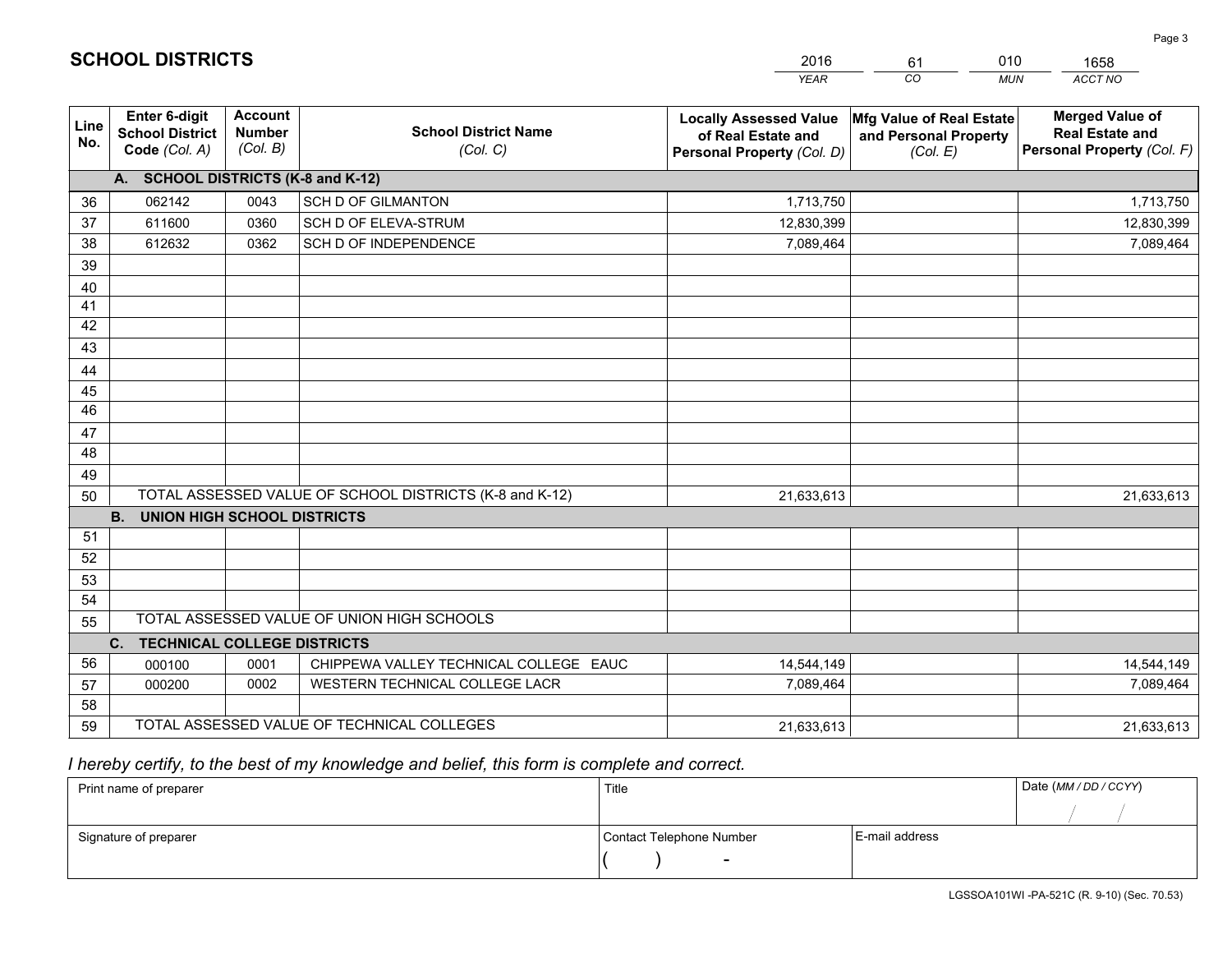### **HIGHLIGHTS**

- 1. Complete the Statement of Assessment after the Board of Review. Reflect any changes made there.
- 2. Use black ink to complete.
- 3. Line 16 must equal Line 50, Col D.
- 4. Line 55 must equal the total of K-8 schools listed on lines 36-49. Do not include K-12 schools in this comparision.
- 5. Line 59, Col. D must equal Line 16.
- 6. Special District, School District and Technical College District values must include both real estate and personal property. Examples of Special districts are: town sanitary districts, public inland lake protection and rehabilitation districts, and metropolitan sewerage districts.
- 7. DO NOT INCLUDE Manufacturing property values.DOR will print these values on the final SOA.

ROSE OTTUM

ROSE OTTUM

TOWN OF CHIMNEY ROCK W27838 STATE RD 121 INDEPENDENCE, WI 54747

TOWN OF CHIMNEY ROCK W27838 STATE RD 121

NDEPENDENCE, WI 54747

 8. Accuracy of this form is very important. The values reported directly affect the equalized value DOR calculates for school and special districts.

#### **Page 1:**

 If not prefilled, enter the tax year,county and municipal code,municipal type, municipal name and county name on the top of form.

Check the Amended box, if filing an amended / corrected SOA.

 Report the parcel count, acres and assessed value of taxable general property, total parcel count, (real and personal), total acres, and values from final figures set by the Board of Review.

- A. Real Estate land and improvements (buildings, etc.) is reported on lines 1 8, total line 9.
- B. Personal Property is reported on lines 11 14, Column D, total line 15.
- C. To complete this report, use the computer produced summary of the assessment roll that shows these amounts.
- D. Use whole numbers only.
- E. Add each line across and each column down to verify entries.

### **Page 2:**

- A. Report Special Items (not subject to general property tax).
- 1. Private Forest Croplands and Managed Forest Lands are reported on lines 18,19, 20 and 21. Be sure to report assessed values **NOT** taxes.
- 2. You should have copies of the orders of entry, orders of withdrawal, etc., to update your assessment roll.
	- 3. Show hundredths of acres (e.g. 39.75).
- 4. Tax exempt lands are reported on line 22.
- 5. Omitted property and sec. 70.43, Wis. Stats., corrections of errors by assessor are reported on line 23. Report real estate and personal property separately. These should be for **prior years**, not something found on the current assessment roll after the board of review.
- B. Special District (Lines 24-35) Include the value of both real and personal property.

 The Department of Revenue (DOR) preprints much of the information regarding names and codes for schools, special districts,etc. If a district is not listed, enter the name and value only, DOR will enter the proper code.

## **Page 3 School Districts:**

Include the value of both real and personal property.

Report School District (regular, elementary, union high school, and technical college).

- 1. Regular (K-12) and Elementary (K-8) school values are reported on lines 36-49, total on line 50.
- 2. Union High School (UHS) (use only if elementary schools are listed on lines 36-49) are reported on lines 51-54. UHS total value (line 55) must equal to the total **elementary school** values reported on lines 36-49. Do notinclude K-12 schools in this comparison.
- 3. Technical College values are reported on lines 56-58, total on line 59.
- 4. Use the computer summary that shows these amounts to complete this report.

#### **This form is due the second Monday in June. File this report only after your Board of Review is complete.**

 *If you have questions: Return forms to:*

Fax number: (608) 264-6887 PO Box 8971

 Email: lgs@revenue.wi.gov Wisconsin Department of Revenue Call: (608) 261-5341 Local Government Services Section 6-97Madison WI 53708-8971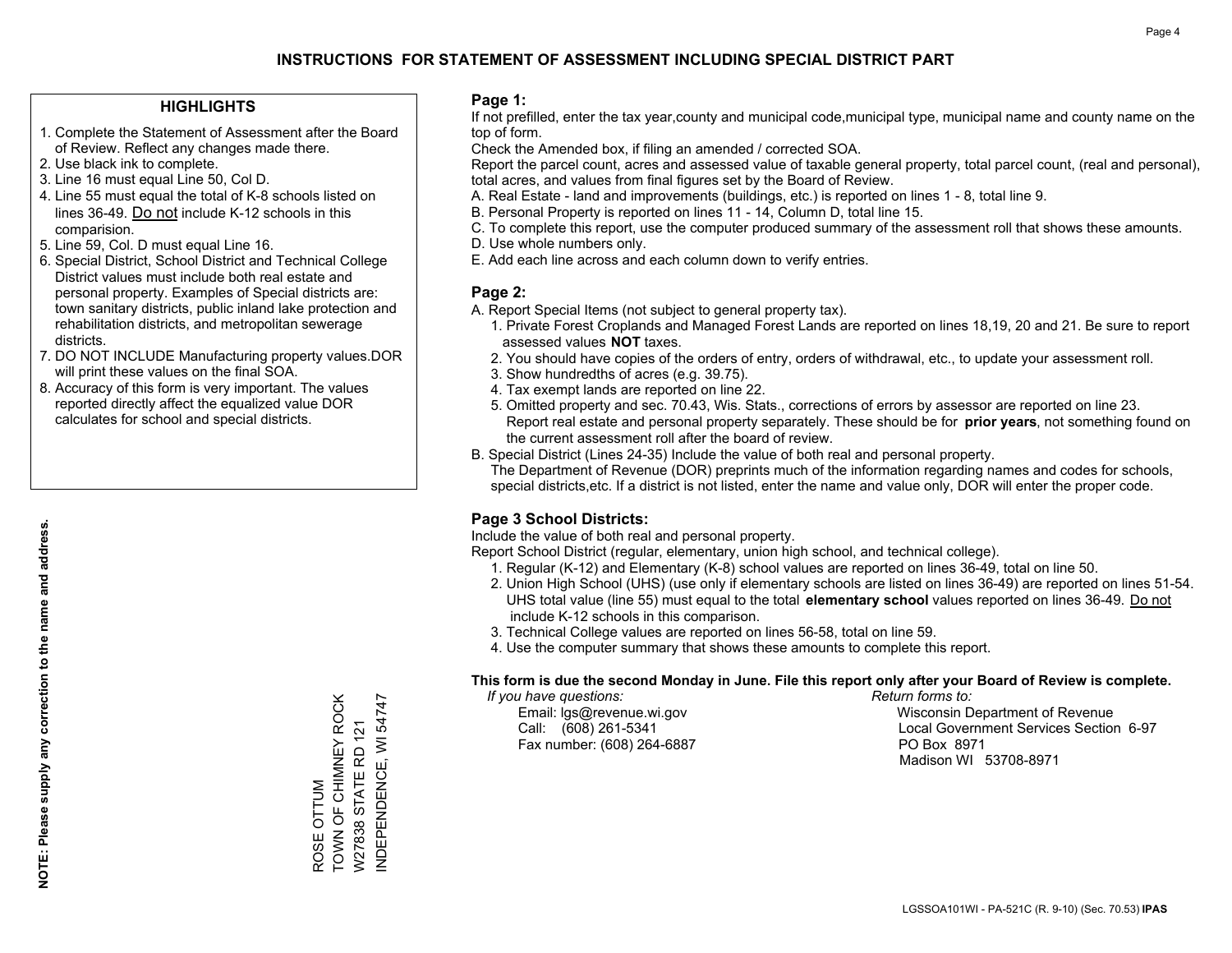**STATEMENT OF ASSESSMENT FOR 2016** 

| 61 | 012 | 1659    |
|----|-----|---------|
| ΩO | MUN | ACCT NO |

|             | <b>FOR</b>                     | <b>TOWN OF</b><br>OF                                                                                                                                                                         | <b>DODGE</b>             |              | <b>TREMPEALEAU COUNTY</b>                                                |                         |                                        | <b>WHEN COMPLETING THIS DOCUMENT</b>     |
|-------------|--------------------------------|----------------------------------------------------------------------------------------------------------------------------------------------------------------------------------------------|--------------------------|--------------|--------------------------------------------------------------------------|-------------------------|----------------------------------------|------------------------------------------|
|             |                                | Town - Village - City                                                                                                                                                                        | <b>Municipality Name</b> |              | <b>County Name</b>                                                       |                         |                                        | DO NOT WRITE OVER X's OR IN SHADED AREAS |
| Line<br>No. |                                | <b>REAL ESTATE</b><br>(See Lines 18 - 22 for                                                                                                                                                 |                          | PARCEL COUNT | NO. OF ACRES<br><b>WHOLE</b><br>TOTAL LAND   IMPROVEMENTS   NUMBERS ONLY | <b>VALUE OF</b><br>LAND | <b>VALUE OF</b><br><b>IMPROVEMENTS</b> | TOTAL VALUE OF LAND<br>AND IMPROVEMENTS  |
|             |                                | other Real Estate)                                                                                                                                                                           | Col. A                   | Col. B       | Col. C                                                                   | Col. D                  | Col. E                                 | Col. F                                   |
| $\mathbf 1$ |                                | <b>RESIDENTIAL - Class 1</b>                                                                                                                                                                 | 181                      | 162          | 218                                                                      | 1,395,400               | 15,756,900                             | 17,152,300                               |
| 2           |                                | <b>COMMERCIAL - Class 2</b>                                                                                                                                                                  | 18                       | 18           | 21                                                                       | 155,800                 | 1,143,000                              | 1,298,800                                |
| 3           |                                | <b>MANUFACTURING - Class 3</b>                                                                                                                                                               | $\overline{2}$           |              | 48                                                                       | 429,400                 | 62,200                                 | 491,600                                  |
| 4           |                                | <b>AGRICULTURAL - Class 4</b>                                                                                                                                                                | 437                      |              | 6,627                                                                    | 788,300                 |                                        | 788,300                                  |
| 5           |                                | <b>UNDEVELOPED - Class 5</b>                                                                                                                                                                 | 270                      |              | 2,008                                                                    | 764,450                 |                                        | 764,450                                  |
| 6           | AGRICULTURAL FOREST - Class 5m |                                                                                                                                                                                              | 242                      |              | 2,607<br>3,490,600                                                       |                         |                                        | 3,490,600                                |
| 7           |                                | FOREST LANDS - Class 6                                                                                                                                                                       | 70                       |              | 819                                                                      | 2,244,350               |                                        | 2,244,350                                |
| 8           |                                | OTHER - Class 7                                                                                                                                                                              | 57                       | 55           | 122                                                                      | 449,300                 | 6,308,600                              | 6,757,900                                |
| 9           |                                | TOTAL - ALL COLUMNS                                                                                                                                                                          | 1,277                    | 236          | 12,470                                                                   | 9,717,600               | 23,270,700                             | 32,988,300                               |
| 10          |                                | NUMBER OF PERSONAL PROPERTY ACCOUNTS IN ROLL                                                                                                                                                 |                          |              | 28                                                                       | <b>LOCALLY ASSESSED</b> | <b>MANUFACTURING</b>                   | <b>MERGED</b>                            |
| 11          |                                | BOATS AND OTHER WATERCRAFT NOT EXEMPT - Code 1                                                                                                                                               |                          |              |                                                                          | 0                       | $\Omega$                               | $\Omega$                                 |
| 12          |                                | MACHINERY, TOOLS AND PATTERNS - Code 2                                                                                                                                                       |                          |              |                                                                          | 13,330                  | 98,500                                 | 111,830                                  |
| 13          |                                | FURNITURE, FIXTURES AND EQUIPMENT - Code 3                                                                                                                                                   |                          |              |                                                                          | 55,710                  | 1,100                                  | 56,810                                   |
| 14          |                                | ALL OTHER PERSONAL PROPERTY NOT EXEMPT - Codes 4A, 4B, 4C                                                                                                                                    |                          |              |                                                                          | 76,850                  | 76,600                                 | 153,450                                  |
| 15          |                                | TOTAL OF PERSONAL PROPERTY NOT EXEMPT (Total of Lines 11-14)                                                                                                                                 |                          |              |                                                                          | 145,890                 | 176,200                                | 322,090                                  |
| 16          |                                | AGGREGATE ASSESSED VALUE OF ALL PROPERTY SUBJECT TO THE GENERAL PROPERTY TAX (Total of Lines 9F and 15F)<br>MUST EQUAL TOTAL VALUE OF THE SCHOOL DISTRICTS (K-12 PLUS K-8) - Line 50, Col. F |                          |              |                                                                          |                         |                                        | 33,310,390                               |
| 17          |                                | <b>BOARD OF REVIEW</b><br>DATE OF FINAL ADJOURNMENT                                                                                                                                          | 05/25/2016               |              | Name of Assessor<br><b>DARRELL KLEVEN</b>                                |                         | Telephone #                            | (715) 287-4737                           |

REMARKS

The Assessment Ratio to be used in calculating the estimated Fair Market Value on tax bills for this tax district is .892368992

This ratio should be used to convert assessed values to "Calculate Equalized Values" in Step 1 of the Lottery and Gaming Credit Calculations.<br>This ratio should be used in the "Computation of Tax Equivalent" schedule of the Commission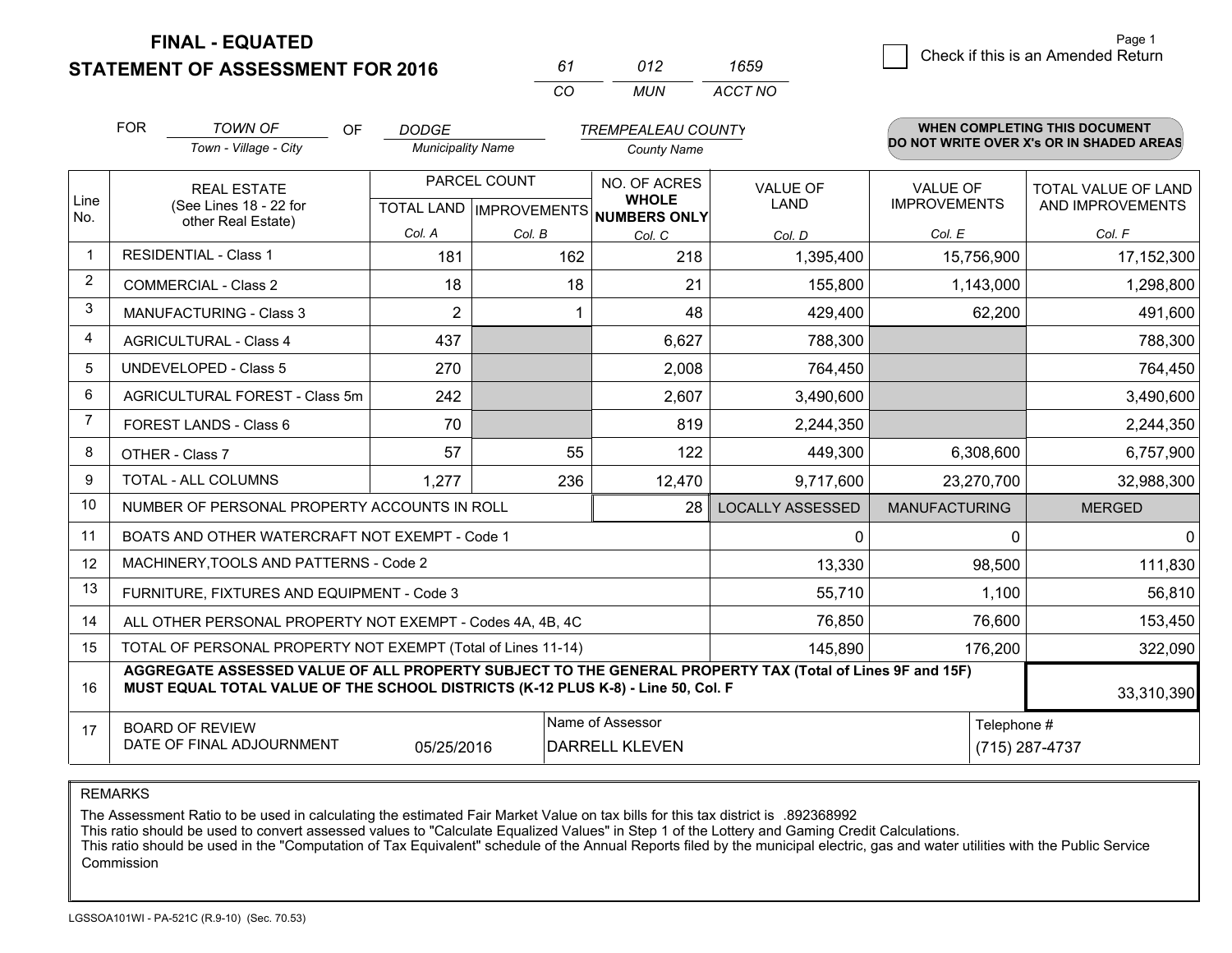*YEAR CO MUN ACCT NO* 2016 61 012 1659

Do not confuse FOREST LANDS (Line 7) with FOREST CROPS (in this section) - They are **NOT** the same

|    |                                             |                                            |  | Private Forest Crop - Reg Class @ 10¢ per acre                                 |                |                 | Private Forest Crop - Reg Class @ \$2.52 per acre                            |                                                                 |                    |  |
|----|---------------------------------------------|--------------------------------------------|--|--------------------------------------------------------------------------------|----------------|-----------------|------------------------------------------------------------------------------|-----------------------------------------------------------------|--------------------|--|
| 18 | (a) PARCELS                                 | (b) ACRES                                  |  | (c) ASSESSED VALUE                                                             |                | (d) PARCELS     | (e) ACRES                                                                    |                                                                 | (f) ASSESSED VALUE |  |
|    |                                             |                                            |  |                                                                                |                |                 |                                                                              |                                                                 |                    |  |
|    |                                             |                                            |  | Private Forest Crop - Special Class @ 20¢ per acre                             |                |                 | Entered Before 2005 Managed Forest - Ferrous Mining CLOSED @ \$8.27 per acre |                                                                 |                    |  |
| 19 | (a) PARCELS                                 | (b) ACRES                                  |  | (c) ASSESSED VALUE                                                             |                | (d) PARCELS     | (e) ACRES                                                                    |                                                                 | (f) ASSESSED VALUE |  |
|    |                                             |                                            |  |                                                                                |                |                 |                                                                              |                                                                 |                    |  |
|    | Entered Before 2005 Managed Forest - OPEN @ |                                            |  |                                                                                | \$.79 per acre |                 | Entered Before 2005 Managed Forest - CLOSED @ \$1.87 per acre                |                                                                 |                    |  |
| 20 | (a) PARCELS                                 | (b) ACRES                                  |  | (c) ASSESSED VALUE                                                             |                | (d) PARCELS     | (e) ACRES                                                                    |                                                                 | (f) ASSESSED VALUE |  |
|    | 2                                           | 43                                         |  |                                                                                | 105.900        |                 | 912<br>41                                                                    |                                                                 | 1,609,500          |  |
|    |                                             | Entered After 2004 Managed Forest - OPEN @ |  | \$2.14 per acre                                                                |                |                 | Entered After 2004 Managed Forest - CLOSED @ \$10.68 per acre                |                                                                 |                    |  |
| 21 | (a) PARCELS                                 | (b) ACRES                                  |  | (c) ASSESSED VALUE                                                             |                | (d) PARCELS     | (e) ACRES                                                                    |                                                                 | (f) ASSESSED VALUE |  |
|    |                                             |                                            |  |                                                                                |                |                 |                                                                              |                                                                 |                    |  |
|    |                                             |                                            |  |                                                                                |                | 14              | 298.17                                                                       |                                                                 | 711,500            |  |
| 22 | (a) County Forest Cropland Acres            |                                            |  | (b) Federal Acres                                                              |                | (c) State Acres | (d) County (NOT FOREST CROP) Acres                                           |                                                                 | (e) Other Acres    |  |
|    |                                             |                                            |  |                                                                                | 20             |                 | 24.87                                                                        |                                                                 | 29.69              |  |
|    |                                             |                                            |  | Assessed Value of Omitted Property From Prior Years (Sec. 70.44)               |                |                 |                                                                              | Assessed Value of Sec. 70.43 Corrections of Errors by Assessors |                    |  |
| 23 |                                             | (a) REAL ESTATE                            |  | (b) PERSONAL                                                                   |                |                 | (c1) REAL ESTATE                                                             |                                                                 | (c2) PERSONAL      |  |
|    |                                             |                                            |  |                                                                                |                |                 |                                                                              |                                                                 |                    |  |
|    |                                             |                                            |  | Manufacturing Equated Value of Omitted Property From Prior Years (Sec. 70.995) |                |                 | Mfg. Equated Value of Sec.70.43 Corrections of Errors by Assessors           |                                                                 |                    |  |
|    | (d) REAL ESTATE                             |                                            |  | (e) PERSONAL                                                                   |                |                 | (f1) REAL ESTATE                                                             |                                                                 | (f2) PERSONAL      |  |
|    |                                             |                                            |  |                                                                                |                |                 |                                                                              |                                                                 |                    |  |

# **SPECIAL DISTRICTS**

| <b>Line</b><br>No. | Enter 6-digit<br><b>Special District</b><br>Code (Col. A) | <b>Account</b><br><b>Number</b><br>(Col. B) | <b>Special District Name</b><br>(Col. C) | <b>Locally Assessed Value</b><br>of Real Estate and<br>Personal Property (Col. D) | Mfg Value of Real Estate<br>and Personal Property<br>(Col. E) | <b>Merged Value of</b><br><b>Real Estate and</b><br>Personal Property (Col. F) |
|--------------------|-----------------------------------------------------------|---------------------------------------------|------------------------------------------|-----------------------------------------------------------------------------------|---------------------------------------------------------------|--------------------------------------------------------------------------------|
| 24                 | 617020                                                    | 0384                                        | DODGE SANITARY DISTRICT #1               | 4,652,700                                                                         |                                                               | 4,652,700                                                                      |
| 25                 | 617040                                                    | 0386                                        | PINE CREEK SANITARY DISTRICT #1          | 2,272,800                                                                         |                                                               | 2,272,800                                                                      |
| 26                 |                                                           |                                             |                                          |                                                                                   |                                                               |                                                                                |
| 27                 |                                                           |                                             |                                          |                                                                                   |                                                               |                                                                                |
| 28                 |                                                           |                                             |                                          |                                                                                   |                                                               |                                                                                |
| 29                 |                                                           |                                             |                                          |                                                                                   |                                                               |                                                                                |
| 30                 |                                                           |                                             |                                          |                                                                                   |                                                               |                                                                                |
| 31                 |                                                           |                                             |                                          |                                                                                   |                                                               |                                                                                |
| 32                 |                                                           |                                             |                                          |                                                                                   |                                                               |                                                                                |
| 33                 |                                                           |                                             |                                          |                                                                                   |                                                               |                                                                                |
| 34                 |                                                           |                                             |                                          |                                                                                   |                                                               |                                                                                |
| 35                 |                                                           |                                             |                                          |                                                                                   |                                                               |                                                                                |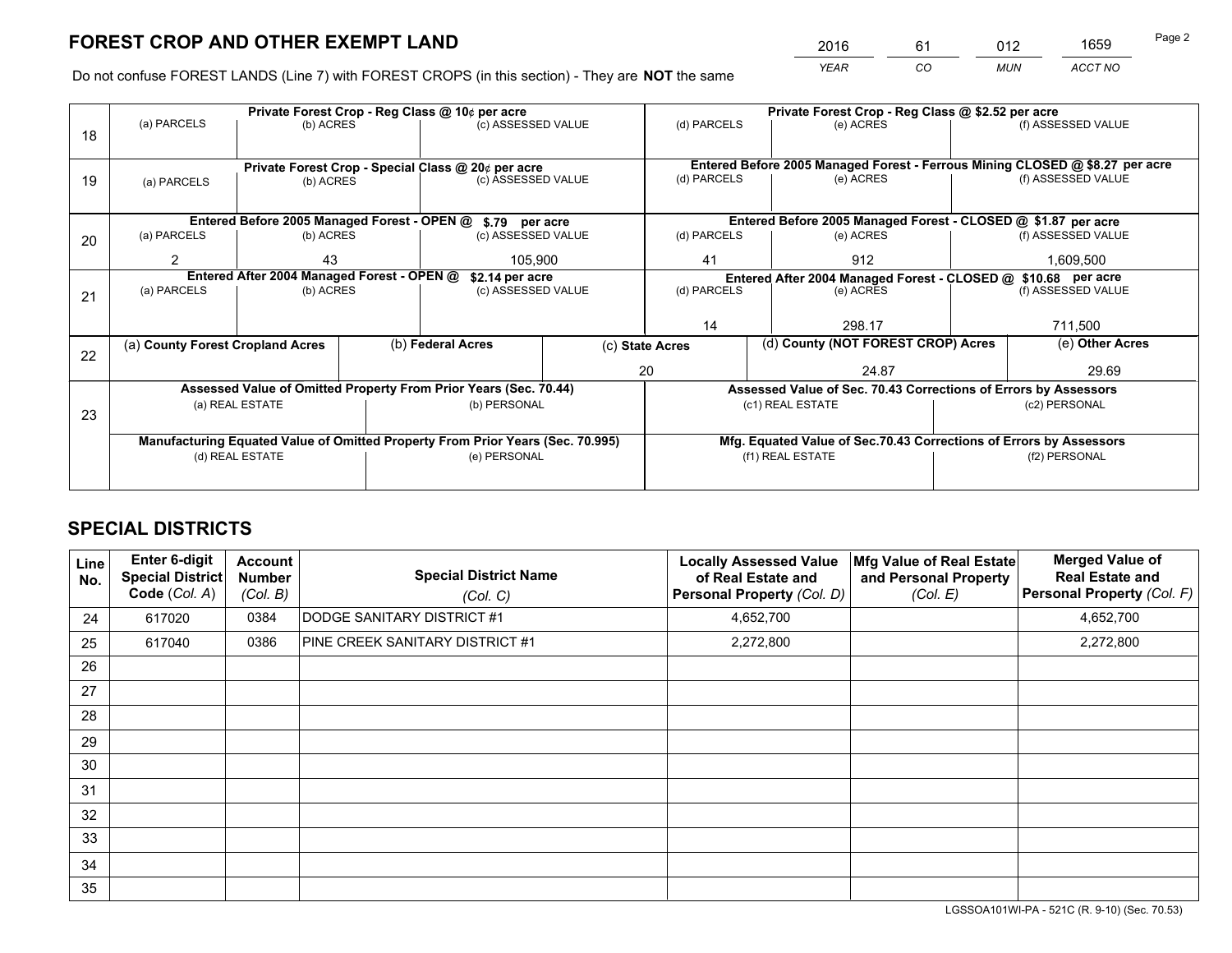|             |                                                          |                                             |                                                         | <b>YEAR</b>                                                                       | CO<br><b>MUN</b>                                              | ACCT NO                                                                        |
|-------------|----------------------------------------------------------|---------------------------------------------|---------------------------------------------------------|-----------------------------------------------------------------------------------|---------------------------------------------------------------|--------------------------------------------------------------------------------|
| Line<br>No. | Enter 6-digit<br><b>School District</b><br>Code (Col. A) | <b>Account</b><br><b>Number</b><br>(Col. B) | <b>School District Name</b><br>(Col. C)                 | <b>Locally Assessed Value</b><br>of Real Estate and<br>Personal Property (Col. D) | Mfg Value of Real Estate<br>and Personal Property<br>(Col. E) | <b>Merged Value of</b><br><b>Real Estate and</b><br>Personal Property (Col. F) |
|             | A. SCHOOL DISTRICTS (K-8 and K-12)                       |                                             |                                                         |                                                                                   |                                                               |                                                                                |
| 36          | 610154                                                   | 0358                                        | SCH D OF ARCADIA                                        | 29,475,640                                                                        | 660,000                                                       | 30,135,640                                                                     |
| 37          | 612009                                                   | 0361                                        | SCH D OF GALESVILLE-ETTRICK                             | 3,166,950                                                                         | 7,800                                                         | 3,174,750                                                                      |
| 38          |                                                          |                                             |                                                         |                                                                                   |                                                               |                                                                                |
| 39          |                                                          |                                             |                                                         |                                                                                   |                                                               |                                                                                |
| 40          |                                                          |                                             |                                                         |                                                                                   |                                                               |                                                                                |
| 41          |                                                          |                                             |                                                         |                                                                                   |                                                               |                                                                                |
| 42          |                                                          |                                             |                                                         |                                                                                   |                                                               |                                                                                |
| 43          |                                                          |                                             |                                                         |                                                                                   |                                                               |                                                                                |
| 44          |                                                          |                                             |                                                         |                                                                                   |                                                               |                                                                                |
| 45<br>46    |                                                          |                                             |                                                         |                                                                                   |                                                               |                                                                                |
| 47          |                                                          |                                             |                                                         |                                                                                   |                                                               |                                                                                |
| 48          |                                                          |                                             |                                                         |                                                                                   |                                                               |                                                                                |
| 49          |                                                          |                                             |                                                         |                                                                                   |                                                               |                                                                                |
| 50          |                                                          |                                             | TOTAL ASSESSED VALUE OF SCHOOL DISTRICTS (K-8 and K-12) | 32,642,590                                                                        | 667,800                                                       | 33,310,390                                                                     |
|             | <b>B.</b><br><b>UNION HIGH SCHOOL DISTRICTS</b>          |                                             |                                                         |                                                                                   |                                                               |                                                                                |
| 51          |                                                          |                                             |                                                         |                                                                                   |                                                               |                                                                                |
| 52          |                                                          |                                             |                                                         |                                                                                   |                                                               |                                                                                |
| 53          |                                                          |                                             |                                                         |                                                                                   |                                                               |                                                                                |
| 54          |                                                          |                                             |                                                         |                                                                                   |                                                               |                                                                                |
| 55          |                                                          |                                             | TOTAL ASSESSED VALUE OF UNION HIGH SCHOOLS              |                                                                                   |                                                               |                                                                                |
|             | C.<br><b>TECHNICAL COLLEGE DISTRICTS</b>                 |                                             |                                                         |                                                                                   |                                                               |                                                                                |
| 56          | 000200                                                   | 0002                                        | WESTERN TECHNICAL COLLEGE LACR                          | 32,642,590                                                                        | 667,800                                                       | 33,310,390                                                                     |
| 57          |                                                          |                                             |                                                         |                                                                                   |                                                               |                                                                                |
| 58          |                                                          |                                             |                                                         |                                                                                   |                                                               |                                                                                |
| 59          |                                                          |                                             | TOTAL ASSESSED VALUE OF TECHNICAL COLLEGES              | 32,642,590                                                                        | 667,800                                                       | 33,310,390                                                                     |

61

012

 *I hereby certify, to the best of my knowledge and belief, this form is complete and correct.*

**SCHOOL DISTRICTS**

| Print name of preparer | Title                    |                | Date (MM / DD / CCYY) |
|------------------------|--------------------------|----------------|-----------------------|
|                        |                          |                |                       |
| Signature of preparer  | Contact Telephone Number | E-mail address |                       |
|                        | $\sim$                   |                |                       |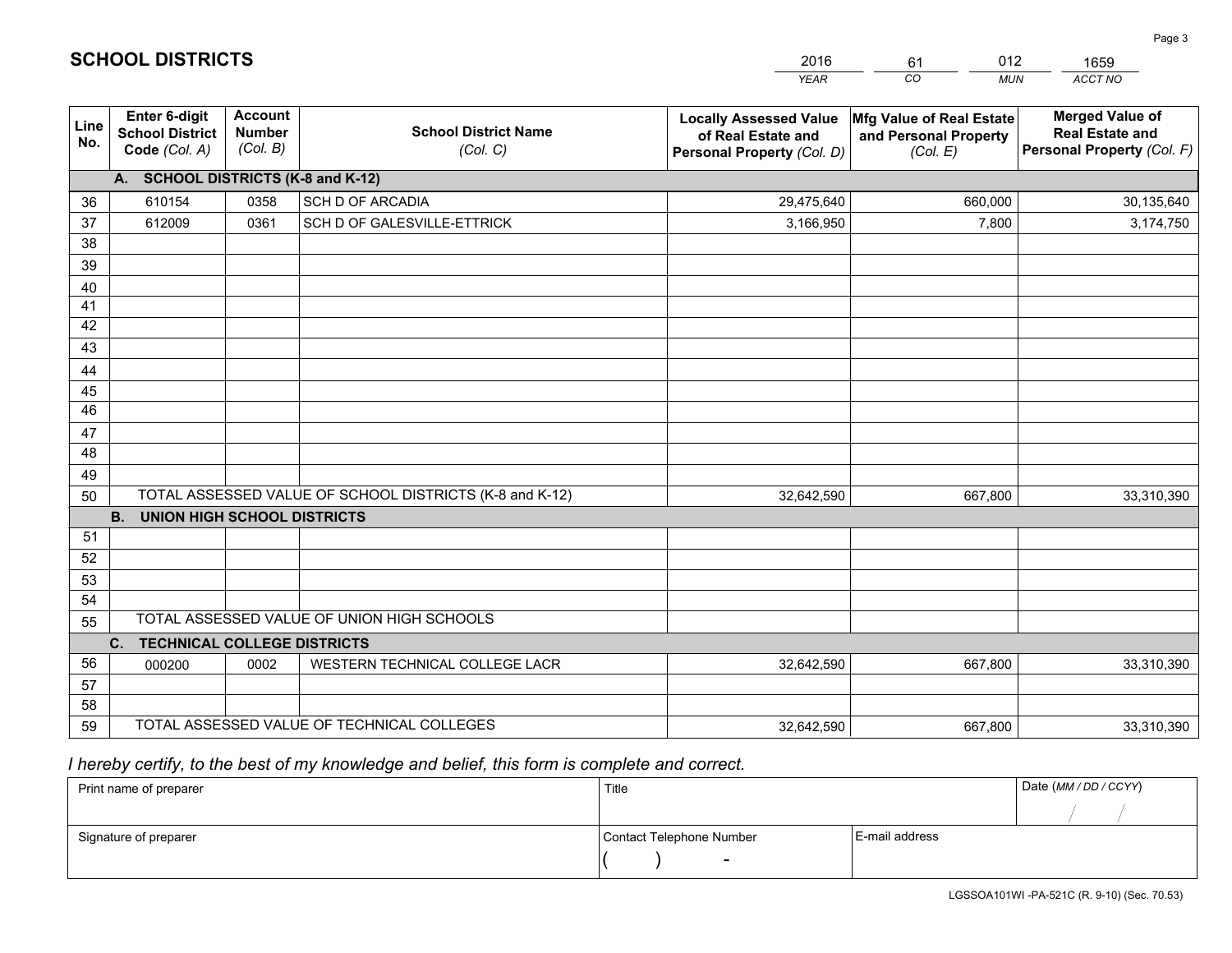### **HIGHLIGHTS**

- 1. Complete the Statement of Assessment after the Board of Review. Reflect any changes made there.
- 2. Use black ink to complete.
- 3. Line 16 must equal Line 50, Col D.
- 4. Line 55 must equal the total of K-8 schools listed on lines 36-49. Do not include K-12 schools in this comparision.
- 5. Line 59, Col. D must equal Line 16.
- 6. Special District, School District and Technical College District values must include both real estate and personal property. Examples of Special districts are: town sanitary districts, public inland lake protection and rehabilitation districts, and metropolitan sewerage districts.
- 7. DO NOT INCLUDE Manufacturing property values.DOR will print these values on the final SOA.

KARA WENER TOWN OF DODGE

TOWN OF DODGE **<ARA WENER** 

W27919 WHISTLE PASS RD TREMPEALEAU, WI 54661

W27919 WHISTLE PASS RD TREMPEALEAU, WI 54661

 8. Accuracy of this form is very important. The values reported directly affect the equalized value DOR calculates for school and special districts.

#### **Page 1:**

 If not prefilled, enter the tax year,county and municipal code,municipal type, municipal name and county name on the top of form.

Check the Amended box, if filing an amended / corrected SOA.

 Report the parcel count, acres and assessed value of taxable general property, total parcel count, (real and personal), total acres, and values from final figures set by the Board of Review.

- A. Real Estate land and improvements (buildings, etc.) is reported on lines 1 8, total line 9.
- B. Personal Property is reported on lines 11 14, Column D, total line 15.
- C. To complete this report, use the computer produced summary of the assessment roll that shows these amounts.
- D. Use whole numbers only.
- E. Add each line across and each column down to verify entries.

### **Page 2:**

- A. Report Special Items (not subject to general property tax).
- 1. Private Forest Croplands and Managed Forest Lands are reported on lines 18,19, 20 and 21. Be sure to report assessed values **NOT** taxes.
- 2. You should have copies of the orders of entry, orders of withdrawal, etc., to update your assessment roll.
	- 3. Show hundredths of acres (e.g. 39.75).
- 4. Tax exempt lands are reported on line 22.
- 5. Omitted property and sec. 70.43, Wis. Stats., corrections of errors by assessor are reported on line 23. Report real estate and personal property separately. These should be for **prior years**, not something found on the current assessment roll after the board of review.
- B. Special District (Lines 24-35) Include the value of both real and personal property.

 The Department of Revenue (DOR) preprints much of the information regarding names and codes for schools, special districts,etc. If a district is not listed, enter the name and value only, DOR will enter the proper code.

## **Page 3 School Districts:**

Include the value of both real and personal property.

Report School District (regular, elementary, union high school, and technical college).

- 1. Regular (K-12) and Elementary (K-8) school values are reported on lines 36-49, total on line 50.
- 2. Union High School (UHS) (use only if elementary schools are listed on lines 36-49) are reported on lines 51-54. UHS total value (line 55) must equal to the total **elementary school** values reported on lines 36-49. Do notinclude K-12 schools in this comparison.
- 3. Technical College values are reported on lines 56-58, total on line 59.
- 4. Use the computer summary that shows these amounts to complete this report.

#### **This form is due the second Monday in June. File this report only after your Board of Review is complete.**

 *If you have questions: Return forms to:*

Fax number: (608) 264-6887 PO Box 8971

 Email: lgs@revenue.wi.gov Wisconsin Department of Revenue Call: (608) 261-5341 Local Government Services Section 6-97Madison WI 53708-8971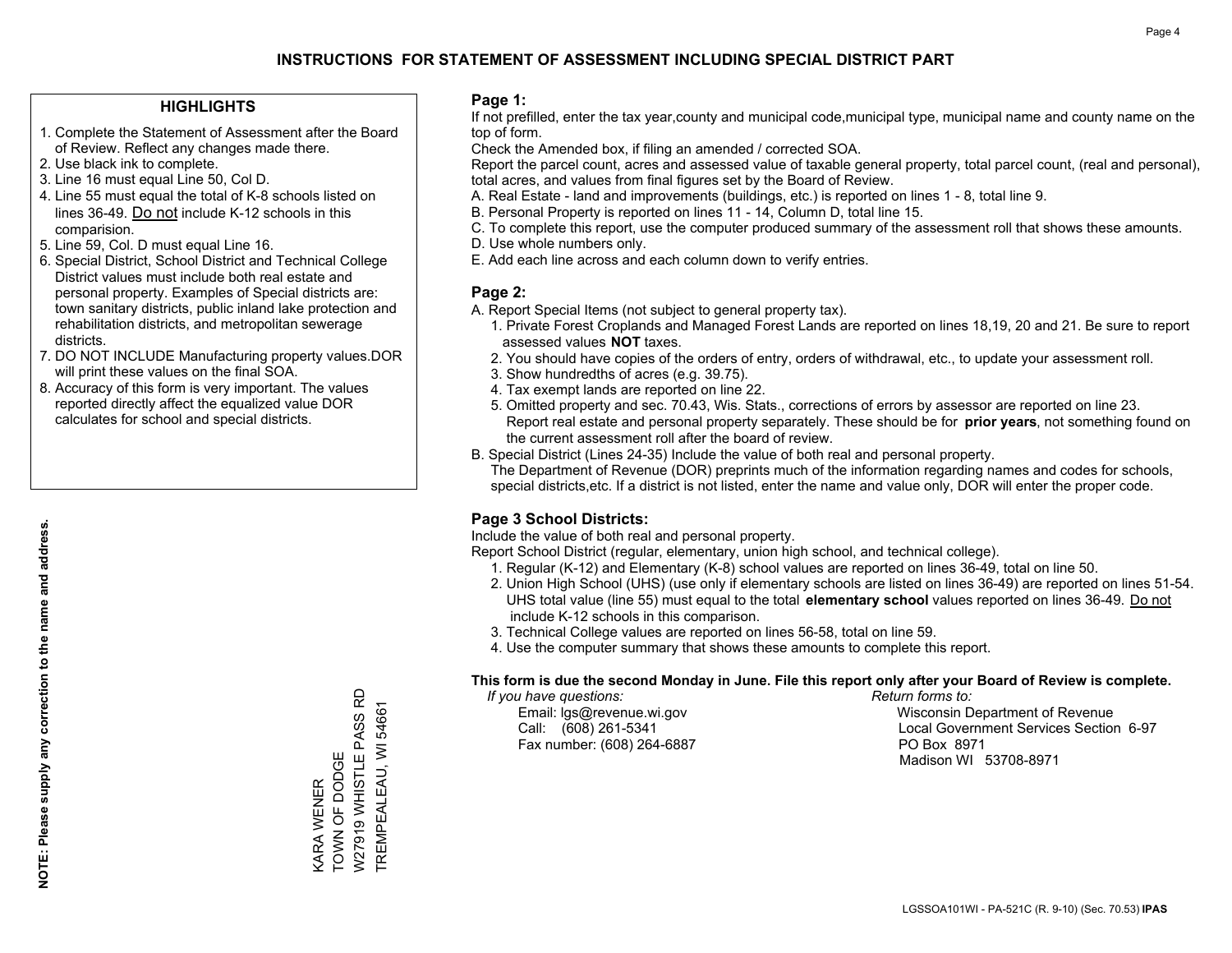**STATEMENT OF ASSESSMENT FOR 2016** 

*CO MUN <sup>61</sup> <sup>014</sup> ACCT NO1660*

|                | <b>FOR</b>                     | <b>TOWN OF</b><br><b>OF</b>                                                                                                                                                                  | <b>ETTRICK</b>           |              | <b>TREMPEALEAU COUNTY</b>                                |                         |                      | WHEN COMPLETING THIS DOCUMENT<br>DO NOT WRITE OVER X's OR IN SHADED AREAS |  |
|----------------|--------------------------------|----------------------------------------------------------------------------------------------------------------------------------------------------------------------------------------------|--------------------------|--------------|----------------------------------------------------------|-------------------------|----------------------|---------------------------------------------------------------------------|--|
|                |                                | Town - Village - City                                                                                                                                                                        | <b>Municipality Name</b> |              | <b>County Name</b>                                       |                         |                      |                                                                           |  |
|                |                                | <b>REAL ESTATE</b>                                                                                                                                                                           |                          | PARCEL COUNT | NO. OF ACRES                                             | <b>VALUE OF</b>         | <b>VALUE OF</b>      | TOTAL VALUE OF LAND                                                       |  |
| Line<br>No.    |                                | (See Lines 18 - 22 for<br>other Real Estate)                                                                                                                                                 |                          |              | <b>WHOLE</b><br>TOTAL LAND   IMPROVEMENTS   NUMBERS ONLY | LAND                    | <b>IMPROVEMENTS</b>  | AND IMPROVEMENTS                                                          |  |
|                |                                |                                                                                                                                                                                              | Col. A                   | Col. B       | Col. C                                                   | Col. D                  | Col. E               | Col. F                                                                    |  |
| $\mathbf 1$    |                                | <b>RESIDENTIAL - Class 1</b>                                                                                                                                                                 | 653                      | 568          | 1,684                                                    | 8,533,575               | 56,700,300           | 65,233,875                                                                |  |
| 2              |                                | <b>COMMERCIAL - Class 2</b>                                                                                                                                                                  | 20                       | 17           | 33                                                       | 262,300                 | 1,393,200            | 1,655,500                                                                 |  |
| 3              |                                | <b>MANUFACTURING - Class 3</b>                                                                                                                                                               | $\Omega$                 | 0            | $\Omega$                                                 | 0                       | 0                    | 0                                                                         |  |
| 4              |                                | <b>AGRICULTURAL - Class 4</b>                                                                                                                                                                | 1,354                    |              | 23,195                                                   | 3,094,550               |                      | 3,094,550                                                                 |  |
| 5              |                                | <b>UNDEVELOPED - Class 5</b>                                                                                                                                                                 | 623                      |              | 2,981                                                    | 2,671,025               |                      | 2,671,025                                                                 |  |
| 6              | AGRICULTURAL FOREST - Class 5m |                                                                                                                                                                                              | 714                      |              | 10,261                                                   | 11,910,600              |                      | 11,910,600                                                                |  |
| $\overline{7}$ |                                | FOREST LANDS - Class 6                                                                                                                                                                       | 249                      |              | 3,432                                                    | 7,687,650               |                      | 7,687,650                                                                 |  |
| 8              |                                | OTHER - Class 7                                                                                                                                                                              | 123                      | 140          | 243                                                      | 1,166,900               | 8,920,000            | 10,086,900                                                                |  |
| 9              |                                | TOTAL - ALL COLUMNS                                                                                                                                                                          | 3,736                    | 725          | 41,829                                                   | 35,326,600              | 67,013,500           | 102,340,100                                                               |  |
| 10             |                                | NUMBER OF PERSONAL PROPERTY ACCOUNTS IN ROLL                                                                                                                                                 |                          |              | 25                                                       | <b>LOCALLY ASSESSED</b> | <b>MANUFACTURING</b> | <b>MERGED</b>                                                             |  |
| 11             |                                | BOATS AND OTHER WATERCRAFT NOT EXEMPT - Code 1                                                                                                                                               |                          |              |                                                          | 0                       | $\Omega$             | $\Omega$                                                                  |  |
| 12             |                                | MACHINERY, TOOLS AND PATTERNS - Code 2                                                                                                                                                       |                          |              |                                                          | 122,200                 | 0                    | 122,200                                                                   |  |
| 13             |                                | FURNITURE, FIXTURES AND EQUIPMENT - Code 3                                                                                                                                                   |                          |              |                                                          | 51,000                  | 0                    | 51,000                                                                    |  |
| 14             |                                | ALL OTHER PERSONAL PROPERTY NOT EXEMPT - Codes 4A, 4B, 4C                                                                                                                                    |                          |              |                                                          | 137,400                 | $\Omega$             | 137,400                                                                   |  |
| 15             |                                | TOTAL OF PERSONAL PROPERTY NOT EXEMPT (Total of Lines 11-14)                                                                                                                                 |                          |              |                                                          | 310,600                 | 0                    | 310,600                                                                   |  |
| 16             |                                | AGGREGATE ASSESSED VALUE OF ALL PROPERTY SUBJECT TO THE GENERAL PROPERTY TAX (Total of Lines 9F and 15F)<br>MUST EQUAL TOTAL VALUE OF THE SCHOOL DISTRICTS (K-12 PLUS K-8) - Line 50, Col. F |                          |              |                                                          |                         |                      | 102,650,700                                                               |  |
| 17             |                                | <b>BOARD OF REVIEW</b><br>DATE OF FINAL ADJOURNMENT                                                                                                                                          | 06/13/2016               |              | Name of Assessor<br><b>KEVIN IRWIN</b>                   |                         | Telephone #          | (715) 836-0966                                                            |  |

REMARKS

The Assessment Ratio to be used in calculating the estimated Fair Market Value on tax bills for this tax district is .913972329<br>This ratio should be used to convert assessed values to "Calculate Equalized Values" in Step 1 Commission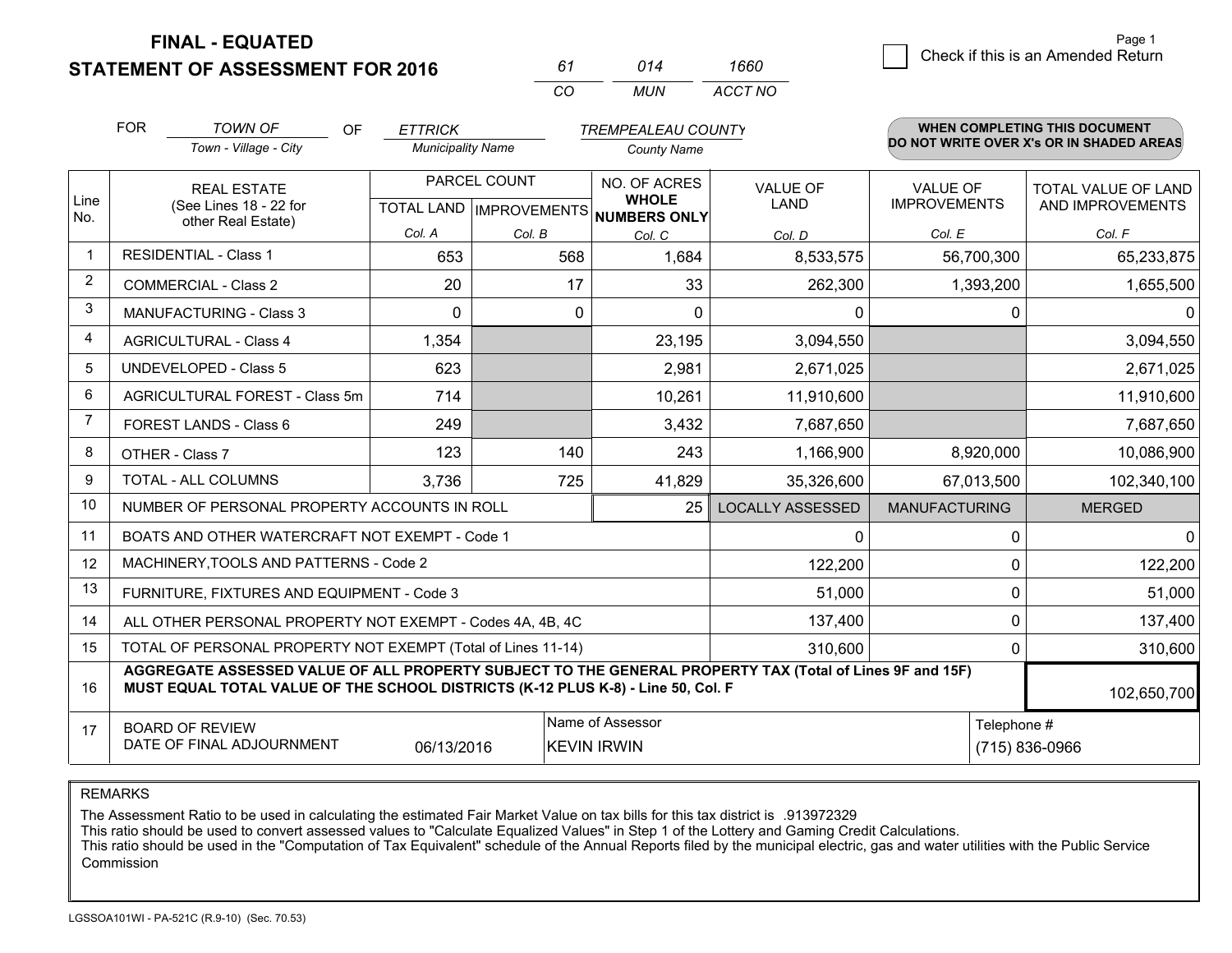*YEAR CO MUN ACCT NO* <sup>2016</sup> <sup>61</sup> <sup>014</sup> <sup>1660</sup>

Do not confuse FOREST LANDS (Line 7) with FOREST CROPS (in this section) - They are **NOT** the same

|    |                                                               |                 |  | Private Forest Crop - Reg Class @ 10¢ per acre                                                 |                                   |                                                                              |                  | Private Forest Crop - Reg Class @ \$2.52 per acre |               |                                                                 |
|----|---------------------------------------------------------------|-----------------|--|------------------------------------------------------------------------------------------------|-----------------------------------|------------------------------------------------------------------------------|------------------|---------------------------------------------------|---------------|-----------------------------------------------------------------|
| 18 | (a) PARCELS                                                   | (b) ACRES       |  | (c) ASSESSED VALUE                                                                             |                                   | (d) PARCELS                                                                  |                  | (e) ACRES                                         |               | (f) ASSESSED VALUE                                              |
|    |                                                               |                 |  |                                                                                                |                                   |                                                                              |                  |                                                   |               |                                                                 |
|    |                                                               |                 |  | Private Forest Crop - Special Class @ 20¢ per acre                                             |                                   | Entered Before 2005 Managed Forest - Ferrous Mining CLOSED @ \$8.27 per acre |                  |                                                   |               |                                                                 |
| 19 | (a) PARCELS                                                   | (b) ACRES       |  | (c) ASSESSED VALUE                                                                             |                                   | (d) PARCELS                                                                  |                  | (e) ACRES                                         |               | (f) ASSESSED VALUE                                              |
|    |                                                               |                 |  |                                                                                                |                                   |                                                                              |                  |                                                   |               |                                                                 |
|    | Entered Before 2005 Managed Forest - OPEN @ \$.79 per acre    |                 |  |                                                                                                |                                   |                                                                              |                  |                                                   |               | Entered Before 2005 Managed Forest - CLOSED @ \$1.87 per acre   |
| 20 | (a) PARCELS                                                   | (b) ACRES       |  | (c) ASSESSED VALUE                                                                             |                                   | (d) PARCELS                                                                  |                  | (e) ACRES                                         |               | (f) ASSESSED VALUE                                              |
|    | 6                                                             | 157.81          |  | 316,400                                                                                        |                                   | 149                                                                          | 3,531.99         |                                                   | 5,939,900     |                                                                 |
|    | Entered After 2004 Managed Forest - OPEN @<br>\$2.14 per acre |                 |  |                                                                                                |                                   |                                                                              |                  |                                                   |               | Entered After 2004 Managed Forest - CLOSED @ \$10.68 per acre   |
| 21 | (a) PARCELS                                                   | (b) ACRES       |  |                                                                                                | (d) PARCELS<br>(c) ASSESSED VALUE |                                                                              |                  | (e) ACRES                                         |               | (f) ASSESSED VALUE                                              |
|    |                                                               |                 |  |                                                                                                |                                   |                                                                              |                  |                                                   |               |                                                                 |
|    |                                                               | 79              |  | 197,500                                                                                        | 157                               |                                                                              |                  | 4.011.13                                          |               | 7,726,600                                                       |
|    | (a) County Forest Cropland Acres                              |                 |  | (b) Federal Acres                                                                              | (c) State Acres                   |                                                                              |                  | (d) County (NOT FOREST CROP) Acres                |               | (e) Other Acres                                                 |
| 22 |                                                               |                 |  |                                                                                                |                                   | 32.5                                                                         |                  | 1.54                                              |               | 82.91                                                           |
|    |                                                               |                 |  | Assessed Value of Omitted Property From Prior Years (Sec. 70.44)                               |                                   |                                                                              |                  |                                                   |               | Assessed Value of Sec. 70.43 Corrections of Errors by Assessors |
|    |                                                               | (a) REAL ESTATE |  | (b) PERSONAL                                                                                   |                                   |                                                                              | (c1) REAL ESTATE |                                                   |               | (c2) PERSONAL                                                   |
| 23 |                                                               |                 |  |                                                                                                |                                   |                                                                              |                  |                                                   |               |                                                                 |
|    |                                                               |                 |  |                                                                                                |                                   |                                                                              |                  |                                                   |               |                                                                 |
|    |                                                               | (d) REAL ESTATE |  | Manufacturing Equated Value of Omitted Property From Prior Years (Sec. 70.995)<br>(e) PERSONAL |                                   | Mfg. Equated Value of Sec.70.43 Corrections of Errors by Assessors           |                  |                                                   | (f2) PERSONAL |                                                                 |
|    |                                                               |                 |  |                                                                                                |                                   |                                                                              | (f1) REAL ESTATE |                                                   |               |                                                                 |
|    |                                                               |                 |  |                                                                                                |                                   |                                                                              |                  |                                                   |               |                                                                 |

# **SPECIAL DISTRICTS**

| Line<br>No. | Enter 6-digit<br><b>Special District</b> | <b>Account</b><br><b>Number</b> | <b>Special District Name</b> | <b>Locally Assessed Value</b><br>of Real Estate and | Mfg Value of Real Estate<br>and Personal Property | <b>Merged Value of</b><br><b>Real Estate and</b> |
|-------------|------------------------------------------|---------------------------------|------------------------------|-----------------------------------------------------|---------------------------------------------------|--------------------------------------------------|
|             | Code (Col. A)                            | (Col. B)                        | (Col. C)                     | Personal Property (Col. D)                          | (Col. E)                                          | Personal Property (Col. F)                       |
| 24          |                                          |                                 |                              |                                                     |                                                   |                                                  |
| 25          |                                          |                                 |                              |                                                     |                                                   |                                                  |
| 26          |                                          |                                 |                              |                                                     |                                                   |                                                  |
| 27          |                                          |                                 |                              |                                                     |                                                   |                                                  |
| 28          |                                          |                                 |                              |                                                     |                                                   |                                                  |
| 29          |                                          |                                 |                              |                                                     |                                                   |                                                  |
| 30          |                                          |                                 |                              |                                                     |                                                   |                                                  |
| 31          |                                          |                                 |                              |                                                     |                                                   |                                                  |
| 32          |                                          |                                 |                              |                                                     |                                                   |                                                  |
| 33          |                                          |                                 |                              |                                                     |                                                   |                                                  |
| 34          |                                          |                                 |                              |                                                     |                                                   |                                                  |
| 35          |                                          |                                 |                              |                                                     |                                                   |                                                  |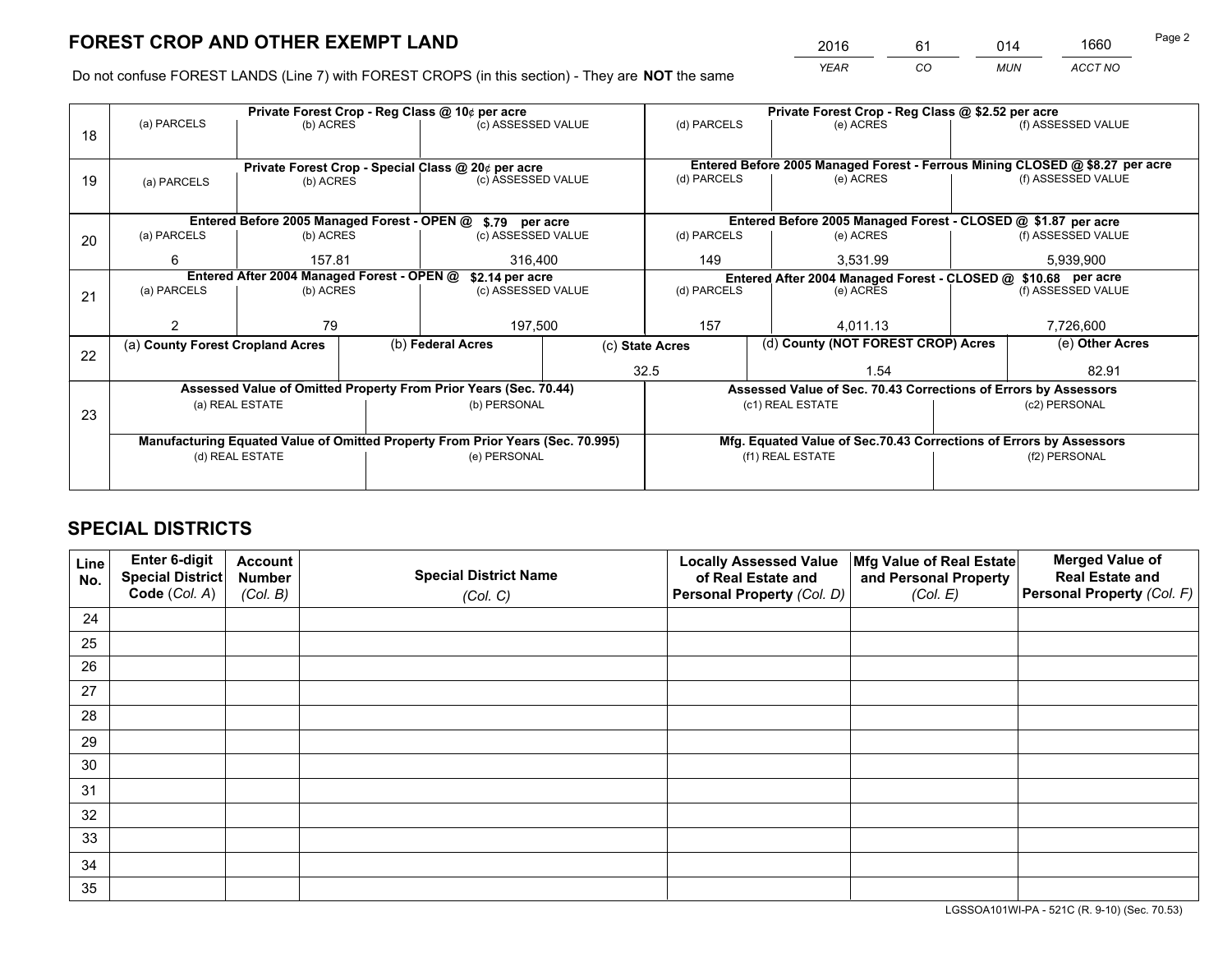|             |                                                                 |                                             |                                                         | <b>YEAR</b>                                                                       | CO<br><b>MUN</b>                                              | ACCT NO                                                                        |
|-------------|-----------------------------------------------------------------|---------------------------------------------|---------------------------------------------------------|-----------------------------------------------------------------------------------|---------------------------------------------------------------|--------------------------------------------------------------------------------|
| Line<br>No. | <b>Enter 6-digit</b><br><b>School District</b><br>Code (Col. A) | <b>Account</b><br><b>Number</b><br>(Col. B) | <b>School District Name</b><br>(Col. C)                 | <b>Locally Assessed Value</b><br>of Real Estate and<br>Personal Property (Col. D) | Mfg Value of Real Estate<br>and Personal Property<br>(Col. E) | <b>Merged Value of</b><br><b>Real Estate and</b><br>Personal Property (Col. F) |
|             | A. SCHOOL DISTRICTS (K-8 and K-12)                              |                                             |                                                         |                                                                                   |                                                               |                                                                                |
| 36          | 610154                                                          | 0358                                        | <b>SCH D OF ARCADIA</b>                                 | 244,700                                                                           |                                                               | 244,700                                                                        |
| 37          | 610485                                                          | 0359                                        | SCH D OF BLAIR-TAYLOR                                   | 49,065,950                                                                        |                                                               | 49,065,950                                                                     |
| 38          | 612009                                                          | 0361                                        | SCH D OF GALESVILLE-ETTRICK                             | 53,340,050                                                                        |                                                               | 53,340,050                                                                     |
| 39          |                                                                 |                                             |                                                         |                                                                                   |                                                               |                                                                                |
| 40          |                                                                 |                                             |                                                         |                                                                                   |                                                               |                                                                                |
| 41          |                                                                 |                                             |                                                         |                                                                                   |                                                               |                                                                                |
| 42          |                                                                 |                                             |                                                         |                                                                                   |                                                               |                                                                                |
| 43          |                                                                 |                                             |                                                         |                                                                                   |                                                               |                                                                                |
| 44          |                                                                 |                                             |                                                         |                                                                                   |                                                               |                                                                                |
| 45<br>46    |                                                                 |                                             |                                                         |                                                                                   |                                                               |                                                                                |
|             |                                                                 |                                             |                                                         |                                                                                   |                                                               |                                                                                |
| 47<br>48    |                                                                 |                                             |                                                         |                                                                                   |                                                               |                                                                                |
| 49          |                                                                 |                                             |                                                         |                                                                                   |                                                               |                                                                                |
| 50          |                                                                 |                                             | TOTAL ASSESSED VALUE OF SCHOOL DISTRICTS (K-8 and K-12) | 102,650,700                                                                       |                                                               | 102,650,700                                                                    |
|             | <b>B.</b><br><b>UNION HIGH SCHOOL DISTRICTS</b>                 |                                             |                                                         |                                                                                   |                                                               |                                                                                |
| 51          |                                                                 |                                             |                                                         |                                                                                   |                                                               |                                                                                |
| 52          |                                                                 |                                             |                                                         |                                                                                   |                                                               |                                                                                |
| 53          |                                                                 |                                             |                                                         |                                                                                   |                                                               |                                                                                |
| 54          |                                                                 |                                             |                                                         |                                                                                   |                                                               |                                                                                |
| 55          |                                                                 |                                             | TOTAL ASSESSED VALUE OF UNION HIGH SCHOOLS              |                                                                                   |                                                               |                                                                                |
|             | <b>TECHNICAL COLLEGE DISTRICTS</b><br>C.                        |                                             |                                                         |                                                                                   |                                                               |                                                                                |
| 56          | 000200                                                          | 0002                                        | WESTERN TECHNICAL COLLEGE LACR                          | 102,650,700                                                                       |                                                               | 102,650,700                                                                    |
| 57          |                                                                 |                                             |                                                         |                                                                                   |                                                               |                                                                                |
| 58          |                                                                 |                                             |                                                         |                                                                                   |                                                               |                                                                                |
| 59          |                                                                 |                                             | TOTAL ASSESSED VALUE OF TECHNICAL COLLEGES              | 102,650,700                                                                       |                                                               | 102,650,700                                                                    |

61

014

# *I hereby certify, to the best of my knowledge and belief, this form is complete and correct.*

**SCHOOL DISTRICTS**

| Print name of preparer | Title                    |                | Date (MM / DD / CCYY) |
|------------------------|--------------------------|----------------|-----------------------|
|                        |                          |                |                       |
| Signature of preparer  | Contact Telephone Number | E-mail address |                       |
|                        | $\sim$                   |                |                       |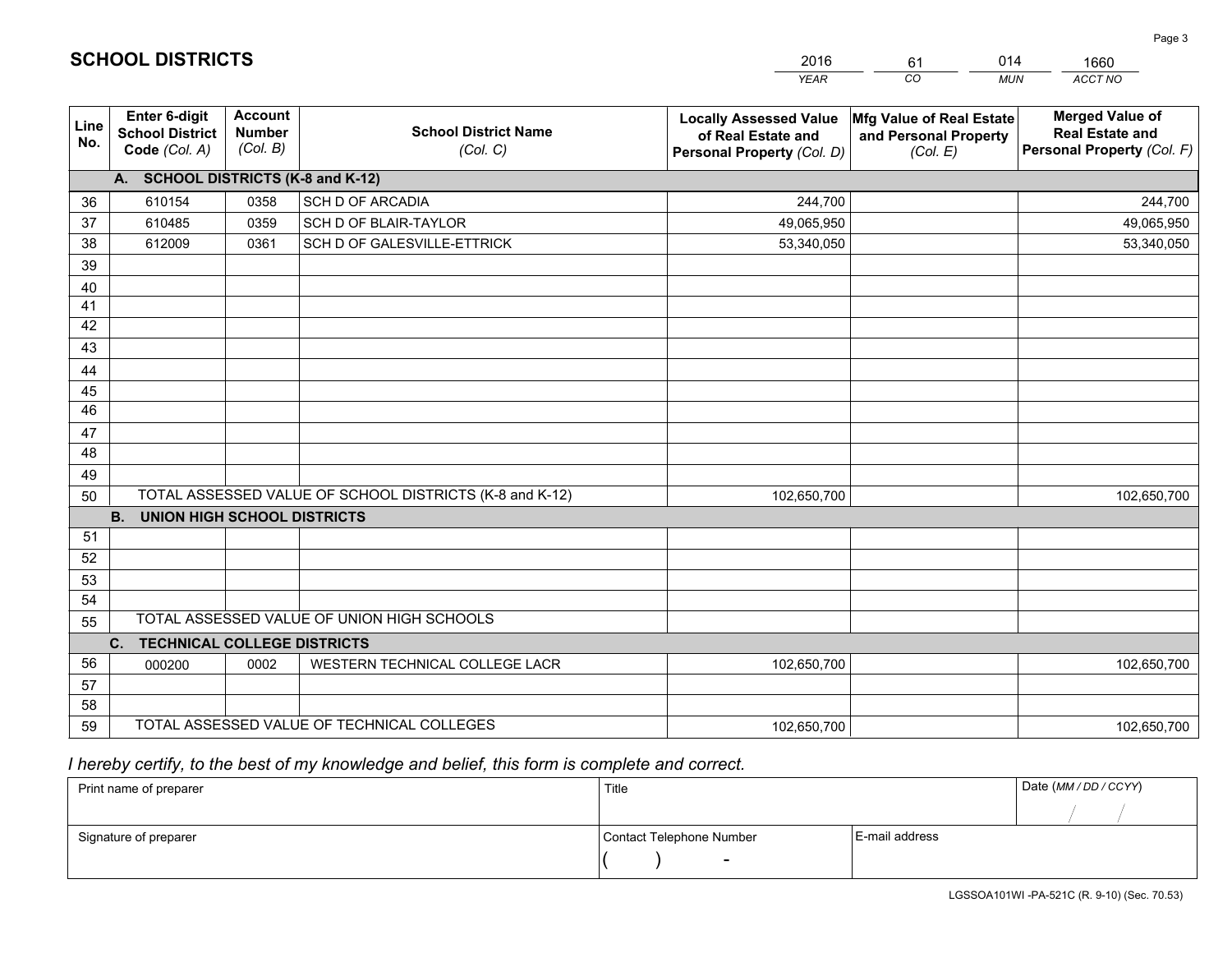### **HIGHLIGHTS**

- 1. Complete the Statement of Assessment after the Board of Review. Reflect any changes made there.
- 2. Use black ink to complete.
- 3. Line 16 must equal Line 50, Col D.
- 4. Line 55 must equal the total of K-8 schools listed on lines 36-49. Do not include K-12 schools in this comparision.
- 5. Line 59, Col. D must equal Line 16.
- 6. Special District, School District and Technical College District values must include both real estate and personal property. Examples of Special districts are: town sanitary districts, public inland lake protection and rehabilitation districts, and metropolitan sewerage districts.
- 7. DO NOT INCLUDE Manufacturing property values.DOR will print these values on the final SOA.

SCOTT JUSZCZAK TOWN OF ETTRICK

SCOTT JUSZCZAK<br>TOWN OF ETTRICK

P O BOX 52

 $\mathbf{a}$ 

ETTRICK, WI 54627 - 0052

ETTRICK, WI **OBOX52** 

54627

 $-0052$ 

 8. Accuracy of this form is very important. The values reported directly affect the equalized value DOR calculates for school and special districts.

#### **Page 1:**

 If not prefilled, enter the tax year,county and municipal code,municipal type, municipal name and county name on the top of form.

Check the Amended box, if filing an amended / corrected SOA.

 Report the parcel count, acres and assessed value of taxable general property, total parcel count, (real and personal), total acres, and values from final figures set by the Board of Review.

- A. Real Estate land and improvements (buildings, etc.) is reported on lines 1 8, total line 9.
- B. Personal Property is reported on lines 11 14, Column D, total line 15.
- C. To complete this report, use the computer produced summary of the assessment roll that shows these amounts.
- D. Use whole numbers only.
- E. Add each line across and each column down to verify entries.

### **Page 2:**

- A. Report Special Items (not subject to general property tax).
- 1. Private Forest Croplands and Managed Forest Lands are reported on lines 18,19, 20 and 21. Be sure to report assessed values **NOT** taxes.
- 2. You should have copies of the orders of entry, orders of withdrawal, etc., to update your assessment roll.
	- 3. Show hundredths of acres (e.g. 39.75).
- 4. Tax exempt lands are reported on line 22.
- 5. Omitted property and sec. 70.43, Wis. Stats., corrections of errors by assessor are reported on line 23. Report real estate and personal property separately. These should be for **prior years**, not something found on the current assessment roll after the board of review.
- B. Special District (Lines 24-35) Include the value of both real and personal property.

 The Department of Revenue (DOR) preprints much of the information regarding names and codes for schools, special districts,etc. If a district is not listed, enter the name and value only, DOR will enter the proper code.

## **Page 3 School Districts:**

Include the value of both real and personal property.

Report School District (regular, elementary, union high school, and technical college).

- 1. Regular (K-12) and Elementary (K-8) school values are reported on lines 36-49, total on line 50.
- 2. Union High School (UHS) (use only if elementary schools are listed on lines 36-49) are reported on lines 51-54. UHS total value (line 55) must equal to the total **elementary school** values reported on lines 36-49. Do notinclude K-12 schools in this comparison.
- 3. Technical College values are reported on lines 56-58, total on line 59.
- 4. Use the computer summary that shows these amounts to complete this report.

#### **This form is due the second Monday in June. File this report only after your Board of Review is complete.**

 *If you have questions: Return forms to:*

Fax number: (608) 264-6887 PO Box 8971

 Email: lgs@revenue.wi.gov Wisconsin Department of Revenue Call: (608) 261-5341 Local Government Services Section 6-97Madison WI 53708-8971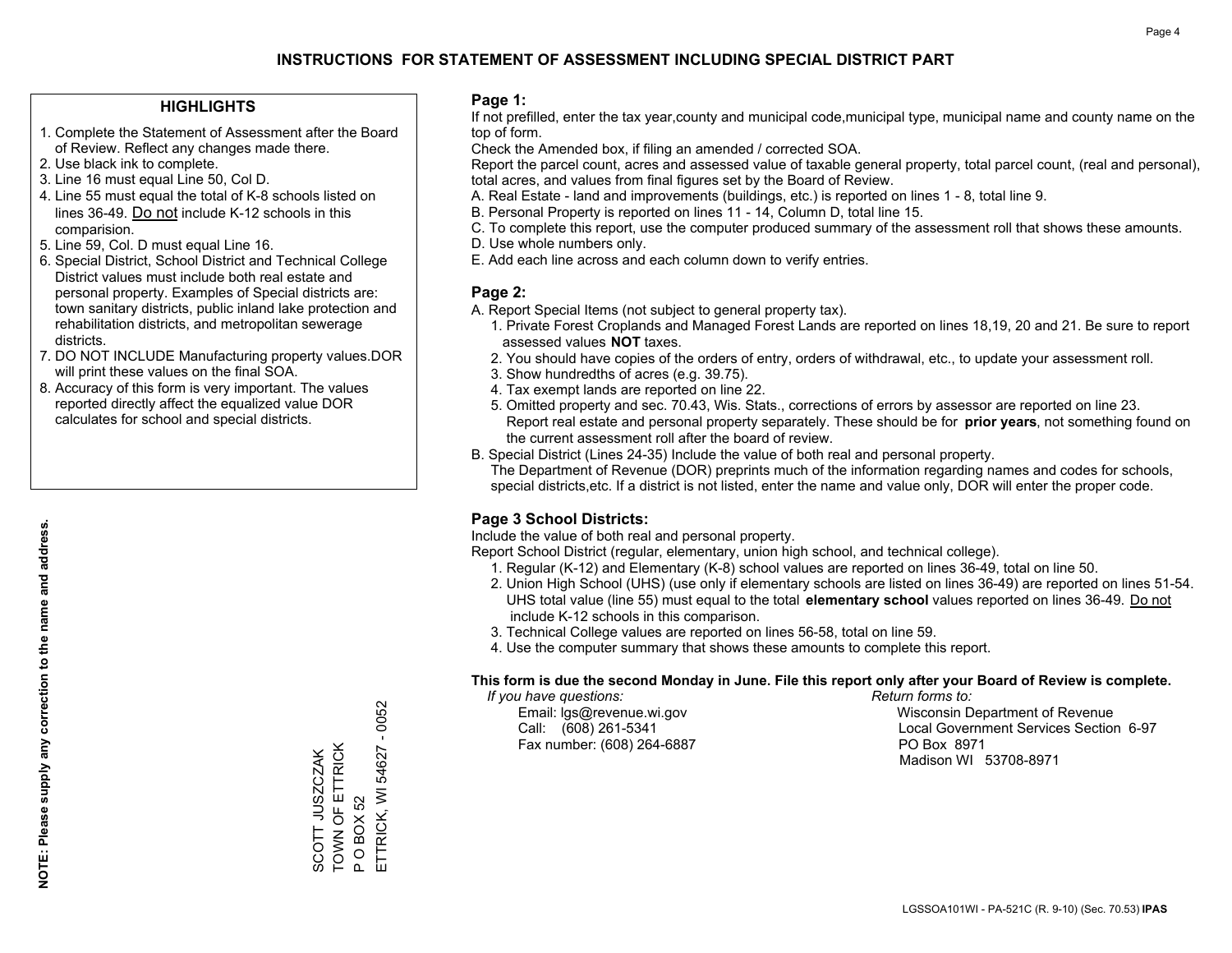**STATEMENT OF ASSESSMENT FOR 2016** 

| 61 | 016 | 1661    |
|----|-----|---------|
| ΩO | MUN | ACCT NO |

|                         | <b>FOR</b>                                                                                                                 | <b>TOWN OF</b><br><b>OF</b><br><b>TREMPEALEAU COUNTY</b><br><b>GALE</b>                                                                                                                      |                          |              | <b>WHEN COMPLETING THIS DOCUMENT</b> |                         |                                 |                                          |
|-------------------------|----------------------------------------------------------------------------------------------------------------------------|----------------------------------------------------------------------------------------------------------------------------------------------------------------------------------------------|--------------------------|--------------|--------------------------------------|-------------------------|---------------------------------|------------------------------------------|
|                         |                                                                                                                            | Town - Village - City                                                                                                                                                                        | <b>Municipality Name</b> |              | <b>County Name</b>                   |                         |                                 | DO NOT WRITE OVER X's OR IN SHADED AREAS |
| Line                    |                                                                                                                            | <b>REAL ESTATE</b><br>(See Lines 18 - 22 for                                                                                                                                                 |                          | PARCEL COUNT | NO. OF ACRES<br><b>WHOLE</b>         | VALUE OF<br><b>LAND</b> | VALUE OF<br><b>IMPROVEMENTS</b> | TOTAL VALUE OF LAND<br>AND IMPROVEMENTS  |
| No.                     |                                                                                                                            | other Real Estate)                                                                                                                                                                           | Col. A                   | Col. B       | TOTAL LAND IMPROVEMENTS NUMBERS ONLY |                         | Col. E                          | Col. F                                   |
| $\mathbf 1$             |                                                                                                                            | <b>RESIDENTIAL - Class 1</b>                                                                                                                                                                 | 757                      | 649          | Col. C<br>1,769                      | Col. D<br>16,775,000    | 84,785,900                      | 101,560,900                              |
| 2                       |                                                                                                                            | <b>COMMERCIAL - Class 2</b>                                                                                                                                                                  | 34                       | 23           | 161                                  | 933,200                 | 3,607,900                       | 4,541,100                                |
| 3                       |                                                                                                                            | <b>MANUFACTURING - Class 3</b>                                                                                                                                                               | 3                        | 2            | 16                                   | 94,500                  | 490,200                         | 584,700                                  |
| $\overline{\mathbf{4}}$ |                                                                                                                            | <b>AGRICULTURAL - Class 4</b>                                                                                                                                                                | 1,089                    |              | 16,380                               | 2,474,200               |                                 | 2,474,200                                |
| 5                       |                                                                                                                            | <b>UNDEVELOPED - Class 5</b>                                                                                                                                                                 | 385                      |              | 1,444                                | 1,003,400               |                                 | 1,003,400                                |
| 6                       |                                                                                                                            | AGRICULTURAL FOREST - Class 5m                                                                                                                                                               | 659                      |              | 8,750                                | 10,136,900              |                                 | 10,136,900                               |
| $\overline{7}$          |                                                                                                                            | FOREST LANDS - Class 6                                                                                                                                                                       | 329                      |              | 4,993                                | 10,239,025              |                                 | 10,239,025                               |
| 8                       |                                                                                                                            | OTHER - Class 7                                                                                                                                                                              | 101                      | 116          | 242                                  | 1,694,500               | 11,272,700                      | 12,967,200                               |
| 9                       |                                                                                                                            | TOTAL - ALL COLUMNS                                                                                                                                                                          | 3,357                    | 790          | 33,755                               | 43,350,725              | 100,156,700                     | 143,507,425                              |
| 10                      |                                                                                                                            | NUMBER OF PERSONAL PROPERTY ACCOUNTS IN ROLL                                                                                                                                                 |                          |              | 27                                   | <b>LOCALLY ASSESSED</b> | <b>MANUFACTURING</b>            | <b>MERGED</b>                            |
| 11                      |                                                                                                                            | BOATS AND OTHER WATERCRAFT NOT EXEMPT - Code 1                                                                                                                                               |                          |              |                                      | 0                       | 0                               | $\mathbf{0}$                             |
| 12                      |                                                                                                                            | MACHINERY, TOOLS AND PATTERNS - Code 2                                                                                                                                                       |                          |              |                                      | 211,100                 | 69,300                          | 280,400                                  |
| 13                      |                                                                                                                            | FURNITURE, FIXTURES AND EQUIPMENT - Code 3                                                                                                                                                   |                          |              |                                      | 388,700                 | $\Omega$                        | 388,700                                  |
| 14                      |                                                                                                                            | ALL OTHER PERSONAL PROPERTY NOT EXEMPT - Codes 4A, 4B, 4C                                                                                                                                    |                          |              |                                      | 1,123,100               | 400                             | 1,123,500                                |
| 15                      | TOTAL OF PERSONAL PROPERTY NOT EXEMPT (Total of Lines 11-14)<br>1,722,900                                                  |                                                                                                                                                                                              |                          |              |                                      |                         | 69,700                          | 1,792,600                                |
| 16                      |                                                                                                                            | AGGREGATE ASSESSED VALUE OF ALL PROPERTY SUBJECT TO THE GENERAL PROPERTY TAX (Total of Lines 9F and 15F)<br>MUST EQUAL TOTAL VALUE OF THE SCHOOL DISTRICTS (K-12 PLUS K-8) - Line 50, Col. F |                          |              |                                      |                         |                                 | 145,300,025                              |
| 17                      | Name of Assessor<br>Telephone #<br><b>BOARD OF REVIEW</b><br>DATE OF FINAL ADJOURNMENT<br>06/08/2016<br><b>KEVIN IRWIN</b> |                                                                                                                                                                                              |                          |              |                                      |                         |                                 | (715) 836-0966                           |

REMARKS

The Assessment Ratio to be used in calculating the estimated Fair Market Value on tax bills for this tax district is .915367405

This ratio should be used to convert assessed values to "Calculate Equalized Values" in Step 1 of the Lottery and Gaming Credit Calculations.<br>This ratio should be used in the "Computation of Tax Equivalent" schedule of the Commission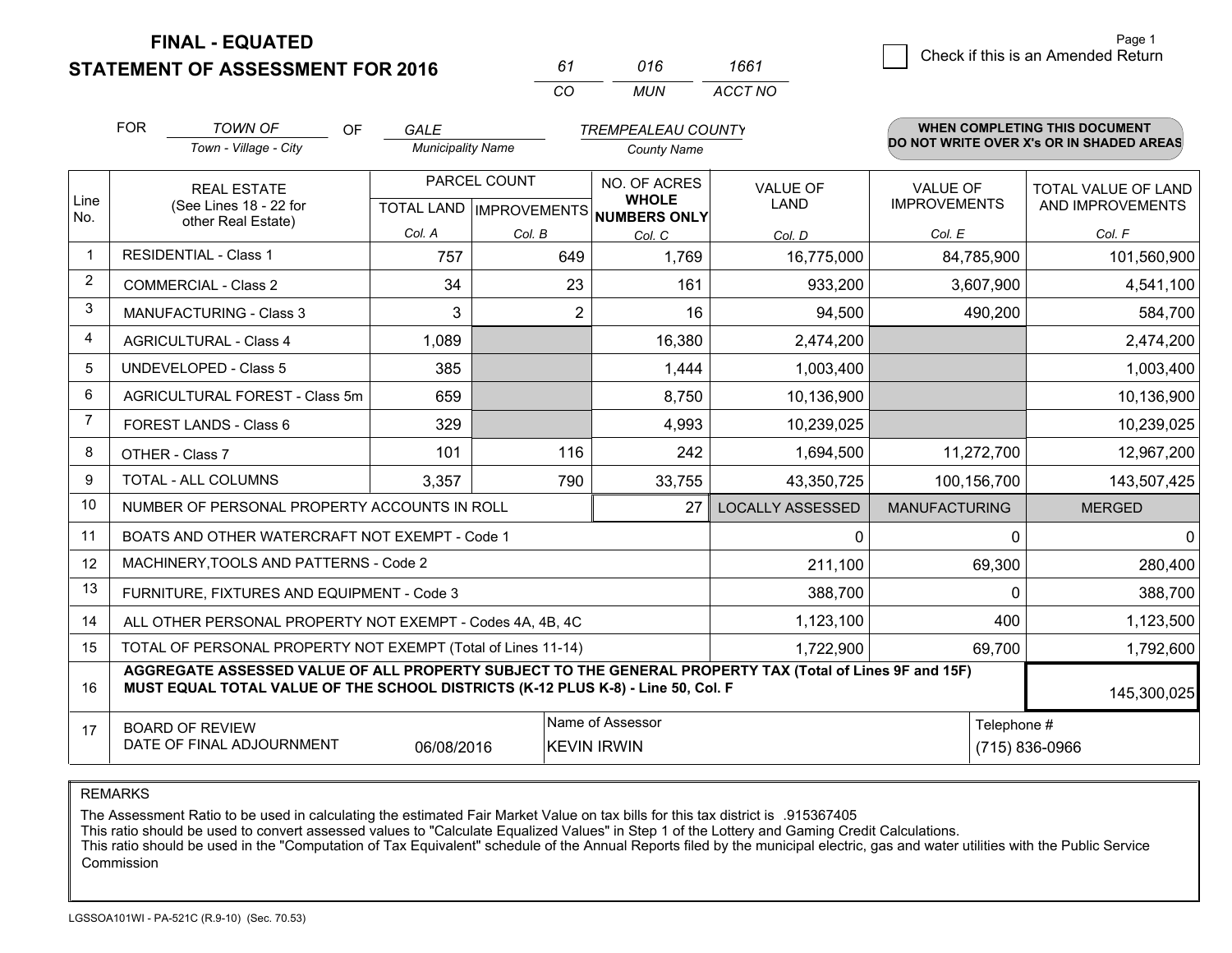*YEAR CO MUN ACCT NO* <sup>2016</sup> <sup>61</sup> <sup>016</sup> <sup>1661</sup>

Do not confuse FOREST LANDS (Line 7) with FOREST CROPS (in this section) - They are **NOT** the same

| Private Forest Crop - Reg Class @ 10¢ per acre |             |                                                     |                                               |                                                                 | Private Forest Crop - Reg Class @ \$2.52 per acre                                                                                                                                                                                                                                                                                                                                                                                      |                                          |          |                                                                                                   |                                                                                                                                                                                                                                                                                                                              |
|------------------------------------------------|-------------|-----------------------------------------------------|-----------------------------------------------|-----------------------------------------------------------------|----------------------------------------------------------------------------------------------------------------------------------------------------------------------------------------------------------------------------------------------------------------------------------------------------------------------------------------------------------------------------------------------------------------------------------------|------------------------------------------|----------|---------------------------------------------------------------------------------------------------|------------------------------------------------------------------------------------------------------------------------------------------------------------------------------------------------------------------------------------------------------------------------------------------------------------------------------|
|                                                |             |                                                     |                                               |                                                                 | (d) PARCELS                                                                                                                                                                                                                                                                                                                                                                                                                            |                                          |          |                                                                                                   | (f) ASSESSED VALUE                                                                                                                                                                                                                                                                                                           |
| 6                                              |             |                                                     |                                               |                                                                 |                                                                                                                                                                                                                                                                                                                                                                                                                                        |                                          |          |                                                                                                   |                                                                                                                                                                                                                                                                                                                              |
|                                                |             |                                                     |                                               |                                                                 |                                                                                                                                                                                                                                                                                                                                                                                                                                        |                                          |          |                                                                                                   |                                                                                                                                                                                                                                                                                                                              |
| (b) ACRES<br>(a) PARCELS                       |             |                                                     |                                               |                                                                 |                                                                                                                                                                                                                                                                                                                                                                                                                                        |                                          |          | (f) ASSESSED VALUE                                                                                |                                                                                                                                                                                                                                                                                                                              |
|                                                |             |                                                     |                                               |                                                                 |                                                                                                                                                                                                                                                                                                                                                                                                                                        |                                          |          |                                                                                                   |                                                                                                                                                                                                                                                                                                                              |
|                                                |             |                                                     |                                               |                                                                 |                                                                                                                                                                                                                                                                                                                                                                                                                                        |                                          |          |                                                                                                   |                                                                                                                                                                                                                                                                                                                              |
| (a) PARCELS                                    |             |                                                     |                                               |                                                                 | (d) PARCELS                                                                                                                                                                                                                                                                                                                                                                                                                            |                                          |          |                                                                                                   | (f) ASSESSED VALUE                                                                                                                                                                                                                                                                                                           |
|                                                | 60          |                                                     |                                               |                                                                 | 82                                                                                                                                                                                                                                                                                                                                                                                                                                     |                                          | 2.084.77 |                                                                                                   | 4.044.400                                                                                                                                                                                                                                                                                                                    |
|                                                |             |                                                     |                                               |                                                                 | Entered After 2004 Managed Forest - CLOSED @ \$10.68 per acre                                                                                                                                                                                                                                                                                                                                                                          |                                          |          |                                                                                                   |                                                                                                                                                                                                                                                                                                                              |
| (a) PARCELS                                    |             |                                                     |                                               | (d) PARCELS                                                     |                                                                                                                                                                                                                                                                                                                                                                                                                                        |                                          |          |                                                                                                   | (f) ASSESSED VALUE                                                                                                                                                                                                                                                                                                           |
|                                                |             |                                                     |                                               |                                                                 |                                                                                                                                                                                                                                                                                                                                                                                                                                        |                                          |          |                                                                                                   |                                                                                                                                                                                                                                                                                                                              |
|                                                |             |                                                     |                                               |                                                                 | 88<br>2.010.41                                                                                                                                                                                                                                                                                                                                                                                                                         |                                          |          | 3,430,300                                                                                         |                                                                                                                                                                                                                                                                                                                              |
|                                                |             |                                                     |                                               |                                                                 |                                                                                                                                                                                                                                                                                                                                                                                                                                        |                                          |          |                                                                                                   | (e) Other Acres                                                                                                                                                                                                                                                                                                              |
|                                                |             |                                                     |                                               |                                                                 |                                                                                                                                                                                                                                                                                                                                                                                                                                        |                                          |          |                                                                                                   |                                                                                                                                                                                                                                                                                                                              |
|                                                |             |                                                     |                                               |                                                                 |                                                                                                                                                                                                                                                                                                                                                                                                                                        |                                          |          |                                                                                                   | 314.1                                                                                                                                                                                                                                                                                                                        |
|                                                |             |                                                     |                                               |                                                                 |                                                                                                                                                                                                                                                                                                                                                                                                                                        |                                          |          |                                                                                                   |                                                                                                                                                                                                                                                                                                                              |
|                                                |             |                                                     |                                               |                                                                 |                                                                                                                                                                                                                                                                                                                                                                                                                                        |                                          |          |                                                                                                   | (c2) PERSONAL                                                                                                                                                                                                                                                                                                                |
|                                                |             |                                                     |                                               |                                                                 |                                                                                                                                                                                                                                                                                                                                                                                                                                        |                                          |          |                                                                                                   |                                                                                                                                                                                                                                                                                                                              |
|                                                |             |                                                     |                                               |                                                                 |                                                                                                                                                                                                                                                                                                                                                                                                                                        |                                          |          |                                                                                                   |                                                                                                                                                                                                                                                                                                                              |
| (d) REAL ESTATE                                |             |                                                     |                                               |                                                                 |                                                                                                                                                                                                                                                                                                                                                                                                                                        |                                          |          |                                                                                                   | (f2) PERSONAL                                                                                                                                                                                                                                                                                                                |
|                                                |             |                                                     |                                               |                                                                 |                                                                                                                                                                                                                                                                                                                                                                                                                                        |                                          |          |                                                                                                   |                                                                                                                                                                                                                                                                                                                              |
|                                                | (a) PARCELS | (a) County Forest Cropland Acres<br>(a) REAL ESTATE | (b) ACRES<br>178.56<br>(b) ACRES<br>(b) ACRES | Entered After 2004 Managed Forest - OPEN @<br>(b) Federal Acres | (c) ASSESSED VALUE<br>392,800<br>Private Forest Crop - Special Class @ 20¢ per acre<br>(c) ASSESSED VALUE<br>Entered Before 2005 Managed Forest - OPEN @ \$.79 per acre<br>(c) ASSESSED VALUE<br>67.700<br>\$2.14 per acre<br>(c) ASSESSED VALUE<br>Assessed Value of Omitted Property From Prior Years (Sec. 70.44)<br>(b) PERSONAL<br>Manufacturing Equated Value of Omitted Property From Prior Years (Sec. 70.995)<br>(e) PERSONAL | (d) PARCELS<br>(c) State Acres<br>163.31 |          | (e) ACRES<br>(e) ACRES<br>(e) ACRES<br>(e) ACRES<br>34.52<br>(c1) REAL ESTATE<br>(f1) REAL ESTATE | Entered Before 2005 Managed Forest - Ferrous Mining CLOSED @ \$8.27 per acre<br>Entered Before 2005 Managed Forest - CLOSED @ \$1.87 per acre<br>(d) County (NOT FOREST CROP) Acres<br>Assessed Value of Sec. 70.43 Corrections of Errors by Assessors<br>Mfg. Equated Value of Sec.70.43 Corrections of Errors by Assessors |

# **SPECIAL DISTRICTS**

| Line<br>No. | Enter 6-digit<br><b>Special District</b><br>Code (Col. A) | <b>Account</b><br><b>Number</b><br>(Col. B) | <b>Special District Name</b><br>(Col. C)  | <b>Locally Assessed Value</b><br>of Real Estate and<br><b>Personal Property (Col. D)</b> | Mfg Value of Real Estate<br>and Personal Property<br>(Col. E) | <b>Merged Value of</b><br><b>Real Estate and</b><br>Personal Property (Col. F) |
|-------------|-----------------------------------------------------------|---------------------------------------------|-------------------------------------------|------------------------------------------------------------------------------------------|---------------------------------------------------------------|--------------------------------------------------------------------------------|
| 24          | 618060                                                    | 0392                                        | LAKE MARINUKA PUBLIC PRO & REHAB DISTRICT | 144,645,625                                                                              | 654,400                                                       | 145,300,025                                                                    |
| 25          |                                                           |                                             |                                           |                                                                                          |                                                               |                                                                                |
| 26          |                                                           |                                             |                                           |                                                                                          |                                                               |                                                                                |
| 27          |                                                           |                                             |                                           |                                                                                          |                                                               |                                                                                |
| 28          |                                                           |                                             |                                           |                                                                                          |                                                               |                                                                                |
| 29          |                                                           |                                             |                                           |                                                                                          |                                                               |                                                                                |
| 30          |                                                           |                                             |                                           |                                                                                          |                                                               |                                                                                |
| 31          |                                                           |                                             |                                           |                                                                                          |                                                               |                                                                                |
| 32          |                                                           |                                             |                                           |                                                                                          |                                                               |                                                                                |
| 33          |                                                           |                                             |                                           |                                                                                          |                                                               |                                                                                |
| 34          |                                                           |                                             |                                           |                                                                                          |                                                               |                                                                                |
| 35          |                                                           |                                             |                                           |                                                                                          |                                                               |                                                                                |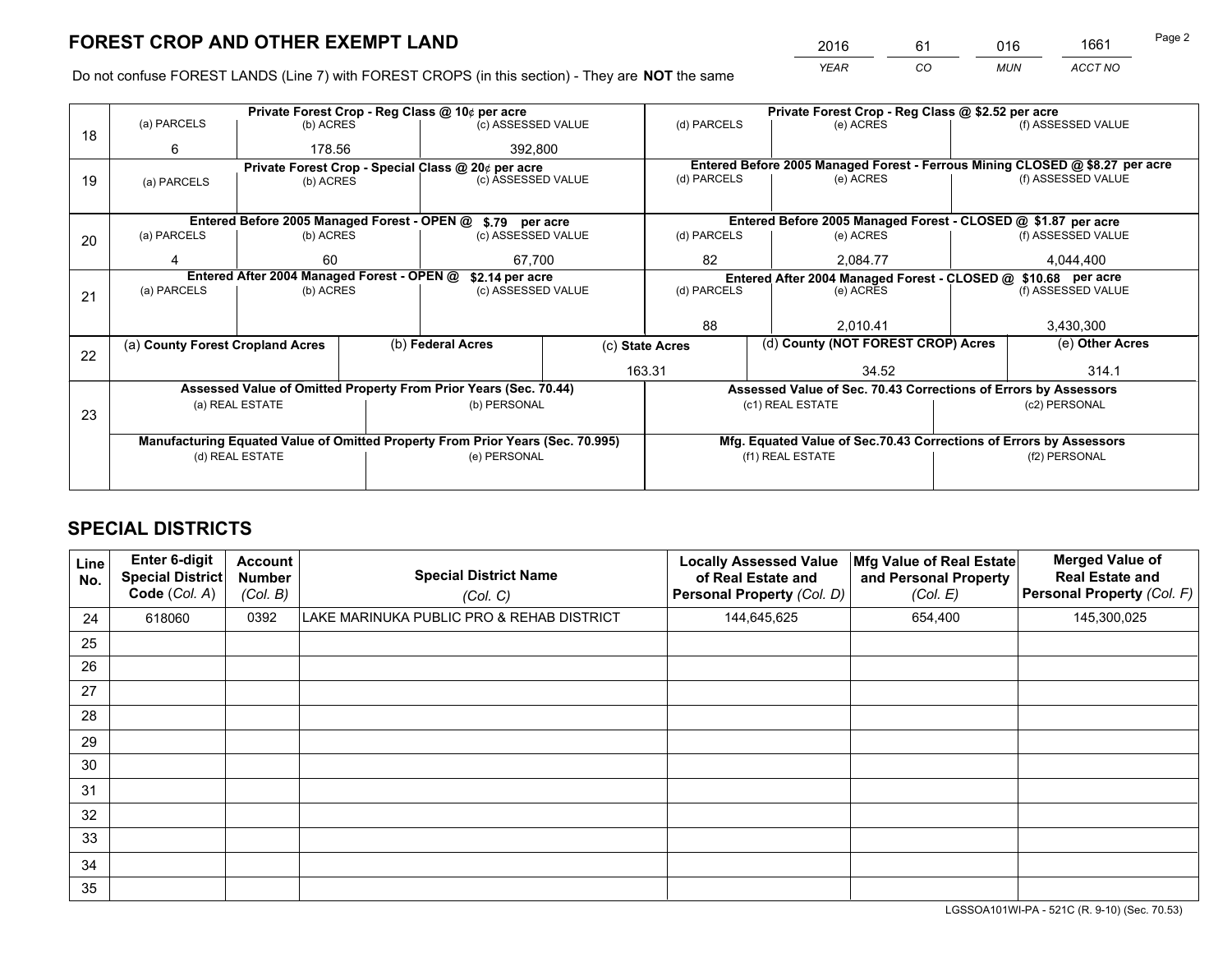|             |                                                          |                                             |                                                         | <b>YEAR</b>                                                                       | CO<br><b>MUN</b>                                              | ACCT NO                                                                        |
|-------------|----------------------------------------------------------|---------------------------------------------|---------------------------------------------------------|-----------------------------------------------------------------------------------|---------------------------------------------------------------|--------------------------------------------------------------------------------|
| Line<br>No. | Enter 6-digit<br><b>School District</b><br>Code (Col. A) | <b>Account</b><br><b>Number</b><br>(Col. B) | <b>School District Name</b><br>(Col. C)                 | <b>Locally Assessed Value</b><br>of Real Estate and<br>Personal Property (Col. D) | Mfg Value of Real Estate<br>and Personal Property<br>(Col. E) | <b>Merged Value of</b><br><b>Real Estate and</b><br>Personal Property (Col. F) |
|             | A. SCHOOL DISTRICTS (K-8 and K-12)                       |                                             |                                                         |                                                                                   |                                                               |                                                                                |
| 36          | 610154                                                   | 0358                                        | <b>SCH D OF ARCADIA</b>                                 | 3,100                                                                             |                                                               | 3,100                                                                          |
| 37          | 612009                                                   | 0361                                        | SCH D OF GALESVILLE-ETTRICK                             | 144,642,525                                                                       | 654,400                                                       | 145,296,925                                                                    |
| 38          |                                                          |                                             |                                                         |                                                                                   |                                                               |                                                                                |
| 39          |                                                          |                                             |                                                         |                                                                                   |                                                               |                                                                                |
| 40          |                                                          |                                             |                                                         |                                                                                   |                                                               |                                                                                |
| 41          |                                                          |                                             |                                                         |                                                                                   |                                                               |                                                                                |
| 42          |                                                          |                                             |                                                         |                                                                                   |                                                               |                                                                                |
| 43          |                                                          |                                             |                                                         |                                                                                   |                                                               |                                                                                |
| 44          |                                                          |                                             |                                                         |                                                                                   |                                                               |                                                                                |
| 45<br>46    |                                                          |                                             |                                                         |                                                                                   |                                                               |                                                                                |
| 47          |                                                          |                                             |                                                         |                                                                                   |                                                               |                                                                                |
| 48          |                                                          |                                             |                                                         |                                                                                   |                                                               |                                                                                |
| 49          |                                                          |                                             |                                                         |                                                                                   |                                                               |                                                                                |
| 50          |                                                          |                                             | TOTAL ASSESSED VALUE OF SCHOOL DISTRICTS (K-8 and K-12) | 144,645,625                                                                       | 654,400                                                       | 145,300,025                                                                    |
|             | <b>B.</b><br><b>UNION HIGH SCHOOL DISTRICTS</b>          |                                             |                                                         |                                                                                   |                                                               |                                                                                |
| 51          |                                                          |                                             |                                                         |                                                                                   |                                                               |                                                                                |
| 52          |                                                          |                                             |                                                         |                                                                                   |                                                               |                                                                                |
| 53          |                                                          |                                             |                                                         |                                                                                   |                                                               |                                                                                |
| 54          |                                                          |                                             |                                                         |                                                                                   |                                                               |                                                                                |
| 55          |                                                          |                                             | TOTAL ASSESSED VALUE OF UNION HIGH SCHOOLS              |                                                                                   |                                                               |                                                                                |
|             | C.<br><b>TECHNICAL COLLEGE DISTRICTS</b>                 |                                             |                                                         |                                                                                   |                                                               |                                                                                |
| 56          | 000200                                                   | 0002                                        | WESTERN TECHNICAL COLLEGE LACR                          | 144,645,625                                                                       | 654,400                                                       | 145,300,025                                                                    |
| 57          |                                                          |                                             |                                                         |                                                                                   |                                                               |                                                                                |
| 58          |                                                          |                                             |                                                         |                                                                                   |                                                               |                                                                                |
| 59          |                                                          |                                             | TOTAL ASSESSED VALUE OF TECHNICAL COLLEGES              | 144,645,625                                                                       | 654,400                                                       | 145,300,025                                                                    |

61

016

 *I hereby certify, to the best of my knowledge and belief, this form is complete and correct.*

**SCHOOL DISTRICTS**

| Print name of preparer | Title                    | Date (MM / DD / CCYY) |  |
|------------------------|--------------------------|-----------------------|--|
|                        |                          |                       |  |
| Signature of preparer  | Contact Telephone Number | E-mail address        |  |
|                        | $\overline{\phantom{0}}$ |                       |  |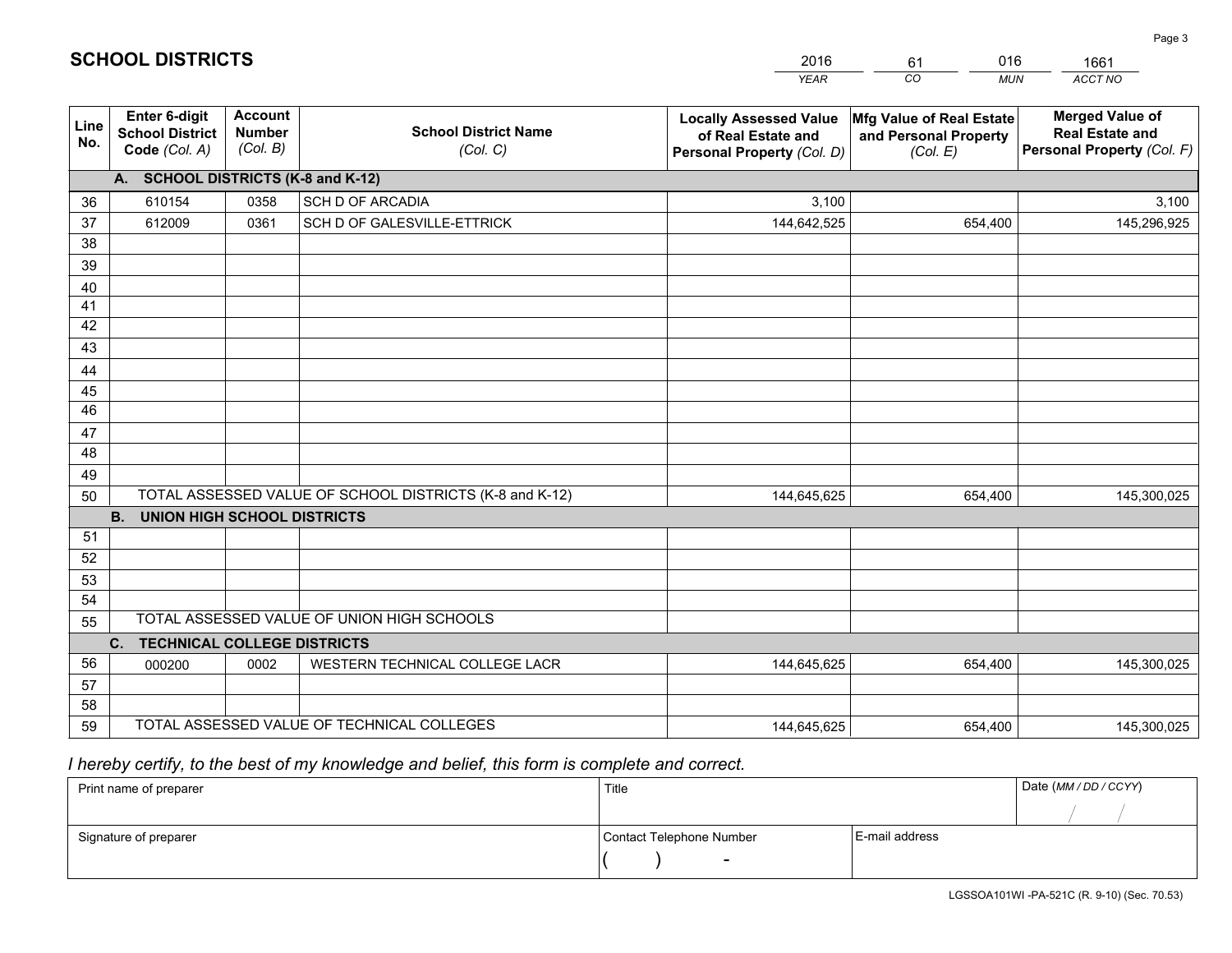### **HIGHLIGHTS**

- 1. Complete the Statement of Assessment after the Board of Review. Reflect any changes made there.
- 2. Use black ink to complete.
- 3. Line 16 must equal Line 50, Col D.
- 4. Line 55 must equal the total of K-8 schools listed on lines 36-49. Do not include K-12 schools in this comparision.
- 5. Line 59, Col. D must equal Line 16.
- 6. Special District, School District and Technical College District values must include both real estate and personal property. Examples of Special districts are: town sanitary districts, public inland lake protection and rehabilitation districts, and metropolitan sewerage districts.
- 7. DO NOT INCLUDE Manufacturing property values.DOR will print these values on the final SOA.

SUE HENDERSON TOWN OF GALE N18700 TRIM RD GALESVILLE, WI 54630

SUE HENDERSON<br>TOWN OF GALE

N18700 TRIM RD<br>GALESVILLE, WI 54630

 8. Accuracy of this form is very important. The values reported directly affect the equalized value DOR calculates for school and special districts.

#### **Page 1:**

 If not prefilled, enter the tax year,county and municipal code,municipal type, municipal name and county name on the top of form.

Check the Amended box, if filing an amended / corrected SOA.

 Report the parcel count, acres and assessed value of taxable general property, total parcel count, (real and personal), total acres, and values from final figures set by the Board of Review.

- A. Real Estate land and improvements (buildings, etc.) is reported on lines 1 8, total line 9.
- B. Personal Property is reported on lines 11 14, Column D, total line 15.
- C. To complete this report, use the computer produced summary of the assessment roll that shows these amounts.
- D. Use whole numbers only.
- E. Add each line across and each column down to verify entries.

#### **Page 2:**

- A. Report Special Items (not subject to general property tax).
- 1. Private Forest Croplands and Managed Forest Lands are reported on lines 18,19, 20 and 21. Be sure to report assessed values **NOT** taxes.
- 2. You should have copies of the orders of entry, orders of withdrawal, etc., to update your assessment roll.
	- 3. Show hundredths of acres (e.g. 39.75).
- 4. Tax exempt lands are reported on line 22.
- 5. Omitted property and sec. 70.43, Wis. Stats., corrections of errors by assessor are reported on line 23. Report real estate and personal property separately. These should be for **prior years**, not something found on the current assessment roll after the board of review.
- B. Special District (Lines 24-35) Include the value of both real and personal property.
- The Department of Revenue (DOR) preprints much of the information regarding names and codes for schools, special districts,etc. If a district is not listed, enter the name and value only, DOR will enter the proper code.

## **Page 3 School Districts:**

Include the value of both real and personal property.

Report School District (regular, elementary, union high school, and technical college).

- 1. Regular (K-12) and Elementary (K-8) school values are reported on lines 36-49, total on line 50.
- 2. Union High School (UHS) (use only if elementary schools are listed on lines 36-49) are reported on lines 51-54. UHS total value (line 55) must equal to the total **elementary school** values reported on lines 36-49. Do notinclude K-12 schools in this comparison.
- 3. Technical College values are reported on lines 56-58, total on line 59.
- 4. Use the computer summary that shows these amounts to complete this report.

#### **This form is due the second Monday in June. File this report only after your Board of Review is complete.**

 *If you have questions: Return forms to:*

Fax number: (608) 264-6887 PO Box 8971

 Email: lgs@revenue.wi.gov Wisconsin Department of Revenue Call: (608) 261-5341 Local Government Services Section 6-97Madison WI 53708-8971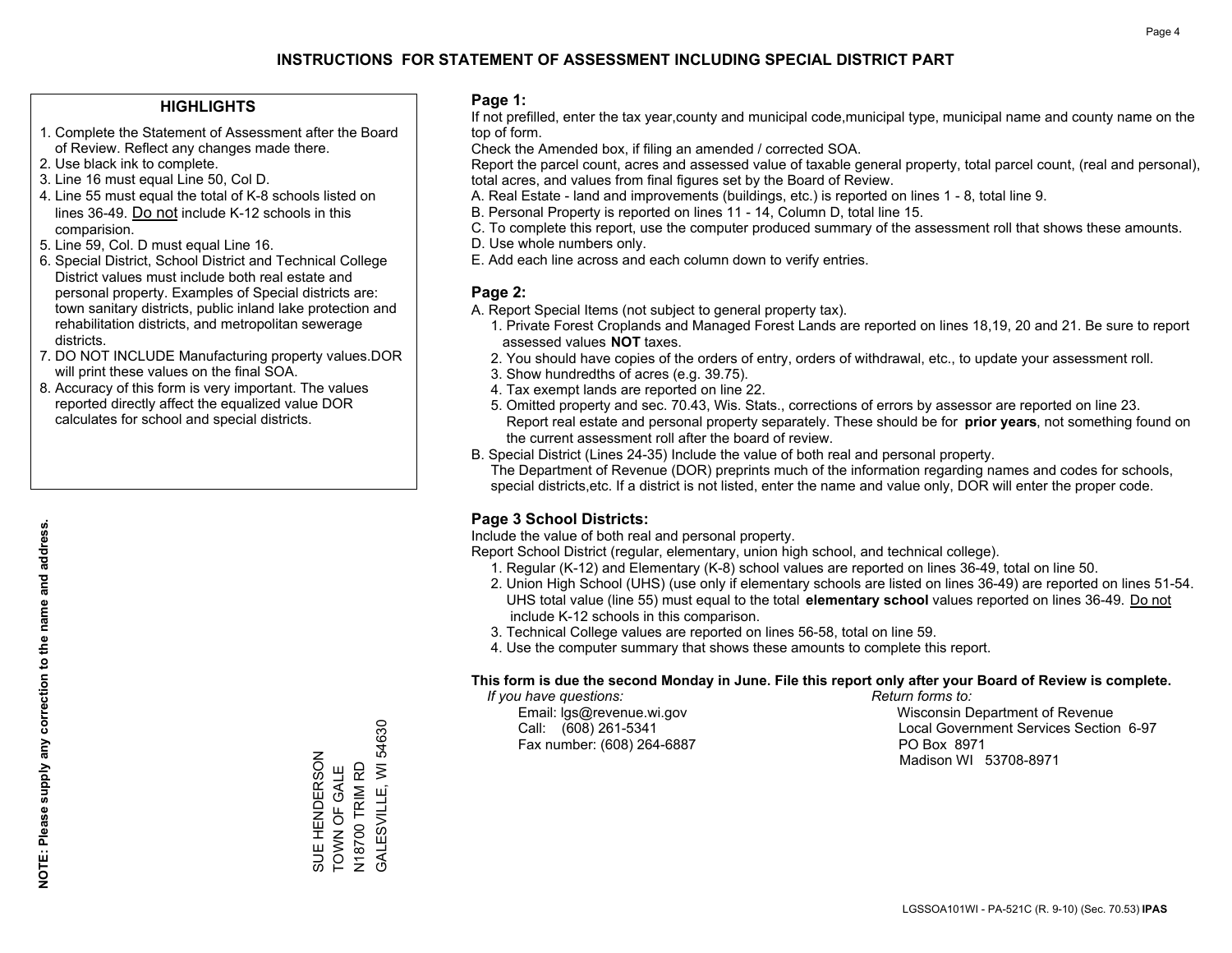**STATEMENT OF ASSESSMENT FOR 2016** 

| 61  | 018 | 1662    |
|-----|-----|---------|
| CO. | MUN | ACCT NO |

|                | <b>FOR</b><br><b>TOWN OF</b><br>OF<br><b>TREMPEALEAU COUNTY</b><br><b>HALE</b> |                                                                                                                                                                                              |                          | <b>WHEN COMPLETING THIS DOCUMENT</b><br>DO NOT WRITE OVER X's OR IN SHADED AREAS |                                      |                                |                                        |                            |
|----------------|--------------------------------------------------------------------------------|----------------------------------------------------------------------------------------------------------------------------------------------------------------------------------------------|--------------------------|----------------------------------------------------------------------------------|--------------------------------------|--------------------------------|----------------------------------------|----------------------------|
|                |                                                                                | Town - Village - City                                                                                                                                                                        | <b>Municipality Name</b> |                                                                                  | <b>County Name</b>                   |                                |                                        |                            |
| Line           |                                                                                | <b>REAL ESTATE</b>                                                                                                                                                                           | PARCEL COUNT             |                                                                                  | NO. OF ACRES<br><b>WHOLE</b>         | <b>VALUE OF</b><br><b>LAND</b> | <b>VALUE OF</b><br><b>IMPROVEMENTS</b> | <b>TOTAL VALUE OF LAND</b> |
| No.            |                                                                                | (See Lines 18 - 22 for<br>other Real Estate)                                                                                                                                                 |                          |                                                                                  | TOTAL LAND IMPROVEMENTS NUMBERS ONLY |                                |                                        | AND IMPROVEMENTS           |
|                |                                                                                |                                                                                                                                                                                              | Col. A                   | Col. B                                                                           | Col. C                               | Col. D                         | Col. E                                 | Col. F                     |
| $\mathbf 1$    |                                                                                | <b>RESIDENTIAL - Class 1</b>                                                                                                                                                                 | 414                      | 384                                                                              | 680                                  | 3,397,900                      | 36,993,100                             | 40,391,000                 |
| $\overline{2}$ |                                                                                | <b>COMMERCIAL - Class 2</b>                                                                                                                                                                  | 16                       | 15                                                                               | 18                                   | 117,900                        | 1,084,700                              | 1,202,600                  |
| 3              |                                                                                | <b>MANUFACTURING - Class 3</b>                                                                                                                                                               | $\mathbf{0}$             | $\mathbf{0}$                                                                     | $\Omega$                             | 0                              | 0                                      | 0                          |
| 4              |                                                                                | <b>AGRICULTURAL - Class 4</b>                                                                                                                                                                | 1,267                    |                                                                                  | 26,012                               | 2,933,250                      |                                        | 2,933,250                  |
| 5              |                                                                                | <b>UNDEVELOPED - Class 5</b>                                                                                                                                                                 | 816                      |                                                                                  | 4,147                                | 2,797,250                      |                                        | 2,797,250                  |
| 6              |                                                                                | AGRICULTURAL FOREST - Class 5m                                                                                                                                                               | 644                      |                                                                                  | 6,596                                | 7,125,700                      |                                        | 7,125,700                  |
| 7              |                                                                                | FOREST LANDS - Class 6                                                                                                                                                                       | 171                      |                                                                                  | 1,504                                | 3,253,700                      |                                        | 3,253,700                  |
| 8              |                                                                                | OTHER - Class 7                                                                                                                                                                              | 180                      | 165                                                                              | 327                                  | 798,150                        | 13,829,050                             | 14,627,200                 |
| 9              |                                                                                | TOTAL - ALL COLUMNS                                                                                                                                                                          | 3,508                    | 564                                                                              | 39,284                               | 20,423,850                     | 51,906,850                             | 72,330,700                 |
| 10             |                                                                                | NUMBER OF PERSONAL PROPERTY ACCOUNTS IN ROLL                                                                                                                                                 |                          |                                                                                  | 36                                   | LOCALLY ASSESSED               | <b>MANUFACTURING</b>                   | <b>MERGED</b>              |
| 11             |                                                                                | BOATS AND OTHER WATERCRAFT NOT EXEMPT - Code 1                                                                                                                                               |                          |                                                                                  |                                      | 0                              | 0                                      | $\Omega$                   |
| 12             |                                                                                | MACHINERY, TOOLS AND PATTERNS - Code 2                                                                                                                                                       |                          |                                                                                  |                                      | 110,750                        | 200                                    | 110,950                    |
| 13             |                                                                                | FURNITURE, FIXTURES AND EQUIPMENT - Code 3                                                                                                                                                   |                          |                                                                                  |                                      | 32,560                         | 100                                    | 32,660                     |
| 14             |                                                                                | ALL OTHER PERSONAL PROPERTY NOT EXEMPT - Codes 4A, 4B, 4C                                                                                                                                    |                          |                                                                                  |                                      | 192,680                        | 300                                    | 192,980                    |
| 15             | TOTAL OF PERSONAL PROPERTY NOT EXEMPT (Total of Lines 11-14)<br>600<br>335,990 |                                                                                                                                                                                              |                          |                                                                                  |                                      |                                |                                        | 336,590                    |
| 16             |                                                                                | AGGREGATE ASSESSED VALUE OF ALL PROPERTY SUBJECT TO THE GENERAL PROPERTY TAX (Total of Lines 9F and 15F)<br>MUST EQUAL TOTAL VALUE OF THE SCHOOL DISTRICTS (K-12 PLUS K-8) - Line 50, Col. F |                          |                                                                                  |                                      |                                |                                        | 72,667,290                 |
| 17             |                                                                                | <b>BOARD OF REVIEW</b>                                                                                                                                                                       |                          |                                                                                  | Name of Assessor                     |                                | Telephone #                            |                            |
|                |                                                                                | DATE OF FINAL ADJOURNMENT                                                                                                                                                                    | 09/15/2016               |                                                                                  | <b>DARRELL KLEVEN</b>                |                                |                                        | (715) 287-4737             |

REMARKS

The Assessment Ratio to be used in calculating the estimated Fair Market Value on tax bills for this tax district is .862704125

This ratio should be used to convert assessed values to "Calculate Equalized Values" in Step 1 of the Lottery and Gaming Credit Calculations.<br>This ratio should be used in the "Computation of Tax Equivalent" schedule of the Commission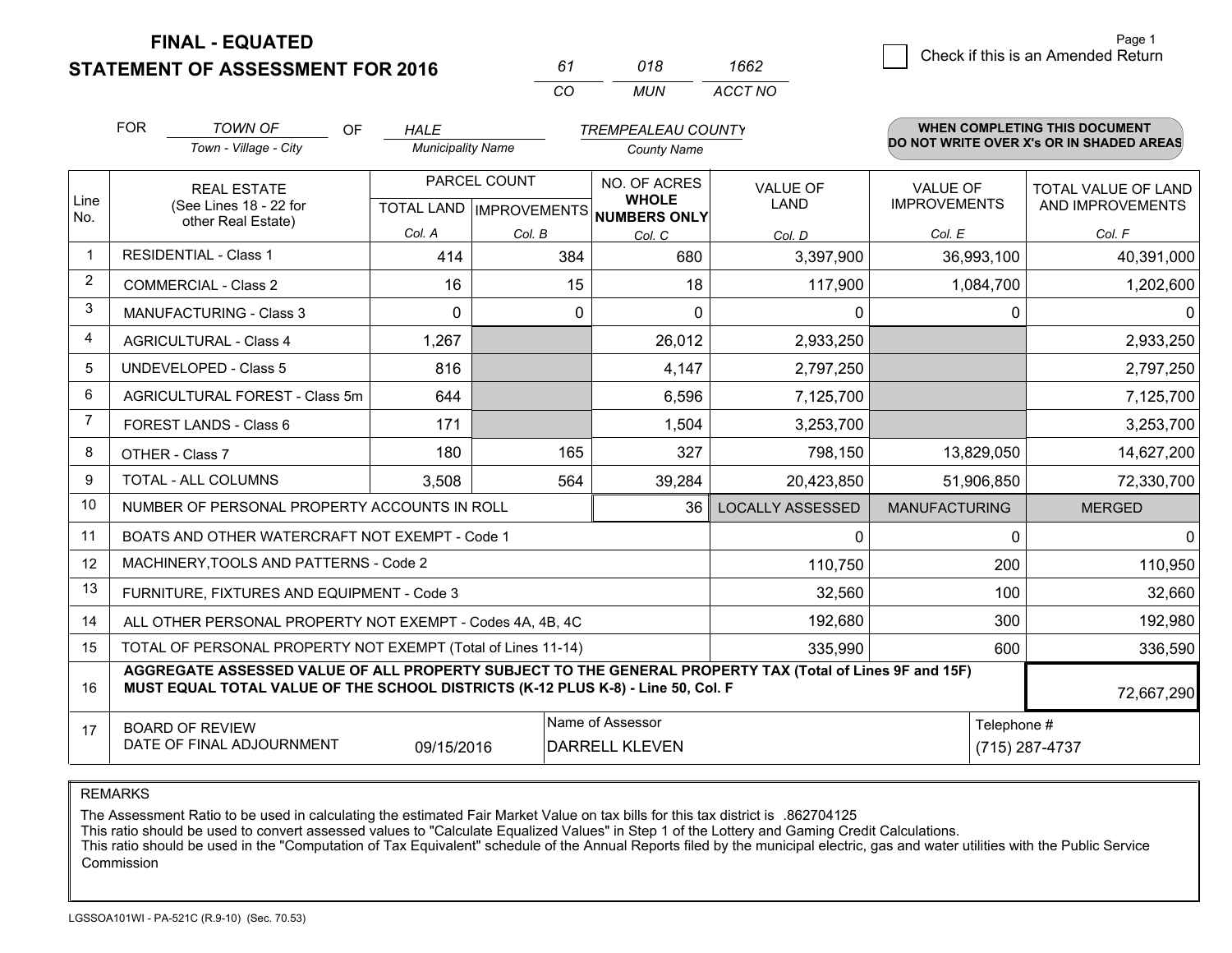*YEAR CO MUN ACCT NO* <sup>2016</sup> <sup>61</sup> <sup>018</sup> <sup>1662</sup>

Do not confuse FOREST LANDS (Line 7) with FOREST CROPS (in this section) - They are **NOT** the same

|    |                                                    |                                            |  | Private Forest Crop - Reg Class @ 10¢ per acre                                 |                                                                              | Private Forest Crop - Reg Class @ \$2.52 per acre             |                                                                    |           |                    |  |
|----|----------------------------------------------------|--------------------------------------------|--|--------------------------------------------------------------------------------|------------------------------------------------------------------------------|---------------------------------------------------------------|--------------------------------------------------------------------|-----------|--------------------|--|
| 18 | (a) PARCELS                                        | (b) ACRES                                  |  | (c) ASSESSED VALUE                                                             |                                                                              | (d) PARCELS                                                   | (e) ACRES                                                          |           | (f) ASSESSED VALUE |  |
|    |                                                    | 40                                         |  | 82.000                                                                         |                                                                              |                                                               |                                                                    |           |                    |  |
|    | Private Forest Crop - Special Class @ 20¢ per acre |                                            |  |                                                                                | Entered Before 2005 Managed Forest - Ferrous Mining CLOSED @ \$8.27 per acre |                                                               |                                                                    |           |                    |  |
| 19 | (a) PARCELS                                        | (b) ACRES                                  |  | (c) ASSESSED VALUE                                                             |                                                                              | (d) PARCELS                                                   | (e) ACRES                                                          |           | (f) ASSESSED VALUE |  |
|    |                                                    |                                            |  |                                                                                |                                                                              |                                                               |                                                                    |           |                    |  |
|    |                                                    |                                            |  | Entered Before 2005 Managed Forest - OPEN @ \$.79 per acre                     |                                                                              |                                                               | Entered Before 2005 Managed Forest - CLOSED @ \$1.87 per acre      |           |                    |  |
| 20 | (a) PARCELS                                        | (b) ACRES                                  |  | (c) ASSESSED VALUE                                                             |                                                                              | (d) PARCELS                                                   | (e) ACRES                                                          |           | (f) ASSESSED VALUE |  |
|    | 20                                                 | 466.6                                      |  | 641.100                                                                        |                                                                              | 118                                                           | 3.039.23                                                           | 4,750,400 |                    |  |
|    |                                                    | Entered After 2004 Managed Forest - OPEN @ |  | \$2.14 per acre                                                                |                                                                              | Entered After 2004 Managed Forest - CLOSED @ \$10.68 per acre |                                                                    |           |                    |  |
| 21 | (a) PARCELS                                        | (b) ACRES                                  |  | (c) ASSESSED VALUE                                                             |                                                                              | (d) PARCELS                                                   | (e) ACRES                                                          |           |                    |  |
|    |                                                    |                                            |  |                                                                                |                                                                              |                                                               |                                                                    |           |                    |  |
|    |                                                    |                                            |  |                                                                                |                                                                              | 81<br>1.873.25                                                |                                                                    |           | 3,153,500          |  |
|    | (a) County Forest Cropland Acres                   |                                            |  | (b) Federal Acres                                                              |                                                                              |                                                               | (d) County (NOT FOREST CROP) Acres<br>(c) State Acres              |           | (e) Other Acres    |  |
| 22 |                                                    |                                            |  |                                                                                |                                                                              | 197.47                                                        | 36.42                                                              |           | 30.81              |  |
|    |                                                    |                                            |  | Assessed Value of Omitted Property From Prior Years (Sec. 70.44)               |                                                                              |                                                               | Assessed Value of Sec. 70.43 Corrections of Errors by Assessors    |           |                    |  |
|    |                                                    | (a) REAL ESTATE                            |  | (b) PERSONAL                                                                   |                                                                              |                                                               | (c1) REAL ESTATE                                                   |           | (c2) PERSONAL      |  |
| 23 |                                                    |                                            |  |                                                                                |                                                                              |                                                               |                                                                    |           |                    |  |
|    |                                                    |                                            |  | Manufacturing Equated Value of Omitted Property From Prior Years (Sec. 70.995) |                                                                              |                                                               | Mfg. Equated Value of Sec.70.43 Corrections of Errors by Assessors |           |                    |  |
|    | (d) REAL ESTATE                                    |                                            |  | (e) PERSONAL                                                                   |                                                                              |                                                               | (f1) REAL ESTATE                                                   |           | (f2) PERSONAL      |  |
|    |                                                    |                                            |  |                                                                                |                                                                              |                                                               |                                                                    |           |                    |  |
|    |                                                    |                                            |  |                                                                                |                                                                              |                                                               |                                                                    |           |                    |  |

# **SPECIAL DISTRICTS**

| Line<br>No. | Enter 6-digit<br>Special District<br>Code (Col. A) | <b>Account</b><br><b>Number</b><br>(Col. B) | <b>Special District Name</b><br>(Col. C) | <b>Locally Assessed Value</b><br>of Real Estate and<br>Personal Property (Col. D) | Mfg Value of Real Estate<br>and Personal Property<br>(Col. E) | <b>Merged Value of</b><br><b>Real Estate and</b><br>Personal Property (Col. F) |
|-------------|----------------------------------------------------|---------------------------------------------|------------------------------------------|-----------------------------------------------------------------------------------|---------------------------------------------------------------|--------------------------------------------------------------------------------|
| 24          |                                                    |                                             |                                          |                                                                                   |                                                               |                                                                                |
| 25          |                                                    |                                             |                                          |                                                                                   |                                                               |                                                                                |
| 26          |                                                    |                                             |                                          |                                                                                   |                                                               |                                                                                |
| 27          |                                                    |                                             |                                          |                                                                                   |                                                               |                                                                                |
| 28          |                                                    |                                             |                                          |                                                                                   |                                                               |                                                                                |
| 29          |                                                    |                                             |                                          |                                                                                   |                                                               |                                                                                |
| 30          |                                                    |                                             |                                          |                                                                                   |                                                               |                                                                                |
| 31          |                                                    |                                             |                                          |                                                                                   |                                                               |                                                                                |
| 32          |                                                    |                                             |                                          |                                                                                   |                                                               |                                                                                |
| 33          |                                                    |                                             |                                          |                                                                                   |                                                               |                                                                                |
| 34          |                                                    |                                             |                                          |                                                                                   |                                                               |                                                                                |
| 35          |                                                    |                                             |                                          |                                                                                   |                                                               |                                                                                |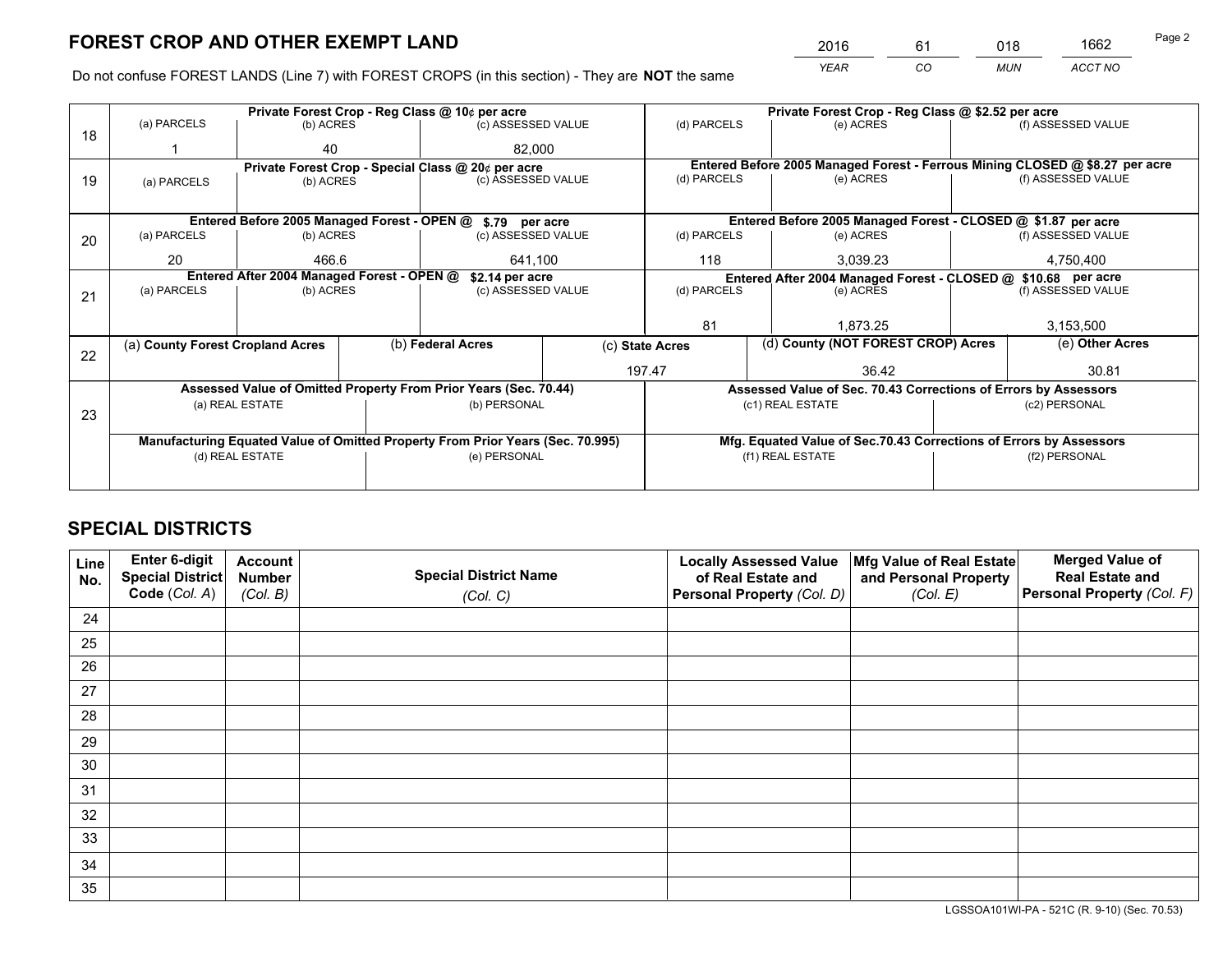|             |                                                                                                                                  |                                             |                                            | <b>YEAR</b>                                                                       | CO<br><b>MUN</b>                                              | <b>ACCT NO</b>                                                                 |  |
|-------------|----------------------------------------------------------------------------------------------------------------------------------|---------------------------------------------|--------------------------------------------|-----------------------------------------------------------------------------------|---------------------------------------------------------------|--------------------------------------------------------------------------------|--|
| Line<br>No. | <b>Enter 6-digit</b><br><b>School District</b><br>Code (Col. A)                                                                  | <b>Account</b><br><b>Number</b><br>(Col. B) | <b>School District Name</b><br>(Col. C)    | <b>Locally Assessed Value</b><br>of Real Estate and<br>Personal Property (Col. D) | Mfg Value of Real Estate<br>and Personal Property<br>(Col. E) | <b>Merged Value of</b><br><b>Real Estate and</b><br>Personal Property (Col. F) |  |
|             | A. SCHOOL DISTRICTS (K-8 and K-12)                                                                                               |                                             |                                            |                                                                                   |                                                               |                                                                                |  |
| 36          | 611600                                                                                                                           | 0360                                        | <b>SCH D OF ELEVA-STRUM</b>                | 2,376,100                                                                         |                                                               | 2,376,100                                                                      |  |
| 37          | 612632                                                                                                                           | 0362                                        | SCH D OF INDEPENDENCE                      | 10,276,010                                                                        |                                                               | 10,276,010                                                                     |  |
| 38          | 614186                                                                                                                           | 0363                                        | SCH D OF OSSEO-FAIRCHILD                   | 17,557,400                                                                        | 600                                                           | 17,558,000                                                                     |  |
| 39          | 616426                                                                                                                           | 0364                                        | <b>SCH D OF WHITEHALL</b>                  | 42,457,180                                                                        |                                                               | 42,457,180                                                                     |  |
| 40          |                                                                                                                                  |                                             |                                            |                                                                                   |                                                               |                                                                                |  |
| 41          |                                                                                                                                  |                                             |                                            |                                                                                   |                                                               |                                                                                |  |
| 42          |                                                                                                                                  |                                             |                                            |                                                                                   |                                                               |                                                                                |  |
| 43          |                                                                                                                                  |                                             |                                            |                                                                                   |                                                               |                                                                                |  |
| 44          |                                                                                                                                  |                                             |                                            |                                                                                   |                                                               |                                                                                |  |
| 45          |                                                                                                                                  |                                             |                                            |                                                                                   |                                                               |                                                                                |  |
| 46          |                                                                                                                                  |                                             |                                            |                                                                                   |                                                               |                                                                                |  |
| 47          |                                                                                                                                  |                                             |                                            |                                                                                   |                                                               |                                                                                |  |
| 48          |                                                                                                                                  |                                             |                                            |                                                                                   |                                                               |                                                                                |  |
| 49          |                                                                                                                                  |                                             |                                            |                                                                                   |                                                               |                                                                                |  |
| 50          | TOTAL ASSESSED VALUE OF SCHOOL DISTRICTS (K-8 and K-12)<br>72,666,690<br>600<br>72,667,290<br><b>UNION HIGH SCHOOL DISTRICTS</b> |                                             |                                            |                                                                                   |                                                               |                                                                                |  |
|             | <b>B.</b>                                                                                                                        |                                             |                                            |                                                                                   |                                                               |                                                                                |  |
| 51<br>52    |                                                                                                                                  |                                             |                                            |                                                                                   |                                                               |                                                                                |  |
| 53          |                                                                                                                                  |                                             |                                            |                                                                                   |                                                               |                                                                                |  |
| 54          |                                                                                                                                  |                                             |                                            |                                                                                   |                                                               |                                                                                |  |
| 55          |                                                                                                                                  |                                             | TOTAL ASSESSED VALUE OF UNION HIGH SCHOOLS |                                                                                   |                                                               |                                                                                |  |
|             | C.<br><b>TECHNICAL COLLEGE DISTRICTS</b>                                                                                         |                                             |                                            |                                                                                   |                                                               |                                                                                |  |
| 56          | 000100                                                                                                                           | 0001                                        | CHIPPEWA VALLEY TECHNICAL COLLEGE EAUC     | 19,933,500                                                                        | 600                                                           | 19,934,100                                                                     |  |
| 57          | 000200                                                                                                                           | 0002                                        | WESTERN TECHNICAL COLLEGE LACR             | 52,733,190                                                                        |                                                               | 52,733,190                                                                     |  |
| 58          |                                                                                                                                  |                                             |                                            |                                                                                   |                                                               |                                                                                |  |
| 59          | TOTAL ASSESSED VALUE OF TECHNICAL COLLEGES                                                                                       |                                             |                                            | 72,666,690                                                                        | 600                                                           | 72,667,290                                                                     |  |

61

018

# *I hereby certify, to the best of my knowledge and belief, this form is complete and correct.*

**SCHOOL DISTRICTS**

| Print name of preparer | Title                    |                | Date (MM / DD / CCYY) |
|------------------------|--------------------------|----------------|-----------------------|
|                        |                          |                |                       |
| Signature of preparer  | Contact Telephone Number | E-mail address |                       |
|                        | $\overline{\phantom{0}}$ |                |                       |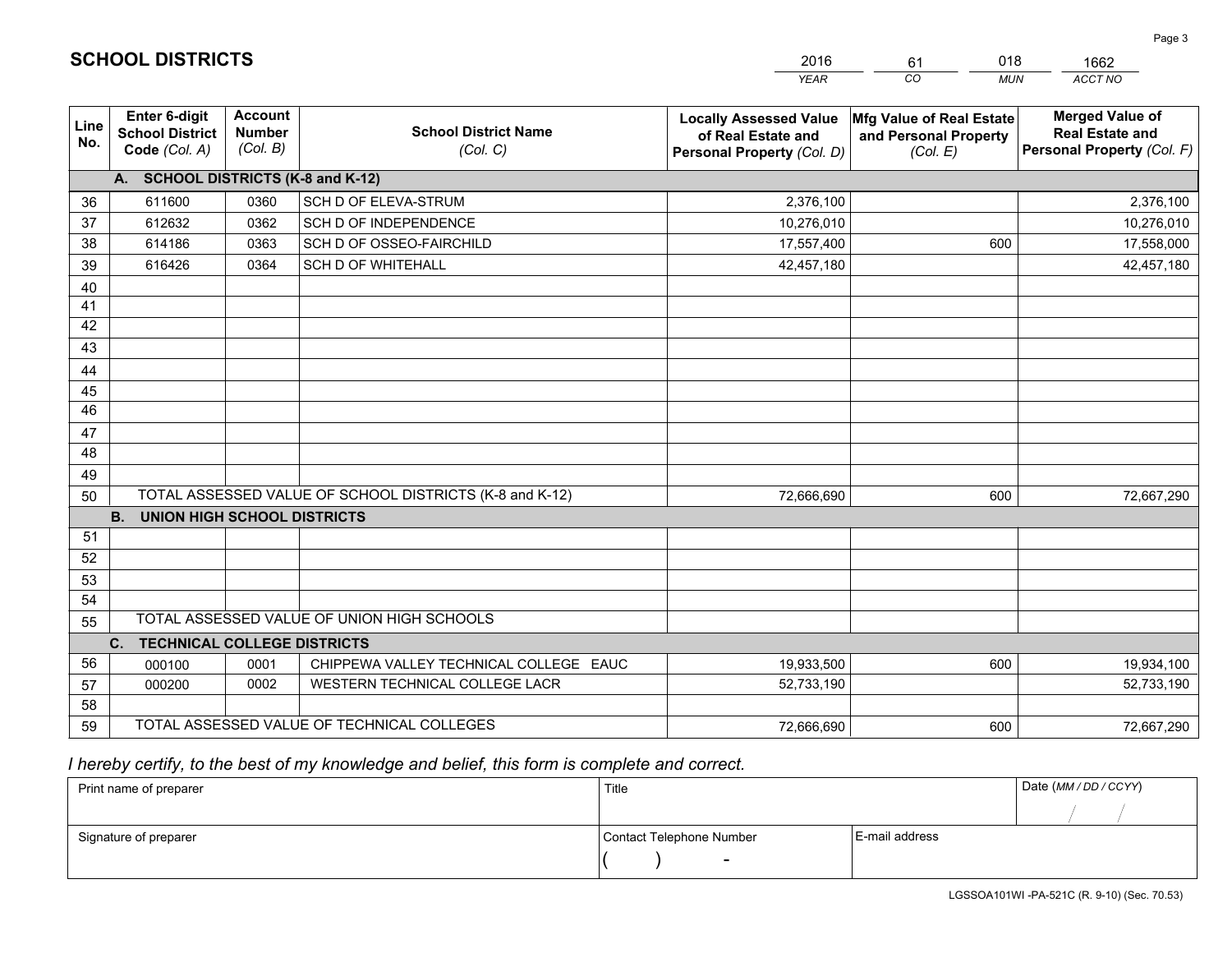### **HIGHLIGHTS**

- 1. Complete the Statement of Assessment after the Board of Review. Reflect any changes made there.
- 2. Use black ink to complete.
- 3. Line 16 must equal Line 50, Col D.
- 4. Line 55 must equal the total of K-8 schools listed on lines 36-49. Do not include K-12 schools in this comparision.
- 5. Line 59, Col. D must equal Line 16.
- 6. Special District, School District and Technical College District values must include both real estate and personal property. Examples of Special districts are: town sanitary districts, public inland lake protection and rehabilitation districts, and metropolitan sewerage districts.
- 7. DO NOT INCLUDE Manufacturing property values.DOR will print these values on the final SOA.

DONALD HALVORSON TOWN OF HALE N42111 CTY RD O

DONALD HALVORSON TOWN OF HALE WHITEHALL, WI 54773 - 0266

N42111 CTY RD O<br>WHITEHALL, WI 54773

 $-0266$ 

 8. Accuracy of this form is very important. The values reported directly affect the equalized value DOR calculates for school and special districts.

#### **Page 1:**

 If not prefilled, enter the tax year,county and municipal code,municipal type, municipal name and county name on the top of form.

Check the Amended box, if filing an amended / corrected SOA.

 Report the parcel count, acres and assessed value of taxable general property, total parcel count, (real and personal), total acres, and values from final figures set by the Board of Review.

- A. Real Estate land and improvements (buildings, etc.) is reported on lines 1 8, total line 9.
- B. Personal Property is reported on lines 11 14, Column D, total line 15.
- C. To complete this report, use the computer produced summary of the assessment roll that shows these amounts.
- D. Use whole numbers only.
- E. Add each line across and each column down to verify entries.

#### **Page 2:**

- A. Report Special Items (not subject to general property tax).
- 1. Private Forest Croplands and Managed Forest Lands are reported on lines 18,19, 20 and 21. Be sure to report assessed values **NOT** taxes.
- 2. You should have copies of the orders of entry, orders of withdrawal, etc., to update your assessment roll.
	- 3. Show hundredths of acres (e.g. 39.75).
- 4. Tax exempt lands are reported on line 22.
- 5. Omitted property and sec. 70.43, Wis. Stats., corrections of errors by assessor are reported on line 23. Report real estate and personal property separately. These should be for **prior years**, not something found on the current assessment roll after the board of review.
- B. Special District (Lines 24-35) Include the value of both real and personal property.
- The Department of Revenue (DOR) preprints much of the information regarding names and codes for schools, special districts,etc. If a district is not listed, enter the name and value only, DOR will enter the proper code.

## **Page 3 School Districts:**

Include the value of both real and personal property.

Report School District (regular, elementary, union high school, and technical college).

- 1. Regular (K-12) and Elementary (K-8) school values are reported on lines 36-49, total on line 50.
- 2. Union High School (UHS) (use only if elementary schools are listed on lines 36-49) are reported on lines 51-54. UHS total value (line 55) must equal to the total **elementary school** values reported on lines 36-49. Do notinclude K-12 schools in this comparison.
- 3. Technical College values are reported on lines 56-58, total on line 59.
- 4. Use the computer summary that shows these amounts to complete this report.

#### **This form is due the second Monday in June. File this report only after your Board of Review is complete.**

 *If you have questions: Return forms to:*

Fax number: (608) 264-6887 PO Box 8971

 Email: lgs@revenue.wi.gov Wisconsin Department of Revenue Call: (608) 261-5341 Local Government Services Section 6-97Madison WI 53708-8971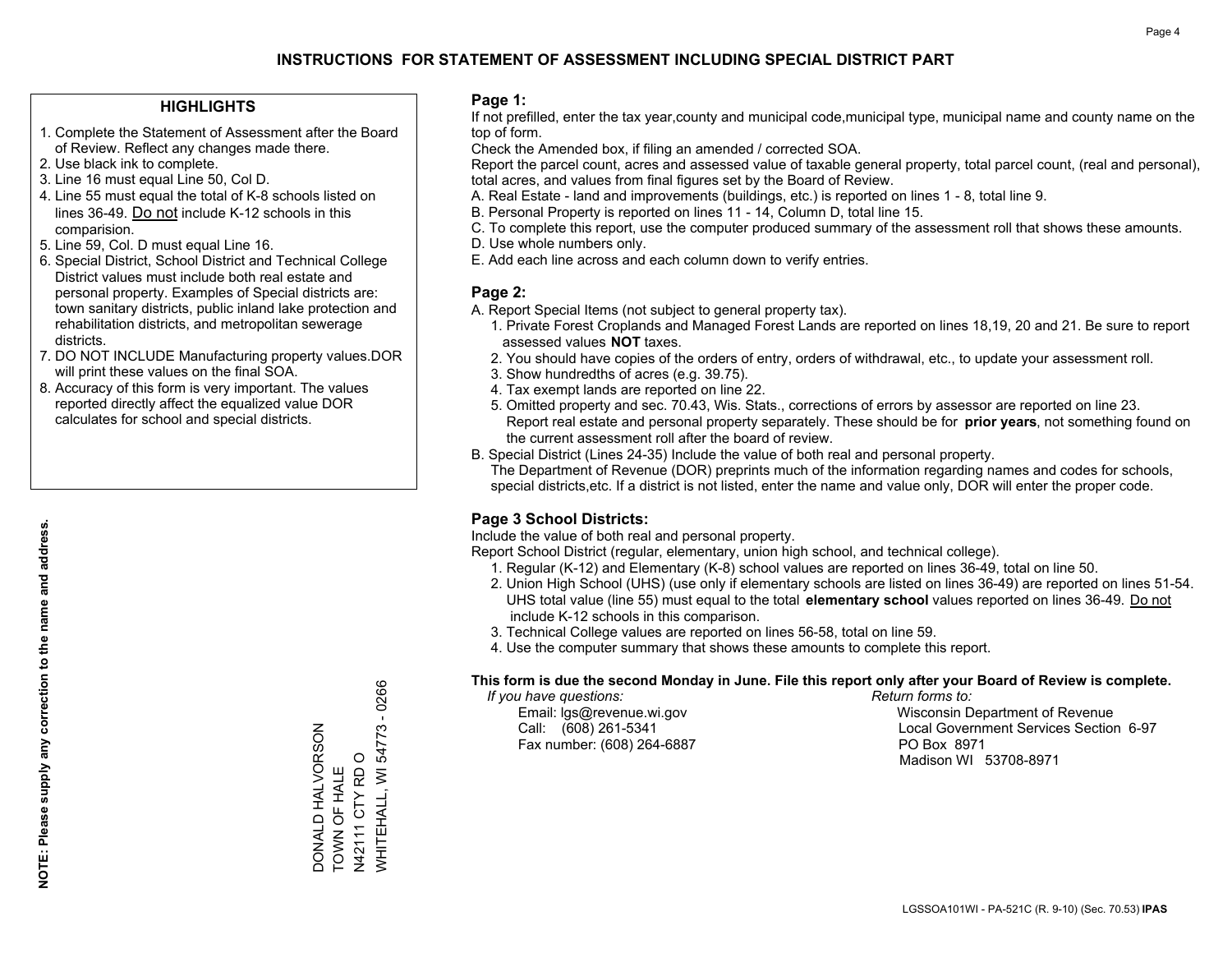**STATEMENT OF ASSESSMENT FOR 2016** 

| 61  | กวก | 1663    |
|-----|-----|---------|
| CO. | MUN | ACCT NO |

|                | <b>FOR</b>                                                                                                                                                                                   | <b>TOWN OF</b><br>OF                                         | <b>LINCOLN</b>           |        | <b>TREMPEALEAU COUNTY</b>           |                         |                      | <b>WHEN COMPLETING THIS DOCUMENT</b>     |
|----------------|----------------------------------------------------------------------------------------------------------------------------------------------------------------------------------------------|--------------------------------------------------------------|--------------------------|--------|-------------------------------------|-------------------------|----------------------|------------------------------------------|
|                |                                                                                                                                                                                              | Town - Village - City                                        | <b>Municipality Name</b> |        | <b>County Name</b>                  |                         |                      | DO NOT WRITE OVER X's OR IN SHADED AREAS |
| Line           |                                                                                                                                                                                              | <b>REAL ESTATE</b>                                           | PARCEL COUNT             |        | NO. OF ACRES<br><b>WHOLE</b>        | <b>VALUE OF</b>         | <b>VALUE OF</b>      | TOTAL VALUE OF LAND                      |
| No.            |                                                                                                                                                                                              | (See Lines 18 - 22 for<br>other Real Estate)                 |                          |        | TOTAL LAND MPROVEMENTS NUMBERS ONLY | <b>LAND</b>             | <b>IMPROVEMENTS</b>  | AND IMPROVEMENTS                         |
|                |                                                                                                                                                                                              |                                                              | Col. A                   | Col. B | Col. C                              | Col. D                  | Col. E               | Col. F                                   |
|                |                                                                                                                                                                                              | <b>RESIDENTIAL - Class 1</b>                                 | 214                      | 183    | 272                                 | 2,013,400               | 18,949,200           | 20,962,600                               |
| $\overline{2}$ |                                                                                                                                                                                              | <b>COMMERCIAL - Class 2</b>                                  | 10                       | 7      | 18                                  | 110,400                 | 290,300              | 400,700                                  |
| 3              |                                                                                                                                                                                              | <b>MANUFACTURING - Class 3</b>                               | $\Omega$                 | 0      | $\Omega$                            | 0                       |                      | $\Omega$<br>0                            |
| $\overline{4}$ |                                                                                                                                                                                              | <b>AGRICULTURAL - Class 4</b>                                | 448                      |        | 8,764                               | 1,455,700               |                      | 1,455,700                                |
| 5              |                                                                                                                                                                                              | <b>UNDEVELOPED - Class 5</b>                                 | 246                      |        | 1,003                               | 524,100                 |                      | 524,100                                  |
| 6              |                                                                                                                                                                                              | AGRICULTURAL FOREST - Class 5m                               | 250                      |        | 2,850                               | 3,171,400               |                      | 3,171,400                                |
| $\overline{7}$ |                                                                                                                                                                                              | FOREST LANDS - Class 6                                       | 106                      |        | 927                                 | 2,140,900               |                      | 2,140,900                                |
| 8              |                                                                                                                                                                                              | OTHER - Class 7                                              | 113                      | 112    | 171                                 | 825,100                 | 9,517,500            | 10,342,600                               |
| 9              |                                                                                                                                                                                              | TOTAL - ALL COLUMNS                                          | 1,387                    | 302    | 14,005                              | 10,241,000              | 28,757,000           | 38,998,000                               |
| 10             |                                                                                                                                                                                              | NUMBER OF PERSONAL PROPERTY ACCOUNTS IN ROLL                 |                          |        | 11                                  | <b>LOCALLY ASSESSED</b> | <b>MANUFACTURING</b> | <b>MERGED</b>                            |
| 11             |                                                                                                                                                                                              | BOATS AND OTHER WATERCRAFT NOT EXEMPT - Code 1               |                          |        |                                     | 0                       |                      | $\overline{0}$<br>0                      |
| 12             |                                                                                                                                                                                              | MACHINERY, TOOLS AND PATTERNS - Code 2                       |                          |        |                                     | 69,740                  |                      | 69,740<br>0                              |
| 13             |                                                                                                                                                                                              | FURNITURE, FIXTURES AND EQUIPMENT - Code 3                   |                          |        |                                     | 12,230                  |                      | 0<br>12,230                              |
| 14             |                                                                                                                                                                                              | ALL OTHER PERSONAL PROPERTY NOT EXEMPT - Codes 4A, 4B, 4C    |                          |        |                                     | 3,100                   |                      | 0<br>3,100                               |
| 15             |                                                                                                                                                                                              | TOTAL OF PERSONAL PROPERTY NOT EXEMPT (Total of Lines 11-14) |                          |        |                                     | 85,070                  |                      | 85,070<br>0                              |
| 16             | AGGREGATE ASSESSED VALUE OF ALL PROPERTY SUBJECT TO THE GENERAL PROPERTY TAX (Total of Lines 9F and 15F)<br>MUST EQUAL TOTAL VALUE OF THE SCHOOL DISTRICTS (K-12 PLUS K-8) - Line 50, Col. F |                                                              |                          |        |                                     |                         | 39,083,070           |                                          |
| 17             |                                                                                                                                                                                              | <b>BOARD OF REVIEW</b>                                       |                          |        | Name of Assessor                    |                         |                      | Telephone #                              |
|                | DATE OF FINAL ADJOURNMENT<br><b>BOWMAR APPRAISALS</b><br>(715) 834-5801<br>08/04/2016                                                                                                        |                                                              |                          |        |                                     |                         |                      |                                          |

REMARKS

The Assessment Ratio to be used in calculating the estimated Fair Market Value on tax bills for this tax district is .897094084

This ratio should be used to convert assessed values to "Calculate Equalized Values" in Step 1 of the Lottery and Gaming Credit Calculations.<br>This ratio should be used in the "Computation of Tax Equivalent" schedule of the Commission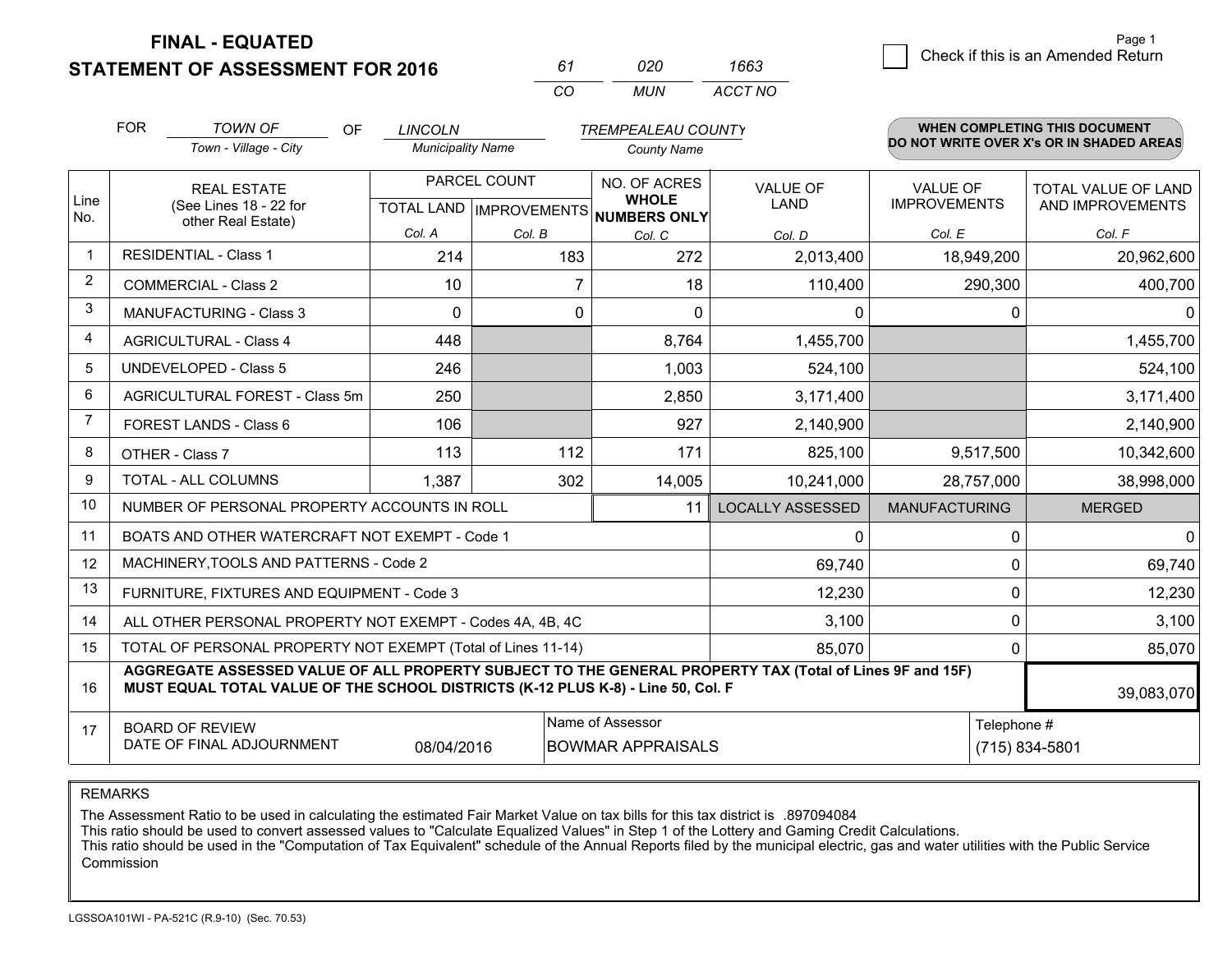*YEAR CO MUN ACCT NO* <sup>2016</sup> <sup>61</sup> <sup>020</sup> <sup>1663</sup>

Do not confuse FOREST LANDS (Line 7) with FOREST CROPS (in this section) - They are **NOT** the same

|    |                                                                                |                                            |  | Private Forest Crop - Reg Class @ 10¢ per acre                   |                 | Private Forest Crop - Reg Class @ \$2.52 per acre                                                               |  |                                                                    |               |                                                                              |
|----|--------------------------------------------------------------------------------|--------------------------------------------|--|------------------------------------------------------------------|-----------------|-----------------------------------------------------------------------------------------------------------------|--|--------------------------------------------------------------------|---------------|------------------------------------------------------------------------------|
| 18 | (a) PARCELS                                                                    | (b) ACRES                                  |  | (c) ASSESSED VALUE                                               |                 | (d) PARCELS                                                                                                     |  | (e) ACRES                                                          |               | (f) ASSESSED VALUE                                                           |
|    |                                                                                |                                            |  |                                                                  |                 |                                                                                                                 |  |                                                                    |               |                                                                              |
|    |                                                                                |                                            |  | Private Forest Crop - Special Class @ 20¢ per acre               |                 |                                                                                                                 |  |                                                                    |               | Entered Before 2005 Managed Forest - Ferrous Mining CLOSED @ \$8.27 per acre |
| 19 | (a) PARCELS                                                                    | (b) ACRES                                  |  | (c) ASSESSED VALUE                                               |                 | (d) PARCELS                                                                                                     |  | (e) ACRES                                                          |               | (f) ASSESSED VALUE                                                           |
|    |                                                                                |                                            |  |                                                                  |                 |                                                                                                                 |  |                                                                    |               |                                                                              |
|    |                                                                                |                                            |  | Entered Before 2005 Managed Forest - OPEN @ \$.79 per acre       |                 |                                                                                                                 |  | Entered Before 2005 Managed Forest - CLOSED @ \$1.87 per acre      |               |                                                                              |
| 20 | (a) PARCELS                                                                    | (b) ACRES                                  |  | (c) ASSESSED VALUE                                               |                 | (d) PARCELS                                                                                                     |  | (e) ACRES                                                          |               | (f) ASSESSED VALUE                                                           |
|    | 3                                                                              | 40                                         |  | 94.200                                                           |                 | 28                                                                                                              |  | 657.5                                                              |               | 1,350,500                                                                    |
|    |                                                                                | Entered After 2004 Managed Forest - OPEN @ |  |                                                                  |                 |                                                                                                                 |  |                                                                    |               |                                                                              |
|    |                                                                                |                                            |  | \$2.14 per acre                                                  |                 | Entered After 2004 Managed Forest - CLOSED @ \$10.68 per acre<br>(d) PARCELS<br>(f) ASSESSED VALUE<br>(e) ACRES |  |                                                                    |               |                                                                              |
| 21 | (a) PARCELS                                                                    | (b) ACRES                                  |  | (c) ASSESSED VALUE                                               |                 |                                                                                                                 |  |                                                                    |               |                                                                              |
|    |                                                                                |                                            |  |                                                                  |                 |                                                                                                                 |  |                                                                    |               |                                                                              |
|    |                                                                                | 40                                         |  | 83,000                                                           |                 | 10                                                                                                              |  | 214.67                                                             |               | 352,800                                                                      |
|    | (a) County Forest Cropland Acres                                               |                                            |  | (b) Federal Acres                                                | (c) State Acres |                                                                                                                 |  | (d) County (NOT FOREST CROP) Acres                                 |               | (e) Other Acres                                                              |
| 22 |                                                                                |                                            |  |                                                                  |                 | 10.41<br>117.49                                                                                                 |  |                                                                    | 151.49        |                                                                              |
|    |                                                                                |                                            |  |                                                                  |                 |                                                                                                                 |  |                                                                    |               |                                                                              |
|    |                                                                                |                                            |  | Assessed Value of Omitted Property From Prior Years (Sec. 70.44) |                 |                                                                                                                 |  | Assessed Value of Sec. 70.43 Corrections of Errors by Assessors    |               |                                                                              |
| 23 |                                                                                | (a) REAL ESTATE                            |  | (b) PERSONAL                                                     |                 |                                                                                                                 |  | (c1) REAL ESTATE                                                   | (c2) PERSONAL |                                                                              |
|    |                                                                                |                                            |  |                                                                  |                 |                                                                                                                 |  |                                                                    |               |                                                                              |
|    | Manufacturing Equated Value of Omitted Property From Prior Years (Sec. 70.995) |                                            |  |                                                                  |                 |                                                                                                                 |  | Mfg. Equated Value of Sec.70.43 Corrections of Errors by Assessors |               |                                                                              |
|    |                                                                                | (d) REAL ESTATE                            |  | (e) PERSONAL                                                     |                 | (f1) REAL ESTATE                                                                                                |  | (f2) PERSONAL                                                      |               |                                                                              |
|    |                                                                                |                                            |  |                                                                  |                 |                                                                                                                 |  |                                                                    |               |                                                                              |
|    |                                                                                |                                            |  |                                                                  |                 |                                                                                                                 |  |                                                                    |               |                                                                              |

## **SPECIAL DISTRICTS**

| Line<br>No. | Enter 6-digit<br><b>Special District</b><br>Code (Col. A) | <b>Account</b><br><b>Number</b><br>(Col. B) | <b>Special District Name</b><br>(Col. C) | <b>Locally Assessed Value</b><br>of Real Estate and<br>Personal Property (Col. D) | Mfg Value of Real Estate<br>and Personal Property<br>(Col. E) | <b>Merged Value of</b><br><b>Real Estate and</b><br>Personal Property (Col. F) |
|-------------|-----------------------------------------------------------|---------------------------------------------|------------------------------------------|-----------------------------------------------------------------------------------|---------------------------------------------------------------|--------------------------------------------------------------------------------|
| 24          | 617050                                                    | 0387                                        | TOWN OF LINCOLN SANITARY DISTRICT #1     | 6,289,700                                                                         |                                                               | 6,289,700                                                                      |
| 25          |                                                           |                                             |                                          |                                                                                   |                                                               |                                                                                |
| 26          |                                                           |                                             |                                          |                                                                                   |                                                               |                                                                                |
| 27          |                                                           |                                             |                                          |                                                                                   |                                                               |                                                                                |
| 28          |                                                           |                                             |                                          |                                                                                   |                                                               |                                                                                |
| 29          |                                                           |                                             |                                          |                                                                                   |                                                               |                                                                                |
| 30          |                                                           |                                             |                                          |                                                                                   |                                                               |                                                                                |
| 31          |                                                           |                                             |                                          |                                                                                   |                                                               |                                                                                |
| 32          |                                                           |                                             |                                          |                                                                                   |                                                               |                                                                                |
| 33          |                                                           |                                             |                                          |                                                                                   |                                                               |                                                                                |
| 34          |                                                           |                                             |                                          |                                                                                   |                                                               |                                                                                |
| 35          |                                                           |                                             |                                          |                                                                                   |                                                               |                                                                                |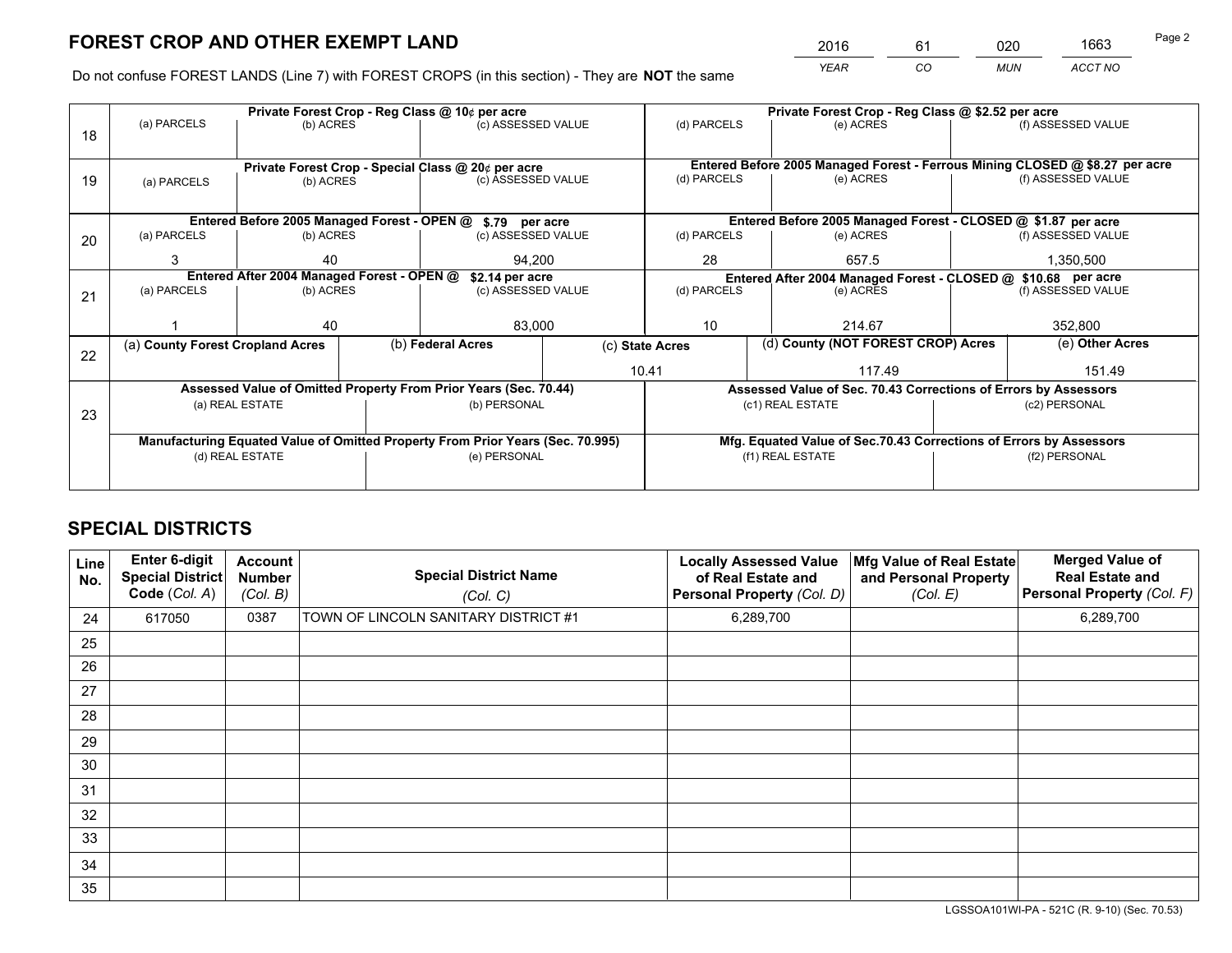|             |                                                                 |                                             |                                                         | <b>YEAR</b>                                                                       | CO<br><b>MUN</b>                                              | ACCT NO                                                                        |
|-------------|-----------------------------------------------------------------|---------------------------------------------|---------------------------------------------------------|-----------------------------------------------------------------------------------|---------------------------------------------------------------|--------------------------------------------------------------------------------|
| Line<br>No. | <b>Enter 6-digit</b><br><b>School District</b><br>Code (Col. A) | <b>Account</b><br><b>Number</b><br>(Col. B) | <b>School District Name</b><br>(Col. C)                 | <b>Locally Assessed Value</b><br>of Real Estate and<br>Personal Property (Col. D) | Mfg Value of Real Estate<br>and Personal Property<br>(Col. E) | <b>Merged Value of</b><br><b>Real Estate and</b><br>Personal Property (Col. F) |
|             | A. SCHOOL DISTRICTS (K-8 and K-12)                              |                                             |                                                         |                                                                                   |                                                               |                                                                                |
| 36          | 612632                                                          | 0362                                        | SCH D OF INDEPENDENCE                                   | 13,092,350                                                                        |                                                               | 13,092,350                                                                     |
| 37          | 616426                                                          | 0364                                        | <b>SCH D OF WHITEHALL</b>                               | 25,990,720                                                                        |                                                               | 25,990,720                                                                     |
| 38          |                                                                 |                                             |                                                         |                                                                                   |                                                               |                                                                                |
| 39          |                                                                 |                                             |                                                         |                                                                                   |                                                               |                                                                                |
| 40          |                                                                 |                                             |                                                         |                                                                                   |                                                               |                                                                                |
| 41          |                                                                 |                                             |                                                         |                                                                                   |                                                               |                                                                                |
| 42          |                                                                 |                                             |                                                         |                                                                                   |                                                               |                                                                                |
| 43          |                                                                 |                                             |                                                         |                                                                                   |                                                               |                                                                                |
| 44          |                                                                 |                                             |                                                         |                                                                                   |                                                               |                                                                                |
| 45          |                                                                 |                                             |                                                         |                                                                                   |                                                               |                                                                                |
| 46          |                                                                 |                                             |                                                         |                                                                                   |                                                               |                                                                                |
| 47          |                                                                 |                                             |                                                         |                                                                                   |                                                               |                                                                                |
| 48          |                                                                 |                                             |                                                         |                                                                                   |                                                               |                                                                                |
| 49          |                                                                 |                                             |                                                         |                                                                                   |                                                               |                                                                                |
| 50          |                                                                 |                                             | TOTAL ASSESSED VALUE OF SCHOOL DISTRICTS (K-8 and K-12) | 39,083,070                                                                        |                                                               | 39,083,070                                                                     |
|             | <b>B.</b><br><b>UNION HIGH SCHOOL DISTRICTS</b>                 |                                             |                                                         |                                                                                   |                                                               |                                                                                |
| 51          |                                                                 |                                             |                                                         |                                                                                   |                                                               |                                                                                |
| 52          |                                                                 |                                             |                                                         |                                                                                   |                                                               |                                                                                |
| 53<br>54    |                                                                 |                                             |                                                         |                                                                                   |                                                               |                                                                                |
| 55          |                                                                 |                                             | TOTAL ASSESSED VALUE OF UNION HIGH SCHOOLS              |                                                                                   |                                                               |                                                                                |
|             | <b>TECHNICAL COLLEGE DISTRICTS</b><br>C.                        |                                             |                                                         |                                                                                   |                                                               |                                                                                |
| 56          | 000200                                                          | 0002                                        | WESTERN TECHNICAL COLLEGE LACR                          | 39,083,070                                                                        |                                                               | 39,083,070                                                                     |
| 57          |                                                                 |                                             |                                                         |                                                                                   |                                                               |                                                                                |
| 58          |                                                                 |                                             |                                                         |                                                                                   |                                                               |                                                                                |
| 59          |                                                                 |                                             | TOTAL ASSESSED VALUE OF TECHNICAL COLLEGES              | 39,083,070                                                                        |                                                               | 39,083,070                                                                     |

61

020

# *I hereby certify, to the best of my knowledge and belief, this form is complete and correct.*

**SCHOOL DISTRICTS**

| Print name of preparer | Title                    |                | Date (MM / DD / CCYY) |
|------------------------|--------------------------|----------------|-----------------------|
|                        |                          |                |                       |
| Signature of preparer  | Contact Telephone Number | E-mail address |                       |
|                        | $\sim$                   |                |                       |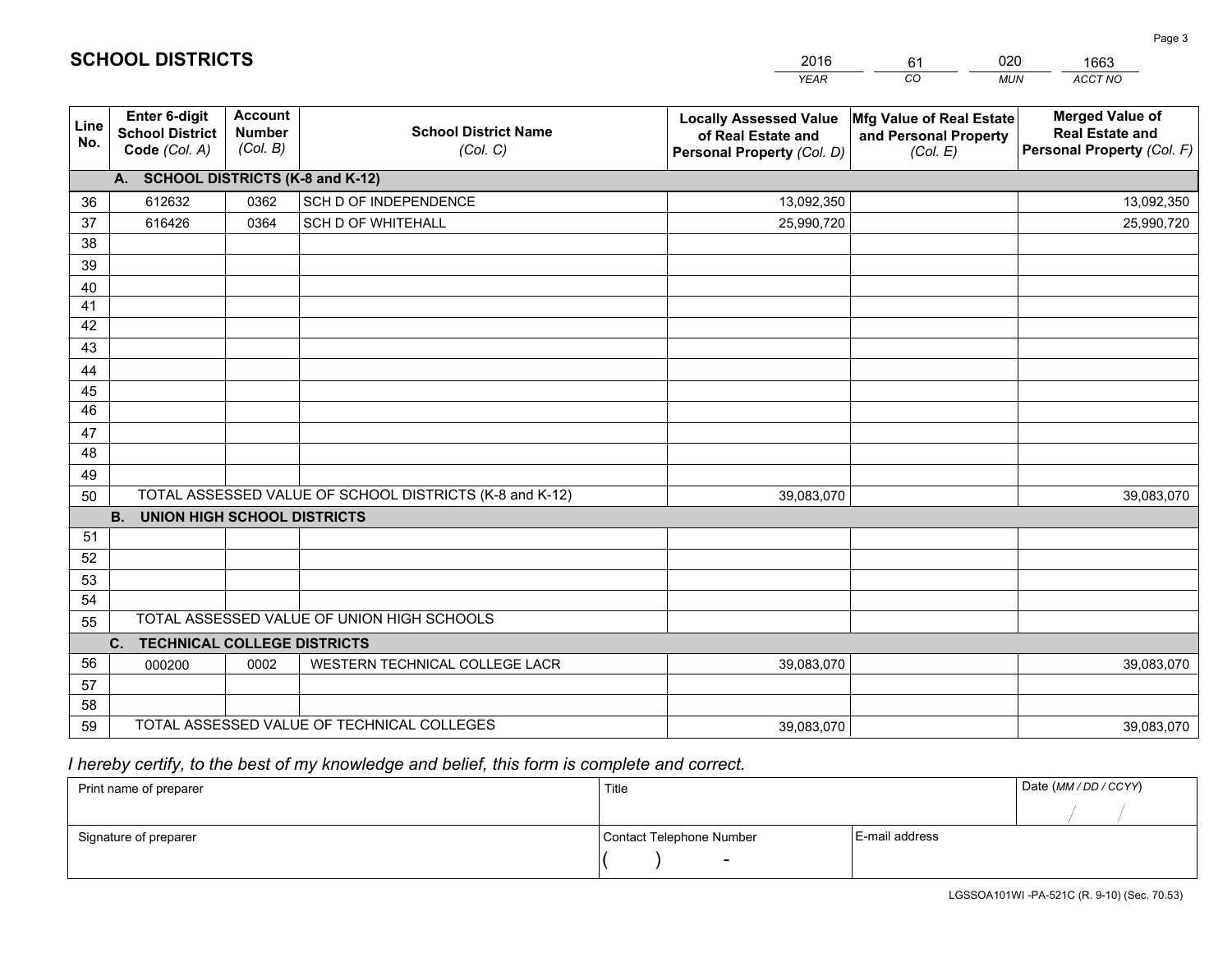## **HIGHLIGHTS**

- 1. Complete the Statement of Assessment after the Board of Review. Reflect any changes made there.
- 2. Use black ink to complete.
- 3. Line 16 must equal Line 50, Col D.
- 4. Line 55 must equal the total of K-8 schools listed on lines 36-49. Do not include K-12 schools in this comparision.
- 5. Line 59, Col. D must equal Line 16.
- 6. Special District, School District and Technical College District values must include both real estate and personal property. Examples of Special districts are: town sanitary districts, public inland lake protection and rehabilitation districts, and metropolitan sewerage districts.
- 7. DO NOT INCLUDE Manufacturing property values.DOR will print these values on the final SOA.

SHARON SOSALLA TOWN OF LINCOLN W20944 SOSALLA HILL RD WHITEHALL, WI 54773

SHARON SOSALLA<br>TOWN OF LINCOLN

RD

W20944 SOSALLA HILL WHITEHALL, WI 54773

 8. Accuracy of this form is very important. The values reported directly affect the equalized value DOR calculates for school and special districts.

### **Page 1:**

 If not prefilled, enter the tax year,county and municipal code,municipal type, municipal name and county name on the top of form.

Check the Amended box, if filing an amended / corrected SOA.

 Report the parcel count, acres and assessed value of taxable general property, total parcel count, (real and personal), total acres, and values from final figures set by the Board of Review.

- A. Real Estate land and improvements (buildings, etc.) is reported on lines 1 8, total line 9.
- B. Personal Property is reported on lines 11 14, Column D, total line 15.
- C. To complete this report, use the computer produced summary of the assessment roll that shows these amounts.
- D. Use whole numbers only.
- E. Add each line across and each column down to verify entries.

### **Page 2:**

- A. Report Special Items (not subject to general property tax).
- 1. Private Forest Croplands and Managed Forest Lands are reported on lines 18,19, 20 and 21. Be sure to report assessed values **NOT** taxes.
- 2. You should have copies of the orders of entry, orders of withdrawal, etc., to update your assessment roll.
	- 3. Show hundredths of acres (e.g. 39.75).
- 4. Tax exempt lands are reported on line 22.
- 5. Omitted property and sec. 70.43, Wis. Stats., corrections of errors by assessor are reported on line 23. Report real estate and personal property separately. These should be for **prior years**, not something found on the current assessment roll after the board of review.
- B. Special District (Lines 24-35) Include the value of both real and personal property.
- The Department of Revenue (DOR) preprints much of the information regarding names and codes for schools, special districts,etc. If a district is not listed, enter the name and value only, DOR will enter the proper code.

## **Page 3 School Districts:**

Include the value of both real and personal property.

Report School District (regular, elementary, union high school, and technical college).

- 1. Regular (K-12) and Elementary (K-8) school values are reported on lines 36-49, total on line 50.
- 2. Union High School (UHS) (use only if elementary schools are listed on lines 36-49) are reported on lines 51-54. UHS total value (line 55) must equal to the total **elementary school** values reported on lines 36-49. Do notinclude K-12 schools in this comparison.
- 3. Technical College values are reported on lines 56-58, total on line 59.
- 4. Use the computer summary that shows these amounts to complete this report.

#### **This form is due the second Monday in June. File this report only after your Board of Review is complete.**

 *If you have questions: Return forms to:*

Fax number: (608) 264-6887 PO Box 8971

 Email: lgs@revenue.wi.gov Wisconsin Department of Revenue Call: (608) 261-5341 Local Government Services Section 6-97Madison WI 53708-8971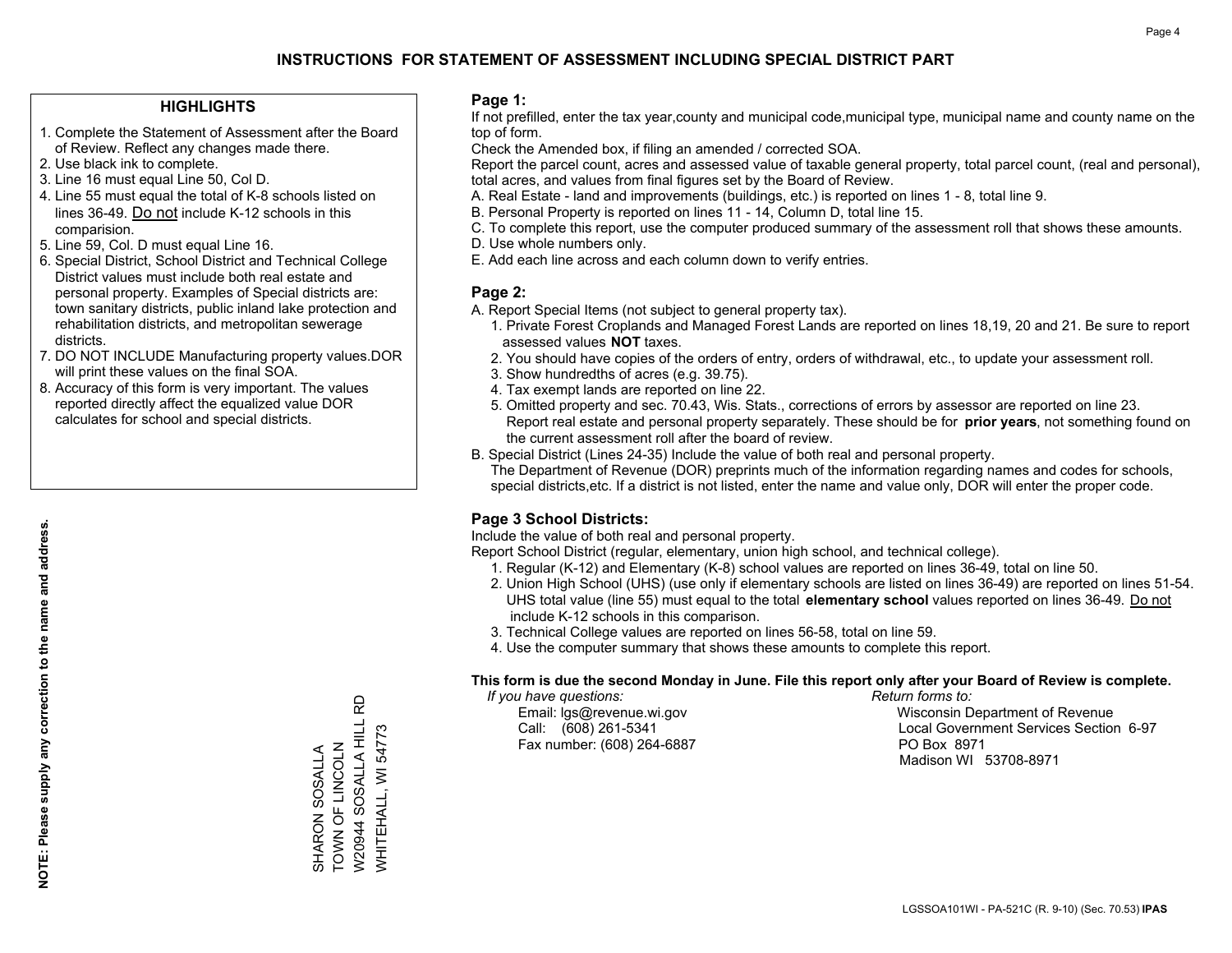**STATEMENT OF ASSESSMENT FOR 2016** 

| 61       | n22. | 1664    |
|----------|------|---------|
| $\alpha$ | MUN. | ACCT NO |

|                | <b>FOR</b>                                                                                                                                                                                   | TOWN OF<br>OF                                                | <b>PIGEON</b>            |               | <b>TREMPEALEAU COUNTY</b>           |                         |                                        | <b>WHEN COMPLETING THIS DOCUMENT</b>     |
|----------------|----------------------------------------------------------------------------------------------------------------------------------------------------------------------------------------------|--------------------------------------------------------------|--------------------------|---------------|-------------------------------------|-------------------------|----------------------------------------|------------------------------------------|
|                |                                                                                                                                                                                              | Town - Village - City                                        | <b>Municipality Name</b> |               | <b>County Name</b>                  |                         |                                        | DO NOT WRITE OVER X's OR IN SHADED AREAS |
| Line           |                                                                                                                                                                                              | <b>REAL ESTATE</b><br>(See Lines 18 - 22 for                 |                          | PARCEL COUNT  | NO. OF ACRES<br><b>WHOLE</b>        | <b>VALUE OF</b><br>LAND | <b>VALUE OF</b><br><b>IMPROVEMENTS</b> | TOTAL VALUE OF LAND<br>AND IMPROVEMENTS  |
| No.            |                                                                                                                                                                                              | other Real Estate)                                           | Col. A                   |               | TOTAL LAND MPROVEMENTS NUMBERS ONLY |                         | Col. E                                 |                                          |
| $\mathbf 1$    |                                                                                                                                                                                              | <b>RESIDENTIAL - Class 1</b>                                 | 223                      | Col. B<br>194 | Col. C<br>305                       | Col. D<br>1,173,900     | 20,596,400                             | Col. F<br>21,770,300                     |
| $\overline{2}$ |                                                                                                                                                                                              | <b>COMMERCIAL - Class 2</b>                                  | 10                       | 8             | 13                                  | 49,900                  | 540,400                                | 590,300                                  |
| 3              |                                                                                                                                                                                              | <b>MANUFACTURING - Class 3</b>                               | 7                        | 3             | 22                                  | 79,800                  | 458,200                                | 538,000                                  |
| 4              |                                                                                                                                                                                              | <b>AGRICULTURAL - Class 4</b>                                | 800                      |               | 13,537                              | 2,265,800               |                                        | 2,265,800                                |
| 5              |                                                                                                                                                                                              | <b>UNDEVELOPED - Class 5</b>                                 | 315                      |               | 1,089                               | 506,650                 |                                        | 506,650                                  |
| 6              |                                                                                                                                                                                              | AGRICULTURAL FOREST - Class 5m                               | 456                      |               | 4,968                               | 6,509,900               |                                        | 6,509,900                                |
| $\overline{7}$ |                                                                                                                                                                                              | FOREST LANDS - Class 6                                       | 99                       |               | 1,058                               | 2,730,650               |                                        | 2,730,650                                |
| 8              |                                                                                                                                                                                              | OTHER - Class 7                                              | 203                      | 190           | 437                                 | 1,426,200               | 19,471,500                             | 20,897,700                               |
| 9              |                                                                                                                                                                                              | TOTAL - ALL COLUMNS                                          | 2,113                    | 395           | 21,429                              | 14,742,800              | 41,066,500                             | 55,809,300                               |
| 10             |                                                                                                                                                                                              | NUMBER OF PERSONAL PROPERTY ACCOUNTS IN ROLL                 |                          |               | 23                                  | <b>LOCALLY ASSESSED</b> | <b>MANUFACTURING</b>                   | <b>MERGED</b>                            |
| 11             |                                                                                                                                                                                              | BOATS AND OTHER WATERCRAFT NOT EXEMPT - Code 1               |                          |               |                                     | 0                       | $\Omega$                               | $\overline{0}$                           |
| 12             |                                                                                                                                                                                              | MACHINERY, TOOLS AND PATTERNS - Code 2                       |                          |               |                                     | 262,400                 | 23,700                                 | 286,100                                  |
| 13             |                                                                                                                                                                                              | FURNITURE, FIXTURES AND EQUIPMENT - Code 3                   |                          |               |                                     | 25,600                  | 600                                    | 26,200                                   |
| 14             |                                                                                                                                                                                              | ALL OTHER PERSONAL PROPERTY NOT EXEMPT - Codes 4A, 4B, 4C    |                          |               |                                     | 107,700                 | 3,300                                  | 111,000                                  |
| 15             |                                                                                                                                                                                              | TOTAL OF PERSONAL PROPERTY NOT EXEMPT (Total of Lines 11-14) |                          |               |                                     | 395,700                 | 27,600                                 | 423,300                                  |
| 16             | AGGREGATE ASSESSED VALUE OF ALL PROPERTY SUBJECT TO THE GENERAL PROPERTY TAX (Total of Lines 9F and 15F)<br>MUST EQUAL TOTAL VALUE OF THE SCHOOL DISTRICTS (K-12 PLUS K-8) - Line 50, Col. F |                                                              |                          |               |                                     |                         |                                        | 56,232,600                               |
| 17             | Name of Assessor<br><b>BOARD OF REVIEW</b><br>DATE OF FINAL ADJOURNMENT<br>05/09/2016<br><b>ERIC KLEVEN</b>                                                                                  |                                                              |                          |               |                                     |                         | Telephone #                            | (715) 598-4599                           |

REMARKS

The Assessment Ratio to be used in calculating the estimated Fair Market Value on tax bills for this tax district is .941155586

This ratio should be used to convert assessed values to "Calculate Equalized Values" in Step 1 of the Lottery and Gaming Credit Calculations.<br>This ratio should be used in the "Computation of Tax Equivalent" schedule of the Commission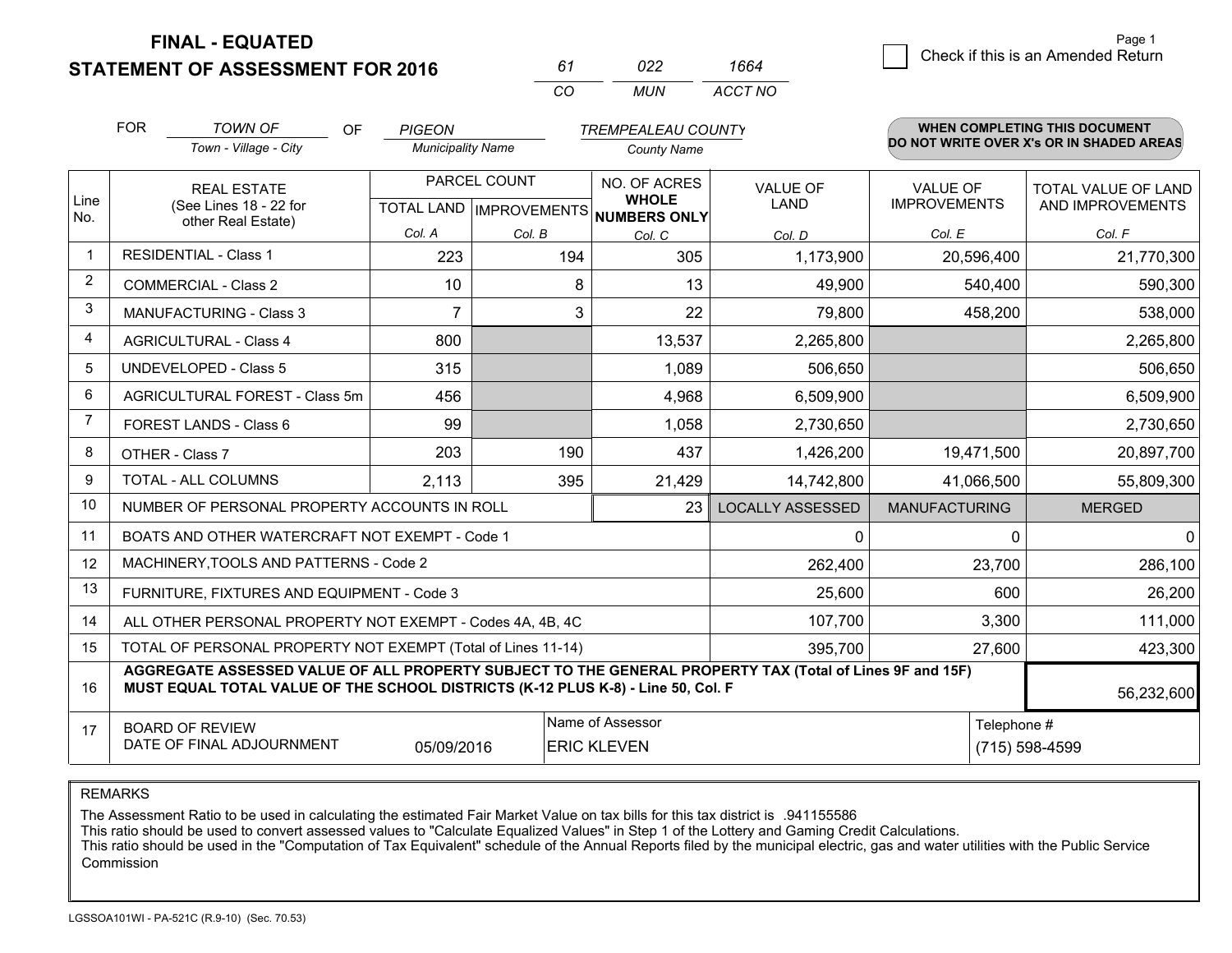*YEAR CO MUN ACCT NO* <sup>2016</sup> <sup>61</sup> <sup>022</sup> <sup>1664</sup>

Do not confuse FOREST LANDS (Line 7) with FOREST CROPS (in this section) - They are **NOT** the same

|    |                                                                                |                   |  | Private Forest Crop - Reg Class @ 10¢ per acre                   |                 | Private Forest Crop - Reg Class @ \$2.52 per acre                                   |                                                                    |                                                                              |                    |  |
|----|--------------------------------------------------------------------------------|-------------------|--|------------------------------------------------------------------|-----------------|-------------------------------------------------------------------------------------|--------------------------------------------------------------------|------------------------------------------------------------------------------|--------------------|--|
| 18 | (a) PARCELS                                                                    | (b) ACRES         |  | (c) ASSESSED VALUE                                               |                 | (d) PARCELS                                                                         | (e) ACRES                                                          |                                                                              | (f) ASSESSED VALUE |  |
|    |                                                                                |                   |  |                                                                  |                 |                                                                                     |                                                                    |                                                                              |                    |  |
|    | Private Forest Crop - Special Class @ 20¢ per acre                             |                   |  |                                                                  |                 |                                                                                     |                                                                    | Entered Before 2005 Managed Forest - Ferrous Mining CLOSED @ \$8.27 per acre |                    |  |
| 19 | (a) PARCELS                                                                    | (b) ACRES         |  | (c) ASSESSED VALUE                                               |                 | (d) PARCELS                                                                         | (e) ACRES                                                          |                                                                              | (f) ASSESSED VALUE |  |
|    |                                                                                |                   |  |                                                                  |                 |                                                                                     |                                                                    |                                                                              |                    |  |
|    |                                                                                |                   |  | Entered Before 2005 Managed Forest - OPEN @ \$.79 per acre       |                 |                                                                                     | Entered Before 2005 Managed Forest - CLOSED @ \$1.87 per acre      |                                                                              |                    |  |
| 20 | (a) PARCELS                                                                    | (b) ACRES         |  | (c) ASSESSED VALUE                                               |                 | (d) PARCELS                                                                         | (e) ACRES                                                          |                                                                              | (f) ASSESSED VALUE |  |
|    | 5                                                                              | 131.87<br>277,900 |  |                                                                  | 54              | 1.488.21                                                                            |                                                                    | 2,868,600                                                                    |                    |  |
|    | Entered After 2004 Managed Forest - OPEN @<br>\$2.14 per acre                  |                   |  |                                                                  |                 | Entered After 2004 Managed Forest - CLOSED @ \$10.68 per acre<br>(f) ASSESSED VALUE |                                                                    |                                                                              |                    |  |
| 21 | (a) PARCELS                                                                    | (b) ACRES         |  | (c) ASSESSED VALUE                                               | (d) PARCELS     |                                                                                     | (e) ACRES                                                          |                                                                              |                    |  |
|    |                                                                                |                   |  |                                                                  |                 |                                                                                     |                                                                    |                                                                              |                    |  |
|    | 9                                                                              | 340               |  | 884,000                                                          |                 | 58<br>1.355.31                                                                      |                                                                    |                                                                              | 2,552,300          |  |
| 22 | (a) County Forest Cropland Acres                                               |                   |  | (b) Federal Acres                                                | (c) State Acres |                                                                                     | (d) County (NOT FOREST CROP) Acres                                 |                                                                              | (e) Other Acres    |  |
|    |                                                                                |                   |  |                                                                  |                 | .06                                                                                 | 7.93                                                               |                                                                              | 97.03              |  |
|    |                                                                                |                   |  | Assessed Value of Omitted Property From Prior Years (Sec. 70.44) |                 |                                                                                     | Assessed Value of Sec. 70.43 Corrections of Errors by Assessors    |                                                                              |                    |  |
| 23 |                                                                                | (a) REAL ESTATE   |  | (b) PERSONAL                                                     |                 | (c1) REAL ESTATE                                                                    |                                                                    |                                                                              | (c2) PERSONAL      |  |
|    |                                                                                |                   |  |                                                                  |                 |                                                                                     |                                                                    |                                                                              |                    |  |
|    | Manufacturing Equated Value of Omitted Property From Prior Years (Sec. 70.995) |                   |  |                                                                  |                 |                                                                                     | Mfg. Equated Value of Sec.70.43 Corrections of Errors by Assessors |                                                                              |                    |  |
|    |                                                                                | (d) REAL ESTATE   |  | (e) PERSONAL                                                     |                 | (f1) REAL ESTATE                                                                    |                                                                    |                                                                              | (f2) PERSONAL      |  |
|    |                                                                                |                   |  |                                                                  |                 |                                                                                     |                                                                    |                                                                              |                    |  |

## **SPECIAL DISTRICTS**

| Line<br>No. | Enter 6-digit<br><b>Special District</b> | <b>Account</b><br><b>Number</b> | <b>Special District Name</b> | <b>Locally Assessed Value</b><br>of Real Estate and | Mfg Value of Real Estate<br>and Personal Property | <b>Merged Value of</b><br><b>Real Estate and</b> |
|-------------|------------------------------------------|---------------------------------|------------------------------|-----------------------------------------------------|---------------------------------------------------|--------------------------------------------------|
|             | Code (Col. A)                            | (Col. B)                        | (Col. C)                     | Personal Property (Col. D)                          | (Col. E)                                          | Personal Property (Col. F)                       |
| 24          |                                          |                                 |                              |                                                     |                                                   |                                                  |
| 25          |                                          |                                 |                              |                                                     |                                                   |                                                  |
| 26          |                                          |                                 |                              |                                                     |                                                   |                                                  |
| 27          |                                          |                                 |                              |                                                     |                                                   |                                                  |
| 28          |                                          |                                 |                              |                                                     |                                                   |                                                  |
| 29          |                                          |                                 |                              |                                                     |                                                   |                                                  |
| 30          |                                          |                                 |                              |                                                     |                                                   |                                                  |
| 31          |                                          |                                 |                              |                                                     |                                                   |                                                  |
| 32          |                                          |                                 |                              |                                                     |                                                   |                                                  |
| 33          |                                          |                                 |                              |                                                     |                                                   |                                                  |
| 34          |                                          |                                 |                              |                                                     |                                                   |                                                  |
| 35          |                                          |                                 |                              |                                                     |                                                   |                                                  |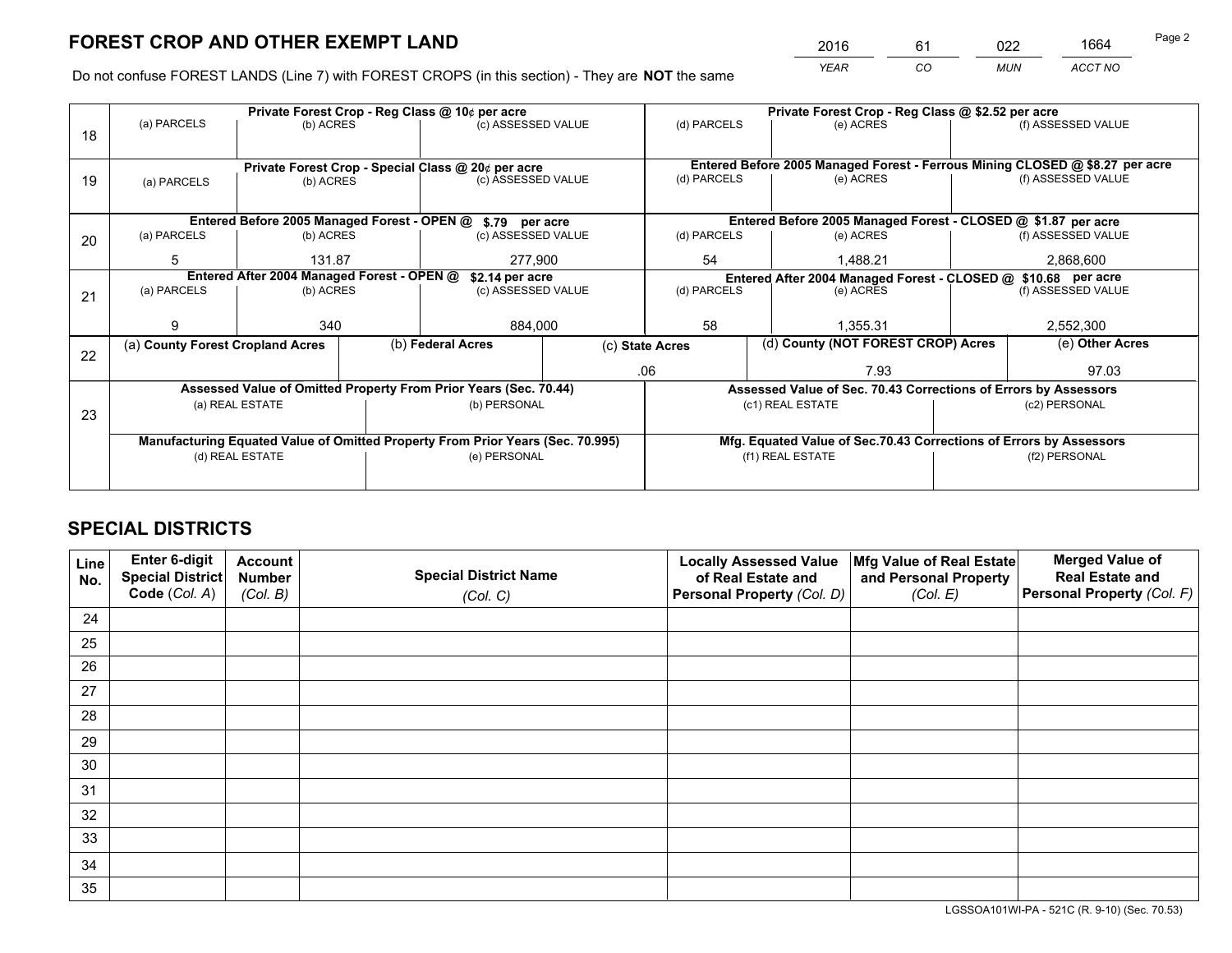|                       |                                                                 |                                             |                                                         | <b>YEAR</b>                                                                       | CO<br><b>MUN</b>                                              | ACCT NO                                                                        |
|-----------------------|-----------------------------------------------------------------|---------------------------------------------|---------------------------------------------------------|-----------------------------------------------------------------------------------|---------------------------------------------------------------|--------------------------------------------------------------------------------|
| Line<br>No.           | <b>Enter 6-digit</b><br><b>School District</b><br>Code (Col. A) | <b>Account</b><br><b>Number</b><br>(Col. B) | <b>School District Name</b><br>(Col. C)                 | <b>Locally Assessed Value</b><br>of Real Estate and<br>Personal Property (Col. D) | Mfg Value of Real Estate<br>and Personal Property<br>(Col. E) | <b>Merged Value of</b><br><b>Real Estate and</b><br>Personal Property (Col. F) |
|                       | A. SCHOOL DISTRICTS (K-8 and K-12)                              |                                             |                                                         |                                                                                   |                                                               |                                                                                |
| 36                    | 610485                                                          | 0359                                        | SCH D OF BLAIR-TAYLOR                                   | 1,559,550                                                                         |                                                               | 1,559,550                                                                      |
| 37                    | 616426                                                          | 0364                                        | <b>SCH D OF WHITEHALL</b>                               | 54,107,450                                                                        | 565,600                                                       | 54,673,050                                                                     |
| 38                    |                                                                 |                                             |                                                         |                                                                                   |                                                               |                                                                                |
| 39                    |                                                                 |                                             |                                                         |                                                                                   |                                                               |                                                                                |
| 40                    |                                                                 |                                             |                                                         |                                                                                   |                                                               |                                                                                |
| 41                    |                                                                 |                                             |                                                         |                                                                                   |                                                               |                                                                                |
| 42                    |                                                                 |                                             |                                                         |                                                                                   |                                                               |                                                                                |
| 43                    |                                                                 |                                             |                                                         |                                                                                   |                                                               |                                                                                |
| 44                    |                                                                 |                                             |                                                         |                                                                                   |                                                               |                                                                                |
| 45<br>$\overline{46}$ |                                                                 |                                             |                                                         |                                                                                   |                                                               |                                                                                |
|                       |                                                                 |                                             |                                                         |                                                                                   |                                                               |                                                                                |
| 47<br>48              |                                                                 |                                             |                                                         |                                                                                   |                                                               |                                                                                |
| 49                    |                                                                 |                                             |                                                         |                                                                                   |                                                               |                                                                                |
| 50                    |                                                                 |                                             | TOTAL ASSESSED VALUE OF SCHOOL DISTRICTS (K-8 and K-12) | 55,667,000                                                                        | 565,600                                                       | 56,232,600                                                                     |
|                       | <b>B.</b><br><b>UNION HIGH SCHOOL DISTRICTS</b>                 |                                             |                                                         |                                                                                   |                                                               |                                                                                |
| 51                    |                                                                 |                                             |                                                         |                                                                                   |                                                               |                                                                                |
| 52                    |                                                                 |                                             |                                                         |                                                                                   |                                                               |                                                                                |
| 53                    |                                                                 |                                             |                                                         |                                                                                   |                                                               |                                                                                |
| 54                    |                                                                 |                                             |                                                         |                                                                                   |                                                               |                                                                                |
| 55                    |                                                                 |                                             | TOTAL ASSESSED VALUE OF UNION HIGH SCHOOLS              |                                                                                   |                                                               |                                                                                |
|                       | C.<br><b>TECHNICAL COLLEGE DISTRICTS</b>                        |                                             |                                                         |                                                                                   |                                                               |                                                                                |
| 56                    | 000200                                                          | 0002                                        | WESTERN TECHNICAL COLLEGE LACR                          | 55,667,000                                                                        | 565,600                                                       | 56,232,600                                                                     |
| 57                    |                                                                 |                                             |                                                         |                                                                                   |                                                               |                                                                                |
| 58                    |                                                                 |                                             |                                                         |                                                                                   |                                                               |                                                                                |
| 59                    |                                                                 |                                             | TOTAL ASSESSED VALUE OF TECHNICAL COLLEGES              | 55,667,000                                                                        | 565,600                                                       | 56,232,600                                                                     |

61

022

# *I hereby certify, to the best of my knowledge and belief, this form is complete and correct.*

**SCHOOL DISTRICTS**

| Print name of preparer | Title                    |                | Date (MM / DD / CCYY) |
|------------------------|--------------------------|----------------|-----------------------|
|                        |                          |                |                       |
| Signature of preparer  | Contact Telephone Number | E-mail address |                       |
|                        | $\overline{\phantom{0}}$ |                |                       |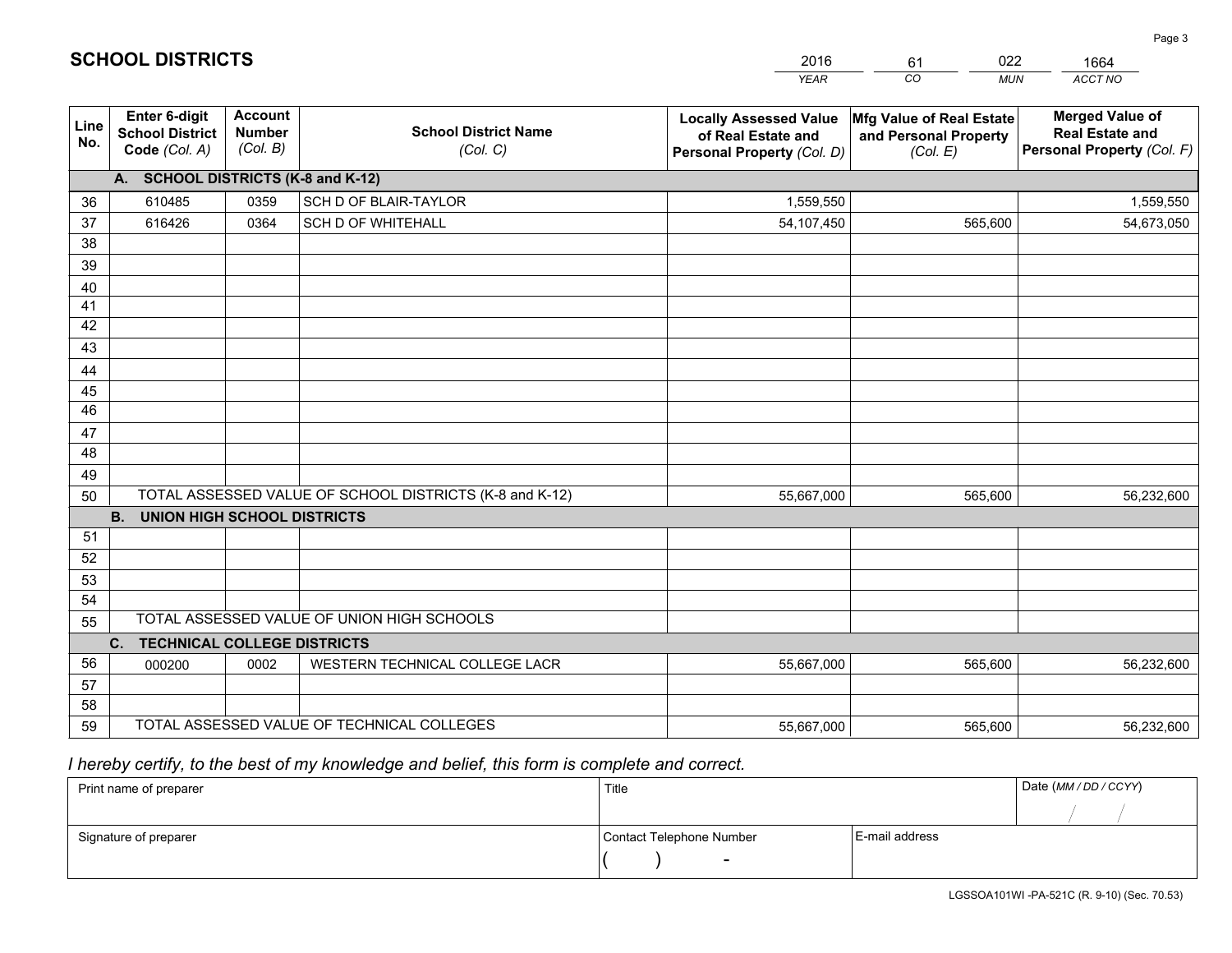## **HIGHLIGHTS**

- 1. Complete the Statement of Assessment after the Board of Review. Reflect any changes made there.
- 2. Use black ink to complete.
- 3. Line 16 must equal Line 50, Col D.
- 4. Line 55 must equal the total of K-8 schools listed on lines 36-49. Do not include K-12 schools in this comparision.
- 5. Line 59, Col. D must equal Line 16.
- 6. Special District, School District and Technical College District values must include both real estate and personal property. Examples of Special districts are: town sanitary districts, public inland lake protection and rehabilitation districts, and metropolitan sewerage districts.
- 7. DO NOT INCLUDE Manufacturing property values.DOR will print these values on the final SOA.

WILLIAM BUTLER TOWN OF PIGEON

WILLIAM BUTLER<br>TOWN OF PIGEON

N39631 FULLER COULEE RD

WHITEHALL, WI 54773

6

WHITEHALL, WI 54773

 8. Accuracy of this form is very important. The values reported directly affect the equalized value DOR calculates for school and special districts.

### **Page 1:**

 If not prefilled, enter the tax year,county and municipal code,municipal type, municipal name and county name on the top of form.

Check the Amended box, if filing an amended / corrected SOA.

 Report the parcel count, acres and assessed value of taxable general property, total parcel count, (real and personal), total acres, and values from final figures set by the Board of Review.

- A. Real Estate land and improvements (buildings, etc.) is reported on lines 1 8, total line 9.
- B. Personal Property is reported on lines 11 14, Column D, total line 15.
- C. To complete this report, use the computer produced summary of the assessment roll that shows these amounts.
- D. Use whole numbers only.
- E. Add each line across and each column down to verify entries.

### **Page 2:**

- A. Report Special Items (not subject to general property tax).
- 1. Private Forest Croplands and Managed Forest Lands are reported on lines 18,19, 20 and 21. Be sure to report assessed values **NOT** taxes.
- 2. You should have copies of the orders of entry, orders of withdrawal, etc., to update your assessment roll.
	- 3. Show hundredths of acres (e.g. 39.75).
- 4. Tax exempt lands are reported on line 22.
- 5. Omitted property and sec. 70.43, Wis. Stats., corrections of errors by assessor are reported on line 23. Report real estate and personal property separately. These should be for **prior years**, not something found on the current assessment roll after the board of review.
- B. Special District (Lines 24-35) Include the value of both real and personal property.
- The Department of Revenue (DOR) preprints much of the information regarding names and codes for schools, special districts,etc. If a district is not listed, enter the name and value only, DOR will enter the proper code.

## **Page 3 School Districts:**

Include the value of both real and personal property.

Report School District (regular, elementary, union high school, and technical college).

- 1. Regular (K-12) and Elementary (K-8) school values are reported on lines 36-49, total on line 50.
- 2. Union High School (UHS) (use only if elementary schools are listed on lines 36-49) are reported on lines 51-54. UHS total value (line 55) must equal to the total **elementary school** values reported on lines 36-49. Do notinclude K-12 schools in this comparison.
- 3. Technical College values are reported on lines 56-58, total on line 59.
- 4. Use the computer summary that shows these amounts to complete this report.

#### **This form is due the second Monday in June. File this report only after your Board of Review is complete.**

 *If you have questions: Return forms to:*

Fax number: (608) 264-6887 PO Box 8971

 Email: lgs@revenue.wi.gov Wisconsin Department of Revenue Call: (608) 261-5341 Local Government Services Section 6-97Madison WI 53708-8971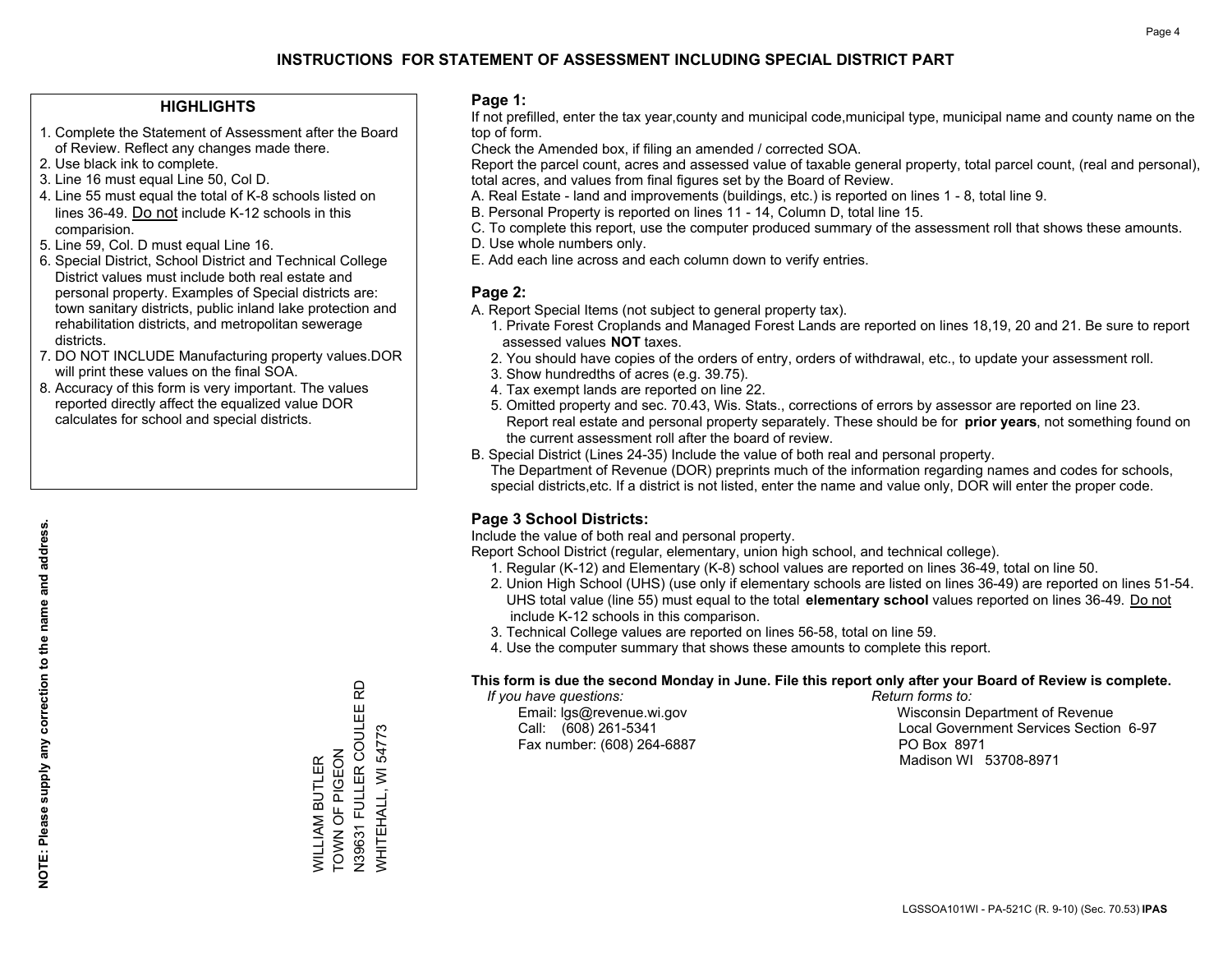**STATEMENT OF ASSESSMENT FOR 2016** 

*CO MUN <sup>61</sup> <sup>024</sup> ACCT NO1665*

|                | <b>FOR</b>                                                                                                                                                                                   | <b>TOWN OF</b><br><b>OF</b>                    | <b>PRESTON</b>           |              | <b>TREMPEALEAU COUNTY</b>                     |                         |                                        | <b>WHEN COMPLETING THIS DOCUMENT</b>     |
|----------------|----------------------------------------------------------------------------------------------------------------------------------------------------------------------------------------------|------------------------------------------------|--------------------------|--------------|-----------------------------------------------|-------------------------|----------------------------------------|------------------------------------------|
|                |                                                                                                                                                                                              | Town - Village - City                          | <b>Municipality Name</b> |              | <b>County Name</b>                            |                         |                                        | DO NOT WRITE OVER X's OR IN SHADED AREAS |
| Line           | <b>REAL ESTATE</b><br>(See Lines 18 - 22 for                                                                                                                                                 |                                                |                          | PARCEL COUNT | NO. OF ACRES<br><b>WHOLE</b>                  | <b>VALUE OF</b><br>LAND | <b>VALUE OF</b><br><b>IMPROVEMENTS</b> | TOTAL VALUE OF LAND<br>AND IMPROVEMENTS  |
| No.            |                                                                                                                                                                                              | other Real Estate)                             | Col. A                   | Col. B       | TOTAL LAND MPROVEMENTS NUMBERS ONLY<br>Col. C | Col. D                  | Col. E                                 | Col. F                                   |
| $\mathbf 1$    |                                                                                                                                                                                              | <b>RESIDENTIAL - Class 1</b>                   | 262                      | 235          | 600                                           | 2,382,200               | 22,289,300                             | 24,671,500                               |
| $\overline{2}$ |                                                                                                                                                                                              | <b>COMMERCIAL - Class 2</b>                    | 6                        | 6            | 18                                            | 70,900                  | 369,500                                | 440,400                                  |
| 3              |                                                                                                                                                                                              | <b>MANUFACTURING - Class 3</b>                 |                          | 0            | 18                                            | 195,800                 | 0                                      | 195,800                                  |
| 4              |                                                                                                                                                                                              | <b>AGRICULTURAL - Class 4</b>                  | 1,064                    |              | 18,971                                        | 1,894,050               |                                        | 1,894,050                                |
| 5              |                                                                                                                                                                                              | <b>UNDEVELOPED - Class 5</b>                   | 646                      |              | 3,850                                         | 1,999,700               |                                        | 1,999,700                                |
| 6              | AGRICULTURAL FOREST - Class 5m                                                                                                                                                               |                                                | 458                      |              | 5,832                                         | 6,407,300               |                                        | 6,407,300                                |
| 7              |                                                                                                                                                                                              | FOREST LANDS - Class 6                         | 91                       |              | 956                                           | 2,061,400               |                                        | 2,061,400                                |
| 8              |                                                                                                                                                                                              | OTHER - Class 7                                | 228                      | 225          | 413                                           | 1,424,000               | 20,450,700                             | 21,874,700                               |
| 9              |                                                                                                                                                                                              | TOTAL - ALL COLUMNS                            | 2,756                    | 466          | 30,658                                        | 16,435,350              | 43,109,500                             | 59,544,850                               |
| 10             |                                                                                                                                                                                              | NUMBER OF PERSONAL PROPERTY ACCOUNTS IN ROLL   |                          |              | 17                                            | <b>LOCALLY ASSESSED</b> | <b>MANUFACTURING</b>                   | <b>MERGED</b>                            |
| 11             |                                                                                                                                                                                              | BOATS AND OTHER WATERCRAFT NOT EXEMPT - Code 1 |                          |              |                                               | 0                       | 0                                      | 0                                        |
| 12             |                                                                                                                                                                                              | MACHINERY, TOOLS AND PATTERNS - Code 2         |                          |              |                                               | 79,670                  | 0                                      | 79,670                                   |
| 13             |                                                                                                                                                                                              | FURNITURE, FIXTURES AND EQUIPMENT - Code 3     |                          |              |                                               | 12,208                  | 400                                    | 12,608                                   |
| 14             | 52,017<br>2,545,600<br>ALL OTHER PERSONAL PROPERTY NOT EXEMPT - Codes 4A, 4B, 4C                                                                                                             |                                                |                          |              |                                               |                         |                                        | 2,597,617                                |
| 15             | TOTAL OF PERSONAL PROPERTY NOT EXEMPT (Total of Lines 11-14)<br>143,895                                                                                                                      |                                                |                          |              |                                               |                         | 2,546,000                              | 2,689,895                                |
| 16             | AGGREGATE ASSESSED VALUE OF ALL PROPERTY SUBJECT TO THE GENERAL PROPERTY TAX (Total of Lines 9F and 15F)<br>MUST EQUAL TOTAL VALUE OF THE SCHOOL DISTRICTS (K-12 PLUS K-8) - Line 50, Col. F |                                                |                          |              |                                               |                         | 62,234,745                             |                                          |
| 17             | Name of Assessor<br><b>BOARD OF REVIEW</b><br>DATE OF FINAL ADJOURNMENT<br><b>MARK GARLICK</b><br>05/26/2016                                                                                 |                                                |                          |              |                                               |                         | Telephone #                            | (715) 287-3376                           |

REMARKS

The Assessment Ratio to be used in calculating the estimated Fair Market Value on tax bills for this tax district is .882560247<br>This ratio should be used to convert assessed values to "Calculate Equalized Values" in Step 1 Commission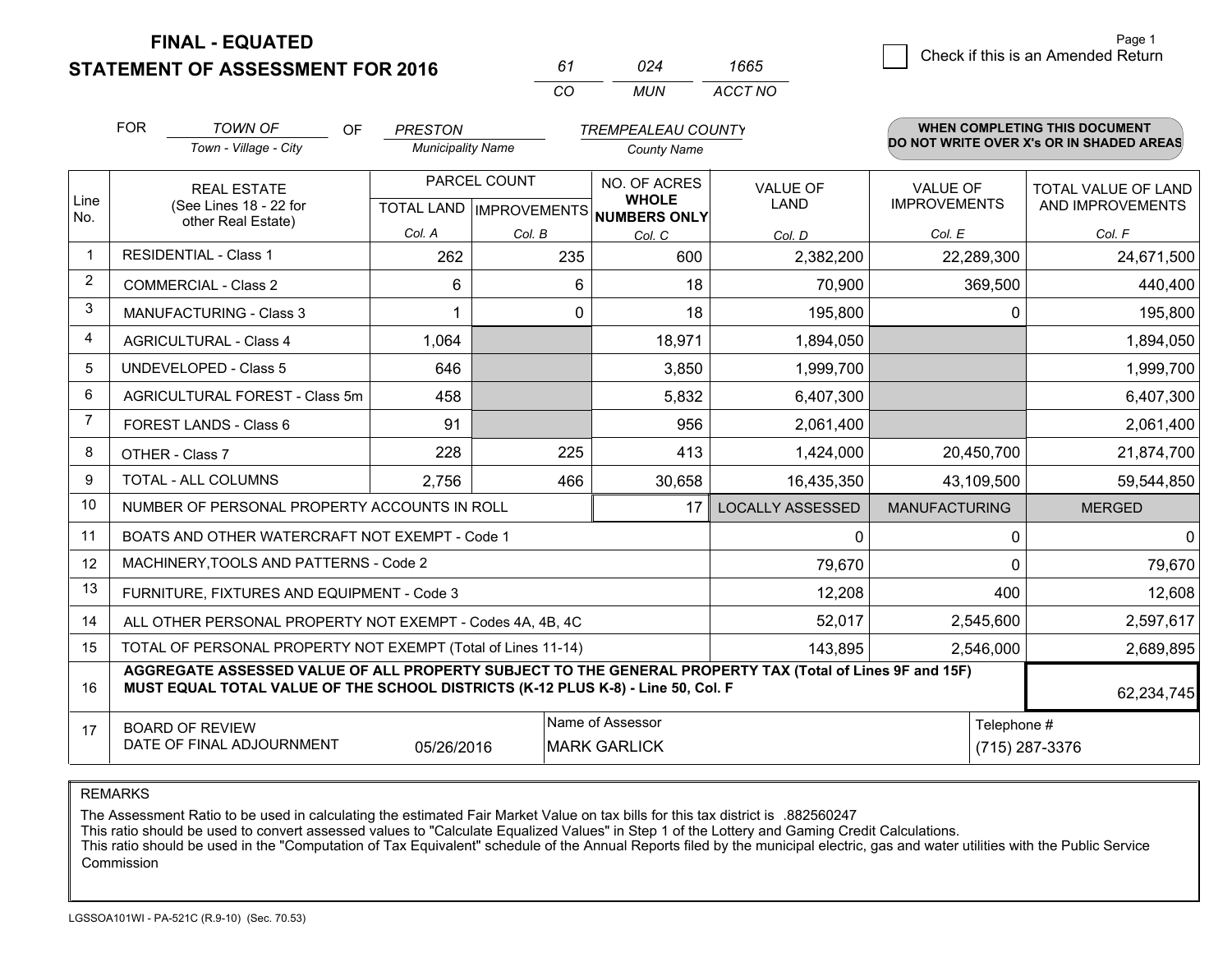*YEAR CO MUN ACCT NO* <sup>2016</sup> <sup>61</sup> <sup>024</sup> <sup>1665</sup>

Do not confuse FOREST LANDS (Line 7) with FOREST CROPS (in this section) - They are **NOT** the same

|    |                                                |                                                    |             | Private Forest Crop - Reg Class @ 10¢ per acre                                 |                    |                                                                    | Private Forest Crop - Reg Class @ \$2.52 per acre                            |                    |                    |  |
|----|------------------------------------------------|----------------------------------------------------|-------------|--------------------------------------------------------------------------------|--------------------|--------------------------------------------------------------------|------------------------------------------------------------------------------|--------------------|--------------------|--|
| 18 | (a) PARCELS                                    | (b) ACRES                                          |             | (c) ASSESSED VALUE                                                             |                    | (d) PARCELS                                                        | (e) ACRES                                                                    |                    | (f) ASSESSED VALUE |  |
|    | 40                                             |                                                    |             | 88.000                                                                         |                    |                                                                    |                                                                              |                    |                    |  |
|    |                                                | Private Forest Crop - Special Class @ 20¢ per acre |             |                                                                                |                    |                                                                    | Entered Before 2005 Managed Forest - Ferrous Mining CLOSED @ \$8.27 per acre |                    |                    |  |
| 19 | (a) PARCELS                                    | (b) ACRES                                          |             | (c) ASSESSED VALUE                                                             |                    | (d) PARCELS                                                        | (e) ACRES                                                                    |                    | (f) ASSESSED VALUE |  |
|    |                                                |                                                    |             |                                                                                |                    |                                                                    |                                                                              |                    |                    |  |
|    |                                                |                                                    |             | Entered Before 2005 Managed Forest - OPEN @ \$.79 per acre                     |                    |                                                                    | Entered Before 2005 Managed Forest - CLOSED @ \$1.87 per acre                |                    |                    |  |
| 20 | (a) PARCELS<br>(b) ACRES<br>(c) ASSESSED VALUE |                                                    | (d) PARCELS | (e) ACRES                                                                      |                    | (f) ASSESSED VALUE                                                 |                                                                              |                    |                    |  |
|    | 143<br>177,100                                 |                                                    |             | 83                                                                             | 1.891.09           |                                                                    | 2,785,400                                                                    |                    |                    |  |
|    | Entered After 2004 Managed Forest - OPEN @     |                                                    |             | \$2.14 per acre                                                                |                    | Entered After 2004 Managed Forest - CLOSED @ \$10.68 per acre      |                                                                              |                    |                    |  |
| 21 | (a) PARCELS                                    | (b) ACRES                                          |             | (c) ASSESSED VALUE                                                             |                    | (d) PARCELS<br>(e) ACRES                                           |                                                                              | (f) ASSESSED VALUE |                    |  |
|    |                                                |                                                    |             |                                                                                |                    |                                                                    |                                                                              |                    |                    |  |
|    |                                                |                                                    |             |                                                                                |                    | 73                                                                 | 1.849.33                                                                     |                    | 3,195,100          |  |
| 22 | (a) County Forest Cropland Acres               |                                                    |             | (b) Federal Acres                                                              |                    | (c) State Acres                                                    | (d) County (NOT FOREST CROP) Acres                                           |                    | (e) Other Acres    |  |
|    |                                                |                                                    |             |                                                                                | 1,045.43<br>226.62 |                                                                    |                                                                              |                    | 282.92             |  |
|    |                                                |                                                    |             | Assessed Value of Omitted Property From Prior Years (Sec. 70.44)               |                    |                                                                    | Assessed Value of Sec. 70.43 Corrections of Errors by Assessors              |                    |                    |  |
|    |                                                | (a) REAL ESTATE                                    |             | (b) PERSONAL                                                                   |                    |                                                                    | (c1) REAL ESTATE                                                             |                    | (c2) PERSONAL      |  |
| 23 |                                                |                                                    |             |                                                                                |                    |                                                                    |                                                                              |                    |                    |  |
|    |                                                |                                                    |             | Manufacturing Equated Value of Omitted Property From Prior Years (Sec. 70.995) |                    | Mfg. Equated Value of Sec.70.43 Corrections of Errors by Assessors |                                                                              |                    |                    |  |
|    | (d) REAL ESTATE                                |                                                    |             | (e) PERSONAL                                                                   |                    | (f1) REAL ESTATE                                                   |                                                                              | (f2) PERSONAL      |                    |  |
|    |                                                |                                                    |             |                                                                                |                    |                                                                    |                                                                              |                    |                    |  |

## **SPECIAL DISTRICTS**

| Line<br>No. | Enter 6-digit<br><b>Special District</b> | <b>Account</b><br><b>Number</b> | <b>Special District Name</b> | <b>Locally Assessed Value</b><br>of Real Estate and | Mfg Value of Real Estate<br>and Personal Property | <b>Merged Value of</b><br><b>Real Estate and</b> |
|-------------|------------------------------------------|---------------------------------|------------------------------|-----------------------------------------------------|---------------------------------------------------|--------------------------------------------------|
|             | Code (Col. A)                            | (Col. B)                        | (Col. C)                     | Personal Property (Col. D)                          | (Col. E)                                          | Personal Property (Col. F)                       |
| 24          |                                          |                                 |                              |                                                     |                                                   |                                                  |
| 25          |                                          |                                 |                              |                                                     |                                                   |                                                  |
| 26          |                                          |                                 |                              |                                                     |                                                   |                                                  |
| 27          |                                          |                                 |                              |                                                     |                                                   |                                                  |
| 28          |                                          |                                 |                              |                                                     |                                                   |                                                  |
| 29          |                                          |                                 |                              |                                                     |                                                   |                                                  |
| 30          |                                          |                                 |                              |                                                     |                                                   |                                                  |
| 31          |                                          |                                 |                              |                                                     |                                                   |                                                  |
| 32          |                                          |                                 |                              |                                                     |                                                   |                                                  |
| 33          |                                          |                                 |                              |                                                     |                                                   |                                                  |
| 34          |                                          |                                 |                              |                                                     |                                                   |                                                  |
| 35          |                                          |                                 |                              |                                                     |                                                   |                                                  |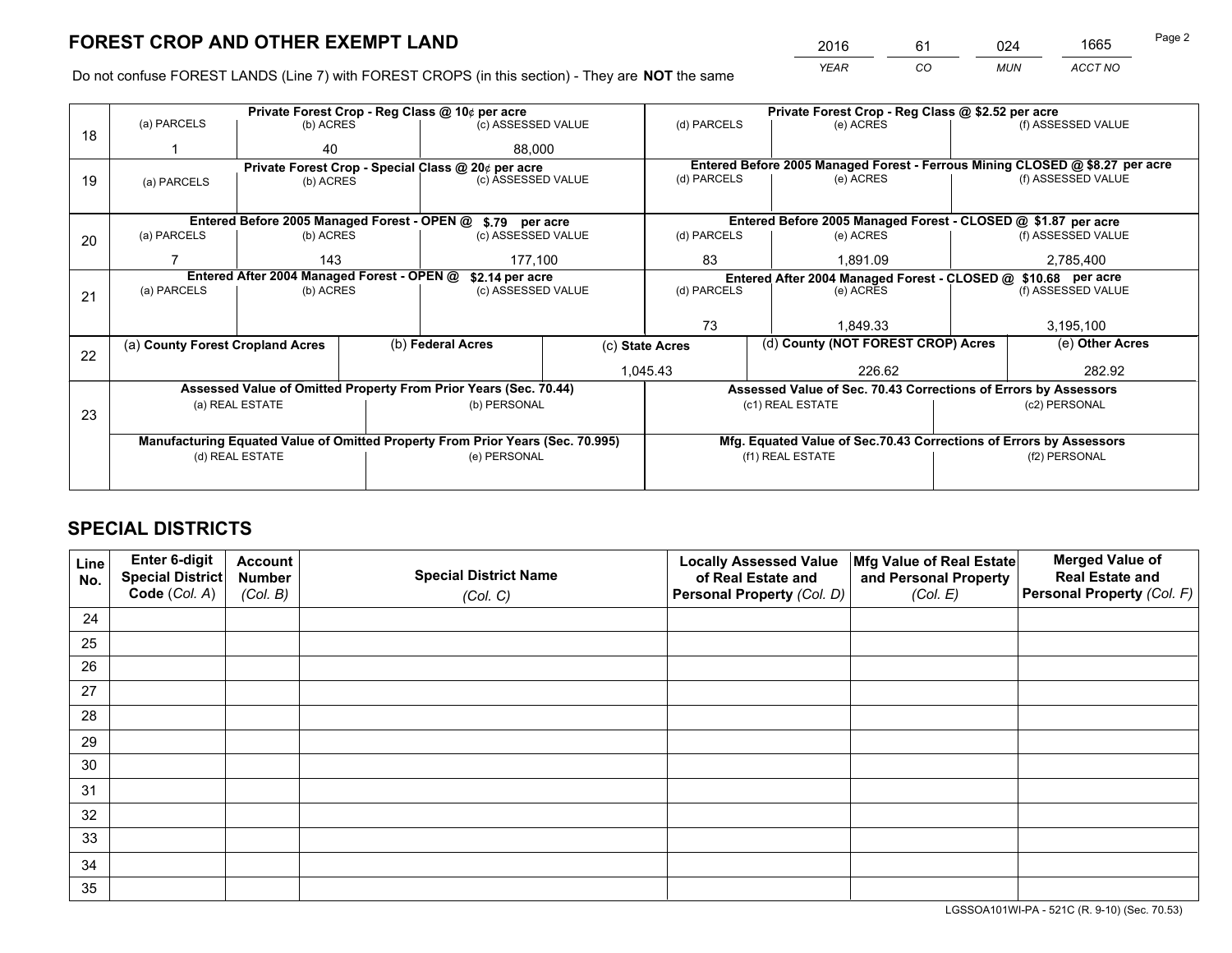|             |                                                                 |                                             |                                                         | <b>YEAR</b>                                                                       | CO<br><b>MUN</b>                                              | ACCT NO                                                                        |
|-------------|-----------------------------------------------------------------|---------------------------------------------|---------------------------------------------------------|-----------------------------------------------------------------------------------|---------------------------------------------------------------|--------------------------------------------------------------------------------|
| Line<br>No. | <b>Enter 6-digit</b><br><b>School District</b><br>Code (Col. A) | <b>Account</b><br><b>Number</b><br>(Col. B) | <b>School District Name</b><br>(Col. C)                 | <b>Locally Assessed Value</b><br>of Real Estate and<br>Personal Property (Col. D) | Mfg Value of Real Estate<br>and Personal Property<br>(Col. E) | <b>Merged Value of</b><br><b>Real Estate and</b><br>Personal Property (Col. F) |
|             | A. SCHOOL DISTRICTS (K-8 and K-12)                              |                                             |                                                         |                                                                                   |                                                               |                                                                                |
| 36          | 610485                                                          | 0359                                        | SCH D OF BLAIR-TAYLOR                                   | 50,809,945                                                                        | 2,741,800                                                     | 53,551,745                                                                     |
| 37          | 616426                                                          | 0364                                        | <b>SCH D OF WHITEHALL</b>                               | 8,683,000                                                                         |                                                               | 8,683,000                                                                      |
| 38          |                                                                 |                                             |                                                         |                                                                                   |                                                               |                                                                                |
| 39          |                                                                 |                                             |                                                         |                                                                                   |                                                               |                                                                                |
| 40          |                                                                 |                                             |                                                         |                                                                                   |                                                               |                                                                                |
| 41          |                                                                 |                                             |                                                         |                                                                                   |                                                               |                                                                                |
| 42          |                                                                 |                                             |                                                         |                                                                                   |                                                               |                                                                                |
| 43          |                                                                 |                                             |                                                         |                                                                                   |                                                               |                                                                                |
| 44          |                                                                 |                                             |                                                         |                                                                                   |                                                               |                                                                                |
| 45<br>46    |                                                                 |                                             |                                                         |                                                                                   |                                                               |                                                                                |
| 47          |                                                                 |                                             |                                                         |                                                                                   |                                                               |                                                                                |
| 48          |                                                                 |                                             |                                                         |                                                                                   |                                                               |                                                                                |
| 49          |                                                                 |                                             |                                                         |                                                                                   |                                                               |                                                                                |
| 50          |                                                                 |                                             | TOTAL ASSESSED VALUE OF SCHOOL DISTRICTS (K-8 and K-12) | 59,492,945                                                                        | 2,741,800                                                     | 62,234,745                                                                     |
|             | <b>B.</b><br><b>UNION HIGH SCHOOL DISTRICTS</b>                 |                                             |                                                         |                                                                                   |                                                               |                                                                                |
| 51          |                                                                 |                                             |                                                         |                                                                                   |                                                               |                                                                                |
| 52          |                                                                 |                                             |                                                         |                                                                                   |                                                               |                                                                                |
| 53          |                                                                 |                                             |                                                         |                                                                                   |                                                               |                                                                                |
| 54          |                                                                 |                                             |                                                         |                                                                                   |                                                               |                                                                                |
| 55          |                                                                 |                                             | TOTAL ASSESSED VALUE OF UNION HIGH SCHOOLS              |                                                                                   |                                                               |                                                                                |
|             | C.<br><b>TECHNICAL COLLEGE DISTRICTS</b>                        |                                             |                                                         |                                                                                   |                                                               |                                                                                |
| 56          | 000200                                                          | 0002                                        | WESTERN TECHNICAL COLLEGE LACR                          | 59,492,945                                                                        | 2,741,800                                                     | 62,234,745                                                                     |
| 57          |                                                                 |                                             |                                                         |                                                                                   |                                                               |                                                                                |
| 58          |                                                                 |                                             |                                                         |                                                                                   |                                                               |                                                                                |
| 59          |                                                                 |                                             | TOTAL ASSESSED VALUE OF TECHNICAL COLLEGES              | 59,492,945                                                                        | 2,741,800                                                     | 62,234,745                                                                     |

61

024

 *I hereby certify, to the best of my knowledge and belief, this form is complete and correct.*

**SCHOOL DISTRICTS**

| Print name of preparer | Title                    |                | Date (MM/DD/CCYY) |
|------------------------|--------------------------|----------------|-------------------|
|                        |                          |                |                   |
| Signature of preparer  | Contact Telephone Number | E-mail address |                   |
|                        | $\overline{\phantom{a}}$ |                |                   |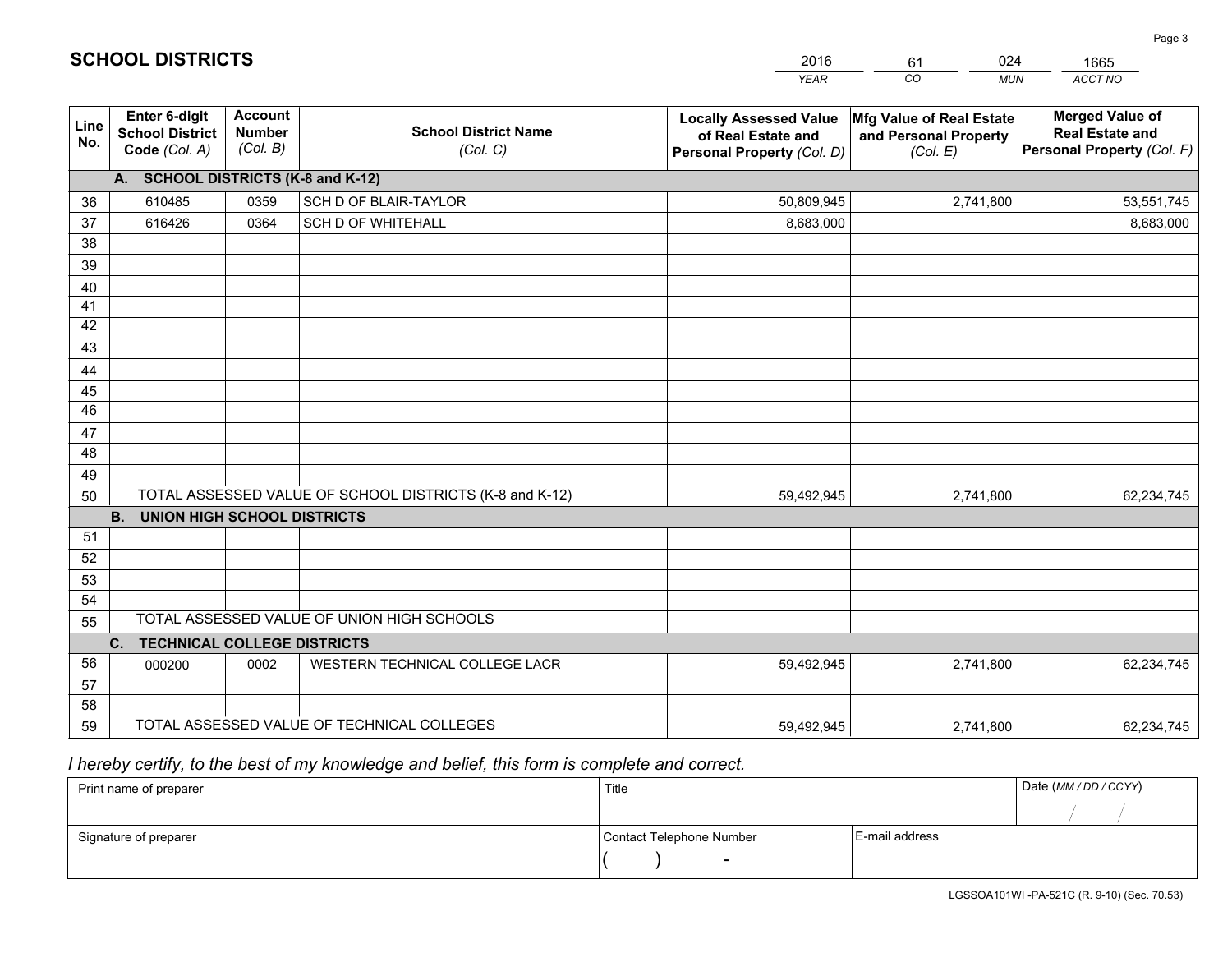## **HIGHLIGHTS**

- 1. Complete the Statement of Assessment after the Board of Review. Reflect any changes made there.
- 2. Use black ink to complete.
- 3. Line 16 must equal Line 50, Col D.
- 4. Line 55 must equal the total of K-8 schools listed on lines 36-49. Do not include K-12 schools in this comparision.
- 5. Line 59, Col. D must equal Line 16.
- 6. Special District, School District and Technical College District values must include both real estate and personal property. Examples of Special districts are: town sanitary districts, public inland lake protection and rehabilitation districts, and metropolitan sewerage districts.
- 7. DO NOT INCLUDE Manufacturing property values.DOR will print these values on the final SOA.
- 8. Accuracy of this form is very important. The values reported directly affect the equalized value DOR calculates for school and special districts.

#### **Page 1:**

 If not prefilled, enter the tax year,county and municipal code,municipal type, municipal name and county name on the top of form.

Check the Amended box, if filing an amended / corrected SOA.

 Report the parcel count, acres and assessed value of taxable general property, total parcel count, (real and personal), total acres, and values from final figures set by the Board of Review.

- A. Real Estate land and improvements (buildings, etc.) is reported on lines 1 8, total line 9.
- B. Personal Property is reported on lines 11 14, Column D, total line 15.
- C. To complete this report, use the computer produced summary of the assessment roll that shows these amounts.
- D. Use whole numbers only.
- E. Add each line across and each column down to verify entries.

## **Page 2:**

- A. Report Special Items (not subject to general property tax).
- 1. Private Forest Croplands and Managed Forest Lands are reported on lines 18,19, 20 and 21. Be sure to report assessed values **NOT** taxes.
- 2. You should have copies of the orders of entry, orders of withdrawal, etc., to update your assessment roll.
	- 3. Show hundredths of acres (e.g. 39.75).
- 4. Tax exempt lands are reported on line 22.
- 5. Omitted property and sec. 70.43, Wis. Stats., corrections of errors by assessor are reported on line 23. Report real estate and personal property separately. These should be for **prior years**, not something found on the current assessment roll after the board of review.
- B. Special District (Lines 24-35) Include the value of both real and personal property.

 The Department of Revenue (DOR) preprints much of the information regarding names and codes for schools, special districts,etc. If a district is not listed, enter the name and value only, DOR will enter the proper code.

## **Page 3 School Districts:**

Include the value of both real and personal property.

Report School District (regular, elementary, union high school, and technical college).

- 1. Regular (K-12) and Elementary (K-8) school values are reported on lines 36-49, total on line 50.
- 2. Union High School (UHS) (use only if elementary schools are listed on lines 36-49) are reported on lines 51-54. UHS total value (line 55) must equal to the total **elementary school** values reported on lines 36-49. Do notinclude K-12 schools in this comparison.
- 3. Technical College values are reported on lines 56-58, total on line 59.
- 4. Use the computer summary that shows these amounts to complete this report.

#### **This form is due the second Monday in June. File this report only after your Board of Review is complete.**

 *If you have questions: Return forms to:*

Fax number: (608) 264-6887 PO Box 8971

 Email: lgs@revenue.wi.gov Wisconsin Department of Revenue Call: (608) 261-5341 Local Government Services Section 6-97Madison WI 53708-8971

3LAIR, WI 54616 - 8820  ${\cal O}$ BLAIR, WI 54616 - 8820 N33202 COUNTY RD S TOWN OF PRESTON AMY J JOHNSON<br>TOWN OF PRESTON N33202 COUNTY RD AMY J JOHNSON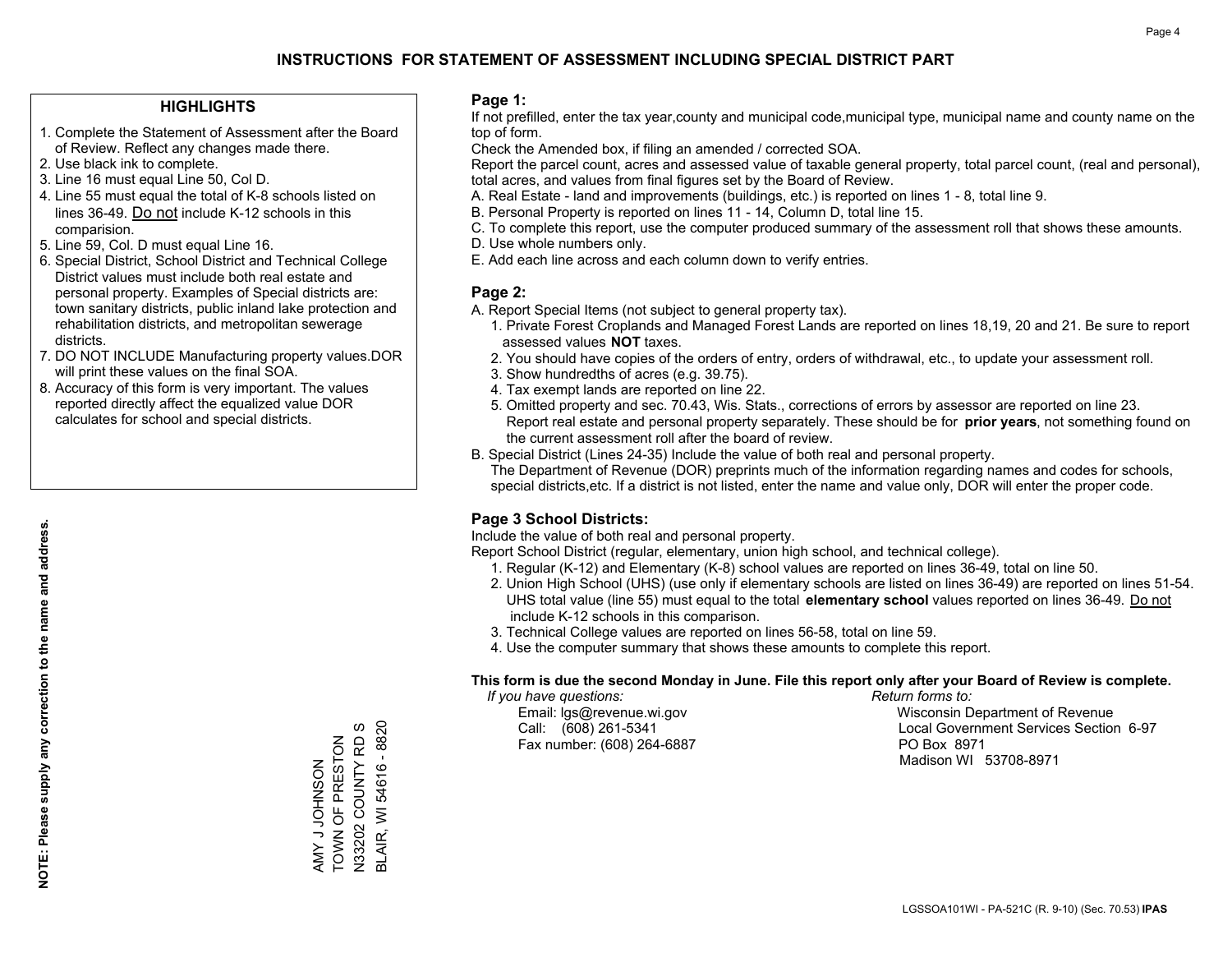**STATEMENT OF ASSESSMENT FOR 2016** 

*CO MUN <sup>61</sup> <sup>026</sup> ACCT NO1666*

|                | <b>FOR</b><br><b>TOWN OF</b><br><b>OF</b><br><b>SUMNER</b><br><b>TREMPEALEAU COUNTY</b>                                                                                                      |                                                |                          |              |                                     | <b>WHEN COMPLETING THIS DOCUMENT</b> |                      |                                          |
|----------------|----------------------------------------------------------------------------------------------------------------------------------------------------------------------------------------------|------------------------------------------------|--------------------------|--------------|-------------------------------------|--------------------------------------|----------------------|------------------------------------------|
|                |                                                                                                                                                                                              | Town - Village - City                          | <b>Municipality Name</b> |              | <b>County Name</b>                  |                                      |                      | DO NOT WRITE OVER X's OR IN SHADED AREAS |
| Line           |                                                                                                                                                                                              | <b>REAL ESTATE</b>                             |                          | PARCEL COUNT | NO. OF ACRES<br><b>WHOLE</b>        | <b>VALUE OF</b>                      | <b>VALUE OF</b>      | TOTAL VALUE OF LAND                      |
| No.            |                                                                                                                                                                                              | (See Lines 18 - 22 for<br>other Real Estate)   |                          |              | TOTAL LAND MPROVEMENTS NUMBERS ONLY | LAND                                 | <b>IMPROVEMENTS</b>  | AND IMPROVEMENTS                         |
|                |                                                                                                                                                                                              |                                                | Col. A                   | Col. B       | Col. C                              | Col. D                               | Col. E               | Col. F                                   |
| -1             |                                                                                                                                                                                              | <b>RESIDENTIAL - Class 1</b>                   | 394                      | 335          | 818                                 | 4,291,000                            | 38,067,300           | 42,358,300                               |
| $\overline{2}$ |                                                                                                                                                                                              | <b>COMMERCIAL - Class 2</b>                    | 11                       | 10           | 30                                  | 111,600                              | 1,216,700            | 1,328,300                                |
| 3              |                                                                                                                                                                                              | <b>MANUFACTURING - Class 3</b>                 |                          |              | 16                                  | 89,200                               | 668,000              | 757,200                                  |
| 4              |                                                                                                                                                                                              | <b>AGRICULTURAL - Class 4</b>                  | 528                      |              | 11,281                              | 1,759,700                            |                      | 1,759,700                                |
| 5              |                                                                                                                                                                                              | <b>UNDEVELOPED - Class 5</b>                   | 403                      |              | 1,812                               | 944,200                              |                      | 944,200                                  |
| 6              |                                                                                                                                                                                              | AGRICULTURAL FOREST - Class 5m                 | 275                      |              | 2,779                               | 3,416,100                            |                      | 3,416,100                                |
| 7              |                                                                                                                                                                                              | FOREST LANDS - Class 6                         | 57                       |              | 992                                 | 2,382,400                            |                      | 2,382,400                                |
| 8              |                                                                                                                                                                                              | OTHER - Class 7                                | 48                       | 46           | 75                                  | 265,700                              | 2,872,800            | 3,138,500                                |
| 9              |                                                                                                                                                                                              | <b>TOTAL - ALL COLUMNS</b>                     | 1,717                    | 392          | 17,803                              | 13,259,900                           | 42,824,800           | 56,084,700                               |
| 10             |                                                                                                                                                                                              | NUMBER OF PERSONAL PROPERTY ACCOUNTS IN ROLL   |                          |              | 26                                  | <b>LOCALLY ASSESSED</b>              | <b>MANUFACTURING</b> | <b>MERGED</b>                            |
| 11             |                                                                                                                                                                                              | BOATS AND OTHER WATERCRAFT NOT EXEMPT - Code 1 |                          |              |                                     | $\Omega$                             | $\mathbf{0}$         | $\mathbf{0}$                             |
| 12             |                                                                                                                                                                                              | MACHINERY, TOOLS AND PATTERNS - Code 2         |                          |              |                                     | 58,000                               | 248,200              | 306,200                                  |
| 13             |                                                                                                                                                                                              | FURNITURE, FIXTURES AND EQUIPMENT - Code 3     |                          |              |                                     | 36,600                               | 200                  | 36,800                                   |
| 14             | ALL OTHER PERSONAL PROPERTY NOT EXEMPT - Codes 4A, 4B, 4C                                                                                                                                    |                                                |                          |              |                                     |                                      | 5,282,800            | 5,317,900                                |
| 15             | TOTAL OF PERSONAL PROPERTY NOT EXEMPT (Total of Lines 11-14)<br>129,700                                                                                                                      |                                                |                          |              |                                     |                                      | 5,531,200            | 5,660,900                                |
| 16             | AGGREGATE ASSESSED VALUE OF ALL PROPERTY SUBJECT TO THE GENERAL PROPERTY TAX (Total of Lines 9F and 15F)<br>MUST EQUAL TOTAL VALUE OF THE SCHOOL DISTRICTS (K-12 PLUS K-8) - Line 50, Col. F |                                                |                          |              |                                     | 61,745,600                           |                      |                                          |
| 17             | Name of Assessor<br><b>BOARD OF REVIEW</b><br>DATE OF FINAL ADJOURNMENT<br>C J BECKER<br>05/18/2016                                                                                          |                                                |                          |              |                                     |                                      | Telephone #          | (715) 255-9228                           |

REMARKS

The Assessment Ratio to be used in calculating the estimated Fair Market Value on tax bills for this tax district is .930655452<br>This ratio should be used to convert assessed values to "Calculate Equalized Values" in Step 1 Commission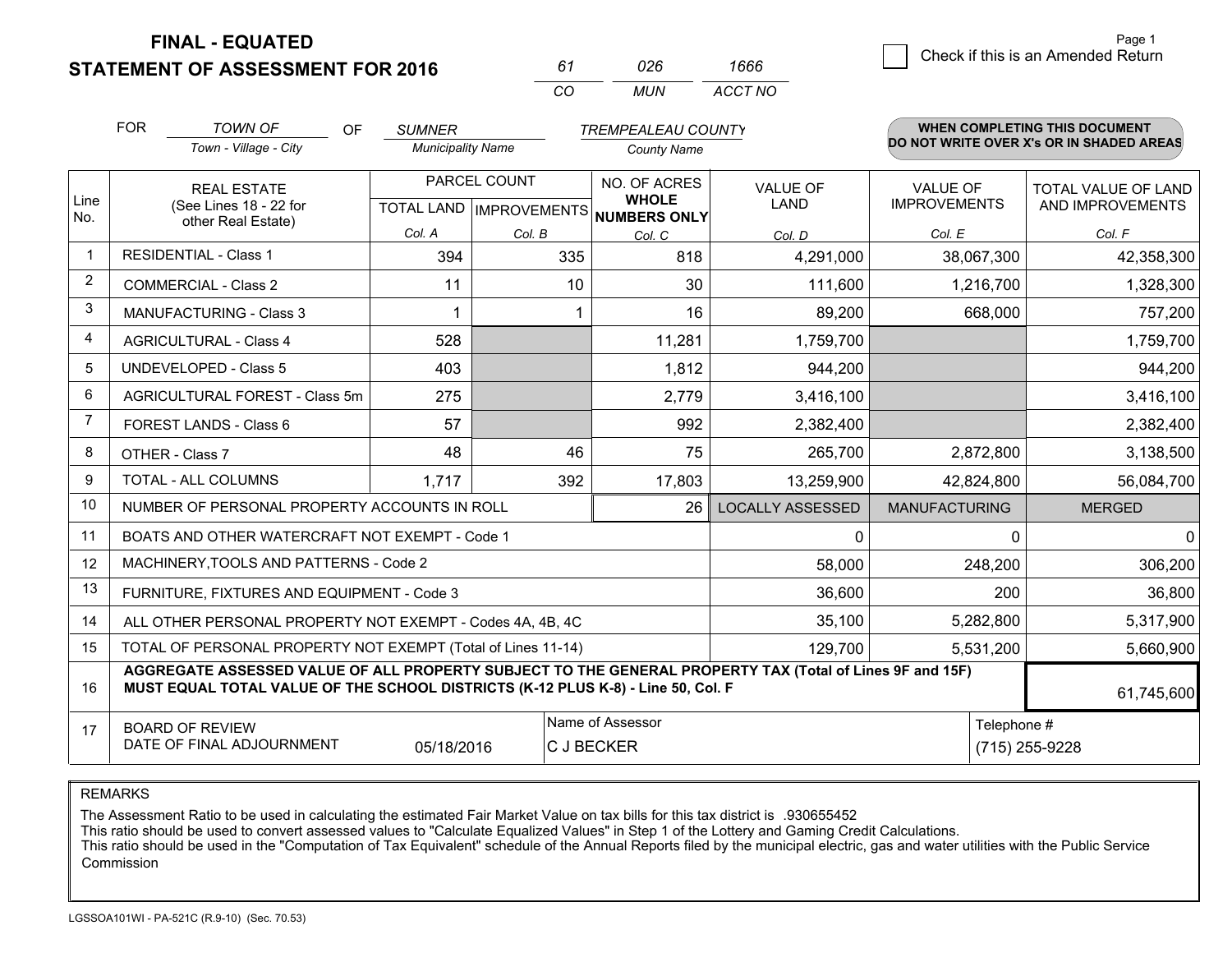*YEAR CO MUN ACCT NO* <sup>2016</sup> <sup>61</sup> <sup>026</sup> <sup>1666</sup>

Do not confuse FOREST LANDS (Line 7) with FOREST CROPS (in this section) - They are **NOT** the same

| (e) ACRES<br>(e) ACRES                                             | (f) ASSESSED VALUE<br>Entered Before 2005 Managed Forest - Ferrous Mining CLOSED @ \$8.27 per acre<br>(f) ASSESSED VALUE |  |
|--------------------------------------------------------------------|--------------------------------------------------------------------------------------------------------------------------|--|
|                                                                    |                                                                                                                          |  |
|                                                                    |                                                                                                                          |  |
|                                                                    |                                                                                                                          |  |
|                                                                    |                                                                                                                          |  |
|                                                                    |                                                                                                                          |  |
| Entered Before 2005 Managed Forest - CLOSED @ \$1.87 per acre      |                                                                                                                          |  |
| (e) ACRES                                                          | (f) ASSESSED VALUE                                                                                                       |  |
|                                                                    | 3,151,000                                                                                                                |  |
|                                                                    |                                                                                                                          |  |
| (e) ACRES                                                          | (f) ASSESSED VALUE                                                                                                       |  |
|                                                                    |                                                                                                                          |  |
| 560.02                                                             | 1,164,300                                                                                                                |  |
| (d) County (NOT FOREST CROP) Acres                                 | (e) Other Acres                                                                                                          |  |
|                                                                    | 360.36                                                                                                                   |  |
| Assessed Value of Sec. 70.43 Corrections of Errors by Assessors    |                                                                                                                          |  |
| (c1) REAL ESTATE                                                   | (c2) PERSONAL                                                                                                            |  |
|                                                                    |                                                                                                                          |  |
| Mfg. Equated Value of Sec.70.43 Corrections of Errors by Assessors |                                                                                                                          |  |
| (f1) REAL ESTATE                                                   | (f2) PERSONAL                                                                                                            |  |
|                                                                    |                                                                                                                          |  |
|                                                                    | 1,579.72<br>Entered After 2004 Managed Forest - CLOSED @ \$10.68 per acre                                                |  |

## **SPECIAL DISTRICTS**

| Line<br>No. | Enter 6-digit<br>Special District<br>Code (Col. A) | <b>Account</b><br><b>Number</b> | <b>Special District Name</b> | <b>Locally Assessed Value</b><br>of Real Estate and | Mfg Value of Real Estate<br>and Personal Property | <b>Merged Value of</b><br><b>Real Estate and</b><br>Personal Property (Col. F) |
|-------------|----------------------------------------------------|---------------------------------|------------------------------|-----------------------------------------------------|---------------------------------------------------|--------------------------------------------------------------------------------|
|             |                                                    | (Col. B)                        | (Col. C)                     | Personal Property (Col. D)                          | (Col. E)                                          |                                                                                |
| 24          |                                                    |                                 |                              |                                                     |                                                   |                                                                                |
| 25          |                                                    |                                 |                              |                                                     |                                                   |                                                                                |
| 26          |                                                    |                                 |                              |                                                     |                                                   |                                                                                |
| 27          |                                                    |                                 |                              |                                                     |                                                   |                                                                                |
| 28          |                                                    |                                 |                              |                                                     |                                                   |                                                                                |
| 29          |                                                    |                                 |                              |                                                     |                                                   |                                                                                |
| 30          |                                                    |                                 |                              |                                                     |                                                   |                                                                                |
| 31          |                                                    |                                 |                              |                                                     |                                                   |                                                                                |
| 32          |                                                    |                                 |                              |                                                     |                                                   |                                                                                |
| 33          |                                                    |                                 |                              |                                                     |                                                   |                                                                                |
| 34          |                                                    |                                 |                              |                                                     |                                                   |                                                                                |
| 35          |                                                    |                                 |                              |                                                     |                                                   |                                                                                |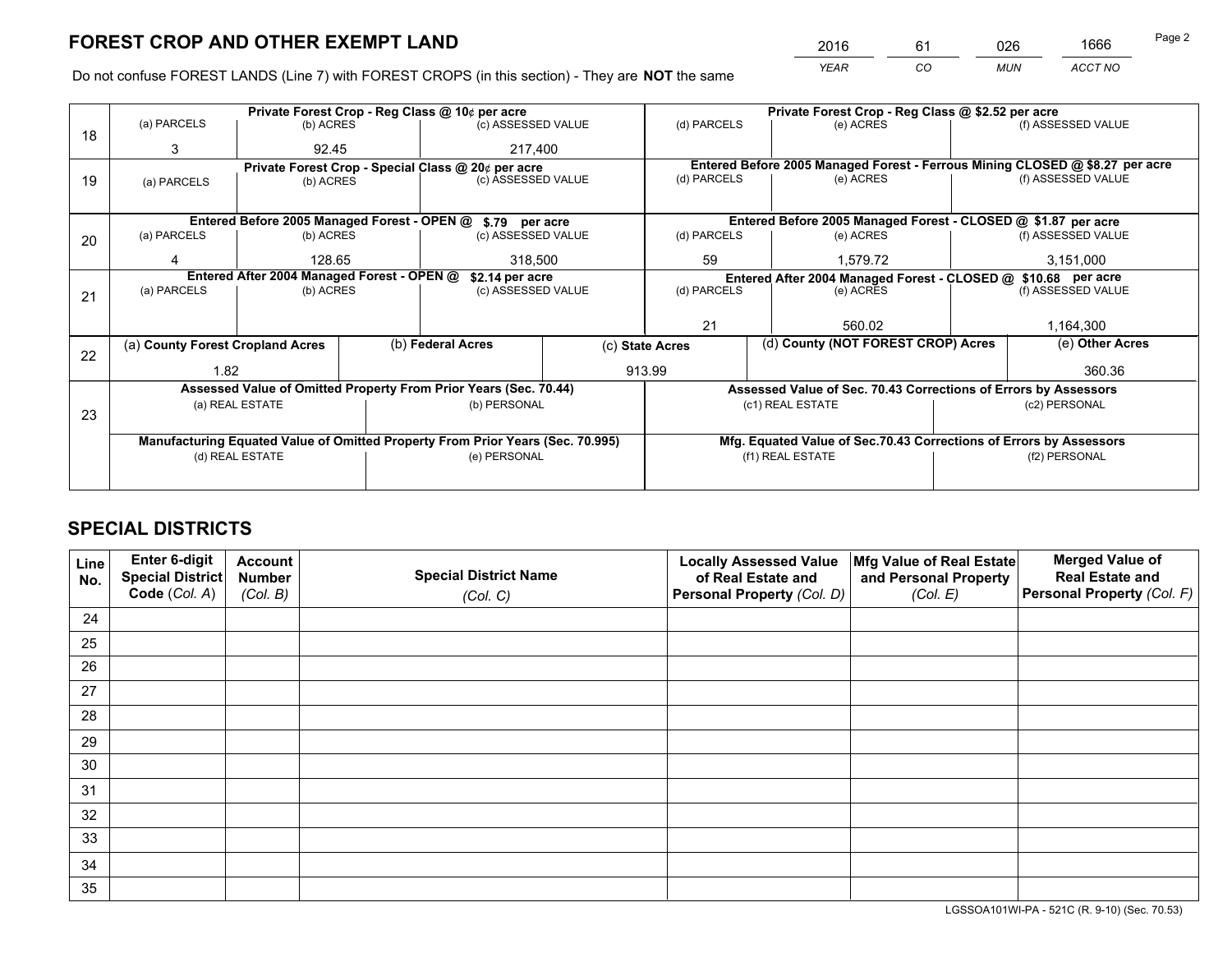|             |                                                                 |                                             |                                                         | <b>YEAR</b>                                                                       | CO<br><b>MUN</b>                                              | ACCT NO                                                                        |
|-------------|-----------------------------------------------------------------|---------------------------------------------|---------------------------------------------------------|-----------------------------------------------------------------------------------|---------------------------------------------------------------|--------------------------------------------------------------------------------|
| Line<br>No. | <b>Enter 6-digit</b><br><b>School District</b><br>Code (Col. A) | <b>Account</b><br><b>Number</b><br>(Col. B) | <b>School District Name</b><br>(Col. C)                 | <b>Locally Assessed Value</b><br>of Real Estate and<br>Personal Property (Col. D) | Mfg Value of Real Estate<br>and Personal Property<br>(Col. E) | <b>Merged Value of</b><br><b>Real Estate and</b><br>Personal Property (Col. F) |
|             | A. SCHOOL DISTRICTS (K-8 and K-12)                              |                                             |                                                         |                                                                                   |                                                               |                                                                                |
| 36          | 614186                                                          | 0363                                        | SCH D OF OSSEO-FAIRCHILD                                | 55,457,200                                                                        | 6,288,400                                                     | 61,745,600                                                                     |
| 37          |                                                                 |                                             |                                                         |                                                                                   |                                                               |                                                                                |
| 38          |                                                                 |                                             |                                                         |                                                                                   |                                                               |                                                                                |
| 39          |                                                                 |                                             |                                                         |                                                                                   |                                                               |                                                                                |
| 40          |                                                                 |                                             |                                                         |                                                                                   |                                                               |                                                                                |
| 41          |                                                                 |                                             |                                                         |                                                                                   |                                                               |                                                                                |
| 42<br>43    |                                                                 |                                             |                                                         |                                                                                   |                                                               |                                                                                |
|             |                                                                 |                                             |                                                         |                                                                                   |                                                               |                                                                                |
| 44<br>45    |                                                                 |                                             |                                                         |                                                                                   |                                                               |                                                                                |
| 46          |                                                                 |                                             |                                                         |                                                                                   |                                                               |                                                                                |
| 47          |                                                                 |                                             |                                                         |                                                                                   |                                                               |                                                                                |
| 48          |                                                                 |                                             |                                                         |                                                                                   |                                                               |                                                                                |
| 49          |                                                                 |                                             |                                                         |                                                                                   |                                                               |                                                                                |
| 50          |                                                                 |                                             | TOTAL ASSESSED VALUE OF SCHOOL DISTRICTS (K-8 and K-12) | 55,457,200                                                                        | 6,288,400                                                     | 61,745,600                                                                     |
|             | <b>B.</b><br><b>UNION HIGH SCHOOL DISTRICTS</b>                 |                                             |                                                         |                                                                                   |                                                               |                                                                                |
| 51          |                                                                 |                                             |                                                         |                                                                                   |                                                               |                                                                                |
| 52          |                                                                 |                                             |                                                         |                                                                                   |                                                               |                                                                                |
| 53          |                                                                 |                                             |                                                         |                                                                                   |                                                               |                                                                                |
| 54          |                                                                 |                                             |                                                         |                                                                                   |                                                               |                                                                                |
| 55          |                                                                 |                                             | TOTAL ASSESSED VALUE OF UNION HIGH SCHOOLS              |                                                                                   |                                                               |                                                                                |
|             | C.<br><b>TECHNICAL COLLEGE DISTRICTS</b>                        |                                             |                                                         |                                                                                   |                                                               |                                                                                |
| 56          | 000100                                                          | 0001                                        | CHIPPEWA VALLEY TECHNICAL COLLEGE EAUC                  | 55,457,200                                                                        | 6,288,400                                                     | 61,745,600                                                                     |
| 57<br>58    |                                                                 |                                             |                                                         |                                                                                   |                                                               |                                                                                |
| 59          |                                                                 |                                             | TOTAL ASSESSED VALUE OF TECHNICAL COLLEGES              | 55,457,200                                                                        | 6,288,400                                                     | 61,745,600                                                                     |
|             |                                                                 |                                             |                                                         |                                                                                   |                                                               |                                                                                |

61

026

# *I hereby certify, to the best of my knowledge and belief, this form is complete and correct.*

**SCHOOL DISTRICTS**

| Print name of preparer | Title                    |                | Date (MM / DD / CCYY) |
|------------------------|--------------------------|----------------|-----------------------|
|                        |                          |                |                       |
| Signature of preparer  | Contact Telephone Number | E-mail address |                       |
|                        | $\sim$                   |                |                       |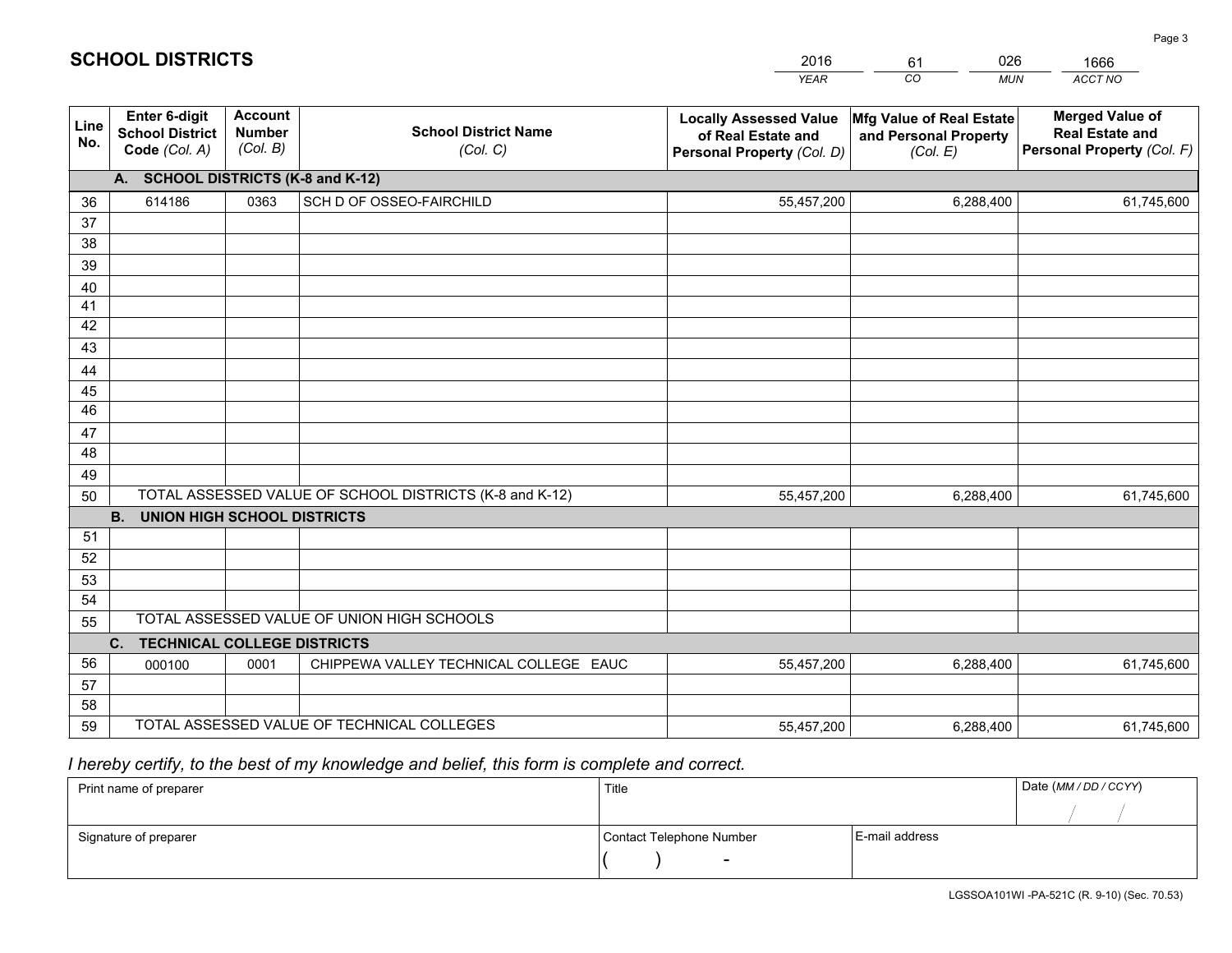## **HIGHLIGHTS**

- 1. Complete the Statement of Assessment after the Board of Review. Reflect any changes made there.
- 2. Use black ink to complete.
- 3. Line 16 must equal Line 50, Col D.
- 4. Line 55 must equal the total of K-8 schools listed on lines 36-49. Do not include K-12 schools in this comparision.
- 5. Line 59, Col. D must equal Line 16.
- 6. Special District, School District and Technical College District values must include both real estate and personal property. Examples of Special districts are: town sanitary districts, public inland lake protection and rehabilitation districts, and metropolitan sewerage districts.
- 7. DO NOT INCLUDE Manufacturing property values.DOR will print these values on the final SOA.

JANE BROWN TOWN OF SUMNER N51722 CONDENSERY RD OSSEO, WI 54758 - 9745

TOWN OF SUMNER **JANE BROWN** 

N51722 CONDENSERY RD OSSEO, WI 54758 - 9745

 8. Accuracy of this form is very important. The values reported directly affect the equalized value DOR calculates for school and special districts.

### **Page 1:**

 If not prefilled, enter the tax year,county and municipal code,municipal type, municipal name and county name on the top of form.

Check the Amended box, if filing an amended / corrected SOA.

 Report the parcel count, acres and assessed value of taxable general property, total parcel count, (real and personal), total acres, and values from final figures set by the Board of Review.

- A. Real Estate land and improvements (buildings, etc.) is reported on lines 1 8, total line 9.
- B. Personal Property is reported on lines 11 14, Column D, total line 15.
- C. To complete this report, use the computer produced summary of the assessment roll that shows these amounts.
- D. Use whole numbers only.
- E. Add each line across and each column down to verify entries.

### **Page 2:**

- A. Report Special Items (not subject to general property tax).
- 1. Private Forest Croplands and Managed Forest Lands are reported on lines 18,19, 20 and 21. Be sure to report assessed values **NOT** taxes.
- 2. You should have copies of the orders of entry, orders of withdrawal, etc., to update your assessment roll.
	- 3. Show hundredths of acres (e.g. 39.75).
- 4. Tax exempt lands are reported on line 22.
- 5. Omitted property and sec. 70.43, Wis. Stats., corrections of errors by assessor are reported on line 23. Report real estate and personal property separately. These should be for **prior years**, not something found on the current assessment roll after the board of review.
- B. Special District (Lines 24-35) Include the value of both real and personal property.
- The Department of Revenue (DOR) preprints much of the information regarding names and codes for schools, special districts,etc. If a district is not listed, enter the name and value only, DOR will enter the proper code.

## **Page 3 School Districts:**

Include the value of both real and personal property.

Report School District (regular, elementary, union high school, and technical college).

- 1. Regular (K-12) and Elementary (K-8) school values are reported on lines 36-49, total on line 50.
- 2. Union High School (UHS) (use only if elementary schools are listed on lines 36-49) are reported on lines 51-54. UHS total value (line 55) must equal to the total **elementary school** values reported on lines 36-49. Do notinclude K-12 schools in this comparison.
- 3. Technical College values are reported on lines 56-58, total on line 59.
- 4. Use the computer summary that shows these amounts to complete this report.

#### **This form is due the second Monday in June. File this report only after your Board of Review is complete.**

 *If you have questions: Return forms to:*

Fax number: (608) 264-6887 PO Box 8971

 Email: lgs@revenue.wi.gov Wisconsin Department of Revenue Call: (608) 261-5341 Local Government Services Section 6-97Madison WI 53708-8971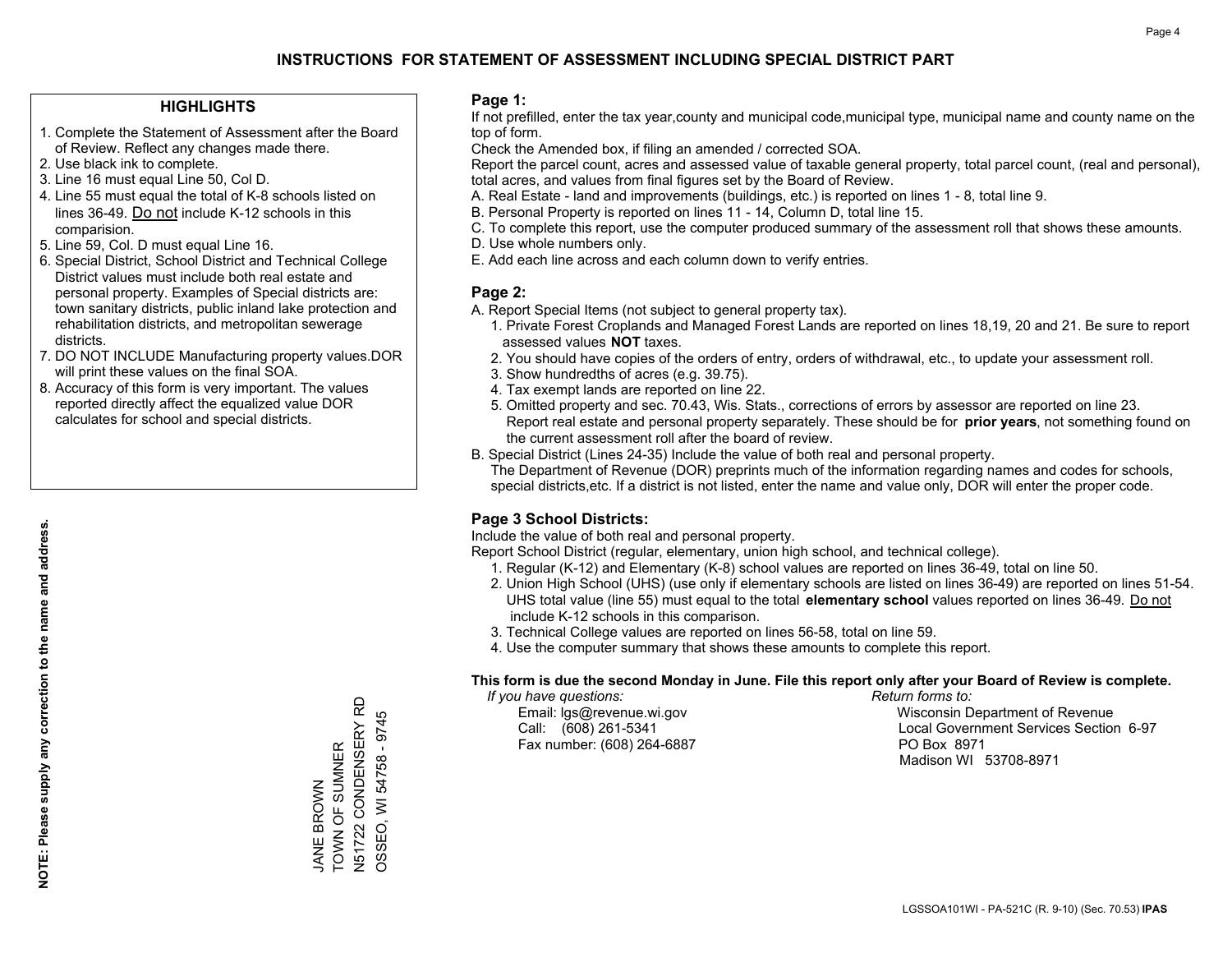**STATEMENT OF ASSESSMENT FOR 2016** 

| 67       | N28 | 1667    |
|----------|-----|---------|
| $\cdots$ | MUN | ACCT NO |

|                | <b>FOR</b><br><b>TOWN OF</b><br><b>OF</b><br>TREMPEALEAU<br><b>TREMPEALEAU COUNTY</b>                                                                                                        |                                                           |                          |              |                                                                     | WHEN COMPLETING THIS DOCUMENT<br>DO NOT WRITE OVER X's OR IN SHADED AREAS |                                 |                                         |
|----------------|----------------------------------------------------------------------------------------------------------------------------------------------------------------------------------------------|-----------------------------------------------------------|--------------------------|--------------|---------------------------------------------------------------------|---------------------------------------------------------------------------|---------------------------------|-----------------------------------------|
|                |                                                                                                                                                                                              | Town - Village - City                                     | <b>Municipality Name</b> |              | <b>County Name</b>                                                  |                                                                           |                                 |                                         |
| Line<br>No.    |                                                                                                                                                                                              | <b>REAL ESTATE</b><br>(See Lines 18 - 22 for              |                          | PARCEL COUNT | NO. OF ACRES<br><b>WHOLE</b><br>TOTAL LAND MPROVEMENTS NUMBERS ONLY | <b>VALUE OF</b><br><b>LAND</b>                                            | VALUE OF<br><b>IMPROVEMENTS</b> | TOTAL VALUE OF LAND<br>AND IMPROVEMENTS |
|                |                                                                                                                                                                                              | other Real Estate)                                        | Col. A                   | Col. B       | Col. C                                                              | Col. D                                                                    | Col. E                          | Col. F                                  |
| $\overline{1}$ |                                                                                                                                                                                              | <b>RESIDENTIAL - Class 1</b>                              | 830                      | 723          | 1,311                                                               | 14,256,100                                                                | 99,837,200                      | 114,093,300                             |
| $\overline{2}$ |                                                                                                                                                                                              | <b>COMMERCIAL - Class 2</b>                               | 38                       | 32           | 239                                                                 | 1,517,500                                                                 | 4,165,200                       | 5,682,700                               |
| 3              |                                                                                                                                                                                              | MANUFACTURING - Class 3                                   | 4                        | 2            | 53                                                                  | 385,900                                                                   | 1,551,100                       | 1,937,000                               |
| $\overline{4}$ |                                                                                                                                                                                              | <b>AGRICULTURAL - Class 4</b>                             | 824                      |              | 18,352                                                              | 2,302,800                                                                 |                                 | 2,302,800                               |
| 5              |                                                                                                                                                                                              | <b>UNDEVELOPED - Class 5</b>                              | 282                      |              | 2,356                                                               | 795,600                                                                   |                                 | 795,600                                 |
| 6              | AGRICULTURAL FOREST - Class 5m                                                                                                                                                               |                                                           | 193                      |              | 2,826                                                               | 3,675,200                                                                 |                                 | 3,675,200                               |
| 7              | FOREST LANDS - Class 6                                                                                                                                                                       |                                                           | 93                       |              | 1,217                                                               | 3,130,900                                                                 |                                 | 3,130,900                               |
| 8              |                                                                                                                                                                                              | OTHER - Class 7                                           | 107                      | 107          | 177                                                                 | 779,700                                                                   | 8,386,700                       | 9,166,400                               |
| 9              |                                                                                                                                                                                              | TOTAL - ALL COLUMNS                                       | 2,371                    | 864          | 26,531                                                              | 26,843,700                                                                | 113,940,200                     | 140,783,900                             |
| 10             |                                                                                                                                                                                              | NUMBER OF PERSONAL PROPERTY ACCOUNTS IN ROLL              |                          |              | 48                                                                  | <b>LOCALLY ASSESSED</b>                                                   | <b>MANUFACTURING</b>            | <b>MERGED</b>                           |
| 11             |                                                                                                                                                                                              | BOATS AND OTHER WATERCRAFT NOT EXEMPT - Code 1            |                          |              |                                                                     | 0                                                                         | 0                               | $\mathbf 0$                             |
| 12             |                                                                                                                                                                                              | MACHINERY, TOOLS AND PATTERNS - Code 2                    |                          |              |                                                                     | 374,800                                                                   | 130,900                         | 505,700                                 |
| 13             |                                                                                                                                                                                              | FURNITURE, FIXTURES AND EQUIPMENT - Code 3                |                          |              |                                                                     | 115,700                                                                   | 7,900                           | 123,600                                 |
| 14             |                                                                                                                                                                                              | ALL OTHER PERSONAL PROPERTY NOT EXEMPT - Codes 4A, 4B, 4C |                          |              |                                                                     | 53,400                                                                    | 3,800                           | 57,200                                  |
| 15             | TOTAL OF PERSONAL PROPERTY NOT EXEMPT (Total of Lines 11-14)                                                                                                                                 |                                                           |                          |              |                                                                     | 543,900                                                                   | 142,600                         | 686,500                                 |
| 16             | AGGREGATE ASSESSED VALUE OF ALL PROPERTY SUBJECT TO THE GENERAL PROPERTY TAX (Total of Lines 9F and 15F)<br>MUST EQUAL TOTAL VALUE OF THE SCHOOL DISTRICTS (K-12 PLUS K-8) - Line 50, Col. F |                                                           |                          |              |                                                                     |                                                                           | 141,470,400                     |                                         |
| 17             | Name of Assessor<br><b>BOARD OF REVIEW</b><br>DATE OF FINAL ADJOURNMENT<br><b>JEROME PROCHNOW</b><br>05/26/2016                                                                              |                                                           |                          |              |                                                                     |                                                                           | Telephone #                     | $(715)$ 231-1253                        |

REMARKS

The Assessment Ratio to be used in calculating the estimated Fair Market Value on tax bills for this tax district is .865775451

This ratio should be used to convert assessed values to "Calculate Equalized Values" in Step 1 of the Lottery and Gaming Credit Calculations.<br>This ratio should be used in the "Computation of Tax Equivalent" schedule of the Commission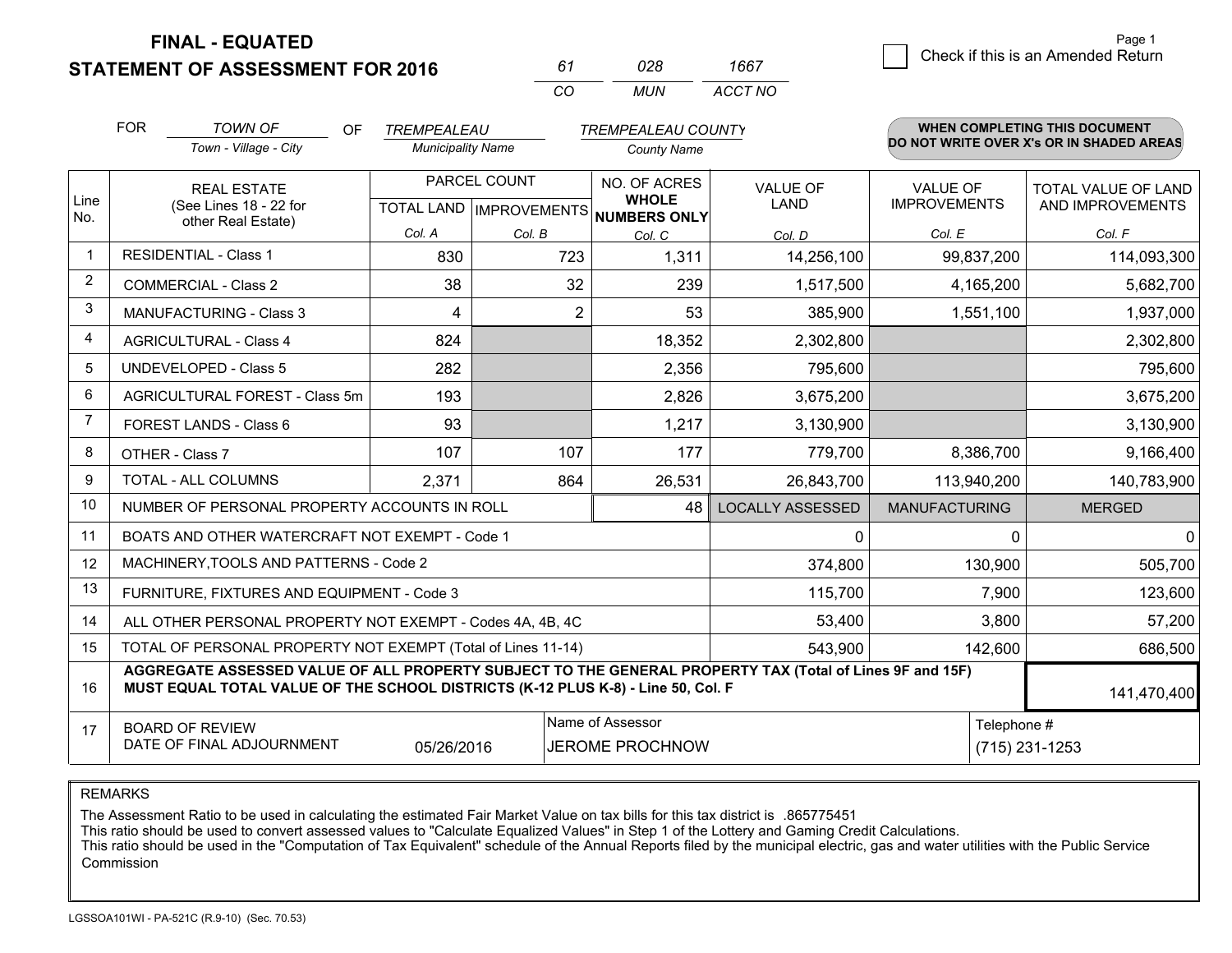*YEAR CO MUN ACCT NO* <sup>2016</sup> <sup>61</sup> <sup>028</sup> <sup>1667</sup>

Do not confuse FOREST LANDS (Line 7) with FOREST CROPS (in this section) - They are **NOT** the same

|    |                                                               |                                  |  | Private Forest Crop - Reg Class @ 10¢ per acre                                 |                                      |                          | Private Forest Crop - Reg Class @ \$2.52 per acre                            |               |                    |
|----|---------------------------------------------------------------|----------------------------------|--|--------------------------------------------------------------------------------|--------------------------------------|--------------------------|------------------------------------------------------------------------------|---------------|--------------------|
| 18 | (a) PARCELS                                                   | (b) ACRES                        |  | (c) ASSESSED VALUE                                                             |                                      | (d) PARCELS              | (e) ACRES                                                                    |               | (f) ASSESSED VALUE |
|    | 5                                                             | 166.03                           |  | 431.700                                                                        |                                      |                          |                                                                              |               |                    |
|    |                                                               |                                  |  | Private Forest Crop - Special Class @ 20¢ per acre                             |                                      |                          | Entered Before 2005 Managed Forest - Ferrous Mining CLOSED @ \$8.27 per acre |               |                    |
| 19 | (a) PARCELS                                                   | (b) ACRES                        |  | (c) ASSESSED VALUE                                                             |                                      | (d) PARCELS              | (e) ACRES                                                                    |               | (f) ASSESSED VALUE |
|    |                                                               |                                  |  |                                                                                |                                      |                          |                                                                              |               |                    |
|    |                                                               |                                  |  | Entered Before 2005 Managed Forest - OPEN @ \$.79 per acre                     |                                      |                          | Entered Before 2005 Managed Forest - CLOSED @ \$1.87 per acre                |               |                    |
| 20 | (a) PARCELS                                                   | (b) ACRES                        |  | (c) ASSESSED VALUE                                                             |                                      | (d) PARCELS              | (e) ACRES                                                                    |               |                    |
|    | 5                                                             | 101                              |  | 262.600                                                                        |                                      | 44                       | 1.018.14                                                                     |               |                    |
|    | Entered After 2004 Managed Forest - OPEN @<br>\$2.14 per acre |                                  |  |                                                                                |                                      |                          | Entered After 2004 Managed Forest - CLOSED @ \$10.68 per acre                |               | 2,534,100          |
| 21 | (a) PARCELS                                                   | (b) ACRES                        |  | (c) ASSESSED VALUE                                                             |                                      | (d) PARCELS<br>(e) ACRES |                                                                              |               | (f) ASSESSED VALUE |
|    |                                                               |                                  |  |                                                                                |                                      |                          |                                                                              |               |                    |
|    |                                                               | 80                               |  | 208,000                                                                        |                                      | 16                       | 396.19                                                                       |               | 1,030,100          |
| 22 |                                                               | (a) County Forest Cropland Acres |  |                                                                                | (b) Federal Acres<br>(c) State Acres |                          | (d) County (NOT FOREST CROP) Acres                                           |               | (e) Other Acres    |
|    |                                                               |                                  |  | 4,206.42                                                                       |                                      | 1,840.21<br>75.89        |                                                                              |               | 225.1              |
|    |                                                               |                                  |  | Assessed Value of Omitted Property From Prior Years (Sec. 70.44)               |                                      |                          | Assessed Value of Sec. 70.43 Corrections of Errors by Assessors              |               |                    |
|    |                                                               | (a) REAL ESTATE                  |  | (b) PERSONAL                                                                   |                                      |                          | (c1) REAL ESTATE                                                             |               | (c2) PERSONAL      |
| 23 |                                                               |                                  |  |                                                                                |                                      |                          |                                                                              |               |                    |
|    |                                                               |                                  |  | Manufacturing Equated Value of Omitted Property From Prior Years (Sec. 70.995) |                                      |                          | Mfg. Equated Value of Sec.70.43 Corrections of Errors by Assessors           |               |                    |
|    |                                                               | (d) REAL ESTATE                  |  | (e) PERSONAL                                                                   |                                      | (f1) REAL ESTATE         |                                                                              | (f2) PERSONAL |                    |
|    |                                                               |                                  |  |                                                                                |                                      |                          |                                                                              |               |                    |

## **SPECIAL DISTRICTS**

| Line<br>No. | <b>Enter 6-digit</b><br><b>Special District</b><br>Code (Col. A) | Account<br><b>Number</b><br>(Col. B) | <b>Special District Name</b><br>(Col. C)   | <b>Locally Assessed Value</b><br>of Real Estate and<br><b>Personal Property (Col. D)</b> | Mfg Value of Real Estate<br>and Personal Property<br>(Col. E) | <b>Merged Value of</b><br><b>Real Estate and</b><br>Personal Property (Col. F) |
|-------------|------------------------------------------------------------------|--------------------------------------|--------------------------------------------|------------------------------------------------------------------------------------------|---------------------------------------------------------------|--------------------------------------------------------------------------------|
| 24          | 618030                                                           | 0389                                 | T TREMPEALEAU PUB INLAND LAKE & REHAB DIST | 139,390,800                                                                              | 2,079,600                                                     | 141,470,400                                                                    |
| 25          |                                                                  |                                      |                                            |                                                                                          |                                                               |                                                                                |
| 26          |                                                                  |                                      |                                            |                                                                                          |                                                               |                                                                                |
| 27          |                                                                  |                                      |                                            |                                                                                          |                                                               |                                                                                |
| 28          |                                                                  |                                      |                                            |                                                                                          |                                                               |                                                                                |
| 29          |                                                                  |                                      |                                            |                                                                                          |                                                               |                                                                                |
| 30          |                                                                  |                                      |                                            |                                                                                          |                                                               |                                                                                |
| 31          |                                                                  |                                      |                                            |                                                                                          |                                                               |                                                                                |
| 32          |                                                                  |                                      |                                            |                                                                                          |                                                               |                                                                                |
| 33          |                                                                  |                                      |                                            |                                                                                          |                                                               |                                                                                |
| 34          |                                                                  |                                      |                                            |                                                                                          |                                                               |                                                                                |
| 35          |                                                                  |                                      |                                            |                                                                                          |                                                               |                                                                                |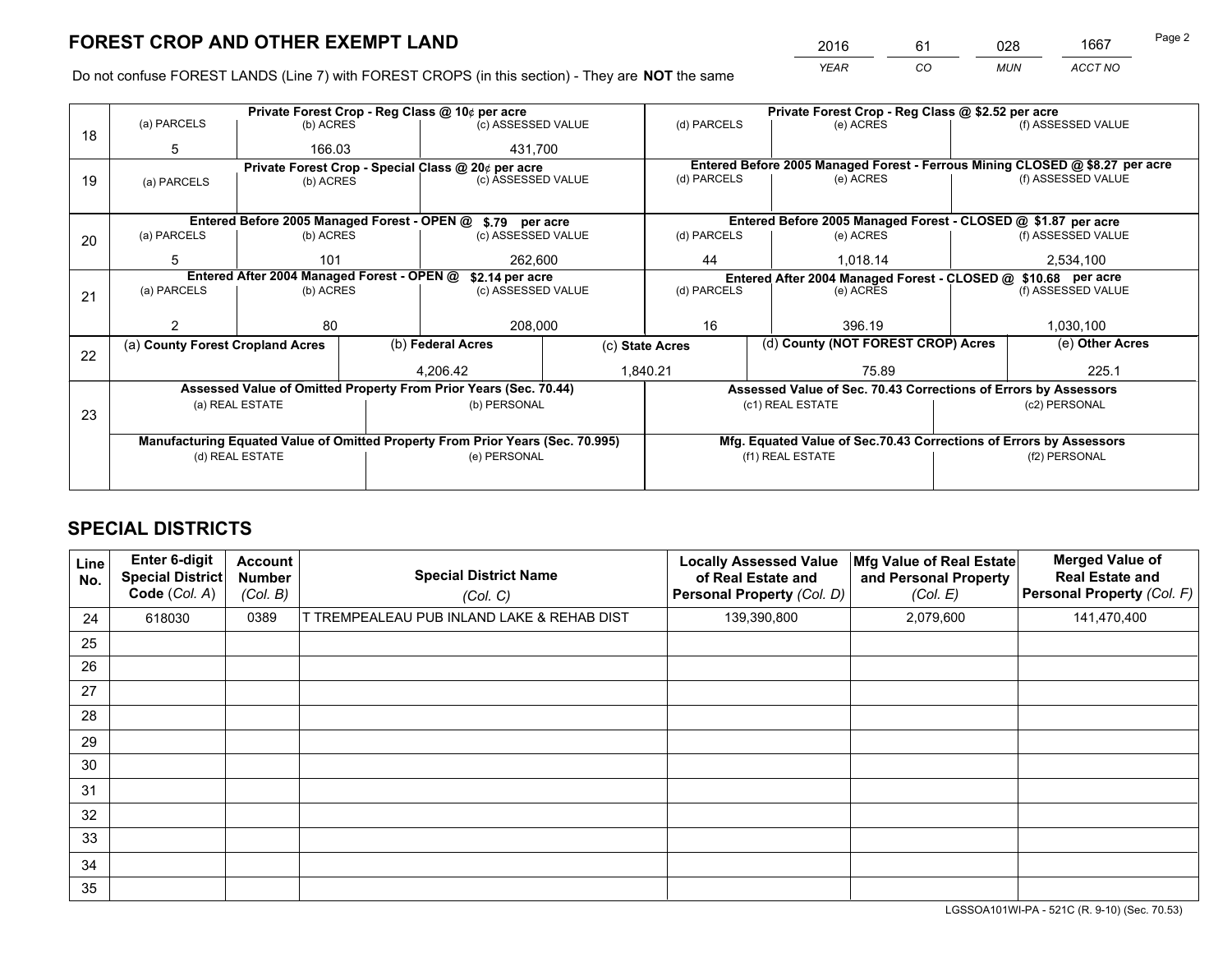|                 |                                                                 |                                             |                                                         | <b>YEAR</b>                                                                       | CO<br><b>MUN</b>                                              | ACCT NO                                                                        |
|-----------------|-----------------------------------------------------------------|---------------------------------------------|---------------------------------------------------------|-----------------------------------------------------------------------------------|---------------------------------------------------------------|--------------------------------------------------------------------------------|
| Line<br>No.     | <b>Enter 6-digit</b><br><b>School District</b><br>Code (Col. A) | <b>Account</b><br><b>Number</b><br>(Col. B) | <b>School District Name</b><br>(Col. C)                 | <b>Locally Assessed Value</b><br>of Real Estate and<br>Personal Property (Col. D) | Mfg Value of Real Estate<br>and Personal Property<br>(Col. E) | <b>Merged Value of</b><br><b>Real Estate and</b><br>Personal Property (Col. F) |
|                 | A. SCHOOL DISTRICTS (K-8 and K-12)                              |                                             |                                                         |                                                                                   |                                                               |                                                                                |
| 36              | 610154                                                          | 0358                                        | <b>SCH D OF ARCADIA</b>                                 | 3,128,500                                                                         |                                                               | 3,128,500                                                                      |
| 37              | 612009                                                          | 0361                                        | SCH D OF GALESVILLE-ETTRICK                             | 136,262,300                                                                       | 2,079,600                                                     | 138,341,900                                                                    |
| 38              |                                                                 |                                             |                                                         |                                                                                   |                                                               |                                                                                |
| 39              |                                                                 |                                             |                                                         |                                                                                   |                                                               |                                                                                |
| 40              |                                                                 |                                             |                                                         |                                                                                   |                                                               |                                                                                |
| 41              |                                                                 |                                             |                                                         |                                                                                   |                                                               |                                                                                |
| 42              |                                                                 |                                             |                                                         |                                                                                   |                                                               |                                                                                |
| 43              |                                                                 |                                             |                                                         |                                                                                   |                                                               |                                                                                |
| 44<br>45        |                                                                 |                                             |                                                         |                                                                                   |                                                               |                                                                                |
| $\overline{46}$ |                                                                 |                                             |                                                         |                                                                                   |                                                               |                                                                                |
| 47              |                                                                 |                                             |                                                         |                                                                                   |                                                               |                                                                                |
| 48              |                                                                 |                                             |                                                         |                                                                                   |                                                               |                                                                                |
| 49              |                                                                 |                                             |                                                         |                                                                                   |                                                               |                                                                                |
| 50              |                                                                 |                                             | TOTAL ASSESSED VALUE OF SCHOOL DISTRICTS (K-8 and K-12) | 139,390,800                                                                       | 2,079,600                                                     | 141,470,400                                                                    |
|                 | <b>B.</b><br><b>UNION HIGH SCHOOL DISTRICTS</b>                 |                                             |                                                         |                                                                                   |                                                               |                                                                                |
| 51              |                                                                 |                                             |                                                         |                                                                                   |                                                               |                                                                                |
| 52              |                                                                 |                                             |                                                         |                                                                                   |                                                               |                                                                                |
| 53              |                                                                 |                                             |                                                         |                                                                                   |                                                               |                                                                                |
| 54              |                                                                 |                                             |                                                         |                                                                                   |                                                               |                                                                                |
| 55              |                                                                 |                                             | TOTAL ASSESSED VALUE OF UNION HIGH SCHOOLS              |                                                                                   |                                                               |                                                                                |
|                 | C.<br><b>TECHNICAL COLLEGE DISTRICTS</b>                        |                                             |                                                         |                                                                                   |                                                               |                                                                                |
| 56              | 000200                                                          | 0002                                        | WESTERN TECHNICAL COLLEGE LACR                          | 139,390,800                                                                       | 2,079,600                                                     | 141,470,400                                                                    |
| 57              |                                                                 |                                             |                                                         |                                                                                   |                                                               |                                                                                |
| 58              |                                                                 |                                             | TOTAL ASSESSED VALUE OF TECHNICAL COLLEGES              |                                                                                   |                                                               |                                                                                |
| 59              |                                                                 |                                             |                                                         | 139,390,800                                                                       | 2,079,600                                                     | 141,470,400                                                                    |

61

028

 *I hereby certify, to the best of my knowledge and belief, this form is complete and correct.*

**SCHOOL DISTRICTS**

| Print name of preparer | Title                    |                | Date (MM / DD / CCYY) |
|------------------------|--------------------------|----------------|-----------------------|
|                        |                          |                |                       |
| Signature of preparer  | Contact Telephone Number | E-mail address |                       |
|                        | $\sim$                   |                |                       |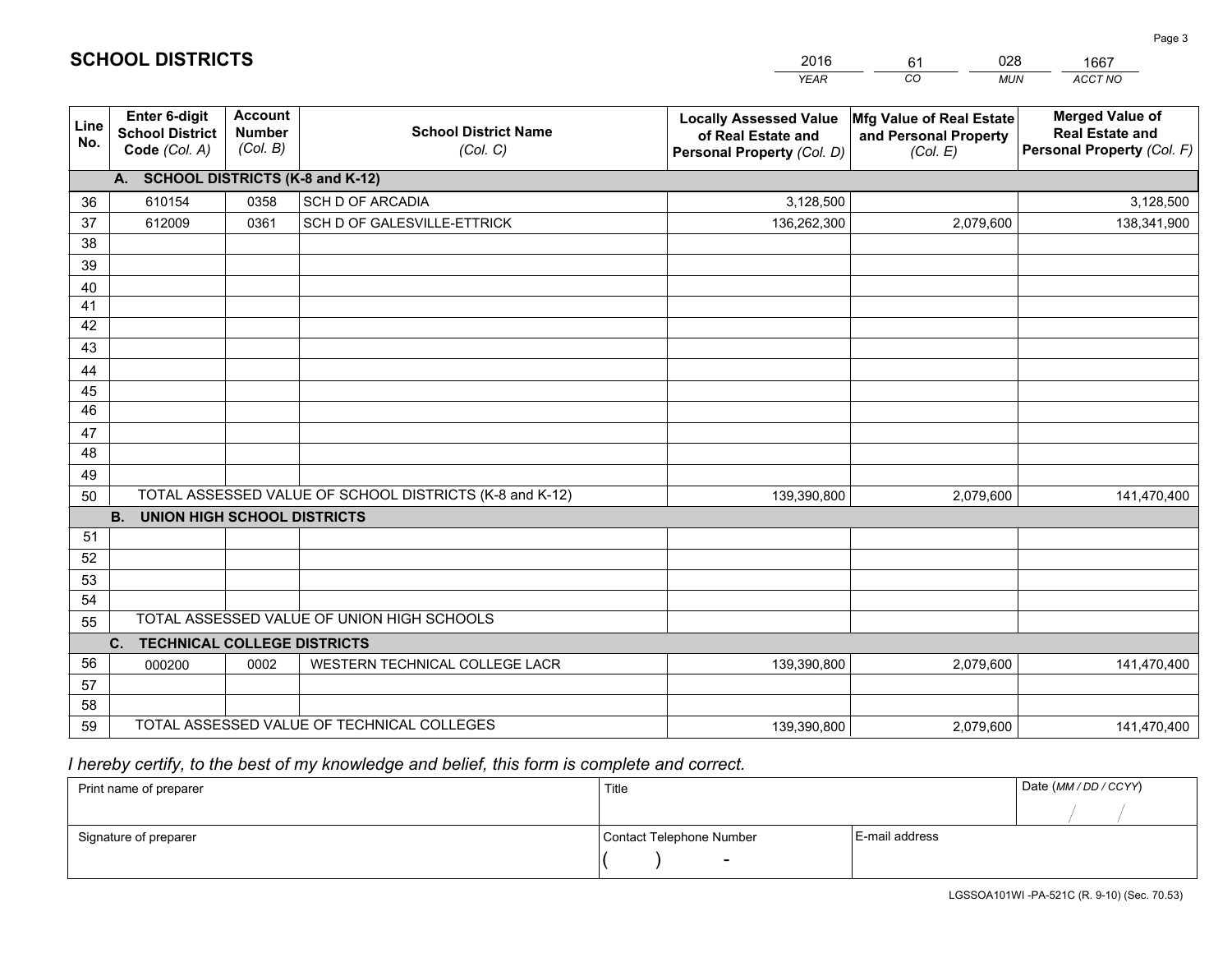## **HIGHLIGHTS**

- 1. Complete the Statement of Assessment after the Board of Review. Reflect any changes made there.
- 2. Use black ink to complete.
- 3. Line 16 must equal Line 50, Col D.
- 4. Line 55 must equal the total of K-8 schools listed on lines 36-49. Do not include K-12 schools in this comparision.
- 5. Line 59, Col. D must equal Line 16.
- 6. Special District, School District and Technical College District values must include both real estate and personal property. Examples of Special districts are: town sanitary districts, public inland lake protection and rehabilitation districts, and metropolitan sewerage districts.
- 7. DO NOT INCLUDE Manufacturing property values.DOR will print these values on the final SOA.

SONJA A BYRNE

TOWN OF TREMPEALEAU W24854 STATE RD 54/93 GALESVILLE, WI 54630 - 8243

SONJA A BYRNE<br>TOWN OF TREMPEALEAU W24854 STATE RD 54/93

GALESVILLE, WI 54630 - 8243

 8. Accuracy of this form is very important. The values reported directly affect the equalized value DOR calculates for school and special districts.

### **Page 1:**

 If not prefilled, enter the tax year,county and municipal code,municipal type, municipal name and county name on the top of form.

Check the Amended box, if filing an amended / corrected SOA.

 Report the parcel count, acres and assessed value of taxable general property, total parcel count, (real and personal), total acres, and values from final figures set by the Board of Review.

- A. Real Estate land and improvements (buildings, etc.) is reported on lines 1 8, total line 9.
- B. Personal Property is reported on lines 11 14, Column D, total line 15.
- C. To complete this report, use the computer produced summary of the assessment roll that shows these amounts.
- D. Use whole numbers only.
- E. Add each line across and each column down to verify entries.

## **Page 2:**

- A. Report Special Items (not subject to general property tax).
- 1. Private Forest Croplands and Managed Forest Lands are reported on lines 18,19, 20 and 21. Be sure to report assessed values **NOT** taxes.
- 2. You should have copies of the orders of entry, orders of withdrawal, etc., to update your assessment roll.
	- 3. Show hundredths of acres (e.g. 39.75).
- 4. Tax exempt lands are reported on line 22.
- 5. Omitted property and sec. 70.43, Wis. Stats., corrections of errors by assessor are reported on line 23. Report real estate and personal property separately. These should be for **prior years**, not something found on the current assessment roll after the board of review.
- B. Special District (Lines 24-35) Include the value of both real and personal property.
- The Department of Revenue (DOR) preprints much of the information regarding names and codes for schools, special districts,etc. If a district is not listed, enter the name and value only, DOR will enter the proper code.

## **Page 3 School Districts:**

Include the value of both real and personal property.

Report School District (regular, elementary, union high school, and technical college).

- 1. Regular (K-12) and Elementary (K-8) school values are reported on lines 36-49, total on line 50.
- 2. Union High School (UHS) (use only if elementary schools are listed on lines 36-49) are reported on lines 51-54. UHS total value (line 55) must equal to the total **elementary school** values reported on lines 36-49. Do notinclude K-12 schools in this comparison.
- 3. Technical College values are reported on lines 56-58, total on line 59.
- 4. Use the computer summary that shows these amounts to complete this report.

#### **This form is due the second Monday in June. File this report only after your Board of Review is complete.**

 *If you have questions: Return forms to:*

Fax number: (608) 264-6887 PO Box 8971

 Email: lgs@revenue.wi.gov Wisconsin Department of Revenue Call: (608) 261-5341 Local Government Services Section 6-97Madison WI 53708-8971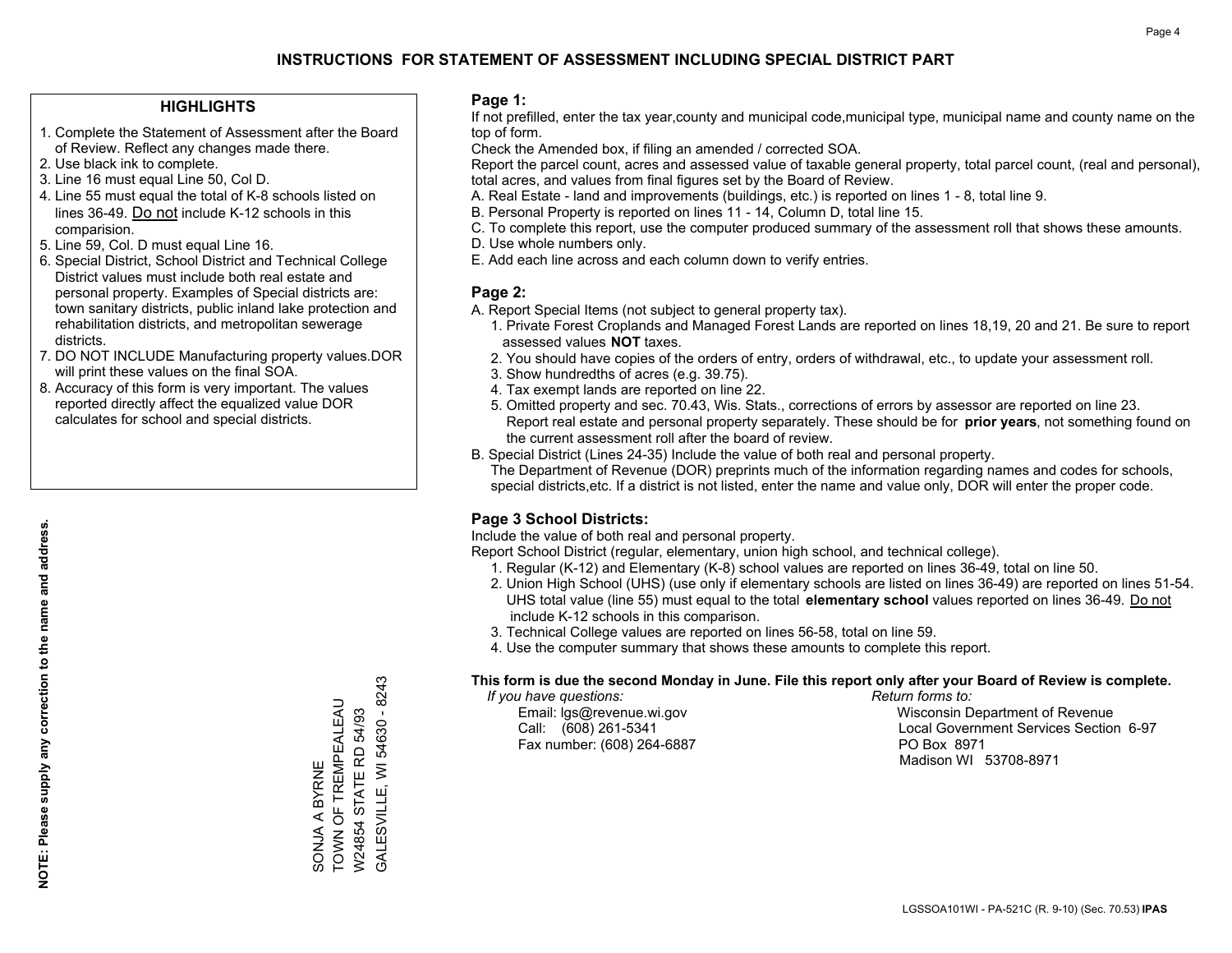**STATEMENT OF ASSESSMENT FOR 2016** 

| 61  | റദറ  | 1668    |
|-----|------|---------|
| CO. | MUN. | ACCT NO |

|                | <b>FOR</b>                                                                                                                                   | <b>TOWN OF</b><br>OF                                                                                                                                                                         | <b>UNITY</b>             |              | <b>TREMPEALEAU COUNTY</b>           |                         |                      | <b>WHEN COMPLETING THIS DOCUMENT</b>     |
|----------------|----------------------------------------------------------------------------------------------------------------------------------------------|----------------------------------------------------------------------------------------------------------------------------------------------------------------------------------------------|--------------------------|--------------|-------------------------------------|-------------------------|----------------------|------------------------------------------|
|                |                                                                                                                                              | Town - Village - City                                                                                                                                                                        | <b>Municipality Name</b> |              | <b>County Name</b>                  |                         |                      | DO NOT WRITE OVER X's OR IN SHADED AREAS |
| Line           |                                                                                                                                              | <b>REAL ESTATE</b>                                                                                                                                                                           |                          | PARCEL COUNT | NO. OF ACRES<br><b>WHOLE</b>        | <b>VALUE OF</b>         | <b>VALUE OF</b>      | TOTAL VALUE OF LAND                      |
| No.            |                                                                                                                                              | (See Lines 18 - 22 for<br>other Real Estate)                                                                                                                                                 |                          |              | TOTAL LAND MPROVEMENTS NUMBERS ONLY | LAND                    | <b>IMPROVEMENTS</b>  | AND IMPROVEMENTS                         |
|                |                                                                                                                                              |                                                                                                                                                                                              | Col. A                   | Col. B       | Col. C                              | Col. D                  | Col. E               | Col. F                                   |
| -1             |                                                                                                                                              | <b>RESIDENTIAL - Class 1</b>                                                                                                                                                                 | 239                      | 216          | 700                                 | 4,672,900               | 21,628,400           | 26,301,300                               |
| $\overline{2}$ |                                                                                                                                              | <b>COMMERCIAL - Class 2</b>                                                                                                                                                                  | 3                        | 2            | 5                                   | 62,000                  | 173,900              | 235,900                                  |
| 3              |                                                                                                                                              | <b>MANUFACTURING - Class 3</b>                                                                                                                                                               |                          |              |                                     | 25,500                  | 177,700              | 203,200                                  |
| 4              |                                                                                                                                              | <b>AGRICULTURAL - Class 4</b>                                                                                                                                                                | 561                      |              | 11,353                              | 1,604,210               |                      | 1,604,210                                |
| 5              |                                                                                                                                              | <b>UNDEVELOPED - Class 5</b>                                                                                                                                                                 | 347                      |              | 2,167                               | 2,011,200               |                      | 2,011,200                                |
| 6              |                                                                                                                                              | AGRICULTURAL FOREST - Class 5m                                                                                                                                                               | 295                      |              | 3,234                               | 4,046,000               |                      | 4,046,000                                |
| 7              |                                                                                                                                              | FOREST LANDS - Class 6                                                                                                                                                                       | 61                       |              | 923                                 | 2,354,000               |                      | 2,354,000                                |
| 8              |                                                                                                                                              | OTHER - Class 7                                                                                                                                                                              | 48                       | 54           | 122                                 | 743,000                 | 4,277,900            | 5,020,900                                |
| 9              |                                                                                                                                              | TOTAL - ALL COLUMNS                                                                                                                                                                          | 1,555                    | 273          | 18,511                              | 15,518,810              | 26,257,900           | 41,776,710                               |
| 10             |                                                                                                                                              | NUMBER OF PERSONAL PROPERTY ACCOUNTS IN ROLL                                                                                                                                                 |                          |              | 11                                  | <b>LOCALLY ASSESSED</b> | <b>MANUFACTURING</b> | <b>MERGED</b>                            |
| 11             |                                                                                                                                              | BOATS AND OTHER WATERCRAFT NOT EXEMPT - Code 1                                                                                                                                               |                          |              |                                     | $\mathbf{0}$            | $\Omega$             | $\overline{0}$                           |
| 12             |                                                                                                                                              | MACHINERY, TOOLS AND PATTERNS - Code 2                                                                                                                                                       |                          |              |                                     | 335,500                 | 21,900               | 357,400                                  |
| 13             |                                                                                                                                              | FURNITURE, FIXTURES AND EQUIPMENT - Code 3                                                                                                                                                   |                          |              |                                     | 7,500                   | 1,500                | 9,000                                    |
| 14             |                                                                                                                                              | ALL OTHER PERSONAL PROPERTY NOT EXEMPT - Codes 4A, 4B, 4C                                                                                                                                    |                          |              |                                     | 67,000                  | 500                  | 67,500                                   |
| 15             |                                                                                                                                              | TOTAL OF PERSONAL PROPERTY NOT EXEMPT (Total of Lines 11-14)                                                                                                                                 |                          |              |                                     | 410,000                 | 23,900               | 433,900                                  |
| 16             |                                                                                                                                              | AGGREGATE ASSESSED VALUE OF ALL PROPERTY SUBJECT TO THE GENERAL PROPERTY TAX (Total of Lines 9F and 15F)<br>MUST EQUAL TOTAL VALUE OF THE SCHOOL DISTRICTS (K-12 PLUS K-8) - Line 50, Col. F |                          |              |                                     |                         |                      | 42,210,610                               |
| 17             | Name of Assessor<br>Telephone #<br><b>BOARD OF REVIEW</b><br>DATE OF FINAL ADJOURNMENT<br>(715) 836-0966<br>05/26/2016<br><b>KEVIN IRWIN</b> |                                                                                                                                                                                              |                          |              |                                     |                         |                      |                                          |

REMARKS

The Assessment Ratio to be used in calculating the estimated Fair Market Value on tax bills for this tax district is 1.041340335

This ratio should be used to convert assessed values to "Calculate Equalized Values" in Step 1 of the Lottery and Gaming Credit Calculations.<br>This ratio should be used in the "Computation of Tax Equivalent" schedule of the Commission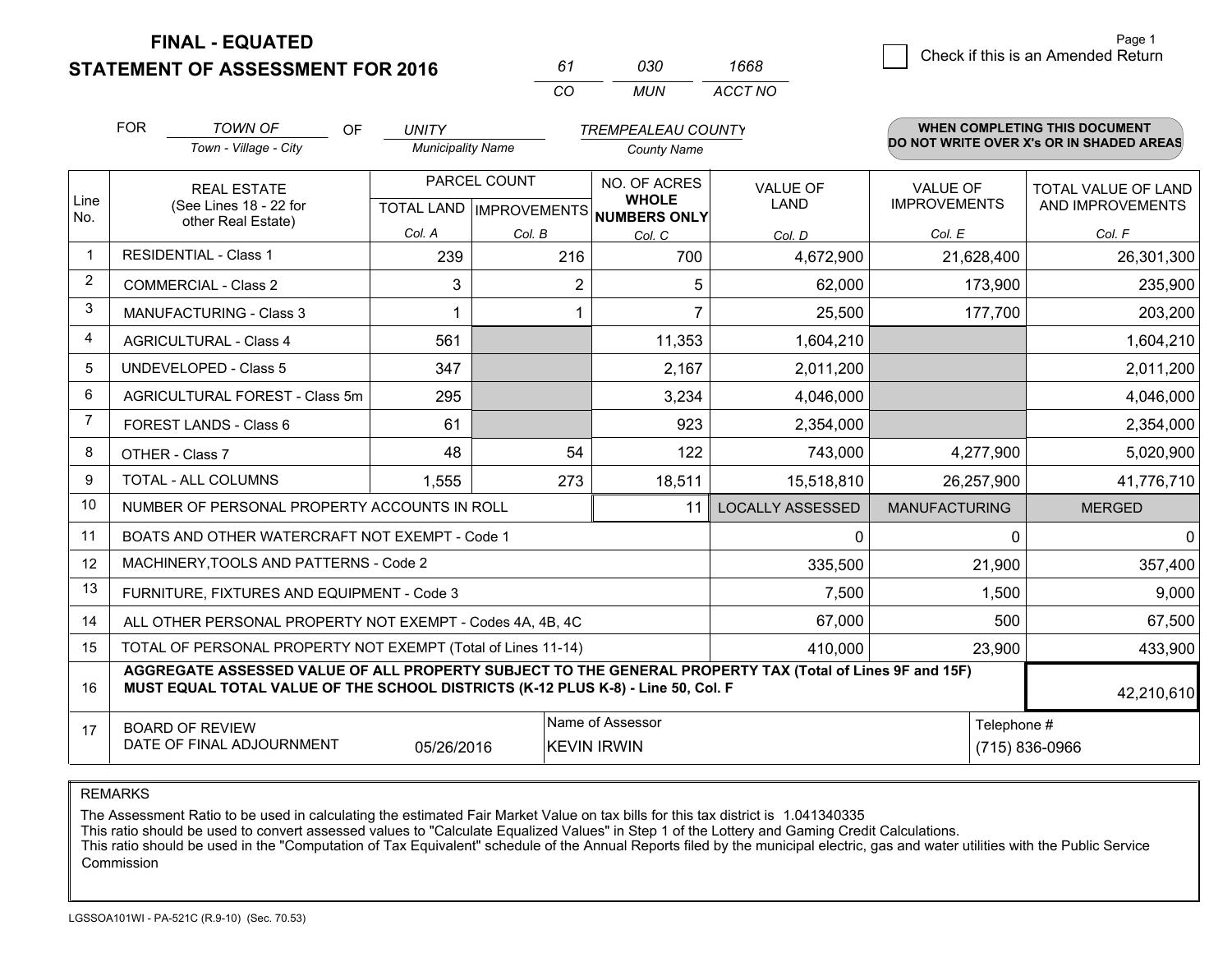*YEAR CO MUN ACCT NO* <sup>2016</sup> <sup>61</sup> <sup>030</sup> <sup>1668</sup>

Do not confuse FOREST LANDS (Line 7) with FOREST CROPS (in this section) - They are **NOT** the same

|    |                                                    |                                                               |  | Private Forest Crop - Reg Class @ 10¢ per acre                                 |               |                                                                              | Private Forest Crop - Reg Class @ \$2.52 per acre                  |                    |                    |
|----|----------------------------------------------------|---------------------------------------------------------------|--|--------------------------------------------------------------------------------|---------------|------------------------------------------------------------------------------|--------------------------------------------------------------------|--------------------|--------------------|
| 18 | (a) PARCELS                                        | (b) ACRES                                                     |  | (c) ASSESSED VALUE                                                             |               | (d) PARCELS                                                                  | (e) ACRES                                                          |                    | (f) ASSESSED VALUE |
|    |                                                    |                                                               |  |                                                                                |               |                                                                              |                                                                    |                    |                    |
|    | Private Forest Crop - Special Class @ 20¢ per acre |                                                               |  |                                                                                |               | Entered Before 2005 Managed Forest - Ferrous Mining CLOSED @ \$8.27 per acre |                                                                    |                    |                    |
| 19 | (a) PARCELS                                        | (c) ASSESSED VALUE<br>(b) ACRES                               |  |                                                                                | (d) PARCELS   | (e) ACRES                                                                    |                                                                    | (f) ASSESSED VALUE |                    |
|    |                                                    |                                                               |  |                                                                                |               |                                                                              |                                                                    |                    |                    |
|    |                                                    |                                                               |  | Entered Before 2005 Managed Forest - OPEN @ \$.79 per acre                     |               |                                                                              | Entered Before 2005 Managed Forest - CLOSED @ \$1.87 per acre      |                    |                    |
| 20 | (a) PARCELS                                        | (b) ACRES<br>(c) ASSESSED VALUE                               |  |                                                                                | (d) PARCELS   | (e) ACRES                                                                    |                                                                    | (f) ASSESSED VALUE |                    |
|    | 12                                                 | 252.21                                                        |  | 758,500                                                                        |               | 58                                                                           | 1,403.64                                                           |                    | 2,426,000          |
|    |                                                    | Entered After 2004 Managed Forest - OPEN @<br>\$2.14 per acre |  |                                                                                |               |                                                                              | Entered After 2004 Managed Forest - CLOSED @ \$10.68 per acre      |                    |                    |
| 21 | (a) PARCELS                                        | (b) ACRES                                                     |  | (c) ASSESSED VALUE                                                             | (d) PARCELS   |                                                                              | (e) ACRES                                                          |                    | (f) ASSESSED VALUE |
|    |                                                    |                                                               |  |                                                                                |               |                                                                              |                                                                    |                    |                    |
|    | 13                                                 | 346.2                                                         |  |                                                                                | 50<br>885,500 |                                                                              | 1.286.57                                                           |                    |                    |
| 22 | (a) County Forest Cropland Acres                   |                                                               |  | (b) Federal Acres                                                              |               | (d) County (NOT FOREST CROP) Acres<br>(c) State Acres                        |                                                                    |                    | (e) Other Acres    |
|    |                                                    |                                                               |  |                                                                                | 245.88        |                                                                              |                                                                    |                    | 163.56             |
|    |                                                    |                                                               |  | Assessed Value of Omitted Property From Prior Years (Sec. 70.44)               |               |                                                                              | Assessed Value of Sec. 70.43 Corrections of Errors by Assessors    |                    |                    |
| 23 |                                                    | (a) REAL ESTATE                                               |  | (b) PERSONAL                                                                   |               |                                                                              | (c1) REAL ESTATE                                                   |                    | (c2) PERSONAL      |
|    |                                                    |                                                               |  |                                                                                |               |                                                                              |                                                                    |                    |                    |
|    |                                                    |                                                               |  | Manufacturing Equated Value of Omitted Property From Prior Years (Sec. 70.995) |               |                                                                              | Mfg. Equated Value of Sec.70.43 Corrections of Errors by Assessors |                    |                    |
|    |                                                    | (d) REAL ESTATE                                               |  | (e) PERSONAL                                                                   |               | (f1) REAL ESTATE                                                             |                                                                    |                    | (f2) PERSONAL      |
|    |                                                    |                                                               |  |                                                                                |               |                                                                              |                                                                    |                    |                    |

## **SPECIAL DISTRICTS**

| Line<br>No. | Enter 6-digit<br><b>Special District</b> | <b>Account</b><br><b>Number</b> | <b>Special District Name</b> | <b>Locally Assessed Value</b><br>of Real Estate and | Mfg Value of Real Estate<br>and Personal Property | <b>Merged Value of</b><br><b>Real Estate and</b> |
|-------------|------------------------------------------|---------------------------------|------------------------------|-----------------------------------------------------|---------------------------------------------------|--------------------------------------------------|
|             | Code (Col. A)                            | (Col. B)                        | (Col. C)                     | Personal Property (Col. D)                          | (Col. E)                                          | Personal Property (Col. F)                       |
| 24          |                                          |                                 |                              |                                                     |                                                   |                                                  |
| 25          |                                          |                                 |                              |                                                     |                                                   |                                                  |
| 26          |                                          |                                 |                              |                                                     |                                                   |                                                  |
| 27          |                                          |                                 |                              |                                                     |                                                   |                                                  |
| 28          |                                          |                                 |                              |                                                     |                                                   |                                                  |
| 29          |                                          |                                 |                              |                                                     |                                                   |                                                  |
| 30          |                                          |                                 |                              |                                                     |                                                   |                                                  |
| 31          |                                          |                                 |                              |                                                     |                                                   |                                                  |
| 32          |                                          |                                 |                              |                                                     |                                                   |                                                  |
| 33          |                                          |                                 |                              |                                                     |                                                   |                                                  |
| 34          |                                          |                                 |                              |                                                     |                                                   |                                                  |
| 35          |                                          |                                 |                              |                                                     |                                                   |                                                  |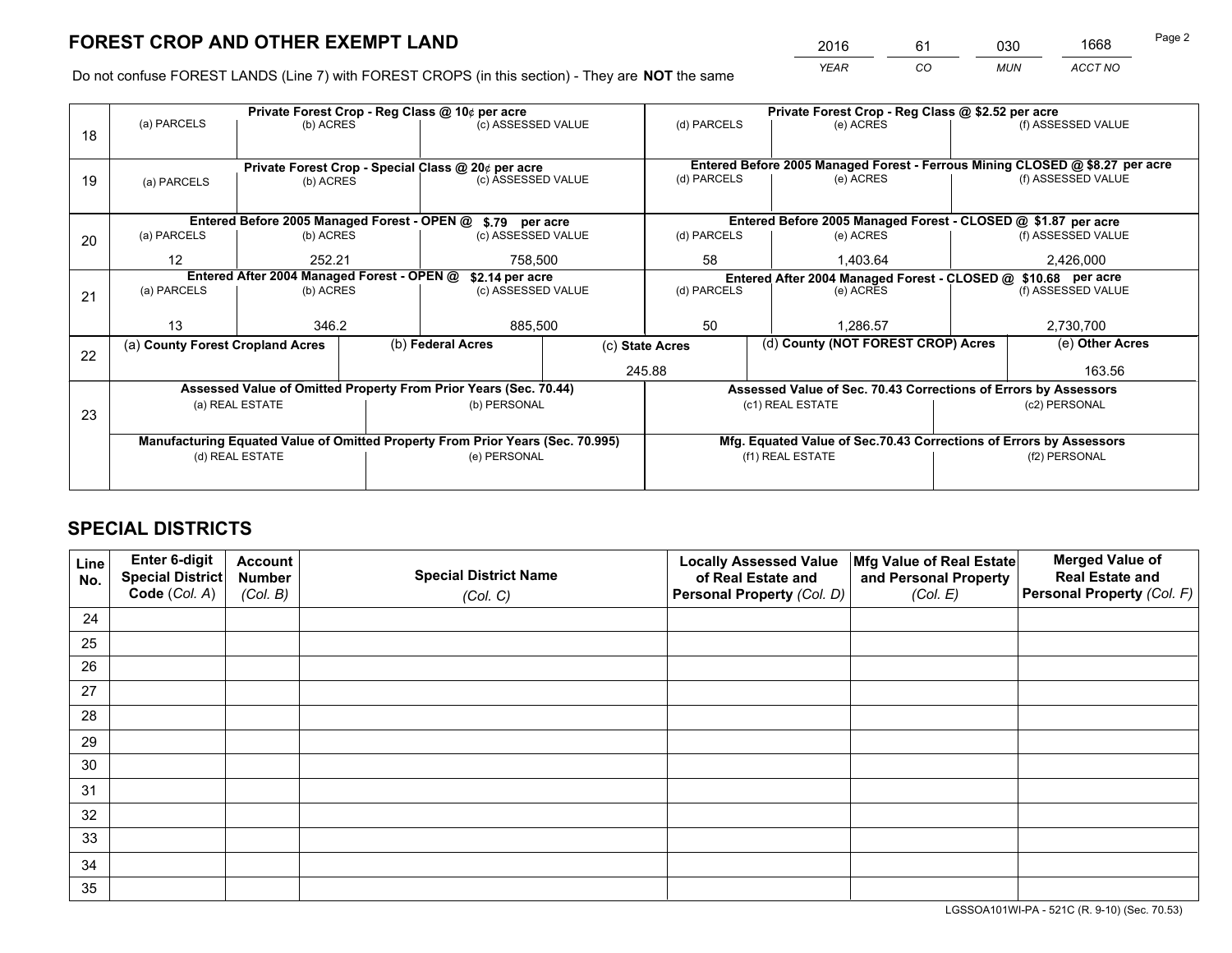|             |                                                          |                                             |                                                         | <b>YEAR</b>                                                                       | CO<br><b>MUN</b>                                              | ACCT NO                                                                        |
|-------------|----------------------------------------------------------|---------------------------------------------|---------------------------------------------------------|-----------------------------------------------------------------------------------|---------------------------------------------------------------|--------------------------------------------------------------------------------|
| Line<br>No. | Enter 6-digit<br><b>School District</b><br>Code (Col. A) | <b>Account</b><br><b>Number</b><br>(Col. B) | <b>School District Name</b><br>(Col. C)                 | <b>Locally Assessed Value</b><br>of Real Estate and<br>Personal Property (Col. D) | Mfg Value of Real Estate<br>and Personal Property<br>(Col. E) | <b>Merged Value of</b><br><b>Real Estate and</b><br>Personal Property (Col. F) |
|             | A. SCHOOL DISTRICTS (K-8 and K-12)                       |                                             |                                                         |                                                                                   |                                                               |                                                                                |
| 36          | 611600                                                   | 0360                                        | SCH D OF ELEVA-STRUM                                    | 39,744,410                                                                        | 227,100                                                       | 39,971,510                                                                     |
| 37          | 614186                                                   | 0363                                        | SCH D OF OSSEO-FAIRCHILD                                | 2,239,100                                                                         |                                                               | 2,239,100                                                                      |
| 38          |                                                          |                                             |                                                         |                                                                                   |                                                               |                                                                                |
| 39          |                                                          |                                             |                                                         |                                                                                   |                                                               |                                                                                |
| 40          |                                                          |                                             |                                                         |                                                                                   |                                                               |                                                                                |
| 41          |                                                          |                                             |                                                         |                                                                                   |                                                               |                                                                                |
| 42          |                                                          |                                             |                                                         |                                                                                   |                                                               |                                                                                |
| 43          |                                                          |                                             |                                                         |                                                                                   |                                                               |                                                                                |
| 44          |                                                          |                                             |                                                         |                                                                                   |                                                               |                                                                                |
| 45          |                                                          |                                             |                                                         |                                                                                   |                                                               |                                                                                |
| 46          |                                                          |                                             |                                                         |                                                                                   |                                                               |                                                                                |
| 47          |                                                          |                                             |                                                         |                                                                                   |                                                               |                                                                                |
| 48          |                                                          |                                             |                                                         |                                                                                   |                                                               |                                                                                |
| 49          |                                                          |                                             |                                                         |                                                                                   |                                                               |                                                                                |
| 50          |                                                          |                                             | TOTAL ASSESSED VALUE OF SCHOOL DISTRICTS (K-8 and K-12) | 41,983,510                                                                        | 227,100                                                       | 42,210,610                                                                     |
| 51          | <b>B.</b><br><b>UNION HIGH SCHOOL DISTRICTS</b>          |                                             |                                                         |                                                                                   |                                                               |                                                                                |
| 52          |                                                          |                                             |                                                         |                                                                                   |                                                               |                                                                                |
| 53          |                                                          |                                             |                                                         |                                                                                   |                                                               |                                                                                |
| 54          |                                                          |                                             |                                                         |                                                                                   |                                                               |                                                                                |
| 55          |                                                          |                                             | TOTAL ASSESSED VALUE OF UNION HIGH SCHOOLS              |                                                                                   |                                                               |                                                                                |
|             | C.<br><b>TECHNICAL COLLEGE DISTRICTS</b>                 |                                             |                                                         |                                                                                   |                                                               |                                                                                |
| 56          | 000100                                                   | 0001                                        | CHIPPEWA VALLEY TECHNICAL COLLEGE EAUC                  | 41,983,510                                                                        | 227,100                                                       | 42,210,610                                                                     |
| 57          |                                                          |                                             |                                                         |                                                                                   |                                                               |                                                                                |
| 58          |                                                          |                                             |                                                         |                                                                                   |                                                               |                                                                                |
| 59          |                                                          |                                             | TOTAL ASSESSED VALUE OF TECHNICAL COLLEGES              | 41,983,510                                                                        | 227,100                                                       | 42,210,610                                                                     |

61

030

 *I hereby certify, to the best of my knowledge and belief, this form is complete and correct.*

**SCHOOL DISTRICTS**

| Print name of preparer | Title                    |                | Date (MM / DD / CCYY) |
|------------------------|--------------------------|----------------|-----------------------|
|                        |                          |                |                       |
| Signature of preparer  | Contact Telephone Number | E-mail address |                       |
|                        | $\sim$                   |                |                       |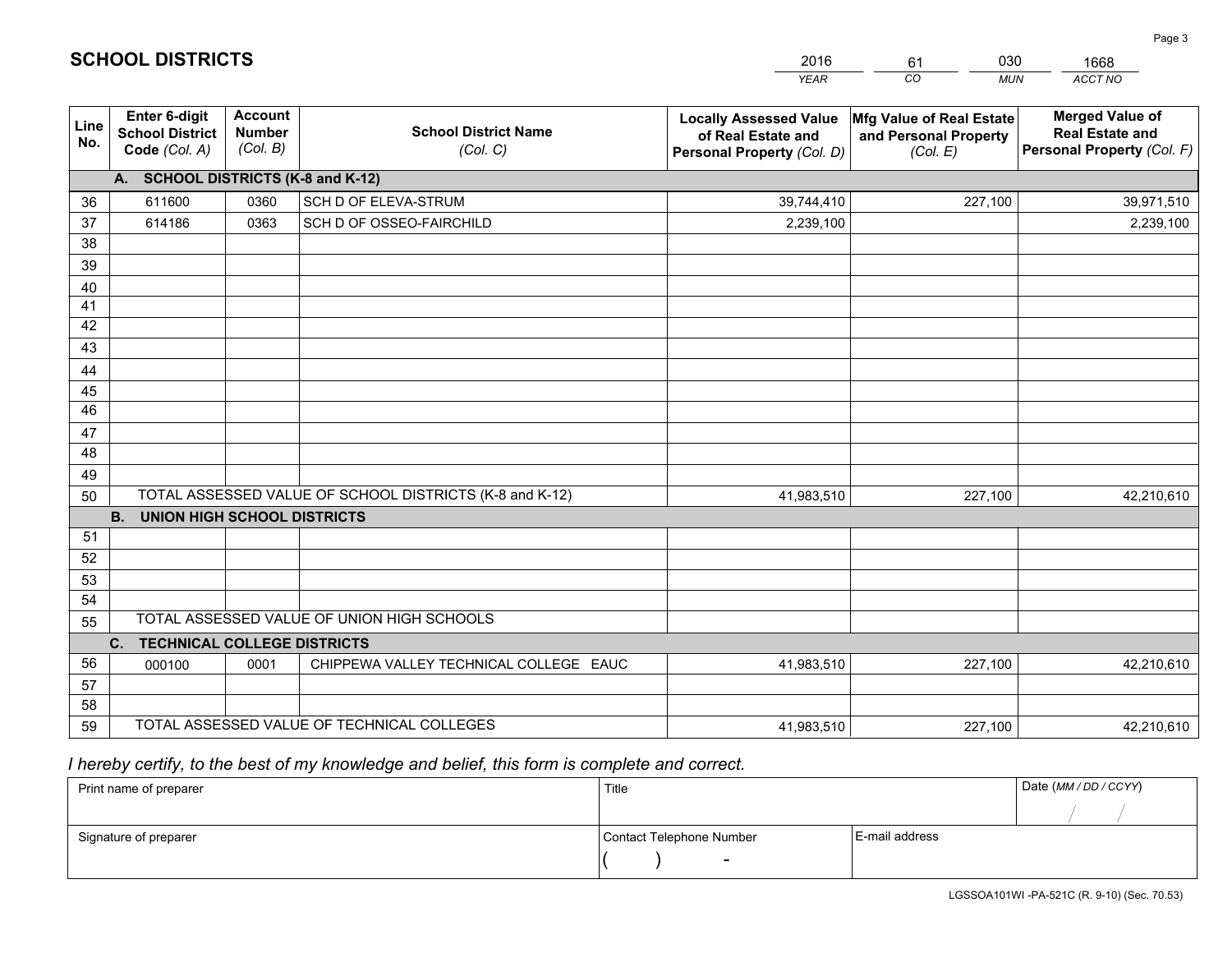## **HIGHLIGHTS**

- 1. Complete the Statement of Assessment after the Board of Review. Reflect any changes made there.
- 2. Use black ink to complete.
- 3. Line 16 must equal Line 50, Col D.
- 4. Line 55 must equal the total of K-8 schools listed on lines 36-49. Do not include K-12 schools in this comparision.
- 5. Line 59, Col. D must equal Line 16.
- 6. Special District, School District and Technical College District values must include both real estate and personal property. Examples of Special districts are: town sanitary districts, public inland lake protection and rehabilitation districts, and metropolitan sewerage districts.
- 7. DO NOT INCLUDE Manufacturing property values.DOR will print these values on the final SOA.
- 8. Accuracy of this form is very important. The values reported directly affect the equalized value DOR calculates for school and special districts.

### **Page 1:**

 If not prefilled, enter the tax year,county and municipal code,municipal type, municipal name and county name on the top of form.

Check the Amended box, if filing an amended / corrected SOA.

 Report the parcel count, acres and assessed value of taxable general property, total parcel count, (real and personal), total acres, and values from final figures set by the Board of Review.

- A. Real Estate land and improvements (buildings, etc.) is reported on lines 1 8, total line 9.
- B. Personal Property is reported on lines 11 14, Column D, total line 15.
- C. To complete this report, use the computer produced summary of the assessment roll that shows these amounts.
- D. Use whole numbers only.
- E. Add each line across and each column down to verify entries.

## **Page 2:**

- A. Report Special Items (not subject to general property tax).
- 1. Private Forest Croplands and Managed Forest Lands are reported on lines 18,19, 20 and 21. Be sure to report assessed values **NOT** taxes.
- 2. You should have copies of the orders of entry, orders of withdrawal, etc., to update your assessment roll.
	- 3. Show hundredths of acres (e.g. 39.75).
- 4. Tax exempt lands are reported on line 22.
- 5. Omitted property and sec. 70.43, Wis. Stats., corrections of errors by assessor are reported on line 23. Report real estate and personal property separately. These should be for **prior years**, not something found on the current assessment roll after the board of review.
- B. Special District (Lines 24-35) Include the value of both real and personal property.
- The Department of Revenue (DOR) preprints much of the information regarding names and codes for schools, special districts,etc. If a district is not listed, enter the name and value only, DOR will enter the proper code.

## **Page 3 School Districts:**

Include the value of both real and personal property.

Report School District (regular, elementary, union high school, and technical college).

- 1. Regular (K-12) and Elementary (K-8) school values are reported on lines 36-49, total on line 50.
- 2. Union High School (UHS) (use only if elementary schools are listed on lines 36-49) are reported on lines 51-54. UHS total value (line 55) must equal to the total **elementary school** values reported on lines 36-49. Do notinclude K-12 schools in this comparison.
- 3. Technical College values are reported on lines 56-58, total on line 59.
- 4. Use the computer summary that shows these amounts to complete this report.

#### **This form is due the second Monday in June. File this report only after your Board of Review is complete.**

 *If you have questions: Return forms to:*

Fax number: (608) 264-6887 PO Box 8971

 Email: lgs@revenue.wi.gov Wisconsin Department of Revenue Call: (608) 261-5341 Local Government Services Section 6-97Madison WI 53708-8971

**NOTE: Please supply any correction to the name and address.**

NOTE: Please supply any correction to the name and address.

 $\Box$ N50241 COUNTY RD D N50241 COUNTY RD<br>STRUM, WI 54770 SHARON OLSON<br>TOWN OF UNITY TOWN OF UNITY STRUM, WI 54770 SHARON OLSON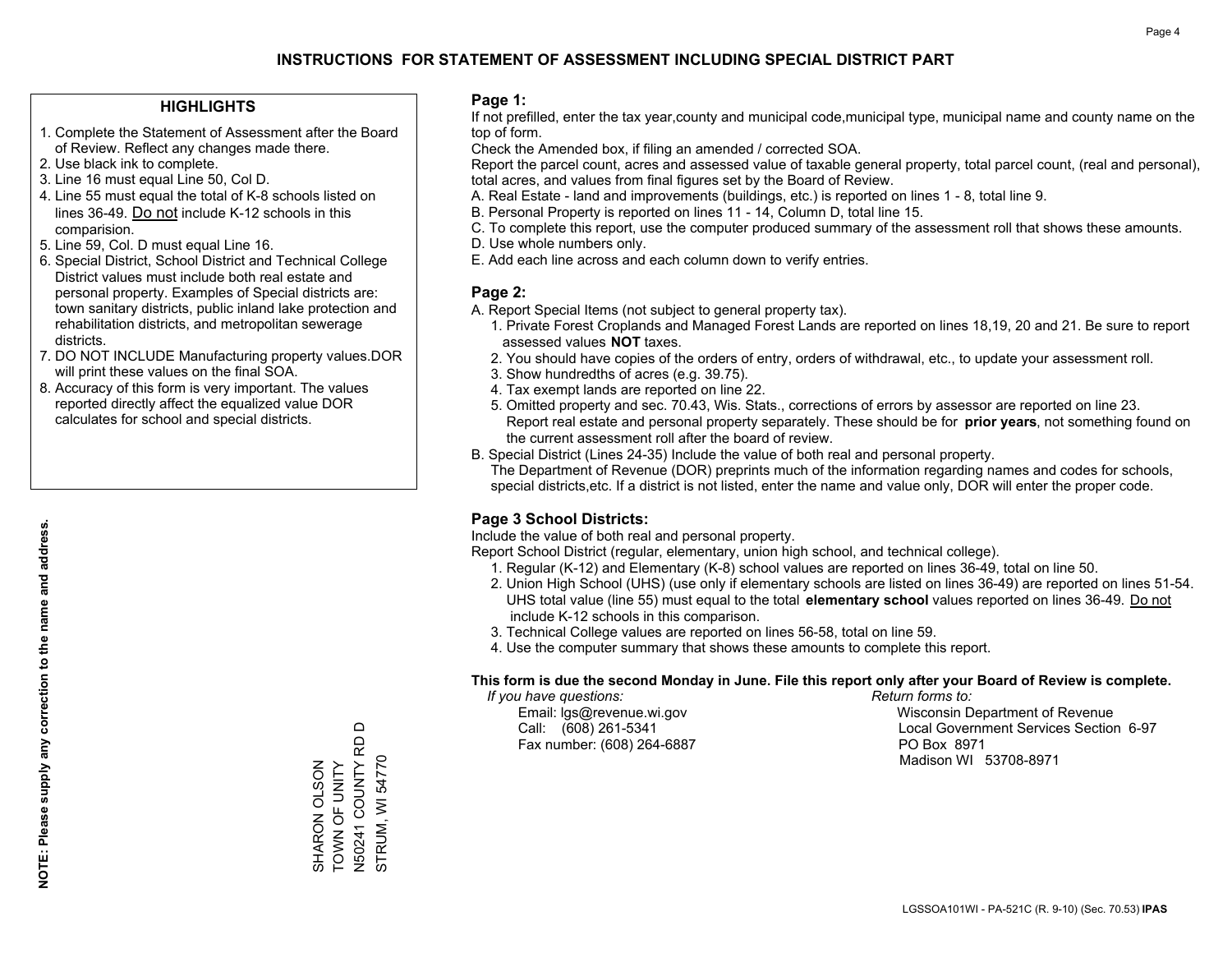**STATEMENT OF ASSESSMENT FOR 2016** 

*CO MUN <sup>61</sup> <sup>121</sup> ACCT NO1669*

|                | <b>FOR</b><br><b>VILLAGE OF</b><br><b>OF</b><br><b>ELEVA</b><br><b>TREMPEALEAU COUNTY</b> |                                                                                                                                                                                              |                          |              | <b>WHEN COMPLETING THIS DOCUMENT</b><br>DO NOT WRITE OVER X's OR IN SHADED AREAS |                                |                                        |                            |  |
|----------------|-------------------------------------------------------------------------------------------|----------------------------------------------------------------------------------------------------------------------------------------------------------------------------------------------|--------------------------|--------------|----------------------------------------------------------------------------------|--------------------------------|----------------------------------------|----------------------------|--|
|                |                                                                                           | Town - Village - City                                                                                                                                                                        | <b>Municipality Name</b> |              | <b>County Name</b>                                                               |                                |                                        |                            |  |
| Line           |                                                                                           | <b>REAL ESTATE</b>                                                                                                                                                                           |                          | PARCEL COUNT | NO. OF ACRES<br><b>WHOLE</b>                                                     | <b>VALUE OF</b><br><b>LAND</b> | <b>VALUE OF</b><br><b>IMPROVEMENTS</b> | <b>TOTAL VALUE OF LAND</b> |  |
| No.            |                                                                                           | (See Lines 18 - 22 for<br>other Real Estate)                                                                                                                                                 |                          |              | TOTAL LAND IMPROVEMENTS NUMBERS ONLY                                             |                                |                                        | AND IMPROVEMENTS           |  |
|                |                                                                                           |                                                                                                                                                                                              | Col. A                   | Col. B       | Col. C                                                                           | Col. D                         | Col. E                                 | Col. F                     |  |
| $\overline{1}$ |                                                                                           | <b>RESIDENTIAL - Class 1</b>                                                                                                                                                                 | 294                      | 248          | 147                                                                              | 2,707,600                      | 21,021,400                             | 23,729,000                 |  |
| 2              |                                                                                           | <b>COMMERCIAL - Class 2</b>                                                                                                                                                                  | 38                       | 28           | 17                                                                               | 334,600                        | 2,678,700                              | 3,013,300                  |  |
| 3              |                                                                                           | MANUFACTURING - Class 3                                                                                                                                                                      | $\Omega$                 | 0            | 0                                                                                | 0                              | 0                                      | $\Omega$                   |  |
| 4              |                                                                                           | <b>AGRICULTURAL - Class 4</b>                                                                                                                                                                | 5                        |              | 45                                                                               | 7,000                          |                                        | 7,000                      |  |
| 5              | <b>UNDEVELOPED - Class 5</b>                                                              |                                                                                                                                                                                              | 3                        |              | 18                                                                               | 4,000                          |                                        | 4,000                      |  |
| 6              | <b>AGRICULTURAL FOREST - Class 5m</b>                                                     |                                                                                                                                                                                              | $\Omega$                 |              | 0                                                                                | 0                              |                                        | 0                          |  |
| 7              | FOREST LANDS - Class 6                                                                    |                                                                                                                                                                                              |                          |              | 6                                                                                | 11,000                         |                                        | 11,000                     |  |
| 8              |                                                                                           | OTHER - Class 7                                                                                                                                                                              | 3                        | 3            | 4                                                                                | 14,900                         | 370,600                                | 385,500                    |  |
| 9              |                                                                                           | TOTAL - ALL COLUMNS                                                                                                                                                                          | 344                      | 279          | 237                                                                              | 3,079,100                      | 24,070,700                             | 27,149,800                 |  |
| 10             |                                                                                           | NUMBER OF PERSONAL PROPERTY ACCOUNTS IN ROLL                                                                                                                                                 |                          |              | 32                                                                               | <b>LOCALLY ASSESSED</b>        | <b>MANUFACTURING</b>                   | <b>MERGED</b>              |  |
| 11             |                                                                                           | BOATS AND OTHER WATERCRAFT NOT EXEMPT - Code 1                                                                                                                                               |                          |              |                                                                                  | $\Omega$                       | 0                                      | 0                          |  |
| 12             |                                                                                           | MACHINERY, TOOLS AND PATTERNS - Code 2                                                                                                                                                       |                          |              |                                                                                  | 68,900                         | 242,000                                | 310,900                    |  |
| 13             |                                                                                           | FURNITURE, FIXTURES AND EQUIPMENT - Code 3                                                                                                                                                   |                          |              |                                                                                  | 238,500                        | 50,900                                 | 289,400                    |  |
| 14             |                                                                                           | ALL OTHER PERSONAL PROPERTY NOT EXEMPT - Codes 4A, 4B, 4C                                                                                                                                    |                          |              |                                                                                  | 35,500                         | 1,000                                  | 36,500                     |  |
| 15             |                                                                                           | TOTAL OF PERSONAL PROPERTY NOT EXEMPT (Total of Lines 11-14)                                                                                                                                 |                          |              |                                                                                  | 342,900                        | 293,900                                | 636,800                    |  |
| 16             |                                                                                           | AGGREGATE ASSESSED VALUE OF ALL PROPERTY SUBJECT TO THE GENERAL PROPERTY TAX (Total of Lines 9F and 15F)<br>MUST EQUAL TOTAL VALUE OF THE SCHOOL DISTRICTS (K-12 PLUS K-8) - Line 50, Col. F |                          |              |                                                                                  |                                |                                        | 27,786,600                 |  |
| 17             |                                                                                           | Name of Assessor<br>Telephone #<br><b>BOARD OF REVIEW</b><br>DATE OF FINAL ADJOURNMENT<br><b>ASSOCIATED APPRAISALS</b><br>(920) 749-1995<br>05/09/2016                                       |                          |              |                                                                                  |                                |                                        |                            |  |

REMARKS

The Assessment Ratio to be used in calculating the estimated Fair Market Value on tax bills for this tax district is .966286962<br>This ratio should be used to convert assessed values to "Calculate Equalized Values" in Step 1 Commission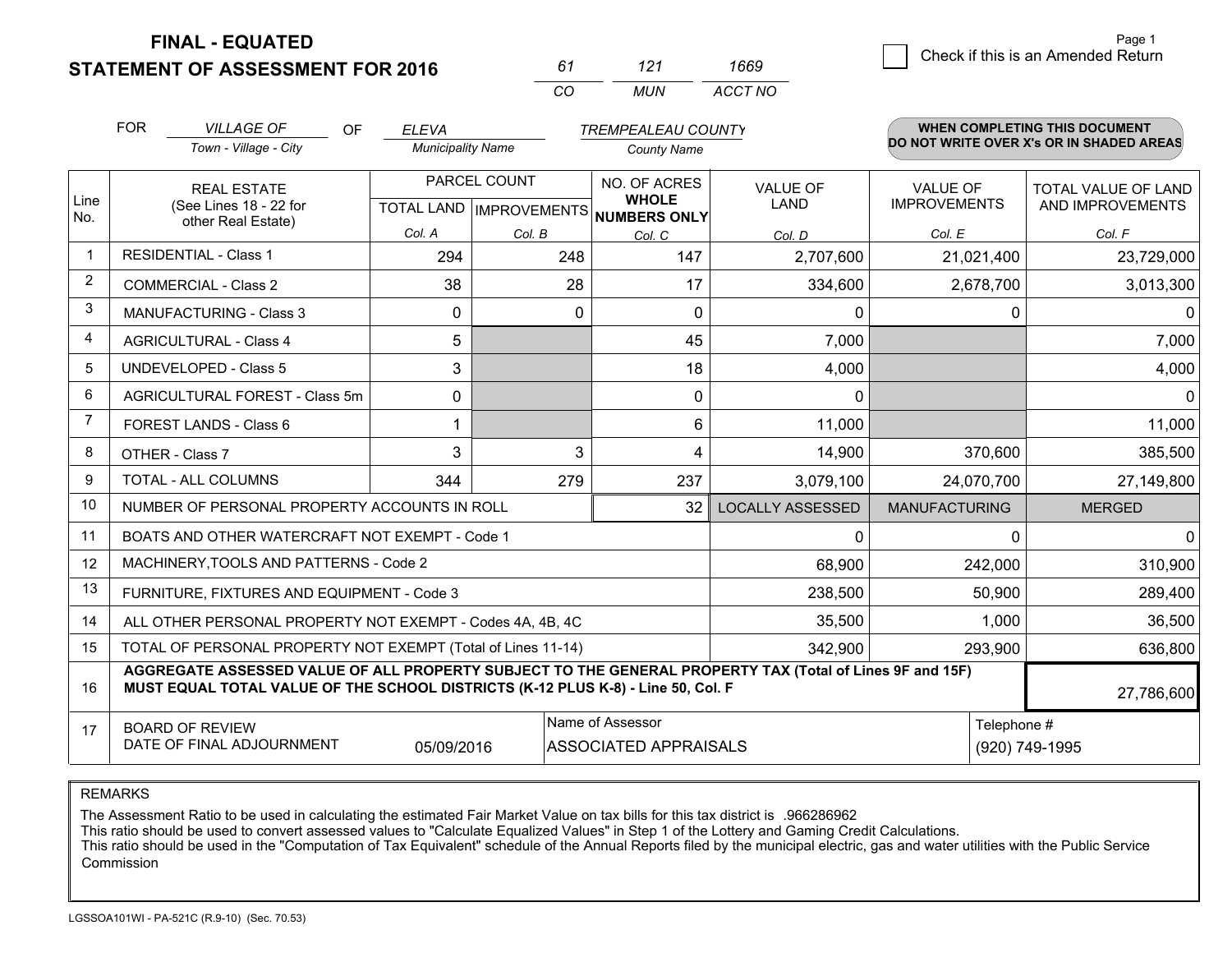*YEAR CO MUN ACCT NO* <sup>2016</sup> <sup>61</sup> <sup>121</sup> <sup>1669</sup>

Do not confuse FOREST LANDS (Line 7) with FOREST CROPS (in this section) - They are **NOT** the same

|    | Private Forest Crop - Reg Class @ 10¢ per acre                |                                             |  |                                                                                |                    |                  | Private Forest Crop - Reg Class @ \$2.52 per acre                            |               |                    |
|----|---------------------------------------------------------------|---------------------------------------------|--|--------------------------------------------------------------------------------|--------------------|------------------|------------------------------------------------------------------------------|---------------|--------------------|
| 18 | (a) PARCELS                                                   | (b) ACRES                                   |  | (c) ASSESSED VALUE                                                             |                    | (d) PARCELS      | (e) ACRES                                                                    |               | (f) ASSESSED VALUE |
|    |                                                               |                                             |  |                                                                                |                    |                  |                                                                              |               |                    |
|    |                                                               |                                             |  | Private Forest Crop - Special Class @ 20¢ per acre                             |                    |                  | Entered Before 2005 Managed Forest - Ferrous Mining CLOSED @ \$8.27 per acre |               |                    |
| 19 | (a) PARCELS                                                   | (b) ACRES                                   |  |                                                                                | (c) ASSESSED VALUE |                  | (e) ACRES                                                                    |               | (f) ASSESSED VALUE |
|    |                                                               |                                             |  |                                                                                |                    |                  |                                                                              |               |                    |
|    |                                                               | Entered Before 2005 Managed Forest - OPEN @ |  | \$.79 per acre                                                                 |                    |                  | Entered Before 2005 Managed Forest - CLOSED @ \$1.87 per acre                |               |                    |
| 20 | (b) ACRES<br>(a) PARCELS                                      |                                             |  | (c) ASSESSED VALUE                                                             |                    | (d) PARCELS      | (e) ACRES                                                                    |               | (f) ASSESSED VALUE |
|    |                                                               |                                             |  |                                                                                |                    |                  |                                                                              |               |                    |
|    | Entered After 2004 Managed Forest - OPEN @<br>\$2.14 per acre |                                             |  |                                                                                |                    |                  | Entered After 2004 Managed Forest - CLOSED @ \$10.68 per acre                |               |                    |
| 21 | (a) PARCELS                                                   | (b) ACRES                                   |  |                                                                                | (c) ASSESSED VALUE |                  | (d) PARCELS<br>(e) ACRES                                                     |               | (f) ASSESSED VALUE |
|    |                                                               |                                             |  |                                                                                |                    |                  |                                                                              |               |                    |
|    | (a) County Forest Cropland Acres                              |                                             |  |                                                                                |                    |                  | (d) County (NOT FOREST CROP) Acres                                           |               | (e) Other Acres    |
| 22 |                                                               |                                             |  | (b) Federal Acres                                                              |                    | (c) State Acres  |                                                                              |               |                    |
|    |                                                               |                                             |  |                                                                                | 4.83               |                  | 1.42                                                                         |               | 32.91              |
|    |                                                               |                                             |  | Assessed Value of Omitted Property From Prior Years (Sec. 70.44)               |                    |                  | Assessed Value of Sec. 70.43 Corrections of Errors by Assessors              |               |                    |
| 23 |                                                               | (a) REAL ESTATE                             |  | (b) PERSONAL                                                                   |                    |                  | (c1) REAL ESTATE                                                             | (c2) PERSONAL |                    |
|    |                                                               |                                             |  |                                                                                |                    |                  |                                                                              |               |                    |
|    |                                                               |                                             |  | Manufacturing Equated Value of Omitted Property From Prior Years (Sec. 70.995) |                    |                  | Mfg. Equated Value of Sec.70.43 Corrections of Errors by Assessors           |               |                    |
|    |                                                               | (d) REAL ESTATE                             |  | (e) PERSONAL                                                                   |                    | (f1) REAL ESTATE |                                                                              | (f2) PERSONAL |                    |
|    |                                                               |                                             |  |                                                                                |                    |                  |                                                                              |               |                    |

## **SPECIAL DISTRICTS**

| Line<br>No. | Enter 6-digit<br>Special District<br>Code (Col. A) | <b>Account</b><br><b>Number</b><br>(Col. B) | <b>Special District Name</b><br>(Col. C) | <b>Locally Assessed Value</b><br>of Real Estate and<br>Personal Property (Col. D) | Mfg Value of Real Estate<br>and Personal Property<br>(Col. E) | <b>Merged Value of</b><br><b>Real Estate and</b><br>Personal Property (Col. F) |
|-------------|----------------------------------------------------|---------------------------------------------|------------------------------------------|-----------------------------------------------------------------------------------|---------------------------------------------------------------|--------------------------------------------------------------------------------|
| 24          |                                                    |                                             |                                          |                                                                                   |                                                               |                                                                                |
| 25          |                                                    |                                             |                                          |                                                                                   |                                                               |                                                                                |
| 26          |                                                    |                                             |                                          |                                                                                   |                                                               |                                                                                |
| 27          |                                                    |                                             |                                          |                                                                                   |                                                               |                                                                                |
| 28          |                                                    |                                             |                                          |                                                                                   |                                                               |                                                                                |
| 29          |                                                    |                                             |                                          |                                                                                   |                                                               |                                                                                |
| 30          |                                                    |                                             |                                          |                                                                                   |                                                               |                                                                                |
| 31          |                                                    |                                             |                                          |                                                                                   |                                                               |                                                                                |
| 32          |                                                    |                                             |                                          |                                                                                   |                                                               |                                                                                |
| 33          |                                                    |                                             |                                          |                                                                                   |                                                               |                                                                                |
| 34          |                                                    |                                             |                                          |                                                                                   |                                                               |                                                                                |
| 35          |                                                    |                                             |                                          |                                                                                   |                                                               |                                                                                |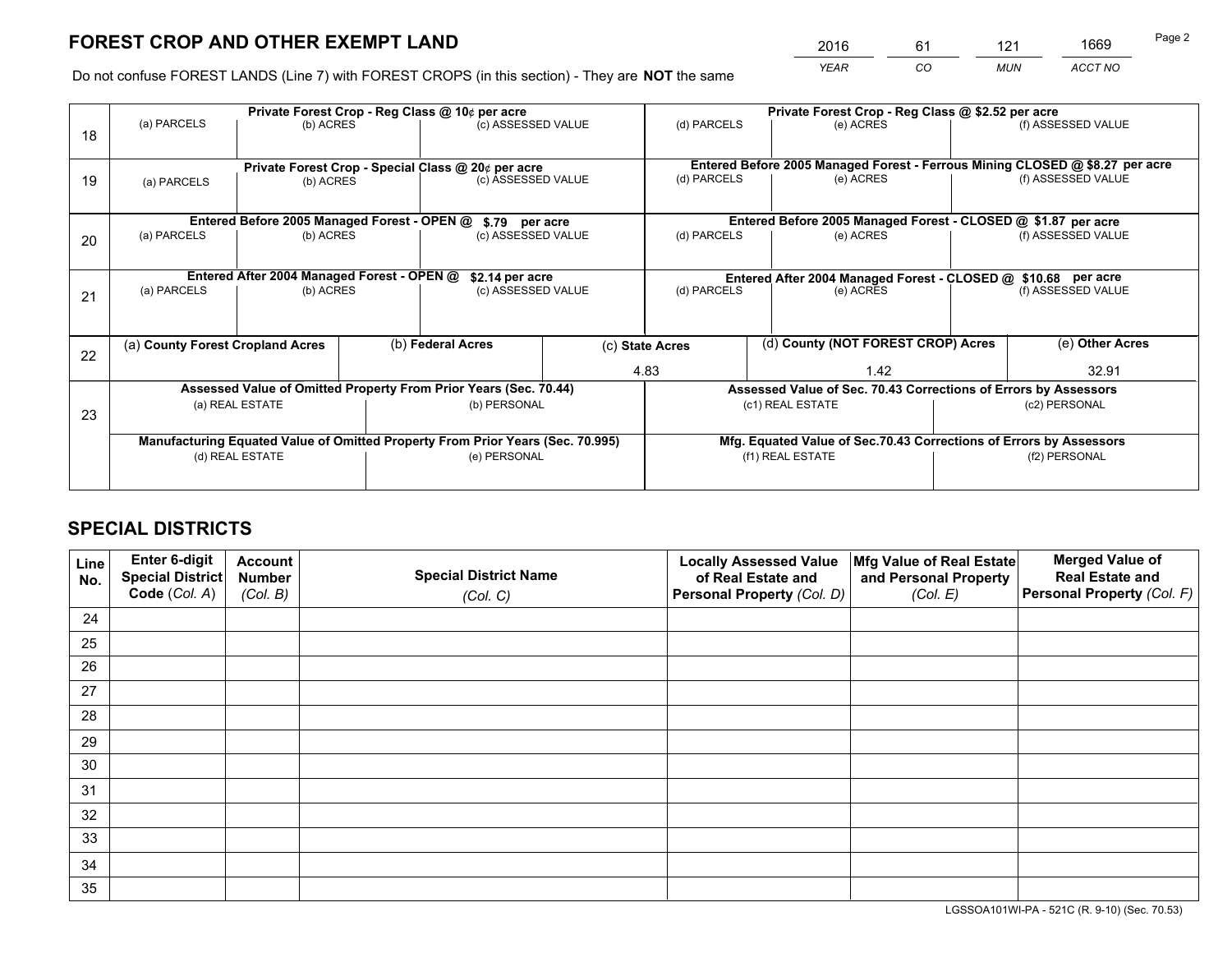|             |                                                                 |                                             |                                                         | <b>YEAR</b>                                                                       | CO<br><b>MUN</b>                                              | ACCT NO                                                                        |
|-------------|-----------------------------------------------------------------|---------------------------------------------|---------------------------------------------------------|-----------------------------------------------------------------------------------|---------------------------------------------------------------|--------------------------------------------------------------------------------|
| Line<br>No. | <b>Enter 6-digit</b><br><b>School District</b><br>Code (Col. A) | <b>Account</b><br><b>Number</b><br>(Col. B) | <b>School District Name</b><br>(Col. C)                 | <b>Locally Assessed Value</b><br>of Real Estate and<br>Personal Property (Col. D) | Mfg Value of Real Estate<br>and Personal Property<br>(Col. E) | <b>Merged Value of</b><br><b>Real Estate and</b><br>Personal Property (Col. F) |
|             | A. SCHOOL DISTRICTS (K-8 and K-12)                              |                                             |                                                         |                                                                                   |                                                               |                                                                                |
| 36          | 611600                                                          | 0360                                        | SCH D OF ELEVA-STRUM                                    | 27,492,700                                                                        | 293,900                                                       | 27,786,600                                                                     |
| 37          |                                                                 |                                             |                                                         |                                                                                   |                                                               |                                                                                |
| 38          |                                                                 |                                             |                                                         |                                                                                   |                                                               |                                                                                |
| 39          |                                                                 |                                             |                                                         |                                                                                   |                                                               |                                                                                |
| 40          |                                                                 |                                             |                                                         |                                                                                   |                                                               |                                                                                |
| 41<br>42    |                                                                 |                                             |                                                         |                                                                                   |                                                               |                                                                                |
| 43          |                                                                 |                                             |                                                         |                                                                                   |                                                               |                                                                                |
| 44          |                                                                 |                                             |                                                         |                                                                                   |                                                               |                                                                                |
| 45          |                                                                 |                                             |                                                         |                                                                                   |                                                               |                                                                                |
| 46          |                                                                 |                                             |                                                         |                                                                                   |                                                               |                                                                                |
| 47          |                                                                 |                                             |                                                         |                                                                                   |                                                               |                                                                                |
| 48          |                                                                 |                                             |                                                         |                                                                                   |                                                               |                                                                                |
| 49          |                                                                 |                                             |                                                         |                                                                                   |                                                               |                                                                                |
| 50          |                                                                 |                                             | TOTAL ASSESSED VALUE OF SCHOOL DISTRICTS (K-8 and K-12) | 27,492,700                                                                        | 293,900                                                       | 27,786,600                                                                     |
|             | <b>B.</b><br><b>UNION HIGH SCHOOL DISTRICTS</b>                 |                                             |                                                         |                                                                                   |                                                               |                                                                                |
| 51<br>52    |                                                                 |                                             |                                                         |                                                                                   |                                                               |                                                                                |
| 53          |                                                                 |                                             |                                                         |                                                                                   |                                                               |                                                                                |
| 54          |                                                                 |                                             |                                                         |                                                                                   |                                                               |                                                                                |
| 55          |                                                                 |                                             | TOTAL ASSESSED VALUE OF UNION HIGH SCHOOLS              |                                                                                   |                                                               |                                                                                |
|             | C.<br><b>TECHNICAL COLLEGE DISTRICTS</b>                        |                                             |                                                         |                                                                                   |                                                               |                                                                                |
| 56          | 000100                                                          | 0001                                        | CHIPPEWA VALLEY TECHNICAL COLLEGE EAUC                  | 27,492,700                                                                        | 293,900                                                       | 27,786,600                                                                     |
| 57          |                                                                 |                                             |                                                         |                                                                                   |                                                               |                                                                                |
| 58          |                                                                 |                                             |                                                         |                                                                                   |                                                               |                                                                                |
| 59          |                                                                 |                                             | TOTAL ASSESSED VALUE OF TECHNICAL COLLEGES              | 27,492,700                                                                        | 293,900                                                       | 27,786,600                                                                     |

61

121

 *I hereby certify, to the best of my knowledge and belief, this form is complete and correct.*

**SCHOOL DISTRICTS**

| Print name of preparer | Title                    |                | Date (MM / DD / CCYY) |
|------------------------|--------------------------|----------------|-----------------------|
|                        |                          |                |                       |
| Signature of preparer  | Contact Telephone Number | E-mail address |                       |
|                        | $\sim$                   |                |                       |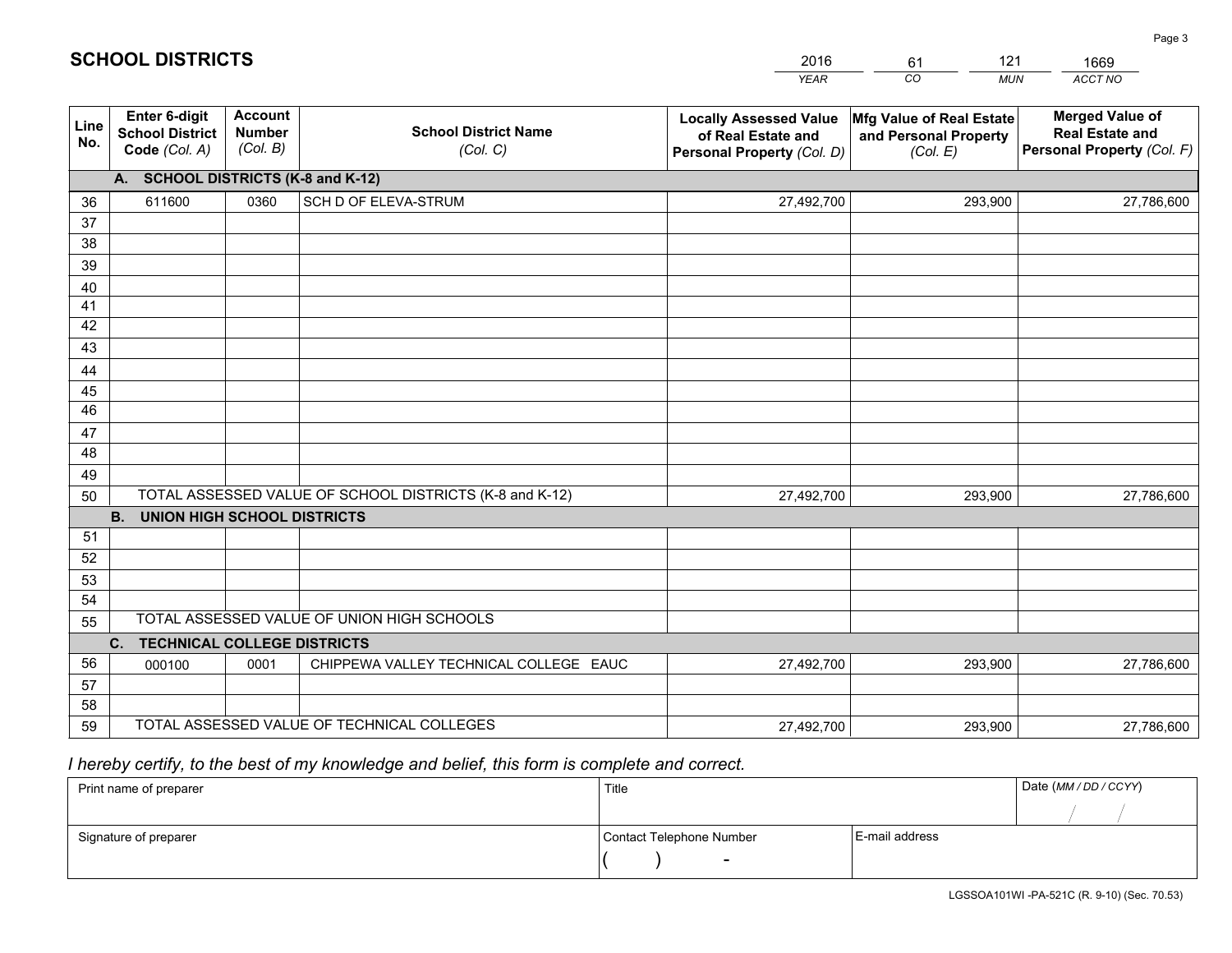## **HIGHLIGHTS**

- 1. Complete the Statement of Assessment after the Board of Review. Reflect any changes made there.
- 2. Use black ink to complete.
- 3. Line 16 must equal Line 50, Col D.
- 4. Line 55 must equal the total of K-8 schools listed on lines 36-49. Do not include K-12 schools in this comparision.
- 5. Line 59, Col. D must equal Line 16.
- 6. Special District, School District and Technical College District values must include both real estate and personal property. Examples of Special districts are: town sanitary districts, public inland lake protection and rehabilitation districts, and metropolitan sewerage districts.
- 7. DO NOT INCLUDE Manufacturing property values.DOR will print these values on the final SOA.

LOIS HAVENOR VILLAGE OF ELEVA

LOIS HAVENOR<br>VILLAGE OF ELEVA

PO BOX 206

PO BOX 206

ELEVA, WI 54738 - 0206

ELEVA, WI 54738 - 0206

 8. Accuracy of this form is very important. The values reported directly affect the equalized value DOR calculates for school and special districts.

#### **Page 1:**

 If not prefilled, enter the tax year,county and municipal code,municipal type, municipal name and county name on the top of form.

Check the Amended box, if filing an amended / corrected SOA.

 Report the parcel count, acres and assessed value of taxable general property, total parcel count, (real and personal), total acres, and values from final figures set by the Board of Review.

- A. Real Estate land and improvements (buildings, etc.) is reported on lines 1 8, total line 9.
- B. Personal Property is reported on lines 11 14, Column D, total line 15.
- C. To complete this report, use the computer produced summary of the assessment roll that shows these amounts.
- D. Use whole numbers only.
- E. Add each line across and each column down to verify entries.

## **Page 2:**

- A. Report Special Items (not subject to general property tax).
- 1. Private Forest Croplands and Managed Forest Lands are reported on lines 18,19, 20 and 21. Be sure to report assessed values **NOT** taxes.
- 2. You should have copies of the orders of entry, orders of withdrawal, etc., to update your assessment roll.
	- 3. Show hundredths of acres (e.g. 39.75).
- 4. Tax exempt lands are reported on line 22.
- 5. Omitted property and sec. 70.43, Wis. Stats., corrections of errors by assessor are reported on line 23. Report real estate and personal property separately. These should be for **prior years**, not something found on the current assessment roll after the board of review.
- B. Special District (Lines 24-35) Include the value of both real and personal property.

 The Department of Revenue (DOR) preprints much of the information regarding names and codes for schools, special districts,etc. If a district is not listed, enter the name and value only, DOR will enter the proper code.

## **Page 3 School Districts:**

Include the value of both real and personal property.

Report School District (regular, elementary, union high school, and technical college).

- 1. Regular (K-12) and Elementary (K-8) school values are reported on lines 36-49, total on line 50.
- 2. Union High School (UHS) (use only if elementary schools are listed on lines 36-49) are reported on lines 51-54. UHS total value (line 55) must equal to the total **elementary school** values reported on lines 36-49. Do notinclude K-12 schools in this comparison.
- 3. Technical College values are reported on lines 56-58, total on line 59.
- 4. Use the computer summary that shows these amounts to complete this report.

#### **This form is due the second Monday in June. File this report only after your Board of Review is complete.**

 *If you have questions: Return forms to:*

Fax number: (608) 264-6887 PO Box 8971

 Email: lgs@revenue.wi.gov Wisconsin Department of Revenue Call: (608) 261-5341 Local Government Services Section 6-97Madison WI 53708-8971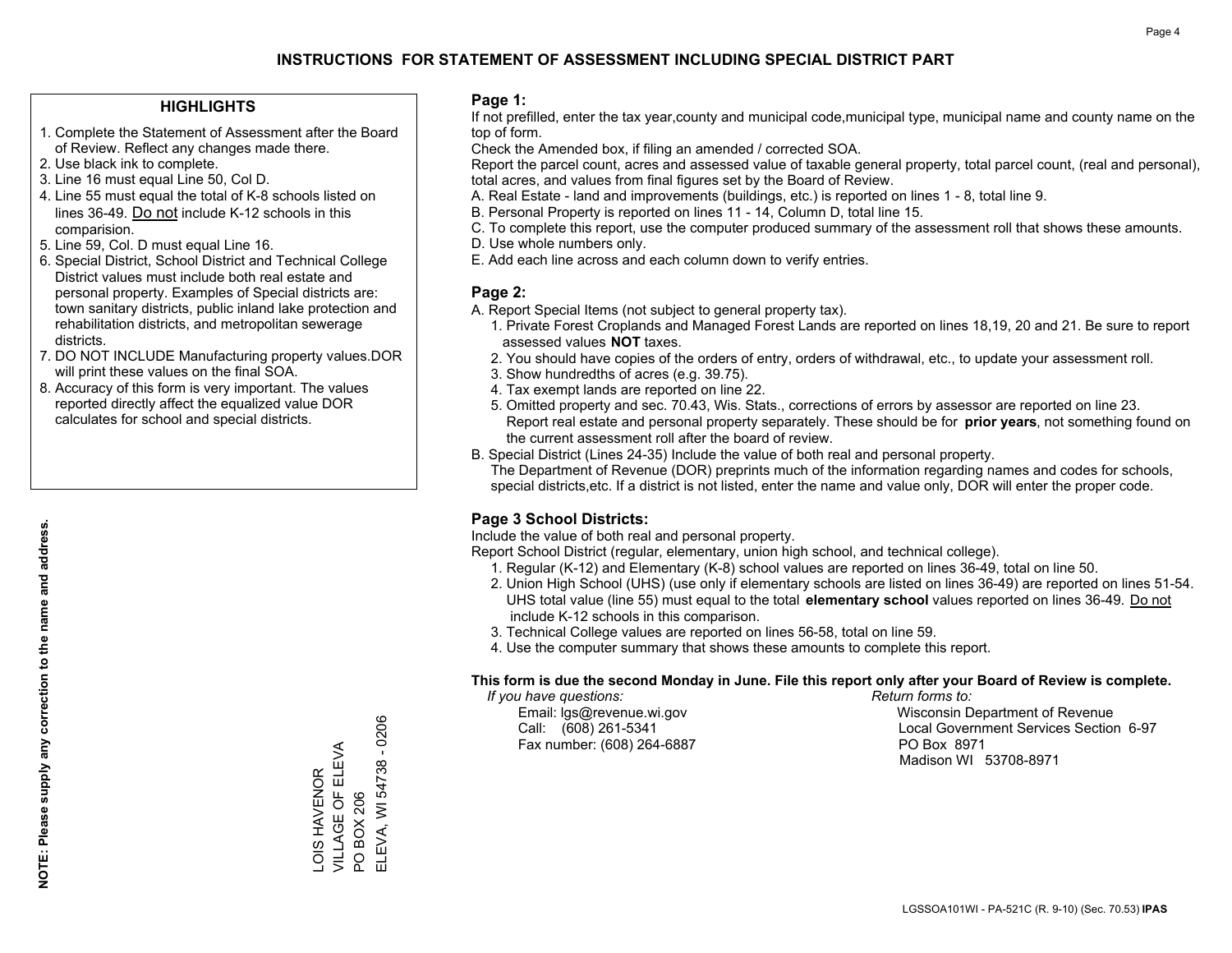**STATEMENT OF ASSESSMENT FOR 2016** 

| 61 | 1 22 | 1670    |
|----|------|---------|
| rη | MUN  | ACCT NO |

|                | <b>FOR</b>                                                                                                                                                                                   | <b>VILLAGE OF</b><br>OF                                   | <b>ETTRICK</b>           |                | <b>TREMPEALEAU COUNTY</b>                            |                         |                      | WHEN COMPLETING THIS DOCUMENT            |
|----------------|----------------------------------------------------------------------------------------------------------------------------------------------------------------------------------------------|-----------------------------------------------------------|--------------------------|----------------|------------------------------------------------------|-------------------------|----------------------|------------------------------------------|
|                |                                                                                                                                                                                              | Town - Village - City                                     | <b>Municipality Name</b> |                | <b>County Name</b>                                   |                         |                      | DO NOT WRITE OVER X's OR IN SHADED AREAS |
|                |                                                                                                                                                                                              | <b>REAL ESTATE</b>                                        |                          | PARCEL COUNT   | NO. OF ACRES                                         | <b>VALUE OF</b>         | <b>VALUE OF</b>      | TOTAL VALUE OF LAND                      |
| Line<br>No.    | (See Lines 18 - 22 for                                                                                                                                                                       | other Real Estate)                                        |                          |                | <b>WHOLE</b><br>TOTAL LAND IMPROVEMENTS NUMBERS ONLY | <b>LAND</b>             | <b>IMPROVEMENTS</b>  | AND IMPROVEMENTS                         |
|                |                                                                                                                                                                                              |                                                           | Col. A                   | Col. B         | Col. C                                               | Col. D                  | Col. E               | Col. F                                   |
| -1             |                                                                                                                                                                                              | <b>RESIDENTIAL - Class 1</b>                              | 205                      | 174            | 49                                                   | 1,758,000               | 15,797,300           | 17,555,300                               |
| $\overline{2}$ |                                                                                                                                                                                              | <b>COMMERCIAL - Class 2</b>                               | 56                       | 46             | 68                                                   | 789,900                 | 3,045,700            | 3,835,600                                |
| 3              |                                                                                                                                                                                              | MANUFACTURING - Class 3                                   |                          |                | 5                                                    | 28,300                  | 338,000              | 366,300                                  |
| 4              |                                                                                                                                                                                              | <b>AGRICULTURAL - Class 4</b>                             | 9                        |                | 105                                                  | 16,700                  |                      | 16,700                                   |
| 5              |                                                                                                                                                                                              | <b>UNDEVELOPED - Class 5</b>                              | $\mathbf{0}$             |                | $\Omega$                                             | 0                       |                      | $\Omega$                                 |
| 6              |                                                                                                                                                                                              | AGRICULTURAL FOREST - Class 5m                            | 5                        |                | 25                                                   | 28,300                  |                      | 28,300                                   |
| 7              |                                                                                                                                                                                              | FOREST LANDS - Class 6                                    |                          |                | 28                                                   | 69,000                  |                      | 69,000                                   |
| 8              |                                                                                                                                                                                              | OTHER - Class 7                                           | 2                        | $\overline{2}$ | 5                                                    | 42,000                  | 212,700              | 254,700                                  |
| 9              |                                                                                                                                                                                              | <b>TOTAL - ALL COLUMNS</b>                                | 279                      | 223            | 285                                                  | 2,732,200               | 19,393,700           | 22,125,900                               |
| 10             |                                                                                                                                                                                              | NUMBER OF PERSONAL PROPERTY ACCOUNTS IN ROLL              |                          |                | 29                                                   | <b>LOCALLY ASSESSED</b> | <b>MANUFACTURING</b> | <b>MERGED</b>                            |
| 11             |                                                                                                                                                                                              | BOATS AND OTHER WATERCRAFT NOT EXEMPT - Code 1            |                          |                |                                                      | 0                       | $\Omega$             | $\mathbf{0}$                             |
| 12             |                                                                                                                                                                                              | MACHINERY, TOOLS AND PATTERNS - Code 2                    |                          |                |                                                      | 99,800                  | 14,000               | 113,800                                  |
| 13             |                                                                                                                                                                                              | FURNITURE, FIXTURES AND EQUIPMENT - Code 3                |                          |                |                                                      | 239,600                 | 2,700                | 242,300                                  |
| 14             |                                                                                                                                                                                              | ALL OTHER PERSONAL PROPERTY NOT EXEMPT - Codes 4A, 4B, 4C |                          |                |                                                      | 4,400                   | 37,100               | 41,500                                   |
| 15             | TOTAL OF PERSONAL PROPERTY NOT EXEMPT (Total of Lines 11-14)                                                                                                                                 |                                                           |                          |                |                                                      |                         | 53,800               | 397,600                                  |
| 16             | AGGREGATE ASSESSED VALUE OF ALL PROPERTY SUBJECT TO THE GENERAL PROPERTY TAX (Total of Lines 9F and 15F)<br>MUST EQUAL TOTAL VALUE OF THE SCHOOL DISTRICTS (K-12 PLUS K-8) - Line 50, Col. F |                                                           |                          |                |                                                      |                         | 22,523,500           |                                          |
| 17             |                                                                                                                                                                                              | <b>BOARD OF REVIEW</b>                                    |                          |                | Name of Assessor                                     |                         | Telephone #          |                                          |
|                | DATE OF FINAL ADJOURNMENT<br>(715) 836-0966<br>05/26/2016<br><b>KEVIN IRWIN</b>                                                                                                              |                                                           |                          |                |                                                      |                         |                      |                                          |

REMARKS

The Assessment Ratio to be used in calculating the estimated Fair Market Value on tax bills for this tax district is .898811799

This ratio should be used to convert assessed values to "Calculate Equalized Values" in Step 1 of the Lottery and Gaming Credit Calculations.<br>This ratio should be used in the "Computation of Tax Equivalent" schedule of the Commission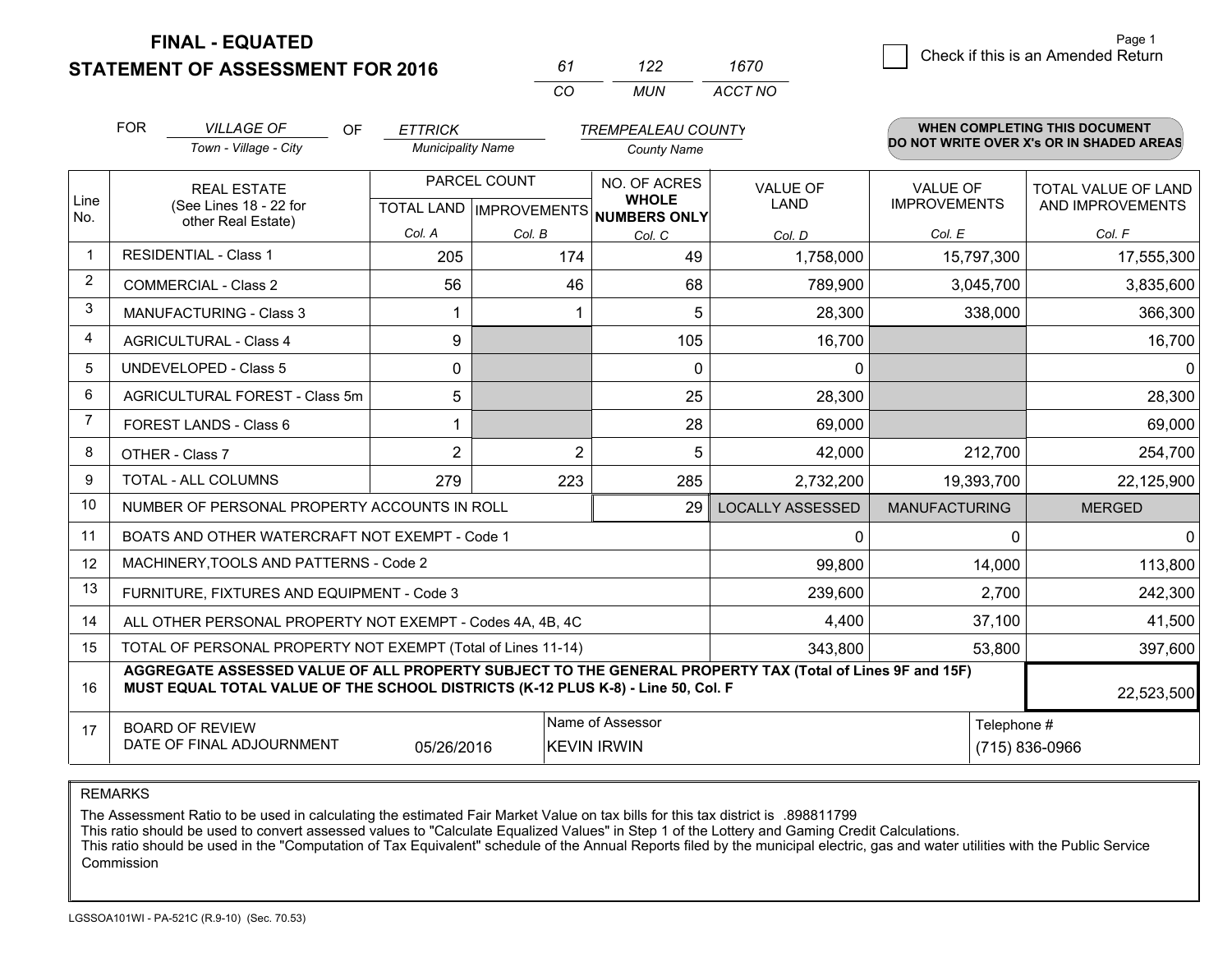*YEAR CO MUN ACCT NO* <sup>2016</sup> <sup>61</sup> <sup>122</sup> <sup>1670</sup>

Do not confuse FOREST LANDS (Line 7) with FOREST CROPS (in this section) - They are **NOT** the same

|    | Private Forest Crop - Reg Class @ 10¢ per acre |                                                                                |                                   |                                                    |  | Private Forest Crop - Reg Class @ \$2.52 per acre             |                                                                              |                    |                    |  |
|----|------------------------------------------------|--------------------------------------------------------------------------------|-----------------------------------|----------------------------------------------------|--|---------------------------------------------------------------|------------------------------------------------------------------------------|--------------------|--------------------|--|
| 18 | (a) PARCELS                                    | (b) ACRES                                                                      |                                   | (c) ASSESSED VALUE                                 |  | (d) PARCELS                                                   | (e) ACRES                                                                    |                    | (f) ASSESSED VALUE |  |
|    |                                                |                                                                                |                                   | Private Forest Crop - Special Class @ 20¢ per acre |  |                                                               | Entered Before 2005 Managed Forest - Ferrous Mining CLOSED @ \$8.27 per acre |                    |                    |  |
| 19 | (b) ACRES<br>(a) PARCELS                       |                                                                                |                                   | (c) ASSESSED VALUE                                 |  | (d) PARCELS<br>(e) ACRES                                      |                                                                              | (f) ASSESSED VALUE |                    |  |
|    |                                                | Entered Before 2005 Managed Forest - OPEN @                                    |                                   | \$.79 per acre                                     |  | Entered Before 2005 Managed Forest - CLOSED @ \$1.87 per acre |                                                                              |                    |                    |  |
| 20 | (a) PARCELS<br>(b) ACRES                       |                                                                                |                                   | (c) ASSESSED VALUE                                 |  | (d) PARCELS<br>(e) ACRES                                      |                                                                              |                    | (f) ASSESSED VALUE |  |
|    |                                                | Entered After 2004 Managed Forest - OPEN @                                     |                                   | \$2.14 per acre                                    |  |                                                               | Entered After 2004 Managed Forest - CLOSED @ \$10.68 per acre                |                    |                    |  |
| 21 | (a) PARCELS                                    | (b) ACRES                                                                      |                                   | (c) ASSESSED VALUE                                 |  | (d) PARCELS<br>(e) ACRES                                      |                                                                              | (f) ASSESSED VALUE |                    |  |
| 22 | (a) County Forest Cropland Acres               |                                                                                |                                   | (b) Federal Acres                                  |  | (c) State Acres                                               | (d) County (NOT FOREST CROP) Acres                                           |                    | (e) Other Acres    |  |
|    |                                                |                                                                                |                                   |                                                    |  |                                                               | 1.16                                                                         |                    | 35.56              |  |
|    |                                                | Assessed Value of Omitted Property From Prior Years (Sec. 70.44)               |                                   |                                                    |  |                                                               | Assessed Value of Sec. 70.43 Corrections of Errors by Assessors              |                    |                    |  |
| 23 | (a) REAL ESTATE<br>(b) PERSONAL                |                                                                                | (c1) REAL ESTATE<br>(c2) PERSONAL |                                                    |  |                                                               |                                                                              |                    |                    |  |
|    |                                                | Manufacturing Equated Value of Omitted Property From Prior Years (Sec. 70.995) |                                   |                                                    |  |                                                               | Mfg. Equated Value of Sec.70.43 Corrections of Errors by Assessors           |                    |                    |  |
|    | (d) REAL ESTATE                                |                                                                                |                                   | (e) PERSONAL                                       |  |                                                               | (f1) REAL ESTATE                                                             |                    | (f2) PERSONAL      |  |
|    |                                                |                                                                                |                                   |                                                    |  |                                                               |                                                                              |                    |                    |  |

## **SPECIAL DISTRICTS**

| Line<br>No. | Enter 6-digit<br>Special District<br>Code (Col. A) | <b>Account</b><br><b>Number</b> | <b>Special District Name</b> | <b>Locally Assessed Value</b><br>of Real Estate and | Mfg Value of Real Estate<br>and Personal Property | <b>Merged Value of</b><br><b>Real Estate and</b><br>Personal Property (Col. F) |
|-------------|----------------------------------------------------|---------------------------------|------------------------------|-----------------------------------------------------|---------------------------------------------------|--------------------------------------------------------------------------------|
|             |                                                    | (Col. B)                        | (Col. C)                     | Personal Property (Col. D)                          | (Col. E)                                          |                                                                                |
| 24          |                                                    |                                 |                              |                                                     |                                                   |                                                                                |
| 25          |                                                    |                                 |                              |                                                     |                                                   |                                                                                |
| 26          |                                                    |                                 |                              |                                                     |                                                   |                                                                                |
| 27          |                                                    |                                 |                              |                                                     |                                                   |                                                                                |
| 28          |                                                    |                                 |                              |                                                     |                                                   |                                                                                |
| 29          |                                                    |                                 |                              |                                                     |                                                   |                                                                                |
| 30          |                                                    |                                 |                              |                                                     |                                                   |                                                                                |
| 31          |                                                    |                                 |                              |                                                     |                                                   |                                                                                |
| 32          |                                                    |                                 |                              |                                                     |                                                   |                                                                                |
| 33          |                                                    |                                 |                              |                                                     |                                                   |                                                                                |
| 34          |                                                    |                                 |                              |                                                     |                                                   |                                                                                |
| 35          |                                                    |                                 |                              |                                                     |                                                   |                                                                                |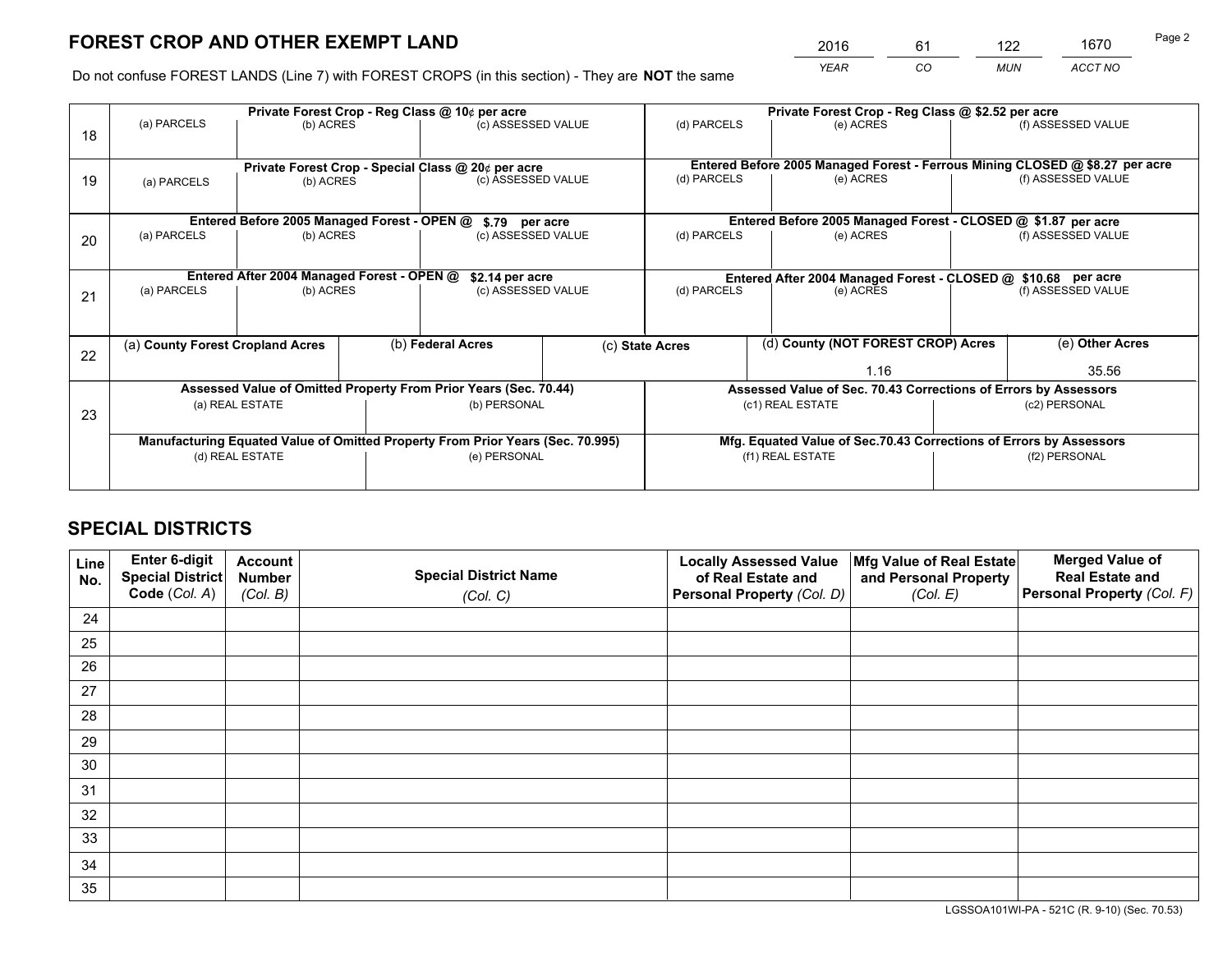|             |                                                          |                                             |                                                         | <b>YEAR</b>                                                                       | CO<br><b>MUN</b>                                              | ACCT NO                                                                        |
|-------------|----------------------------------------------------------|---------------------------------------------|---------------------------------------------------------|-----------------------------------------------------------------------------------|---------------------------------------------------------------|--------------------------------------------------------------------------------|
| Line<br>No. | Enter 6-digit<br><b>School District</b><br>Code (Col. A) | <b>Account</b><br><b>Number</b><br>(Col. B) | <b>School District Name</b><br>(Col. C)                 | <b>Locally Assessed Value</b><br>of Real Estate and<br>Personal Property (Col. D) | Mfg Value of Real Estate<br>and Personal Property<br>(Col. E) | <b>Merged Value of</b><br><b>Real Estate and</b><br>Personal Property (Col. F) |
|             | A. SCHOOL DISTRICTS (K-8 and K-12)                       |                                             |                                                         |                                                                                   |                                                               |                                                                                |
| 36          | 612009                                                   | 0361                                        | SCH D OF GALESVILLE-ETTRICK                             | 22,103,400                                                                        | 420,100                                                       | 22,523,500                                                                     |
| 37          |                                                          |                                             |                                                         |                                                                                   |                                                               |                                                                                |
| 38          |                                                          |                                             |                                                         |                                                                                   |                                                               |                                                                                |
| 39          |                                                          |                                             |                                                         |                                                                                   |                                                               |                                                                                |
| 40          |                                                          |                                             |                                                         |                                                                                   |                                                               |                                                                                |
| 41<br>42    |                                                          |                                             |                                                         |                                                                                   |                                                               |                                                                                |
| 43          |                                                          |                                             |                                                         |                                                                                   |                                                               |                                                                                |
| 44          |                                                          |                                             |                                                         |                                                                                   |                                                               |                                                                                |
| 45          |                                                          |                                             |                                                         |                                                                                   |                                                               |                                                                                |
| 46          |                                                          |                                             |                                                         |                                                                                   |                                                               |                                                                                |
| 47          |                                                          |                                             |                                                         |                                                                                   |                                                               |                                                                                |
| 48          |                                                          |                                             |                                                         |                                                                                   |                                                               |                                                                                |
| 49          |                                                          |                                             |                                                         |                                                                                   |                                                               |                                                                                |
| 50          |                                                          |                                             | TOTAL ASSESSED VALUE OF SCHOOL DISTRICTS (K-8 and K-12) | 22,103,400                                                                        | 420,100                                                       | 22,523,500                                                                     |
|             | <b>B.</b><br><b>UNION HIGH SCHOOL DISTRICTS</b>          |                                             |                                                         |                                                                                   |                                                               |                                                                                |
| 51          |                                                          |                                             |                                                         |                                                                                   |                                                               |                                                                                |
| 52          |                                                          |                                             |                                                         |                                                                                   |                                                               |                                                                                |
| 53<br>54    |                                                          |                                             |                                                         |                                                                                   |                                                               |                                                                                |
| 55          |                                                          |                                             | TOTAL ASSESSED VALUE OF UNION HIGH SCHOOLS              |                                                                                   |                                                               |                                                                                |
|             | C.<br><b>TECHNICAL COLLEGE DISTRICTS</b>                 |                                             |                                                         |                                                                                   |                                                               |                                                                                |
| 56          | 000200                                                   | 0002                                        | WESTERN TECHNICAL COLLEGE LACR                          | 22,103,400                                                                        | 420,100                                                       | 22,523,500                                                                     |
| 57          |                                                          |                                             |                                                         |                                                                                   |                                                               |                                                                                |
| 58          |                                                          |                                             |                                                         |                                                                                   |                                                               |                                                                                |
| 59          |                                                          |                                             | TOTAL ASSESSED VALUE OF TECHNICAL COLLEGES              | 22,103,400                                                                        | 420,100                                                       | 22,523,500                                                                     |

61

122

 *I hereby certify, to the best of my knowledge and belief, this form is complete and correct.*

**SCHOOL DISTRICTS**

| Print name of preparer | Title                    |                | Date (MM / DD / CCYY) |
|------------------------|--------------------------|----------------|-----------------------|
|                        |                          |                |                       |
| Signature of preparer  | Contact Telephone Number | E-mail address |                       |
|                        | $\sim$                   |                |                       |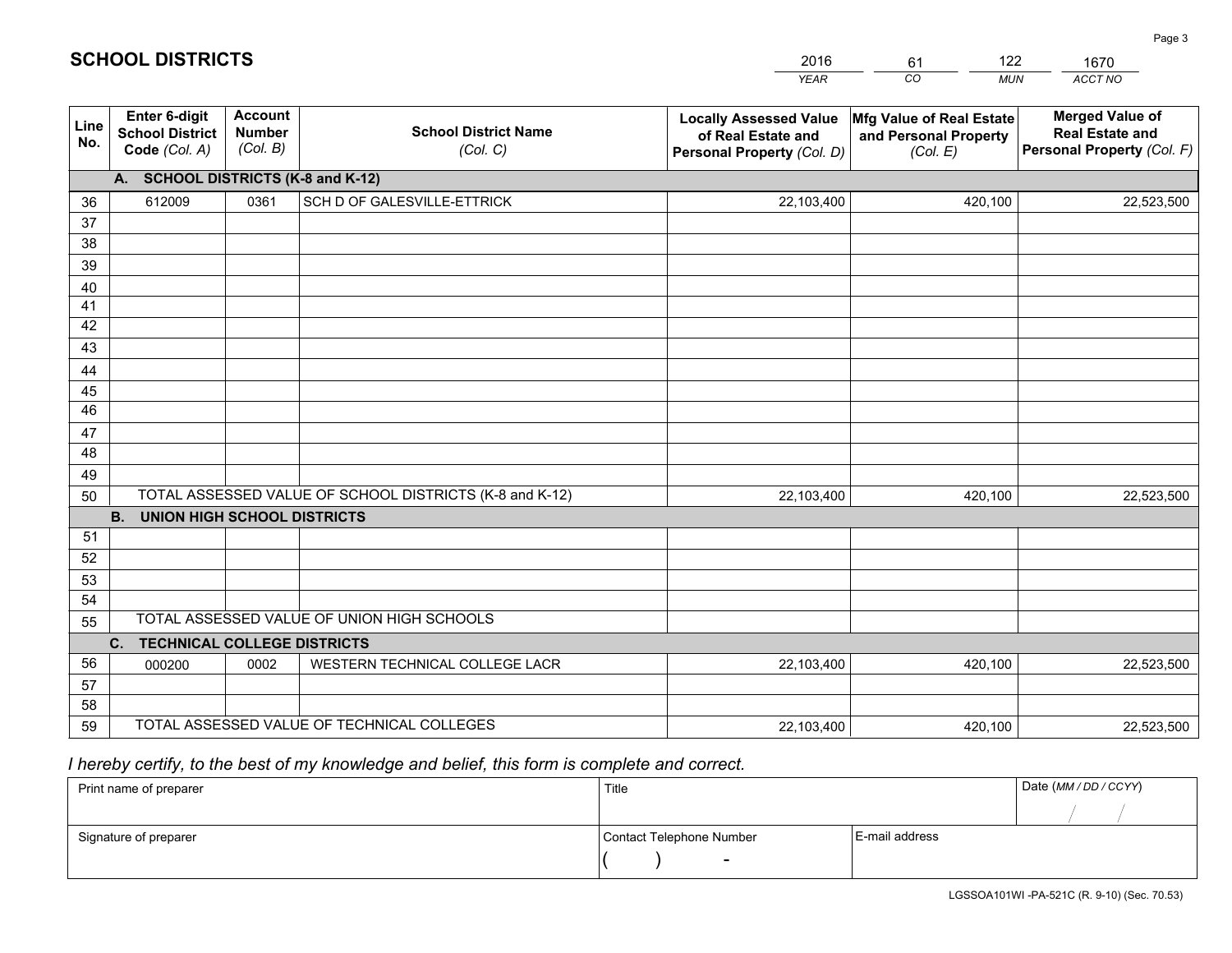## **HIGHLIGHTS**

- 1. Complete the Statement of Assessment after the Board of Review. Reflect any changes made there.
- 2. Use black ink to complete.
- 3. Line 16 must equal Line 50, Col D.
- 4. Line 55 must equal the total of K-8 schools listed on lines 36-49. Do not include K-12 schools in this comparision.
- 5. Line 59, Col. D must equal Line 16.
- 6. Special District, School District and Technical College District values must include both real estate and personal property. Examples of Special districts are: town sanitary districts, public inland lake protection and rehabilitation districts, and metropolitan sewerage districts.
- 7. DO NOT INCLUDE Manufacturing property values.DOR will print these values on the final SOA.
- 8. Accuracy of this form is very important. The values reported directly affect the equalized value DOR calculates for school and special districts.

### **Page 1:**

 If not prefilled, enter the tax year,county and municipal code,municipal type, municipal name and county name on the top of form.

Check the Amended box, if filing an amended / corrected SOA.

 Report the parcel count, acres and assessed value of taxable general property, total parcel count, (real and personal), total acres, and values from final figures set by the Board of Review.

- A. Real Estate land and improvements (buildings, etc.) is reported on lines 1 8, total line 9.
- B. Personal Property is reported on lines 11 14, Column D, total line 15.
- C. To complete this report, use the computer produced summary of the assessment roll that shows these amounts.
- D. Use whole numbers only.
- E. Add each line across and each column down to verify entries.

## **Page 2:**

- A. Report Special Items (not subject to general property tax).
- 1. Private Forest Croplands and Managed Forest Lands are reported on lines 18,19, 20 and 21. Be sure to report assessed values **NOT** taxes.
- 2. You should have copies of the orders of entry, orders of withdrawal, etc., to update your assessment roll.
	- 3. Show hundredths of acres (e.g. 39.75).
- 4. Tax exempt lands are reported on line 22.
- 5. Omitted property and sec. 70.43, Wis. Stats., corrections of errors by assessor are reported on line 23. Report real estate and personal property separately. These should be for **prior years**, not something found on the current assessment roll after the board of review.
- B. Special District (Lines 24-35) Include the value of both real and personal property.

 The Department of Revenue (DOR) preprints much of the information regarding names and codes for schools, special districts,etc. If a district is not listed, enter the name and value only, DOR will enter the proper code.

## **Page 3 School Districts:**

Include the value of both real and personal property.

Report School District (regular, elementary, union high school, and technical college).

- 1. Regular (K-12) and Elementary (K-8) school values are reported on lines 36-49, total on line 50.
- 2. Union High School (UHS) (use only if elementary schools are listed on lines 36-49) are reported on lines 51-54. UHS total value (line 55) must equal to the total **elementary school** values reported on lines 36-49. Do notinclude K-12 schools in this comparison.
- 3. Technical College values are reported on lines 56-58, total on line 59.
- 4. Use the computer summary that shows these amounts to complete this report.

#### **This form is due the second Monday in June. File this report only after your Board of Review is complete.**

 *If you have questions: Return forms to:*

Fax number: (608) 264-6887 PO Box 8971

 Email: lgs@revenue.wi.gov Wisconsin Department of Revenue Call: (608) 261-5341 Local Government Services Section 6-97Madison WI 53708-8971

 $-0125$ ETTRICK, WI 54627 - 0125 VILLAGE OF ETTRICK JANE JENSEN<br>VILLAGE OF ETTRICK ETTRICK, WI 54627 JANE JENSEN **BOX 125** PO BOX 125  $\overline{S}$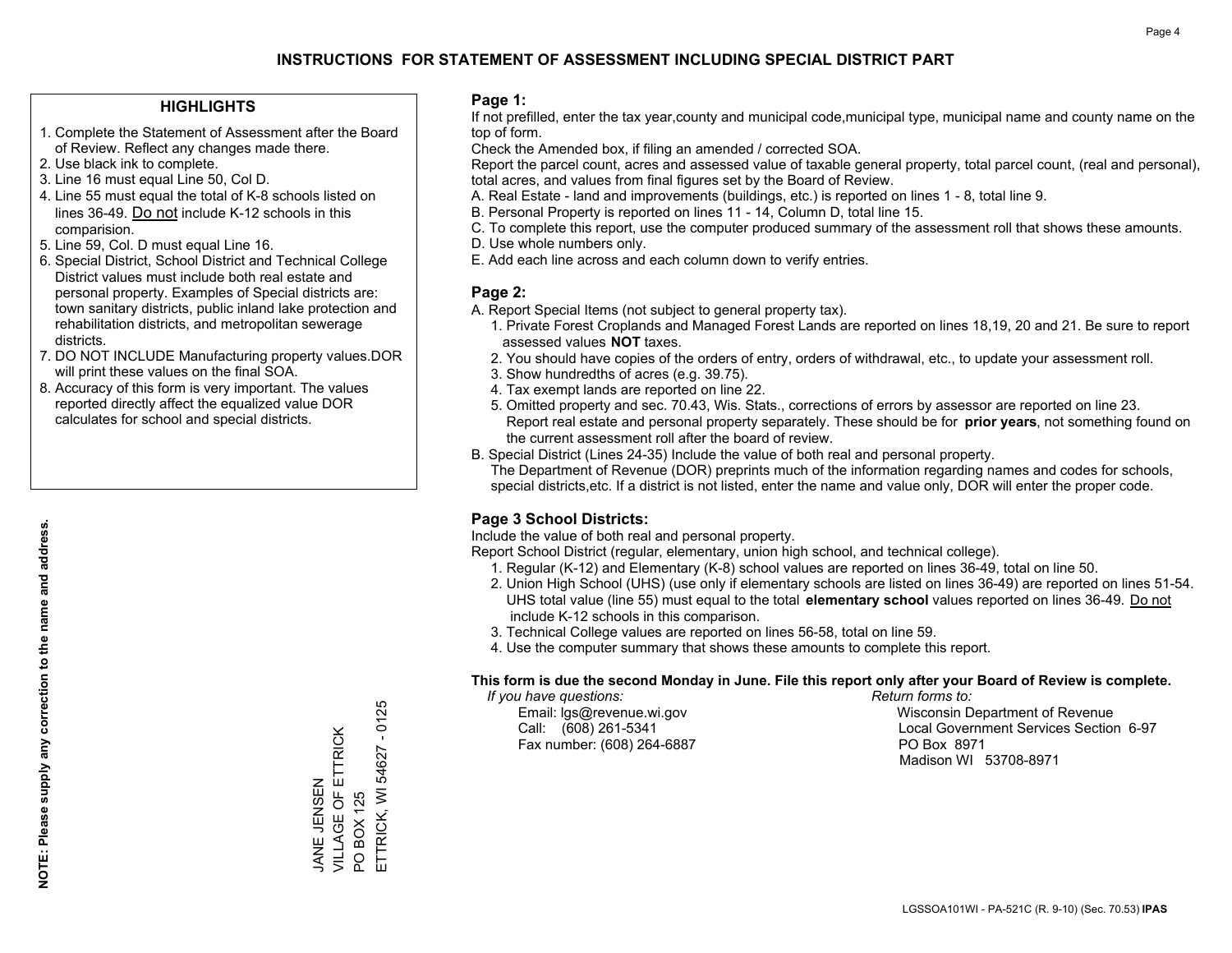**STATEMENT OF ASSESSMENT FOR 2016** 

| 61       | 173  | 1671    |
|----------|------|---------|
| $\alpha$ | MUN. | ACCT NO |

|                | <b>FOR</b>                                                                                                                                                                                   | <b>VILLAGE OF</b><br>OF<br><b>PIGEON FALLS</b><br><b>TREMPEALEAU COUNTY</b> |                                                      |        | <b>WHEN COMPLETING THIS DOCUMENT</b> |                                |                                        |                                          |
|----------------|----------------------------------------------------------------------------------------------------------------------------------------------------------------------------------------------|-----------------------------------------------------------------------------|------------------------------------------------------|--------|--------------------------------------|--------------------------------|----------------------------------------|------------------------------------------|
|                |                                                                                                                                                                                              | Town - Village - City                                                       | <b>Municipality Name</b>                             |        | <b>County Name</b>                   |                                |                                        | DO NOT WRITE OVER X's OR IN SHADED AREAS |
| Line<br>No.    | <b>REAL ESTATE</b><br>(See Lines 18 - 22 for                                                                                                                                                 |                                                                             | PARCEL COUNT<br>TOTAL LAND IMPROVEMENTS NUMBERS ONLY |        | NO. OF ACRES<br><b>WHOLE</b>         | <b>VALUE OF</b><br><b>LAND</b> | <b>VALUE OF</b><br><b>IMPROVEMENTS</b> | TOTAL VALUE OF LAND<br>AND IMPROVEMENTS  |
|                |                                                                                                                                                                                              | other Real Estate)                                                          | Col. A                                               | Col. B | Col. C                               | Col. D                         | Col. E                                 | Col. F                                   |
| $\mathbf 1$    |                                                                                                                                                                                              | <b>RESIDENTIAL - Class 1</b>                                                | 155                                                  | 135    | 41                                   | 1,720,500                      | 13,015,600                             | 14,736,100                               |
| $\overline{2}$ |                                                                                                                                                                                              | <b>COMMERCIAL - Class 2</b>                                                 | 34                                                   | 23     | 18                                   | 425,000                        | 1,797,400                              | 2,222,400                                |
| 3              |                                                                                                                                                                                              | <b>MANUFACTURING - Class 3</b>                                              | 3                                                    | 3      | $\overline{2}$                       | 36,500                         | 187,100                                | 223,600                                  |
| 4              |                                                                                                                                                                                              | <b>AGRICULTURAL - Class 4</b>                                               | 10                                                   |        | 81                                   | 12,600                         |                                        | 12,600                                   |
| 5              |                                                                                                                                                                                              | <b>UNDEVELOPED - Class 5</b>                                                | 4                                                    |        | 27                                   | 18,700                         |                                        | 18,700                                   |
| 6              |                                                                                                                                                                                              | AGRICULTURAL FOREST - Class 5m                                              | 0                                                    |        | $\mathbf 0$                          | 0                              |                                        | 0                                        |
| 7              |                                                                                                                                                                                              | FOREST LANDS - Class 6                                                      | 0                                                    |        | $\Omega$                             | $\mathbf{0}$                   |                                        | $\mathbf 0$                              |
| 8              |                                                                                                                                                                                              | OTHER - Class 7                                                             |                                                      |        |                                      | 11,000                         | 89,400                                 | 100,400                                  |
| 9              |                                                                                                                                                                                              | TOTAL - ALL COLUMNS                                                         | 207                                                  | 162    | 170                                  | 2,224,300                      | 15,089,500                             | 17,313,800                               |
| 10             |                                                                                                                                                                                              | NUMBER OF PERSONAL PROPERTY ACCOUNTS IN ROLL                                |                                                      |        | 23                                   | <b>LOCALLY ASSESSED</b>        | <b>MANUFACTURING</b>                   | <b>MERGED</b>                            |
| 11             |                                                                                                                                                                                              | BOATS AND OTHER WATERCRAFT NOT EXEMPT - Code 1                              |                                                      |        |                                      | 0                              | $\Omega$                               | $\mathbf{0}$                             |
| 12             |                                                                                                                                                                                              | MACHINERY, TOOLS AND PATTERNS - Code 2                                      |                                                      |        |                                      | 96,500                         | 17,000                                 | 113,500                                  |
| 13             |                                                                                                                                                                                              | FURNITURE, FIXTURES AND EQUIPMENT - Code 3                                  |                                                      |        |                                      | 107,200                        | 2,600                                  | 109,800                                  |
| 14             |                                                                                                                                                                                              | ALL OTHER PERSONAL PROPERTY NOT EXEMPT - Codes 4A, 4B, 4C                   |                                                      |        |                                      | 26,000                         | 2,000                                  | 28,000                                   |
| 15             | TOTAL OF PERSONAL PROPERTY NOT EXEMPT (Total of Lines 11-14)<br>229,700<br>21,600                                                                                                            |                                                                             |                                                      |        |                                      |                                |                                        | 251,300                                  |
| 16             | AGGREGATE ASSESSED VALUE OF ALL PROPERTY SUBJECT TO THE GENERAL PROPERTY TAX (Total of Lines 9F and 15F)<br>MUST EQUAL TOTAL VALUE OF THE SCHOOL DISTRICTS (K-12 PLUS K-8) - Line 50, Col. F |                                                                             |                                                      |        |                                      |                                | 17,565,100                             |                                          |
| 17             | Name of Assessor<br>Telephone #<br><b>BOARD OF REVIEW</b><br>DATE OF FINAL ADJOURNMENT<br>(715) 926-3199<br>05/13/2016<br><b>BARRETT BRENNER</b>                                             |                                                                             |                                                      |        |                                      |                                |                                        |                                          |

REMARKS

The Assessment Ratio to be used in calculating the estimated Fair Market Value on tax bills for this tax district is .967797633<br>This ratio should be used to convert assessed values to "Calculate Equalized Values" in Step 1 Commission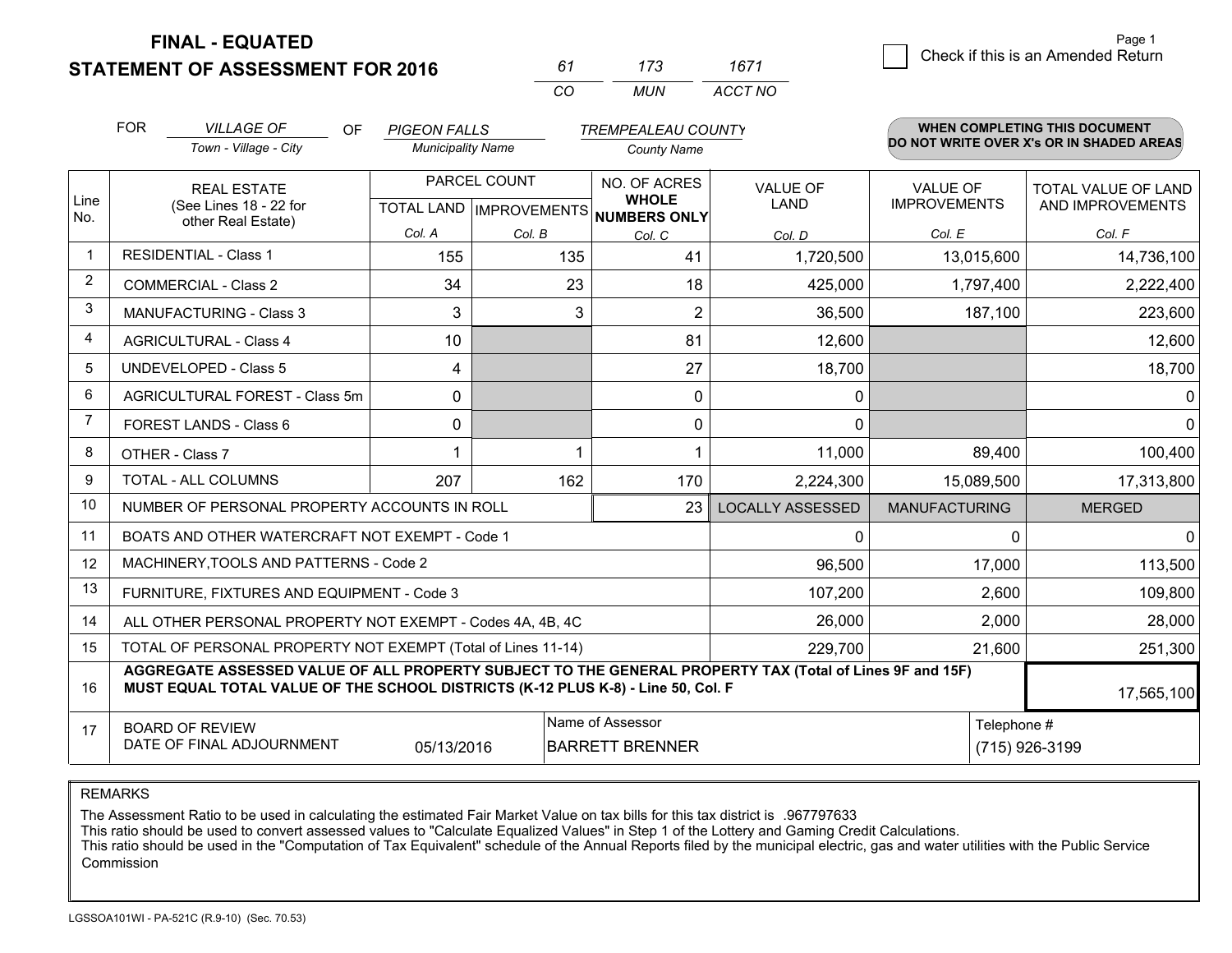*YEAR CO MUN ACCT NO* <sup>2016</sup> <sup>61</sup> <sup>173</sup> <sup>1671</sup>

Do not confuse FOREST LANDS (Line 7) with FOREST CROPS (in this section) - They are **NOT** the same

|    | Private Forest Crop - Reg Class @ 10¢ per acre |                                             |  |                                                                                |  | Private Forest Crop - Reg Class @ \$2.52 per acre             |                                                                              |                    |                    |  |
|----|------------------------------------------------|---------------------------------------------|--|--------------------------------------------------------------------------------|--|---------------------------------------------------------------|------------------------------------------------------------------------------|--------------------|--------------------|--|
| 18 | (a) PARCELS                                    | (b) ACRES                                   |  | (c) ASSESSED VALUE                                                             |  | (d) PARCELS                                                   | (e) ACRES                                                                    |                    | (f) ASSESSED VALUE |  |
|    |                                                |                                             |  | Private Forest Crop - Special Class @ 20¢ per acre                             |  |                                                               | Entered Before 2005 Managed Forest - Ferrous Mining CLOSED @ \$8.27 per acre |                    |                    |  |
| 19 | (a) PARCELS<br>(b) ACRES                       |                                             |  | (c) ASSESSED VALUE                                                             |  | (d) PARCELS<br>(e) ACRES                                      |                                                                              | (f) ASSESSED VALUE |                    |  |
|    |                                                | Entered Before 2005 Managed Forest - OPEN @ |  | \$.79 per acre                                                                 |  | Entered Before 2005 Managed Forest - CLOSED @ \$1.87 per acre |                                                                              |                    |                    |  |
| 20 | (a) PARCELS<br>(b) ACRES                       |                                             |  | (c) ASSESSED VALUE                                                             |  | (d) PARCELS<br>(e) ACRES                                      |                                                                              |                    | (f) ASSESSED VALUE |  |
|    |                                                | Entered After 2004 Managed Forest - OPEN @  |  | \$2.14 per acre                                                                |  |                                                               | Entered After 2004 Managed Forest - CLOSED @ \$10.68 per acre                |                    |                    |  |
| 21 | (a) PARCELS                                    | (b) ACRES                                   |  | (c) ASSESSED VALUE                                                             |  | (d) PARCELS<br>(e) ACRES                                      |                                                                              |                    | (f) ASSESSED VALUE |  |
|    |                                                |                                             |  |                                                                                |  |                                                               | (d) County (NOT FOREST CROP) Acres                                           |                    |                    |  |
| 22 | (a) County Forest Cropland Acres               |                                             |  | (b) Federal Acres                                                              |  | (c) State Acres                                               |                                                                              |                    | (e) Other Acres    |  |
|    |                                                |                                             |  |                                                                                |  | .13                                                           | 1.08                                                                         |                    | 6.14               |  |
|    |                                                |                                             |  | Assessed Value of Omitted Property From Prior Years (Sec. 70.44)               |  |                                                               | Assessed Value of Sec. 70.43 Corrections of Errors by Assessors              |                    |                    |  |
| 23 | (a) REAL ESTATE                                |                                             |  | (b) PERSONAL                                                                   |  | (c1) REAL ESTATE<br>(c2) PERSONAL                             |                                                                              |                    |                    |  |
|    |                                                |                                             |  | Manufacturing Equated Value of Omitted Property From Prior Years (Sec. 70.995) |  |                                                               | Mfg. Equated Value of Sec.70.43 Corrections of Errors by Assessors           |                    |                    |  |
|    |                                                | (d) REAL ESTATE                             |  | (e) PERSONAL                                                                   |  |                                                               | (f1) REAL ESTATE                                                             |                    | (f2) PERSONAL      |  |
|    |                                                |                                             |  |                                                                                |  |                                                               |                                                                              |                    |                    |  |

## **SPECIAL DISTRICTS**

| Line<br>No. | Enter 6-digit<br><b>Special District</b> | <b>Account</b><br><b>Number</b> | <b>Special District Name</b> | <b>Locally Assessed Value</b><br>of Real Estate and | Mfg Value of Real Estate<br>and Personal Property | <b>Merged Value of</b><br><b>Real Estate and</b> |
|-------------|------------------------------------------|---------------------------------|------------------------------|-----------------------------------------------------|---------------------------------------------------|--------------------------------------------------|
|             | Code (Col. A)                            | (Col. B)                        | (Col. C)                     | Personal Property (Col. D)                          | (Col. E)                                          | Personal Property (Col. F)                       |
| 24          |                                          |                                 |                              |                                                     |                                                   |                                                  |
| 25          |                                          |                                 |                              |                                                     |                                                   |                                                  |
| 26          |                                          |                                 |                              |                                                     |                                                   |                                                  |
| 27          |                                          |                                 |                              |                                                     |                                                   |                                                  |
| 28          |                                          |                                 |                              |                                                     |                                                   |                                                  |
| 29          |                                          |                                 |                              |                                                     |                                                   |                                                  |
| 30          |                                          |                                 |                              |                                                     |                                                   |                                                  |
| 31          |                                          |                                 |                              |                                                     |                                                   |                                                  |
| 32          |                                          |                                 |                              |                                                     |                                                   |                                                  |
| 33          |                                          |                                 |                              |                                                     |                                                   |                                                  |
| 34          |                                          |                                 |                              |                                                     |                                                   |                                                  |
| 35          |                                          |                                 |                              |                                                     |                                                   |                                                  |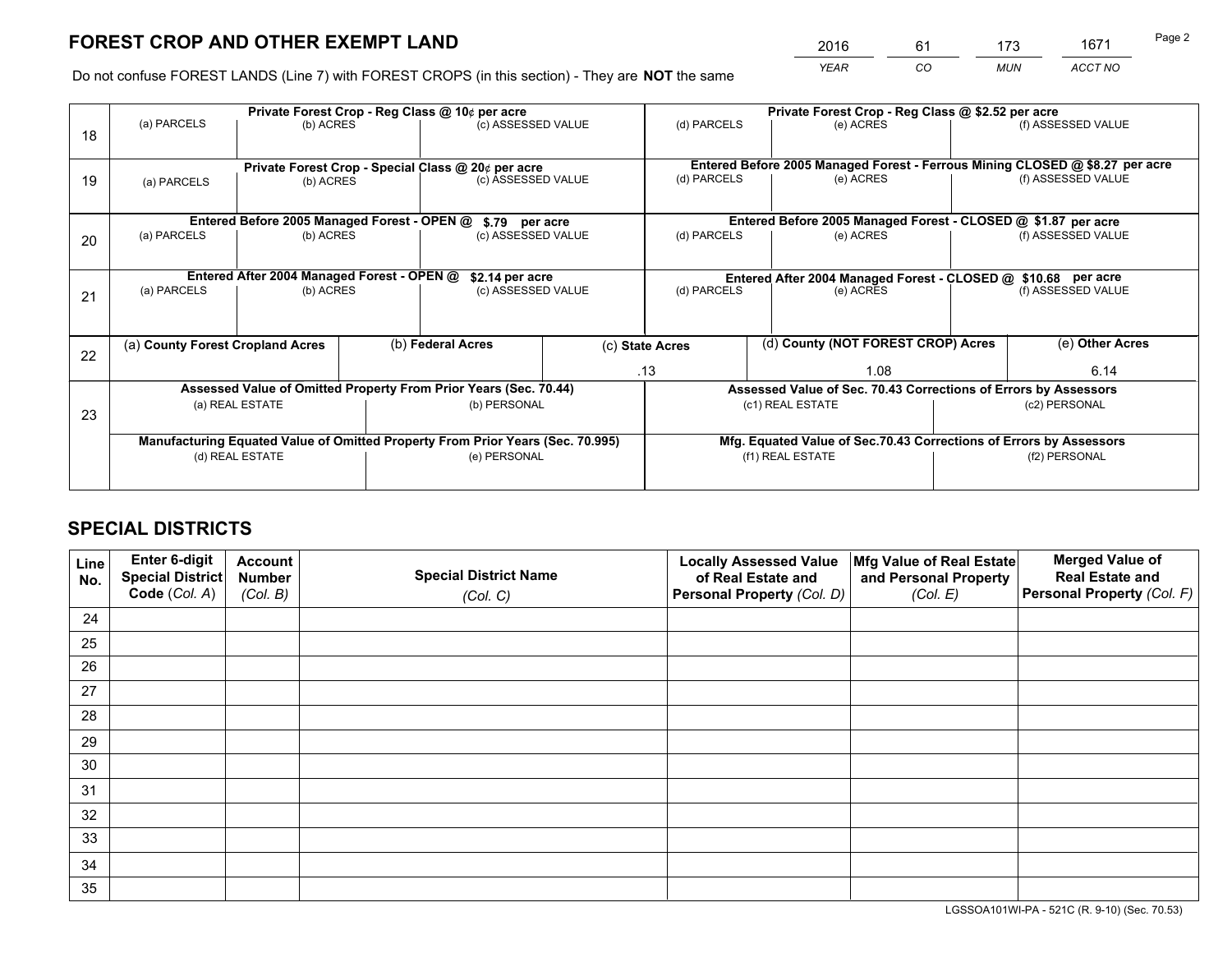|             |                                                                 |                                             |                                                         | <b>YEAR</b>                                                                       | CO<br><b>MUN</b>                                              | ACCT NO                                                                        |
|-------------|-----------------------------------------------------------------|---------------------------------------------|---------------------------------------------------------|-----------------------------------------------------------------------------------|---------------------------------------------------------------|--------------------------------------------------------------------------------|
| Line<br>No. | <b>Enter 6-digit</b><br><b>School District</b><br>Code (Col. A) | <b>Account</b><br><b>Number</b><br>(Col. B) | <b>School District Name</b><br>(Col. C)                 | <b>Locally Assessed Value</b><br>of Real Estate and<br>Personal Property (Col. D) | Mfg Value of Real Estate<br>and Personal Property<br>(Col. E) | <b>Merged Value of</b><br><b>Real Estate and</b><br>Personal Property (Col. F) |
|             | A. SCHOOL DISTRICTS (K-8 and K-12)                              |                                             |                                                         |                                                                                   |                                                               |                                                                                |
| 36          | 616426                                                          | 0364                                        | <b>SCH D OF WHITEHALL</b>                               | 17,319,900                                                                        | 245,200                                                       | 17,565,100                                                                     |
| 37          |                                                                 |                                             |                                                         |                                                                                   |                                                               |                                                                                |
| 38          |                                                                 |                                             |                                                         |                                                                                   |                                                               |                                                                                |
| 39          |                                                                 |                                             |                                                         |                                                                                   |                                                               |                                                                                |
| 40          |                                                                 |                                             |                                                         |                                                                                   |                                                               |                                                                                |
| 41<br>42    |                                                                 |                                             |                                                         |                                                                                   |                                                               |                                                                                |
| 43          |                                                                 |                                             |                                                         |                                                                                   |                                                               |                                                                                |
|             |                                                                 |                                             |                                                         |                                                                                   |                                                               |                                                                                |
| 44<br>45    |                                                                 |                                             |                                                         |                                                                                   |                                                               |                                                                                |
| 46          |                                                                 |                                             |                                                         |                                                                                   |                                                               |                                                                                |
| 47          |                                                                 |                                             |                                                         |                                                                                   |                                                               |                                                                                |
| 48          |                                                                 |                                             |                                                         |                                                                                   |                                                               |                                                                                |
| 49          |                                                                 |                                             |                                                         |                                                                                   |                                                               |                                                                                |
| 50          |                                                                 |                                             | TOTAL ASSESSED VALUE OF SCHOOL DISTRICTS (K-8 and K-12) | 17,319,900                                                                        | 245,200                                                       | 17,565,100                                                                     |
|             | <b>B.</b><br>UNION HIGH SCHOOL DISTRICTS                        |                                             |                                                         |                                                                                   |                                                               |                                                                                |
| 51          |                                                                 |                                             |                                                         |                                                                                   |                                                               |                                                                                |
| 52          |                                                                 |                                             |                                                         |                                                                                   |                                                               |                                                                                |
| 53          |                                                                 |                                             |                                                         |                                                                                   |                                                               |                                                                                |
| 54          |                                                                 |                                             |                                                         |                                                                                   |                                                               |                                                                                |
| 55          |                                                                 |                                             | TOTAL ASSESSED VALUE OF UNION HIGH SCHOOLS              |                                                                                   |                                                               |                                                                                |
|             | C.<br><b>TECHNICAL COLLEGE DISTRICTS</b>                        |                                             |                                                         |                                                                                   |                                                               |                                                                                |
| 56          | 000200                                                          | 0002                                        | WESTERN TECHNICAL COLLEGE LACR                          | 17,319,900                                                                        | 245,200                                                       | 17,565,100                                                                     |
| 57<br>58    |                                                                 |                                             |                                                         |                                                                                   |                                                               |                                                                                |
| 59          |                                                                 |                                             |                                                         | 17,319,900                                                                        | 245,200                                                       | 17,565,100                                                                     |
|             | TOTAL ASSESSED VALUE OF TECHNICAL COLLEGES                      |                                             |                                                         |                                                                                   |                                                               |                                                                                |

61

173

 *I hereby certify, to the best of my knowledge and belief, this form is complete and correct.*

**SCHOOL DISTRICTS**

| Print name of preparer | Title                    |                | Date (MM / DD / CCYY) |
|------------------------|--------------------------|----------------|-----------------------|
|                        |                          |                |                       |
| Signature of preparer  | Contact Telephone Number | E-mail address |                       |
|                        | $\sim$                   |                |                       |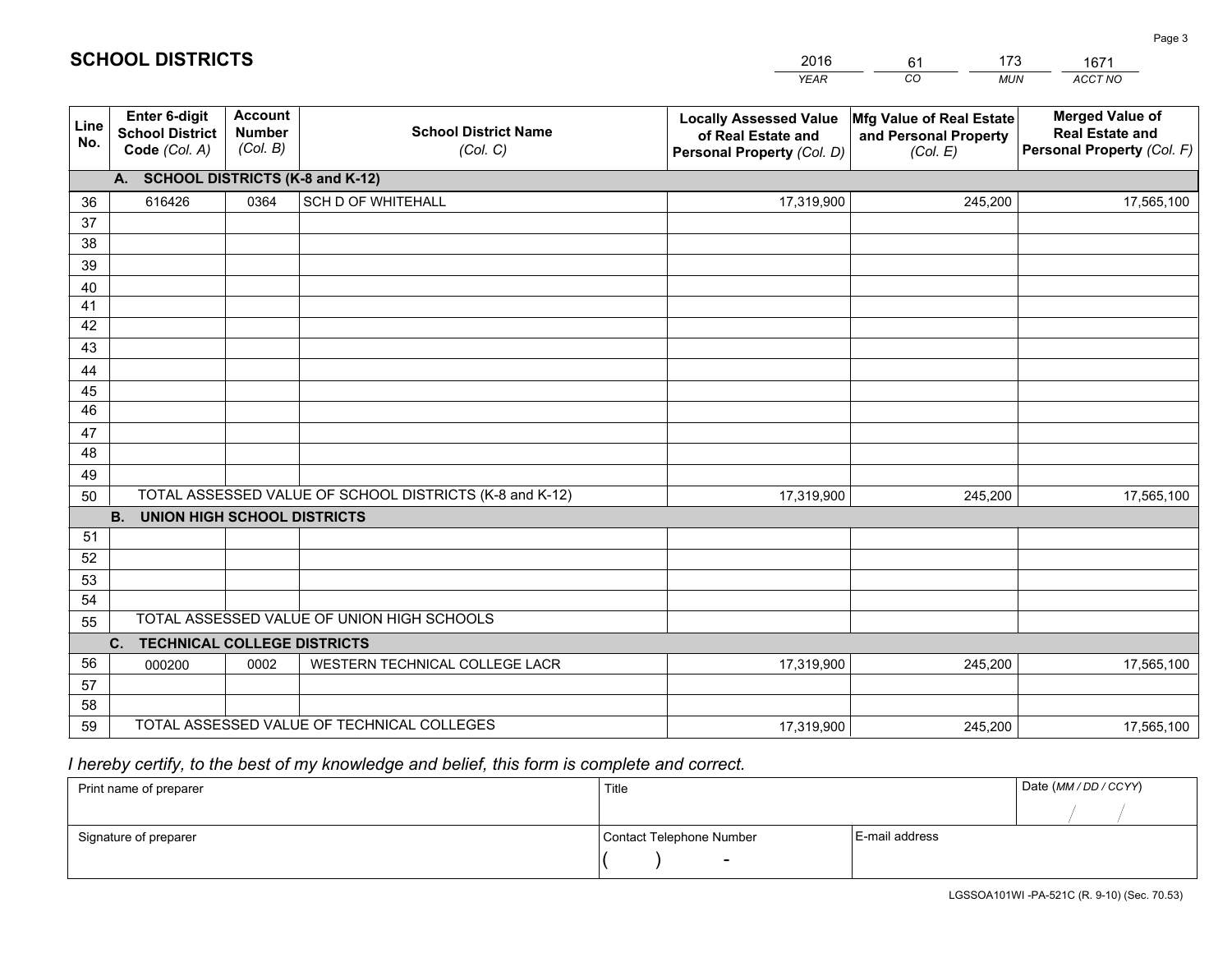## **HIGHLIGHTS**

- 1. Complete the Statement of Assessment after the Board of Review. Reflect any changes made there.
- 2. Use black ink to complete.
- 3. Line 16 must equal Line 50, Col D.
- 4. Line 55 must equal the total of K-8 schools listed on lines 36-49. Do not include K-12 schools in this comparision.
- 5. Line 59, Col. D must equal Line 16.
- 6. Special District, School District and Technical College District values must include both real estate and personal property. Examples of Special districts are: town sanitary districts, public inland lake protection and rehabilitation districts, and metropolitan sewerage districts.
- 7. DO NOT INCLUDE Manufacturing property values.DOR will print these values on the final SOA.

MARGARET EVERSON VILLAGE OF PIGEON FALLS

MARGARET EVERSON<br>VILLAGE OF PIGEON FALL

w

PO BOX 335

 $\overline{S}$ 

BOX 335

PIGEON FALLS, WI 54760 - 0335

PIGEON FALLS, WI 54760 - 0335

 8. Accuracy of this form is very important. The values reported directly affect the equalized value DOR calculates for school and special districts.

### **Page 1:**

 If not prefilled, enter the tax year,county and municipal code,municipal type, municipal name and county name on the top of form.

Check the Amended box, if filing an amended / corrected SOA.

 Report the parcel count, acres and assessed value of taxable general property, total parcel count, (real and personal), total acres, and values from final figures set by the Board of Review.

- A. Real Estate land and improvements (buildings, etc.) is reported on lines 1 8, total line 9.
- B. Personal Property is reported on lines 11 14, Column D, total line 15.
- C. To complete this report, use the computer produced summary of the assessment roll that shows these amounts.
- D. Use whole numbers only.
- E. Add each line across and each column down to verify entries.

## **Page 2:**

- A. Report Special Items (not subject to general property tax).
- 1. Private Forest Croplands and Managed Forest Lands are reported on lines 18,19, 20 and 21. Be sure to report assessed values **NOT** taxes.
- 2. You should have copies of the orders of entry, orders of withdrawal, etc., to update your assessment roll.
	- 3. Show hundredths of acres (e.g. 39.75).
- 4. Tax exempt lands are reported on line 22.
- 5. Omitted property and sec. 70.43, Wis. Stats., corrections of errors by assessor are reported on line 23. Report real estate and personal property separately. These should be for **prior years**, not something found on the current assessment roll after the board of review.
- B. Special District (Lines 24-35) Include the value of both real and personal property.
- The Department of Revenue (DOR) preprints much of the information regarding names and codes for schools, special districts,etc. If a district is not listed, enter the name and value only, DOR will enter the proper code.

## **Page 3 School Districts:**

Include the value of both real and personal property.

Report School District (regular, elementary, union high school, and technical college).

- 1. Regular (K-12) and Elementary (K-8) school values are reported on lines 36-49, total on line 50.
- 2. Union High School (UHS) (use only if elementary schools are listed on lines 36-49) are reported on lines 51-54. UHS total value (line 55) must equal to the total **elementary school** values reported on lines 36-49. Do notinclude K-12 schools in this comparison.
- 3. Technical College values are reported on lines 56-58, total on line 59.
- 4. Use the computer summary that shows these amounts to complete this report.

#### **This form is due the second Monday in June. File this report only after your Board of Review is complete.**

 *If you have questions: Return forms to:*

Fax number: (608) 264-6887 PO Box 8971

 Email: lgs@revenue.wi.gov Wisconsin Department of Revenue Call: (608) 261-5341 Local Government Services Section 6-97Madison WI 53708-8971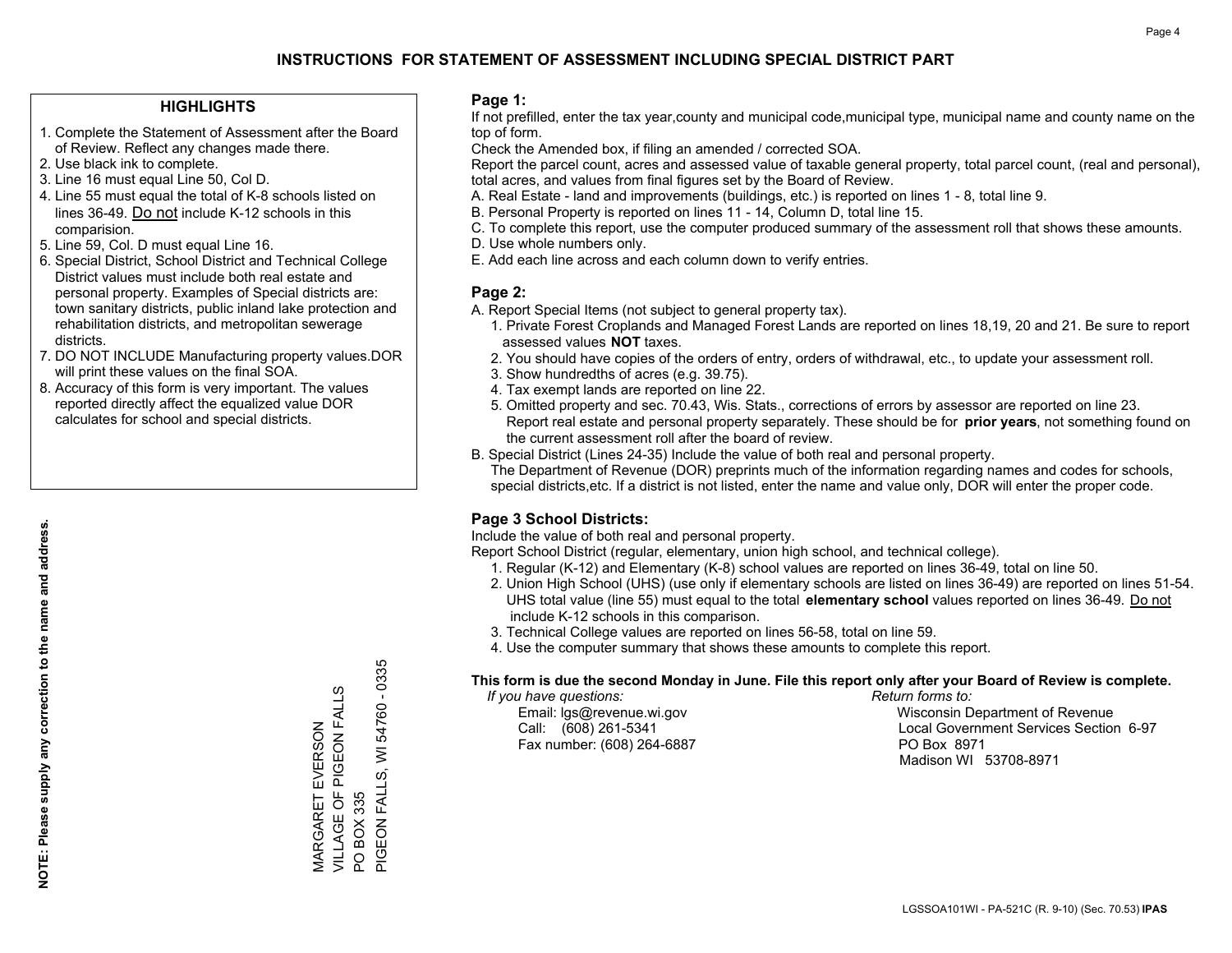**STATEMENT OF ASSESSMENT FOR 2016** 

*CO MUN <sup>61</sup> <sup>181</sup> ACCT NO1672*

|                | <b>FOR</b>                                   | <b>VILLAGE OF</b><br>OF                                                                                                                                                                      | <b>STRUM</b>                                         |        | <b>TREMPEALEAU COUNTY</b>              |                                |                                        | <b>WHEN COMPLETING THIS DOCUMENT</b>     |
|----------------|----------------------------------------------|----------------------------------------------------------------------------------------------------------------------------------------------------------------------------------------------|------------------------------------------------------|--------|----------------------------------------|--------------------------------|----------------------------------------|------------------------------------------|
|                |                                              | Town - Village - City                                                                                                                                                                        | <b>Municipality Name</b>                             |        | <b>County Name</b>                     |                                |                                        | DO NOT WRITE OVER X's OR IN SHADED AREAS |
| Line           | <b>REAL ESTATE</b><br>(See Lines 18 - 22 for |                                                                                                                                                                                              | PARCEL COUNT<br>TOTAL LAND IMPROVEMENTS NUMBERS ONLY |        | NO. OF ACRES<br><b>WHOLE</b>           | <b>VALUE OF</b><br><b>LAND</b> | <b>VALUE OF</b><br><b>IMPROVEMENTS</b> | TOTAL VALUE OF LAND<br>AND IMPROVEMENTS  |
| No.            |                                              | other Real Estate)                                                                                                                                                                           | Col. A                                               | Col. B | Col. C                                 | Col. D                         | Col. E                                 | Col. F                                   |
| $\mathbf 1$    |                                              | <b>RESIDENTIAL - Class 1</b>                                                                                                                                                                 | 461                                                  | 405    | 137                                    | 5,116,700                      | 35,441,200                             | 40,557,900                               |
| $\overline{2}$ |                                              | <b>COMMERCIAL - Class 2</b>                                                                                                                                                                  | 54                                                   | 46     | 20                                     | 466,300                        | 5,682,800                              | 6,149,100                                |
| 3              |                                              | <b>MANUFACTURING - Class 3</b>                                                                                                                                                               | 5                                                    |        | $\overline{2}$<br>37                   | 140,900                        | 566,700                                | 707,600                                  |
| 4              |                                              | <b>AGRICULTURAL - Class 4</b>                                                                                                                                                                | 12                                                   |        | 117                                    | 22,600                         |                                        | 22,600                                   |
| 5              |                                              | <b>UNDEVELOPED - Class 5</b>                                                                                                                                                                 | 4                                                    |        | 13                                     | 14,200                         |                                        | 14,200                                   |
| 6              |                                              | AGRICULTURAL FOREST - Class 5m                                                                                                                                                               | 5                                                    |        | 39                                     | 50,000                         |                                        | 50,000                                   |
| $\overline{7}$ |                                              | FOREST LANDS - Class 6                                                                                                                                                                       |                                                      |        | 36                                     | 110,600                        |                                        | 110,600                                  |
| 8              |                                              | OTHER - Class 7                                                                                                                                                                              | $\Omega$                                             |        | $\Omega$<br>0                          | 0                              |                                        | $\Omega$<br>$\overline{0}$               |
| 9              |                                              | TOTAL - ALL COLUMNS                                                                                                                                                                          | 542                                                  | 453    | 399                                    | 5,921,300                      | 41,690,700                             | 47,612,000                               |
| 10             |                                              | NUMBER OF PERSONAL PROPERTY ACCOUNTS IN ROLL                                                                                                                                                 |                                                      |        | 59                                     | <b>LOCALLY ASSESSED</b>        | <b>MANUFACTURING</b>                   | <b>MERGED</b>                            |
| 11             |                                              | BOATS AND OTHER WATERCRAFT NOT EXEMPT - Code 1                                                                                                                                               |                                                      |        |                                        | 0                              |                                        | $\Omega$<br>0                            |
| 12             |                                              | MACHINERY, TOOLS AND PATTERNS - Code 2                                                                                                                                                       |                                                      |        |                                        | 79,900                         | 179,700                                | 259,600                                  |
| 13             |                                              | FURNITURE, FIXTURES AND EQUIPMENT - Code 3                                                                                                                                                   |                                                      |        |                                        | 367,500                        | 1,600                                  | 369,100                                  |
| 14             |                                              | ALL OTHER PERSONAL PROPERTY NOT EXEMPT - Codes 4A, 4B, 4C                                                                                                                                    |                                                      |        |                                        | 111,500                        | 2,300                                  | 113,800                                  |
| 15             |                                              | TOTAL OF PERSONAL PROPERTY NOT EXEMPT (Total of Lines 11-14)                                                                                                                                 |                                                      |        |                                        | 558,900                        | 183,600                                | 742,500                                  |
| 16             |                                              | AGGREGATE ASSESSED VALUE OF ALL PROPERTY SUBJECT TO THE GENERAL PROPERTY TAX (Total of Lines 9F and 15F)<br>MUST EQUAL TOTAL VALUE OF THE SCHOOL DISTRICTS (K-12 PLUS K-8) - Line 50, Col. F |                                                      |        |                                        |                                |                                        | 48,354,500                               |
| 17             |                                              | <b>BOARD OF REVIEW</b><br>DATE OF FINAL ADJOURNMENT                                                                                                                                          | 05/25/2016                                           |        | Name of Assessor<br><b>KEVIN IRWIN</b> |                                |                                        | Telephone #<br>(715) 836-0966            |

REMARKS

The Assessment Ratio to be used in calculating the estimated Fair Market Value on tax bills for this tax district is .959067672<br>This ratio should be used to convert assessed values to "Calculate Equalized Values" in Step 1 Commission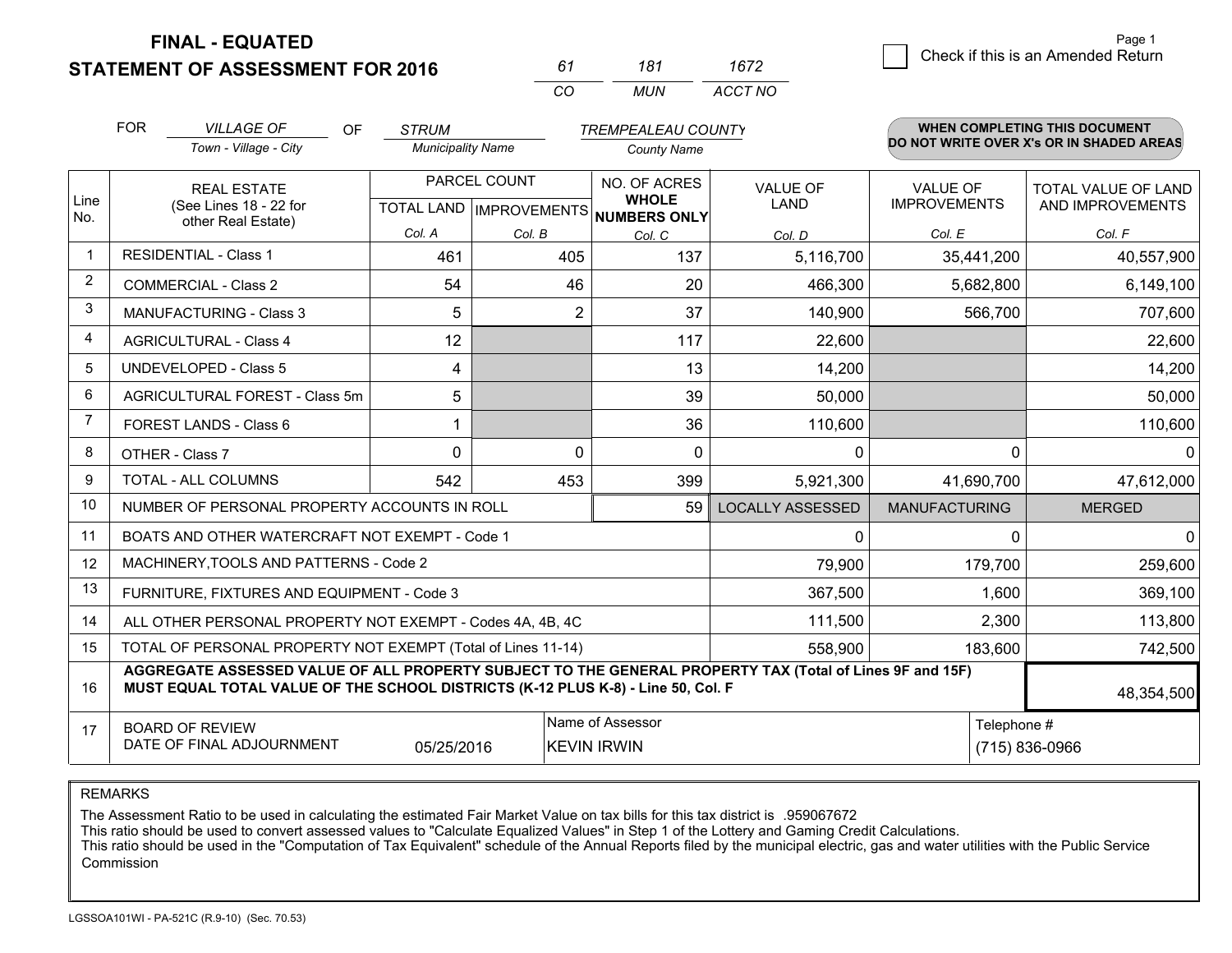*YEAR CO MUN ACCT NO* <sup>2016</sup> <sup>61</sup> <sup>181</sup> <sup>1672</sup>

Do not confuse FOREST LANDS (Line 7) with FOREST CROPS (in this section) - They are **NOT** the same

|    |                                                               |                                             |  | Private Forest Crop - Reg Class @ 10¢ per acre                                 |                    |                                                                              | Private Forest Crop - Reg Class @ \$2.52 per acre                  |               |                    |
|----|---------------------------------------------------------------|---------------------------------------------|--|--------------------------------------------------------------------------------|--------------------|------------------------------------------------------------------------------|--------------------------------------------------------------------|---------------|--------------------|
| 18 | (a) PARCELS                                                   | (b) ACRES                                   |  | (c) ASSESSED VALUE                                                             |                    | (d) PARCELS                                                                  | (e) ACRES                                                          |               | (f) ASSESSED VALUE |
|    |                                                               |                                             |  |                                                                                |                    |                                                                              |                                                                    |               |                    |
|    |                                                               |                                             |  | Private Forest Crop - Special Class @ 20¢ per acre                             |                    | Entered Before 2005 Managed Forest - Ferrous Mining CLOSED @ \$8.27 per acre |                                                                    |               |                    |
| 19 | (b) ACRES<br>(a) PARCELS                                      |                                             |  | (c) ASSESSED VALUE                                                             |                    | (d) PARCELS                                                                  | (e) ACRES                                                          |               | (f) ASSESSED VALUE |
|    |                                                               |                                             |  |                                                                                |                    |                                                                              |                                                                    |               |                    |
|    |                                                               | Entered Before 2005 Managed Forest - OPEN @ |  | \$.79 per acre                                                                 |                    |                                                                              | Entered Before 2005 Managed Forest - CLOSED @ \$1.87 per acre      |               |                    |
| 20 | (a) PARCELS                                                   | (b) ACRES                                   |  | (c) ASSESSED VALUE                                                             |                    | (d) PARCELS                                                                  | (e) ACRES                                                          |               | (f) ASSESSED VALUE |
|    |                                                               |                                             |  |                                                                                |                    |                                                                              |                                                                    |               |                    |
|    | Entered After 2004 Managed Forest - OPEN @<br>\$2.14 per acre |                                             |  |                                                                                |                    |                                                                              | Entered After 2004 Managed Forest - CLOSED @ \$10.68 per acre      |               |                    |
| 21 | (a) PARCELS                                                   | (b) ACRES                                   |  |                                                                                | (c) ASSESSED VALUE |                                                                              | (d) PARCELS<br>(e) ACRES                                           |               | (f) ASSESSED VALUE |
|    |                                                               |                                             |  |                                                                                |                    |                                                                              |                                                                    |               |                    |
|    | (a) County Forest Cropland Acres                              |                                             |  | (b) Federal Acres                                                              |                    | (d) County (NOT FOREST CROP) Acres<br>(c) State Acres                        |                                                                    |               | (e) Other Acres    |
| 22 |                                                               |                                             |  |                                                                                |                    |                                                                              |                                                                    |               |                    |
|    |                                                               |                                             |  |                                                                                |                    | 8.69                                                                         | .38                                                                |               | 231                |
|    |                                                               |                                             |  | Assessed Value of Omitted Property From Prior Years (Sec. 70.44)               |                    |                                                                              | Assessed Value of Sec. 70.43 Corrections of Errors by Assessors    |               |                    |
| 23 |                                                               | (a) REAL ESTATE                             |  | (b) PERSONAL                                                                   |                    |                                                                              | (c1) REAL ESTATE                                                   |               | (c2) PERSONAL      |
|    |                                                               |                                             |  |                                                                                |                    |                                                                              |                                                                    |               |                    |
|    |                                                               |                                             |  | Manufacturing Equated Value of Omitted Property From Prior Years (Sec. 70.995) |                    |                                                                              | Mfg. Equated Value of Sec.70.43 Corrections of Errors by Assessors |               |                    |
|    | (d) REAL ESTATE                                               |                                             |  | (e) PERSONAL                                                                   |                    | (f1) REAL ESTATE                                                             |                                                                    | (f2) PERSONAL |                    |
|    |                                                               |                                             |  |                                                                                |                    |                                                                              |                                                                    |               |                    |

## **SPECIAL DISTRICTS**

| Line<br>No. | Enter 6-digit<br><b>Special District</b><br>Code (Col. A) | <b>Account</b><br><b>Number</b><br>(Col. B) | <b>Special District Name</b><br>(Col. C) | <b>Locally Assessed Value</b><br>of Real Estate and<br>Personal Property (Col. D) | Mfg Value of Real Estate<br>and Personal Property<br>(Col. E) | <b>Merged Value of</b><br><b>Real Estate and</b><br>Personal Property (Col. F) |
|-------------|-----------------------------------------------------------|---------------------------------------------|------------------------------------------|-----------------------------------------------------------------------------------|---------------------------------------------------------------|--------------------------------------------------------------------------------|
| 24          | 618080                                                    | 0394                                        | <b>CRYSTAL LAKE DISTRICT</b>             | 47,463,300                                                                        | 891,200                                                       | 48,354,500                                                                     |
| 25          |                                                           |                                             |                                          |                                                                                   |                                                               |                                                                                |
| 26          |                                                           |                                             |                                          |                                                                                   |                                                               |                                                                                |
| 27          |                                                           |                                             |                                          |                                                                                   |                                                               |                                                                                |
| 28          |                                                           |                                             |                                          |                                                                                   |                                                               |                                                                                |
| 29          |                                                           |                                             |                                          |                                                                                   |                                                               |                                                                                |
| 30          |                                                           |                                             |                                          |                                                                                   |                                                               |                                                                                |
| 31          |                                                           |                                             |                                          |                                                                                   |                                                               |                                                                                |
| 32          |                                                           |                                             |                                          |                                                                                   |                                                               |                                                                                |
| 33          |                                                           |                                             |                                          |                                                                                   |                                                               |                                                                                |
| 34          |                                                           |                                             |                                          |                                                                                   |                                                               |                                                                                |
| 35          |                                                           |                                             |                                          |                                                                                   |                                                               |                                                                                |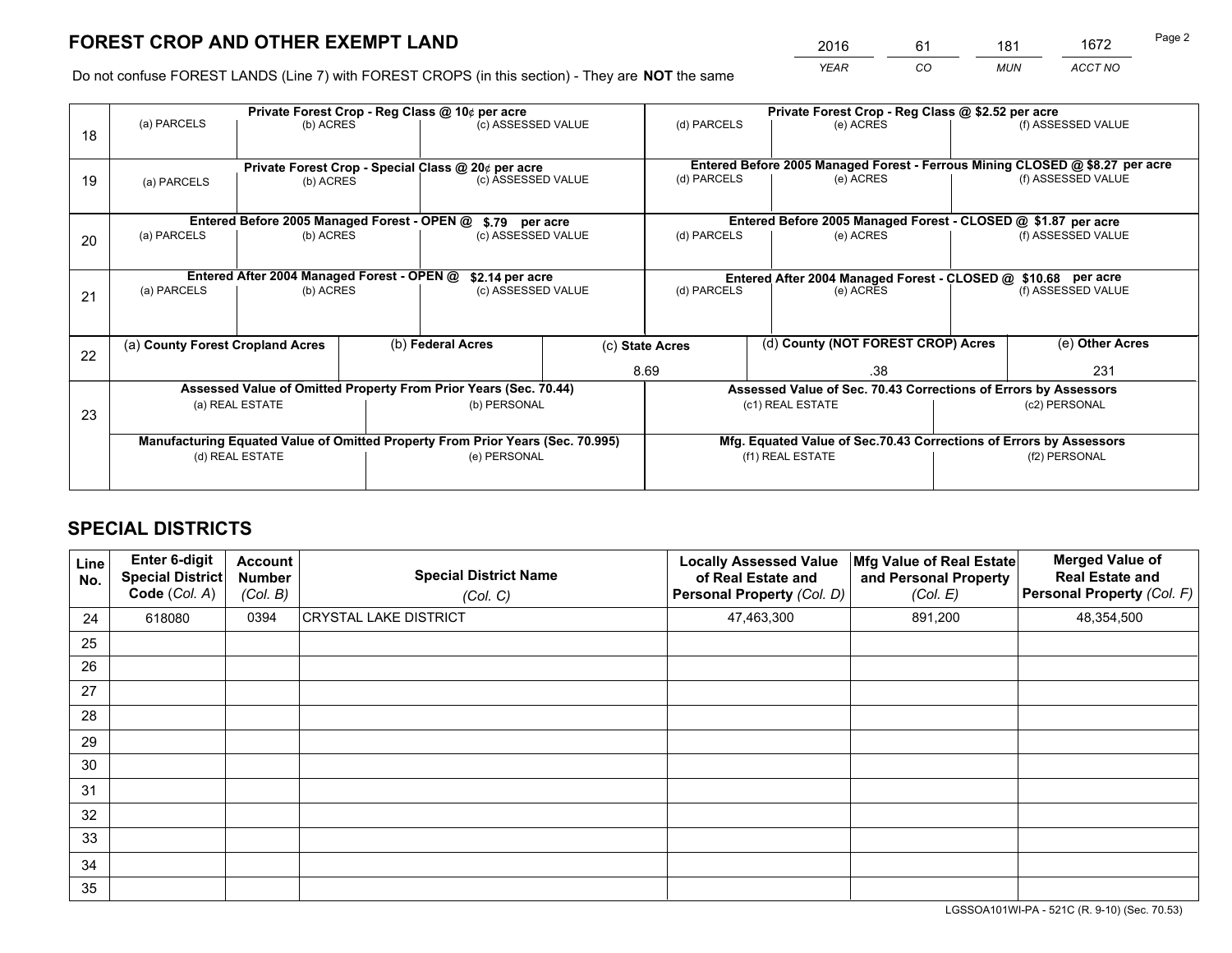|             |                                                                 |                                             |                                                         | <b>YEAR</b>                                                                       | CO<br><b>MUN</b>                                              | ACCT NO                                                                        |  |  |  |  |  |  |
|-------------|-----------------------------------------------------------------|---------------------------------------------|---------------------------------------------------------|-----------------------------------------------------------------------------------|---------------------------------------------------------------|--------------------------------------------------------------------------------|--|--|--|--|--|--|
| Line<br>No. | <b>Enter 6-digit</b><br><b>School District</b><br>Code (Col. A) | <b>Account</b><br><b>Number</b><br>(Col. B) | <b>School District Name</b><br>(Col. C)                 | <b>Locally Assessed Value</b><br>of Real Estate and<br>Personal Property (Col. D) | Mfg Value of Real Estate<br>and Personal Property<br>(Col. E) | <b>Merged Value of</b><br><b>Real Estate and</b><br>Personal Property (Col. F) |  |  |  |  |  |  |
|             | A. SCHOOL DISTRICTS (K-8 and K-12)                              |                                             |                                                         |                                                                                   |                                                               |                                                                                |  |  |  |  |  |  |
| 36          | 611600                                                          | 0360                                        | SCH D OF ELEVA-STRUM                                    | 47,463,300                                                                        | 891,200                                                       | 48,354,500                                                                     |  |  |  |  |  |  |
| 37          |                                                                 |                                             |                                                         |                                                                                   |                                                               |                                                                                |  |  |  |  |  |  |
| 38          |                                                                 |                                             |                                                         |                                                                                   |                                                               |                                                                                |  |  |  |  |  |  |
| 39          |                                                                 |                                             |                                                         |                                                                                   |                                                               |                                                                                |  |  |  |  |  |  |
| 40          |                                                                 |                                             |                                                         |                                                                                   |                                                               |                                                                                |  |  |  |  |  |  |
| 41<br>42    |                                                                 |                                             |                                                         |                                                                                   |                                                               |                                                                                |  |  |  |  |  |  |
| 43          |                                                                 |                                             |                                                         |                                                                                   |                                                               |                                                                                |  |  |  |  |  |  |
|             |                                                                 |                                             |                                                         |                                                                                   |                                                               |                                                                                |  |  |  |  |  |  |
| 44<br>45    |                                                                 |                                             |                                                         |                                                                                   |                                                               |                                                                                |  |  |  |  |  |  |
| 46          |                                                                 |                                             |                                                         |                                                                                   |                                                               |                                                                                |  |  |  |  |  |  |
| 47          |                                                                 |                                             |                                                         |                                                                                   |                                                               |                                                                                |  |  |  |  |  |  |
| 48          |                                                                 |                                             |                                                         |                                                                                   |                                                               |                                                                                |  |  |  |  |  |  |
| 49          |                                                                 |                                             |                                                         |                                                                                   |                                                               |                                                                                |  |  |  |  |  |  |
| 50          |                                                                 |                                             | TOTAL ASSESSED VALUE OF SCHOOL DISTRICTS (K-8 and K-12) | 47,463,300                                                                        | 891,200                                                       | 48,354,500                                                                     |  |  |  |  |  |  |
|             | <b>B.</b><br><b>UNION HIGH SCHOOL DISTRICTS</b>                 |                                             |                                                         |                                                                                   |                                                               |                                                                                |  |  |  |  |  |  |
| 51          |                                                                 |                                             |                                                         |                                                                                   |                                                               |                                                                                |  |  |  |  |  |  |
| 52          |                                                                 |                                             |                                                         |                                                                                   |                                                               |                                                                                |  |  |  |  |  |  |
| 53          |                                                                 |                                             |                                                         |                                                                                   |                                                               |                                                                                |  |  |  |  |  |  |
| 54          |                                                                 |                                             |                                                         |                                                                                   |                                                               |                                                                                |  |  |  |  |  |  |
| 55          |                                                                 |                                             | TOTAL ASSESSED VALUE OF UNION HIGH SCHOOLS              |                                                                                   |                                                               |                                                                                |  |  |  |  |  |  |
|             | C.<br><b>TECHNICAL COLLEGE DISTRICTS</b>                        |                                             |                                                         |                                                                                   |                                                               |                                                                                |  |  |  |  |  |  |
| 56          | 000100                                                          | 0001                                        | CHIPPEWA VALLEY TECHNICAL COLLEGE EAUC                  | 47,463,300                                                                        | 891,200                                                       | 48,354,500                                                                     |  |  |  |  |  |  |
| 57          |                                                                 |                                             |                                                         |                                                                                   |                                                               |                                                                                |  |  |  |  |  |  |
| 58<br>59    |                                                                 |                                             | TOTAL ASSESSED VALUE OF TECHNICAL COLLEGES              |                                                                                   | 891,200                                                       |                                                                                |  |  |  |  |  |  |
|             |                                                                 |                                             |                                                         | 47,463,300                                                                        |                                                               | 48,354,500                                                                     |  |  |  |  |  |  |

61

181

 *I hereby certify, to the best of my knowledge and belief, this form is complete and correct.*

**SCHOOL DISTRICTS**

| Print name of preparer | Title                    | Date (MM/DD/CCYY) |  |
|------------------------|--------------------------|-------------------|--|
|                        |                          |                   |  |
| Signature of preparer  | Contact Telephone Number | E-mail address    |  |
|                        | $\overline{\phantom{0}}$ |                   |  |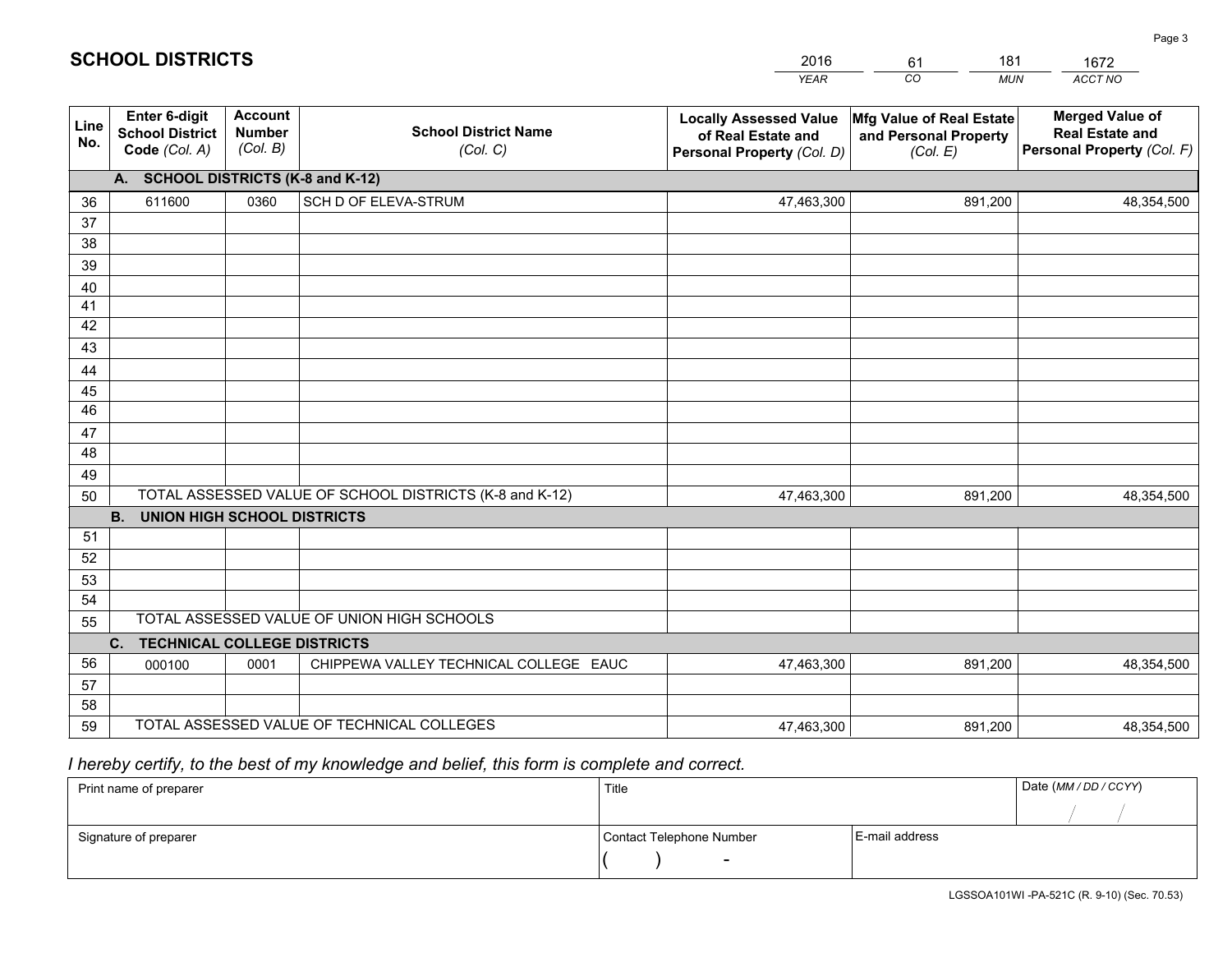## **HIGHLIGHTS**

- 1. Complete the Statement of Assessment after the Board of Review. Reflect any changes made there.
- 2. Use black ink to complete.
- 3. Line 16 must equal Line 50, Col D.
- 4. Line 55 must equal the total of K-8 schools listed on lines 36-49. Do not include K-12 schools in this comparision.
- 5. Line 59, Col. D must equal Line 16.
- 6. Special District, School District and Technical College District values must include both real estate and personal property. Examples of Special districts are: town sanitary districts, public inland lake protection and rehabilitation districts, and metropolitan sewerage districts.
- 7. DO NOT INCLUDE Manufacturing property values.DOR will print these values on the final SOA.

MICHELLE LOKEN VILLAGE OF STRUM

MICHELLE LOKEN<br>VILLAGE OF STRUM

PO BOX 25

 $\overline{S}$ 

**BOX 25** 

STRUM, WI 54770 - 0025

STRUM, WI 54770 - 0025

 8. Accuracy of this form is very important. The values reported directly affect the equalized value DOR calculates for school and special districts.

### **Page 1:**

 If not prefilled, enter the tax year,county and municipal code,municipal type, municipal name and county name on the top of form.

Check the Amended box, if filing an amended / corrected SOA.

 Report the parcel count, acres and assessed value of taxable general property, total parcel count, (real and personal), total acres, and values from final figures set by the Board of Review.

- A. Real Estate land and improvements (buildings, etc.) is reported on lines 1 8, total line 9.
- B. Personal Property is reported on lines 11 14, Column D, total line 15.
- C. To complete this report, use the computer produced summary of the assessment roll that shows these amounts.
- D. Use whole numbers only.
- E. Add each line across and each column down to verify entries.

### **Page 2:**

- A. Report Special Items (not subject to general property tax).
- 1. Private Forest Croplands and Managed Forest Lands are reported on lines 18,19, 20 and 21. Be sure to report assessed values **NOT** taxes.
- 2. You should have copies of the orders of entry, orders of withdrawal, etc., to update your assessment roll.
	- 3. Show hundredths of acres (e.g. 39.75).
- 4. Tax exempt lands are reported on line 22.
- 5. Omitted property and sec. 70.43, Wis. Stats., corrections of errors by assessor are reported on line 23. Report real estate and personal property separately. These should be for **prior years**, not something found on the current assessment roll after the board of review.
- B. Special District (Lines 24-35) Include the value of both real and personal property.
- The Department of Revenue (DOR) preprints much of the information regarding names and codes for schools, special districts,etc. If a district is not listed, enter the name and value only, DOR will enter the proper code.

## **Page 3 School Districts:**

Include the value of both real and personal property.

Report School District (regular, elementary, union high school, and technical college).

- 1. Regular (K-12) and Elementary (K-8) school values are reported on lines 36-49, total on line 50.
- 2. Union High School (UHS) (use only if elementary schools are listed on lines 36-49) are reported on lines 51-54. UHS total value (line 55) must equal to the total **elementary school** values reported on lines 36-49. Do notinclude K-12 schools in this comparison.
- 3. Technical College values are reported on lines 56-58, total on line 59.
- 4. Use the computer summary that shows these amounts to complete this report.

#### **This form is due the second Monday in June. File this report only after your Board of Review is complete.**

 *If you have questions: Return forms to:*

Fax number: (608) 264-6887 PO Box 8971

 Email: lgs@revenue.wi.gov Wisconsin Department of Revenue Call: (608) 261-5341 Local Government Services Section 6-97Madison WI 53708-8971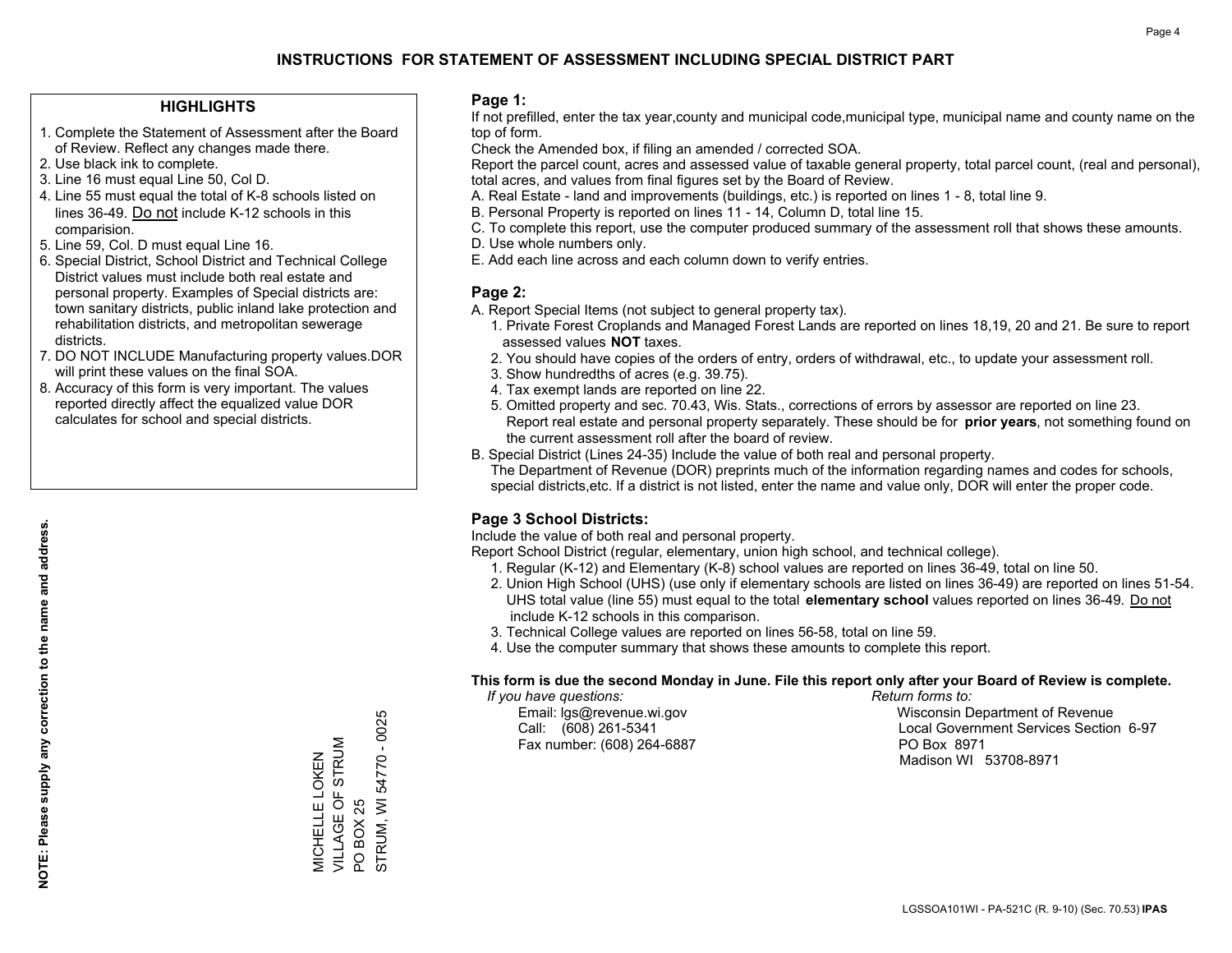**STATEMENT OF ASSESSMENT FOR 2016** 

**FINAL - EQUATED**

| 61  | 186 | 1673    |
|-----|-----|---------|
| CO. | MUN | ACCT NO |

|                | <b>FOR</b>                                                                                                                                                                                                  | <b>VILLAGE OF</b><br>OF                                      | TREMPEALEAU              |              | <b>TREMPEALEAU COUNTY</b>                                            |                                |                                        | <b>WHEN COMPLETING THIS DOCUMENT</b>     |
|----------------|-------------------------------------------------------------------------------------------------------------------------------------------------------------------------------------------------------------|--------------------------------------------------------------|--------------------------|--------------|----------------------------------------------------------------------|--------------------------------|----------------------------------------|------------------------------------------|
|                |                                                                                                                                                                                                             | Town - Village - City                                        | <b>Municipality Name</b> |              | <b>County Name</b>                                                   |                                |                                        | DO NOT WRITE OVER X's OR IN SHADED AREAS |
| Line           | <b>REAL ESTATE</b><br>(See Lines 18 - 22 for                                                                                                                                                                |                                                              |                          | PARCEL COUNT | NO. OF ACRES<br><b>WHOLE</b><br>TOTAL LAND IMPROVEMENTS NUMBERS ONLY | <b>VALUE OF</b><br><b>LAND</b> | <b>VALUE OF</b><br><b>IMPROVEMENTS</b> | TOTAL VALUE OF LAND<br>AND IMPROVEMENTS  |
| No.            |                                                                                                                                                                                                             | other Real Estate)                                           | Col. A                   | Col. B       | Col. C                                                               | Col. D                         | Col. E                                 | Col. F                                   |
|                |                                                                                                                                                                                                             | <b>RESIDENTIAL - Class 1</b>                                 | 880                      | 660          | 169                                                                  | 21,128,000                     | 74,824,000                             | 95,952,000                               |
| 2              |                                                                                                                                                                                                             | <b>COMMERCIAL - Class 2</b>                                  | 93                       | 64           | 50                                                                   | 2,457,700                      | 10,224,700                             | 12,682,400                               |
| 3              |                                                                                                                                                                                                             | <b>MANUFACTURING - Class 3</b>                               | 6                        | 5            | 19                                                                   | 413,600                        | 2,771,100                              | 3,184,700                                |
| 4              |                                                                                                                                                                                                             | <b>AGRICULTURAL - Class 4</b>                                | 96                       |              | 115                                                                  | 25,200                         |                                        | 25,200                                   |
| 5              |                                                                                                                                                                                                             | UNDEVELOPED - Class 5                                        | 14                       |              | 10                                                                   | 5,000                          |                                        | 5,000                                    |
| 6              |                                                                                                                                                                                                             | AGRICULTURAL FOREST - Class 5m                               | $\overline{2}$           |              | 5                                                                    | 12,100                         |                                        | 12,100                                   |
| $\overline{7}$ |                                                                                                                                                                                                             | FOREST LANDS - Class 6                                       | $\overline{2}$           |              | 19                                                                   | 32,300                         |                                        | 32,300                                   |
| 8              |                                                                                                                                                                                                             | OTHER - Class 7                                              | $\Omega$                 | $\Omega$     | $\mathbf{0}$                                                         | $\Omega$                       | $\Omega$                               | $\Omega$                                 |
| 9              |                                                                                                                                                                                                             | TOTAL - ALL COLUMNS                                          | 1,093                    | 729          | 387                                                                  | 24,073,900                     | 87,819,800                             | 111,893,700                              |
| 10             |                                                                                                                                                                                                             | NUMBER OF PERSONAL PROPERTY ACCOUNTS IN ROLL                 |                          |              | 56                                                                   | <b>LOCALLY ASSESSED</b>        | <b>MANUFACTURING</b>                   | <b>MERGED</b>                            |
| 11             |                                                                                                                                                                                                             | BOATS AND OTHER WATERCRAFT NOT EXEMPT - Code 1               |                          |              |                                                                      | $\Omega$                       | 0                                      | $\Omega$                                 |
| 12             |                                                                                                                                                                                                             | MACHINERY, TOOLS AND PATTERNS - Code 2                       |                          |              |                                                                      | 215,998                        | 651,900                                | 867,898                                  |
| 13             |                                                                                                                                                                                                             | FURNITURE, FIXTURES AND EQUIPMENT - Code 3                   |                          |              |                                                                      | 312,942                        | 182,400                                | 495,342                                  |
| 14             |                                                                                                                                                                                                             | ALL OTHER PERSONAL PROPERTY NOT EXEMPT - Codes 4A, 4B, 4C    |                          |              |                                                                      | 55,466                         | 28,400                                 | 83,866                                   |
| 15             |                                                                                                                                                                                                             | TOTAL OF PERSONAL PROPERTY NOT EXEMPT (Total of Lines 11-14) |                          |              |                                                                      | 584,406                        | 862,700                                | 1,447,106                                |
| 16             | AGGREGATE ASSESSED VALUE OF ALL PROPERTY SUBJECT TO THE GENERAL PROPERTY TAX (Total of Lines 9F and 15F)<br>MUST EQUAL TOTAL VALUE OF THE SCHOOL DISTRICTS (K-12 PLUS K-8) - Line 50, Col. F<br>113,340,806 |                                                              |                          |              |                                                                      |                                |                                        |                                          |
| 17             |                                                                                                                                                                                                             | <b>BOARD OF REVIEW</b><br>DATE OF FINAL ADJOURNMENT          | 05/09/2016               |              | Name of Assessor<br><b>JERRY KINS</b>                                |                                | Telephone #                            | (715) 713-0081                           |

REMARKS

The Assessment Ratio to be used in calculating the estimated Fair Market Value on tax bills for this tax district is .97244605

This ratio should be used to convert assessed values to "Calculate Equalized Values" in Step 1 of the Lottery and Gaming Credit Calculations.<br>This ratio should be used in the "Computation of Tax Equivalent" schedule of the Commission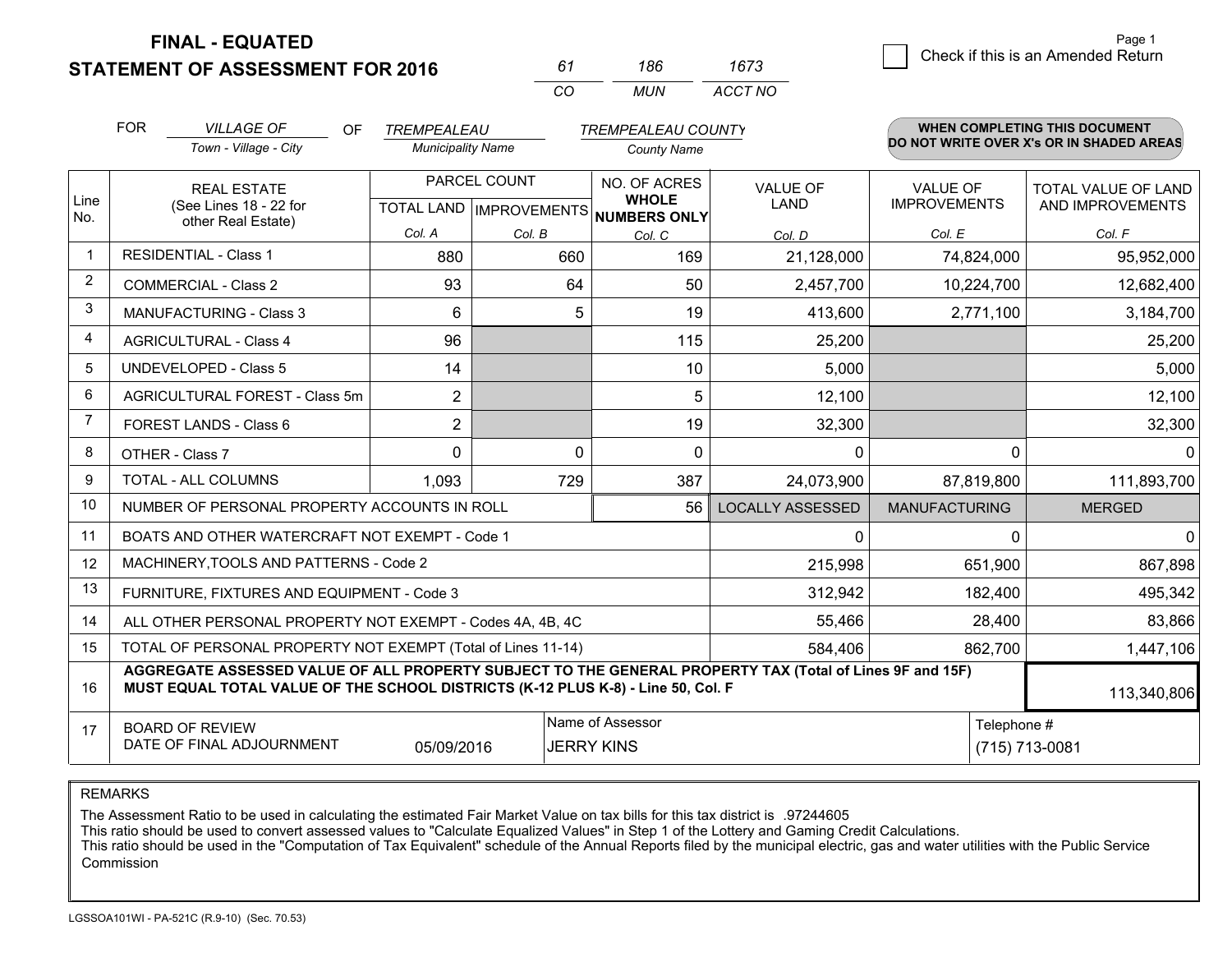*YEAR CO MUN ACCT NO* <sup>2016</sup> <sup>61</sup> <sup>186</sup> <sup>1673</sup>

Do not confuse FOREST LANDS (Line 7) with FOREST CROPS (in this section) - They are **NOT** the same

|    |                                  |                                             |  | Private Forest Crop - Reg Class @ 10¢ per acre                                 |  |                                                                              | Private Forest Crop - Reg Class @ \$2.52 per acre                  |  |                    |  |
|----|----------------------------------|---------------------------------------------|--|--------------------------------------------------------------------------------|--|------------------------------------------------------------------------------|--------------------------------------------------------------------|--|--------------------|--|
| 18 | (a) PARCELS                      | (b) ACRES                                   |  | (c) ASSESSED VALUE                                                             |  | (d) PARCELS                                                                  | (e) ACRES                                                          |  | (f) ASSESSED VALUE |  |
|    |                                  |                                             |  |                                                                                |  |                                                                              |                                                                    |  |                    |  |
|    |                                  |                                             |  | Private Forest Crop - Special Class @ 20¢ per acre                             |  | Entered Before 2005 Managed Forest - Ferrous Mining CLOSED @ \$8.27 per acre |                                                                    |  |                    |  |
| 19 | (a) PARCELS<br>(b) ACRES         |                                             |  | (c) ASSESSED VALUE                                                             |  | (d) PARCELS                                                                  | (e) ACRES                                                          |  | (f) ASSESSED VALUE |  |
|    |                                  |                                             |  |                                                                                |  |                                                                              |                                                                    |  |                    |  |
|    |                                  | Entered Before 2005 Managed Forest - OPEN @ |  | \$.79 per acre                                                                 |  |                                                                              | Entered Before 2005 Managed Forest - CLOSED @ \$1.87 per acre      |  |                    |  |
| 20 | (a) PARCELS                      | (b) ACRES                                   |  | (c) ASSESSED VALUE                                                             |  | (d) PARCELS                                                                  | (e) ACRES                                                          |  | (f) ASSESSED VALUE |  |
|    |                                  |                                             |  |                                                                                |  |                                                                              |                                                                    |  |                    |  |
|    |                                  | Entered After 2004 Managed Forest - OPEN @  |  | \$2.14 per acre                                                                |  |                                                                              | Entered After 2004 Managed Forest - CLOSED @ \$10.68 per acre      |  |                    |  |
| 21 | (a) PARCELS                      | (b) ACRES                                   |  | (c) ASSESSED VALUE                                                             |  | (d) PARCELS<br>(e) ACRES                                                     |                                                                    |  | (f) ASSESSED VALUE |  |
|    |                                  |                                             |  |                                                                                |  |                                                                              |                                                                    |  |                    |  |
|    |                                  |                                             |  |                                                                                |  |                                                                              |                                                                    |  |                    |  |
| 22 | (a) County Forest Cropland Acres |                                             |  | (b) Federal Acres                                                              |  | (d) County (NOT FOREST CROP) Acres<br>(c) State Acres                        |                                                                    |  | (e) Other Acres    |  |
|    |                                  |                                             |  | 48                                                                             |  | 49.45                                                                        | 2.28                                                               |  | 195.4              |  |
|    |                                  |                                             |  | Assessed Value of Omitted Property From Prior Years (Sec. 70.44)               |  |                                                                              | Assessed Value of Sec. 70.43 Corrections of Errors by Assessors    |  |                    |  |
| 23 |                                  | (a) REAL ESTATE                             |  | (b) PERSONAL                                                                   |  |                                                                              | (c1) REAL ESTATE                                                   |  | (c2) PERSONAL      |  |
|    |                                  |                                             |  |                                                                                |  |                                                                              |                                                                    |  |                    |  |
|    |                                  |                                             |  | Manufacturing Equated Value of Omitted Property From Prior Years (Sec. 70.995) |  |                                                                              | Mfg. Equated Value of Sec.70.43 Corrections of Errors by Assessors |  |                    |  |
|    | (d) REAL ESTATE                  |                                             |  | (e) PERSONAL                                                                   |  | (f1) REAL ESTATE                                                             |                                                                    |  | (f2) PERSONAL      |  |
|    |                                  |                                             |  |                                                                                |  |                                                                              |                                                                    |  |                    |  |

## **SPECIAL DISTRICTS**

| Line<br>No. | Enter 6-digit<br>Special District<br>Code (Col. A) | <b>Account</b><br><b>Number</b><br>(Col. B) | <b>Special District Name</b><br>(Col. C)   | <b>Locally Assessed Value</b><br>of Real Estate and<br><b>Personal Property (Col. D)</b> | Mfg Value of Real Estate<br>and Personal Property<br>(Col. E) | <b>Merged Value of</b><br><b>Real Estate and</b><br>Personal Property (Col. F) |
|-------------|----------------------------------------------------|---------------------------------------------|--------------------------------------------|------------------------------------------------------------------------------------------|---------------------------------------------------------------|--------------------------------------------------------------------------------|
| 24          | 618040                                             | 0390                                        | V TREMPEALEAU PUB INLAND LAKE & REHAB DIST | 109,293,406                                                                              | 4,047,400                                                     | 113,340,806                                                                    |
| 25          |                                                    |                                             |                                            |                                                                                          |                                                               |                                                                                |
| 26          |                                                    |                                             |                                            |                                                                                          |                                                               |                                                                                |
| 27          |                                                    |                                             |                                            |                                                                                          |                                                               |                                                                                |
| 28          |                                                    |                                             |                                            |                                                                                          |                                                               |                                                                                |
| 29          |                                                    |                                             |                                            |                                                                                          |                                                               |                                                                                |
| 30          |                                                    |                                             |                                            |                                                                                          |                                                               |                                                                                |
| 31          |                                                    |                                             |                                            |                                                                                          |                                                               |                                                                                |
| 32          |                                                    |                                             |                                            |                                                                                          |                                                               |                                                                                |
| 33          |                                                    |                                             |                                            |                                                                                          |                                                               |                                                                                |
| 34          |                                                    |                                             |                                            |                                                                                          |                                                               |                                                                                |
| 35          |                                                    |                                             |                                            |                                                                                          |                                                               |                                                                                |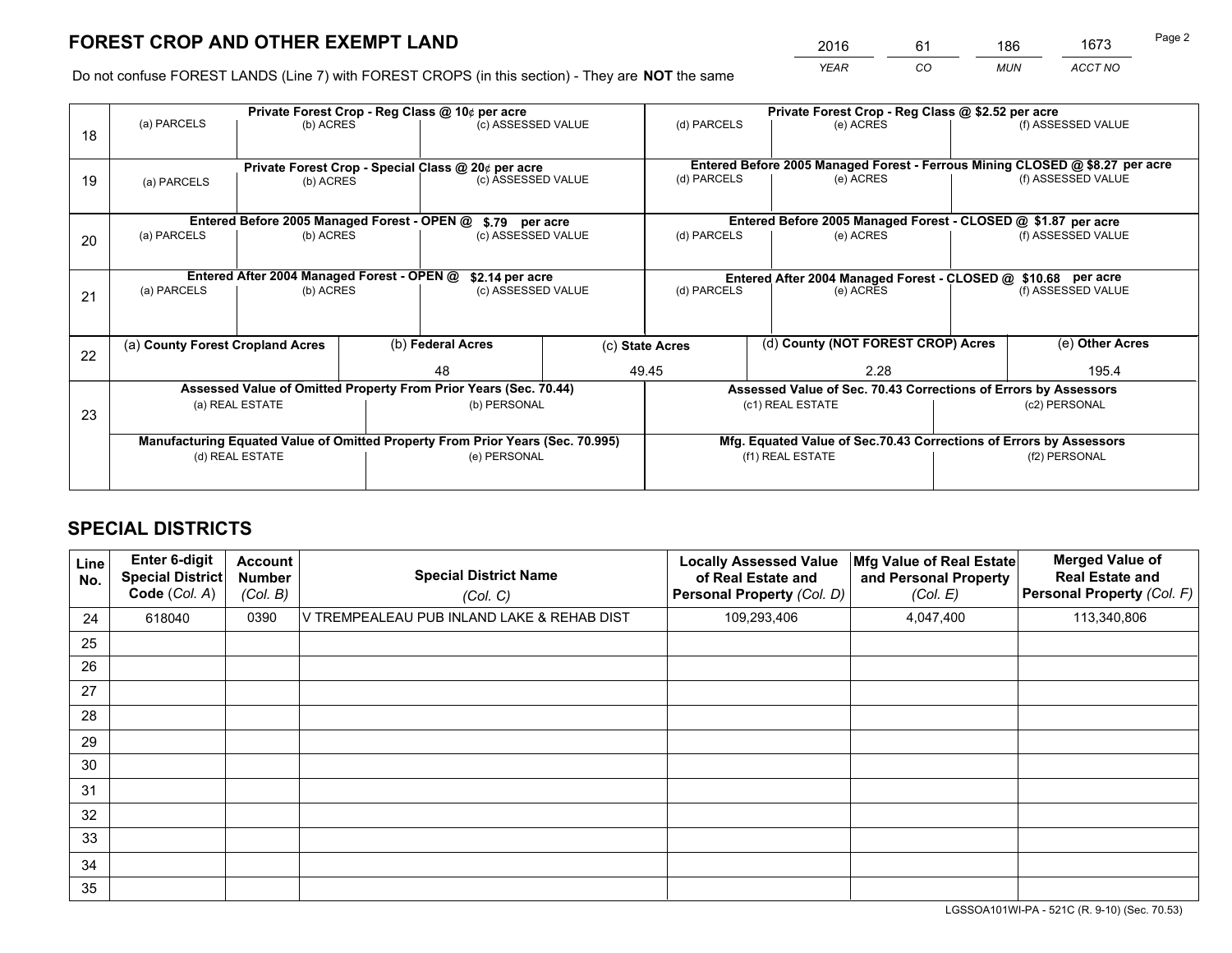|             |                                                          |                                             |                                                         | <b>YEAR</b>                                                                       | CO<br><b>MUN</b>                                              | ACCT NO                                                                        |
|-------------|----------------------------------------------------------|---------------------------------------------|---------------------------------------------------------|-----------------------------------------------------------------------------------|---------------------------------------------------------------|--------------------------------------------------------------------------------|
| Line<br>No. | Enter 6-digit<br><b>School District</b><br>Code (Col. A) | <b>Account</b><br><b>Number</b><br>(Col. B) | <b>School District Name</b><br>(Col. C)                 | <b>Locally Assessed Value</b><br>of Real Estate and<br>Personal Property (Col. D) | Mfg Value of Real Estate<br>and Personal Property<br>(Col. E) | <b>Merged Value of</b><br><b>Real Estate and</b><br>Personal Property (Col. F) |
|             | A. SCHOOL DISTRICTS (K-8 and K-12)                       |                                             |                                                         |                                                                                   |                                                               |                                                                                |
| 36          | 612009                                                   | 0361                                        | SCH D OF GALESVILLE-ETTRICK                             | 109,293,406                                                                       | 4,047,400                                                     | 113,340,806                                                                    |
| 37          |                                                          |                                             |                                                         |                                                                                   |                                                               |                                                                                |
| 38          |                                                          |                                             |                                                         |                                                                                   |                                                               |                                                                                |
| 39          |                                                          |                                             |                                                         |                                                                                   |                                                               |                                                                                |
| 40          |                                                          |                                             |                                                         |                                                                                   |                                                               |                                                                                |
| 41          |                                                          |                                             |                                                         |                                                                                   |                                                               |                                                                                |
| 42          |                                                          |                                             |                                                         |                                                                                   |                                                               |                                                                                |
| 43          |                                                          |                                             |                                                         |                                                                                   |                                                               |                                                                                |
| 44          |                                                          |                                             |                                                         |                                                                                   |                                                               |                                                                                |
| 45<br>46    |                                                          |                                             |                                                         |                                                                                   |                                                               |                                                                                |
| 47          |                                                          |                                             |                                                         |                                                                                   |                                                               |                                                                                |
| 48          |                                                          |                                             |                                                         |                                                                                   |                                                               |                                                                                |
| 49          |                                                          |                                             |                                                         |                                                                                   |                                                               |                                                                                |
| 50          |                                                          |                                             | TOTAL ASSESSED VALUE OF SCHOOL DISTRICTS (K-8 and K-12) | 109,293,406                                                                       | 4,047,400                                                     | 113,340,806                                                                    |
|             | <b>B.</b><br><b>UNION HIGH SCHOOL DISTRICTS</b>          |                                             |                                                         |                                                                                   |                                                               |                                                                                |
| 51          |                                                          |                                             |                                                         |                                                                                   |                                                               |                                                                                |
| 52          |                                                          |                                             |                                                         |                                                                                   |                                                               |                                                                                |
| 53          |                                                          |                                             |                                                         |                                                                                   |                                                               |                                                                                |
| 54          |                                                          |                                             |                                                         |                                                                                   |                                                               |                                                                                |
| 55          |                                                          |                                             | TOTAL ASSESSED VALUE OF UNION HIGH SCHOOLS              |                                                                                   |                                                               |                                                                                |
|             | $C_{1}$<br><b>TECHNICAL COLLEGE DISTRICTS</b>            |                                             |                                                         |                                                                                   |                                                               |                                                                                |
| 56          | 000200                                                   | 0002                                        | WESTERN TECHNICAL COLLEGE LACR                          | 109,293,406                                                                       | 4,047,400                                                     | 113,340,806                                                                    |
| 57          |                                                          |                                             |                                                         |                                                                                   |                                                               |                                                                                |
| 58          |                                                          |                                             |                                                         |                                                                                   |                                                               |                                                                                |
| 59          |                                                          |                                             | TOTAL ASSESSED VALUE OF TECHNICAL COLLEGES              | 109,293,406                                                                       | 4,047,400                                                     | 113,340,806                                                                    |

61

186

 *I hereby certify, to the best of my knowledge and belief, this form is complete and correct.*

**SCHOOL DISTRICTS**

| Print name of preparer | Title                    | Date (MM/DD/CCYY) |  |
|------------------------|--------------------------|-------------------|--|
|                        |                          |                   |  |
| Signature of preparer  | Contact Telephone Number | E-mail address    |  |
|                        | $\overline{\phantom{a}}$ |                   |  |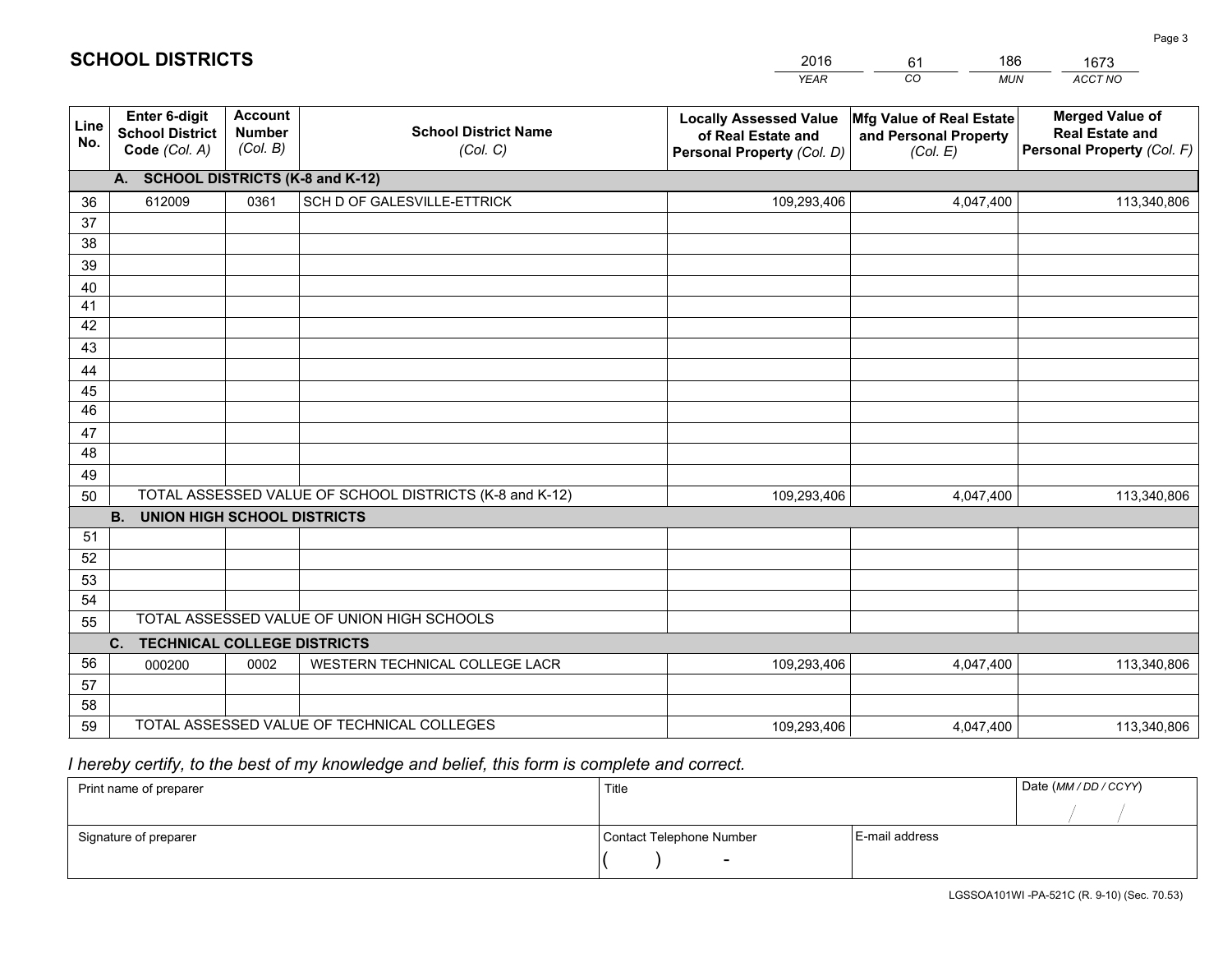## **HIGHLIGHTS**

- 1. Complete the Statement of Assessment after the Board of Review. Reflect any changes made there.
- 2. Use black ink to complete.
- 3. Line 16 must equal Line 50, Col D.
- 4. Line 55 must equal the total of K-8 schools listed on lines 36-49. Do not include K-12 schools in this comparision.
- 5. Line 59, Col. D must equal Line 16.
- 6. Special District, School District and Technical College District values must include both real estate and personal property. Examples of Special districts are: town sanitary districts, public inland lake protection and rehabilitation districts, and metropolitan sewerage districts.
- 7. DO NOT INCLUDE Manufacturing property values.DOR will print these values on the final SOA.
- 8. Accuracy of this form is very important. The values reported directly affect the equalized value DOR calculates for school and special districts.

### **Page 1:**

 If not prefilled, enter the tax year,county and municipal code,municipal type, municipal name and county name on the top of form.

Check the Amended box, if filing an amended / corrected SOA.

 Report the parcel count, acres and assessed value of taxable general property, total parcel count, (real and personal), total acres, and values from final figures set by the Board of Review.

- A. Real Estate land and improvements (buildings, etc.) is reported on lines 1 8, total line 9.
- B. Personal Property is reported on lines 11 14, Column D, total line 15.
- C. To complete this report, use the computer produced summary of the assessment roll that shows these amounts.
- D. Use whole numbers only.
- E. Add each line across and each column down to verify entries.

### **Page 2:**

- A. Report Special Items (not subject to general property tax).
- 1. Private Forest Croplands and Managed Forest Lands are reported on lines 18,19, 20 and 21. Be sure to report assessed values **NOT** taxes.
- 2. You should have copies of the orders of entry, orders of withdrawal, etc., to update your assessment roll.
	- 3. Show hundredths of acres (e.g. 39.75).
- 4. Tax exempt lands are reported on line 22.
- 5. Omitted property and sec. 70.43, Wis. Stats., corrections of errors by assessor are reported on line 23. Report real estate and personal property separately. These should be for **prior years**, not something found on the current assessment roll after the board of review.
- B. Special District (Lines 24-35) Include the value of both real and personal property.
- The Department of Revenue (DOR) preprints much of the information regarding names and codes for schools, special districts,etc. If a district is not listed, enter the name and value only, DOR will enter the proper code.

## **Page 3 School Districts:**

Include the value of both real and personal property.

Report School District (regular, elementary, union high school, and technical college).

- 1. Regular (K-12) and Elementary (K-8) school values are reported on lines 36-49, total on line 50.
- 2. Union High School (UHS) (use only if elementary schools are listed on lines 36-49) are reported on lines 51-54. UHS total value (line 55) must equal to the total **elementary school** values reported on lines 36-49. Do notinclude K-12 schools in this comparison.
- 3. Technical College values are reported on lines 56-58, total on line 59.
- 4. Use the computer summary that shows these amounts to complete this report.

#### **This form is due the second Monday in June. File this report only after your Board of Review is complete.**

 *If you have questions: Return forms to:*

Fax number: (608) 264-6887 PO Box 8971

 Email: lgs@revenue.wi.gov Wisconsin Department of Revenue Call: (608) 261-5341 Local Government Services Section 6-97Madison WI 53708-8971

 $-0247$ TREMPEALEAU, WI 54661 - 0247 VILLAGE OF TREMPEALEAU VICKI FREEMAN<br>VILLAGE OF TREMPEALEAU TREMPEALEAU, WI 54661 VICKI FREEMAN PO BOX 247 PO BOX 247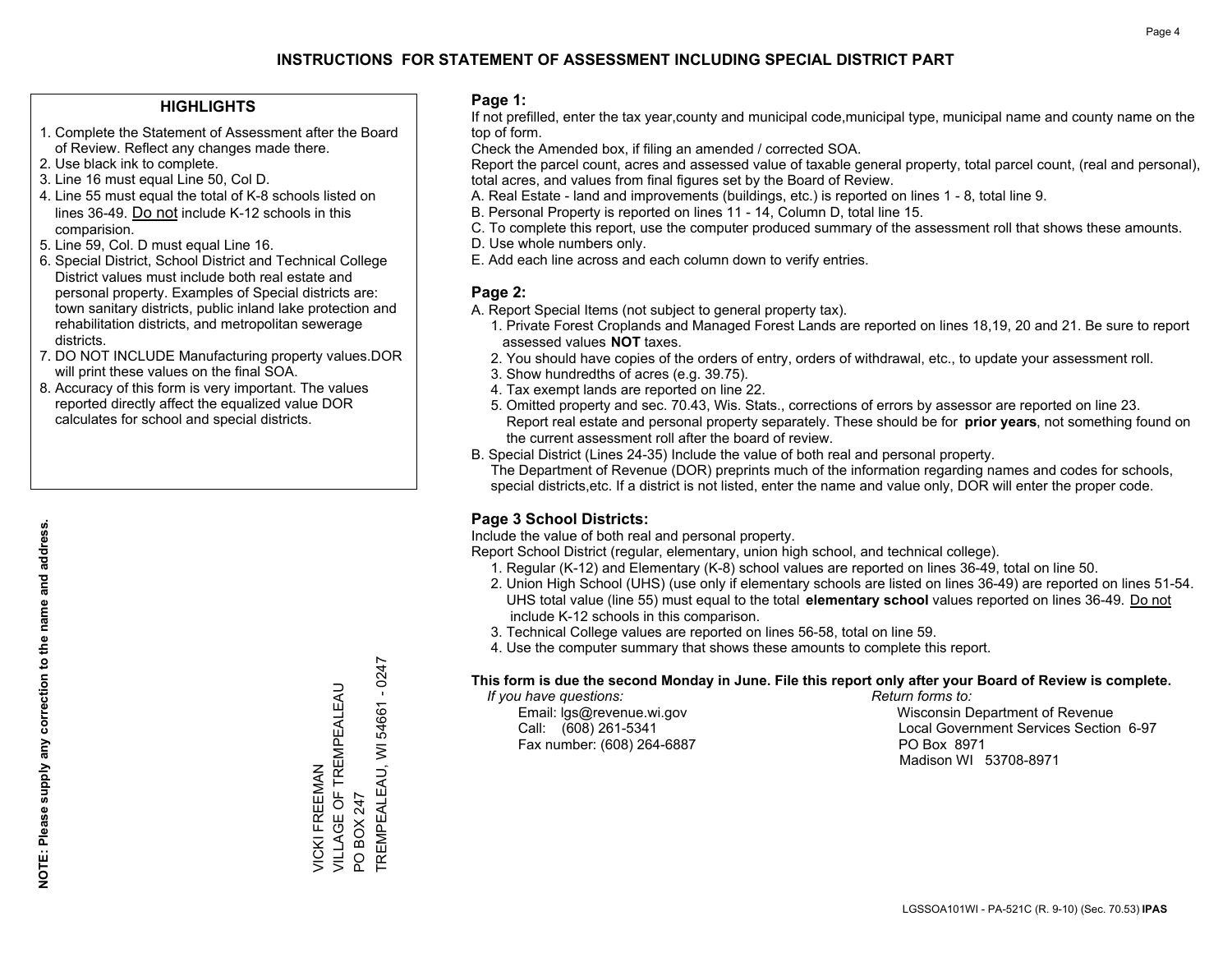**STATEMENT OF ASSESSMENT FOR 2016** 

*CO MUN <sup>61</sup> <sup>201</sup> ACCT NO1674*

|             | <b>FOR</b>         | CITY OF<br>OF                                                                                                                                                                                | <b>ARCADIA</b>           |              | <b>TREMPEALEAU COUNTY</b>           |                         |                      | WHEN COMPLETING THIS DOCUMENT            |
|-------------|--------------------|----------------------------------------------------------------------------------------------------------------------------------------------------------------------------------------------|--------------------------|--------------|-------------------------------------|-------------------------|----------------------|------------------------------------------|
|             |                    | Town - Village - City                                                                                                                                                                        | <b>Municipality Name</b> |              | <b>County Name</b>                  |                         |                      | DO NOT WRITE OVER X's OR IN SHADED AREAS |
| Line        | <b>REAL ESTATE</b> |                                                                                                                                                                                              |                          | PARCEL COUNT | NO. OF ACRES<br><b>WHOLE</b>        | <b>VALUE OF</b>         | <b>VALUE OF</b>      | <b>TOTAL VALUE OF LAND</b>               |
| No.         |                    | (See Lines 18 - 22 for<br>other Real Estate)                                                                                                                                                 |                          |              | TOTAL LAND MPROVEMENTS NUMBERS ONLY | <b>LAND</b>             | <b>IMPROVEMENTS</b>  | AND IMPROVEMENTS                         |
|             |                    |                                                                                                                                                                                              | Col. A                   | Col. B       | Col. C                              | Col. D                  | Col. E               | Col. F                                   |
| $\mathbf 1$ |                    | <b>RESIDENTIAL - Class 1</b>                                                                                                                                                                 | 808                      | 728          | 101                                 | 14,444,700              | 61,613,100           | 76,057,800                               |
| 2           |                    | <b>COMMERCIAL - Class 2</b>                                                                                                                                                                  | 223                      | 160          | 226                                 | 9,454,700               | 37,084,500           | 46,539,200                               |
| 3           |                    | <b>MANUFACTURING - Class 3</b>                                                                                                                                                               | 33                       | 23           | 375                                 | 4,805,900               | 22,055,700           | 26,861,600                               |
| 4           |                    | <b>AGRICULTURAL - Class 4</b>                                                                                                                                                                | 61                       |              | 346                                 | 51,850                  |                      | 51,850                                   |
| 5           |                    | <b>UNDEVELOPED - Class 5</b>                                                                                                                                                                 | 27                       |              | 149                                 | 67,550                  |                      | 67,550                                   |
| 6           |                    | AGRICULTURAL FOREST - Class 5m                                                                                                                                                               | 8                        |              | 35                                  | 70,000                  |                      | 70,000                                   |
| 7           |                    | FOREST LANDS - Class 6                                                                                                                                                                       | $\overline{2}$           |              | 3                                   | 11,300                  |                      | 11,300                                   |
| 8           |                    | OTHER - Class 7                                                                                                                                                                              | 6                        | 6            | 8                                   | 71,100                  | 110,100              | 181,200                                  |
| 9           |                    | TOTAL - ALL COLUMNS                                                                                                                                                                          | 1,168                    | 917          | 1,243                               | 28,977,100              | 120,863,400          | 149,840,500                              |
| 10          |                    | NUMBER OF PERSONAL PROPERTY ACCOUNTS IN ROLL                                                                                                                                                 |                          |              | 183                                 | <b>LOCALLY ASSESSED</b> | <b>MANUFACTURING</b> | <b>MERGED</b>                            |
| 11          |                    | BOATS AND OTHER WATERCRAFT NOT EXEMPT - Code 1                                                                                                                                               |                          |              |                                     | $\Omega$                | $\Omega$             | $\Omega$                                 |
| 12          |                    | MACHINERY, TOOLS AND PATTERNS - Code 2                                                                                                                                                       |                          |              |                                     | 1,513,600               | 11,092,900           | 12,606,500                               |
| 13          |                    | FURNITURE, FIXTURES AND EQUIPMENT - Code 3                                                                                                                                                   |                          |              |                                     | 4,788,100               | 743,000              | 5,531,100                                |
| 14          |                    | ALL OTHER PERSONAL PROPERTY NOT EXEMPT - Codes 4A, 4B, 4C                                                                                                                                    |                          |              |                                     | 320,000                 | 439,000              | 759,000                                  |
| 15          |                    | TOTAL OF PERSONAL PROPERTY NOT EXEMPT (Total of Lines 11-14)                                                                                                                                 |                          |              |                                     | 6,621,700               | 12,274,900           | 18,896,600                               |
| 16          |                    | AGGREGATE ASSESSED VALUE OF ALL PROPERTY SUBJECT TO THE GENERAL PROPERTY TAX (Total of Lines 9F and 15F)<br>MUST EQUAL TOTAL VALUE OF THE SCHOOL DISTRICTS (K-12 PLUS K-8) - Line 50, Col. F |                          |              |                                     |                         |                      | 168,737,100                              |
| 17          |                    | <b>BOARD OF REVIEW</b>                                                                                                                                                                       |                          |              | Name of Assessor                    |                         | Telephone #          |                                          |
|             |                    | DATE OF FINAL ADJOURNMENT                                                                                                                                                                    | 05/25/2016               |              | <b>BARRETT BRENNER</b>              |                         |                      | (715) 926-3199                           |

REMARKS

The Assessment Ratio to be used in calculating the estimated Fair Market Value on tax bills for this tax district is .933152464<br>This ratio should be used to convert assessed values to "Calculate Equalized Values" in Step 1 Commission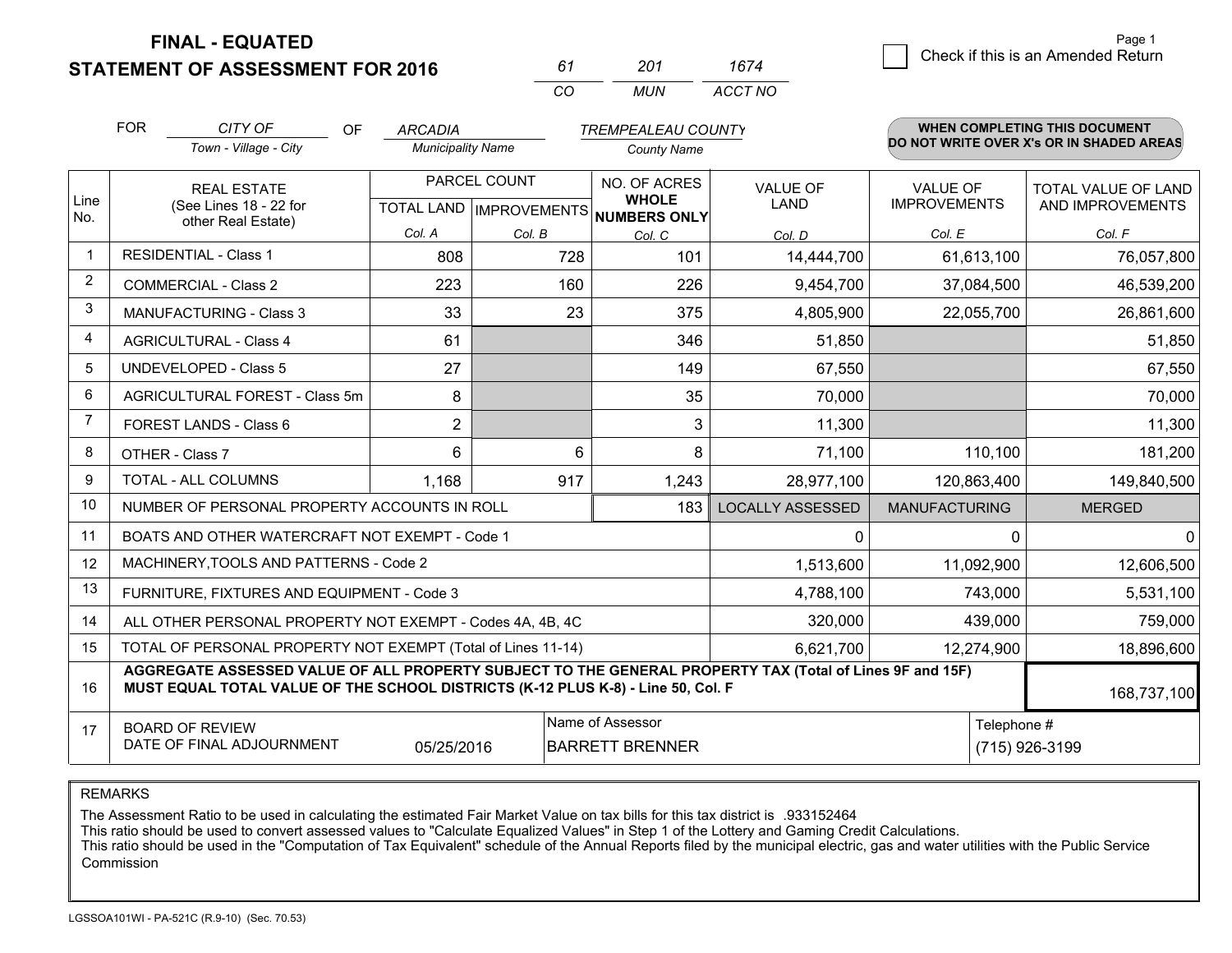*YEAR CO MUN ACCT NO* <sup>2016</sup> <sup>61</sup> <sup>201</sup> <sup>1674</sup>

Do not confuse FOREST LANDS (Line 7) with FOREST CROPS (in this section) - They are **NOT** the same

|    |                                                               |                                             |  | Private Forest Crop - Reg Class @ 10¢ per acre                                 |  | Private Forest Crop - Reg Class @ \$2.52 per acre             |               |                                                                              |               |                                                                    |
|----|---------------------------------------------------------------|---------------------------------------------|--|--------------------------------------------------------------------------------|--|---------------------------------------------------------------|---------------|------------------------------------------------------------------------------|---------------|--------------------------------------------------------------------|
| 18 | (a) PARCELS                                                   | (b) ACRES                                   |  | (c) ASSESSED VALUE                                                             |  | (d) PARCELS                                                   |               | (e) ACRES                                                                    |               | (f) ASSESSED VALUE                                                 |
|    |                                                               |                                             |  | Private Forest Crop - Special Class @ 20¢ per acre                             |  |                                                               |               | Entered Before 2005 Managed Forest - Ferrous Mining CLOSED @ \$8.27 per acre |               |                                                                    |
| 19 | (a) PARCELS                                                   | (b) ACRES                                   |  | (c) ASSESSED VALUE                                                             |  | (d) PARCELS                                                   |               | (e) ACRES                                                                    |               | (f) ASSESSED VALUE                                                 |
|    |                                                               | Entered Before 2005 Managed Forest - OPEN @ |  | \$.79 per acre                                                                 |  |                                                               |               |                                                                              |               | Entered Before 2005 Managed Forest - CLOSED @ \$1.87 per acre      |
| 20 | (a) PARCELS                                                   | (b) ACRES                                   |  | (c) ASSESSED VALUE                                                             |  | (d) PARCELS                                                   |               | (e) ACRES                                                                    |               | (f) ASSESSED VALUE                                                 |
|    | Entered After 2004 Managed Forest - OPEN @<br>\$2.14 per acre |                                             |  |                                                                                |  | Entered After 2004 Managed Forest - CLOSED @ \$10.68 per acre |               |                                                                              |               |                                                                    |
| 21 | (a) PARCELS                                                   | (b) ACRES                                   |  | (c) ASSESSED VALUE                                                             |  | (d) PARCELS                                                   |               | (e) ACRES                                                                    |               | (f) ASSESSED VALUE                                                 |
|    |                                                               |                                             |  |                                                                                |  |                                                               |               |                                                                              |               |                                                                    |
| 22 |                                                               | (a) County Forest Cropland Acres            |  | (b) Federal Acres                                                              |  | (d) County (NOT FOREST CROP) Acres<br>(c) State Acres         |               |                                                                              |               | (e) Other Acres                                                    |
|    |                                                               |                                             |  |                                                                                |  |                                                               | 18.69<br>7.56 |                                                                              |               | 399.42                                                             |
|    |                                                               |                                             |  | Assessed Value of Omitted Property From Prior Years (Sec. 70.44)               |  |                                                               |               |                                                                              |               | Assessed Value of Sec. 70.43 Corrections of Errors by Assessors    |
| 23 | (a) REAL ESTATE                                               |                                             |  | (b) PERSONAL                                                                   |  | (c1) REAL ESTATE                                              |               |                                                                              | (c2) PERSONAL |                                                                    |
|    |                                                               |                                             |  | Manufacturing Equated Value of Omitted Property From Prior Years (Sec. 70.995) |  |                                                               |               |                                                                              |               | Mfg. Equated Value of Sec.70.43 Corrections of Errors by Assessors |
|    | (d) REAL ESTATE                                               |                                             |  | (e) PERSONAL                                                                   |  | (f1) REAL ESTATE                                              |               |                                                                              | (f2) PERSONAL |                                                                    |
|    |                                                               |                                             |  |                                                                                |  |                                                               |               |                                                                              |               |                                                                    |

## **SPECIAL DISTRICTS**

| Line<br>No. | Enter 6-digit<br><b>Special District</b> | <b>Account</b><br><b>Number</b> | <b>Special District Name</b> | <b>Locally Assessed Value</b><br>of Real Estate and | Mfg Value of Real Estate<br>and Personal Property | <b>Merged Value of</b><br><b>Real Estate and</b> |
|-------------|------------------------------------------|---------------------------------|------------------------------|-----------------------------------------------------|---------------------------------------------------|--------------------------------------------------|
|             | Code (Col. A)                            | (Col. B)                        | (Col. C)                     | Personal Property (Col. D)                          | (Col. E)                                          | Personal Property (Col. F)                       |
| 24          |                                          |                                 |                              |                                                     |                                                   |                                                  |
| 25          |                                          |                                 |                              |                                                     |                                                   |                                                  |
| 26          |                                          |                                 |                              |                                                     |                                                   |                                                  |
| 27          |                                          |                                 |                              |                                                     |                                                   |                                                  |
| 28          |                                          |                                 |                              |                                                     |                                                   |                                                  |
| 29          |                                          |                                 |                              |                                                     |                                                   |                                                  |
| 30          |                                          |                                 |                              |                                                     |                                                   |                                                  |
| 31          |                                          |                                 |                              |                                                     |                                                   |                                                  |
| 32          |                                          |                                 |                              |                                                     |                                                   |                                                  |
| 33          |                                          |                                 |                              |                                                     |                                                   |                                                  |
| 34          |                                          |                                 |                              |                                                     |                                                   |                                                  |
| 35          |                                          |                                 |                              |                                                     |                                                   |                                                  |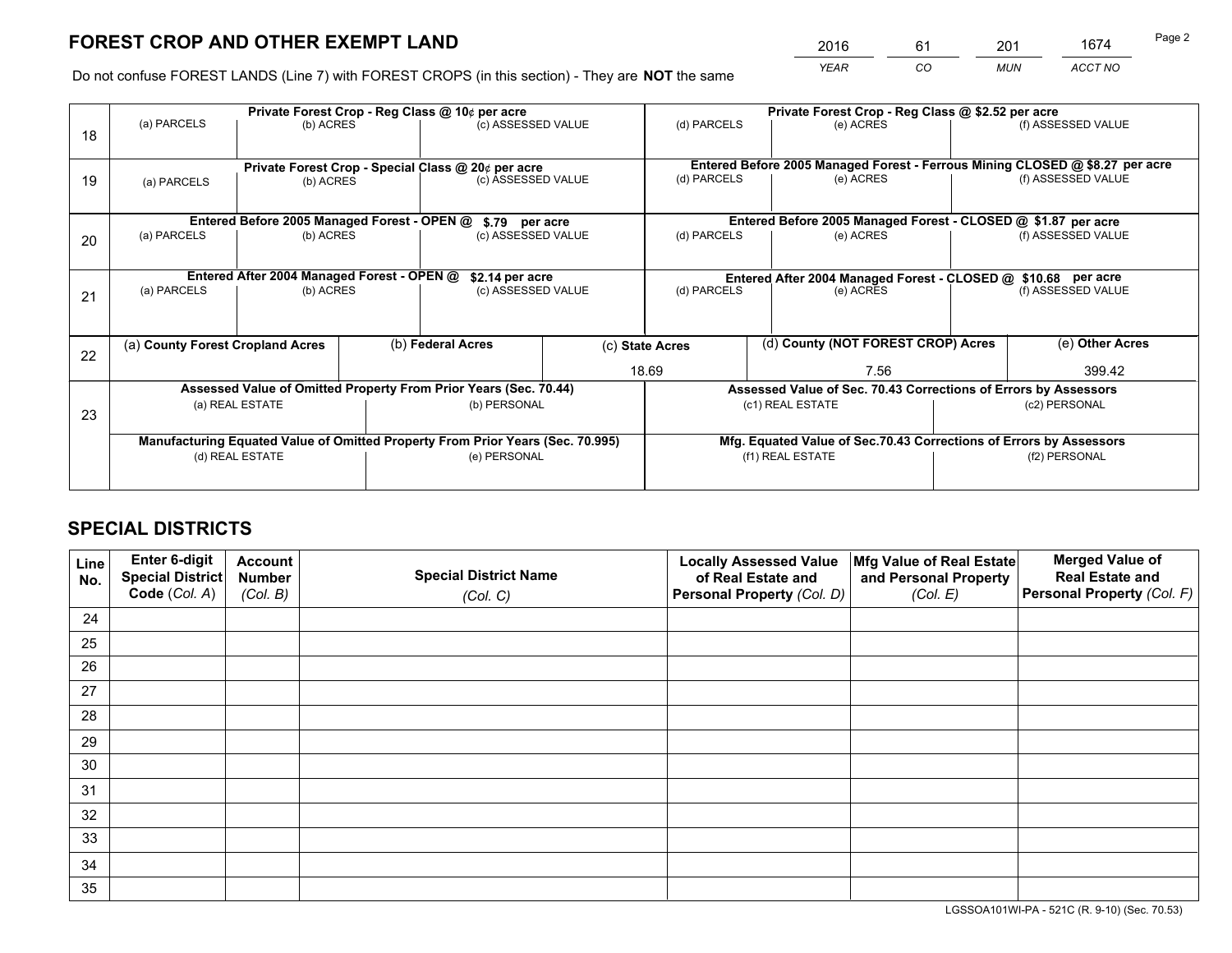|             |                                                                 |                                             |                                                         | <b>YEAR</b>                                                                       | CO<br><b>MUN</b>                                              | ACCT NO                                                                        |
|-------------|-----------------------------------------------------------------|---------------------------------------------|---------------------------------------------------------|-----------------------------------------------------------------------------------|---------------------------------------------------------------|--------------------------------------------------------------------------------|
| Line<br>No. | <b>Enter 6-digit</b><br><b>School District</b><br>Code (Col. A) | <b>Account</b><br><b>Number</b><br>(Col. B) | <b>School District Name</b><br>(Col. C)                 | <b>Locally Assessed Value</b><br>of Real Estate and<br>Personal Property (Col. D) | Mfg Value of Real Estate<br>and Personal Property<br>(Col. E) | <b>Merged Value of</b><br><b>Real Estate and</b><br>Personal Property (Col. F) |
|             | A. SCHOOL DISTRICTS (K-8 and K-12)                              |                                             |                                                         |                                                                                   |                                                               |                                                                                |
| 36          | 610154                                                          | 0358                                        | SCH D OF ARCADIA                                        | 129,600,600                                                                       | 39,136,500                                                    | 168,737,100                                                                    |
| 37          |                                                                 |                                             |                                                         |                                                                                   |                                                               |                                                                                |
| 38          |                                                                 |                                             |                                                         |                                                                                   |                                                               |                                                                                |
| 39          |                                                                 |                                             |                                                         |                                                                                   |                                                               |                                                                                |
| 40          |                                                                 |                                             |                                                         |                                                                                   |                                                               |                                                                                |
| 41<br>42    |                                                                 |                                             |                                                         |                                                                                   |                                                               |                                                                                |
| 43          |                                                                 |                                             |                                                         |                                                                                   |                                                               |                                                                                |
| 44          |                                                                 |                                             |                                                         |                                                                                   |                                                               |                                                                                |
| 45          |                                                                 |                                             |                                                         |                                                                                   |                                                               |                                                                                |
| 46          |                                                                 |                                             |                                                         |                                                                                   |                                                               |                                                                                |
| 47          |                                                                 |                                             |                                                         |                                                                                   |                                                               |                                                                                |
| 48          |                                                                 |                                             |                                                         |                                                                                   |                                                               |                                                                                |
| 49          |                                                                 |                                             |                                                         |                                                                                   |                                                               |                                                                                |
| 50          |                                                                 |                                             | TOTAL ASSESSED VALUE OF SCHOOL DISTRICTS (K-8 and K-12) | 129,600,600                                                                       | 39,136,500                                                    | 168,737,100                                                                    |
|             | <b>B. UNION HIGH SCHOOL DISTRICTS</b>                           |                                             |                                                         |                                                                                   |                                                               |                                                                                |
| 51          |                                                                 |                                             |                                                         |                                                                                   |                                                               |                                                                                |
| 52          |                                                                 |                                             |                                                         |                                                                                   |                                                               |                                                                                |
| 53<br>54    |                                                                 |                                             |                                                         |                                                                                   |                                                               |                                                                                |
| 55          |                                                                 |                                             | TOTAL ASSESSED VALUE OF UNION HIGH SCHOOLS              |                                                                                   |                                                               |                                                                                |
|             | C.<br><b>TECHNICAL COLLEGE DISTRICTS</b>                        |                                             |                                                         |                                                                                   |                                                               |                                                                                |
| 56          | 000200                                                          | 0002                                        | WESTERN TECHNICAL COLLEGE LACR                          | 129,600,600                                                                       | 39,136,500                                                    | 168,737,100                                                                    |
| 57          |                                                                 |                                             |                                                         |                                                                                   |                                                               |                                                                                |
| 58          |                                                                 |                                             |                                                         |                                                                                   |                                                               |                                                                                |
| 59          |                                                                 |                                             | TOTAL ASSESSED VALUE OF TECHNICAL COLLEGES              | 129,600,600                                                                       | 39,136,500                                                    | 168,737,100                                                                    |

61

201

 *I hereby certify, to the best of my knowledge and belief, this form is complete and correct.*

**SCHOOL DISTRICTS**

| Print name of preparer | Title                    | Date (MM/DD/CCYY) |  |
|------------------------|--------------------------|-------------------|--|
|                        |                          |                   |  |
| Signature of preparer  | Contact Telephone Number | E-mail address    |  |
|                        | $\overline{\phantom{a}}$ |                   |  |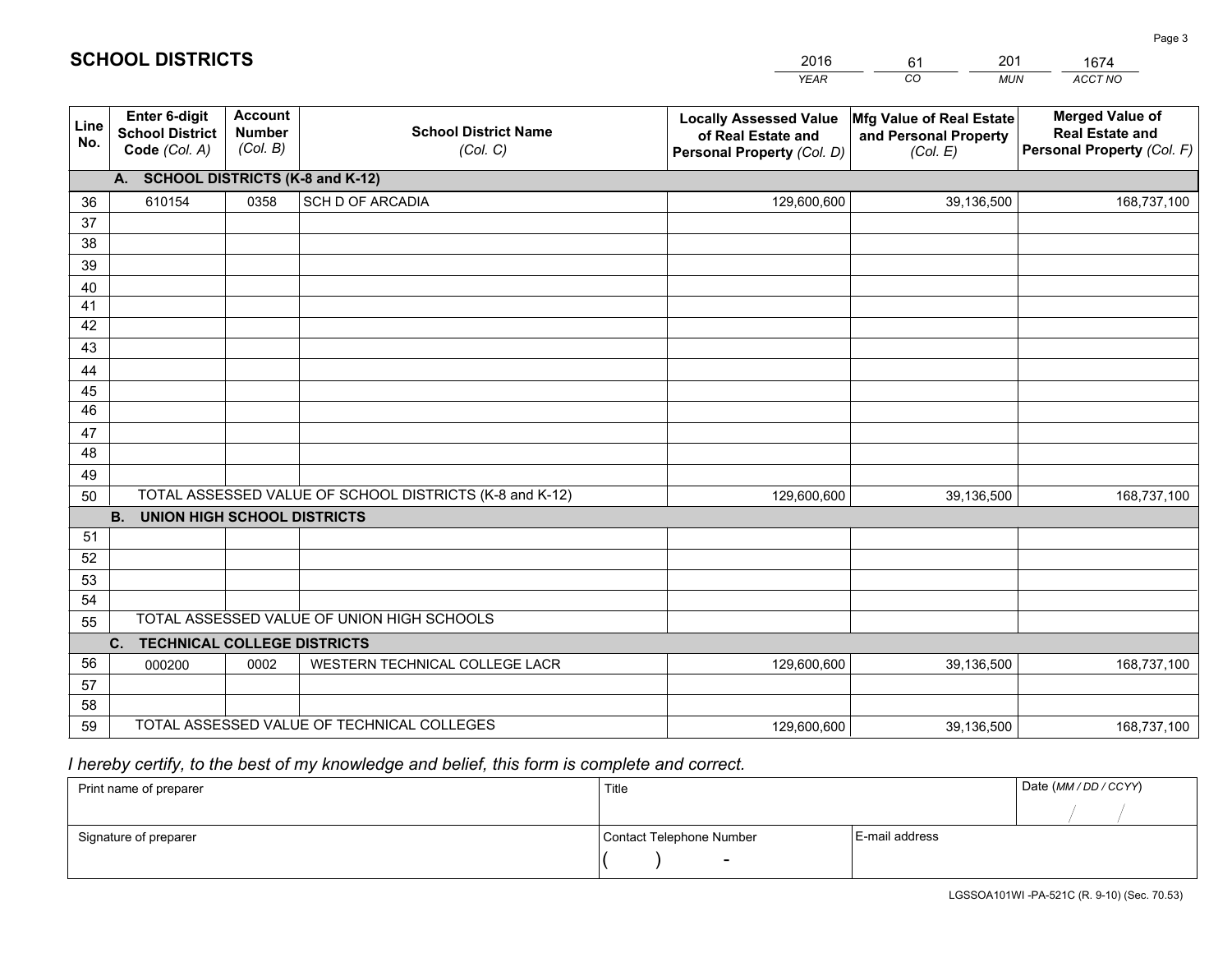### **HIGHLIGHTS**

- 1. Complete the Statement of Assessment after the Board of Review. Reflect any changes made there.
- 2. Use black ink to complete.
- 3. Line 16 must equal Line 50, Col D.
- 4. Line 55 must equal the total of K-8 schools listed on lines 36-49. Do not include K-12 schools in this comparision.
- 5. Line 59, Col. D must equal Line 16.
- 6. Special District, School District and Technical College District values must include both real estate and personal property. Examples of Special districts are: town sanitary districts, public inland lake protection and rehabilitation districts, and metropolitan sewerage districts.
- 7. DO NOT INCLUDE Manufacturing property values.DOR will print these values on the final SOA.
- 8. Accuracy of this form is very important. The values reported directly affect the equalized value DOR calculates for school and special districts.

#### **Page 1:**

 If not prefilled, enter the tax year,county and municipal code,municipal type, municipal name and county name on the top of form.

Check the Amended box, if filing an amended / corrected SOA.

 Report the parcel count, acres and assessed value of taxable general property, total parcel count, (real and personal), total acres, and values from final figures set by the Board of Review.

- A. Real Estate land and improvements (buildings, etc.) is reported on lines 1 8, total line 9.
- B. Personal Property is reported on lines 11 14, Column D, total line 15.
- C. To complete this report, use the computer produced summary of the assessment roll that shows these amounts.
- D. Use whole numbers only.
- E. Add each line across and each column down to verify entries.

## **Page 2:**

- A. Report Special Items (not subject to general property tax).
- 1. Private Forest Croplands and Managed Forest Lands are reported on lines 18,19, 20 and 21. Be sure to report assessed values **NOT** taxes.
- 2. You should have copies of the orders of entry, orders of withdrawal, etc., to update your assessment roll.
	- 3. Show hundredths of acres (e.g. 39.75).
- 4. Tax exempt lands are reported on line 22.
- 5. Omitted property and sec. 70.43, Wis. Stats., corrections of errors by assessor are reported on line 23. Report real estate and personal property separately. These should be for **prior years**, not something found on the current assessment roll after the board of review.
- B. Special District (Lines 24-35) Include the value of both real and personal property.
- The Department of Revenue (DOR) preprints much of the information regarding names and codes for schools, special districts,etc. If a district is not listed, enter the name and value only, DOR will enter the proper code.

## **Page 3 School Districts:**

Include the value of both real and personal property.

Report School District (regular, elementary, union high school, and technical college).

- 1. Regular (K-12) and Elementary (K-8) school values are reported on lines 36-49, total on line 50.
- 2. Union High School (UHS) (use only if elementary schools are listed on lines 36-49) are reported on lines 51-54. UHS total value (line 55) must equal to the total **elementary school** values reported on lines 36-49. Do notinclude K-12 schools in this comparison.
- 3. Technical College values are reported on lines 56-58, total on line 59.
- 4. Use the computer summary that shows these amounts to complete this report.

#### **This form is due the second Monday in June. File this report only after your Board of Review is complete.**

 *If you have questions: Return forms to:*

Fax number: (608) 264-6887 PO Box 8971

 Email: lgs@revenue.wi.gov Wisconsin Department of Revenue Call: (608) 261-5341 Local Government Services Section 6-97Madison WI 53708-8971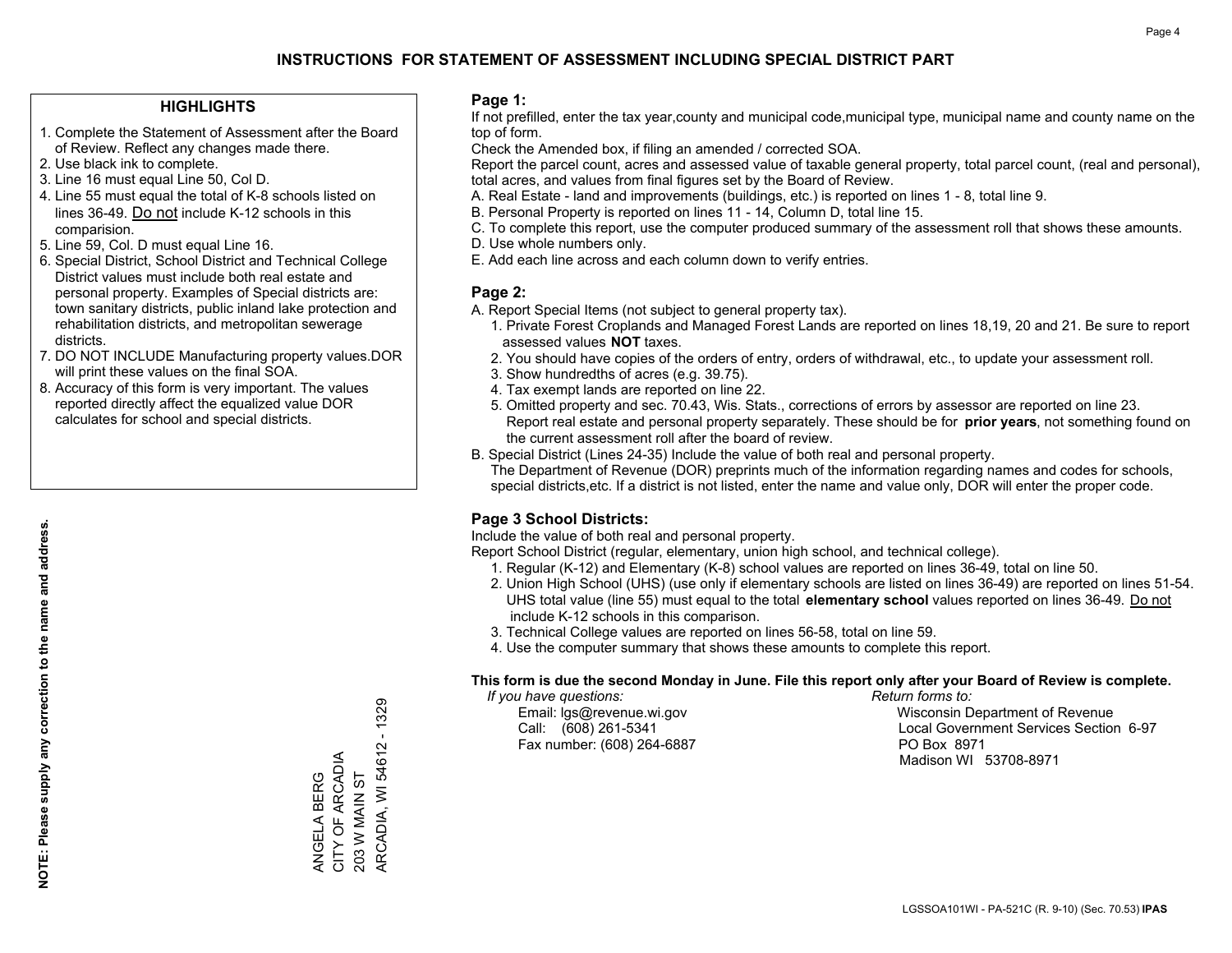**STATEMENT OF ASSESSMENT FOR 2016** 

| 61       | ンハド | 1675    |
|----------|-----|---------|
| $\cdots$ | MUN | ACCT NO |

|                | <b>FOR</b>                                                                                                  | CITY OF<br>OF                                                                                                                                                                                | <b>BLAIR</b>             |        | <b>TREMPEALEAU COUNTY</b>                |                         |                                        | <b>WHEN COMPLETING THIS DOCUMENT</b>     |
|----------------|-------------------------------------------------------------------------------------------------------------|----------------------------------------------------------------------------------------------------------------------------------------------------------------------------------------------|--------------------------|--------|------------------------------------------|-------------------------|----------------------------------------|------------------------------------------|
|                |                                                                                                             | Town - Village - City                                                                                                                                                                        | <b>Municipality Name</b> |        | <b>County Name</b>                       |                         |                                        | DO NOT WRITE OVER X's OR IN SHADED AREAS |
| Line           |                                                                                                             | <b>REAL ESTATE</b>                                                                                                                                                                           | PARCEL COUNT             |        | NO. OF ACRES<br><b>WHOLE</b>             | <b>VALUE OF</b><br>LAND | <b>VALUE OF</b><br><b>IMPROVEMENTS</b> | TOTAL VALUE OF LAND                      |
| No.            |                                                                                                             | (See Lines 18 - 22 for<br>other Real Estate)                                                                                                                                                 |                          |        | TOTAL LAND   IMPROVEMENTS   NUMBERS ONLY |                         |                                        | AND IMPROVEMENTS                         |
|                |                                                                                                             |                                                                                                                                                                                              | Col. A                   | Col. B | Col. C                                   | Col. D                  | Col. E                                 | Col. F                                   |
| $\mathbf 1$    |                                                                                                             | <b>RESIDENTIAL - Class 1</b>                                                                                                                                                                 | 450                      | 420    | 112                                      | 4,689,100               | 31,279,800                             | 35,968,900                               |
| $\overline{2}$ |                                                                                                             | <b>COMMERCIAL - Class 2</b>                                                                                                                                                                  | 101                      | 76     | 202                                      | 1,350,300               | 12,865,400                             | 14,215,700                               |
| 3              |                                                                                                             | <b>MANUFACTURING - Class 3</b>                                                                                                                                                               | 18                       | 13     | 433                                      | 5,198,100               | 30,530,200                             | 35,728,300                               |
| 4              |                                                                                                             | <b>AGRICULTURAL - Class 4</b>                                                                                                                                                                | 70                       |        | 895                                      | 136,050                 |                                        | 136,050                                  |
| 5              |                                                                                                             | <b>UNDEVELOPED - Class 5</b>                                                                                                                                                                 | 27                       |        | 143                                      | 71,700                  |                                        | 71,700                                   |
| 6              |                                                                                                             | AGRICULTURAL FOREST - Class 5m                                                                                                                                                               | 38                       |        | 527                                      | 579,500                 |                                        | 579,500                                  |
| 7              |                                                                                                             | FOREST LANDS - Class 6                                                                                                                                                                       | 8                        |        | 80                                       | 172,500                 |                                        | 172,500                                  |
| 8              |                                                                                                             | OTHER - Class 7                                                                                                                                                                              | 6                        | 6      | 6                                        | 29,500                  | 150,600                                | 180,100                                  |
| 9              |                                                                                                             | TOTAL - ALL COLUMNS                                                                                                                                                                          | 718                      | 515    | 2,398                                    | 12,226,750              | 74,826,000                             | 87,052,750                               |
| 10             |                                                                                                             | NUMBER OF PERSONAL PROPERTY ACCOUNTS IN ROLL                                                                                                                                                 |                          |        | 68                                       | <b>LOCALLY ASSESSED</b> | <b>MANUFACTURING</b>                   | <b>MERGED</b>                            |
| 11             |                                                                                                             | BOATS AND OTHER WATERCRAFT NOT EXEMPT - Code 1                                                                                                                                               |                          |        |                                          | 0                       |                                        | $\Omega$<br>$\Omega$                     |
| 12             |                                                                                                             | MACHINERY, TOOLS AND PATTERNS - Code 2                                                                                                                                                       |                          |        |                                          | 244,600                 | 17,018,000                             | 17,262,600                               |
| 13             |                                                                                                             | FURNITURE, FIXTURES AND EQUIPMENT - Code 3                                                                                                                                                   |                          |        |                                          | 569,800                 | 429,800                                | 999,600                                  |
| 14             |                                                                                                             | ALL OTHER PERSONAL PROPERTY NOT EXEMPT - Codes 4A, 4B, 4C                                                                                                                                    |                          |        |                                          | 104,700                 | 8,578,400                              | 8,683,100                                |
| 15             |                                                                                                             | TOTAL OF PERSONAL PROPERTY NOT EXEMPT (Total of Lines 11-14)                                                                                                                                 |                          |        |                                          | 919,100                 | 26,026,200                             | 26,945,300                               |
| 16             |                                                                                                             | AGGREGATE ASSESSED VALUE OF ALL PROPERTY SUBJECT TO THE GENERAL PROPERTY TAX (Total of Lines 9F and 15F)<br>MUST EQUAL TOTAL VALUE OF THE SCHOOL DISTRICTS (K-12 PLUS K-8) - Line 50, Col. F |                          |        |                                          |                         |                                        | 113,998,050                              |
| 17             | Name of Assessor<br><b>BOARD OF REVIEW</b><br>DATE OF FINAL ADJOURNMENT<br><b>ERIC KLEVEN</b><br>05/10/2016 |                                                                                                                                                                                              |                          |        |                                          |                         | Telephone #<br>(715) 598-4599          |                                          |

REMARKS

The Assessment Ratio to be used in calculating the estimated Fair Market Value on tax bills for this tax district is .941072577

This ratio should be used to convert assessed values to "Calculate Equalized Values" in Step 1 of the Lottery and Gaming Credit Calculations.<br>This ratio should be used in the "Computation of Tax Equivalent" schedule of the Commission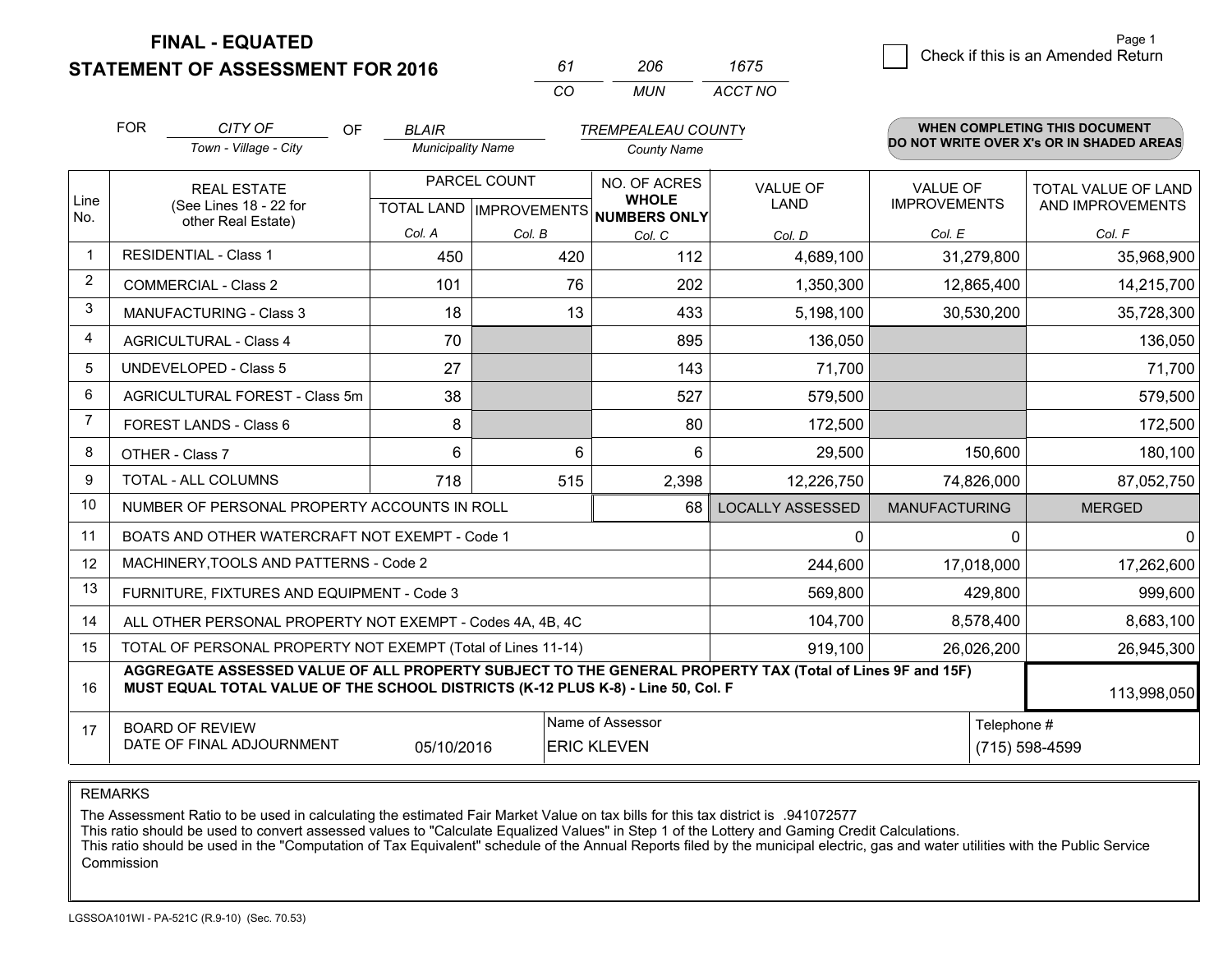*YEAR CO MUN ACCT NO* <sup>2016</sup> <sup>61</sup> <sup>206</sup> <sup>1675</sup>

Do not confuse FOREST LANDS (Line 7) with FOREST CROPS (in this section) - They are **NOT** the same

|    |                                                                                |                                             |  | Private Forest Crop - Reg Class @ 10¢ per acre                   |  | Private Forest Crop - Reg Class @ \$2.52 per acre             |     |                                                                    |               |                                                                              |
|----|--------------------------------------------------------------------------------|---------------------------------------------|--|------------------------------------------------------------------|--|---------------------------------------------------------------|-----|--------------------------------------------------------------------|---------------|------------------------------------------------------------------------------|
| 18 | (a) PARCELS                                                                    | (b) ACRES                                   |  | (c) ASSESSED VALUE                                               |  | (d) PARCELS                                                   |     | (e) ACRES                                                          |               | (f) ASSESSED VALUE                                                           |
|    |                                                                                |                                             |  | Private Forest Crop - Special Class @ 20¢ per acre               |  |                                                               |     |                                                                    |               | Entered Before 2005 Managed Forest - Ferrous Mining CLOSED @ \$8.27 per acre |
| 19 | (b) ACRES<br>(a) PARCELS                                                       |                                             |  | (c) ASSESSED VALUE                                               |  | (d) PARCELS                                                   |     | (e) ACRES                                                          |               | (f) ASSESSED VALUE                                                           |
|    |                                                                                | Entered Before 2005 Managed Forest - OPEN @ |  | \$.79 per acre                                                   |  |                                                               |     | Entered Before 2005 Managed Forest - CLOSED @ \$1.87 per acre      |               |                                                                              |
| 20 | (a) PARCELS<br>(b) ACRES                                                       |                                             |  | (c) ASSESSED VALUE                                               |  | (d) PARCELS<br>(e) ACRES                                      |     | (f) ASSESSED VALUE                                                 |               |                                                                              |
|    | Entered After 2004 Managed Forest - OPEN @<br>\$2.14 per acre                  |                                             |  |                                                                  |  | Entered After 2004 Managed Forest - CLOSED @ \$10.68 per acre |     |                                                                    |               |                                                                              |
| 21 | (a) PARCELS                                                                    | (b) ACRES                                   |  | (c) ASSESSED VALUE                                               |  | (d) PARCELS                                                   |     | (e) ACRES                                                          |               | (f) ASSESSED VALUE                                                           |
|    |                                                                                |                                             |  |                                                                  |  |                                                               |     |                                                                    |               |                                                                              |
| 22 | (a) County Forest Cropland Acres                                               |                                             |  | (b) Federal Acres                                                |  | (c) State Acres                                               |     | (d) County (NOT FOREST CROP) Acres                                 |               | (e) Other Acres                                                              |
|    |                                                                                |                                             |  |                                                                  |  |                                                               | .94 |                                                                    |               | 119.35                                                                       |
|    |                                                                                |                                             |  | Assessed Value of Omitted Property From Prior Years (Sec. 70.44) |  |                                                               |     | Assessed Value of Sec. 70.43 Corrections of Errors by Assessors    |               |                                                                              |
| 23 |                                                                                | (a) REAL ESTATE                             |  | (b) PERSONAL                                                     |  |                                                               |     | (c1) REAL ESTATE                                                   | (c2) PERSONAL |                                                                              |
|    |                                                                                |                                             |  |                                                                  |  |                                                               |     |                                                                    |               |                                                                              |
|    | Manufacturing Equated Value of Omitted Property From Prior Years (Sec. 70.995) |                                             |  |                                                                  |  |                                                               |     | Mfg. Equated Value of Sec.70.43 Corrections of Errors by Assessors |               |                                                                              |
|    | (d) REAL ESTATE                                                                |                                             |  | (e) PERSONAL                                                     |  | (f1) REAL ESTATE                                              |     |                                                                    | (f2) PERSONAL |                                                                              |
|    |                                                                                |                                             |  |                                                                  |  |                                                               |     |                                                                    |               |                                                                              |

## **SPECIAL DISTRICTS**

| Line<br>No. | Enter 6-digit<br><b>Special District</b><br>Code (Col. A) | <b>Account</b><br><b>Number</b><br>(Col. B) | <b>Special District Name</b><br>(Col. C) | <b>Locally Assessed Value</b><br>of Real Estate and<br>Personal Property (Col. D) | Mfg Value of Real Estate<br>and Personal Property<br>(Col. E) | <b>Merged Value of</b><br><b>Real Estate and</b><br>Personal Property (Col. F) |
|-------------|-----------------------------------------------------------|---------------------------------------------|------------------------------------------|-----------------------------------------------------------------------------------|---------------------------------------------------------------|--------------------------------------------------------------------------------|
| 24          | 618050                                                    | 0391                                        | LAKE HENRY PRO & REHAB DISTRICT          | 52,243,550                                                                        | 61,754,500                                                    | 113,998,050                                                                    |
| 25          |                                                           |                                             |                                          |                                                                                   |                                                               |                                                                                |
| 26          |                                                           |                                             |                                          |                                                                                   |                                                               |                                                                                |
| 27          |                                                           |                                             |                                          |                                                                                   |                                                               |                                                                                |
| 28          |                                                           |                                             |                                          |                                                                                   |                                                               |                                                                                |
| 29          |                                                           |                                             |                                          |                                                                                   |                                                               |                                                                                |
| 30          |                                                           |                                             |                                          |                                                                                   |                                                               |                                                                                |
| 31          |                                                           |                                             |                                          |                                                                                   |                                                               |                                                                                |
| 32          |                                                           |                                             |                                          |                                                                                   |                                                               |                                                                                |
| 33          |                                                           |                                             |                                          |                                                                                   |                                                               |                                                                                |
| 34          |                                                           |                                             |                                          |                                                                                   |                                                               |                                                                                |
| 35          |                                                           |                                             |                                          |                                                                                   |                                                               |                                                                                |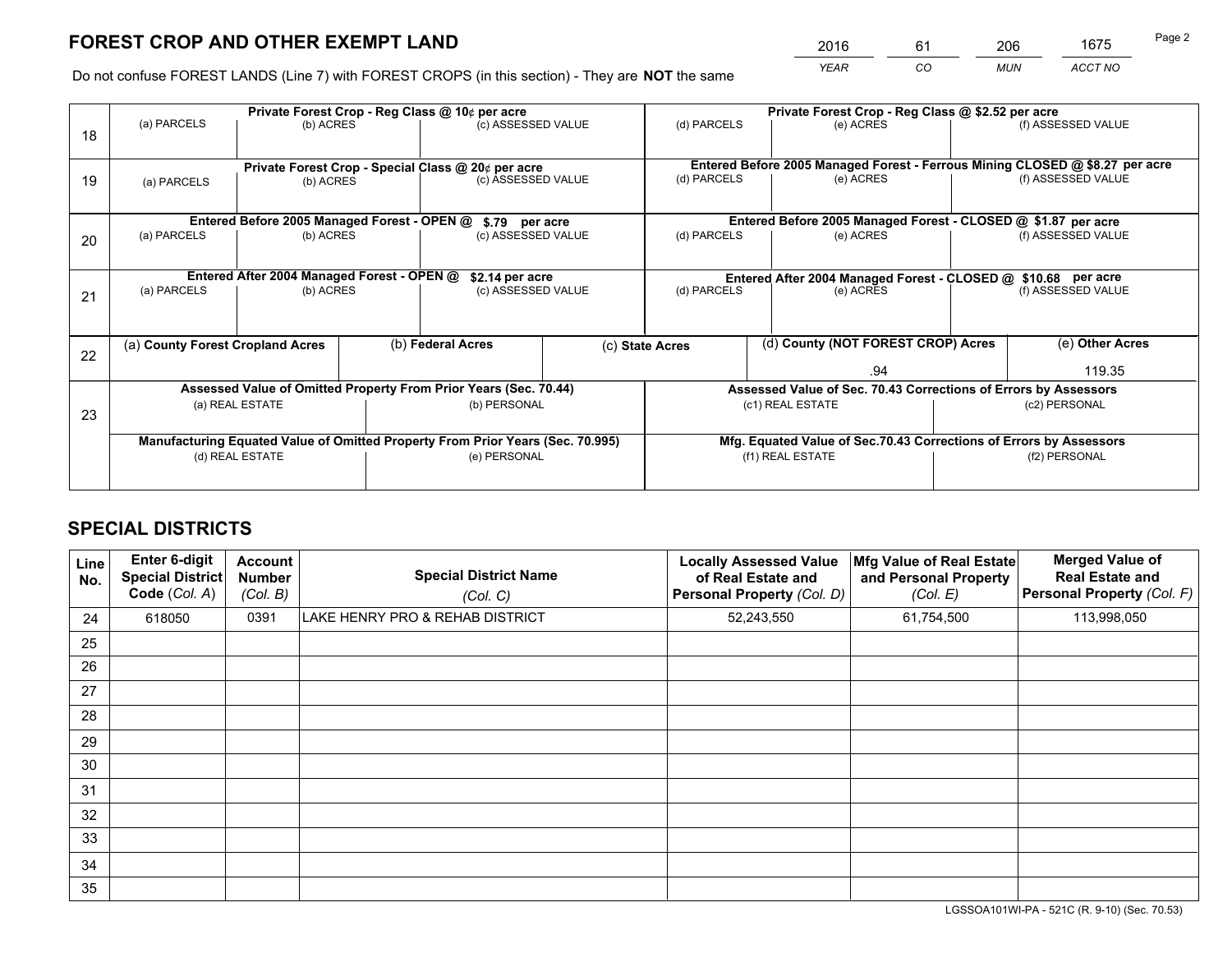|             |                                                                 |                                             |                                                         | <b>YEAR</b>                                                                       | CO<br><b>MUN</b>                                              | ACCT NO                                                                        |
|-------------|-----------------------------------------------------------------|---------------------------------------------|---------------------------------------------------------|-----------------------------------------------------------------------------------|---------------------------------------------------------------|--------------------------------------------------------------------------------|
| Line<br>No. | <b>Enter 6-digit</b><br><b>School District</b><br>Code (Col. A) | <b>Account</b><br><b>Number</b><br>(Col. B) | <b>School District Name</b><br>(Col. C)                 | <b>Locally Assessed Value</b><br>of Real Estate and<br>Personal Property (Col. D) | Mfg Value of Real Estate<br>and Personal Property<br>(Col. E) | <b>Merged Value of</b><br><b>Real Estate and</b><br>Personal Property (Col. F) |
|             | A. SCHOOL DISTRICTS (K-8 and K-12)                              |                                             |                                                         |                                                                                   |                                                               |                                                                                |
| 36          | 610485                                                          | 0359                                        | SCH D OF BLAIR-TAYLOR                                   | 52,227,450                                                                        | 61,754,500                                                    | 113,981,950                                                                    |
| 37          | 616426                                                          | 0364                                        | SCH D OF WHITEHALL                                      | 16,100                                                                            |                                                               | 16,100                                                                         |
| 38          |                                                                 |                                             |                                                         |                                                                                   |                                                               |                                                                                |
| 39          |                                                                 |                                             |                                                         |                                                                                   |                                                               |                                                                                |
| 40          |                                                                 |                                             |                                                         |                                                                                   |                                                               |                                                                                |
| 41          |                                                                 |                                             |                                                         |                                                                                   |                                                               |                                                                                |
| 42          |                                                                 |                                             |                                                         |                                                                                   |                                                               |                                                                                |
| 43          |                                                                 |                                             |                                                         |                                                                                   |                                                               |                                                                                |
| 44          |                                                                 |                                             |                                                         |                                                                                   |                                                               |                                                                                |
| 45<br>46    |                                                                 |                                             |                                                         |                                                                                   |                                                               |                                                                                |
|             |                                                                 |                                             |                                                         |                                                                                   |                                                               |                                                                                |
| 47<br>48    |                                                                 |                                             |                                                         |                                                                                   |                                                               |                                                                                |
| 49          |                                                                 |                                             |                                                         |                                                                                   |                                                               |                                                                                |
| 50          |                                                                 |                                             | TOTAL ASSESSED VALUE OF SCHOOL DISTRICTS (K-8 and K-12) | 52,243,550                                                                        | 61,754,500                                                    | 113,998,050                                                                    |
|             | <b>B.</b><br><b>UNION HIGH SCHOOL DISTRICTS</b>                 |                                             |                                                         |                                                                                   |                                                               |                                                                                |
| 51          |                                                                 |                                             |                                                         |                                                                                   |                                                               |                                                                                |
| 52          |                                                                 |                                             |                                                         |                                                                                   |                                                               |                                                                                |
| 53          |                                                                 |                                             |                                                         |                                                                                   |                                                               |                                                                                |
| 54          |                                                                 |                                             |                                                         |                                                                                   |                                                               |                                                                                |
| 55          |                                                                 |                                             | TOTAL ASSESSED VALUE OF UNION HIGH SCHOOLS              |                                                                                   |                                                               |                                                                                |
|             | C.<br><b>TECHNICAL COLLEGE DISTRICTS</b>                        |                                             |                                                         |                                                                                   |                                                               |                                                                                |
| 56          | 000200                                                          | 0002                                        | WESTERN TECHNICAL COLLEGE LACR                          | 52,243,550                                                                        | 61,754,500                                                    | 113,998,050                                                                    |
| 57          |                                                                 |                                             |                                                         |                                                                                   |                                                               |                                                                                |
| 58          |                                                                 |                                             |                                                         |                                                                                   |                                                               |                                                                                |
| 59          |                                                                 |                                             | TOTAL ASSESSED VALUE OF TECHNICAL COLLEGES              | 52,243,550                                                                        | 61,754,500                                                    | 113,998,050                                                                    |

61

206

 *I hereby certify, to the best of my knowledge and belief, this form is complete and correct.*

**SCHOOL DISTRICTS**

| Print name of preparer | Title                    | Date (MM / DD / CCYY) |  |
|------------------------|--------------------------|-----------------------|--|
|                        |                          |                       |  |
| Signature of preparer  | Contact Telephone Number | E-mail address        |  |
|                        | $\overline{\phantom{0}}$ |                       |  |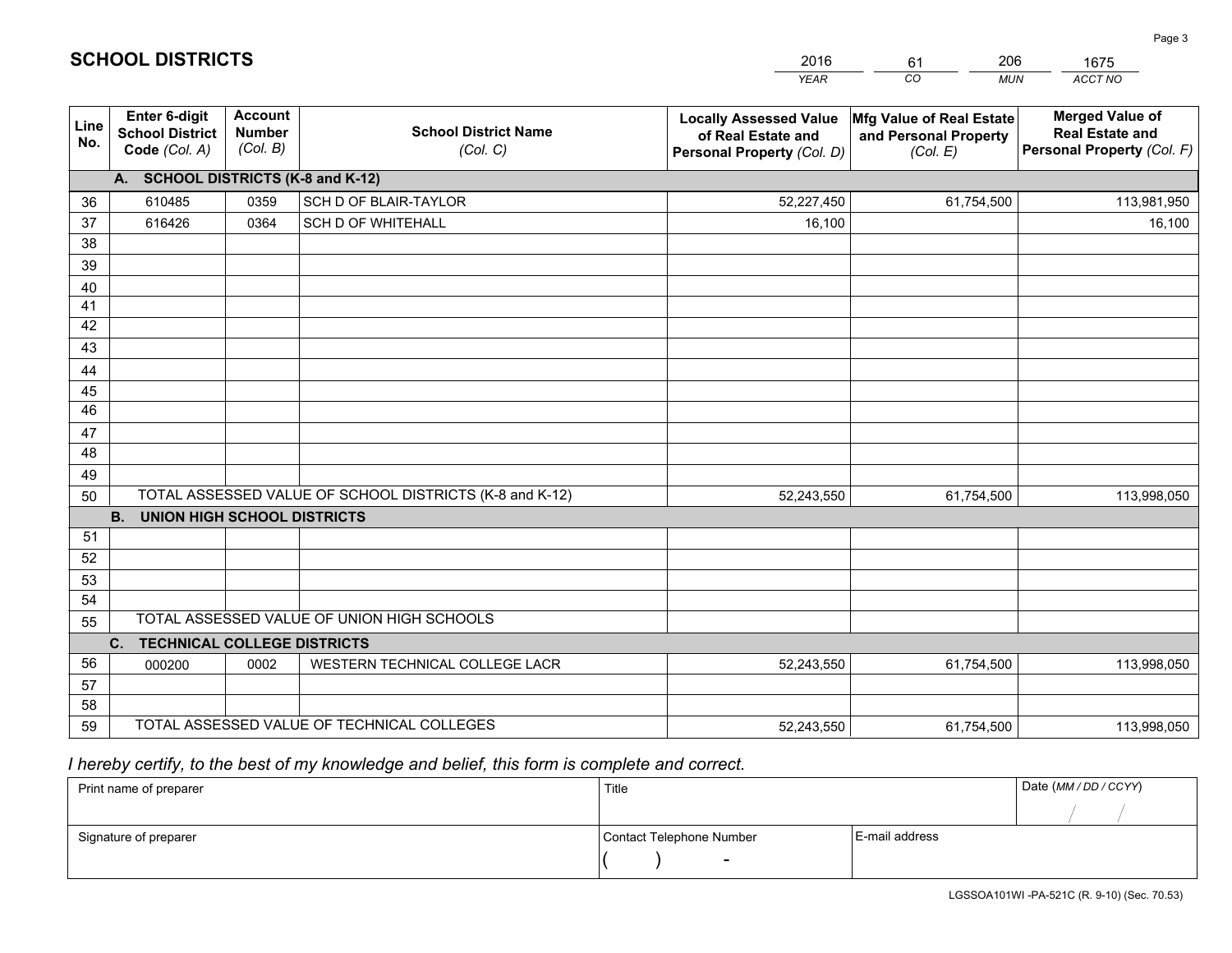## **HIGHLIGHTS**

- 1. Complete the Statement of Assessment after the Board of Review. Reflect any changes made there.
- 2. Use black ink to complete.
- 3. Line 16 must equal Line 50, Col D.
- 4. Line 55 must equal the total of K-8 schools listed on lines 36-49. Do not include K-12 schools in this comparision.
- 5. Line 59, Col. D must equal Line 16.
- 6. Special District, School District and Technical College District values must include both real estate and personal property. Examples of Special districts are: town sanitary districts, public inland lake protection and rehabilitation districts, and metropolitan sewerage districts.
- 7. DO NOT INCLUDE Manufacturing property values.DOR will print these values on the final SOA.
- 8. Accuracy of this form is very important. The values reported directly affect the equalized value DOR calculates for school and special districts.

### **Page 1:**

 If not prefilled, enter the tax year,county and municipal code,municipal type, municipal name and county name on the top of form.

Check the Amended box, if filing an amended / corrected SOA.

 Report the parcel count, acres and assessed value of taxable general property, total parcel count, (real and personal), total acres, and values from final figures set by the Board of Review.

- A. Real Estate land and improvements (buildings, etc.) is reported on lines 1 8, total line 9.
- B. Personal Property is reported on lines 11 14, Column D, total line 15.
- C. To complete this report, use the computer produced summary of the assessment roll that shows these amounts.
- D. Use whole numbers only.
- E. Add each line across and each column down to verify entries.

## **Page 2:**

- A. Report Special Items (not subject to general property tax).
- 1. Private Forest Croplands and Managed Forest Lands are reported on lines 18,19, 20 and 21. Be sure to report assessed values **NOT** taxes.
- 2. You should have copies of the orders of entry, orders of withdrawal, etc., to update your assessment roll.
	- 3. Show hundredths of acres (e.g. 39.75).
- 4. Tax exempt lands are reported on line 22.
- 5. Omitted property and sec. 70.43, Wis. Stats., corrections of errors by assessor are reported on line 23. Report real estate and personal property separately. These should be for **prior years**, not something found on the current assessment roll after the board of review.
- B. Special District (Lines 24-35) Include the value of both real and personal property.
- The Department of Revenue (DOR) preprints much of the information regarding names and codes for schools, special districts,etc. If a district is not listed, enter the name and value only, DOR will enter the proper code.

## **Page 3 School Districts:**

Include the value of both real and personal property.

Report School District (regular, elementary, union high school, and technical college).

- 1. Regular (K-12) and Elementary (K-8) school values are reported on lines 36-49, total on line 50.
- 2. Union High School (UHS) (use only if elementary schools are listed on lines 36-49) are reported on lines 51-54. UHS total value (line 55) must equal to the total **elementary school** values reported on lines 36-49. Do notinclude K-12 schools in this comparison.
- 3. Technical College values are reported on lines 56-58, total on line 59.
- 4. Use the computer summary that shows these amounts to complete this report.

#### **This form is due the second Monday in June. File this report only after your Board of Review is complete.**

 *If you have questions: Return forms to:*

Fax number: (608) 264-6887 PO Box 8971

 Email: lgs@revenue.wi.gov Wisconsin Department of Revenue Call: (608) 261-5341 Local Government Services Section 6-97Madison WI 53708-8971

SUSAN FREDERIXON<br>CITY OF BLAIR<br>122 S URBERG 0147 BLAIR, WI 54616 - 0147 SUSAN FREDERIXON  $\blacksquare$ **BLAIR, WI 54616** CITY OF BLAIR 122 S URBERG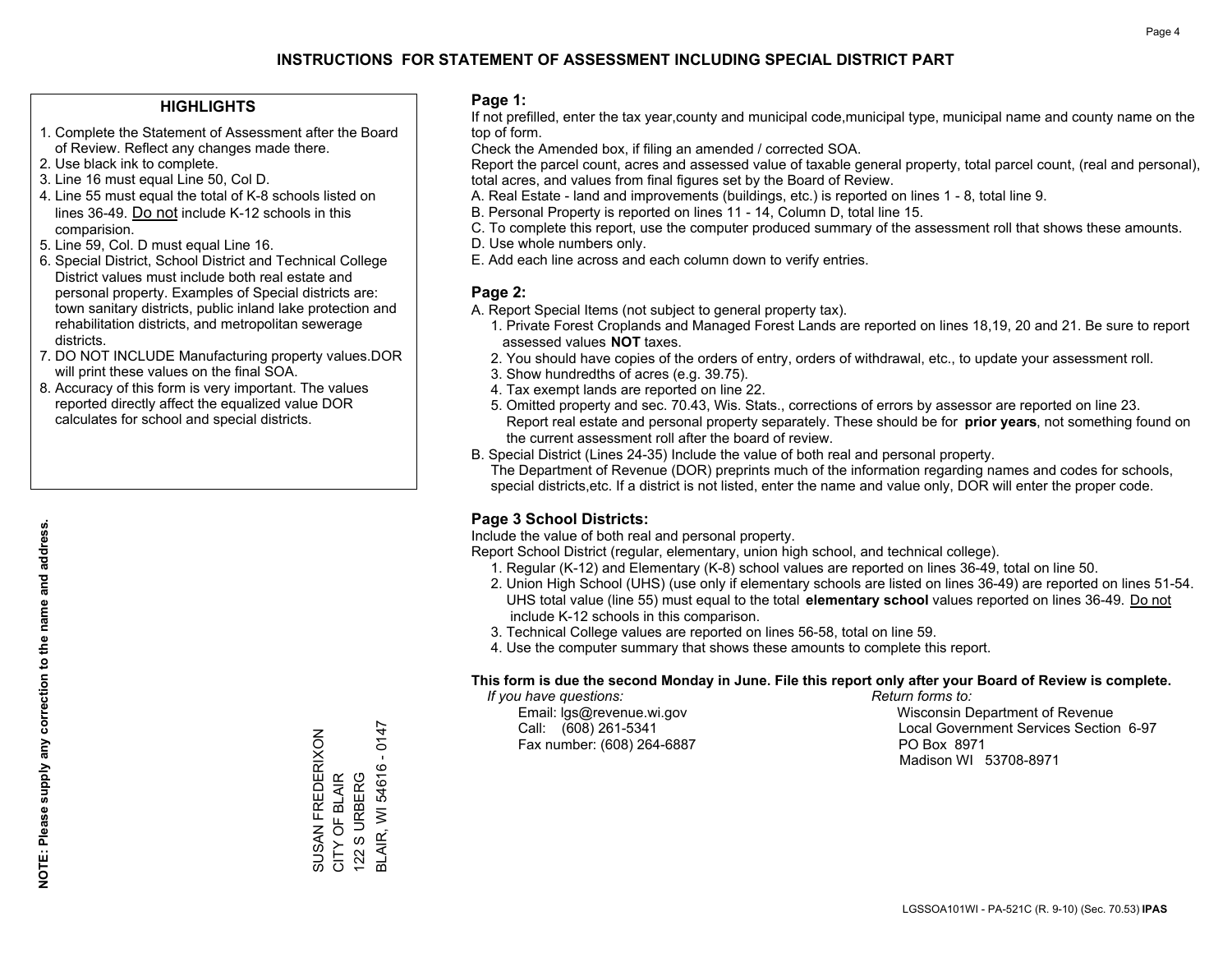**STATEMENT OF ASSESSMENT FOR 2016** 

| 61       | -237  | 1676    |
|----------|-------|---------|
| $\cdots$ | MI IN | ACCT NO |

|      | <b>FOR</b>                                                         | CITY OF<br>OF                                                                                                                                                                                | <b>GALESVILLE</b>        |              | <b>TREMPEALEAU COUNTY</b>                                            |                         |                                 | <b>WHEN COMPLETING THIS DOCUMENT</b>           |
|------|--------------------------------------------------------------------|----------------------------------------------------------------------------------------------------------------------------------------------------------------------------------------------|--------------------------|--------------|----------------------------------------------------------------------|-------------------------|---------------------------------|------------------------------------------------|
|      |                                                                    | Town - Village - City                                                                                                                                                                        | <b>Municipality Name</b> |              | <b>County Name</b>                                                   |                         |                                 | DO NOT WRITE OVER X's OR IN SHADED AREAS       |
| Line | <b>REAL ESTATE</b><br>(See Lines 18 - 22 for<br>other Real Estate) |                                                                                                                                                                                              |                          | PARCEL COUNT | NO. OF ACRES<br><b>WHOLE</b><br>TOTAL LAND IMPROVEMENTS NUMBERS ONLY | <b>VALUE OF</b><br>LAND | VALUE OF<br><b>IMPROVEMENTS</b> | <b>TOTAL VALUE OF LAND</b><br>AND IMPROVEMENTS |
| No.  |                                                                    |                                                                                                                                                                                              | Col. A                   | Col. B       | Col. C                                                               | Col. D                  | Col. E                          | Col. F                                         |
| -1   |                                                                    | <b>RESIDENTIAL - Class 1</b>                                                                                                                                                                 | 612                      | 524          | 123                                                                  | 12,315,000              | 48,686,600                      | 61,001,600                                     |
| 2    |                                                                    | <b>COMMERCIAL - Class 2</b>                                                                                                                                                                  | 112                      | 83           | 55                                                                   | 2,465,300               | 12,607,900                      | 15,073,200                                     |
| 3    |                                                                    | <b>MANUFACTURING - Class 3</b>                                                                                                                                                               | 9                        | 9            | 55                                                                   | 508,600                 | 3,454,700                       | 3,963,300                                      |
| 4    |                                                                    | <b>AGRICULTURAL - Class 4</b>                                                                                                                                                                | 28                       |              | 64                                                                   | 12,700                  |                                 | 12,700                                         |
| 5    |                                                                    | <b>UNDEVELOPED - Class 5</b>                                                                                                                                                                 | 9                        |              | 6                                                                    | 9,100                   |                                 | 9,100                                          |
| 6    |                                                                    | AGRICULTURAL FOREST - Class 5m                                                                                                                                                               | 0                        |              | 0                                                                    | 0                       |                                 | 0                                              |
| 7    |                                                                    | FOREST LANDS - Class 6                                                                                                                                                                       | 0                        |              | 0                                                                    | 0                       |                                 | $\Omega$                                       |
| 8    |                                                                    | OTHER - Class 7                                                                                                                                                                              | $\Omega$                 | 0            | $\Omega$                                                             | $\Omega$                | $\Omega$                        | $\Omega$                                       |
| 9    |                                                                    | <b>TOTAL - ALL COLUMNS</b>                                                                                                                                                                   | 770                      | 616          | 303                                                                  | 15,310,700              | 64,749,200                      | 80,059,900                                     |
| 10   |                                                                    | NUMBER OF PERSONAL PROPERTY ACCOUNTS IN ROLL                                                                                                                                                 |                          |              | 100                                                                  | <b>LOCALLY ASSESSED</b> | <b>MANUFACTURING</b>            | <b>MERGED</b>                                  |
| 11   |                                                                    | BOATS AND OTHER WATERCRAFT NOT EXEMPT - Code 1                                                                                                                                               |                          |              |                                                                      | 894                     | 0                               | 894                                            |
| 12   |                                                                    | MACHINERY, TOOLS AND PATTERNS - Code 2                                                                                                                                                       |                          |              |                                                                      | 295,163                 | 632,100                         | 927,263                                        |
| 13   |                                                                    | FURNITURE, FIXTURES AND EQUIPMENT - Code 3                                                                                                                                                   |                          |              |                                                                      | 1,051,708               | 419,700                         | 1,471,408                                      |
| 14   |                                                                    | ALL OTHER PERSONAL PROPERTY NOT EXEMPT - Codes 4A, 4B, 4C                                                                                                                                    |                          |              |                                                                      | 78,004                  | 30,200                          | 108,204                                        |
| 15   |                                                                    | TOTAL OF PERSONAL PROPERTY NOT EXEMPT (Total of Lines 11-14)                                                                                                                                 |                          |              |                                                                      | 1,425,769               | 1,082,000                       | 2,507,769                                      |
| 16   |                                                                    | AGGREGATE ASSESSED VALUE OF ALL PROPERTY SUBJECT TO THE GENERAL PROPERTY TAX (Total of Lines 9F and 15F)<br>MUST EQUAL TOTAL VALUE OF THE SCHOOL DISTRICTS (K-12 PLUS K-8) - Line 50, Col. F |                          |              |                                                                      |                         |                                 | 82,567,669                                     |
| 17   |                                                                    | <b>BOARD OF REVIEW</b><br>DATE OF FINAL ADJOURNMENT                                                                                                                                          | 07/21/2016               |              | Name of Assessor<br><b>HART APPRAISALS</b>                           |                         | Telephone #                     | (608) 372-2964                                 |

REMARKS

The Assessment Ratio to be used in calculating the estimated Fair Market Value on tax bills for this tax district is .919096261<br>This ratio should be used to convert assessed values to "Calculate Equalized Values" in Step 1 Commission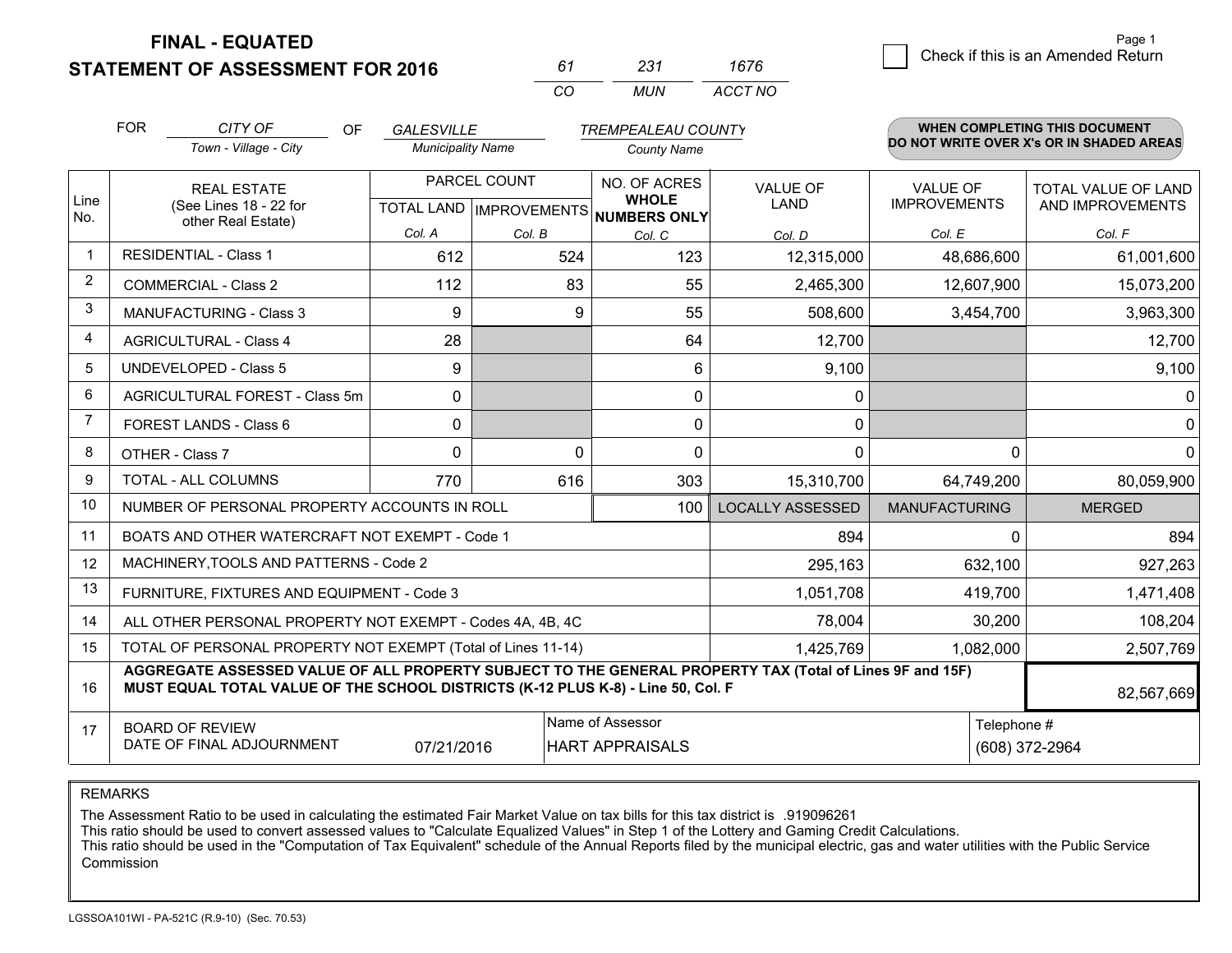*YEAR CO MUN ACCT NO* <sup>2016</sup> <sup>61</sup> <sup>231</sup> <sup>1676</sup>

Do not confuse FOREST LANDS (Line 7) with FOREST CROPS (in this section) - They are **NOT** the same

|    |                                                               |                                                                                |  | Private Forest Crop - Reg Class @ 10¢ per acre |  |                                                                              | Private Forest Crop - Reg Class @ \$2.52 per acre               |  |                    |  |
|----|---------------------------------------------------------------|--------------------------------------------------------------------------------|--|------------------------------------------------|--|------------------------------------------------------------------------------|-----------------------------------------------------------------|--|--------------------|--|
| 18 | (a) PARCELS                                                   | (b) ACRES                                                                      |  | (c) ASSESSED VALUE                             |  | (d) PARCELS                                                                  | (e) ACRES                                                       |  | (f) ASSESSED VALUE |  |
|    | Private Forest Crop - Special Class @ 20¢ per acre            |                                                                                |  |                                                |  | Entered Before 2005 Managed Forest - Ferrous Mining CLOSED @ \$8.27 per acre |                                                                 |  |                    |  |
| 19 | (a) PARCELS                                                   | (b) ACRES                                                                      |  | (c) ASSESSED VALUE                             |  | (d) PARCELS                                                                  | (e) ACRES                                                       |  | (f) ASSESSED VALUE |  |
|    |                                                               | Entered Before 2005 Managed Forest - OPEN @                                    |  |                                                |  |                                                                              | Entered Before 2005 Managed Forest - CLOSED @ \$1.87 per acre   |  |                    |  |
| 20 | (a) PARCELS<br>(b) ACRES                                      |                                                                                |  | \$.79 per acre<br>(c) ASSESSED VALUE           |  | (d) PARCELS<br>(e) ACRES                                                     |                                                                 |  | (f) ASSESSED VALUE |  |
|    | Entered After 2004 Managed Forest - OPEN @<br>\$2.14 per acre |                                                                                |  |                                                |  | Entered After 2004 Managed Forest - CLOSED @ \$10.68 per acre                |                                                                 |  |                    |  |
| 21 | (a) PARCELS                                                   | (b) ACRES                                                                      |  | (c) ASSESSED VALUE                             |  | (d) PARCELS                                                                  | (e) ACRES                                                       |  |                    |  |
|    | (a) County Forest Cropland Acres                              |                                                                                |  | (b) Federal Acres                              |  | (d) County (NOT FOREST CROP) Acres<br>(c) State Acres                        |                                                                 |  | (e) Other Acres    |  |
| 22 |                                                               |                                                                                |  | .12<br>8.84                                    |  | 147.03                                                                       |                                                                 |  |                    |  |
|    |                                                               | Assessed Value of Omitted Property From Prior Years (Sec. 70.44)               |  |                                                |  |                                                                              | Assessed Value of Sec. 70.43 Corrections of Errors by Assessors |  |                    |  |
| 23 | (a) REAL ESTATE                                               |                                                                                |  | (b) PERSONAL                                   |  | (c1) REAL ESTATE                                                             |                                                                 |  | (c2) PERSONAL      |  |
|    |                                                               | Manufacturing Equated Value of Omitted Property From Prior Years (Sec. 70.995) |  |                                                |  | Mfg. Equated Value of Sec.70.43 Corrections of Errors by Assessors           |                                                                 |  |                    |  |
|    |                                                               | (d) REAL ESTATE                                                                |  | (e) PERSONAL                                   |  |                                                                              | (f1) REAL ESTATE                                                |  | (f2) PERSONAL      |  |
|    |                                                               |                                                                                |  |                                                |  |                                                                              |                                                                 |  |                    |  |

## **SPECIAL DISTRICTS**

| <b>Line</b><br>No. | Enter 6-digit<br><b>Special District</b><br>Code (Col. A) | <b>Account</b><br><b>Number</b><br>(Col. B) | <b>Special District Name</b><br>(Col. C)  | <b>Locally Assessed Value</b><br>of Real Estate and<br>Personal Property (Col. D) | Mfg Value of Real Estate<br>and Personal Property<br>(Col. E) | <b>Merged Value of</b><br><b>Real Estate and</b><br>Personal Property (Col. F) |
|--------------------|-----------------------------------------------------------|---------------------------------------------|-------------------------------------------|-----------------------------------------------------------------------------------|---------------------------------------------------------------|--------------------------------------------------------------------------------|
| 24                 | 618060                                                    | 0392                                        | LAKE MARINUKA PUBLIC PRO & REHAB DISTRICT | 77,522,369                                                                        | 5,045,300                                                     | 82,567,669                                                                     |
| 25                 |                                                           |                                             |                                           |                                                                                   |                                                               |                                                                                |
| 26                 |                                                           |                                             |                                           |                                                                                   |                                                               |                                                                                |
| 27                 |                                                           |                                             |                                           |                                                                                   |                                                               |                                                                                |
| 28                 |                                                           |                                             |                                           |                                                                                   |                                                               |                                                                                |
| 29                 |                                                           |                                             |                                           |                                                                                   |                                                               |                                                                                |
| 30                 |                                                           |                                             |                                           |                                                                                   |                                                               |                                                                                |
| 31                 |                                                           |                                             |                                           |                                                                                   |                                                               |                                                                                |
| 32                 |                                                           |                                             |                                           |                                                                                   |                                                               |                                                                                |
| 33                 |                                                           |                                             |                                           |                                                                                   |                                                               |                                                                                |
| 34                 |                                                           |                                             |                                           |                                                                                   |                                                               |                                                                                |
| 35                 |                                                           |                                             |                                           |                                                                                   |                                                               |                                                                                |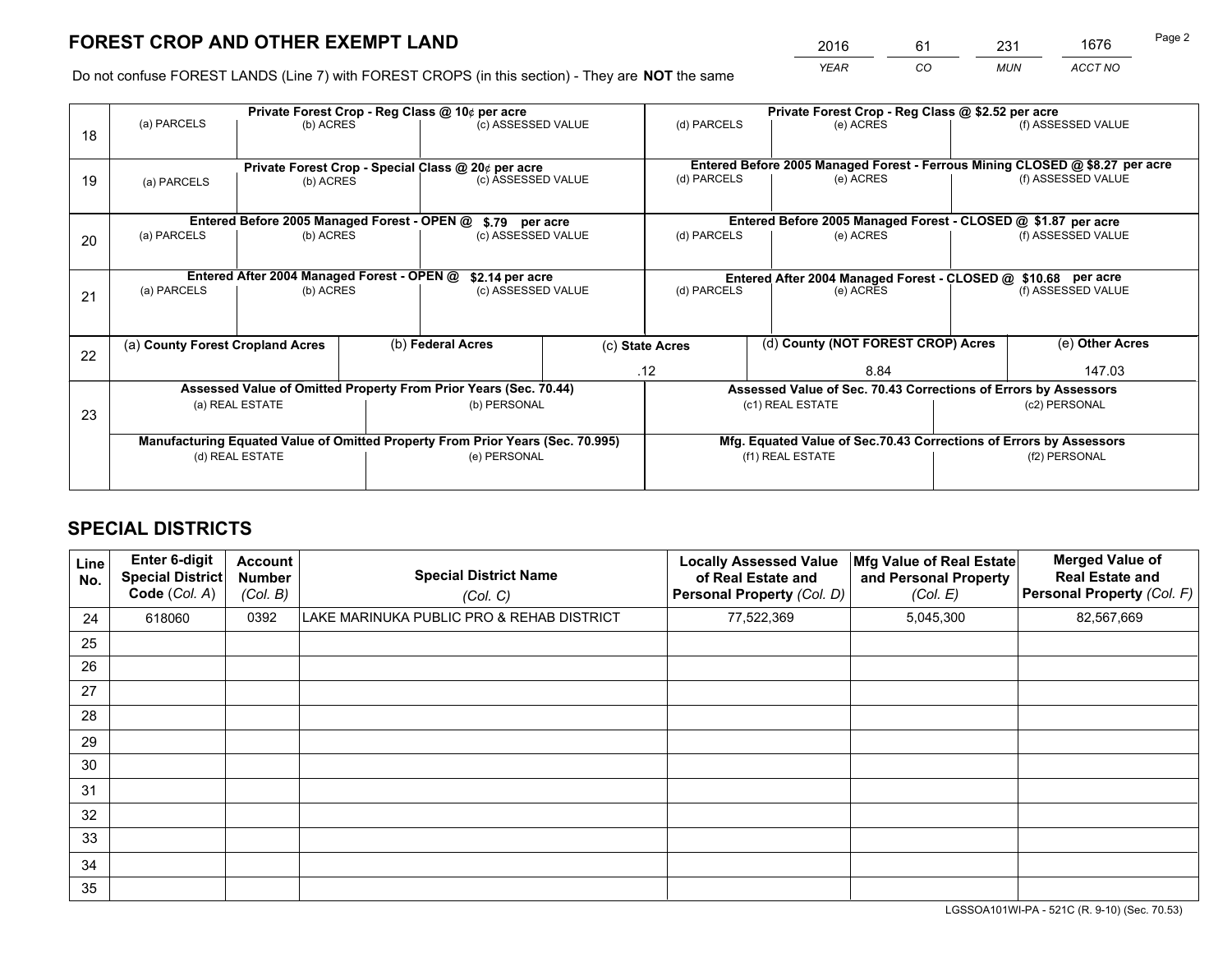|             |                                                          |                                             |                                                         | <b>YEAR</b>                                                                       | CO<br><b>MUN</b>                                              | ACCT NO                                                                        |
|-------------|----------------------------------------------------------|---------------------------------------------|---------------------------------------------------------|-----------------------------------------------------------------------------------|---------------------------------------------------------------|--------------------------------------------------------------------------------|
| Line<br>No. | Enter 6-digit<br><b>School District</b><br>Code (Col. A) | <b>Account</b><br><b>Number</b><br>(Col. B) | <b>School District Name</b><br>(Col. C)                 | <b>Locally Assessed Value</b><br>of Real Estate and<br>Personal Property (Col. D) | Mfg Value of Real Estate<br>and Personal Property<br>(Col. E) | <b>Merged Value of</b><br><b>Real Estate and</b><br>Personal Property (Col. F) |
|             | A. SCHOOL DISTRICTS (K-8 and K-12)                       |                                             |                                                         |                                                                                   |                                                               |                                                                                |
| 36          | 612009                                                   | 0361                                        | SCH D OF GALESVILLE-ETTRICK                             | 77,522,369                                                                        | 5,045,300                                                     | 82,567,669                                                                     |
| 37          |                                                          |                                             |                                                         |                                                                                   |                                                               |                                                                                |
| 38          |                                                          |                                             |                                                         |                                                                                   |                                                               |                                                                                |
| 39          |                                                          |                                             |                                                         |                                                                                   |                                                               |                                                                                |
| 40          |                                                          |                                             |                                                         |                                                                                   |                                                               |                                                                                |
| 41          |                                                          |                                             |                                                         |                                                                                   |                                                               |                                                                                |
| 42          |                                                          |                                             |                                                         |                                                                                   |                                                               |                                                                                |
| 43          |                                                          |                                             |                                                         |                                                                                   |                                                               |                                                                                |
| 44          |                                                          |                                             |                                                         |                                                                                   |                                                               |                                                                                |
| 45<br>46    |                                                          |                                             |                                                         |                                                                                   |                                                               |                                                                                |
| 47          |                                                          |                                             |                                                         |                                                                                   |                                                               |                                                                                |
| 48          |                                                          |                                             |                                                         |                                                                                   |                                                               |                                                                                |
| 49          |                                                          |                                             |                                                         |                                                                                   |                                                               |                                                                                |
| 50          |                                                          |                                             | TOTAL ASSESSED VALUE OF SCHOOL DISTRICTS (K-8 and K-12) | 77,522,369                                                                        | 5,045,300                                                     | 82,567,669                                                                     |
|             | <b>B.</b><br><b>UNION HIGH SCHOOL DISTRICTS</b>          |                                             |                                                         |                                                                                   |                                                               |                                                                                |
| 51          |                                                          |                                             |                                                         |                                                                                   |                                                               |                                                                                |
| 52          |                                                          |                                             |                                                         |                                                                                   |                                                               |                                                                                |
| 53          |                                                          |                                             |                                                         |                                                                                   |                                                               |                                                                                |
| 54          |                                                          |                                             |                                                         |                                                                                   |                                                               |                                                                                |
| 55          |                                                          |                                             | TOTAL ASSESSED VALUE OF UNION HIGH SCHOOLS              |                                                                                   |                                                               |                                                                                |
|             | $C_{1}$<br><b>TECHNICAL COLLEGE DISTRICTS</b>            |                                             |                                                         |                                                                                   |                                                               |                                                                                |
| 56          | 000200                                                   | 0002                                        | WESTERN TECHNICAL COLLEGE LACR                          | 77,522,369                                                                        | 5,045,300                                                     | 82,567,669                                                                     |
| 57          |                                                          |                                             |                                                         |                                                                                   |                                                               |                                                                                |
| 58          |                                                          |                                             |                                                         |                                                                                   |                                                               |                                                                                |
| 59          |                                                          |                                             | TOTAL ASSESSED VALUE OF TECHNICAL COLLEGES              | 77,522,369                                                                        | 5,045,300                                                     | 82,567,669                                                                     |

61

231

## *I hereby certify, to the best of my knowledge and belief, this form is complete and correct.*

**SCHOOL DISTRICTS**

| Print name of preparer | Title                    |                | Date (MM / DD / CCYY) |
|------------------------|--------------------------|----------------|-----------------------|
|                        |                          |                |                       |
| Signature of preparer  | Contact Telephone Number | E-mail address |                       |
|                        | $\overline{\phantom{0}}$ |                |                       |

Page 3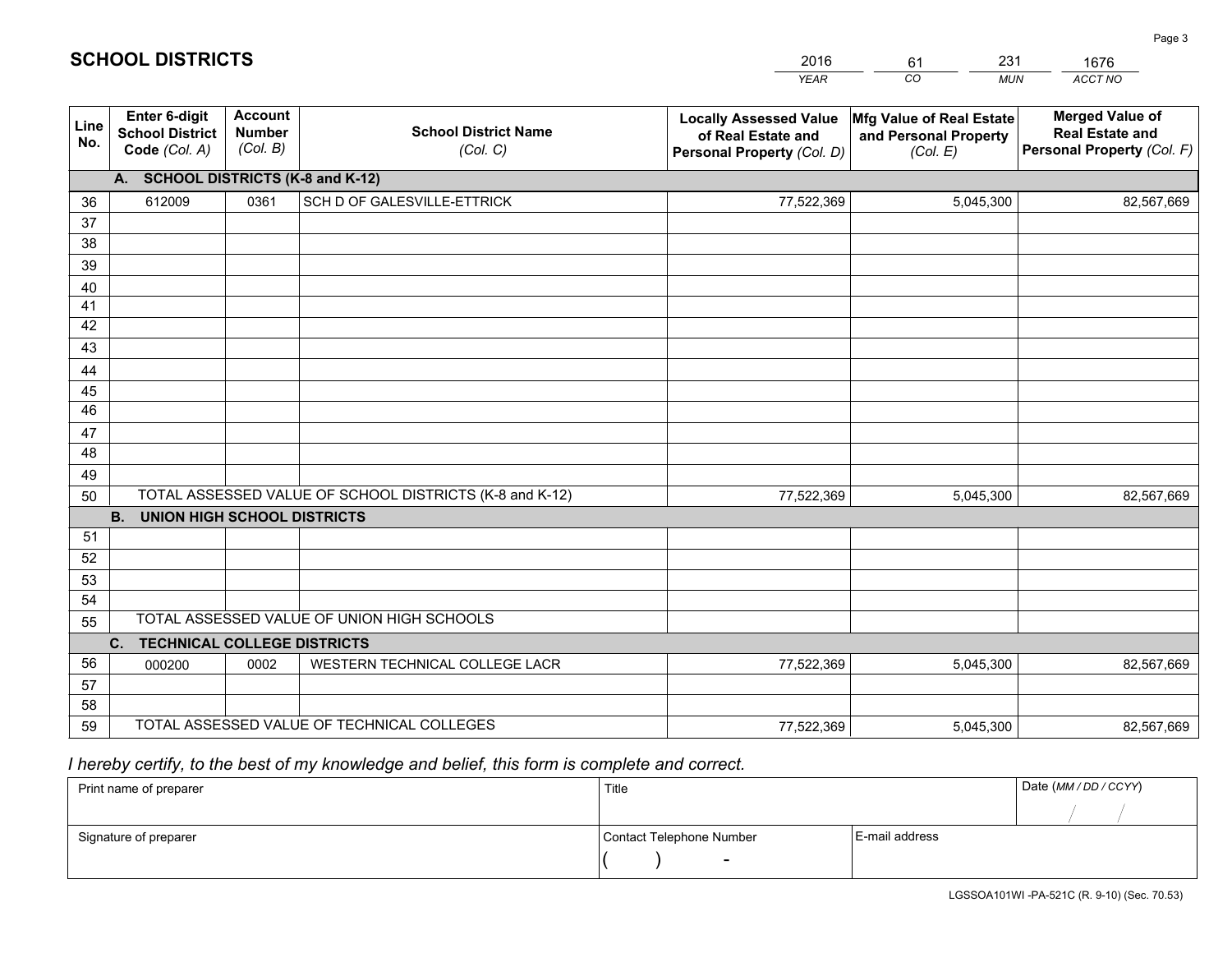## **HIGHLIGHTS**

- 1. Complete the Statement of Assessment after the Board of Review. Reflect any changes made there.
- 2. Use black ink to complete.
- 3. Line 16 must equal Line 50, Col D.
- 4. Line 55 must equal the total of K-8 schools listed on lines 36-49. Do not include K-12 schools in this comparision.
- 5. Line 59, Col. D must equal Line 16.
- 6. Special District, School District and Technical College District values must include both real estate and personal property. Examples of Special districts are: town sanitary districts, public inland lake protection and rehabilitation districts, and metropolitan sewerage districts.
- 7. DO NOT INCLUDE Manufacturing property values.DOR will print these values on the final SOA.

SUZANNE JOHNSON CITY OF GALESVILLE

SUZANNE JOHNSON<br>CITY OF GALESVILLE

PO BOX 327

GALESVILLE, WI 54630 - 0327

GALESVILLE, WI PO BOX 327

 $-0327$ 

54630

 8. Accuracy of this form is very important. The values reported directly affect the equalized value DOR calculates for school and special districts.

### **Page 1:**

 If not prefilled, enter the tax year,county and municipal code,municipal type, municipal name and county name on the top of form.

Check the Amended box, if filing an amended / corrected SOA.

 Report the parcel count, acres and assessed value of taxable general property, total parcel count, (real and personal), total acres, and values from final figures set by the Board of Review.

- A. Real Estate land and improvements (buildings, etc.) is reported on lines 1 8, total line 9.
- B. Personal Property is reported on lines 11 14, Column D, total line 15.
- C. To complete this report, use the computer produced summary of the assessment roll that shows these amounts.
- D. Use whole numbers only.
- E. Add each line across and each column down to verify entries.

## **Page 2:**

- A. Report Special Items (not subject to general property tax).
- 1. Private Forest Croplands and Managed Forest Lands are reported on lines 18,19, 20 and 21. Be sure to report assessed values **NOT** taxes.
- 2. You should have copies of the orders of entry, orders of withdrawal, etc., to update your assessment roll.
	- 3. Show hundredths of acres (e.g. 39.75).
- 4. Tax exempt lands are reported on line 22.
- 5. Omitted property and sec. 70.43, Wis. Stats., corrections of errors by assessor are reported on line 23. Report real estate and personal property separately. These should be for **prior years**, not something found on the current assessment roll after the board of review.
- B. Special District (Lines 24-35) Include the value of both real and personal property.
- The Department of Revenue (DOR) preprints much of the information regarding names and codes for schools, special districts,etc. If a district is not listed, enter the name and value only, DOR will enter the proper code.

## **Page 3 School Districts:**

Include the value of both real and personal property.

Report School District (regular, elementary, union high school, and technical college).

- 1. Regular (K-12) and Elementary (K-8) school values are reported on lines 36-49, total on line 50.
- 2. Union High School (UHS) (use only if elementary schools are listed on lines 36-49) are reported on lines 51-54. UHS total value (line 55) must equal to the total **elementary school** values reported on lines 36-49. Do notinclude K-12 schools in this comparison.
- 3. Technical College values are reported on lines 56-58, total on line 59.
- 4. Use the computer summary that shows these amounts to complete this report.

#### **This form is due the second Monday in June. File this report only after your Board of Review is complete.**

 *If you have questions: Return forms to:*

Fax number: (608) 264-6887 PO Box 8971

 Email: lgs@revenue.wi.gov Wisconsin Department of Revenue Call: (608) 261-5341 Local Government Services Section 6-97Madison WI 53708-8971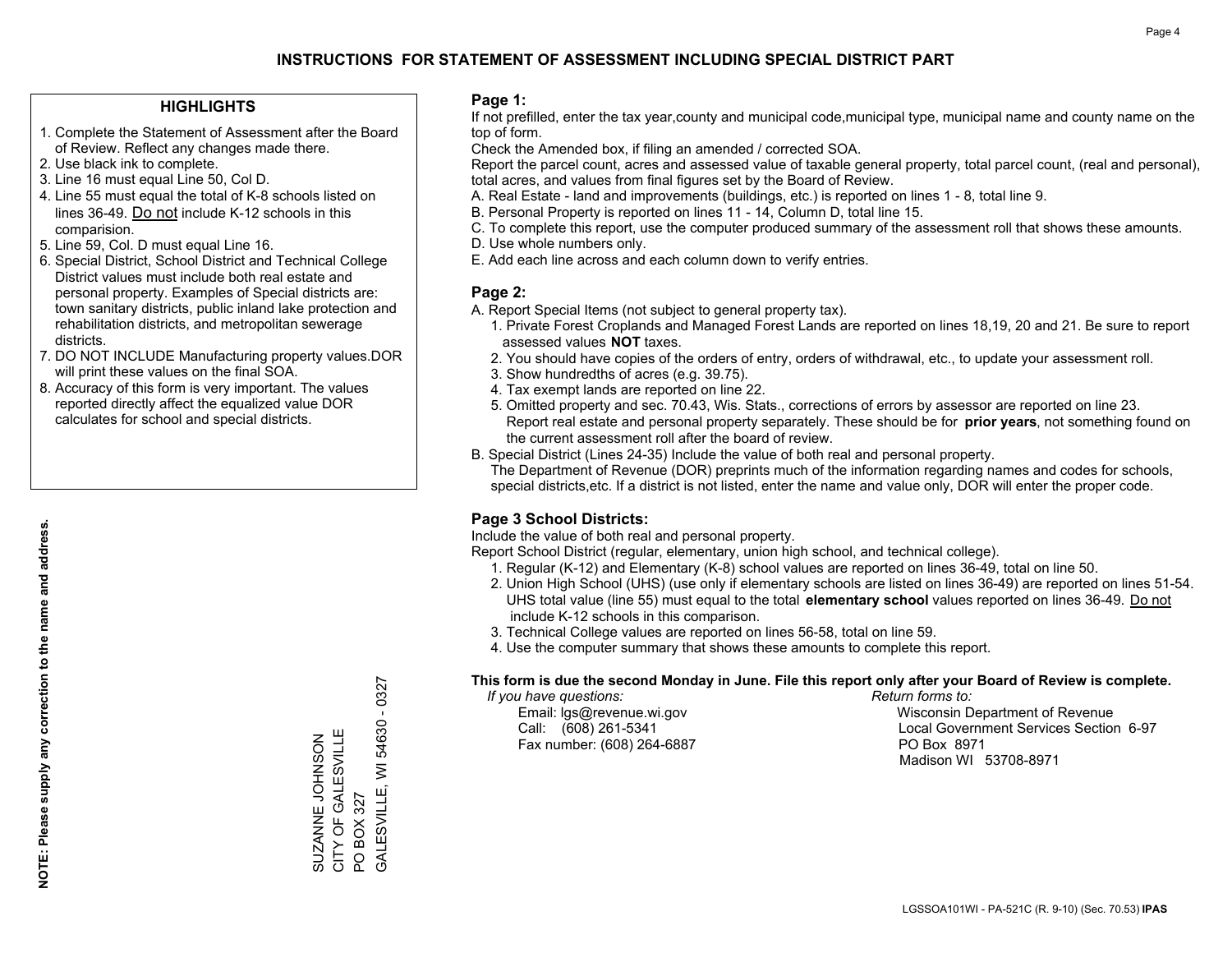**STATEMENT OF ASSESSMENT FOR 2016** 

| 61           | 241 | 1677    |
|--------------|-----|---------|
| $\mathbf{r}$ | MUN | ACCT NO |

|                | <b>FOR</b>                                                                                                                                    | CITY OF<br>OF                                                                                                                                                                                | <b>INDEPENDENCE</b>      |                                           | <b>TREMPEALEAU COUNTY</b>                    |                                |                                        | <b>WHEN COMPLETING THIS DOCUMENT</b>     |
|----------------|-----------------------------------------------------------------------------------------------------------------------------------------------|----------------------------------------------------------------------------------------------------------------------------------------------------------------------------------------------|--------------------------|-------------------------------------------|----------------------------------------------|--------------------------------|----------------------------------------|------------------------------------------|
|                |                                                                                                                                               | Town - Village - City                                                                                                                                                                        | <b>Municipality Name</b> |                                           | <b>County Name</b>                           |                                |                                        | DO NOT WRITE OVER X's OR IN SHADED AREAS |
| Line<br>No.    | <b>REAL ESTATE</b><br>(See Lines 18 - 22 for                                                                                                  |                                                                                                                                                                                              |                          | PARCEL COUNT<br>TOTAL LAND   IMPROVEMENTS | NO. OF ACRES<br><b>WHOLE</b><br>NUMBERS ONLY | <b>VALUE OF</b><br><b>LAND</b> | <b>VALUE OF</b><br><b>IMPROVEMENTS</b> | TOTAL VALUE OF LAND<br>AND IMPROVEMENTS  |
|                |                                                                                                                                               | other Real Estate)                                                                                                                                                                           | Col. A                   | Col. B                                    | Col. C                                       | Col. D                         | Col. E                                 | Col. F                                   |
| $\mathbf 1$    |                                                                                                                                               | <b>RESIDENTIAL - Class 1</b>                                                                                                                                                                 | 586                      | 478                                       | 81                                           | 4,408,300                      | 39,052,900                             | 43,461,200                               |
| $\overline{2}$ |                                                                                                                                               | <b>COMMERCIAL - Class 2</b>                                                                                                                                                                  | 109                      | 81                                        | 55                                           | 1,069,900                      | 13,625,900                             | 14,695,800                               |
| 3              |                                                                                                                                               | MANUFACTURING - Class 3                                                                                                                                                                      | 11                       | 8                                         | 299                                          | 3,352,200                      | 14,946,100                             | 18,298,300                               |
| $\overline{4}$ |                                                                                                                                               | <b>AGRICULTURAL - Class 4</b>                                                                                                                                                                | 66                       |                                           | 1,381                                        | 153,450                        |                                        | 153,450                                  |
| 5              |                                                                                                                                               | <b>UNDEVELOPED - Class 5</b>                                                                                                                                                                 | 30                       |                                           | 79                                           | 26,900                         |                                        | 26,900                                   |
| 6              |                                                                                                                                               | AGRICULTURAL FOREST - Class 5m                                                                                                                                                               | 32                       |                                           | 236                                          | 310,300                        |                                        | 310,300                                  |
| $\overline{7}$ |                                                                                                                                               | FOREST LANDS - Class 6                                                                                                                                                                       | $\mathbf{0}$             |                                           | $\Omega$                                     | $\mathbf{0}$                   |                                        | $\mathbf{0}$                             |
| 8              |                                                                                                                                               | OTHER - Class 7                                                                                                                                                                              | 8                        | 8                                         | 14                                           | 35,600                         | 514,700                                | 550,300                                  |
| 9              |                                                                                                                                               | TOTAL - ALL COLUMNS                                                                                                                                                                          | 842                      | 575                                       | 2,145                                        | 9,356,650                      | 68,139,600                             | 77,496,250                               |
| 10             |                                                                                                                                               | NUMBER OF PERSONAL PROPERTY ACCOUNTS IN ROLL                                                                                                                                                 |                          |                                           | 84                                           | <b>LOCALLY ASSESSED</b>        | <b>MANUFACTURING</b>                   | <b>MERGED</b>                            |
| 11             |                                                                                                                                               | BOATS AND OTHER WATERCRAFT NOT EXEMPT - Code 1                                                                                                                                               |                          |                                           |                                              | 0                              | $\Omega$                               | $\mathbf{0}$                             |
| 12             |                                                                                                                                               | MACHINERY, TOOLS AND PATTERNS - Code 2                                                                                                                                                       |                          |                                           |                                              | 1,832,547                      | 7,010,900                              | 8,843,447                                |
| 13             |                                                                                                                                               | FURNITURE, FIXTURES AND EQUIPMENT - Code 3                                                                                                                                                   |                          |                                           |                                              | 333,093                        | 279,400                                | 612,493                                  |
| 14             |                                                                                                                                               | ALL OTHER PERSONAL PROPERTY NOT EXEMPT - Codes 4A, 4B, 4C                                                                                                                                    |                          |                                           |                                              | 79,527                         | 292,500                                | 372,027                                  |
| 15             |                                                                                                                                               | TOTAL OF PERSONAL PROPERTY NOT EXEMPT (Total of Lines 11-14)                                                                                                                                 |                          |                                           |                                              | 2,245,167                      | 7,582,800                              | 9,827,967                                |
| 16             |                                                                                                                                               | AGGREGATE ASSESSED VALUE OF ALL PROPERTY SUBJECT TO THE GENERAL PROPERTY TAX (Total of Lines 9F and 15F)<br>MUST EQUAL TOTAL VALUE OF THE SCHOOL DISTRICTS (K-12 PLUS K-8) - Line 50, Col. F |                          |                                           |                                              |                                |                                        | 87,324,217                               |
| 17             | Name of Assessor<br>Telephone #<br><b>BOARD OF REVIEW</b><br>DATE OF FINAL ADJOURNMENT<br>05/24/2016<br><b>MARK GARLICK</b><br>(715) 287-3376 |                                                                                                                                                                                              |                          |                                           |                                              |                                |                                        |                                          |

REMARKS

The Assessment Ratio to be used in calculating the estimated Fair Market Value on tax bills for this tax district is .912911109<br>This ratio should be used to convert assessed values to "Calculate Equalized Values" in Step 1 Commission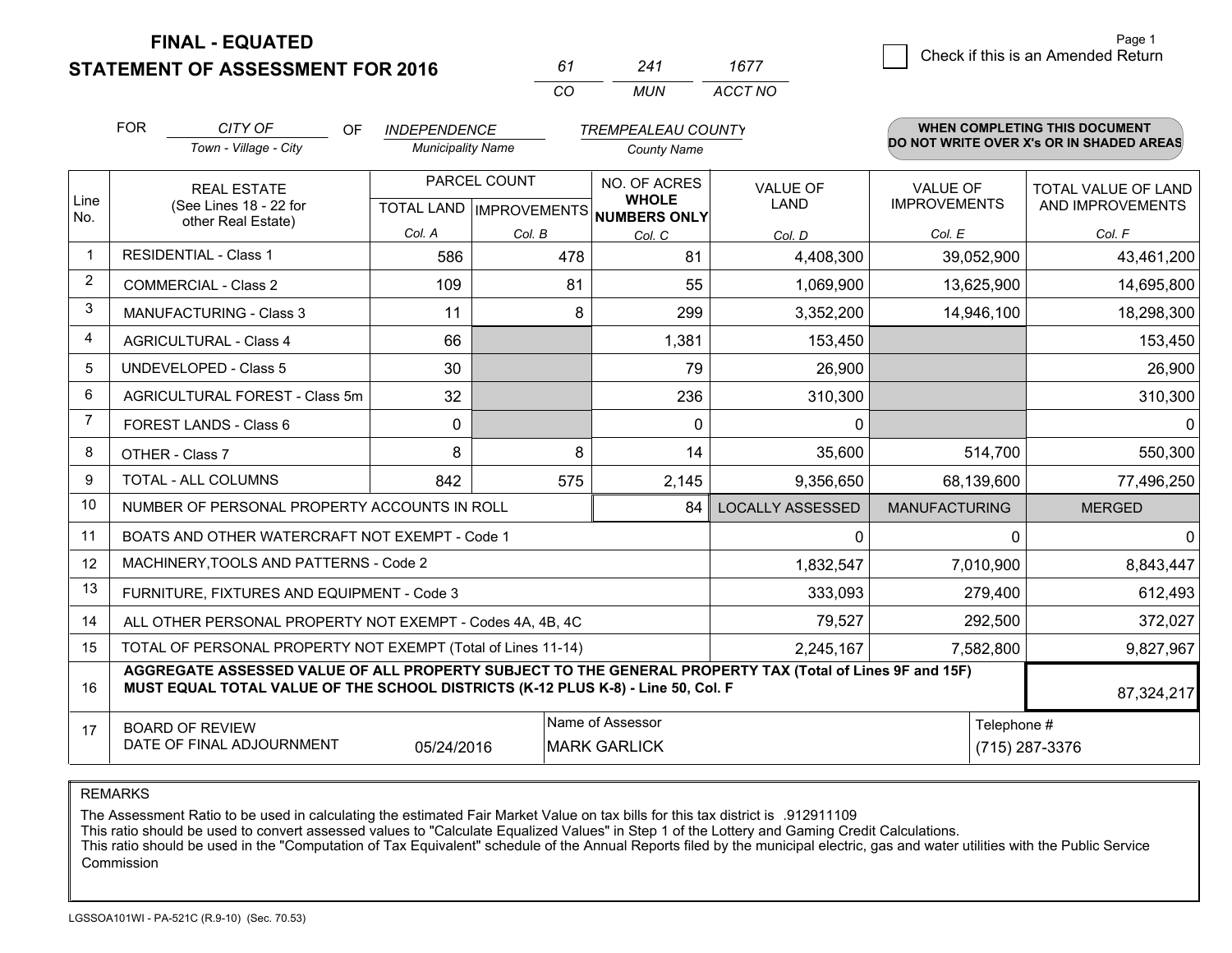*YEAR CO MUN ACCT NO* <sup>2016</sup> <sup>61</sup> <sup>241</sup> <sup>1677</sup>

Do not confuse FOREST LANDS (Line 7) with FOREST CROPS (in this section) - They are **NOT** the same

|    |                                                               |                                                    |                    | Private Forest Crop - Reg Class @ 10¢ per acre                                 |                                   | Private Forest Crop - Reg Class @ \$2.52 per acre                            |                                    |           |                    |                                                                    |
|----|---------------------------------------------------------------|----------------------------------------------------|--------------------|--------------------------------------------------------------------------------|-----------------------------------|------------------------------------------------------------------------------|------------------------------------|-----------|--------------------|--------------------------------------------------------------------|
| 18 | (a) PARCELS                                                   | (b) ACRES                                          |                    | (c) ASSESSED VALUE                                                             |                                   | (d) PARCELS                                                                  |                                    | (e) ACRES |                    | (f) ASSESSED VALUE                                                 |
|    |                                                               |                                                    |                    |                                                                                |                                   |                                                                              |                                    |           |                    |                                                                    |
|    |                                                               | Private Forest Crop - Special Class @ 20¢ per acre |                    |                                                                                |                                   | Entered Before 2005 Managed Forest - Ferrous Mining CLOSED @ \$8.27 per acre |                                    |           |                    |                                                                    |
| 19 | (b) ACRES<br>(a) PARCELS                                      |                                                    | (c) ASSESSED VALUE |                                                                                | (d) PARCELS                       |                                                                              | (e) ACRES                          |           | (f) ASSESSED VALUE |                                                                    |
|    |                                                               |                                                    |                    |                                                                                |                                   |                                                                              |                                    |           |                    |                                                                    |
|    | Entered Before 2005 Managed Forest - OPEN @                   |                                                    |                    |                                                                                |                                   |                                                                              |                                    |           |                    |                                                                    |
|    |                                                               |                                                    |                    | \$.79 per acre                                                                 |                                   |                                                                              |                                    |           |                    | Entered Before 2005 Managed Forest - CLOSED @ \$1.87 per acre      |
| 20 | (a) PARCELS                                                   | (b) ACRES                                          |                    | (c) ASSESSED VALUE                                                             |                                   | (d) PARCELS                                                                  |                                    | (e) ACRES |                    | (f) ASSESSED VALUE                                                 |
|    |                                                               |                                                    |                    |                                                                                |                                   |                                                                              | 12                                 |           | 15.600             |                                                                    |
|    | Entered After 2004 Managed Forest - OPEN @<br>\$2.14 per acre |                                                    |                    |                                                                                |                                   | Entered After 2004 Managed Forest - CLOSED @ \$10.68 per acre                |                                    |           |                    |                                                                    |
| 21 | (a) PARCELS                                                   | (b) ACRES                                          |                    |                                                                                | (c) ASSESSED VALUE<br>(d) PARCELS |                                                                              | (e) ACRES                          |           |                    | (f) ASSESSED VALUE                                                 |
|    |                                                               |                                                    |                    |                                                                                |                                   |                                                                              |                                    |           |                    |                                                                    |
|    |                                                               |                                                    |                    |                                                                                |                                   |                                                                              |                                    |           |                    |                                                                    |
|    | (b) Federal Acres<br>(a) County Forest Cropland Acres         |                                                    |                    | (c) State Acres                                                                |                                   |                                                                              | (d) County (NOT FOREST CROP) Acres |           | (e) Other Acres    |                                                                    |
| 22 |                                                               |                                                    |                    |                                                                                |                                   |                                                                              |                                    |           |                    |                                                                    |
|    |                                                               |                                                    |                    |                                                                                |                                   | .58                                                                          |                                    | 4.56      |                    | 143.6                                                              |
|    |                                                               |                                                    |                    | Assessed Value of Omitted Property From Prior Years (Sec. 70.44)               |                                   |                                                                              |                                    |           |                    | Assessed Value of Sec. 70.43 Corrections of Errors by Assessors    |
| 23 |                                                               | (a) REAL ESTATE                                    |                    | (b) PERSONAL                                                                   |                                   |                                                                              | (c1) REAL ESTATE                   |           |                    | (c2) PERSONAL                                                      |
|    |                                                               |                                                    |                    |                                                                                |                                   |                                                                              |                                    |           |                    |                                                                    |
|    |                                                               |                                                    |                    | Manufacturing Equated Value of Omitted Property From Prior Years (Sec. 70.995) |                                   |                                                                              |                                    |           |                    | Mfg. Equated Value of Sec.70.43 Corrections of Errors by Assessors |
|    | (d) REAL ESTATE                                               |                                                    |                    | (e) PERSONAL                                                                   |                                   | (f1) REAL ESTATE                                                             |                                    |           | (f2) PERSONAL      |                                                                    |
|    |                                                               |                                                    |                    |                                                                                |                                   |                                                                              |                                    |           |                    |                                                                    |
|    |                                                               |                                                    |                    |                                                                                |                                   |                                                                              |                                    |           |                    |                                                                    |

## **SPECIAL DISTRICTS**

| Line<br>No. | Enter 6-digit<br><b>Special District</b><br>Code (Col. A) | <b>Account</b><br><b>Number</b><br>(Col. B) | <b>Special District Name</b><br>(Col. C)      | <b>Locally Assessed Value</b><br>of Real Estate and<br><b>Personal Property (Col. D)</b> | Mfg Value of Real Estate<br>and Personal Property<br>(Col. E) | <b>Merged Value of</b><br><b>Real Estate and</b><br>Personal Property (Col. F) |
|-------------|-----------------------------------------------------------|---------------------------------------------|-----------------------------------------------|------------------------------------------------------------------------------------------|---------------------------------------------------------------|--------------------------------------------------------------------------------|
| 24          | 618020                                                    | 0388                                        | INDEPENDENCE PUB INLAND LAKE PRO & REHAB DIST | 61,443,117                                                                               | 25,881,100                                                    | 87,324,217                                                                     |
| 25          |                                                           |                                             |                                               |                                                                                          |                                                               |                                                                                |
| 26          |                                                           |                                             |                                               |                                                                                          |                                                               |                                                                                |
| 27          |                                                           |                                             |                                               |                                                                                          |                                                               |                                                                                |
| 28          |                                                           |                                             |                                               |                                                                                          |                                                               |                                                                                |
| 29          |                                                           |                                             |                                               |                                                                                          |                                                               |                                                                                |
| 30          |                                                           |                                             |                                               |                                                                                          |                                                               |                                                                                |
| 31          |                                                           |                                             |                                               |                                                                                          |                                                               |                                                                                |
| 32          |                                                           |                                             |                                               |                                                                                          |                                                               |                                                                                |
| 33          |                                                           |                                             |                                               |                                                                                          |                                                               |                                                                                |
| 34          |                                                           |                                             |                                               |                                                                                          |                                                               |                                                                                |
| 35          |                                                           |                                             |                                               |                                                                                          |                                                               |                                                                                |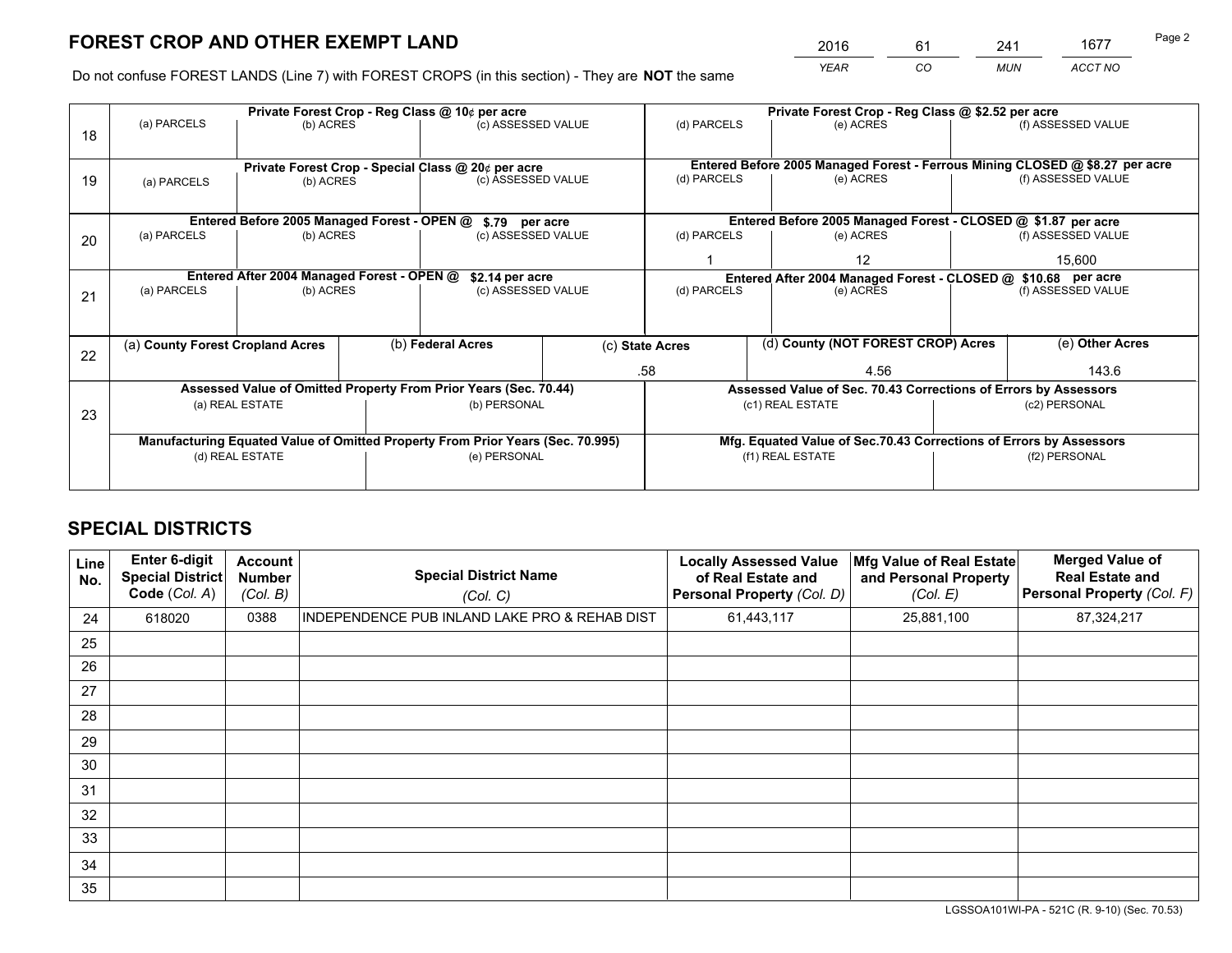|             |                                                                 |                                             |                                                         | <b>YEAR</b>                                                                       | CO.<br><b>MUN</b>                                             | ACCT NO                                                                        |
|-------------|-----------------------------------------------------------------|---------------------------------------------|---------------------------------------------------------|-----------------------------------------------------------------------------------|---------------------------------------------------------------|--------------------------------------------------------------------------------|
| Line<br>No. | <b>Enter 6-digit</b><br><b>School District</b><br>Code (Col. A) | <b>Account</b><br><b>Number</b><br>(Col. B) | <b>School District Name</b><br>(Col. C)                 | <b>Locally Assessed Value</b><br>of Real Estate and<br>Personal Property (Col. D) | Mfg Value of Real Estate<br>and Personal Property<br>(Col. E) | <b>Merged Value of</b><br><b>Real Estate and</b><br>Personal Property (Col. F) |
|             | A. SCHOOL DISTRICTS (K-8 and K-12)                              |                                             |                                                         |                                                                                   |                                                               |                                                                                |
| 36          | 610154                                                          | 0358                                        | SCH D OF ARCADIA                                        | 600,800                                                                           |                                                               | 600,800                                                                        |
| 37          | 612632                                                          | 0362                                        | SCH D OF INDEPENDENCE                                   | 60,842,317                                                                        | 25,881,100                                                    | 86,723,417                                                                     |
| 38          |                                                                 |                                             |                                                         |                                                                                   |                                                               |                                                                                |
| 39          |                                                                 |                                             |                                                         |                                                                                   |                                                               |                                                                                |
| 40          |                                                                 |                                             |                                                         |                                                                                   |                                                               |                                                                                |
| 41<br>42    |                                                                 |                                             |                                                         |                                                                                   |                                                               |                                                                                |
| 43          |                                                                 |                                             |                                                         |                                                                                   |                                                               |                                                                                |
| 44          |                                                                 |                                             |                                                         |                                                                                   |                                                               |                                                                                |
| 45          |                                                                 |                                             |                                                         |                                                                                   |                                                               |                                                                                |
| 46          |                                                                 |                                             |                                                         |                                                                                   |                                                               |                                                                                |
| 47          |                                                                 |                                             |                                                         |                                                                                   |                                                               |                                                                                |
| 48          |                                                                 |                                             |                                                         |                                                                                   |                                                               |                                                                                |
| 49          |                                                                 |                                             |                                                         |                                                                                   |                                                               |                                                                                |
| 50          |                                                                 |                                             | TOTAL ASSESSED VALUE OF SCHOOL DISTRICTS (K-8 and K-12) | 61,443,117                                                                        | 25,881,100                                                    | 87,324,217                                                                     |
|             | <b>B. UNION HIGH SCHOOL DISTRICTS</b>                           |                                             |                                                         |                                                                                   |                                                               |                                                                                |
| 51          |                                                                 |                                             |                                                         |                                                                                   |                                                               |                                                                                |
| 52          |                                                                 |                                             |                                                         |                                                                                   |                                                               |                                                                                |
| 53<br>54    |                                                                 |                                             |                                                         |                                                                                   |                                                               |                                                                                |
| 55          |                                                                 |                                             | TOTAL ASSESSED VALUE OF UNION HIGH SCHOOLS              |                                                                                   |                                                               |                                                                                |
|             | C.<br><b>TECHNICAL COLLEGE DISTRICTS</b>                        |                                             |                                                         |                                                                                   |                                                               |                                                                                |
| 56          | 000200                                                          | 0002                                        | WESTERN TECHNICAL COLLEGE LACR                          | 61,443,117                                                                        | 25,881,100                                                    | 87,324,217                                                                     |
| 57          |                                                                 |                                             |                                                         |                                                                                   |                                                               |                                                                                |
| 58          |                                                                 |                                             |                                                         |                                                                                   |                                                               |                                                                                |
| 59          |                                                                 |                                             | TOTAL ASSESSED VALUE OF TECHNICAL COLLEGES              | 61,443,117                                                                        | 25,881,100                                                    | 87,324,217                                                                     |

61

241

 *I hereby certify, to the best of my knowledge and belief, this form is complete and correct.*

**SCHOOL DISTRICTS**

| Print name of preparer | Title                    |                | Date (MM / DD / CCYY) |
|------------------------|--------------------------|----------------|-----------------------|
|                        |                          |                |                       |
| Signature of preparer  | Contact Telephone Number | E-mail address |                       |
|                        | $\sim$                   |                |                       |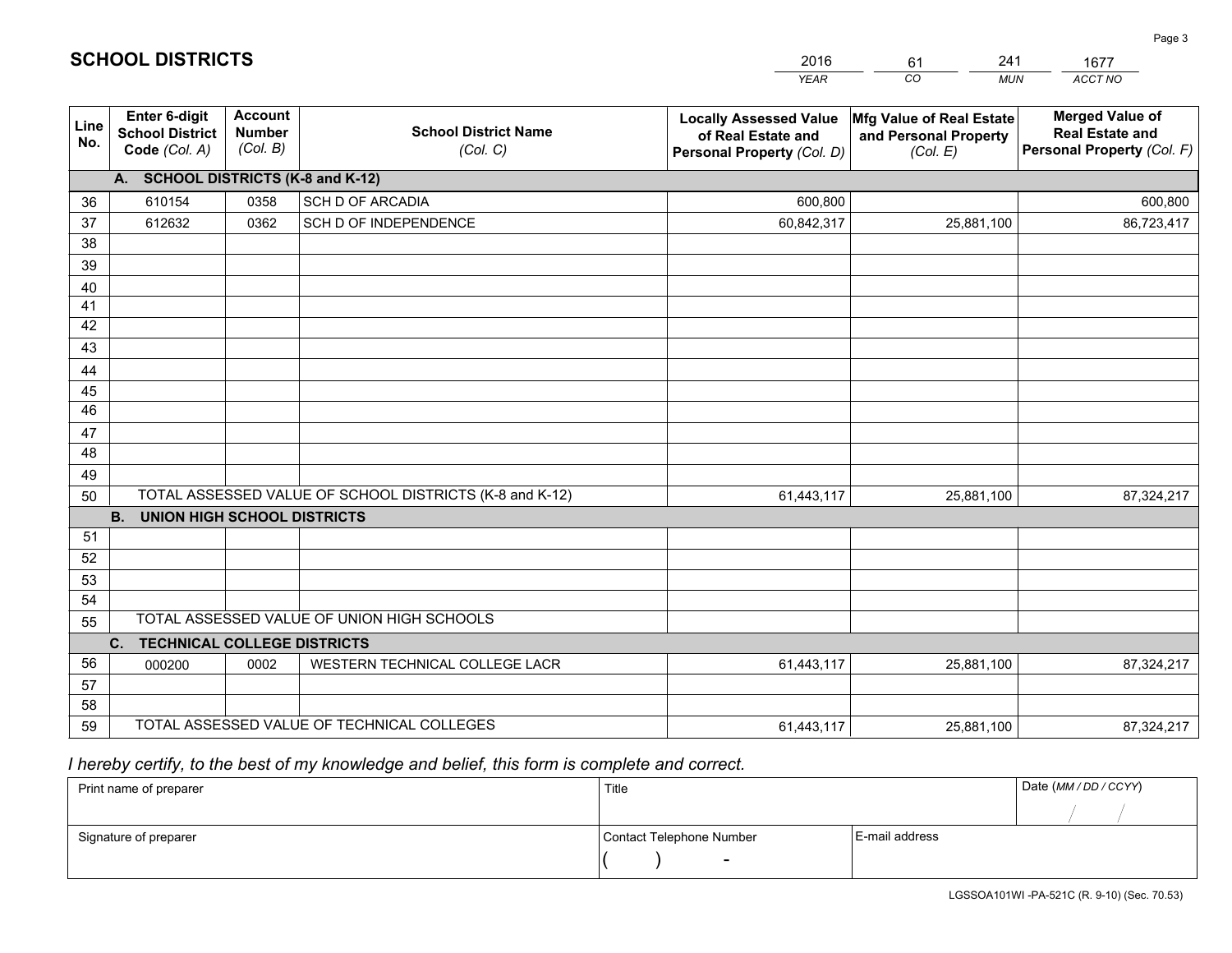## **HIGHLIGHTS**

- 1. Complete the Statement of Assessment after the Board of Review. Reflect any changes made there.
- 2. Use black ink to complete.
- 3. Line 16 must equal Line 50, Col D.
- 4. Line 55 must equal the total of K-8 schools listed on lines 36-49. Do not include K-12 schools in this comparision.
- 5. Line 59, Col. D must equal Line 16.
- 6. Special District, School District and Technical College District values must include both real estate and personal property. Examples of Special districts are: town sanitary districts, public inland lake protection and rehabilitation districts, and metropolitan sewerage districts.
- 7. DO NOT INCLUDE Manufacturing property values.DOR will print these values on the final SOA.

LENICE PRONSCHINSKE CITY OF INDEPENDENCE

LENICE PRONSCHINSKE<br>CITY OF INDEPENDENCE

PO BOX 189

 $\overline{Q}$ 

INDEPENDENCE, WI 54747 - 0189

INDEPENDENCE, WI **BOX 189** 

 $-0189$ 

54747

 8. Accuracy of this form is very important. The values reported directly affect the equalized value DOR calculates for school and special districts.

#### **Page 1:**

 If not prefilled, enter the tax year,county and municipal code,municipal type, municipal name and county name on the top of form.

Check the Amended box, if filing an amended / corrected SOA.

 Report the parcel count, acres and assessed value of taxable general property, total parcel count, (real and personal), total acres, and values from final figures set by the Board of Review.

- A. Real Estate land and improvements (buildings, etc.) is reported on lines 1 8, total line 9.
- B. Personal Property is reported on lines 11 14, Column D, total line 15.
- C. To complete this report, use the computer produced summary of the assessment roll that shows these amounts.
- D. Use whole numbers only.
- E. Add each line across and each column down to verify entries.

## **Page 2:**

- A. Report Special Items (not subject to general property tax).
- 1. Private Forest Croplands and Managed Forest Lands are reported on lines 18,19, 20 and 21. Be sure to report assessed values **NOT** taxes.
- 2. You should have copies of the orders of entry, orders of withdrawal, etc., to update your assessment roll.
	- 3. Show hundredths of acres (e.g. 39.75).
- 4. Tax exempt lands are reported on line 22.
- 5. Omitted property and sec. 70.43, Wis. Stats., corrections of errors by assessor are reported on line 23. Report real estate and personal property separately. These should be for **prior years**, not something found on the current assessment roll after the board of review.
- B. Special District (Lines 24-35) Include the value of both real and personal property.
- The Department of Revenue (DOR) preprints much of the information regarding names and codes for schools, special districts,etc. If a district is not listed, enter the name and value only, DOR will enter the proper code.

## **Page 3 School Districts:**

Include the value of both real and personal property.

Report School District (regular, elementary, union high school, and technical college).

- 1. Regular (K-12) and Elementary (K-8) school values are reported on lines 36-49, total on line 50.
- 2. Union High School (UHS) (use only if elementary schools are listed on lines 36-49) are reported on lines 51-54. UHS total value (line 55) must equal to the total **elementary school** values reported on lines 36-49. Do notinclude K-12 schools in this comparison.
- 3. Technical College values are reported on lines 56-58, total on line 59.
- 4. Use the computer summary that shows these amounts to complete this report.

#### **This form is due the second Monday in June. File this report only after your Board of Review is complete.**

 *If you have questions: Return forms to:*

Fax number: (608) 264-6887 PO Box 8971

 Email: lgs@revenue.wi.gov Wisconsin Department of Revenue Call: (608) 261-5341 Local Government Services Section 6-97Madison WI 53708-8971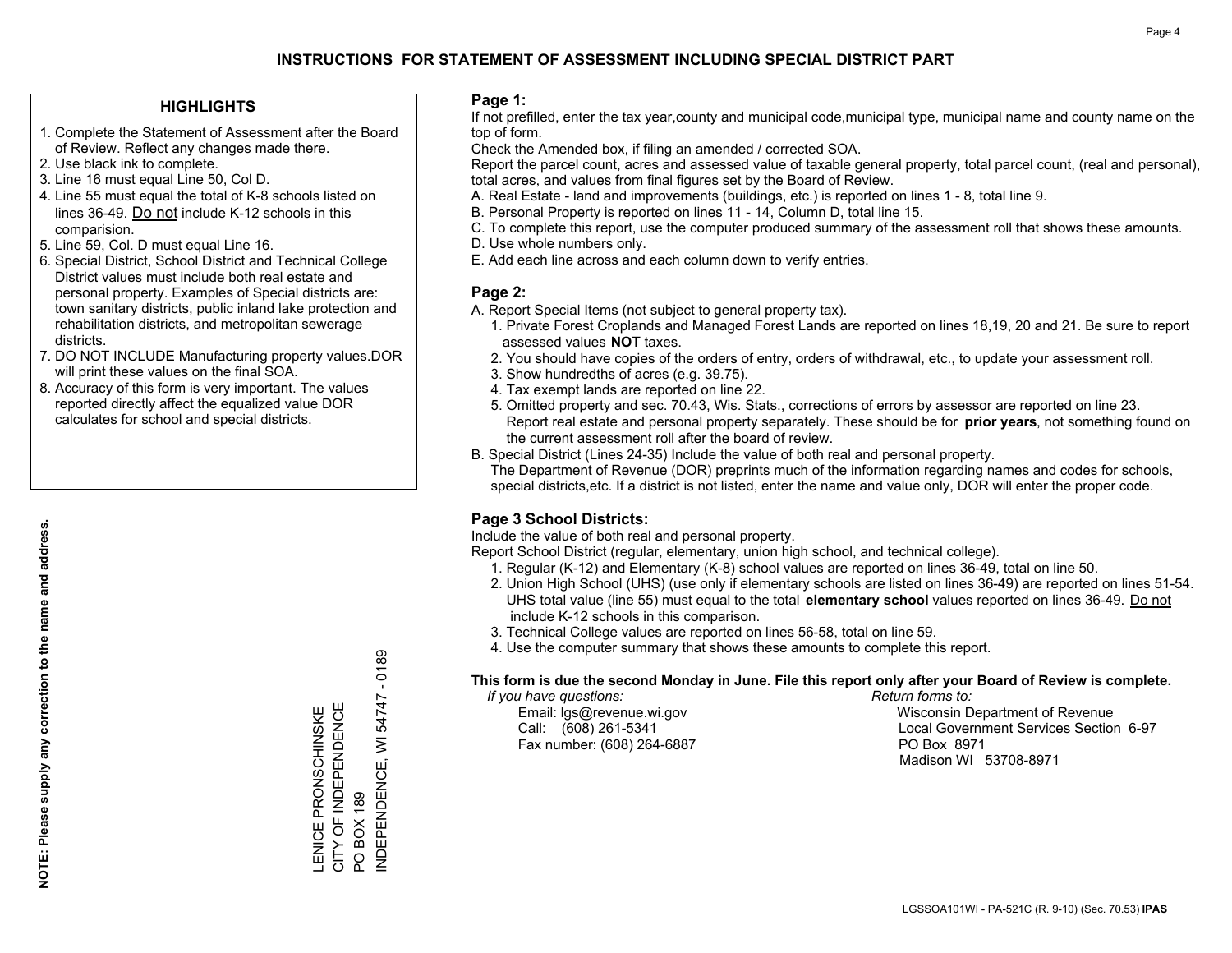**STATEMENT OF ASSESSMENT FOR 2016** 

| 61       | $\overline{25}$ | 1678    |
|----------|-----------------|---------|
| $\cdots$ | MUN             | ACCT NO |

|                | <b>FOR</b>                                                                                                  | CITY OF<br><b>OF</b>                                                                                                                                                                         | OSSEO                    |              | <b>TREMPEALEAU COUNTY</b>                                                |                                |                                        | <b>WHEN COMPLETING THIS DOCUMENT</b>     |
|----------------|-------------------------------------------------------------------------------------------------------------|----------------------------------------------------------------------------------------------------------------------------------------------------------------------------------------------|--------------------------|--------------|--------------------------------------------------------------------------|--------------------------------|----------------------------------------|------------------------------------------|
|                |                                                                                                             | Town - Village - City                                                                                                                                                                        | <b>Municipality Name</b> |              | <b>County Name</b>                                                       |                                |                                        | DO NOT WRITE OVER X's OR IN SHADED AREAS |
| Line<br>No.    |                                                                                                             | <b>REAL ESTATE</b><br>(See Lines 18 - 22 for                                                                                                                                                 |                          | PARCEL COUNT | NO. OF ACRES<br><b>WHOLE</b><br>TOTAL LAND   IMPROVEMENTS   NUMBERS ONLY | <b>VALUE OF</b><br><b>LAND</b> | <b>VALUE OF</b><br><b>IMPROVEMENTS</b> | TOTAL VALUE OF LAND<br>AND IMPROVEMENTS  |
|                |                                                                                                             | other Real Estate)                                                                                                                                                                           | Col. A                   | Col. B       | Col. C                                                                   | Col. D                         | Col. E                                 | Col. F                                   |
| $\mathbf 1$    |                                                                                                             | <b>RESIDENTIAL - Class 1</b>                                                                                                                                                                 | 703                      | 610          | 136                                                                      | 8,725,900                      | 56,012,800                             | 64,738,700                               |
| 2              |                                                                                                             | <b>COMMERCIAL - Class 2</b>                                                                                                                                                                  | 166                      | 117          | 249                                                                      | 8,401,000                      | 23,312,700                             | 31,713,700                               |
| 3              |                                                                                                             | <b>MANUFACTURING - Class 3</b>                                                                                                                                                               | 13                       | 12           | 53                                                                       | 1,013,000                      | 11,874,100                             | 12,887,100                               |
| $\overline{4}$ |                                                                                                             | <b>AGRICULTURAL - Class 4</b>                                                                                                                                                                | 24                       |              | 146                                                                      | 22,100                         |                                        | 22,100                                   |
| 5              |                                                                                                             | <b>UNDEVELOPED - Class 5</b>                                                                                                                                                                 | 5                        |              | 25                                                                       | 23,600                         |                                        | 23,600                                   |
| 6              |                                                                                                             | AGRICULTURAL FOREST - Class 5m                                                                                                                                                               | 4                        |              | 38                                                                       | 54,000                         |                                        | 54,000                                   |
| $\overline{7}$ |                                                                                                             | FOREST LANDS - Class 6                                                                                                                                                                       | $\overline{2}$           |              | 43                                                                       | 118,200                        |                                        | 118,200                                  |
| 8              |                                                                                                             | OTHER - Class 7                                                                                                                                                                              | 1                        | 1            | 4                                                                        | 24,000                         | 177,400                                | 201,400                                  |
| 9              |                                                                                                             | TOTAL - ALL COLUMNS                                                                                                                                                                          | 918                      | 740          | 694                                                                      | 18,381,800                     | 91,377,000                             | 109,758,800                              |
| 10             |                                                                                                             | NUMBER OF PERSONAL PROPERTY ACCOUNTS IN ROLL                                                                                                                                                 |                          |              | 127                                                                      | <b>LOCALLY ASSESSED</b>        | <b>MANUFACTURING</b>                   | <b>MERGED</b>                            |
| 11             |                                                                                                             | BOATS AND OTHER WATERCRAFT NOT EXEMPT - Code 1                                                                                                                                               |                          |              |                                                                          | 0                              |                                        | $\Omega$<br>$\mathbf{0}$                 |
| 12             |                                                                                                             | MACHINERY, TOOLS AND PATTERNS - Code 2                                                                                                                                                       |                          |              |                                                                          | 1,426,300                      | 672,200                                | 2,098,500                                |
| 13             |                                                                                                             | FURNITURE, FIXTURES AND EQUIPMENT - Code 3                                                                                                                                                   |                          |              |                                                                          | 2,410,300                      | 885,800                                | 3,296,100                                |
| 14             |                                                                                                             | ALL OTHER PERSONAL PROPERTY NOT EXEMPT - Codes 4A, 4B, 4C                                                                                                                                    |                          |              |                                                                          | 303,300                        | 502,200                                | 805,500                                  |
| 15             |                                                                                                             | TOTAL OF PERSONAL PROPERTY NOT EXEMPT (Total of Lines 11-14)                                                                                                                                 |                          |              |                                                                          | 4,139,900                      | 2,060,200                              | 6,200,100                                |
| 16             |                                                                                                             | AGGREGATE ASSESSED VALUE OF ALL PROPERTY SUBJECT TO THE GENERAL PROPERTY TAX (Total of Lines 9F and 15F)<br>MUST EQUAL TOTAL VALUE OF THE SCHOOL DISTRICTS (K-12 PLUS K-8) - Line 50, Col. F |                          |              |                                                                          |                                |                                        | 115,958,900                              |
| 17             | Name of Assessor<br><b>BOARD OF REVIEW</b><br>DATE OF FINAL ADJOURNMENT<br>06/01/2016<br><b>KEVIN IRWIN</b> |                                                                                                                                                                                              |                          |              |                                                                          |                                | Telephone #<br>(715) 536-0966          |                                          |

REMARKS

The Assessment Ratio to be used in calculating the estimated Fair Market Value on tax bills for this tax district is 1.00909782<br>This ratio should be used to convert assessed values to "Calculate Equalized Values" in Step 1 Commission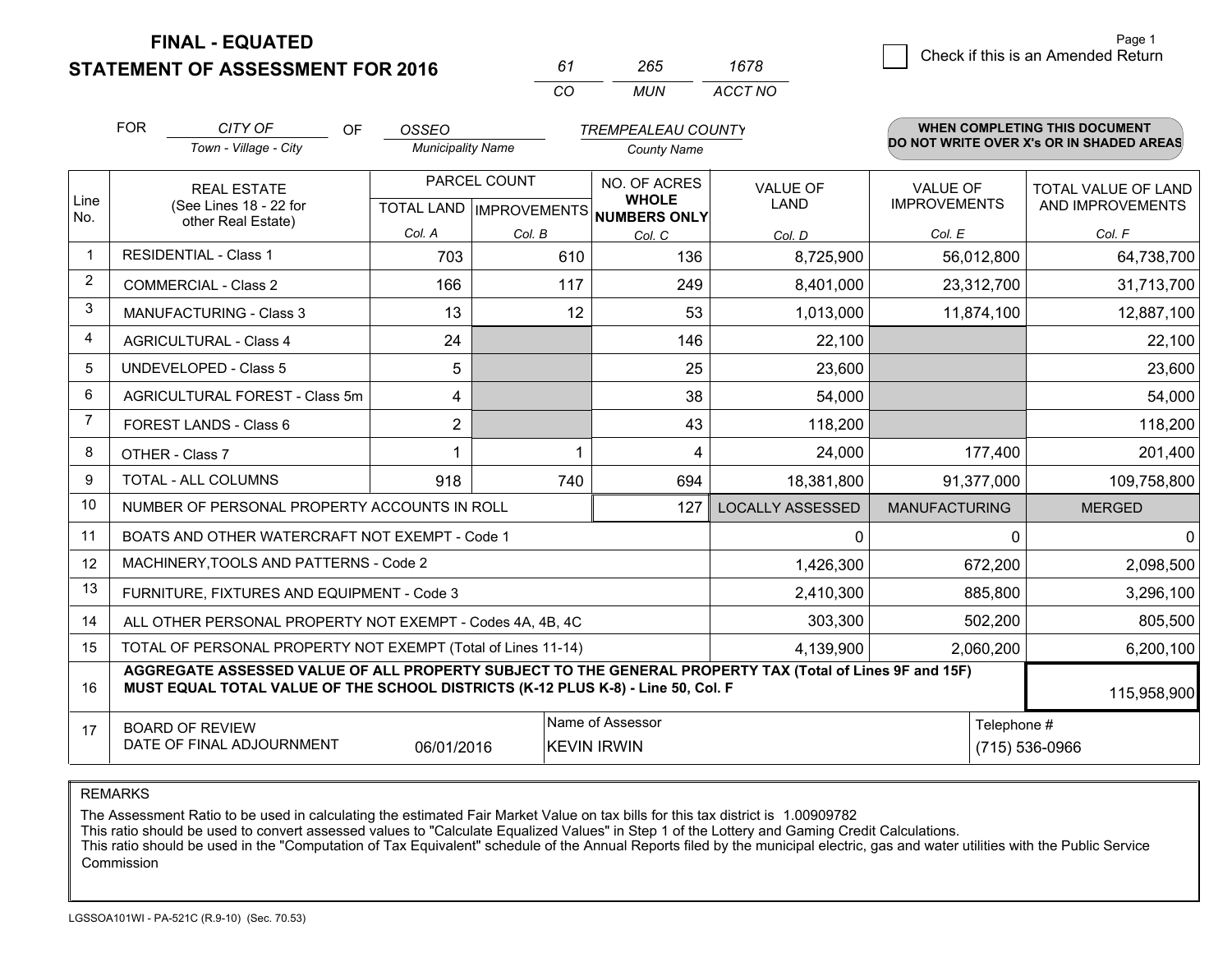*YEAR CO MUN ACCT NO* <sup>2016</sup> <sup>61</sup> <sup>265</sup> <sup>1678</sup>

Do not confuse FOREST LANDS (Line 7) with FOREST CROPS (in this section) - They are **NOT** the same

|    | Private Forest Crop - Reg Class @ 10¢ per acre                                 |                                             |  |                                                                  |  | Private Forest Crop - Reg Class @ \$2.52 per acre             |                  |           |                    |                                                                              |
|----|--------------------------------------------------------------------------------|---------------------------------------------|--|------------------------------------------------------------------|--|---------------------------------------------------------------|------------------|-----------|--------------------|------------------------------------------------------------------------------|
| 18 | (a) PARCELS                                                                    | (b) ACRES                                   |  | (c) ASSESSED VALUE                                               |  | (d) PARCELS                                                   |                  | (e) ACRES |                    | (f) ASSESSED VALUE                                                           |
|    |                                                                                |                                             |  | Private Forest Crop - Special Class @ 20¢ per acre               |  |                                                               |                  |           |                    | Entered Before 2005 Managed Forest - Ferrous Mining CLOSED @ \$8.27 per acre |
| 19 | (a) PARCELS                                                                    | (b) ACRES                                   |  | (c) ASSESSED VALUE                                               |  | (d) PARCELS                                                   |                  | (e) ACRES |                    | (f) ASSESSED VALUE                                                           |
|    |                                                                                | Entered Before 2005 Managed Forest - OPEN @ |  | \$.79 per acre                                                   |  |                                                               |                  |           |                    | Entered Before 2005 Managed Forest - CLOSED @ \$1.87 per acre                |
|    | (a) PARCELS                                                                    | (b) ACRES                                   |  | (c) ASSESSED VALUE                                               |  | (d) PARCELS                                                   |                  | (e) ACRES |                    | (f) ASSESSED VALUE                                                           |
| 20 |                                                                                |                                             |  |                                                                  |  |                                                               |                  |           |                    |                                                                              |
|    | Entered After 2004 Managed Forest - OPEN @<br>\$2.14 per acre                  |                                             |  |                                                                  |  | Entered After 2004 Managed Forest - CLOSED @ \$10.68 per acre |                  |           |                    |                                                                              |
| 21 | (a) PARCELS                                                                    | (b) ACRES                                   |  | (c) ASSESSED VALUE                                               |  | (d) PARCELS<br>(e) ACRES                                      |                  |           | (f) ASSESSED VALUE |                                                                              |
|    |                                                                                |                                             |  |                                                                  |  |                                                               |                  |           |                    |                                                                              |
| 22 | (a) County Forest Cropland Acres                                               |                                             |  | (b) Federal Acres                                                |  | (d) County (NOT FOREST CROP) Acres<br>(c) State Acres         |                  |           |                    | (e) Other Acres                                                              |
|    |                                                                                |                                             |  |                                                                  |  | 45.34<br>2.43                                                 |                  |           | 204.38             |                                                                              |
|    |                                                                                |                                             |  | Assessed Value of Omitted Property From Prior Years (Sec. 70.44) |  |                                                               |                  |           |                    | Assessed Value of Sec. 70.43 Corrections of Errors by Assessors              |
| 23 |                                                                                | (a) REAL ESTATE                             |  | (b) PERSONAL                                                     |  |                                                               | (c1) REAL ESTATE |           |                    | (c2) PERSONAL                                                                |
|    |                                                                                |                                             |  |                                                                  |  |                                                               |                  |           |                    |                                                                              |
|    | Manufacturing Equated Value of Omitted Property From Prior Years (Sec. 70.995) |                                             |  |                                                                  |  |                                                               |                  |           |                    | Mfg. Equated Value of Sec.70.43 Corrections of Errors by Assessors           |
|    | (d) REAL ESTATE                                                                |                                             |  | (e) PERSONAL                                                     |  |                                                               | (f1) REAL ESTATE |           | (f2) PERSONAL      |                                                                              |
|    |                                                                                |                                             |  |                                                                  |  |                                                               |                  |           |                    |                                                                              |

## **SPECIAL DISTRICTS**

| Line<br>No. | Enter 6-digit<br><b>Special District</b><br>Code (Col. A) | <b>Account</b><br><b>Number</b><br>(Col. B) | <b>Special District Name</b><br>(Col. C) | <b>Locally Assessed Value</b><br>of Real Estate and<br>Personal Property (Col. D) | Mfg Value of Real Estate<br>and Personal Property<br>(Col. E) | <b>Merged Value of</b><br><b>Real Estate and</b><br>Personal Property (Col. F) |
|-------------|-----------------------------------------------------------|---------------------------------------------|------------------------------------------|-----------------------------------------------------------------------------------|---------------------------------------------------------------|--------------------------------------------------------------------------------|
| 24          | 618070                                                    | 0393                                        | C OSSEO PUBLIC INLAND & REHAB DISTRICT   | 101,011,600                                                                       | 14,947,300                                                    | 115,958,900                                                                    |
| 25          |                                                           |                                             |                                          |                                                                                   |                                                               |                                                                                |
| 26          |                                                           |                                             |                                          |                                                                                   |                                                               |                                                                                |
| 27          |                                                           |                                             |                                          |                                                                                   |                                                               |                                                                                |
| 28          |                                                           |                                             |                                          |                                                                                   |                                                               |                                                                                |
| 29          |                                                           |                                             |                                          |                                                                                   |                                                               |                                                                                |
| 30          |                                                           |                                             |                                          |                                                                                   |                                                               |                                                                                |
| 31          |                                                           |                                             |                                          |                                                                                   |                                                               |                                                                                |
| 32          |                                                           |                                             |                                          |                                                                                   |                                                               |                                                                                |
| 33          |                                                           |                                             |                                          |                                                                                   |                                                               |                                                                                |
| 34          |                                                           |                                             |                                          |                                                                                   |                                                               |                                                                                |
| 35          |                                                           |                                             |                                          |                                                                                   |                                                               |                                                                                |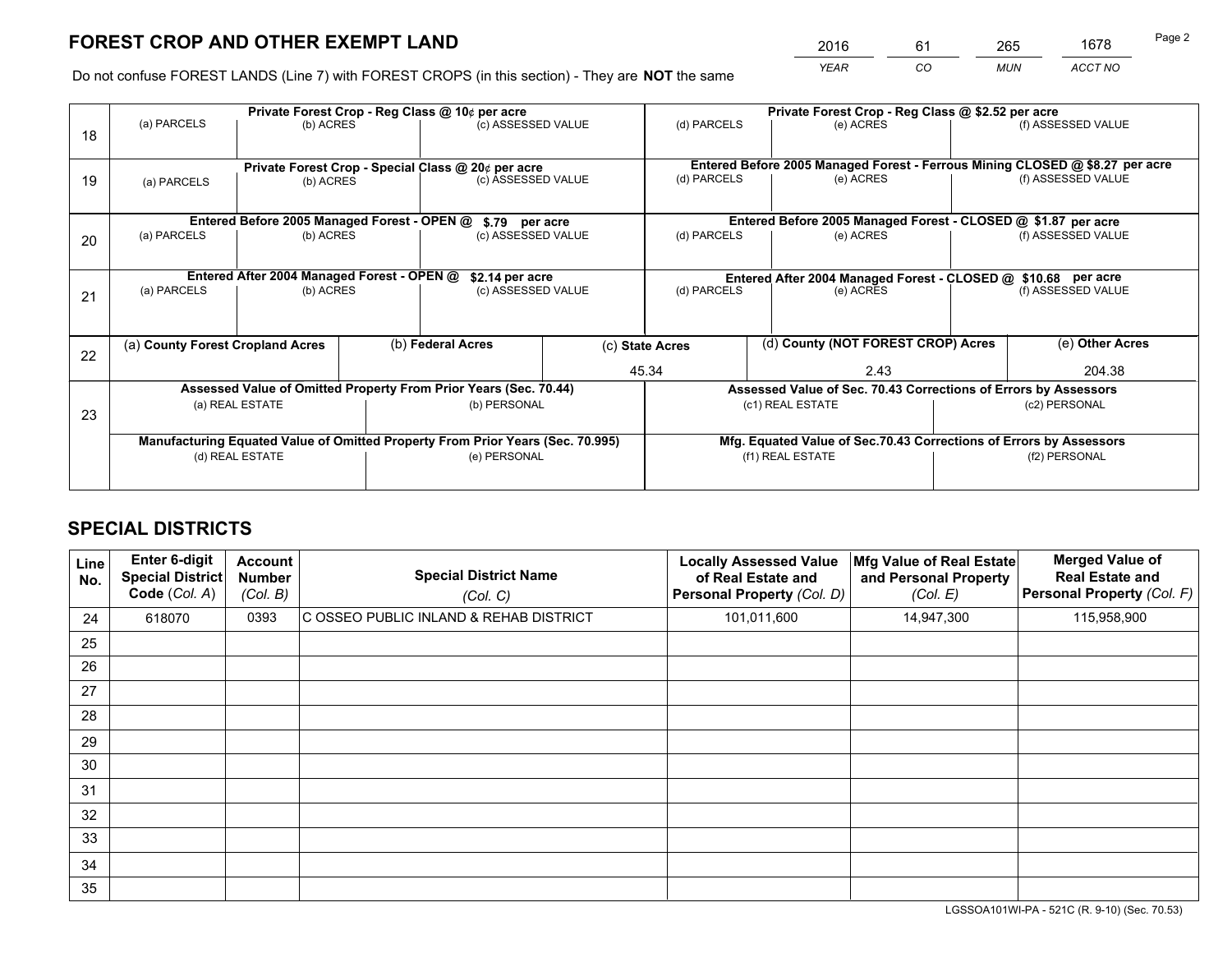|             |                                                          |                                             |                                                         | <b>YEAR</b>                                                                       | CO<br><b>MUN</b>                                              | ACCT NO                                                                        |
|-------------|----------------------------------------------------------|---------------------------------------------|---------------------------------------------------------|-----------------------------------------------------------------------------------|---------------------------------------------------------------|--------------------------------------------------------------------------------|
| Line<br>No. | Enter 6-digit<br><b>School District</b><br>Code (Col. A) | <b>Account</b><br><b>Number</b><br>(Col. B) | <b>School District Name</b><br>(Col. C)                 | <b>Locally Assessed Value</b><br>of Real Estate and<br>Personal Property (Col. D) | Mfg Value of Real Estate<br>and Personal Property<br>(Col. E) | <b>Merged Value of</b><br><b>Real Estate and</b><br>Personal Property (Col. F) |
|             | A. SCHOOL DISTRICTS (K-8 and K-12)                       |                                             |                                                         |                                                                                   |                                                               |                                                                                |
| 36          | 614186                                                   | 0363                                        | SCH D OF OSSEO-FAIRCHILD                                | 101,011,600                                                                       | 14,947,300                                                    | 115,958,900                                                                    |
| 37          |                                                          |                                             |                                                         |                                                                                   |                                                               |                                                                                |
| 38          |                                                          |                                             |                                                         |                                                                                   |                                                               |                                                                                |
| 39          |                                                          |                                             |                                                         |                                                                                   |                                                               |                                                                                |
| 40          |                                                          |                                             |                                                         |                                                                                   |                                                               |                                                                                |
| 41<br>42    |                                                          |                                             |                                                         |                                                                                   |                                                               |                                                                                |
| 43          |                                                          |                                             |                                                         |                                                                                   |                                                               |                                                                                |
| 44          |                                                          |                                             |                                                         |                                                                                   |                                                               |                                                                                |
| 45          |                                                          |                                             |                                                         |                                                                                   |                                                               |                                                                                |
| 46          |                                                          |                                             |                                                         |                                                                                   |                                                               |                                                                                |
| 47          |                                                          |                                             |                                                         |                                                                                   |                                                               |                                                                                |
| 48          |                                                          |                                             |                                                         |                                                                                   |                                                               |                                                                                |
| 49          |                                                          |                                             |                                                         |                                                                                   |                                                               |                                                                                |
| 50          |                                                          |                                             | TOTAL ASSESSED VALUE OF SCHOOL DISTRICTS (K-8 and K-12) | 101,011,600                                                                       | 14,947,300                                                    | 115,958,900                                                                    |
|             | <b>UNION HIGH SCHOOL DISTRICTS</b><br><b>B.</b>          |                                             |                                                         |                                                                                   |                                                               |                                                                                |
| 51          |                                                          |                                             |                                                         |                                                                                   |                                                               |                                                                                |
| 52          |                                                          |                                             |                                                         |                                                                                   |                                                               |                                                                                |
| 53<br>54    |                                                          |                                             |                                                         |                                                                                   |                                                               |                                                                                |
| 55          |                                                          |                                             | TOTAL ASSESSED VALUE OF UNION HIGH SCHOOLS              |                                                                                   |                                                               |                                                                                |
|             | C.<br><b>TECHNICAL COLLEGE DISTRICTS</b>                 |                                             |                                                         |                                                                                   |                                                               |                                                                                |
| 56          | 000100                                                   | 0001                                        | CHIPPEWA VALLEY TECHNICAL COLLEGE EAUC                  | 101,011,600                                                                       | 14,947,300                                                    | 115,958,900                                                                    |
| 57          |                                                          |                                             |                                                         |                                                                                   |                                                               |                                                                                |
| 58          |                                                          |                                             |                                                         |                                                                                   |                                                               |                                                                                |
| 59          |                                                          |                                             | TOTAL ASSESSED VALUE OF TECHNICAL COLLEGES              | 101,011,600                                                                       | 14,947,300                                                    | 115,958,900                                                                    |

61

265

 *I hereby certify, to the best of my knowledge and belief, this form is complete and correct.*

**SCHOOL DISTRICTS**

| Print name of preparer | Title                    |                | Date (MM/DD/CCYY) |
|------------------------|--------------------------|----------------|-------------------|
|                        |                          |                |                   |
| Signature of preparer  | Contact Telephone Number | E-mail address |                   |
|                        | $\overline{\phantom{a}}$ |                |                   |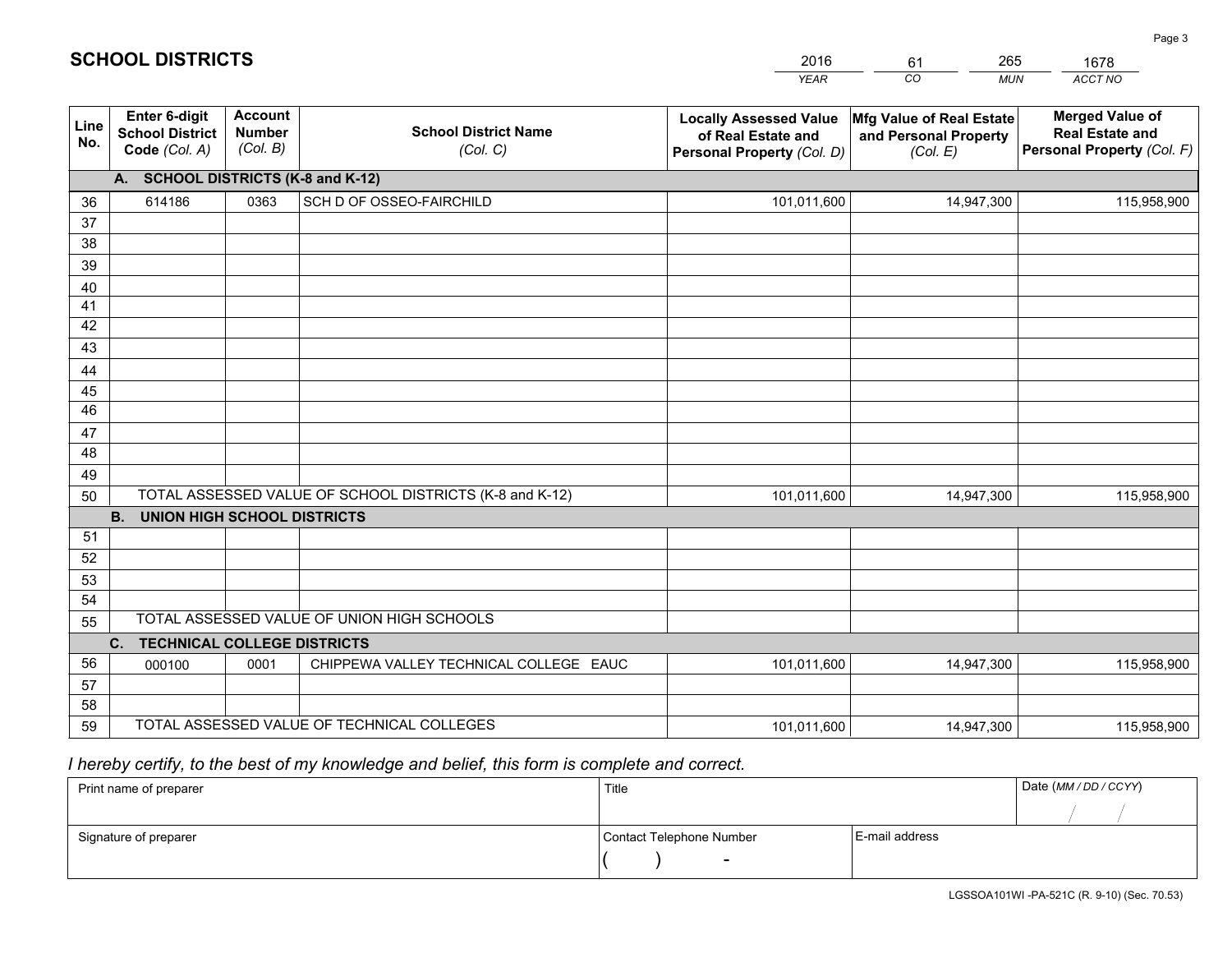### **HIGHLIGHTS**

- 1. Complete the Statement of Assessment after the Board of Review. Reflect any changes made there.
- 2. Use black ink to complete.
- 3. Line 16 must equal Line 50, Col D.
- 4. Line 55 must equal the total of K-8 schools listed on lines 36-49. Do not include K-12 schools in this comparision.
- 5. Line 59, Col. D must equal Line 16.
- 6. Special District, School District and Technical College District values must include both real estate and personal property. Examples of Special districts are: town sanitary districts, public inland lake protection and rehabilitation districts, and metropolitan sewerage districts.
- 7. DO NOT INCLUDE Manufacturing property values.DOR will print these values on the final SOA.

ZOSNHOT II NAVAJ CITY OF OSSEO PO BOX 308

BLYANN E JOHNSON<br>CITY OF OSSEO

OSSEO, WI 54758 - 0308

PO BOX 308<br>OSSEO, WI 54758 - 0308

 8. Accuracy of this form is very important. The values reported directly affect the equalized value DOR calculates for school and special districts.

### **Page 1:**

 If not prefilled, enter the tax year,county and municipal code,municipal type, municipal name and county name on the top of form.

Check the Amended box, if filing an amended / corrected SOA.

 Report the parcel count, acres and assessed value of taxable general property, total parcel count, (real and personal), total acres, and values from final figures set by the Board of Review.

- A. Real Estate land and improvements (buildings, etc.) is reported on lines 1 8, total line 9.
- B. Personal Property is reported on lines 11 14, Column D, total line 15.
- C. To complete this report, use the computer produced summary of the assessment roll that shows these amounts.
- D. Use whole numbers only.
- E. Add each line across and each column down to verify entries.

## **Page 2:**

- A. Report Special Items (not subject to general property tax).
- 1. Private Forest Croplands and Managed Forest Lands are reported on lines 18,19, 20 and 21. Be sure to report assessed values **NOT** taxes.
- 2. You should have copies of the orders of entry, orders of withdrawal, etc., to update your assessment roll.
	- 3. Show hundredths of acres (e.g. 39.75).
- 4. Tax exempt lands are reported on line 22.
- 5. Omitted property and sec. 70.43, Wis. Stats., corrections of errors by assessor are reported on line 23. Report real estate and personal property separately. These should be for **prior years**, not something found on the current assessment roll after the board of review.
- B. Special District (Lines 24-35) Include the value of both real and personal property.
- The Department of Revenue (DOR) preprints much of the information regarding names and codes for schools, special districts,etc. If a district is not listed, enter the name and value only, DOR will enter the proper code.

## **Page 3 School Districts:**

Include the value of both real and personal property.

Report School District (regular, elementary, union high school, and technical college).

- 1. Regular (K-12) and Elementary (K-8) school values are reported on lines 36-49, total on line 50.
- 2. Union High School (UHS) (use only if elementary schools are listed on lines 36-49) are reported on lines 51-54. UHS total value (line 55) must equal to the total **elementary school** values reported on lines 36-49. Do notinclude K-12 schools in this comparison.
- 3. Technical College values are reported on lines 56-58, total on line 59.
- 4. Use the computer summary that shows these amounts to complete this report.

#### **This form is due the second Monday in June. File this report only after your Board of Review is complete.**

 *If you have questions: Return forms to:*

Fax number: (608) 264-6887 PO Box 8971

 Email: lgs@revenue.wi.gov Wisconsin Department of Revenue Call: (608) 261-5341 Local Government Services Section 6-97Madison WI 53708-8971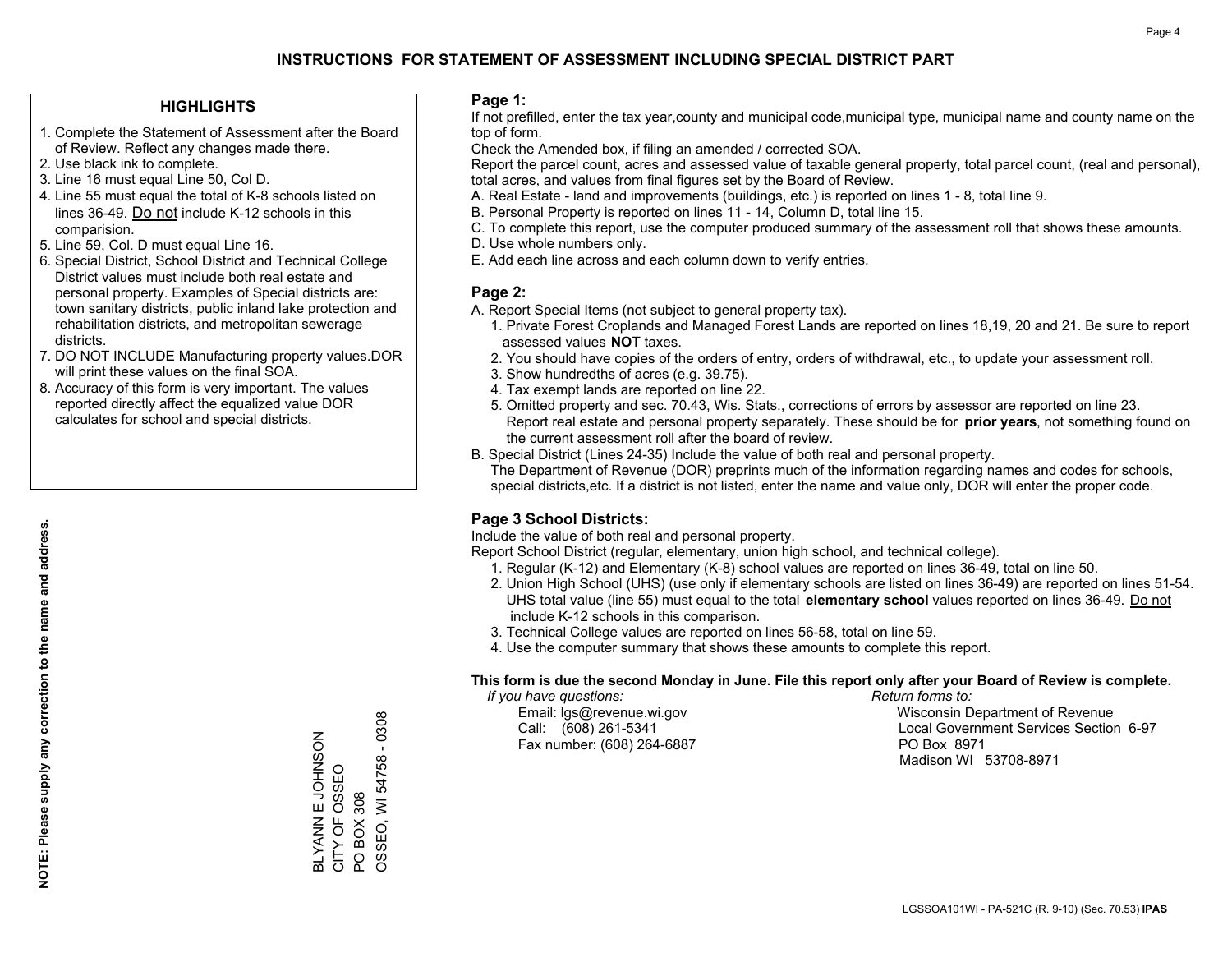**STATEMENT OF ASSESSMENT FOR 2016** 

| 61       | 291 | 1679    |
|----------|-----|---------|
| $\alpha$ | MUN | ACCT NO |

|                         | <b>FOR</b>                                                    | CITY OF<br>OF                                                                                                                                                                                | <b>WHITEHALL</b>         |              | <b>TREMPEALEAU COUNTY</b>                |                         |                      | WHEN COMPLETING THIS DOCUMENT            |
|-------------------------|---------------------------------------------------------------|----------------------------------------------------------------------------------------------------------------------------------------------------------------------------------------------|--------------------------|--------------|------------------------------------------|-------------------------|----------------------|------------------------------------------|
|                         |                                                               | Town - Village - City                                                                                                                                                                        | <b>Municipality Name</b> |              | <b>County Name</b>                       |                         |                      | DO NOT WRITE OVER X's OR IN SHADED AREAS |
| Line                    |                                                               | <b>REAL ESTATE</b>                                                                                                                                                                           |                          | PARCEL COUNT | NO. OF ACRES<br><b>WHOLE</b>             | <b>VALUE OF</b>         | <b>VALUE OF</b>      | TOTAL VALUE OF LAND                      |
| No.                     |                                                               | (See Lines 18 - 22 for<br>other Real Estate)                                                                                                                                                 |                          |              | TOTAL LAND   IMPROVEMENTS   NUMBERS ONLY | LAND                    | <b>IMPROVEMENTS</b>  | AND IMPROVEMENTS                         |
|                         |                                                               |                                                                                                                                                                                              | Col. A                   | Col. B       | Col. C                                   | Col. D                  | Col. E               | Col. F                                   |
| -1                      |                                                               | <b>RESIDENTIAL - Class 1</b>                                                                                                                                                                 | 591                      | 540          | 81                                       | 5,031,500               | 48,979,300           | 54,010,800                               |
| $\overline{2}$          |                                                               | <b>COMMERCIAL - Class 2</b>                                                                                                                                                                  | 117                      | 96           | 121                                      | 2,400,300               | 16,960,700           | 19,361,000                               |
| 3                       |                                                               | <b>MANUFACTURING - Class 3</b>                                                                                                                                                               | 11                       | 6            | 166                                      | 1,942,000               | 12,898,500           | 14,840,500                               |
| $\overline{\mathbf{4}}$ |                                                               | <b>AGRICULTURAL - Class 4</b>                                                                                                                                                                | 62                       |              | 1,374                                    | 226,100                 |                      | 226,100                                  |
| 5                       |                                                               | <b>UNDEVELOPED - Class 5</b>                                                                                                                                                                 | 32                       |              | 262                                      | 1,071,100               |                      | 1,071,100                                |
| 6                       |                                                               | AGRICULTURAL FOREST - Class 5m                                                                                                                                                               | 28                       |              | 291                                      | 318,600                 |                      | 318,600                                  |
| 7                       |                                                               | FOREST LANDS - Class 6                                                                                                                                                                       | 16                       |              | 245                                      | 2,225,600               |                      | 2,225,600                                |
| 8                       |                                                               | OTHER - Class 7                                                                                                                                                                              | 6                        | 5            | 8                                        | 39,300                  | 480,900              | 520,200                                  |
| 9                       |                                                               | TOTAL - ALL COLUMNS                                                                                                                                                                          | 863                      | 647          | 2,548                                    | 13,254,500              | 79,319,400           | 92,573,900                               |
| 10                      |                                                               | NUMBER OF PERSONAL PROPERTY ACCOUNTS IN ROLL                                                                                                                                                 |                          |              | 94                                       | <b>LOCALLY ASSESSED</b> | <b>MANUFACTURING</b> | <b>MERGED</b>                            |
| 11                      |                                                               | BOATS AND OTHER WATERCRAFT NOT EXEMPT - Code 1                                                                                                                                               |                          |              |                                          | 0                       | $\Omega$             | $\Omega$                                 |
| 12                      |                                                               | MACHINERY, TOOLS AND PATTERNS - Code 2                                                                                                                                                       |                          |              |                                          | 1,159,200               | 1,428,800            | 2,588,000                                |
| 13                      |                                                               | FURNITURE, FIXTURES AND EQUIPMENT - Code 3                                                                                                                                                   |                          |              |                                          | 1,221,300               | 467,700              | 1,689,000                                |
| 14                      |                                                               | ALL OTHER PERSONAL PROPERTY NOT EXEMPT - Codes 4A, 4B, 4C                                                                                                                                    |                          |              |                                          | 102,600                 | 205,100              | 307,700                                  |
| 15                      |                                                               | TOTAL OF PERSONAL PROPERTY NOT EXEMPT (Total of Lines 11-14)                                                                                                                                 |                          |              | 2,483,100                                | 2,101,600               | 4,584,700            |                                          |
| 16                      |                                                               | AGGREGATE ASSESSED VALUE OF ALL PROPERTY SUBJECT TO THE GENERAL PROPERTY TAX (Total of Lines 9F and 15F)<br>MUST EQUAL TOTAL VALUE OF THE SCHOOL DISTRICTS (K-12 PLUS K-8) - Line 50, Col. F |                          |              |                                          |                         |                      | 97,158,600                               |
| 17                      |                                                               | <b>BOARD OF REVIEW</b>                                                                                                                                                                       |                          |              | Name of Assessor                         |                         | Telephone #          |                                          |
|                         | DATE OF FINAL ADJOURNMENT<br>06/09/2016<br><b>KEVIN IRWIN</b> |                                                                                                                                                                                              |                          |              |                                          |                         |                      | (715) 836-0966                           |

REMARKS

The Assessment Ratio to be used in calculating the estimated Fair Market Value on tax bills for this tax district is .974367975

This ratio should be used to convert assessed values to "Calculate Equalized Values" in Step 1 of the Lottery and Gaming Credit Calculations.<br>This ratio should be used in the "Computation of Tax Equivalent" schedule of the Commission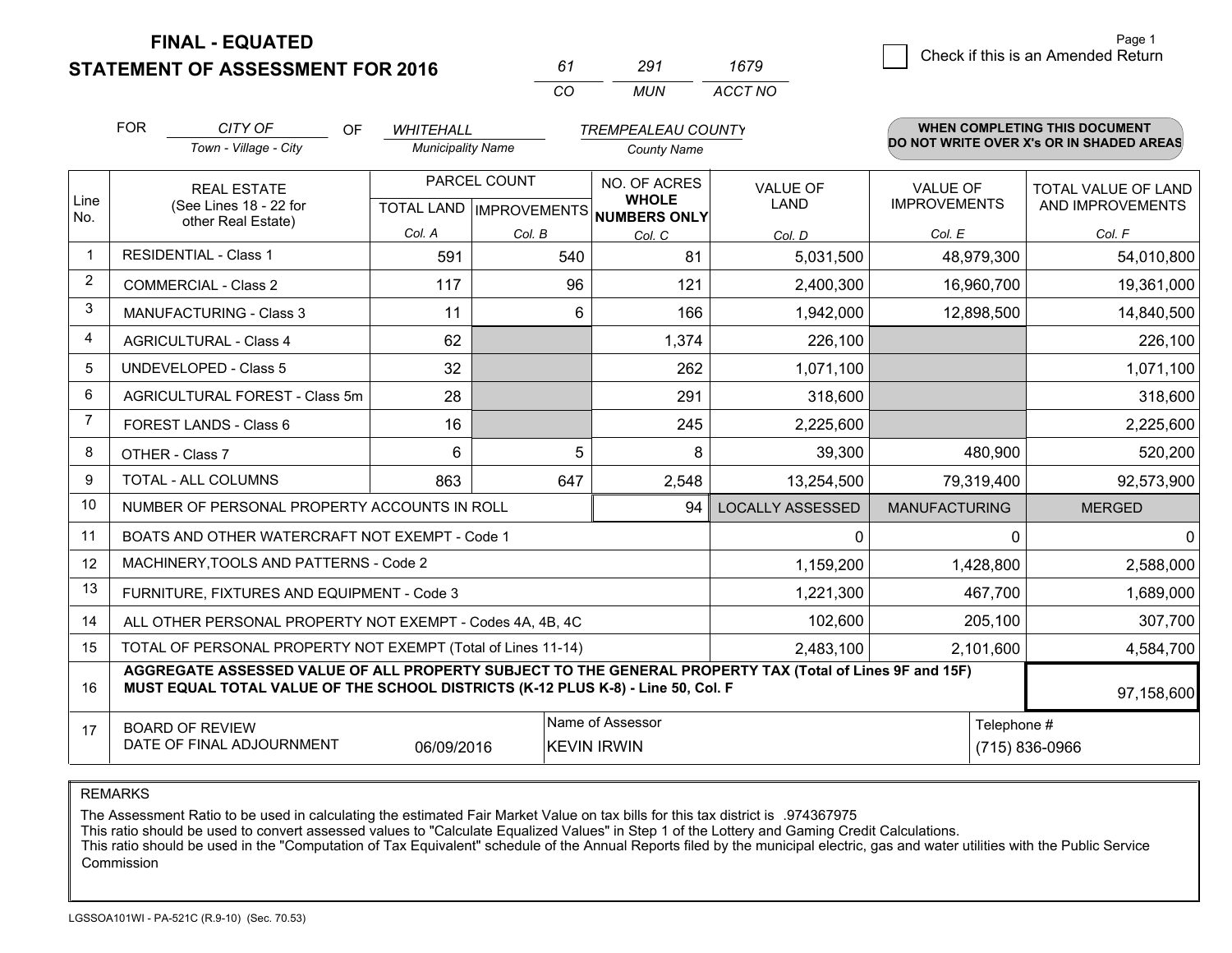*YEAR CO MUN ACCT NO* <sup>2016</sup> <sup>61</sup> <sup>291</sup> <sup>1679</sup>

Do not confuse FOREST LANDS (Line 7) with FOREST CROPS (in this section) - They are **NOT** the same

|    | Private Forest Crop - Reg Class @ 10¢ per acre                                 |                                             |  |                                                                  |                                                                    |                                                                              | Private Forest Crop - Reg Class @ \$2.52 per acre               |  |                    |  |
|----|--------------------------------------------------------------------------------|---------------------------------------------|--|------------------------------------------------------------------|--------------------------------------------------------------------|------------------------------------------------------------------------------|-----------------------------------------------------------------|--|--------------------|--|
| 18 | (a) PARCELS                                                                    | (b) ACRES                                   |  | (c) ASSESSED VALUE                                               |                                                                    | (d) PARCELS                                                                  | (e) ACRES                                                       |  | (f) ASSESSED VALUE |  |
|    |                                                                                |                                             |  |                                                                  |                                                                    |                                                                              |                                                                 |  |                    |  |
|    | Private Forest Crop - Special Class @ 20¢ per acre                             |                                             |  |                                                                  |                                                                    | Entered Before 2005 Managed Forest - Ferrous Mining CLOSED @ \$8.27 per acre |                                                                 |  |                    |  |
| 19 | (a) PARCELS                                                                    | (b) ACRES                                   |  | (c) ASSESSED VALUE                                               |                                                                    | (d) PARCELS                                                                  | (e) ACRES                                                       |  | (f) ASSESSED VALUE |  |
|    |                                                                                |                                             |  |                                                                  |                                                                    |                                                                              |                                                                 |  |                    |  |
|    |                                                                                | Entered Before 2005 Managed Forest - OPEN @ |  | \$.79 per acre                                                   |                                                                    |                                                                              | Entered Before 2005 Managed Forest - CLOSED @ \$1.87 per acre   |  |                    |  |
| 20 | (a) PARCELS                                                                    | (b) ACRES                                   |  | (c) ASSESSED VALUE                                               |                                                                    | (d) PARCELS                                                                  | (e) ACRES                                                       |  | (f) ASSESSED VALUE |  |
|    |                                                                                |                                             |  |                                                                  |                                                                    |                                                                              |                                                                 |  |                    |  |
|    |                                                                                | Entered After 2004 Managed Forest - OPEN @  |  | \$2.14 per acre                                                  |                                                                    | Entered After 2004 Managed Forest - CLOSED @ \$10.68 per acre                |                                                                 |  |                    |  |
| 21 | (a) PARCELS                                                                    | (b) ACRES                                   |  | (c) ASSESSED VALUE                                               | (d) PARCELS                                                        |                                                                              | (e) ACRES                                                       |  | (f) ASSESSED VALUE |  |
|    |                                                                                |                                             |  |                                                                  |                                                                    |                                                                              |                                                                 |  |                    |  |
|    | (a) County Forest Cropland Acres                                               |                                             |  | (b) Federal Acres                                                |                                                                    | (d) County (NOT FOREST CROP) Acres<br>(c) State Acres                        |                                                                 |  | (e) Other Acres    |  |
| 22 |                                                                                |                                             |  |                                                                  |                                                                    |                                                                              |                                                                 |  |                    |  |
|    |                                                                                |                                             |  |                                                                  |                                                                    | .06                                                                          | 465.04                                                          |  | 359.74             |  |
|    |                                                                                |                                             |  | Assessed Value of Omitted Property From Prior Years (Sec. 70.44) |                                                                    |                                                                              | Assessed Value of Sec. 70.43 Corrections of Errors by Assessors |  |                    |  |
| 23 |                                                                                | (a) REAL ESTATE                             |  | (b) PERSONAL                                                     |                                                                    |                                                                              | (c1) REAL ESTATE                                                |  | (c2) PERSONAL      |  |
|    |                                                                                |                                             |  |                                                                  |                                                                    |                                                                              |                                                                 |  |                    |  |
|    | Manufacturing Equated Value of Omitted Property From Prior Years (Sec. 70.995) |                                             |  |                                                                  | Mfg. Equated Value of Sec.70.43 Corrections of Errors by Assessors |                                                                              |                                                                 |  |                    |  |
|    | (d) REAL ESTATE                                                                |                                             |  | (e) PERSONAL                                                     |                                                                    |                                                                              | (f1) REAL ESTATE                                                |  | (f2) PERSONAL      |  |
|    |                                                                                |                                             |  |                                                                  |                                                                    |                                                                              |                                                                 |  |                    |  |

## **SPECIAL DISTRICTS**

| Line<br>No. | Enter 6-digit<br>Special District<br>Code (Col. A) | <b>Account</b><br><b>Number</b><br>(Col. B) | <b>Special District Name</b><br>(Col. C) | <b>Locally Assessed Value</b><br>of Real Estate and<br>Personal Property (Col. D) | Mfg Value of Real Estate<br>and Personal Property<br>(Col. E) | <b>Merged Value of</b><br><b>Real Estate and</b><br>Personal Property (Col. F) |
|-------------|----------------------------------------------------|---------------------------------------------|------------------------------------------|-----------------------------------------------------------------------------------|---------------------------------------------------------------|--------------------------------------------------------------------------------|
|             |                                                    |                                             |                                          |                                                                                   |                                                               |                                                                                |
| 24          |                                                    |                                             |                                          |                                                                                   |                                                               |                                                                                |
| 25          |                                                    |                                             |                                          |                                                                                   |                                                               |                                                                                |
| 26          |                                                    |                                             |                                          |                                                                                   |                                                               |                                                                                |
| 27          |                                                    |                                             |                                          |                                                                                   |                                                               |                                                                                |
| 28          |                                                    |                                             |                                          |                                                                                   |                                                               |                                                                                |
| 29          |                                                    |                                             |                                          |                                                                                   |                                                               |                                                                                |
| 30          |                                                    |                                             |                                          |                                                                                   |                                                               |                                                                                |
| 31          |                                                    |                                             |                                          |                                                                                   |                                                               |                                                                                |
| 32          |                                                    |                                             |                                          |                                                                                   |                                                               |                                                                                |
| 33          |                                                    |                                             |                                          |                                                                                   |                                                               |                                                                                |
| 34          |                                                    |                                             |                                          |                                                                                   |                                                               |                                                                                |
| 35          |                                                    |                                             |                                          |                                                                                   |                                                               |                                                                                |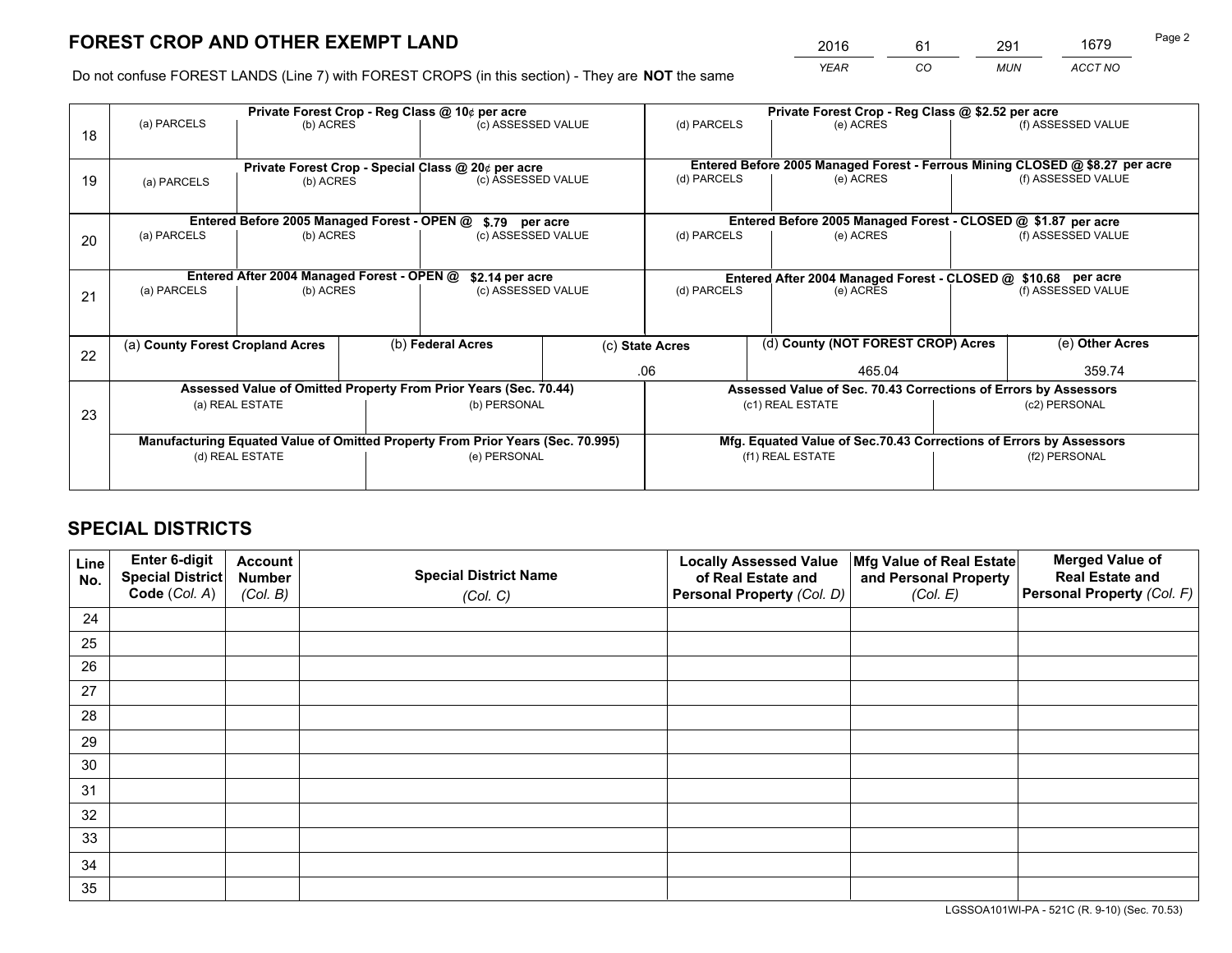|                       |                                                                 |                                             |                                                         | <b>YEAR</b>                                                                       | CO<br><b>MUN</b>                                              | ACCT NO                                                                        |
|-----------------------|-----------------------------------------------------------------|---------------------------------------------|---------------------------------------------------------|-----------------------------------------------------------------------------------|---------------------------------------------------------------|--------------------------------------------------------------------------------|
| Line<br>No.           | <b>Enter 6-digit</b><br><b>School District</b><br>Code (Col. A) | <b>Account</b><br><b>Number</b><br>(Col. B) | <b>School District Name</b><br>(Col. C)                 | <b>Locally Assessed Value</b><br>of Real Estate and<br>Personal Property (Col. D) | Mfg Value of Real Estate<br>and Personal Property<br>(Col. E) | <b>Merged Value of</b><br><b>Real Estate and</b><br>Personal Property (Col. F) |
|                       | A. SCHOOL DISTRICTS (K-8 and K-12)                              |                                             |                                                         |                                                                                   |                                                               |                                                                                |
| 36                    | 612632                                                          | 0362                                        | SCH D OF INDEPENDENCE                                   | 929,700                                                                           | 1,086,600                                                     | 2,016,300                                                                      |
| 37                    | 616426                                                          | 0364                                        | <b>SCH D OF WHITEHALL</b>                               | 79,286,800                                                                        | 15,855,500                                                    | 95,142,300                                                                     |
| 38                    |                                                                 |                                             |                                                         |                                                                                   |                                                               |                                                                                |
| 39                    |                                                                 |                                             |                                                         |                                                                                   |                                                               |                                                                                |
| 40                    |                                                                 |                                             |                                                         |                                                                                   |                                                               |                                                                                |
| 41                    |                                                                 |                                             |                                                         |                                                                                   |                                                               |                                                                                |
| 42                    |                                                                 |                                             |                                                         |                                                                                   |                                                               |                                                                                |
| 43                    |                                                                 |                                             |                                                         |                                                                                   |                                                               |                                                                                |
| 44                    |                                                                 |                                             |                                                         |                                                                                   |                                                               |                                                                                |
| 45<br>$\overline{46}$ |                                                                 |                                             |                                                         |                                                                                   |                                                               |                                                                                |
|                       |                                                                 |                                             |                                                         |                                                                                   |                                                               |                                                                                |
| 47<br>48              |                                                                 |                                             |                                                         |                                                                                   |                                                               |                                                                                |
| 49                    |                                                                 |                                             |                                                         |                                                                                   |                                                               |                                                                                |
| 50                    |                                                                 |                                             | TOTAL ASSESSED VALUE OF SCHOOL DISTRICTS (K-8 and K-12) | 80,216,500                                                                        | 16,942,100                                                    | 97,158,600                                                                     |
|                       | <b>B.</b><br><b>UNION HIGH SCHOOL DISTRICTS</b>                 |                                             |                                                         |                                                                                   |                                                               |                                                                                |
| 51                    |                                                                 |                                             |                                                         |                                                                                   |                                                               |                                                                                |
| 52                    |                                                                 |                                             |                                                         |                                                                                   |                                                               |                                                                                |
| 53                    |                                                                 |                                             |                                                         |                                                                                   |                                                               |                                                                                |
| 54                    |                                                                 |                                             |                                                         |                                                                                   |                                                               |                                                                                |
| 55                    |                                                                 |                                             | TOTAL ASSESSED VALUE OF UNION HIGH SCHOOLS              |                                                                                   |                                                               |                                                                                |
|                       | C.<br><b>TECHNICAL COLLEGE DISTRICTS</b>                        |                                             |                                                         |                                                                                   |                                                               |                                                                                |
| 56                    | 000200                                                          | 0002                                        | WESTERN TECHNICAL COLLEGE LACR                          | 80,216,500                                                                        | 16,942,100                                                    | 97,158,600                                                                     |
| 57                    |                                                                 |                                             |                                                         |                                                                                   |                                                               |                                                                                |
| 58                    |                                                                 |                                             |                                                         |                                                                                   |                                                               |                                                                                |
| 59                    |                                                                 |                                             | TOTAL ASSESSED VALUE OF TECHNICAL COLLEGES              | 80,216,500                                                                        | 16,942,100                                                    | 97,158,600                                                                     |

 *I hereby certify, to the best of my knowledge and belief, this form is complete and correct.*

| Print name of preparer | Title                    |                | Date (MM/DD/CCYY) |
|------------------------|--------------------------|----------------|-------------------|
|                        |                          |                |                   |
| Signature of preparer  | Contact Telephone Number | E-mail address |                   |
|                        | $\overline{\phantom{0}}$ |                |                   |

| <b>SCHOOL DISTRICTS</b> |  |
|-------------------------|--|
|-------------------------|--|

201661